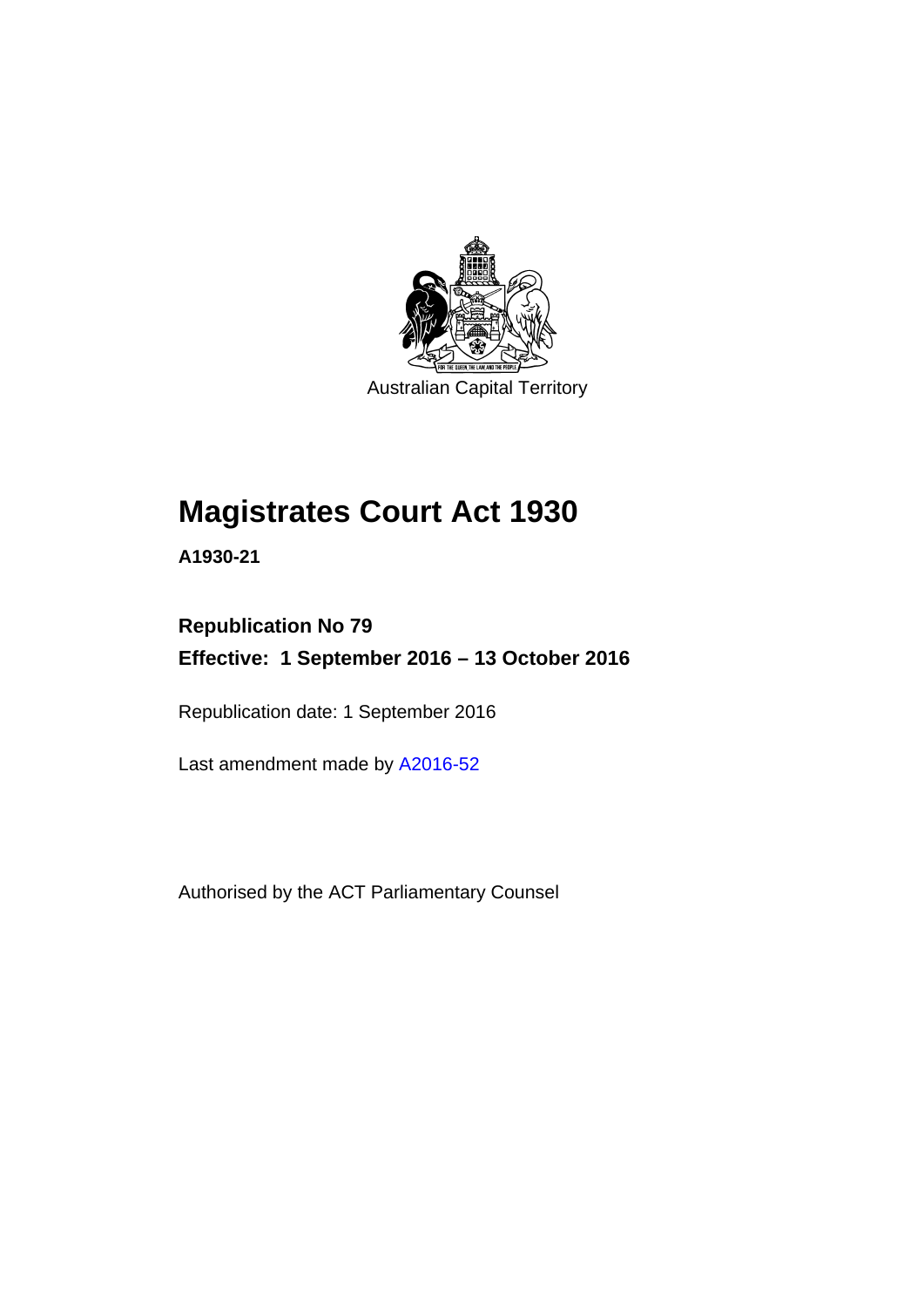#### **About this republication**

#### **The republished law**

This is a republication of the *Magistrates Court Act 1930* (including any amendment made under the *[Legislation Act 2001](http://www.legislation.act.gov.au/a/2001-14)*, part 11.3 (Editorial changes)) as in force on 1 September 2016*.*  It also includes any commencement, amendment, repeal or expiry affecting this republished law to 1 September 2016.

The legislation history and amendment history of the republished law are set out in endnotes 3 and 4.

#### **Kinds of republications**

The Parliamentary Counsel's Office prepares 2 kinds of republications of ACT laws (see the ACT legislation register at [www.legislation.act.gov.au](http://www.legislation.act.gov.au/)):

- authorised republications to which the *[Legislation Act 2001](http://www.legislation.act.gov.au/a/2001-14)* applies
- unauthorised republications.

The status of this republication appears on the bottom of each page.

#### **Editorial changes**

The *[Legislation Act 2001](http://www.legislation.act.gov.au/a/2001-14)*, part 11.3 authorises the Parliamentary Counsel to make editorial amendments and other changes of a formal nature when preparing a law for republication. Editorial changes do not change the effect of the law, but have effect as if they had been made by an Act commencing on the republication date (see *[Legislation Act 2001](http://www.legislation.act.gov.au/a/2001-14)*, s 115 and s 117). The changes are made if the Parliamentary Counsel considers they are desirable to bring the law into line, or more closely into line, with current legislative drafting practice.

This republication does not include amendments made under part 11.3 (see endnote 1).

#### **Uncommenced provisions and amendments**

If a provision of the republished law has not commenced, the symbol  $\mathbf{U}$  appears immediately before the provision heading. Any uncommenced amendments that affect this republished law are accessible on the ACT legislation register [\(www.legislation.act.gov.au\)](http://www.legislation.act.gov.au/). For more information, see the home page for this law on the register.

#### **Modifications**

If a provision of the republished law is affected by a current modification, the symbol  $\mathbf{M}$ appears immediately before the provision heading. The text of the modifying provision appears in the endnotes. For the legal status of modifications, see the *[Legislation Act 2001](http://www.legislation.act.gov.au/a/2001-14)*, section 95.

#### **Penalties**

At the republication date, the value of a penalty unit for an offence against this law is \$150 for an individual and \$750 for a corporation (see *[Legislation Act 2001](http://www.legislation.act.gov.au/a/2001-14)*, s 133).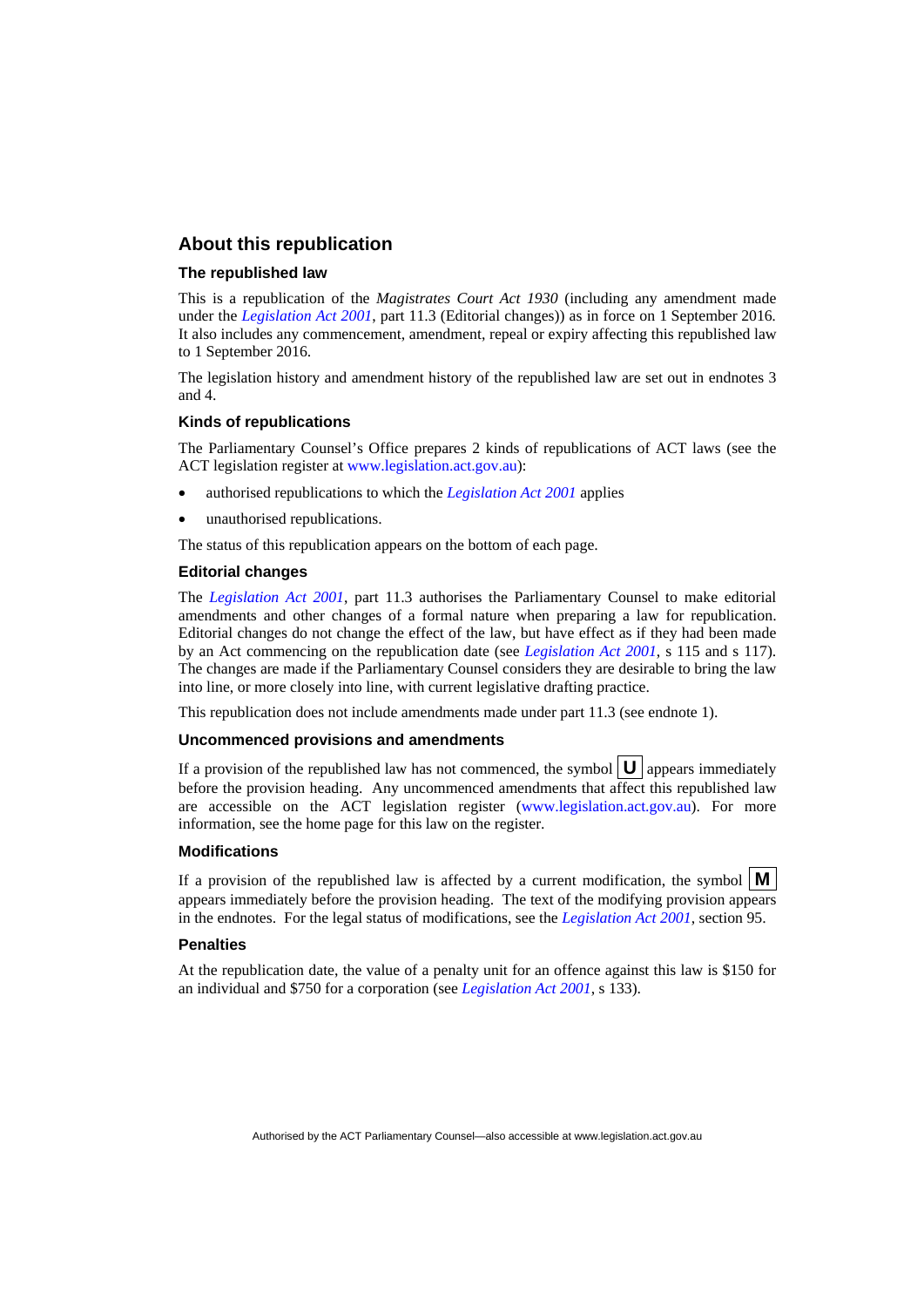

# **Magistrates Court Act 1930**

### **Contents**

|                  |                                          | Page           |
|------------------|------------------------------------------|----------------|
| <b>Chapter 1</b> | <b>Preliminary</b>                       |                |
| 1                | Name of Act                              | 2              |
| 2                | Dictionary                               | 2              |
| 3                | <b>Notes</b>                             | $\overline{2}$ |
| <b>Chapter 2</b> | <b>Magistrates Court and magistrates</b> |                |
| <b>Part 2.1</b>  | The court                                |                |
| 4                | Constitution of court                    | 3              |
| 5                | Arrangement of court business            | 4              |
| 5A               | Magistrate for matter not available      | 4              |
|                  |                                          |                |
|                  |                                          |                |

| R79      | Magistrates Court Act 1930   | contents 1 |
|----------|------------------------------|------------|
| 01/09/16 | Effective: 01/09/16-13/10/16 |            |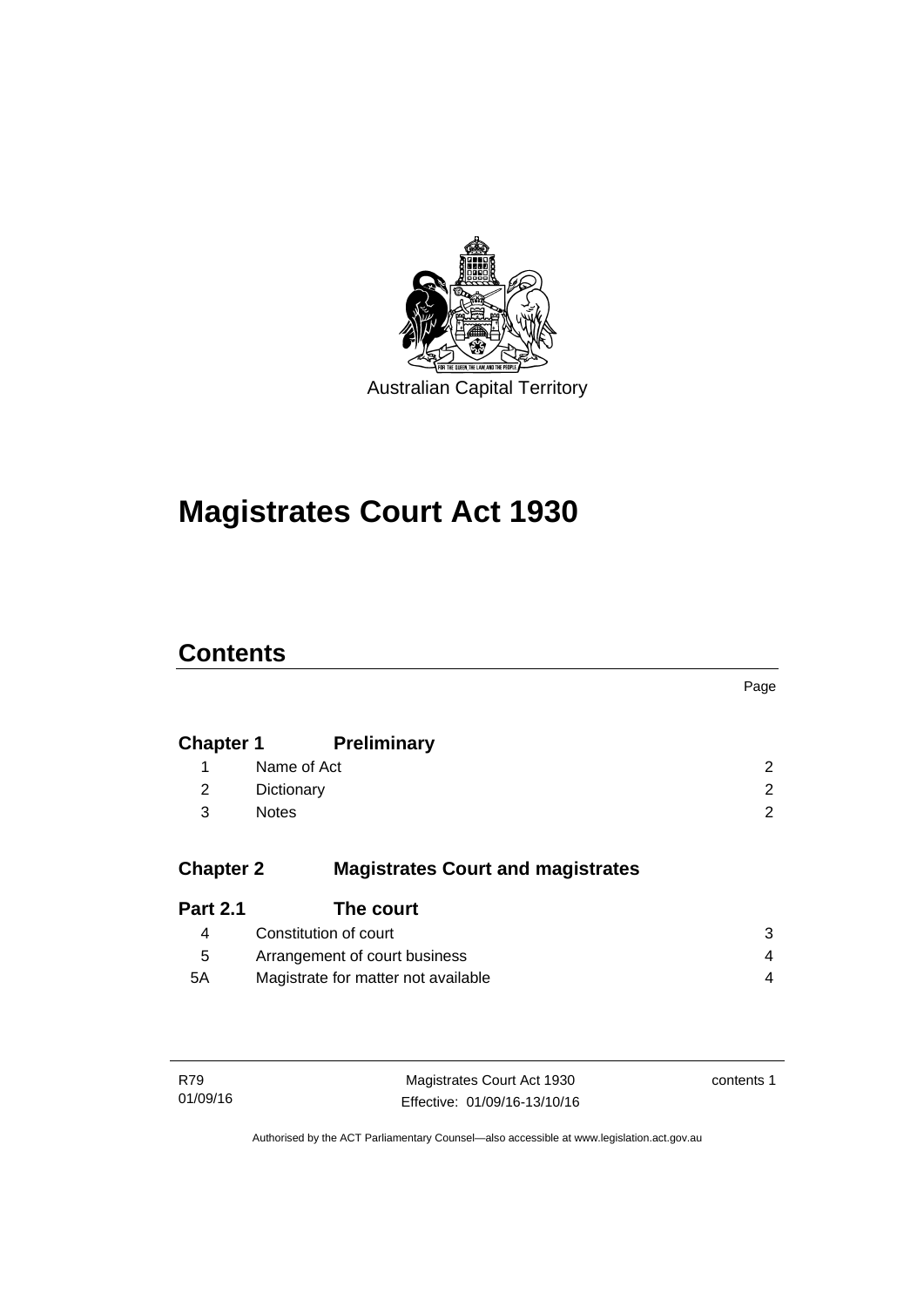#### **Contents**

|                 |                                                                        | Page           |
|-----------------|------------------------------------------------------------------------|----------------|
| <b>Part 2.2</b> | Appointment and jurisdiction of magistrates                            |                |
| Division 2.2.1  | Magistrates other than special magistrates                             |                |
| 6               | Meaning of <i>magistrate</i> in div 2.2.1                              | 5              |
| 7               | Appointment of Chief Magistrate and other magistrates                  | 5              |
| 7AA             | Requirements of appointment-magistrates                                | 5              |
| 7A              | Eligibility for appointment as magistrate                              | 6              |
| 7B              | Seniority of magistrates                                               | 6              |
| 7C              | Conditions of appointment of magistrates                               | 6              |
| 7D              | Term of appointment of magistrates                                     | 6              |
| 7E              | <b>Acting Chief Magistrate</b>                                         | 6              |
| 7F              | Retirement                                                             | $\overline{7}$ |
| 7G              | Magistrates not to do other work                                       | $\overline{7}$ |
| 7H              | Rights of public servants                                              | 8              |
| Division 2.2.2  | <b>Special magistrates</b>                                             |                |
| 8               | Appointment of special magistrates                                     | 8              |
| 8AA             | Requirements of appointment-special magistrates                        | 8              |
| 8A              | Term of appointment of special magistrates                             | 8              |
| 8B              | Conditions of appointment of special magistrates                       | 9              |
| Division 2.2.3  | <b>Registrar and other court officers</b>                              |                |
| 9               | Appointment of registrar etc                                           | 10             |
| 9B              | Functions of registrar and deputy registrars                           | 10             |
| Division 2.2.3A | Judicial officers exchange                                             |                |
| 9C              | Definitions-div 2.2.3A                                                 | 11             |
| 9D              | Establishment of judicial exchange arrangements                        | 11             |
| 9E              | Transfer of judicial officer of another jurisdiction to ACT court      | 12             |
| 9F              | Service in ACT court of judicial officer of another jurisdiction       | 13             |
| 9G              | Service of ACT judicial officer in corresponding court                 | 13             |
| 9H              | Judicial office not affected by appointment to another judicial office | 14             |
| 91              | Other arrangements not affected                                        | 15             |
| 9J              | Amendment of sch 2                                                     | 15             |
| Division 2.2.4  | Jurisdiction of magistrates                                            |                |
| 10P             | Oath etc of office                                                     | 15             |
| 11              | Acts done beyond ACT                                                   | 16             |
| 12              | Acts by magistrate out of court etc                                    | 16             |
| contents 2      | Magistrates Court Act 1930                                             | R79            |
|                 | Effective: 01/09/16-13/10/16                                           | 01/09/16       |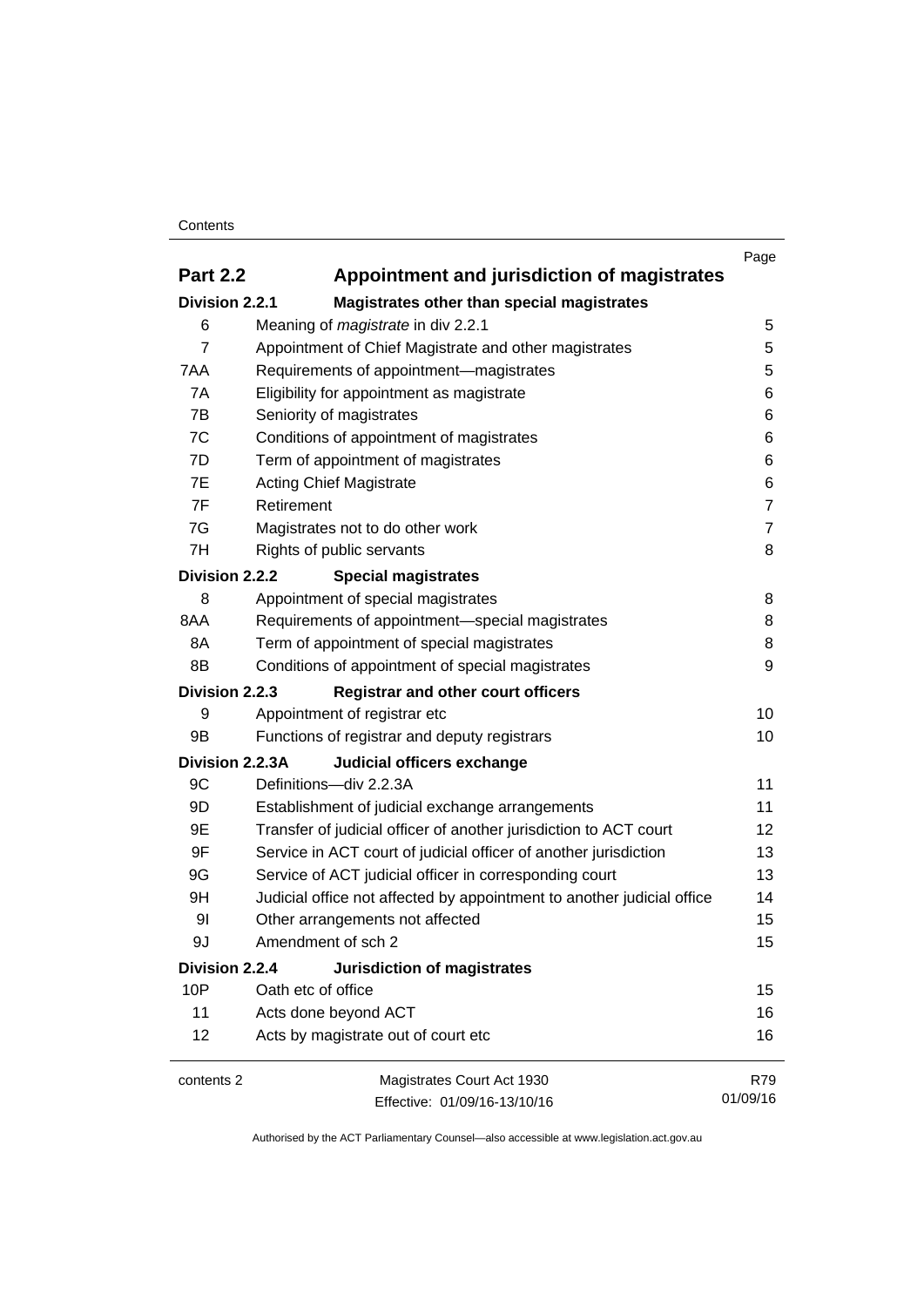|                  |                                                                                                                                         | Contents   |
|------------------|-----------------------------------------------------------------------------------------------------------------------------------------|------------|
|                  |                                                                                                                                         | Page       |
| 13               | Making of enforcement order after case decided                                                                                          | 16         |
| 15               | Process not invalid only because of death of magistrate etc                                                                             | 17         |
| 16               | Order instead of mandamus order                                                                                                         | 17         |
| 17               | Magistrates may exercise functions of justices of peace                                                                                 | 17         |
| <b>Part 2.3</b>  | Protection of magistrates in execution of their<br>office                                                                               |            |
| 17A              | Magistrate sued for act not within jurisdiction                                                                                         | 18         |
| 17C              | Committal or enforcement order by magistrate on order of court                                                                          | 19         |
| 17D              | No action for acts done under Supreme Court order                                                                                       | 19         |
| 17E              | No action if proceeding confirmed on appeal                                                                                             | 19         |
| 17F              | Actions in cases prohibited                                                                                                             | 19         |
| 17G              | Payment into court                                                                                                                      | 19         |
| 17H              | No action against magistrate for judicial acts in Magistrates Court                                                                     | 20         |
| 17 <sup>1</sup>  | Magistrate sued for acts within magistrate's jurisdiction only liable in<br>case of malice and absence of reasonable and probable cause | 20         |
| 17J              | Verdict for defendant                                                                                                                   | 21         |
| 17K              | Damages                                                                                                                                 | 21         |
| <b>Chapter 3</b> | <b>Criminal proceedings</b>                                                                                                             |            |
| <b>Part 3.1</b>  | <b>Preliminary</b>                                                                                                                      |            |
| 18A              | Definitions for ch 3                                                                                                                    | 22         |
| <b>Part 3.2</b>  | <b>Criminal jurisdiction</b>                                                                                                            |            |
| 19               | Jurisdiction of court                                                                                                                   | 23         |
| 21               | Jurisdiction of court if defendant absent from ACT                                                                                      | 23         |
| 22               | Proceeding of court if it considers offence should be dealt with on<br>indictment                                                       | 23         |
| <b>Part 3.3</b>  | <b>Beginning criminal proceedings</b>                                                                                                   |            |
| Division 3.3.1   | Beginning criminal proceedings-general                                                                                                  |            |
| 25               | Informations                                                                                                                            | 24         |
| Division 3.3.2   | <b>Informations</b>                                                                                                                     |            |
| 26               | Laying of informations                                                                                                                  | 24         |
|                  |                                                                                                                                         |            |
| R79              | Magistrates Court Act 1930                                                                                                              | contents 3 |
| 01/09/16         | Effective: 01/09/16-13/10/16                                                                                                            |            |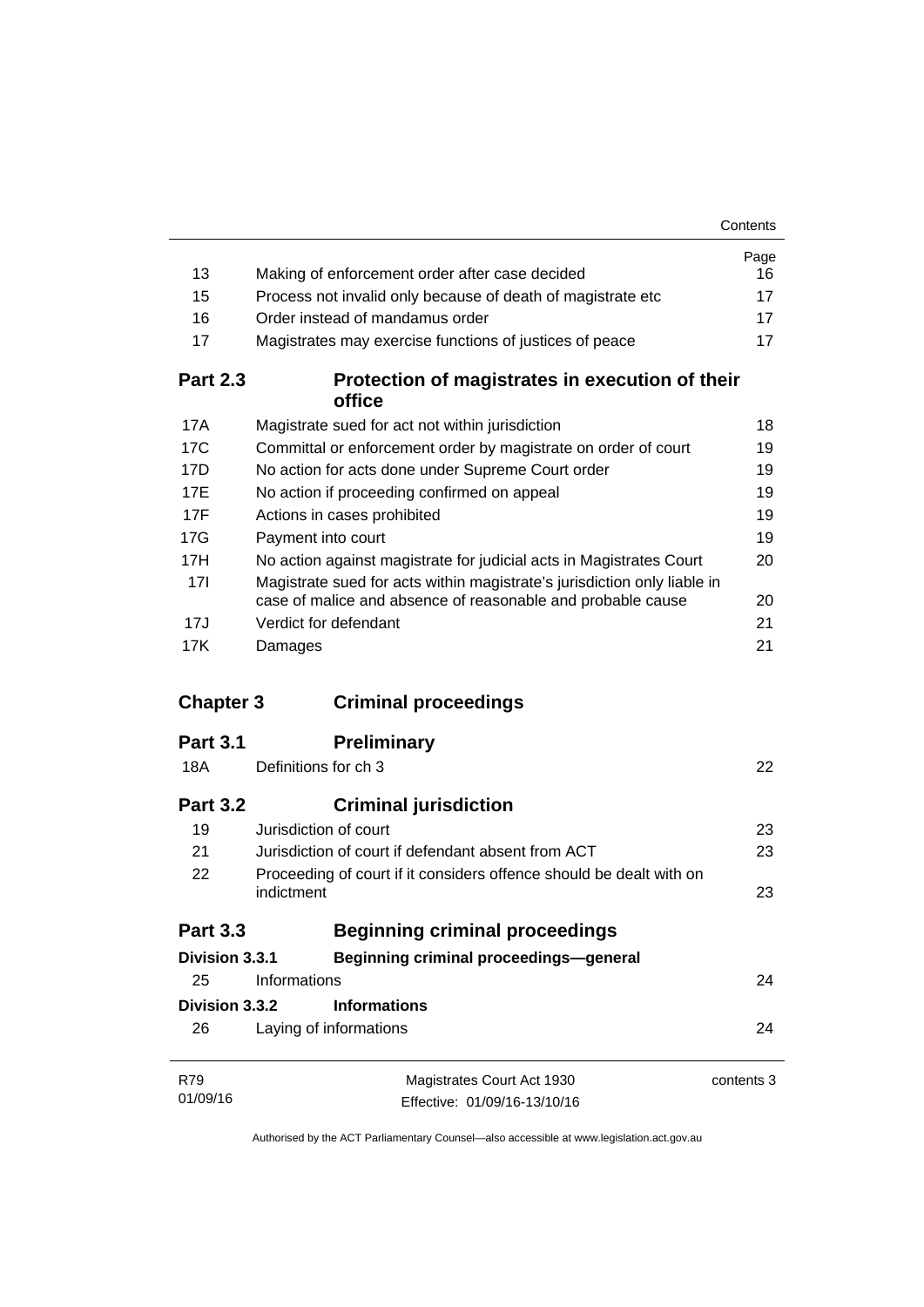|                 |                                                                 | Page |
|-----------------|-----------------------------------------------------------------|------|
| 27              | Description of people and property and of offences              | 24   |
| 28              | Power of court to amend information                             | 24   |
| 29              | Court may adjourn hearing if amendment made                     | 25   |
| 30              | Form of information                                             | 25   |
| Division 3.3.3  | <b>Summonses</b>                                                |      |
| 37              | When magistrate may issue summons                               | 25   |
| 38              | Form of summons                                                 | 25   |
| 41              | Service of summons                                              | 26   |
| Division 3.3.3A | <b>Court attendance notices</b>                                 |      |
| 41A             | Definitions-div 3.3.3A                                          | 26   |
| 41 <sub>B</sub> | Commencing criminal proceeding by court attendance notice       | 27   |
| 41C             | Court attendance notice-service                                 | 28   |
| 41D             | Court attendance notice-filing                                  | 28   |
| 41E             | Court attendance notice-relationship to information and summons | 29   |
| Division 3.3.4  | <b>Warrants</b>                                                 |      |
| 42              | Issue of warrant and summons                                    | 29   |
| 43              | Procedure on filing indictment                                  | 30   |
| 44              | Direction of warrant                                            | 31   |
| 45              | Any police officer may execute warrant                          | 31   |
| 47              | Form of arrest warrant                                          | 31   |
| 48              | Warrant to be in force till executed                            | 32   |
| 49              | Sunday warrants                                                 | 32   |
| <b>Part 3.4</b> | <b>Hearing of criminal proceedings</b>                          |      |
| Division 3.4.1  | Hearing of criminal proceedings-general                         |      |
| 53              | Conduct of case generally                                       | 33   |
| 54              | If both parties present in court to hear case                   | 33   |
| Division 3.4.2  | <b>Warrants for witnesses</b>                                   |      |
| 62              | Definitions-div 3.4.2                                           | 34   |
| 63              | Warrant to bring witness to court                               | 34   |
| 64              | First instance warrant                                          | 35   |
| 65              | Warrant remains in force until executed                         | 36   |
| 66              | Executing a warrant                                             | 36   |
| 67              | Procedure after arrest                                          | 37   |
| contents 4      | Magistrates Court Act 1930                                      | R79  |

Effective: 01/09/16-13/10/16

01/09/16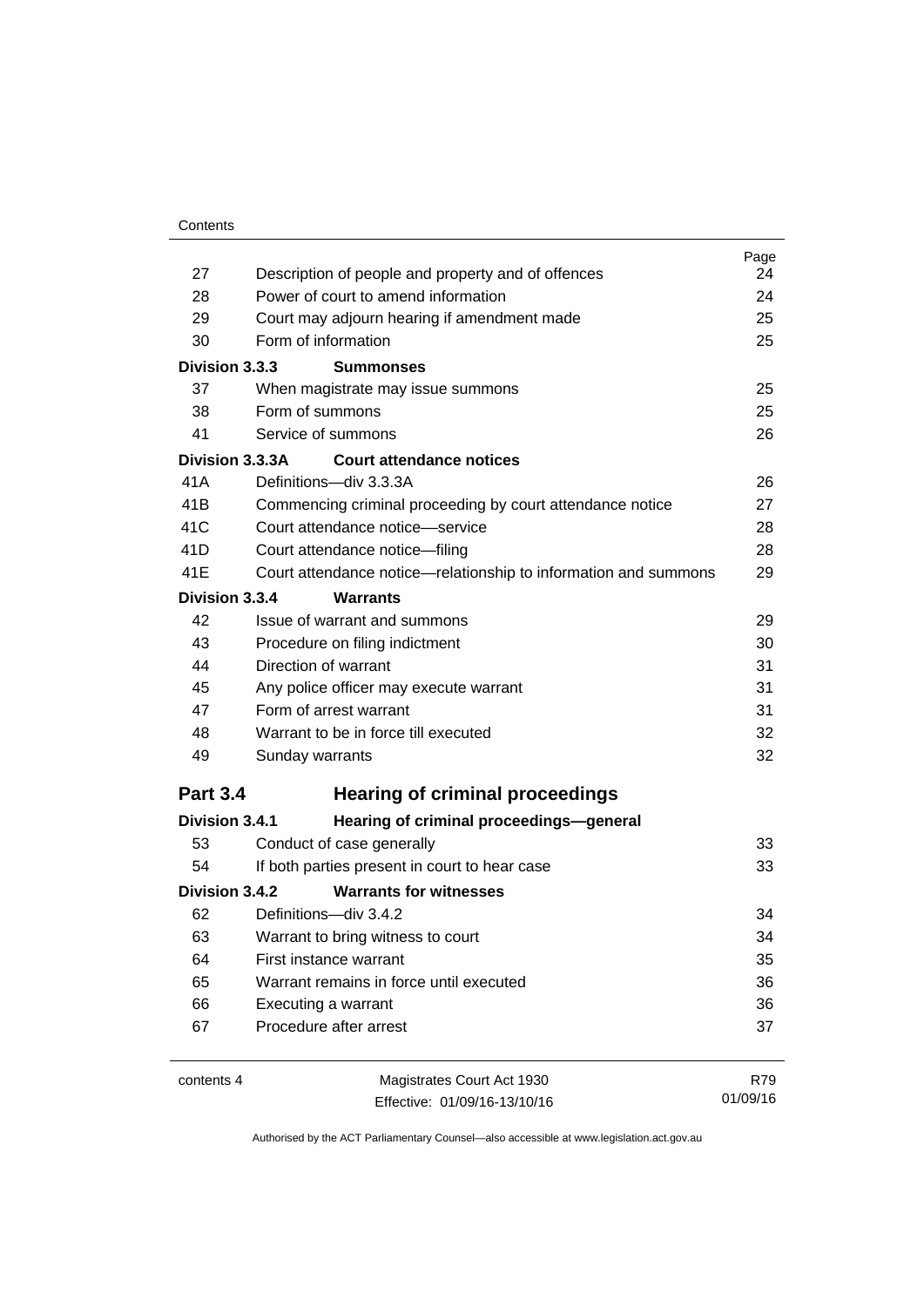| 68                                                 | Orders following executed warrant                                           | Page<br>38 |
|----------------------------------------------------|-----------------------------------------------------------------------------|------------|
| Division 3.4.3                                     | Remand                                                                      |            |
| 70                                                 | Remand of defendant                                                         | 39         |
| 72                                                 | Bringing remanded defendant before court                                    | 40         |
| 72A<br>Bail application hearings-audiovisual links | 40                                                                          |            |
| 72B                                                | Defendant's appearance in non-bail proceedings—audiovisual links            | 41         |
| Division 3.4.4                                     | <b>Committal and recognisance</b>                                           |            |
| 73A                                                | Extended application of div 3.4.4                                           | 41         |
| 74                                                 | Remand of defendant before decision                                         | 41         |
| 75                                                 | Remand of witness or defendant after decision                               | 42         |
| 76                                                 | Witnesses may be discharged on recognisance                                 | 42         |
| 77                                                 | Recognisances                                                               | 42         |
| 78                                                 | Issue of warrant for non-appearance                                         | 42         |
| 79                                                 | Recognisances taken out of court                                            | 43         |
| 80                                                 | Forfeited recognisances-how enforced                                        | 43         |
| Division 3.4.5                                     | Adjournment of criminal proceedings                                         |            |
| 83                                                 | Magistrate may adjourn court generally                                      | 43         |
| 84<br>85<br>86                                     | Particular cases may be adjourned                                           | 44         |
|                                                    | Proceeding if either party not present at adjourned hearing                 | 44         |
|                                                    | Proceeding if both parties present at adjourned hearing                     | 44         |
| 87                                                 | Witness to attend adjourned etc hearing                                     | 45         |
| 88                                                 | Postponement of hearing                                                     | 45         |
| <b>Part 3.5</b>                                    | <b>Proceedings for indictable offences</b>                                  |            |
| Division 3.5.1                                     | Dispensing with application of part                                         |            |
| 88A                                                | Dispensing with application of part in interests of justice                 | 46         |
| Division 3.5.1A                                    | <b>Waiver of committal proceedings</b>                                      |            |
| 88B                                                | Court may waive committal proceedings                                       | 46         |
| Division 3.5.2                                     | Indictable offences-beginning of proceedings                                |            |
| 89                                                 | Indictable offences-issue of warrant for non-appearance                     | 46         |
| 89A                                                | Accused person may be excused from attendance before court                  | 48         |
| 90                                                 | Committal proceedings-prosecution evidence to be given to accused<br>person | 49         |
| 90AA                                               | Written statements may be admitted in evidence                              | 50         |
| R79                                                | Magistrates Court Act 1930                                                  | contents 5 |
| 01/09/16                                           | Effective: 01/09/16-13/10/16                                                |            |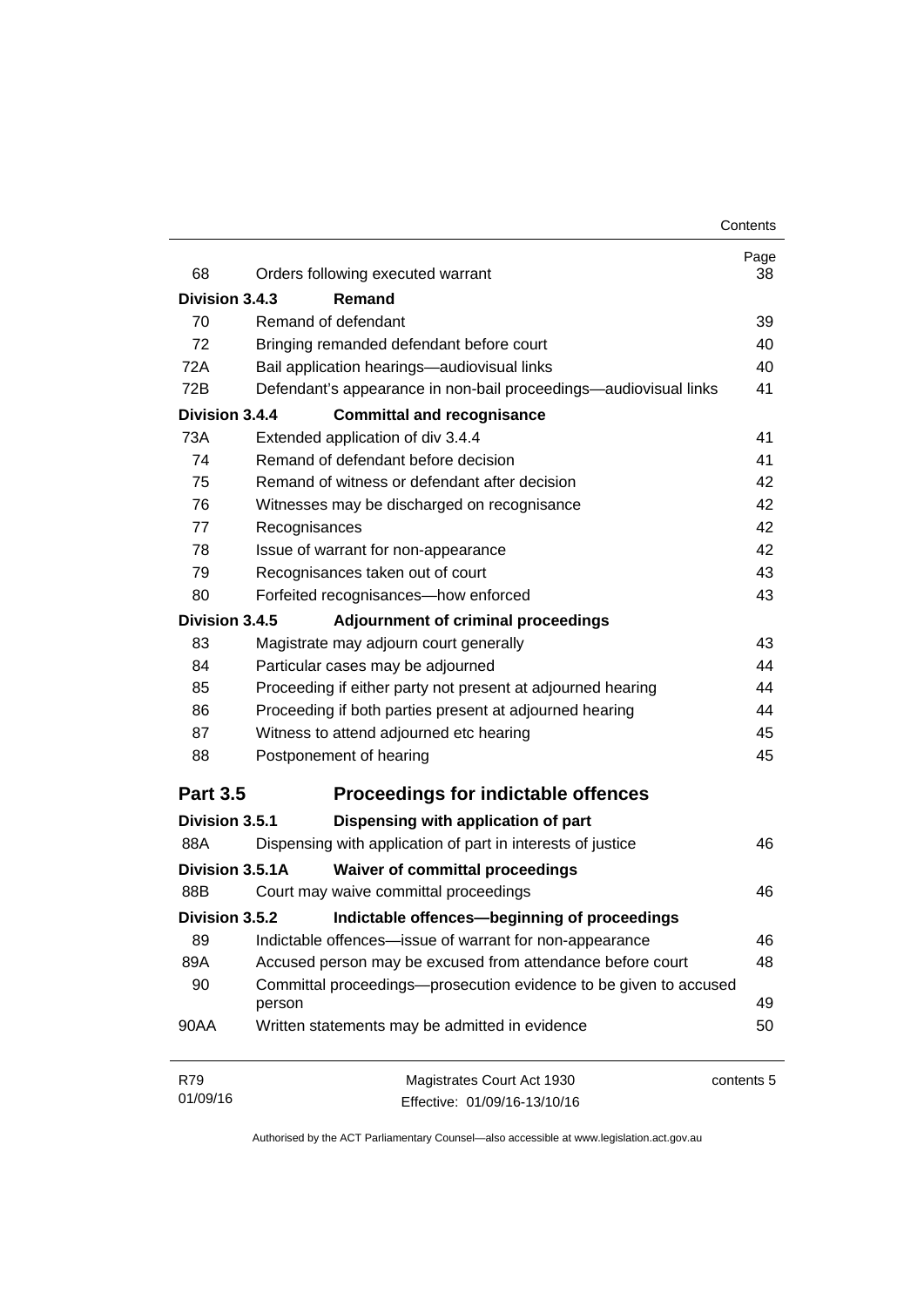#### **Contents**

|                 |                                                                                              | Page     |
|-----------------|----------------------------------------------------------------------------------------------|----------|
| 90AB            | Witnesses generally not to be cross-examined at committal hearing                            | 52       |
| 90ABA           | Attendance of accused not required if order made under s 89A                                 | 53       |
| 90A             | Plea of guilty at committal hearing                                                          | 54       |
| 90B             | Back-up and related offences---transfer to Supreme Court                                     | 57       |
| 91              | Proceeding following prosecution evidence                                                    | 58       |
| 92A             | Committal for sentence for indictable offence tried summarily                                | 59       |
| 92B             | Depositions as evidence                                                                      | 59       |
| 93              | Admissions and confessions                                                                   | 60       |
| Division 3.5.3  | Indictable offences-proceedings after hearing of<br>evidence                                 |          |
| 94              | Discharge or committal for trial                                                             | 60       |
| 95              | Depositions of dead or absent people                                                         | 61       |
| 96              | Evidence for defence                                                                         | 62       |
| Division 3.5.4  | Indictable offences-costs                                                                    |          |
| 97              | Discontinued proceeding                                                                      | 62       |
| Division 3.5.5  | Indictable offences-witness recognisances                                                    |          |
| 103             | Recognisance of witnesses etc                                                                | 63       |
| 104             | Signature of magistrate-notice to witnesses                                                  | 63       |
| 105             | Court may remand noncompliant witness                                                        | 63       |
| Division 3.5.6  | Indictable offences-other provisions                                                         |          |
| 105A            | Meaning of certified copy of depositions in div 3.5.6                                        | 64       |
| 106             | Giving depositions etc to director of public prosecutions                                    | 64       |
| 107             | Giving documents to proper officer of court                                                  | 65       |
| 108             | Accused person may obtain copies of depositions etc                                          | 65       |
| <b>Part 3.6</b> | Proceedings for offences punishable<br>summarily                                             |          |
| 108A            | Indictable offences dealt with summarily                                                     | 66       |
| 109             | Dismissal or adjournment in absence of informant                                             | 66       |
| 110             | Hearing in absence of defendant                                                              | 67       |
| 111             | Adjournment if defendant does not appear                                                     | 68       |
| 112             | Summary proceedings—issue of warrant for non-appearance at<br>adjourned or postponed hearing | 69       |
| 112A            | Court may direct defendant to appear                                                         | 69       |
| 113             | Proceeding at hearing on defendant's confession                                              | 70       |
| contents 6      | Magistrates Court Act 1930                                                                   | R79      |
|                 | Effective: 01/09/16-13/10/16                                                                 | 01/09/16 |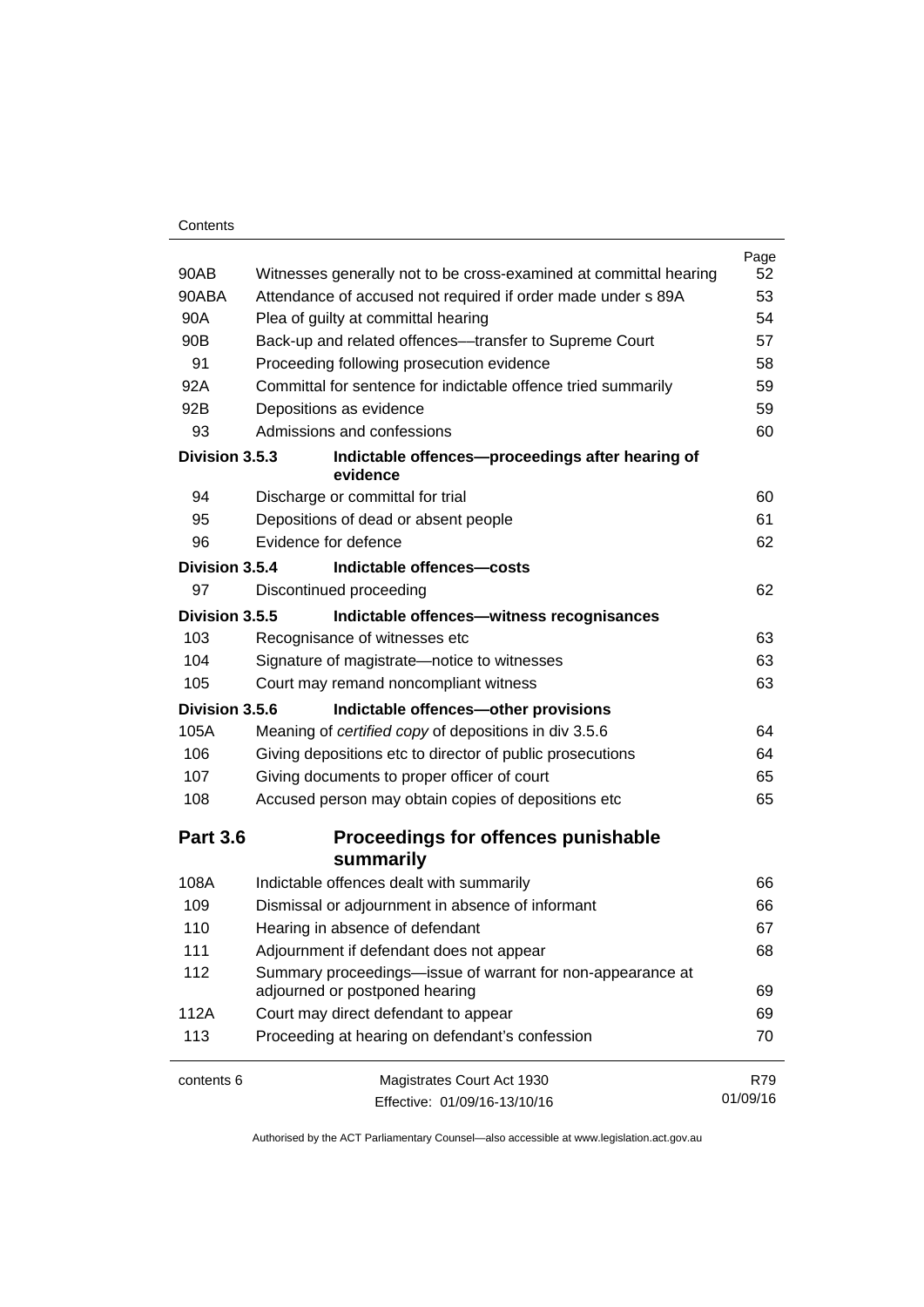|                 |                                                      | Contents   |
|-----------------|------------------------------------------------------|------------|
|                 | If defendant does not admit the case                 | Page       |
| 114<br>115      |                                                      | 70<br>71   |
|                 | Conduct of summary proceeding                        |            |
| <b>Part 3.7</b> | Service and pleading by post for certain<br>offences |            |
| 116A            | Definitions for pt 3.7                               | 72         |
| 116AA           | Meaning of prescribed offence for pt 3.7             | 72         |
| 116B            | Service of summons for prescribed offence            | 73         |
| 116BA           | Giving of notice by registrar                        | 74         |
| 116C            | Proof of service                                     | 74         |
| 116D            | Pleas to prescribed offence                          | 75         |
| 116E            | Procedure if plea of guilty entered                  | 75         |
| 116F            | Procedure if notice of intention to defend given     | 76         |
| 116FA           | Procedure if defendant pleads not guilty             | 76         |
| 116G            | Procedure if defendant does not plead                | 77         |
| 116H            | Restricted penalties under pt 3.7                    | 78         |
| <b>116l</b>     | Consequences of conviction in absence of defendant   | 79         |
| <b>Part 3.8</b> | Infringement notices for certain offences            |            |
| Division 3.8.1  | Preliminary                                          |            |
| 117             | Definitions for pt 3.8                               | 80         |
| 118             | Purpose and effect of pt 3.8                         | 81         |
| 119             | Regulations about infringement notice offences       | 82         |
| Division 3.8.2  | Infringement and reminder notices                    |            |
| 120             | Service of infringement notices                      | 83         |
| 121             | Contents of infringement notices                     | 84         |
| 122             | Additional information in infringement notices       | 85         |
| 123             | Time for payment of infringement notice penalty      | 86         |
| 124             | Extension of time to pay penalty                     | 87         |
| 125             | Effect of payment of infringement notice penalty     | 87         |
| 126             | Application for withdrawal of infringement notice    | 88         |
| 127             | Withdrawal of infringement notice                    | 89         |
| 128             | Guidelines about withdrawal of infringement notices  | 90         |
| 129             | Reminder notices                                     | 90         |
| 130             | Contents of reminder notices                         | 91         |
| R79             | Magistrates Court Act 1930                           | contents 7 |
| 01/09/16        | Effective: 01/09/16-13/10/16                         |            |

Effective: 01/09/16-13/10/16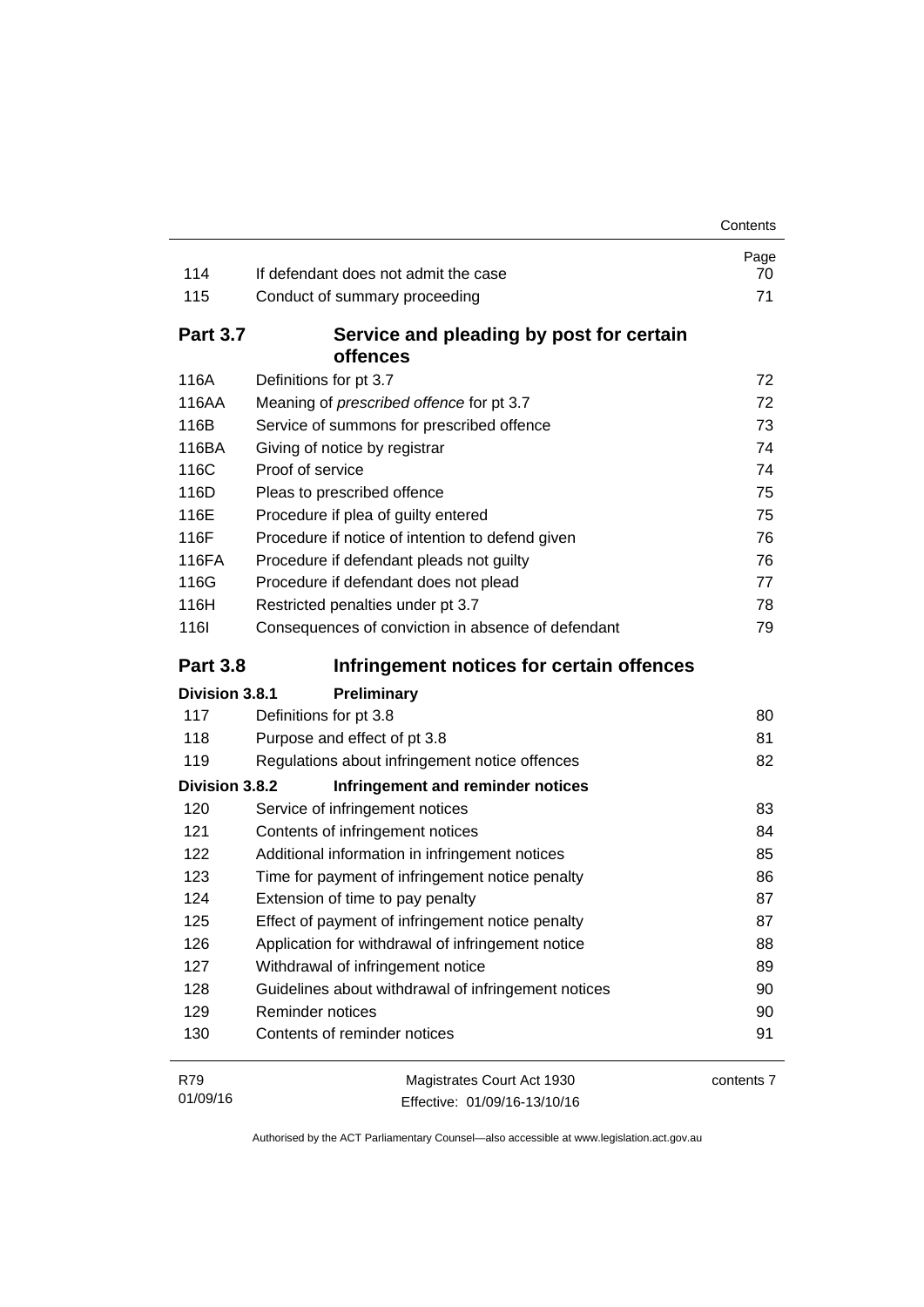#### **Contents**

| 131             | Additional information in reminder notices                        | Page<br>91 |
|-----------------|-------------------------------------------------------------------|------------|
| Division 3.8.3  | Additional provisions for vehicle-related offences                |            |
| 131A            | Meaning of <i>infringement notice</i>                             | 93         |
| 131B            | Service of infringement notice on responsible person for vehicles | 93         |
| 131C            | Liability for vehicle-related offences                            | 95         |
| 131D            | Illegal user declarations                                         | 96         |
| 131E            | Known offender declarations                                       | 98         |
| 131F            | Sold vehicle declarations                                         | 99         |
| 131G            | Unknown offender declarations                                     | 101        |
| Division 3.8.4  | Disputing liability for infringement notices                      |            |
| 132             | Disputing liability for infringement notice offence               | 102        |
| 133             | Extension of time to dispute liability                            | 103        |
| 134             | Procedure if liability disputed                                   | 103        |
| Division 3.8.5  | Infringement notices-other provisions                             |            |
| 134A            | Authorised people for infringement notice offences                | 105        |
| 135             | Delegation of administering authority's functions                 | 106        |
| 136             | Evidentiary certificates                                          | 106        |
|                 |                                                                   |            |
| <b>Part 3.9</b> | <b>Enforcement of criminal decisions</b>                          |            |
| Division 3.9.1  | Enforcement of criminal decisions-general                         |            |
| 141             | Minute of decision and notice to defendant                        | 108        |
| 142             | Formal convictions and orders                                     | 109        |
| 143             | Consequences if information dismissed                             | 109        |
| 144             | Copies of informations and other documents                        | 110        |
| Division 3.9.3  | Reciprocal enforcement of fines against bodies<br>corporate       |            |
| 166A            | Definitions for div 3.9.3                                         | 110        |
| 166B            | Declarations relating to reciprocating courts                     | 111        |
| 166C            | Enforcement of fine                                               | 111        |
| 166D            | Effect of enforcement by reciprocating court                      | 113        |
| 166E            | Registrar to notify payment of territory fine                     | 113        |
| Division 3.9.4  | Enforcement of criminal decisions-other provisions                |            |
| 184             | Enforcement of costs against informant                            | 114        |
| 191             | Accounts to be kept of amounts received                           | 114        |
| contents 8      | Magistrates Court Act 1930                                        | R79        |
|                 | Effective: 01/09/16-13/10/16                                      | 01/09/16   |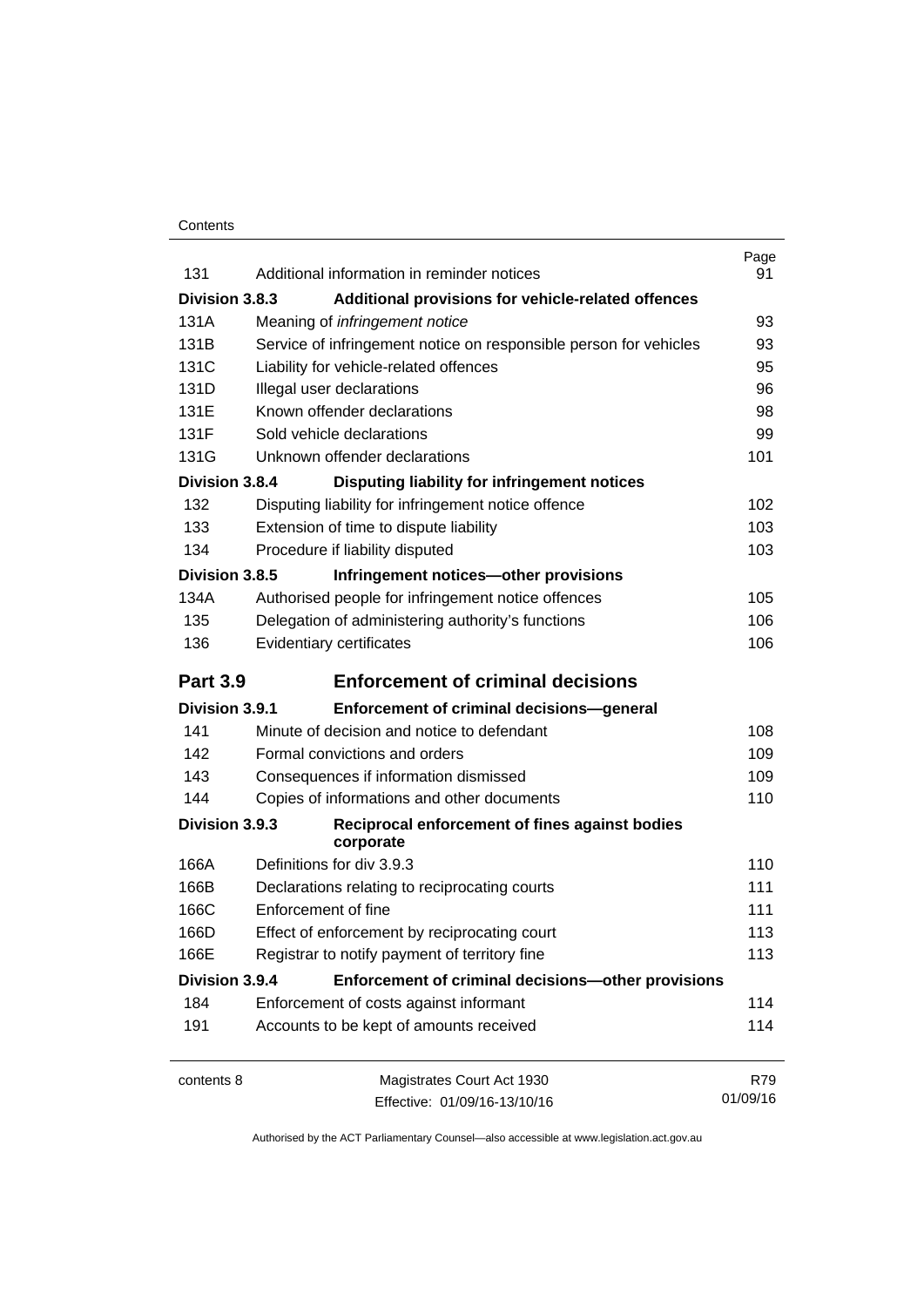| 193              | Forfeited goods may be sold                            | Page<br>114 |  |
|------------------|--------------------------------------------------------|-------------|--|
| 194              | Enforcement order not void for form only               |             |  |
| 195              | Convictions etc to be given to Supreme Court registrar | 114<br>115  |  |
|                  |                                                        |             |  |
| <b>Part 3.10</b> | <b>Criminal appeals</b>                                |             |  |
| Division 3.10.1  | <b>Criminal appeals-jurisdiction of Supreme Court</b>  |             |  |
| 207              | Jurisdiction of Supreme Court                          | 116         |  |
| Division 3.10.2  | <b>Appeals in criminal matters</b>                     |             |  |
| 208              | Appeals to which div 3.10.2 applies                    | 116         |  |
| 209              | Institution of appeal                                  |             |  |
| 210              | Substituted service of notice of appeal                | 119         |  |
| 214              | Appeals in cases other than civil cases                | 119         |  |
| 216              | Stay of execution pending appeal in certain cases      | 120         |  |
| 218              | Orders by Supreme Court on appeals                     | 121         |  |
| 219              | No right of appeal under div 3.10.2 if review appeal   | 121         |  |
| Division 3.10.2A | Reference appeals in criminal matters                  |             |  |
| 219A             | What is a reference appeal?                            | 122         |  |
| 219AB            | Reference appeal in relation to proceeding             | 122         |  |
| 219AC            | Who may be heard at reference appeal                   | 122         |  |
| 219AD            | Reference appeal decision does not affect verdict      | 122         |  |
| Division 3.10.3  | Review appeals in criminal matters                     |             |  |
| 219B             | Decisions subject to review appeal                     | 123         |  |
| 219C             | How review appeal is instituted                        | 124         |  |
| 219D             | Grounds for review                                     | 125         |  |
| 219E             | <b>Report by Magistrate</b>                            | 125         |  |
| 219F             | Powers of Supreme Court                                | 126         |  |
| Division 3.10.4  | <b>Criminal appeals-other provisions</b>               |             |  |
| 222              | Control of Supreme Court over summary convictions      | 128         |  |
| 223              | Amendment of documents                                 | 129         |  |
| 224              | In cases of certiorari order                           | 129         |  |
| 225              | Notice dispensed with                                  | 130         |  |
| 226              | Power of court to admit to bail                        | 130         |  |
| 227              | Respecting the amendment of convictions etc            | 131         |  |
| 228              | No summons or information                              | 131         |  |
| R79              | Magistrates Court Act 1930                             | contents 9  |  |
| 01/09/16         | Effective: 01/09/16-13/10/16                           |             |  |

Effective: 01/09/16-13/10/16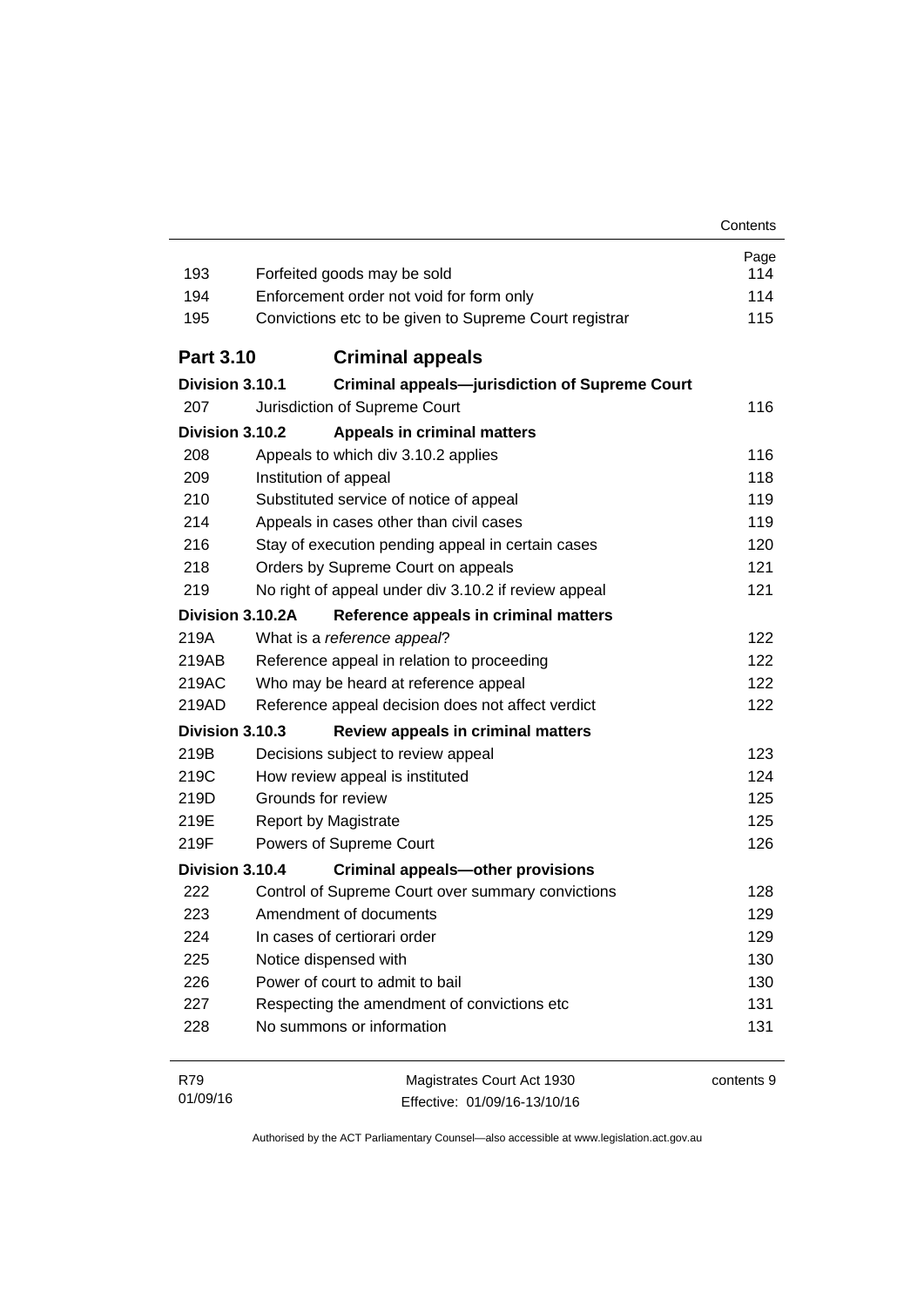#### **Contents**

| 229              | Distribution of penalty                                                                     | Page<br>132 |
|------------------|---------------------------------------------------------------------------------------------|-------------|
| <b>Part 3.11</b> | <b>Costs in criminal matters</b>                                                            |             |
| 244              | Costs in criminal matters                                                                   | 133         |
| <b>Part 3.12</b> | Securities in criminal matters                                                              |             |
| 248              | Meaning of security-pt 3.12                                                                 | 134         |
| 249              | Securities taken under Act                                                                  | 134         |
| 250              | Recovery of amount due under security                                                       | 134         |
| 252              | Sums paid by surety may be recovered from principal                                         | 134         |
| 253              | Payment enforced by security                                                                | 135         |
| 254              | Enforcement of recognisance                                                                 | 135         |
| <b>Chapter 4</b> | <b>Civil proceedings</b>                                                                    |             |
| <b>Part 4.1</b>  | <b>Preliminary</b>                                                                          |             |
| 256              | Application of ch 4                                                                         | 137         |
| <b>Part 4.2</b>  | <b>Civil jurisdiction</b>                                                                   |             |
| 257              | Personal actions at law-amount or value                                                     | 138         |
| 258              | Power of court to grant relief                                                              | 139         |
| 259              | Rules of equity to prevail                                                                  | 139         |
| 260              | Nuisance                                                                                    | 140         |
| 261              | Disputed debts                                                                              | 140         |
| 262              | Cause of action arising, or defendant resident, outside ACT                                 | 140         |
| 263              | Requests under conventions relating to legal proceedings in civil and<br>commercial matters | 141         |
| 264              | Proceedings affecting title to land                                                         | 141         |
| 265              | Disputes under Residential Tenancies Act                                                    | 142         |
| 266              | Complaints under Utilities Act, pt 12                                                       | 142         |
| 266A             | Civil disputes under ACT Civil and Administrative Tribunal Act                              | 142         |
| 266B             | Enforcement of ACT Civil and Administrative Tribunal order-<br>representation               | 143         |

contents 10 Magistrates Court Act 1930 Effective: 01/09/16-13/10/16

R79 01/09/16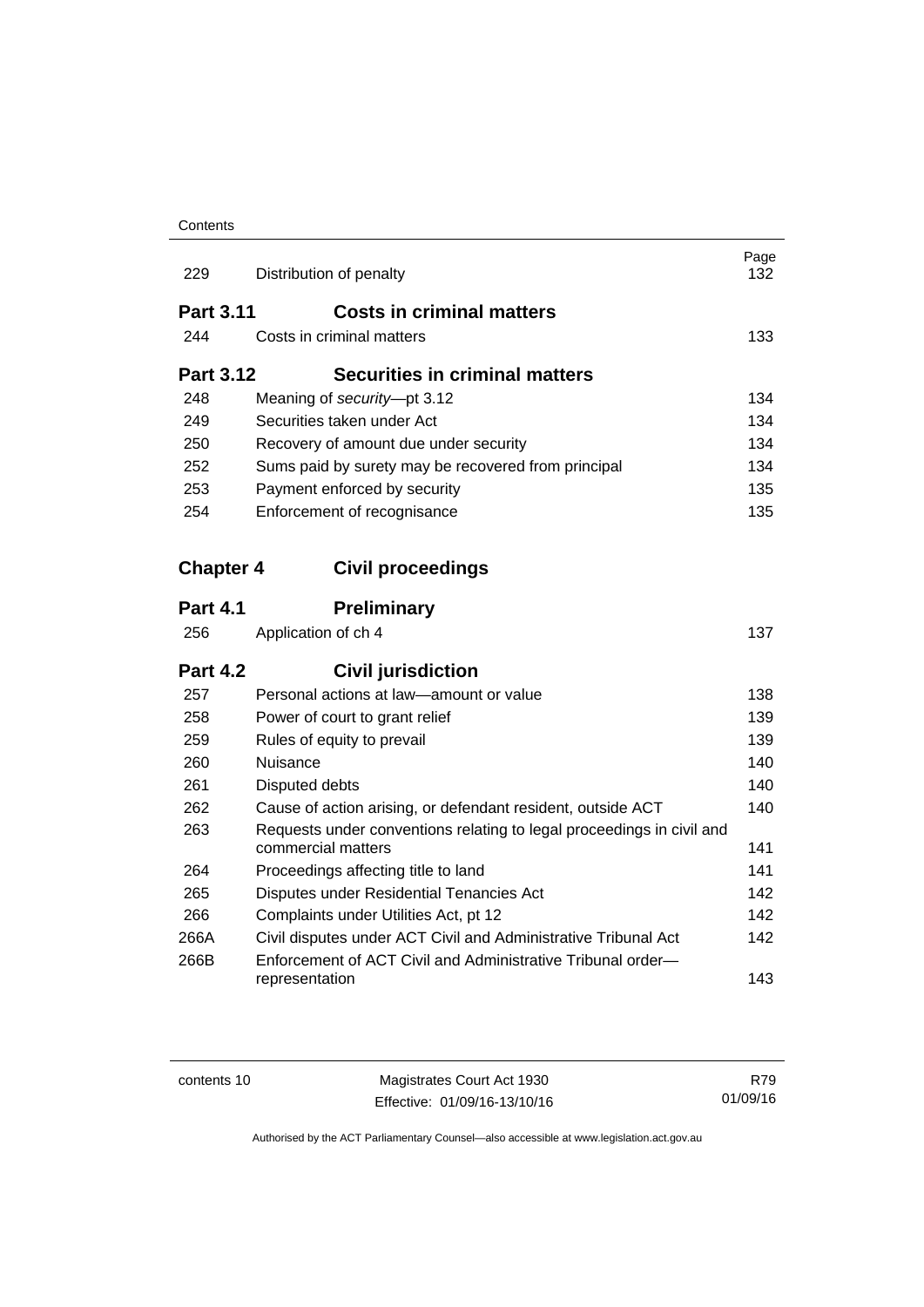|                   |                                                                      | Contents |
|-------------------|----------------------------------------------------------------------|----------|
|                   |                                                                      | Page     |
| <b>Part 4.3</b>   | <b>Case stated for Supreme Court</b>                                 |          |
| 267               | Case stated                                                          | 144      |
| <b>Part 4.4</b>   | <b>Transfer of proceedings from or to Supreme</b><br><b>Court</b>    |          |
| 268               | Transfer of action from Supreme Court                                | 145      |
| 269               | Procedure on transfer of action from Supreme Court                   | 145      |
| 270               | Removal of proceedings into Supreme Court                            | 146      |
| 271               | Stay of proceedings                                                  | 146      |
| <b>Part 4.5</b>   | Civil appeals                                                        |          |
| 272               | Meaning of appeal-pt 4.5                                             | 147      |
| 273               | Jurisdiction                                                         | 147      |
| 274               | Cases in which appeal may be brought                                 | 147      |
| 276               | Evidence on appeal                                                   | 148      |
| <b>Chapter 4A</b> | <b>The Childrens Court</b>                                           |          |
| <b>Part 4A.1</b>  | <b>The Childrens Court</b>                                           |          |
| 287               | <b>Childrens Court</b>                                               | 149      |
| 288               | Jurisdiction of Childrens Court                                      | 149      |
| 289               | Procedure for proceedings where children jointly charged with adults | 150      |
| 290               | Chief Magistrate to arrange business of Childrens Court              | 151      |
| 291               | Childrens Court Magistrate to hear all matters                       | 151      |
| <b>Part 4A.2</b>  | <b>Childrens Court Magistrate</b>                                    |          |
| 291A              | <b>Childrens Court Magistrate</b>                                    | 152      |
| 291B              | <b>Acting Childrens Court Magistrate</b>                             | 152      |
| 291C              | Assignment of other magistrates for Childrens Court matters<br>153   |          |
| 291D              | Completion of part-heard matters                                     | 154      |
| <b>Part 4A.3</b>  | <b>Criminal proceedings</b>                                          |          |
| 291E              | Procedures for hearing indictable offences                           | 155      |
| 291F              | Childrens Court may adjourn hearings to allow access to legal advice | 155      |
| 291G              | Childrens Court may send cases to Supreme Court for sentencing       | 156      |
|                   |                                                                      |          |
| R79<br>01/09/16   | Magistrates Court Act 1930<br>contents 11                            |          |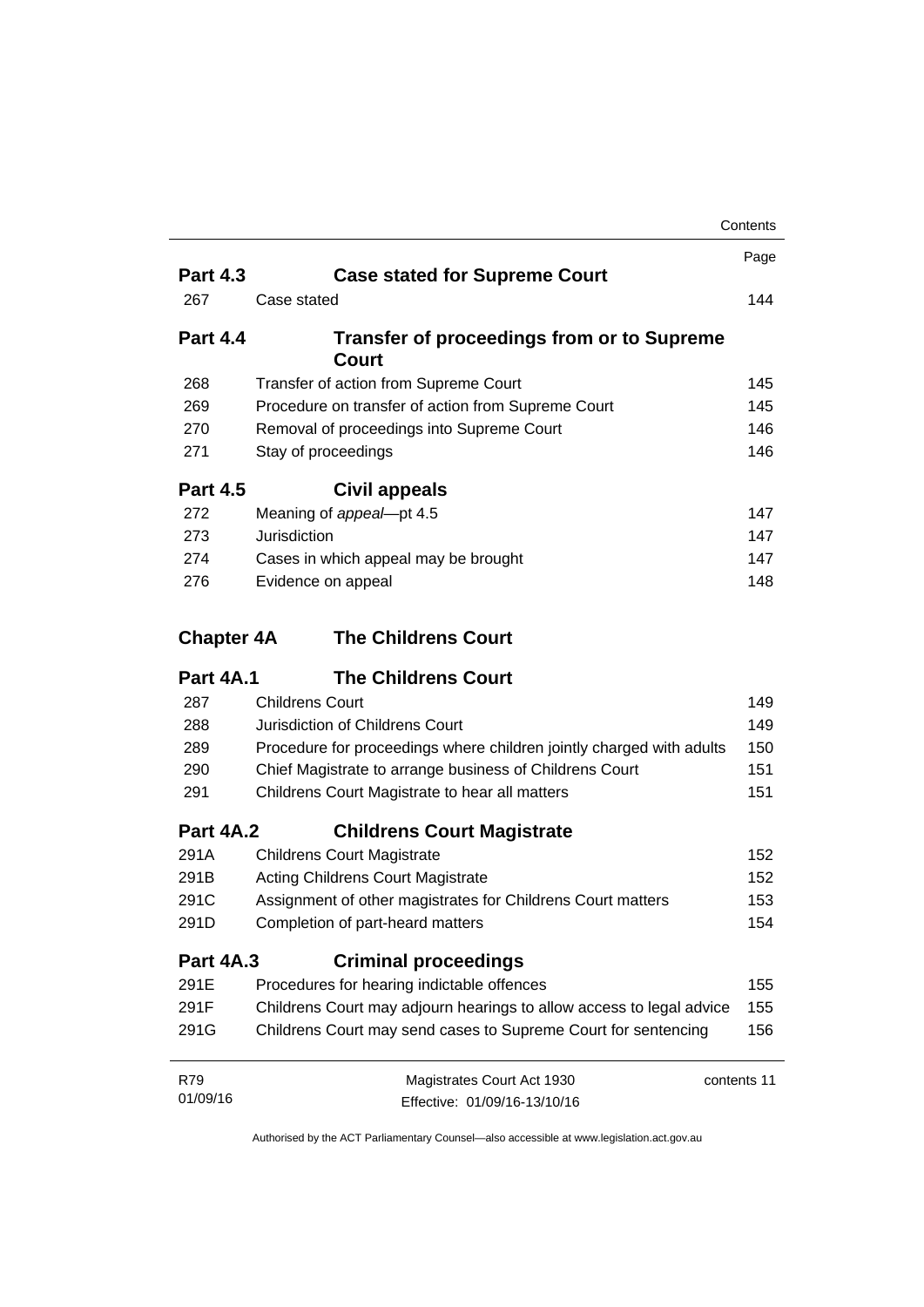#### **Contents**

| <b>Chapter 4B</b> | <b>The Family Violence Court</b>                              | Page |
|-------------------|---------------------------------------------------------------|------|
| Part 4B.1         | <b>Preliminary</b>                                            |      |
| 291H              | Meaning of domestic violence offence                          | 157  |
| 2911              | Purpose-ch 4B                                                 | 157  |
| <b>Part 4B.2</b>  | <b>The Family Violence Court</b>                              |      |
| 291.J             | <b>Family Violence Court</b>                                  | 158  |
| 291K              | Jurisdiction of Family Violence Court                         | 158  |
| <b>Chapter 4C</b> | <b>Galambany Court</b>                                        |      |
| 291L              | Definitions-ch 4C                                             | 159  |
| 291M              | <b>Galambany Court</b>                                        | 159  |
| 291N              | Directions about procedure for Galambany Court                | 159  |
| <b>Chapter 4D</b> | <b>The Industrial Court</b>                                   |      |
| <b>Part 4D.1</b>  | <b>Preliminary</b>                                            |      |
| 291O              | Definitions-ch 4D                                             | 160  |
| <b>Part 4D.2</b>  | <b>The Industrial Court</b>                                   |      |
| 291P              | <b>Industrial Court</b>                                       | 161  |
| 291Q              | Jurisdiction of Industrial Court                              | 161  |
| 291R              | Chief Magistrate to arrange business of Industrial Court      | 163  |
| 291S              | Industrial Court Magistrate to hear all matters               | 164  |
| 291T              | Transfer of industrial or work safety matter to Supreme Court | 164  |
| <b>Part 4D.3</b>  | <b>Industrial Court Magistrate</b>                            |      |
| 291U              | <b>Industrial Court Magistrate</b>                            | 165  |
| 291V              | <b>Acting Industrial Court Magistrate</b>                     | 165  |
| 291W              | Assignment of other magistrates for Industrial Court matters  | 166  |
| 291X              | Industrial Court-completion of part-heard matters             | 166  |

contents 12 Magistrates Court Act 1930 Effective: 01/09/16-13/10/16

R79 01/09/16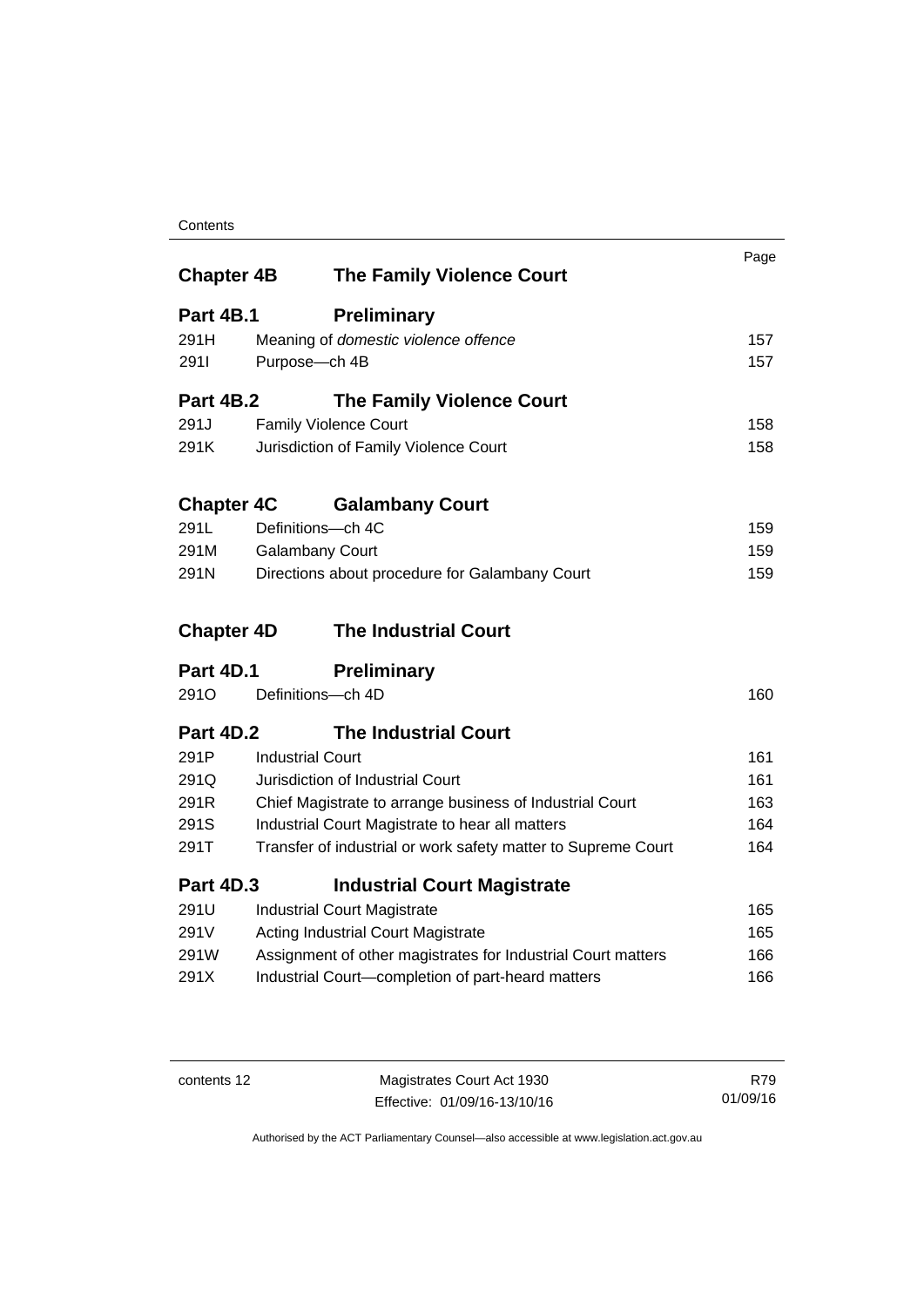|                   |                                                            | Contents    |
|-------------------|------------------------------------------------------------|-------------|
|                   |                                                            | Page        |
| <b>Chapter 5</b>  | <b>Miscellaneous</b>                                       |             |
| <b>Part 5.1</b>   | <b>Offences</b>                                            |             |
| 292               | Failure to comply with order in nuisance action            | 168         |
| 298               | Prejudice to employee                                      | 168         |
| <b>Part 5.2</b>   | <b>Other</b>                                               |             |
| 307               | Contempt of court                                          | 169         |
| 308               | Magistrates Court's seal                                   | 169         |
| 309               | Directions about procedure                                 | 170         |
| 310               | Hearings generally to be in public                         | 170         |
| 311               | Appearance by audiovisual or audio links etc               | 171         |
| 312               | Failure to give evidence-committal                         | 172         |
| 314               | Registrar to give directions for preparation of transcript | 173         |
| 315               | Applications for transcripts                               | 174         |
| 316               | Record of proceedings                                      | 176         |
| 317               | Record of proceedings and transcript                       | 177         |
| 318               | Person about to leave ACT may be ordered to be examined or |             |
|                   | produce documents                                          | 179         |
| 319               | Witnesses' rights and liabilities                          | 179         |
| 320               | Depositions to be given to registrar                       | 180         |
| 320A              | Domestic violence offence information                      | 180         |
| 321               | Regulation-making power                                    | 181         |
| <b>Schedule 1</b> | Oath and affirmation of office                             | 182         |
| <b>Schedule 2</b> | <b>ACT and corresponding courts</b>                        | 183         |
| <b>Dictionary</b> |                                                            | 184         |
| <b>Endnotes</b>   |                                                            |             |
| 1                 | About the endnotes                                         | 191         |
| 2                 | Abbreviation key                                           | 191         |
| R79               | Magistrates Court Act 1930                                 | contents 13 |
| 01/09/16          | Effective: 01/09/16-13/10/16                               |             |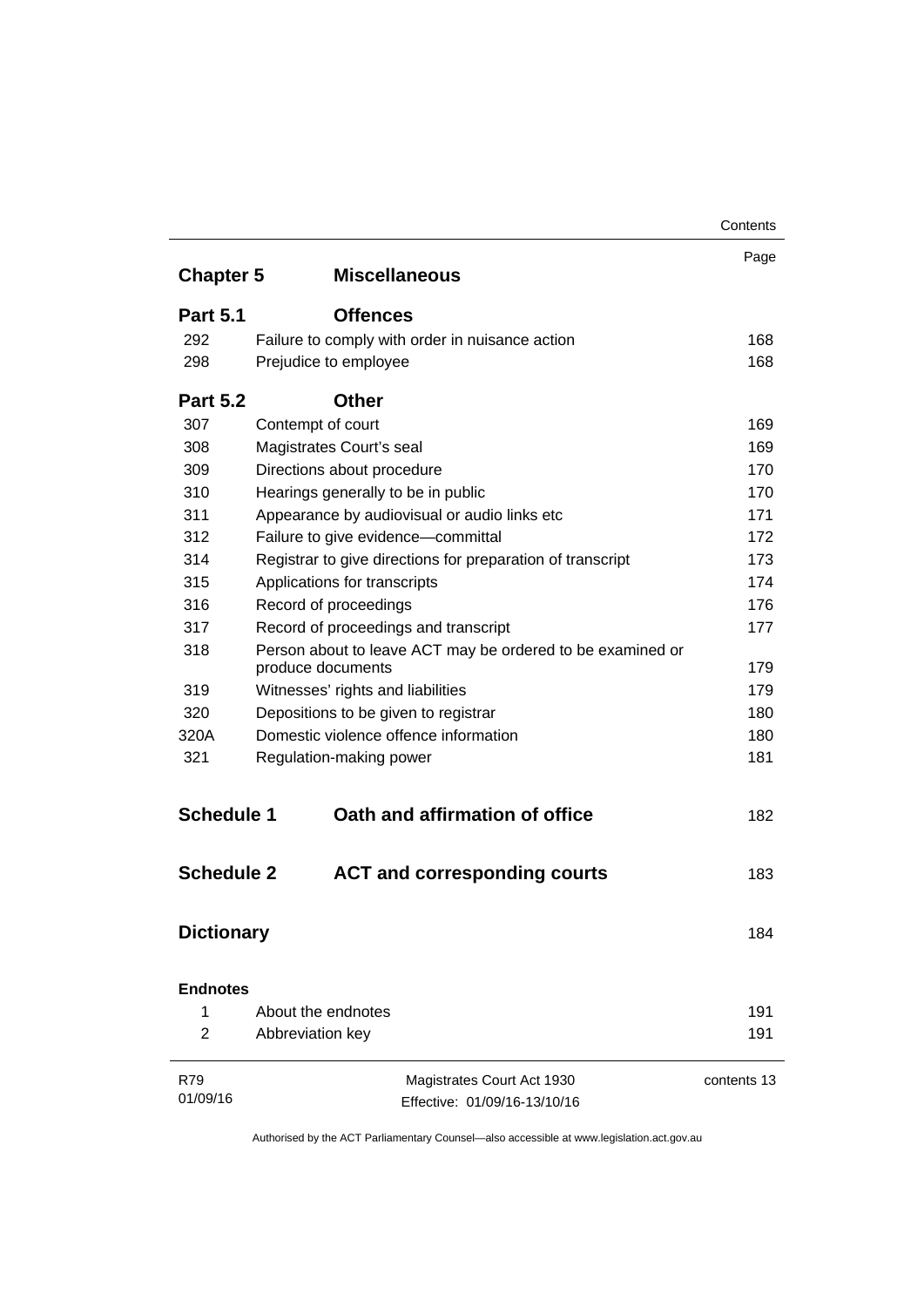|   |                                               | Page |
|---|-----------------------------------------------|------|
| 3 | Legislation history                           | 192  |
| 4 | Amendment history                             | 217  |
| 5 | Earlier republications                        | 283  |
| 6 | Expired transitional or validating provisions | 292  |

**Contents** 

i.

contents 14 Magistrates Court Act 1930 Effective: 01/09/16-13/10/16

R79 01/09/16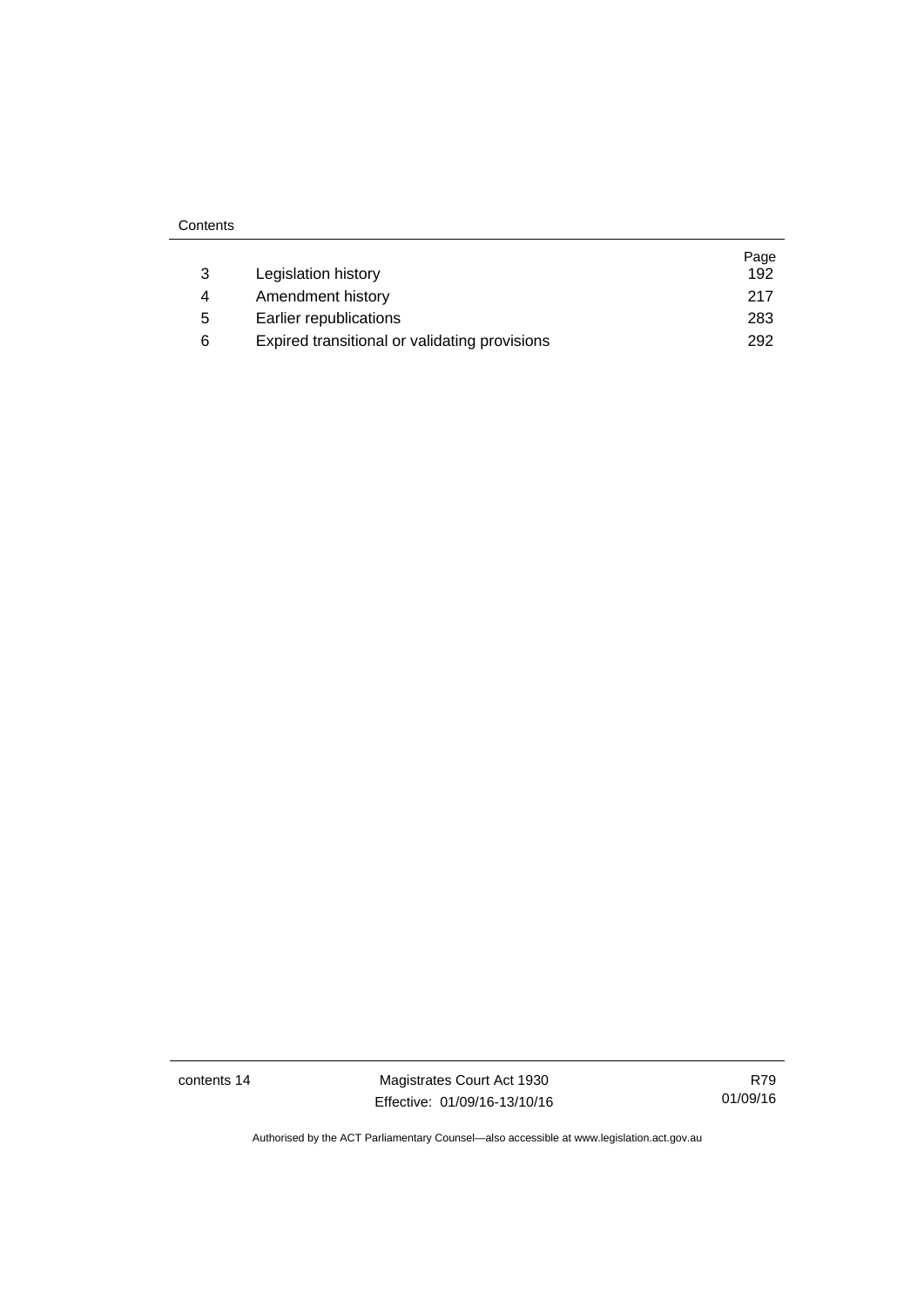

# **Magistrates Court Act 1930**

An Act to establish a Magistrates Court, to provide for the appointment of magistrates, and for other purposes

R79 01/09/16

l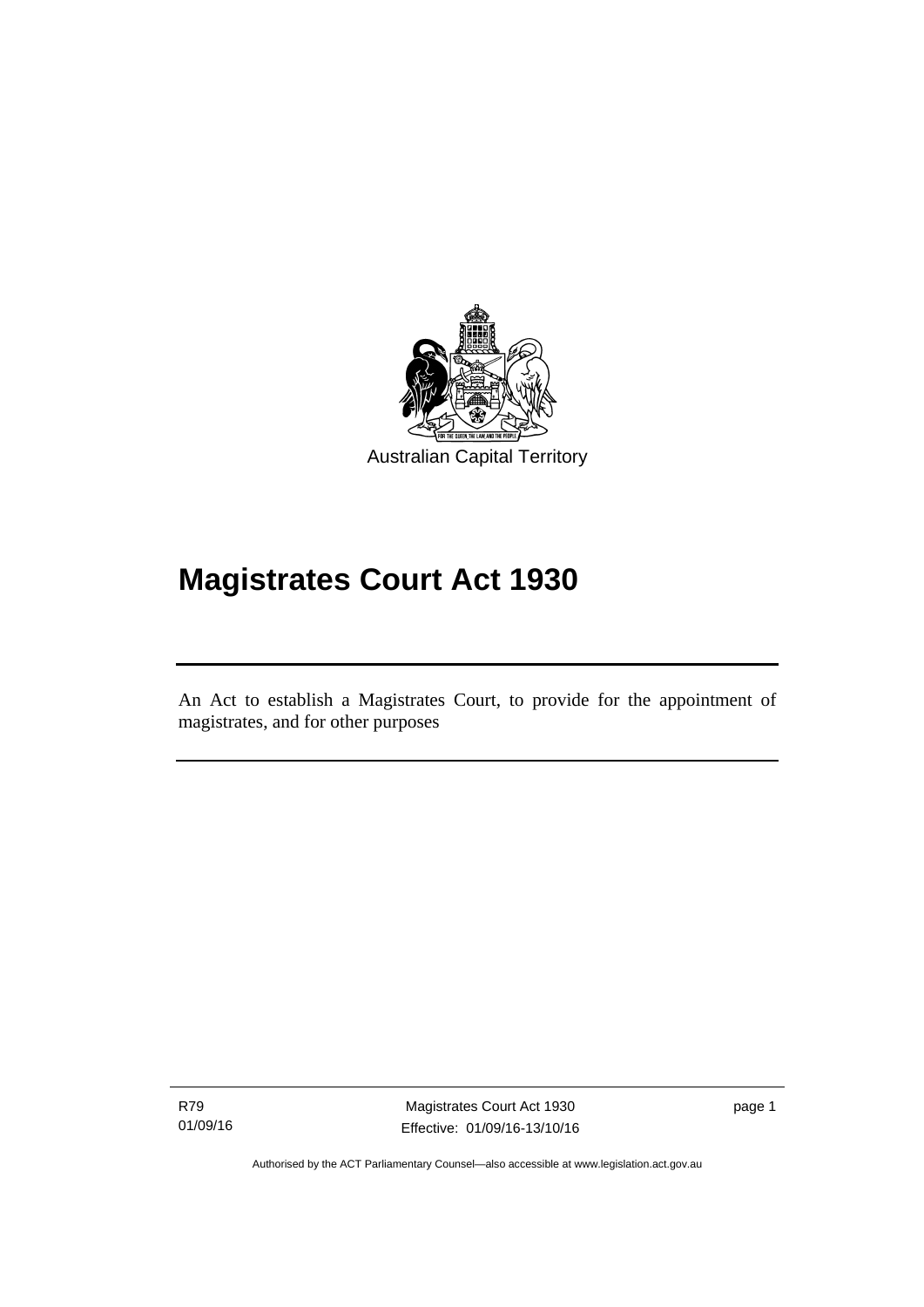Section 1

### <span id="page-17-0"></span>**Chapter 1** Preliminary

#### <span id="page-17-1"></span>**1 Name of Act**

This Act is the *Magistrates Court Act 1930*.

#### <span id="page-17-2"></span>**2 Dictionary**

The dictionary at the end of this Act is part of this Act.

*Note 1* The dictionary at the end of this Act defines certain terms used in this Act, and includes references (*signpost definitions*) to other terms defined elsewhere.

> For example, the signpost definition '*vehicle*, for part 3.8 (Infringement notices for certain offences)—see the *[Road Transport \(Vehicle](http://www.legislation.act.gov.au/a/1999-81)  [Registration\) Act 1999](http://www.legislation.act.gov.au/a/1999-81)*, dictionary.' means that the term 'vehicle' is defined in that dictionary and the definition applies to part 3.8.

*Note 2* A definition in the dictionary (including a signpost definition) applies to the entire Act unless the definition, or another provision of the Act, provides otherwise or the contrary intention otherwise appears (see [Legislation Act,](http://www.legislation.act.gov.au/a/2001-14) s  $155$  and s  $156$  (1)).

#### <span id="page-17-3"></span>**3 Notes**

A note included in this Act is explanatory and is not part of this Act.

*Note* See the [Legislation Act,](http://www.legislation.act.gov.au/a/2001-14) s 127 (1), (4) and (5) for the legal status of notes.

Authorised by the ACT Parliamentary Counsel—also accessible at www.legislation.act.gov.au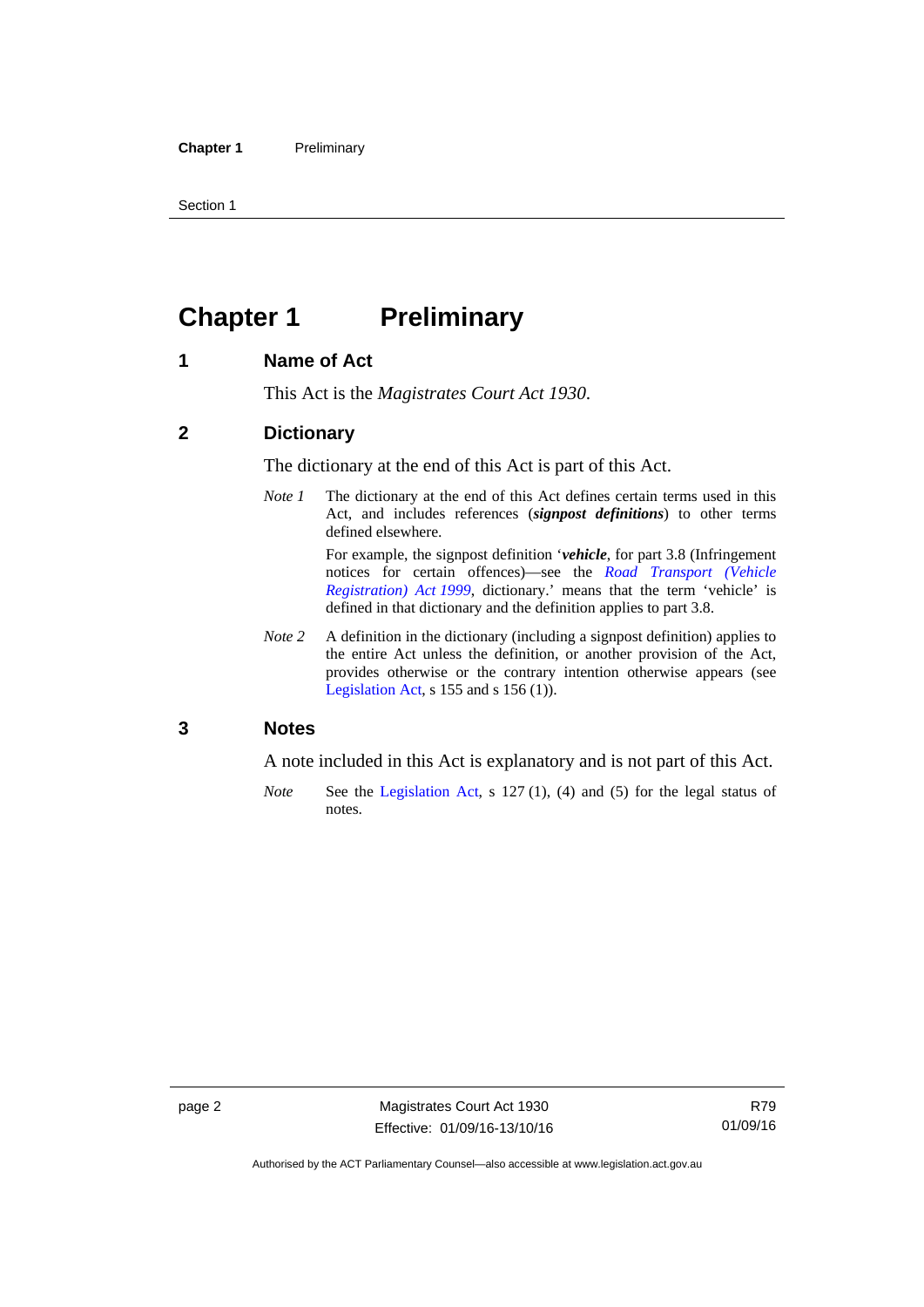## <span id="page-18-0"></span>**Chapter 2 Magistrates Court and magistrates**

### <span id="page-18-1"></span>**Part 2.1 The court**

#### <span id="page-18-2"></span>**4 Constitution of court**

- (1) The Magistrates Court is continued in existence.
- (2) The jurisdiction of the court may be exercised by a magistrate (other than a special magistrate) or by 1 or more special magistrates.
- (3) If 2 or more special magistrates are divided in opinion on a case, the case must be—
	- (a) if there is a majority—decided according to the decision of the majority; or
	- (b) if the court is equally divided in opinion—adjourned for hearing and decision by a magistrate (other than a special magistrate).
- (4) The rules may provide for the jurisdiction of the court otherwise exercisable by a magistrate to be exercised by the registrar, in the cases and subject to the conditions prescribed under the rules.
- (5) For the purposes of the exercise of jurisdiction given to the registrar under the rules, this Act has effect, subject to this section, as if the court consisted of the magistrates and the registrar.
- (6) In this section:

*registrar* includes deputy registrar.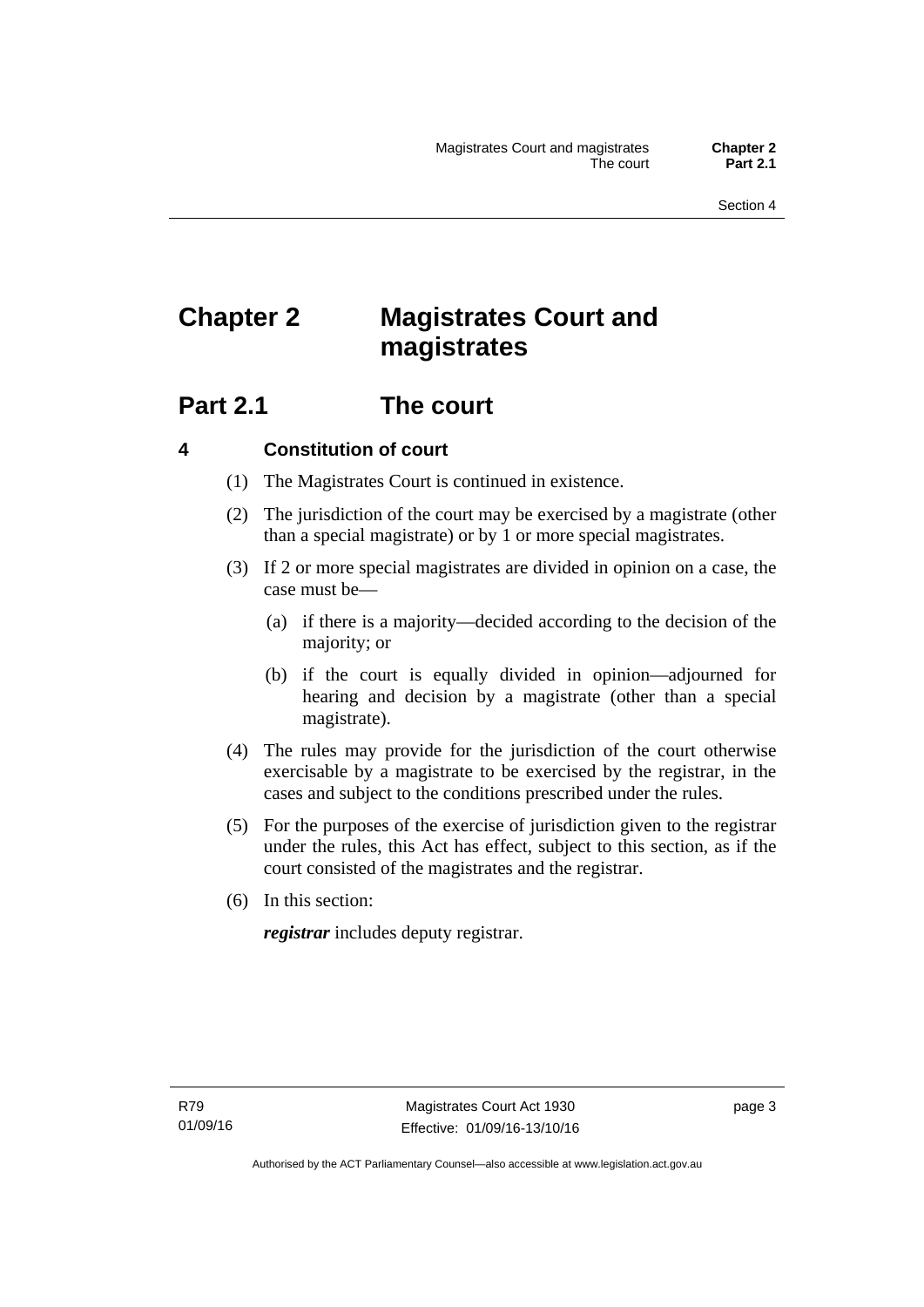Section 5

#### <span id="page-19-0"></span>**5 Arrangement of court business**

- (1) The Chief Magistrate is responsible for ensuring the orderly and prompt discharge of the Magistrates Court's business.
- (2) The Chief Magistrate may, subject to consultation with the magistrates that is appropriate and practicable, make arrangements about a magistrate who is to constitute the court in particular matters or classes of matters.
- (3) In this section:

*magistrate* includes special magistrate.

#### <span id="page-19-1"></span>**5A Magistrate for matter not available**

- (1) This section applies if a person who is a magistrate constituting the court in a particular civil matter, ceases to hold office as a magistrate, or ceases to be available, before the magistrate finishes dealing with the matter.
- (2) The Chief Magistrate must arrange for another magistrate to constitute the court in the matter.
- (3) The other magistrate may deal with the matter as the other magistrate considers appropriate.

#### **Example**

deal with the matter afresh

- *Note* An example is part of the Act, is not exhaustive and may extend, but does not limit, the meaning of the provision in which it appears (see [Legislation Act,](http://www.legislation.act.gov.au/a/2001-14) s 126 and s 132).
- (4) In this section:

*ceases to be available*––a person *ceases to be available* for a matter if the person is unable to act as a magistrate in relation to the matter because of illness, absence or an inability or unwillingness to deal with the matter.

*matter* includes a class of matters.

R79 01/09/16

Authorised by the ACT Parliamentary Counsel—also accessible at www.legislation.act.gov.au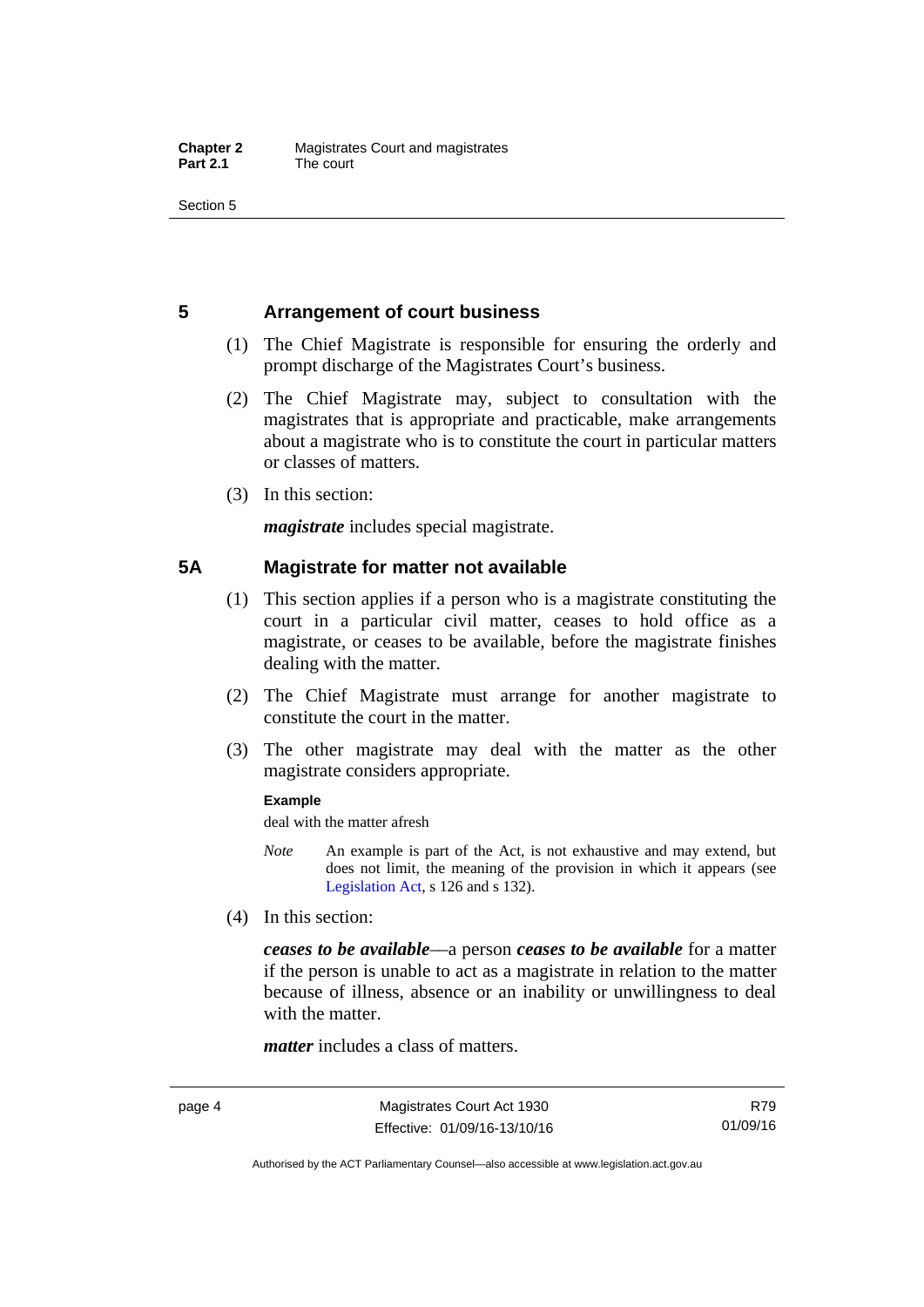### <span id="page-20-0"></span>**Part 2.2 Appointment and jurisdiction of magistrates**

#### <span id="page-20-1"></span>**Division 2.2.1 Magistrates other than special magistrates**

<span id="page-20-2"></span>**6 Meaning of** *magistrate* **in div 2.2.1** 

In this division:

*magistrate* means—

- (a) the Chief Magistrate; or
- (b) a person who is appointed under section 7 as a magistrate.

#### <span id="page-20-3"></span>**7 Appointment of Chief Magistrate and other magistrates**

- (1) There is to be a Chief Magistrate and other magistrates.
- (2) The Chief Magistrate and other magistrates are appointed by the Executive.

 (3) If a magistrate is appointed as the Chief Magistrate, the person stops holding the position of magistrate.

#### <span id="page-20-4"></span>**7AA Requirements of appointment—magistrates**

- (1) The Executive must, in relation to the appointment of magistrates, determine—
	- (a) the criteria that apply to the selection of a person for appointment; and
	- (b) the process for selecting the person.
- (2) A determination is a notifiable instrument.

*Note* A notifiable instrument must be notified under the [Legislation Act](http://www.legislation.act.gov.au/a/2001-14).

*Note* For the making of appointments (including acting appointments), see the [Legislation Act,](http://www.legislation.act.gov.au/a/2001-14) pt 19.3.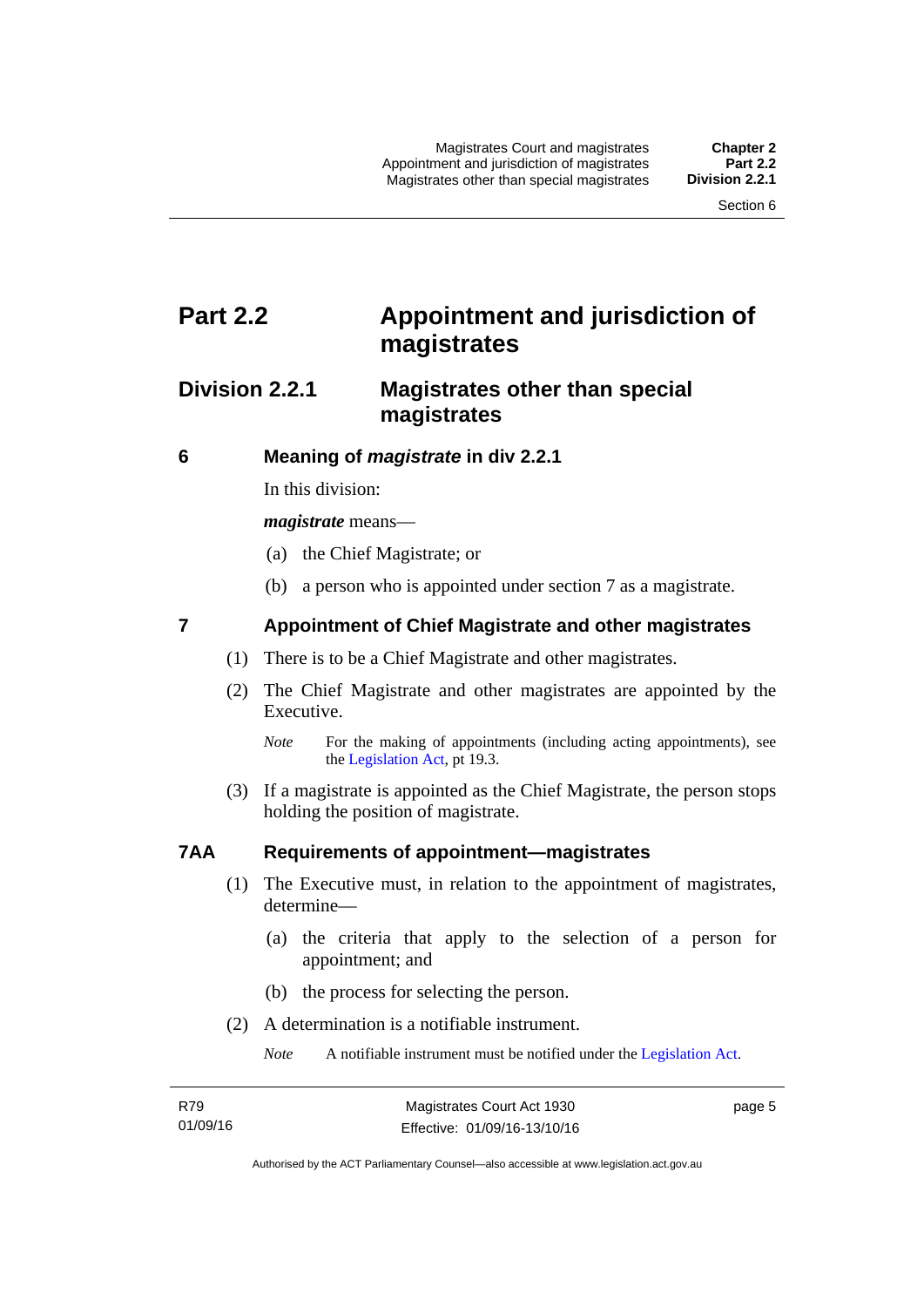#### <span id="page-21-0"></span>**7A Eligibility for appointment as magistrate**

A person is not eligible for appointment as a magistrate unless the person is a lawyer and has been a lawyer for at least 5 years.

#### <span id="page-21-1"></span>**7B Seniority of magistrates**

Magistrates other than the Chief Magistrate have seniority according to—

- (a) the dates their appointments took effect; or
- (b) if the appointments of 2 or more of them took effect on the same date—the precedence given to them by the instruments of their appointment.

#### <span id="page-21-2"></span>**7C Conditions of appointment of magistrates**

A magistrate holds the position on the conditions (if any) about matters not provided for under this Act or another territory law that are decided by the Executive.

#### <span id="page-21-3"></span>**7D Term of appointment of magistrates**

- (1) A magistrate is appointed for the term ending when the magistrate turns 65 years old.
	- *Note 1* The *[Judicial Commissions Act 1994](http://www.legislation.act.gov.au/a/1994-9)*, s 4 provides that a magistrate may only be removed from office in accordance with that Act.
	- *Note* 2 A magistrate's appointment also ends if the magistrate resigns (see [Legislation Act,](http://www.legislation.act.gov.au/a/2001-14) s 210).
- (2) A person who is at least 65 years old must not be appointed as a magistrate.

#### <span id="page-21-4"></span>**7E Acting Chief Magistrate**

- (1) The Executive may appoint a magistrate to act as Chief Magistrate.
	- *Note* See the [Legislation Act](http://www.legislation.act.gov.au/a/2001-14), s 209, div 19.3.2 and div 19.3.2A about acting appointments.

R79 01/09/16

Authorised by the ACT Parliamentary Counsel—also accessible at www.legislation.act.gov.au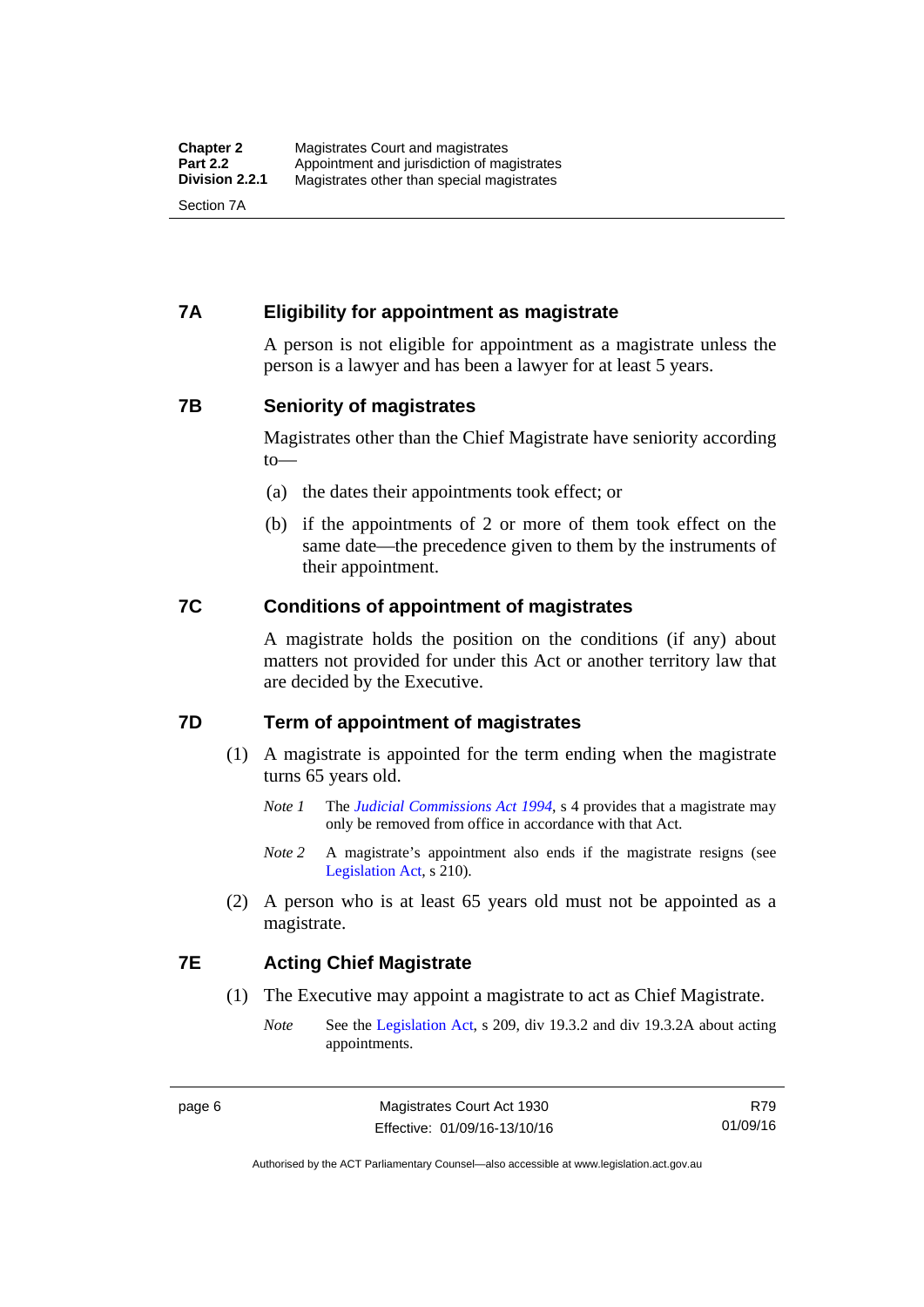(2) If no appointment is made under subsection (1), the senior magistrate who is in the ACT and is able and willing to act must act as Chief Magistrate.

#### <span id="page-22-0"></span>**7F Retirement**

- (1) This section applies if a magistrate is—
	- (a) an eligible employee for the *[Superannuation Act 1976](http://www.comlaw.gov.au/Details/C2013C00038)* (Cwlth); or
	- (b) a member of the superannuation scheme for the *[Superannuation Act 1990](http://www.comlaw.gov.au/Details/C2012C00825)* (Cwlth); or
	- (c) a member of any other superannuation scheme determined by the Attorney-General.
- (2) The Executive may retire the magistrate on the ground of invalidity with the magistrate's consent.
- (3) A determination under subsection (1) (c) is a notifiable instrument.

*Note* A notifiable instrument must be notified under the [Legislation Act](http://www.legislation.act.gov.au/a/2001-14).

#### <span id="page-22-1"></span>**7G Magistrates not to do other work**

- (1) A magistrate must not practise as a lawyer.
- (2) A magistrate must not, without the Attorney-General's written consent—
	- (a) engage in remunerative employment otherwise than in connection with duties as a magistrate; or
	- (b) accept appointment to another position under a law of the Territory, the Commonwealth, a State or another Territory.
- (3) The Attorney-General must consult with the Chief Magistrate before giving consent.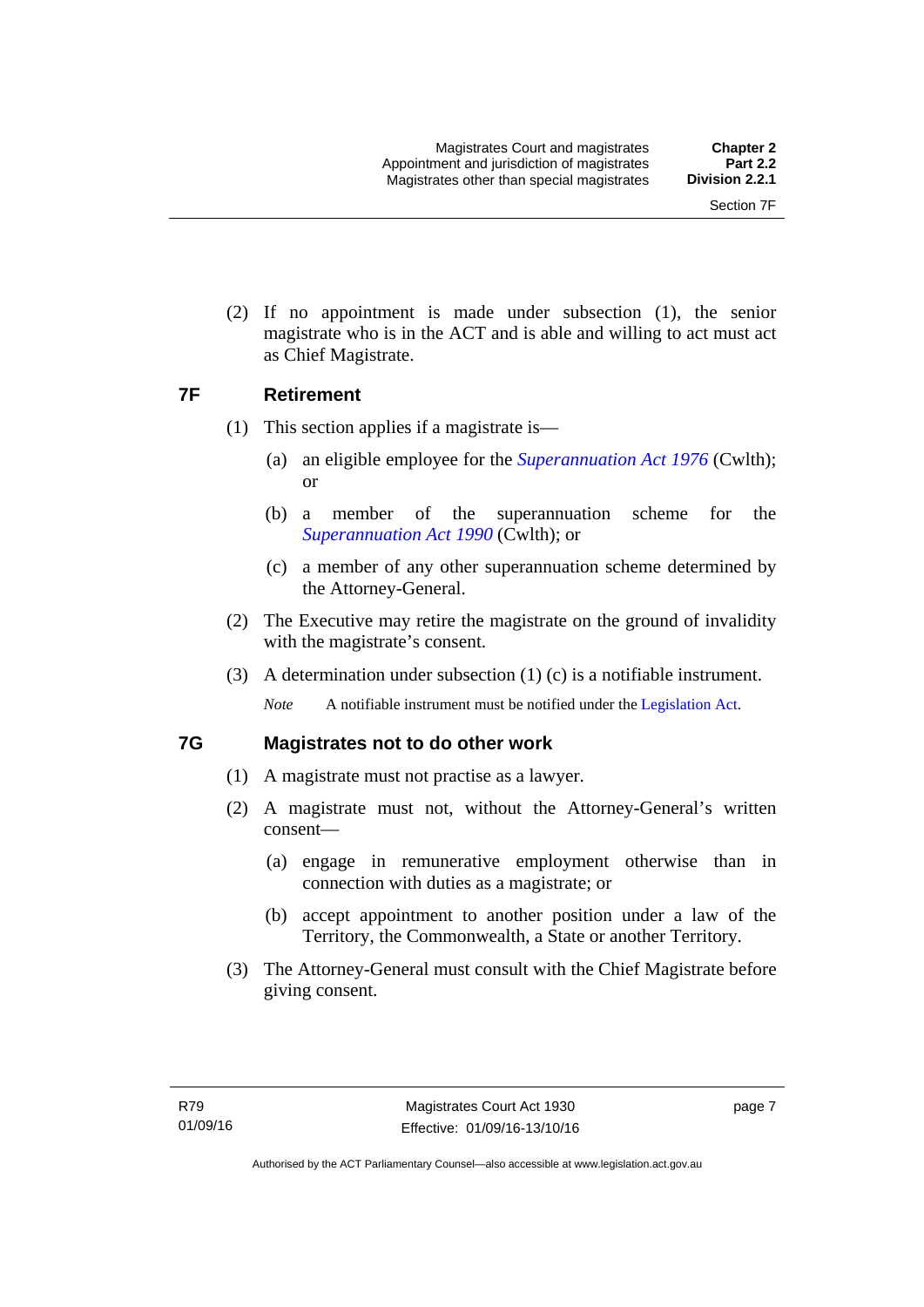#### <span id="page-23-0"></span>**7H Rights of public servants**

- (1) A magistrate who was a public servant or APS employee immediately before his or her appointment keeps his or her existing and accruing rights.
- (2) In this section:

*APS employee*—see the *[Public Service Act 1999](http://www.comlaw.gov.au/Details/C2012C00319)* (Cwlth), section 7.

### <span id="page-23-1"></span>**Division 2.2.2 Special magistrates**

#### <span id="page-23-2"></span>**8 Appointment of special magistrates**

The Executive may appoint special magistrates.

*Note* For the making of appointments (including acting appointments), see the [Legislation Act,](http://www.legislation.act.gov.au/a/2001-14) pt 19.3.

#### <span id="page-23-3"></span>**8AA Requirements of appointment—special magistrates**

- (1) The Executive must, in relation to the appointment of special magistrates, determine—
	- (a) the criteria that apply to the selection of a person for appointment; and
	- (b) the process for selecting the person.
- (2) A determination is a notifiable instrument.

*Note* A notifiable instrument must be notified under the [Legislation Act](http://www.legislation.act.gov.au/a/2001-14).

#### <span id="page-23-4"></span>**8A Term of appointment of special magistrates**

- (1) A special magistrate is appointed—
	- (a) for the term mentioned in the instrument of appointment; or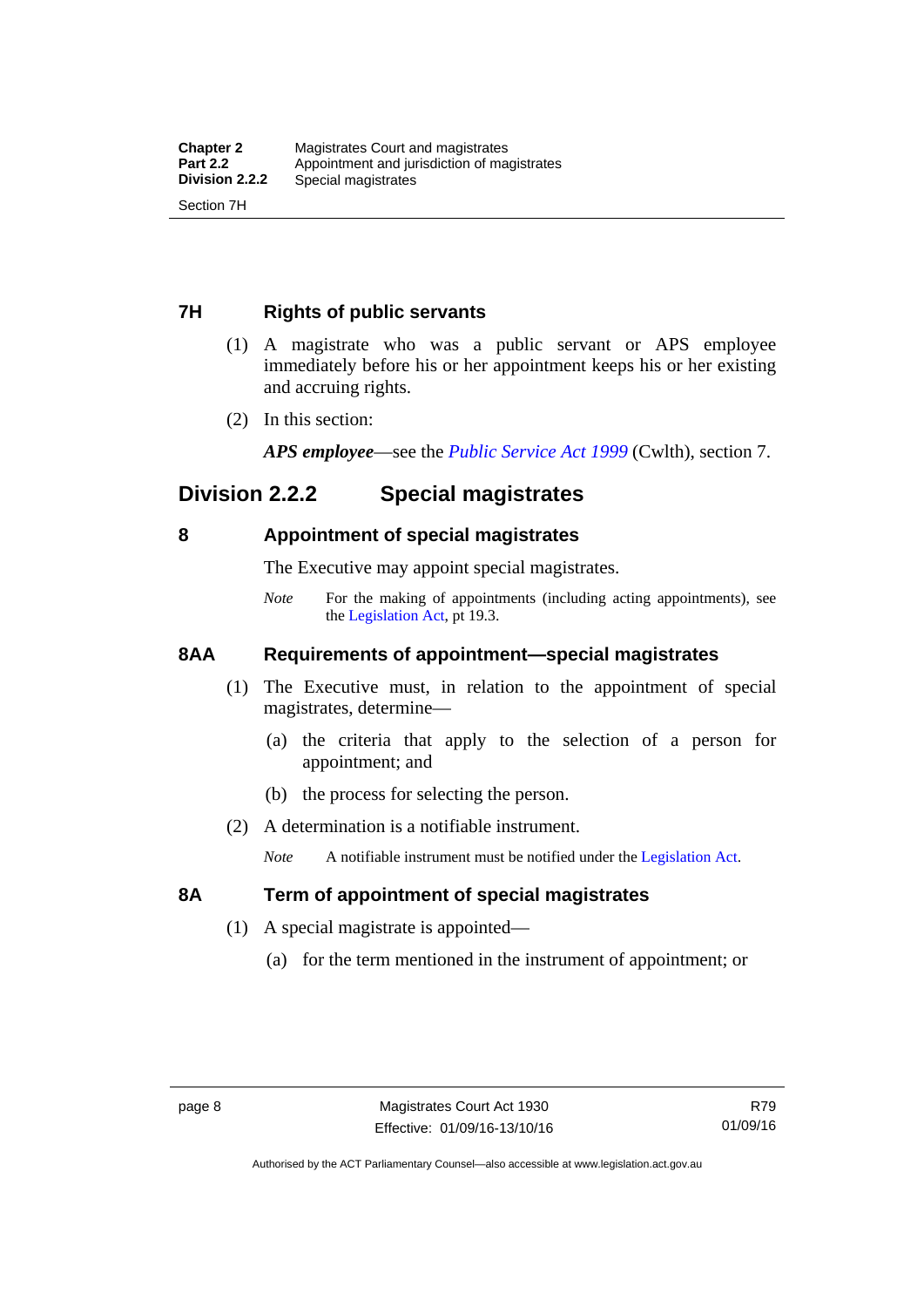- (b) if a term is not mentioned—for the term ending when the special magistrate turns 70 years old.
- *Note 1* The *[Judicial Commissions Act 1994](http://www.legislation.act.gov.au/a/1994-9)*, s 4 provides that a magistrate may only be removed from office in accordance with that Act.
- *Note 2* A special magistrate's appointment also ends if the special magistrate resigns (see [Legislation Act](http://www.legislation.act.gov.au/a/2001-14), s 210).
- (2) A person who is at least 70 years old must not be appointed as a special magistrate.
- (3) A person must not be appointed as a special magistrate for a term that extends beyond the person's 70th birthday.

#### <span id="page-24-0"></span>**8B Conditions of appointment of special magistrates**

A special magistrate holds the position on the conditions (if any) about matters not provided for under this Act or another territory law that are decided by the Executive.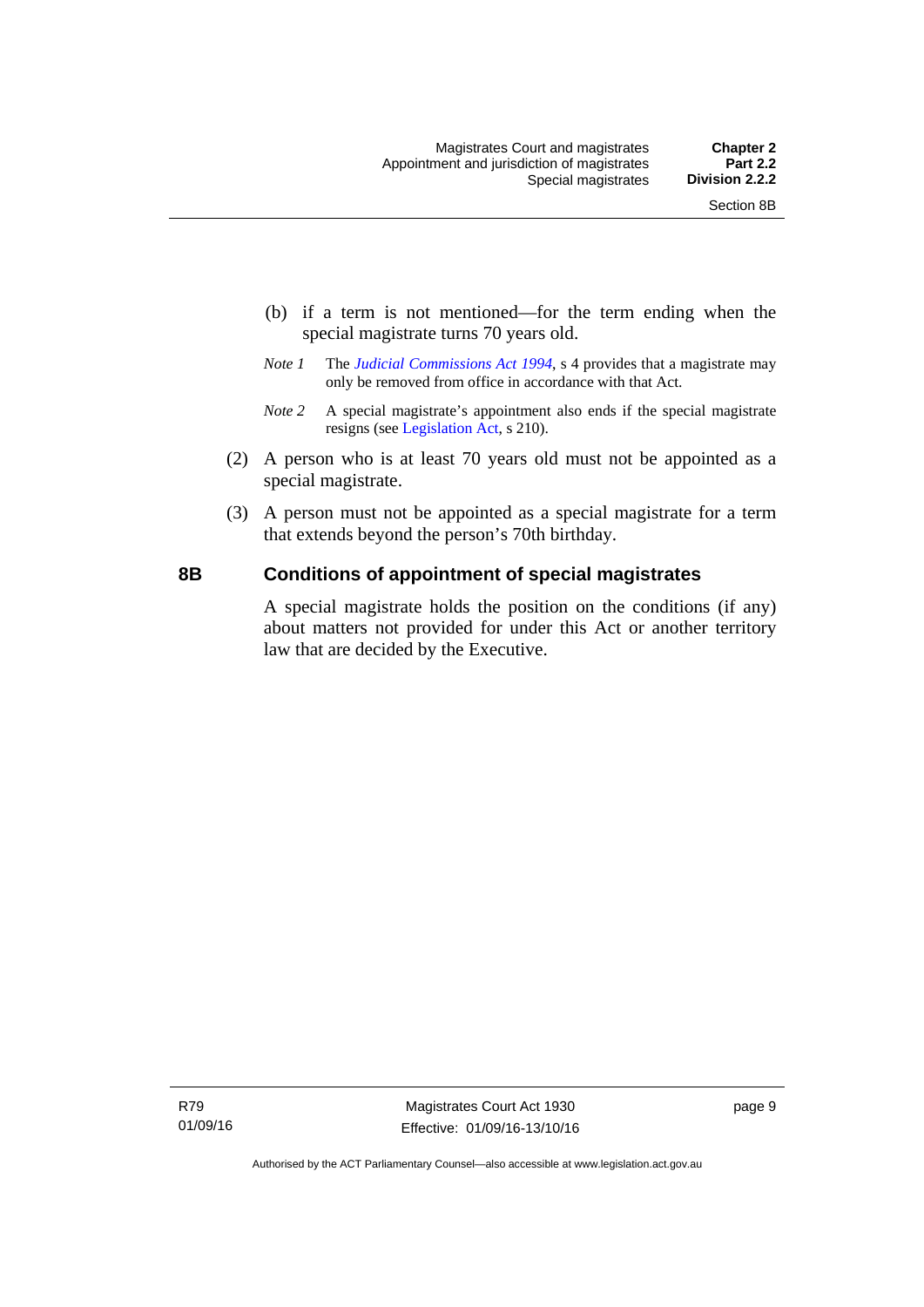### <span id="page-25-0"></span>**Division 2.2.3 Registrar and other court officers**

#### <span id="page-25-1"></span>**9 Appointment of registrar etc**

- (1) The Minister may appoint a registrar of the Magistrates Court.
	- *Note 1* For the making of appointments (including acting appointments), see the [Legislation Act,](http://www.legislation.act.gov.au/a/2001-14) pt 19.3.
	- *Note 2* In particular, an appointment may be made by naming a person or nominating the occupant of a position (see [Legislation Act](http://www.legislation.act.gov.au/a/2001-14), s 207).
- (2) The registrar may appoint the deputy registrars of the court, bailiffs and other officers that are required.
- (3) In subsection (2):

*registrar* does not include a deputy registrar.

#### <span id="page-25-2"></span>**9B Functions of registrar and deputy registrars**

- (1) The registrar has power to administer oaths and may exercise the other functions given to the registrar under this Act, another territory law or an order of the court.
- (2) Subject to this Act and to any directions of the registrar, a deputy registrar may exercise the functions of the registrar under this Act or another territory law.
	- *Note* A reference to an Act includes a reference to the statutory instruments made or in force under the Act, including regulations and rules (see [Legislation Act,](http://www.legislation.act.gov.au/a/2001-14) s 104).
- (3) The exercise of a function by a deputy registrar does not affect the power of the registrar to exercise the function.

Authorised by the ACT Parliamentary Counsel—also accessible at www.legislation.act.gov.au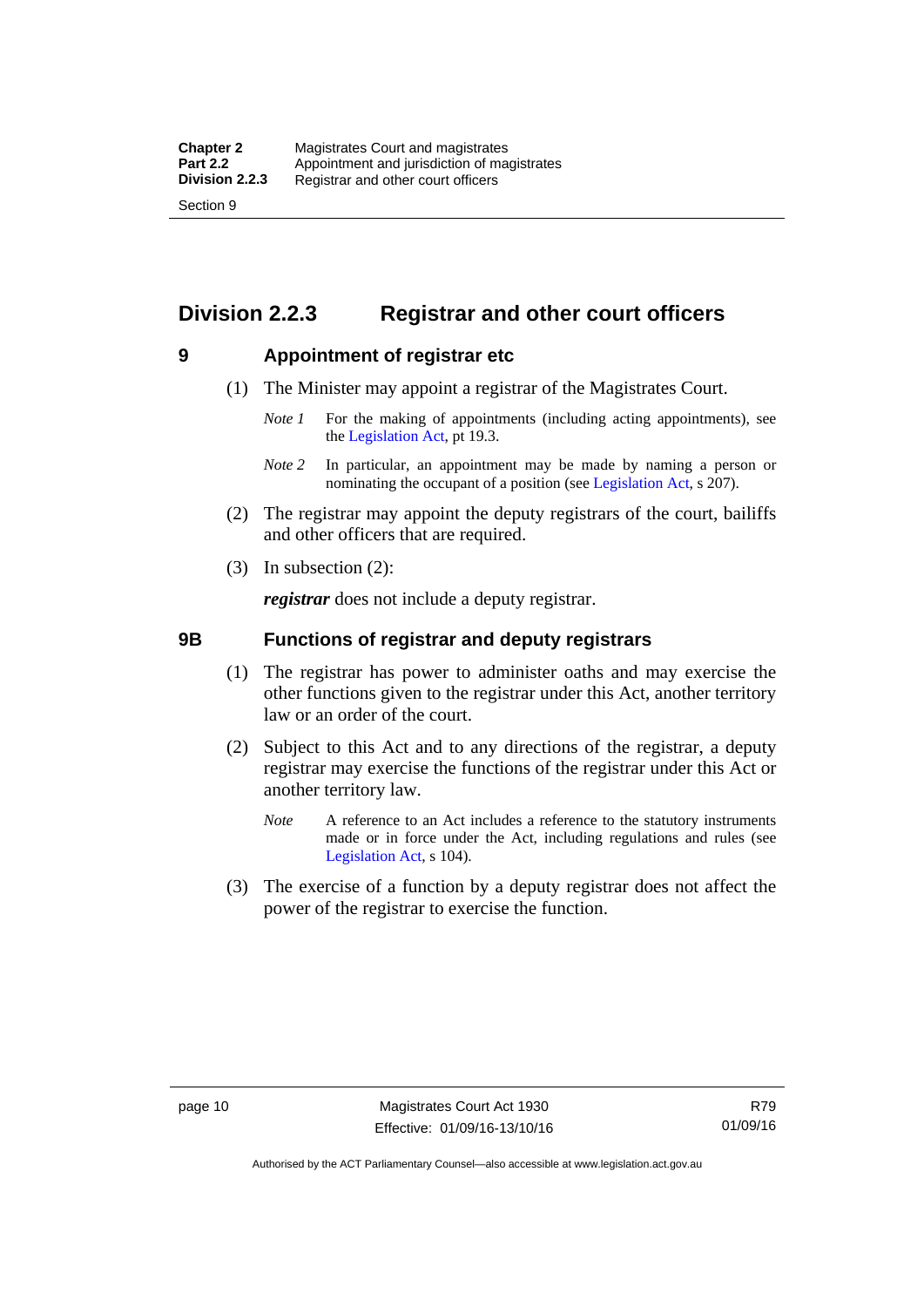### <span id="page-26-0"></span>**Division 2.2.3A Judicial officers exchange**

#### <span id="page-26-1"></span>**9C Definitions—div 2.2.3A**

In this division:

*ACT court* means a court of this jurisdiction mentioned in an item in schedule 2, column 2.

*corresponding court*, in relation to an ACT court mentioned in an item in schedule 2, column 2, means a court of another jurisdiction mentioned in the item, column 3.

*court* includes tribunal.

*judicial exchange arrangement* means an arrangement under section 9D.

*judicial officer* means a magistrate or other person who, whether alone or together with others, constitutes a court, but does not include a lay member of a court.

*participating jurisdiction* means the Commonwealth, a State or another country if under the law of that jurisdiction a judicial exchange arrangement may be entered into with the Attorney-General of this jurisdiction.

*Note State* includes the Northern Territory (see [Legislation Act](http://www.legislation.act.gov.au/a/2001-14), dict, pt 1).

*this jurisdiction* means the ACT.

#### <span id="page-26-2"></span>**9D Establishment of judicial exchange arrangements**

- (1) The Attorney-General of this jurisdiction may enter into an arrangement with the Attorney-General of a participating jurisdiction for the temporary transfer of judicial officers between ACT courts and corresponding courts.
- (2) An arrangement under this section cannot provide for the transfer of judicial officers to a federal court of the Commonwealth.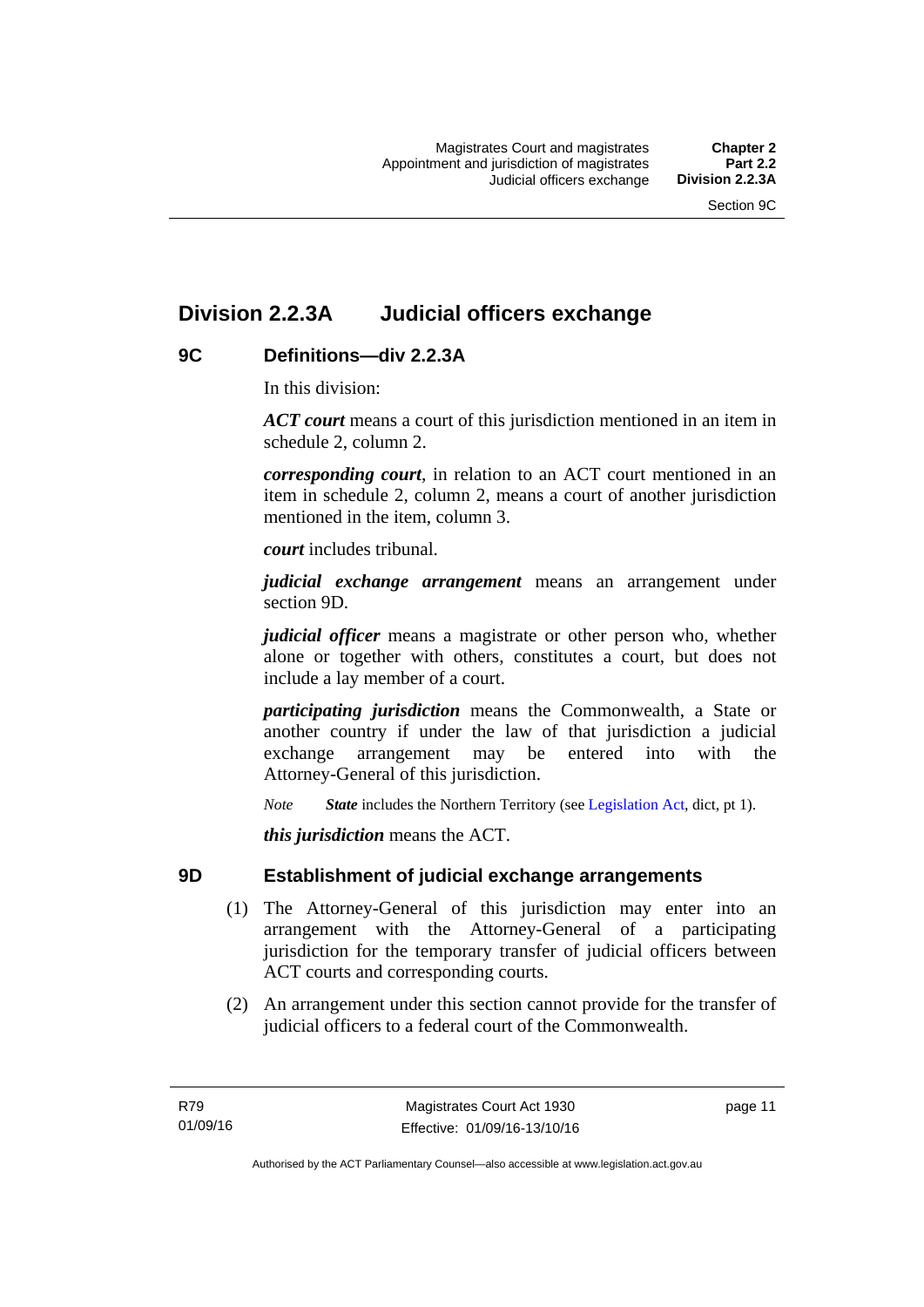- (3) Without limiting subsection (1), an arrangement under this section—
	- (a) may require transfers to a court to be subject to the prior approval of either or both of the following:
		- (i) the Attorney-General of this jurisdiction;
		- (ii) the Attorney-General of the participating jurisdiction; and
	- (b) may establish the manner and form in which a transfer to a court is to be made; and
	- (c) may determine the rank, title, status and precedence of a transferred judicial officer.

#### <span id="page-27-0"></span>**9E Transfer of judicial officer of another jurisdiction to ACT court**

- (1) This section applies if a judicial exchange arrangement provides for the transfer to an ACT court of a judicial officer of a corresponding court.
- (2) The chief magistrate may, in accordance with the judicial exchange arrangement and with the agreement of the senior judicial officer of the corresponding court, appoint a judicial officer of the corresponding court to act as a judicial officer of the ACT court.
- (3) The judicial officer of the corresponding court is qualified for appointment despite any law of this jurisdiction to the contrary.
- (4) The maximum term for which an appointment under this section may be made on any one occasion is 6 months.
- (5) However, an appointment under this section may not extend beyond the retirement age for judicial officers of the ACT court.
- (6) A judicial officer of a corresponding court may be appointed under this section to more than one ACT court.

R79 01/09/16

Authorised by the ACT Parliamentary Counsel—also accessible at www.legislation.act.gov.au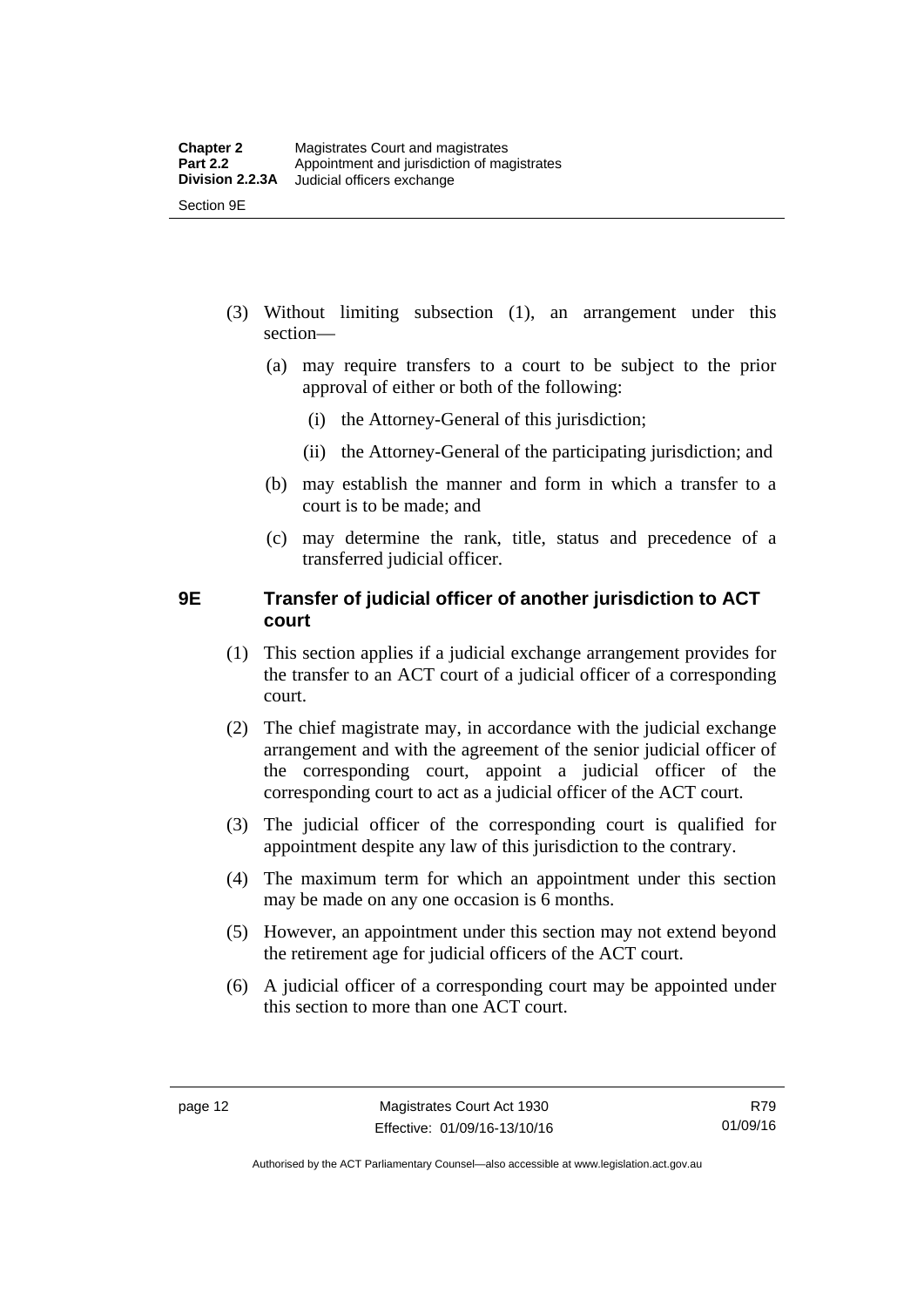(7) A judicial officer whose appointment under this section has ceased may complete or otherwise continue to deal with any matters relating to proceedings in the ACT court that have been heard, or partly heard, by the judicial officer before the appointment under this section ceased.

#### <span id="page-28-0"></span>**9F Service in ACT court of judicial officer of another jurisdiction**

- (1) This section applies to a judicial officer of a corresponding court who is appointed to act as a judicial officer of an ACT court in accordance with a judicial exchange arrangement.
- (2) While acting as a judicial officer of the ACT court, the judicial officer of the corresponding court has all the powers, authorities, privileges and immunities of, and is taken to be for all purposes, a judicial officer of the ACT court.
- (3) Despite subsection (2), territory laws concerning the following matters do not apply to the judicial officer of the corresponding court while acting as a judicial officer of the ACT court:
	- (a) the remuneration, allowances and other conditions of service of judicial officers;
	- (b) the pension or other superannuation entitlements of judicial officers and related provisions;
	- (c) the removal or suspension of judicial officers from office.

#### <span id="page-28-1"></span>**9G Service of ACT judicial officer in corresponding court**

(1) This section applies to a judicial officer of an ACT court who is appointed to act as a judicial officer of a corresponding court in accordance with a judicial exchange arrangement.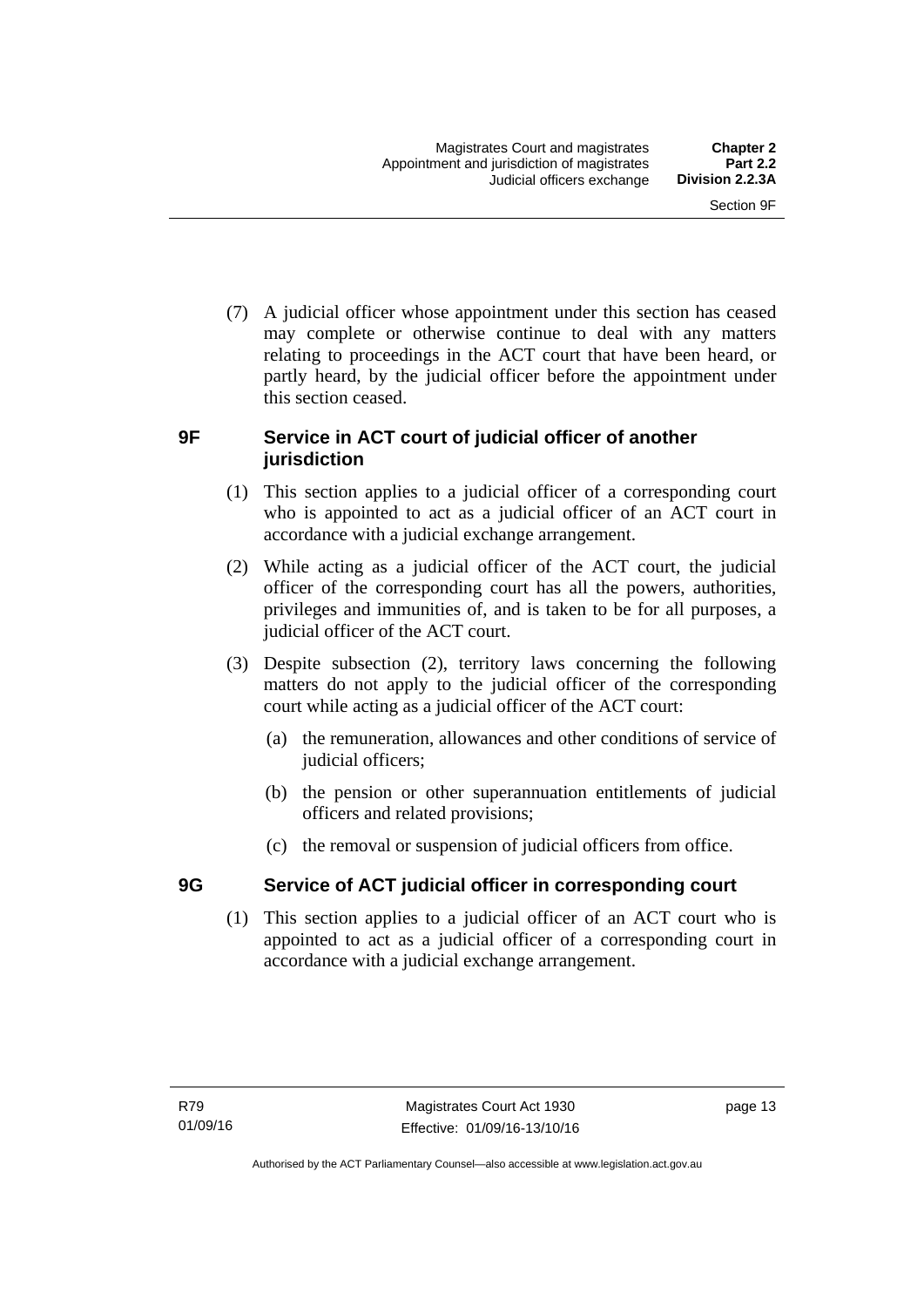- (2) The judicial officer's service as a judicial officer of the corresponding court is taken to be service as a judicial officer of the ACT court for the purposes of territory laws about—
	- (a) the remuneration, allowances and other conditions of service of judicial officers; and
	- (b) the pension or other superannuation entitlements of judicial officers and related provisions; and
	- (c) the removal or suspension of judicial officers from office.

#### <span id="page-29-0"></span>**9H Judicial office not affected by appointment to another judicial office**

(1) In this section:

*court* includes a tribunal (however described) that exercises functions of a judicial nature or functions of a similar nature (such as conciliation functions, arbitration functions, disciplinary functions or administrative review functions).

*judicial office* extends to the office of any member of a court, but only if the holder of the office is required to be a judicial officer or have legal qualifications.

- (2) The doctrine of incompatibility of office—
	- (a) does not operate to prevent the holder of a judicial office (the *original office*) from being appointed to another judicial office (the *additional office*); and
	- (b) does not operate to effect or require the surrender or vacation of the original office as a result of the appointment to the additional office.
- (3) This section applies—
	- (a) even if the original office or the additional office is held on an acting or temporary basis; and

Authorised by the ACT Parliamentary Counsel—also accessible at www.legislation.act.gov.au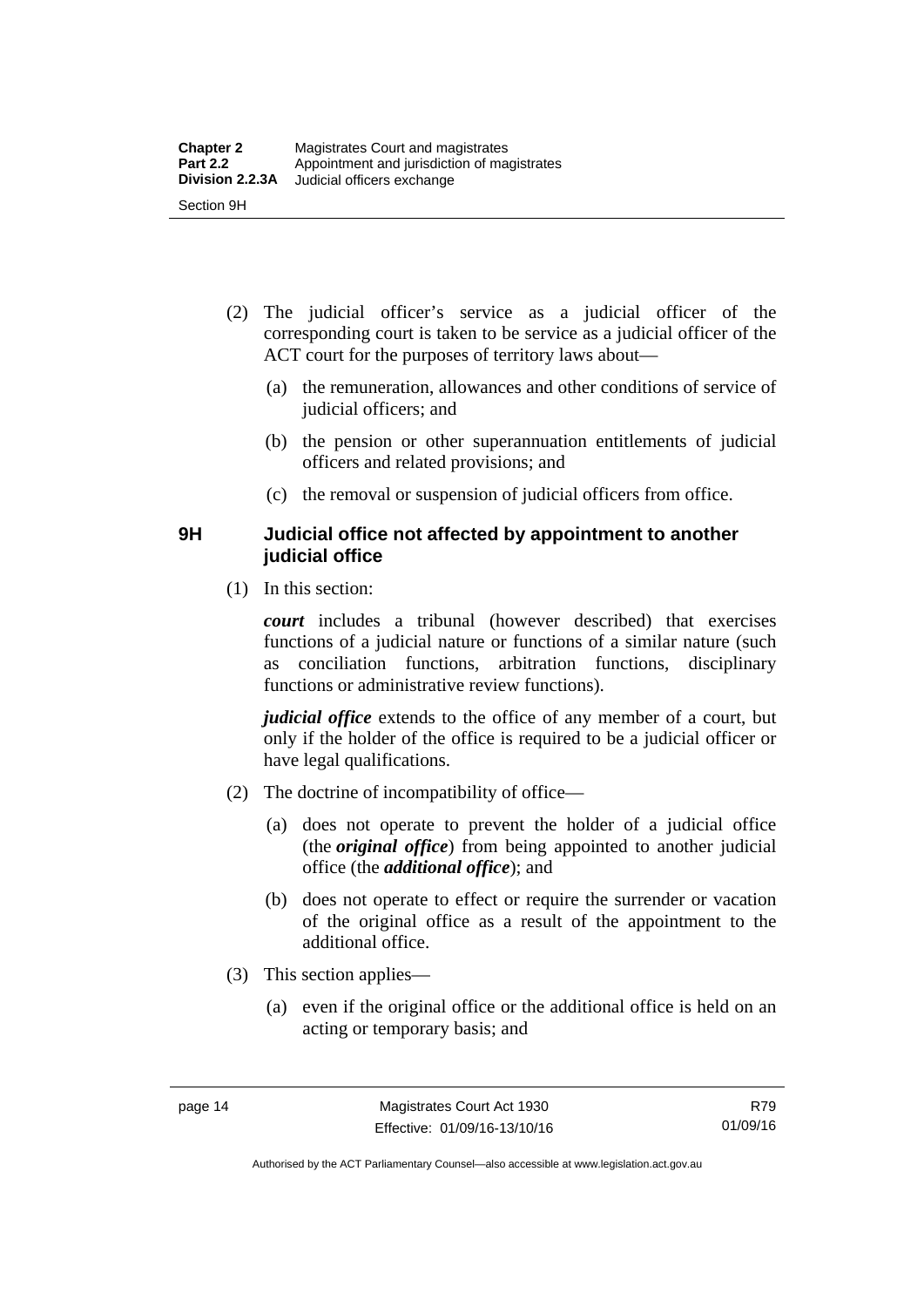- (b) even if the original office or the additional office is a judicial office of another jurisdiction (including, but not limited to, judicial offices to which appointments are made under section 9E); and
- (c) even if an appeal lies from a decision of the court of one of the judicial offices to the court of the other judicial office; and
- (d) even if the courts of the judicial offices are not of the same status.

#### <span id="page-30-0"></span>**9I Other arrangements not affected**

This division does not limit or affect any other arrangements under which—

- (a) a judicial officer of another jurisdiction may be appointed or act as a judicial officer of this jurisdiction; or
- (b) a judicial officer of this jurisdiction may be appointed or act as a judicial officer of another jurisdiction.

#### <span id="page-30-1"></span>**9J Amendment of sch 2**

A regulation may amend schedule 2.

### <span id="page-30-2"></span>**Division 2.2.4 Jurisdiction of magistrates**

#### <span id="page-30-3"></span>**10P Oath etc of office**

- (1) A person appointed as the Chief Magistrate, a magistrate or special magistrate must not exercise the functions given to a magistrate under any territory law unless the person has sworn an oath or made an affirmation in accordance with the form in schedule 1.
- (2) The oath must be sworn or affirmation made before the Chief Justice.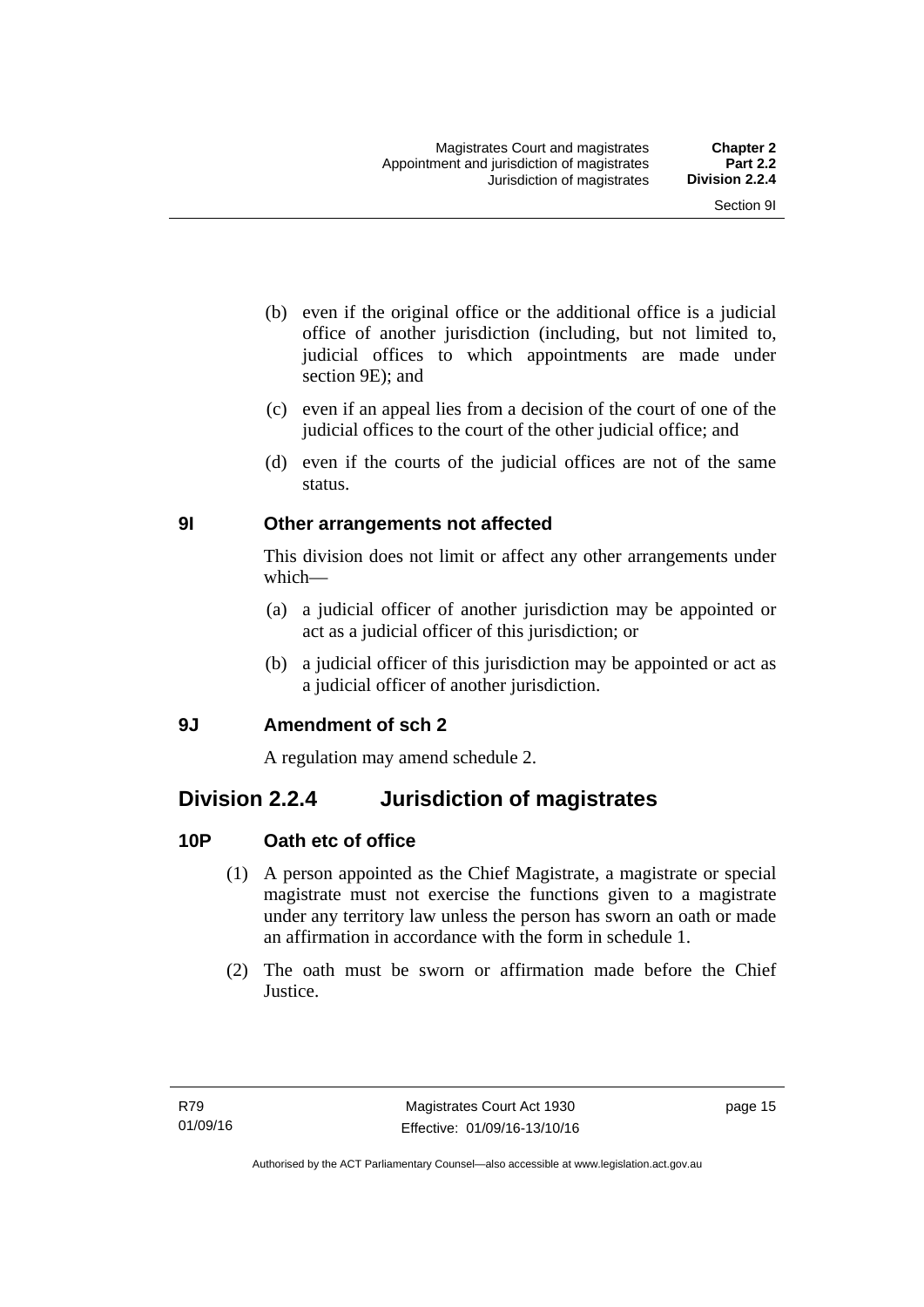#### <span id="page-31-0"></span>**11 Acts done beyond ACT**

- (1) An act done by a magistrate, because of his or her office, outside the ACT for the purpose of authenticating the signature of a person to an instrument intended to take effect in the ACT is, unless the act is required by law to be done in the ACT, effective for any territory law.
- (2) An oath or affirmation administered by a magistrate, because of his or her office, outside the ACT in any case in which an oath or affirmation may be administered by a magistrate is, unless the oath or affirmation is required by law to be administered in the ACT, effective for any territory law.

#### <span id="page-31-1"></span>**12 Acts by magistrate out of court etc**

- (1) Any magistrate out of court or the registrar may do all or any of the following:
	- (a) receive an information;
	- (b) issue a summons or warrant on an information;
	- (c) issue a summons or warrant to compel the attendance of a witness;
	- (d) do anything else that is necessary and preliminary to a hearing.
- (2) Without limiting subsection (1), if a law in force in the ACT provides that an information or complaint may be laid or made before, or a summons or warrant issued by, a court or justice of the peace, the information or complaint may be laid or made, and the summons or warrant may be issued, by a magistrate or the registrar.

#### <span id="page-31-2"></span>**13 Making of enforcement order after case decided**

After a case has been heard and decided, any magistrate or the registrar may make an enforcement order for the purposes of the case.

R79 01/09/16

Authorised by the ACT Parliamentary Counsel—also accessible at www.legislation.act.gov.au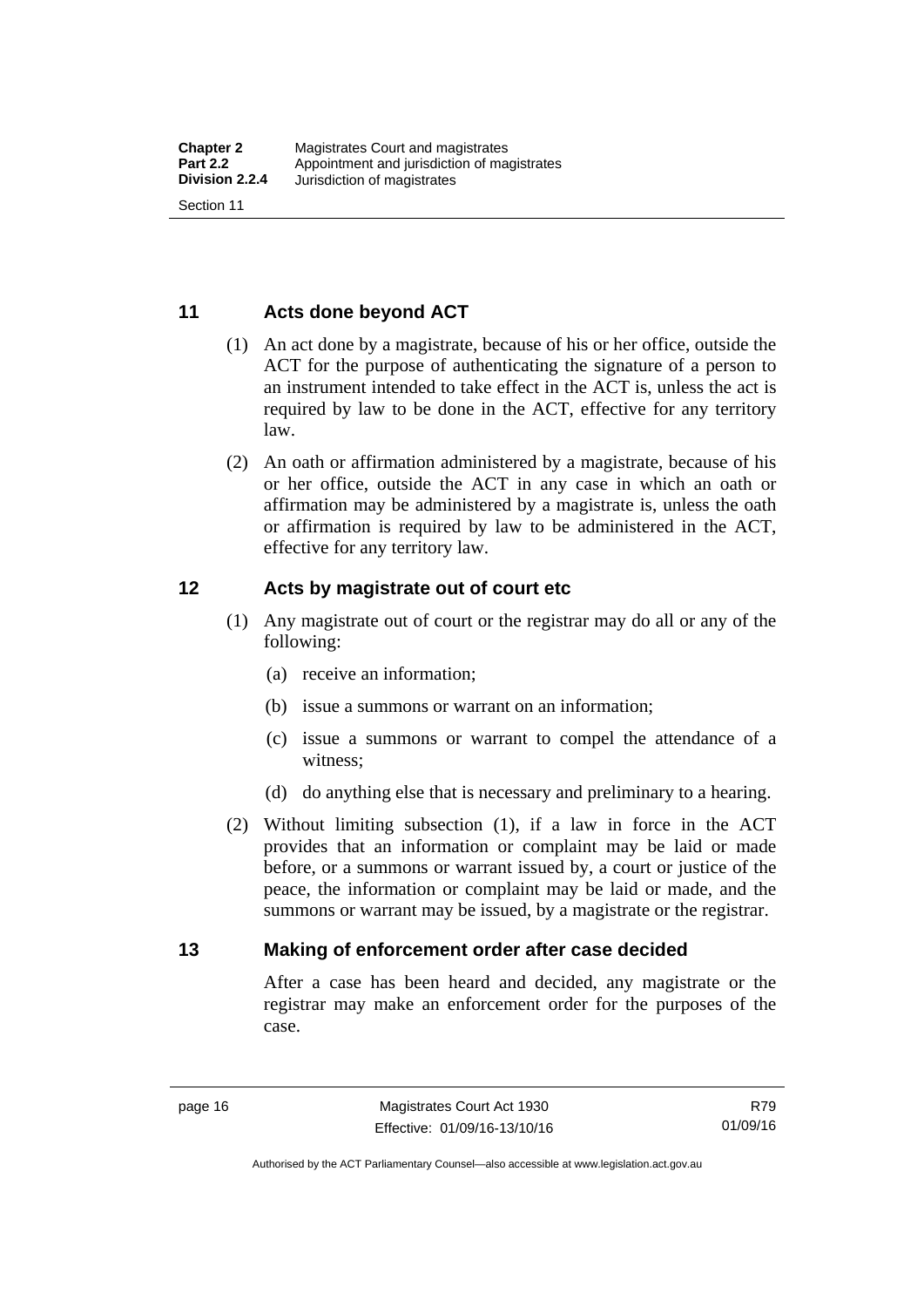#### <span id="page-32-0"></span>**15 Process not invalid only because of death of magistrate etc**

A summons or warrant issued, or order made, by a magistrate or registrar is not invalid only because of the magistrate or registrar dying or otherwise ceasing to hold the position.

#### <span id="page-32-1"></span>**16 Order instead of mandamus order**

- (1) If a magistrate or registrar refuses to do any act relating to the duties of his or her office as a magistrate or registrar, the party requiring the act to be done may apply to the Supreme Court for an order calling on the magistrate or registrar and also the party to be affected by the act to show cause why the act should not be done, and if good cause is not shown against it, the Supreme Court may make the order absolute, with or without payment of costs.
- (2) A magistrate or registrar on being served with an order absolute must obey the order, and do the act required by it to be done.

#### <span id="page-32-2"></span>**17 Magistrates may exercise functions of justices of peace**

If under any law in force in the ACT, anything is required or permitted to be done before, to or by a justice of the peace, it may be done before, to or by a magistrate.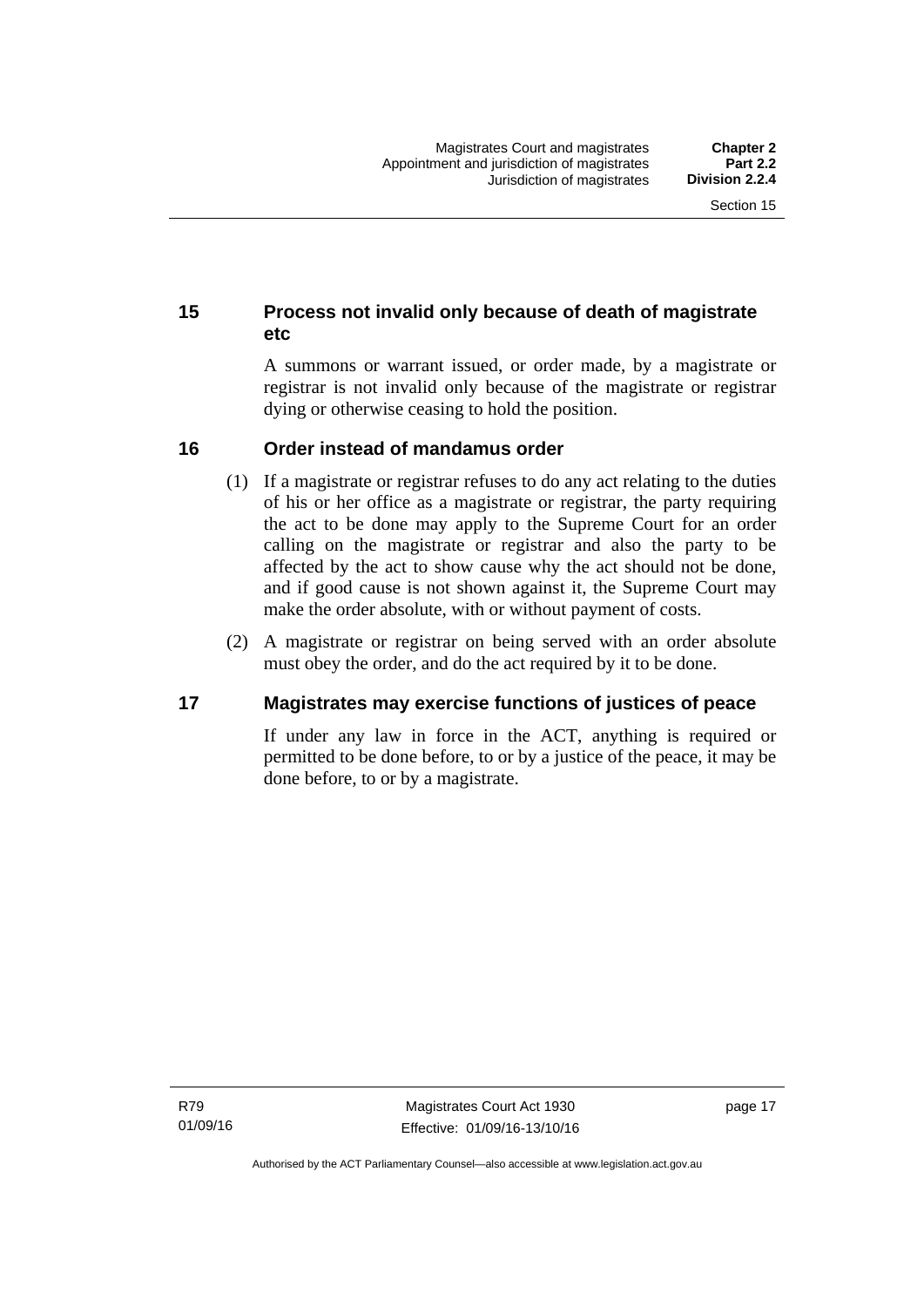### <span id="page-33-0"></span>**Part 2.3 Protection of magistrates in execution of their office**

#### <span id="page-33-1"></span>**17A Magistrate sued for act not within jurisdiction**

- (1) Any person injured by an act done by a magistrate in a matter in which by law the magistrate has no jurisdiction or in which the magistrate has exceeded his or her jurisdiction, or by an act done under any conviction or order made or warrant or writ issued by a magistrate in any such matter, may maintain in the Supreme Court an action against the magistrate without alleging in his or her statement of claim that the act complained of was done maliciously and without reasonable and probable cause.
- (2) No such action is maintainable for anything done under any such conviction or order until after the conviction or order has been quashed or set aside on appeal.
- (3) No such action is maintainable for anything done under any such warrant that was issued by the magistrate to procure the appearance of the person charged, and that has been followed by a conviction or order in the same matter, until after the conviction or order has been so quashed or set aside.
- (4) If the lastmentioned warrant has not been followed by a conviction or order, or if it is a warrant on an information of an alleged indictable offence, and if a summons was issued previously to the warrant being issued, and the summons was served on the person charged either personally or by leaving it for the person with someone at the person's last-known or usual home or business address, and the person did not appear according to the exigency of the summons, in that case no action is maintainable against the magistrate for anything done under the warrant.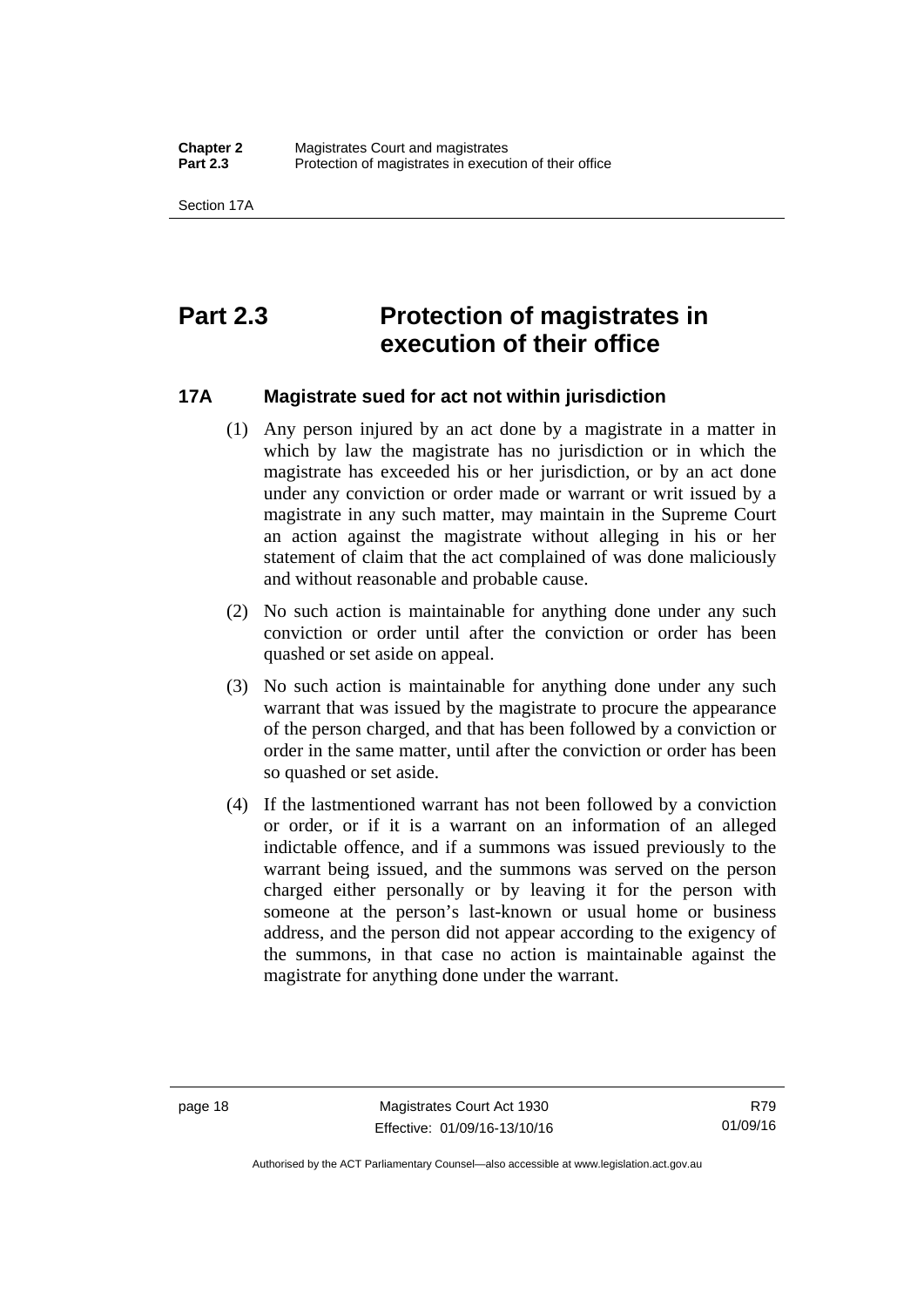#### <span id="page-34-0"></span>**17C Committal or enforcement order by magistrate on order of court**

If a conviction or order is made by the court and a committal order or enforcement order is made for the conviction or order by a magistrate bona fide and without collusion, an action in relation to any defect in the conviction or order or any want of jurisdiction in the court making the conviction or order is maintainable only against the magistrate constituting the court that made the conviction or order.

#### <span id="page-34-1"></span>**17D No action for acts done under Supreme Court order**

An action is not maintainable against a magistrate for doing an act if the magistrate does the act in accordance with a Supreme Court order.

#### <span id="page-34-2"></span>**17E No action if proceeding confirmed on appeal**

If a committal order or enforcement order is made by a magistrate on a conviction or order that, either before or after the making of the committal order or enforcement order, is confirmed on appeal, an action is not maintainable against the magistrate who made the committal order or enforcement order for anything done under it because of any defect in the conviction or order.

#### <span id="page-34-3"></span>**17F Actions in cases prohibited**

If any action, which by this Act is declared to be not maintainable, is brought against a magistrate, the Supreme Court, on application of the defendant, and on affidavit of the facts, may set aside or stay the proceeding with or without costs.

#### <span id="page-34-4"></span>**17G Payment into court**

(1) After an action under this part has been started but before the case has been heard, a defendant may pay into court the amount the defendant considers appropriate.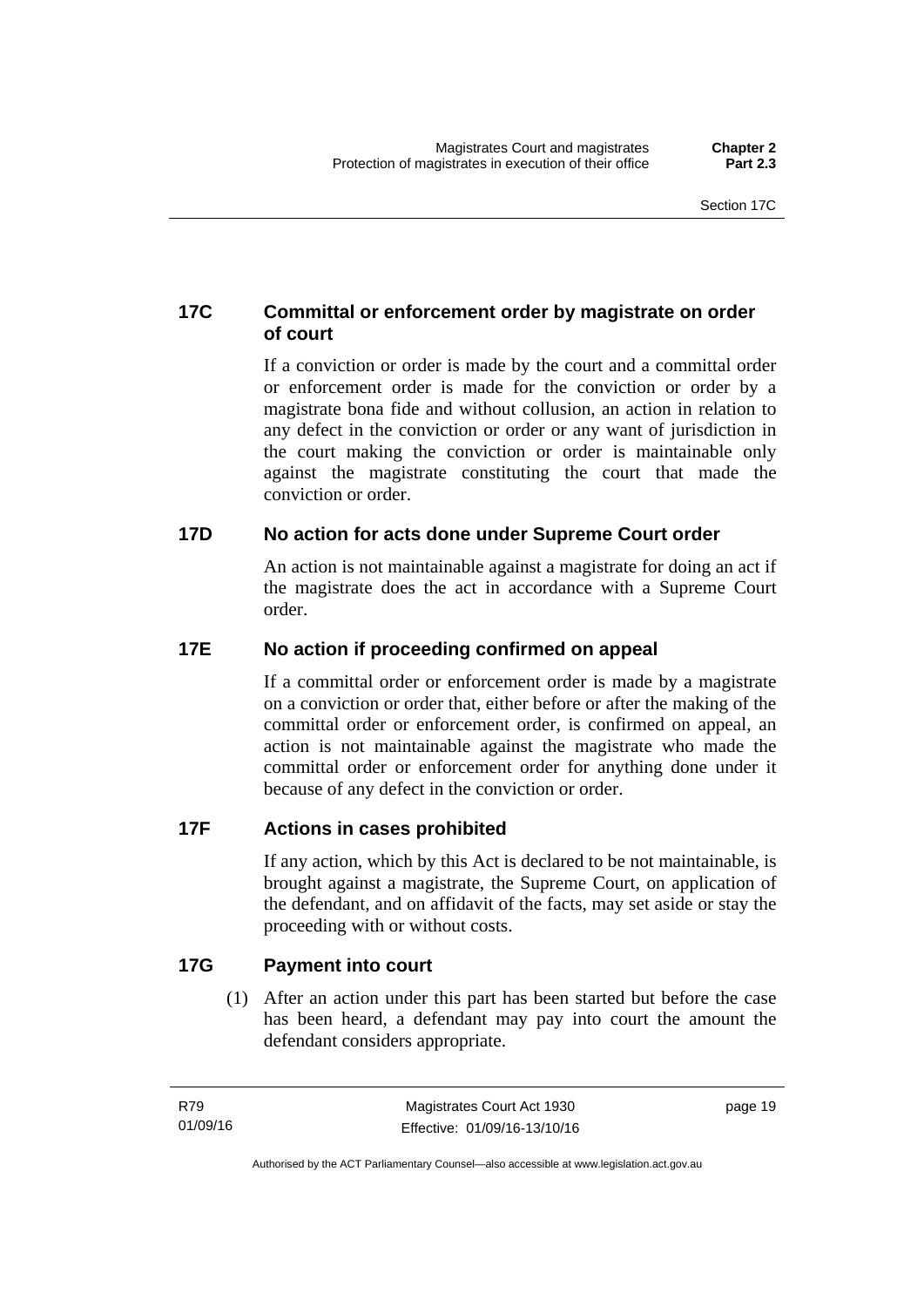Section 17H

- (2) Judgment must be given for the defendant if the Supreme Court at the trial considers that the plaintiff is not entitled to damages beyond the amount paid into court, and the amount paid into court, or the part of it that is enough to meet the defendant's costs, must be paid out of court to the defendant, and the rest (if any) must be paid to the plaintiff.
- (3) If the plaintiff accepts the amount paid into court in satisfaction of the plaintiff's damages in the action, the plaintiff may apply to the Supreme Court for an order for the payment of the amount out of court to the plaintiff, with or without costs.
- (4) If the Supreme Court makes the order, the action is decided and the order is a bar to any other action for the same cause.

#### <span id="page-35-0"></span>**17H No action against magistrate for judicial acts in Magistrates Court**

An action must not be brought in the Magistrates Court against a magistrate in relation to anything done by the magistrate in the execution of the magistrate's office.

#### <span id="page-35-1"></span>**17I Magistrate sued for acts within magistrate's jurisdiction only liable in case of malice and absence of reasonable and probable cause**

In an action against a magistrate for any act done by the magistrate in the execution of the magistrate's duty as a magistrate in relation to any matter within the magistrate's jurisdiction as a magistrate, it must be expressly alleged in the statement of claim that the act was done maliciously and without reasonable and probable cause, and if the allegations are denied, and at the trial of the action the plaintiff fails to prove them, judgment must be given for the defendant.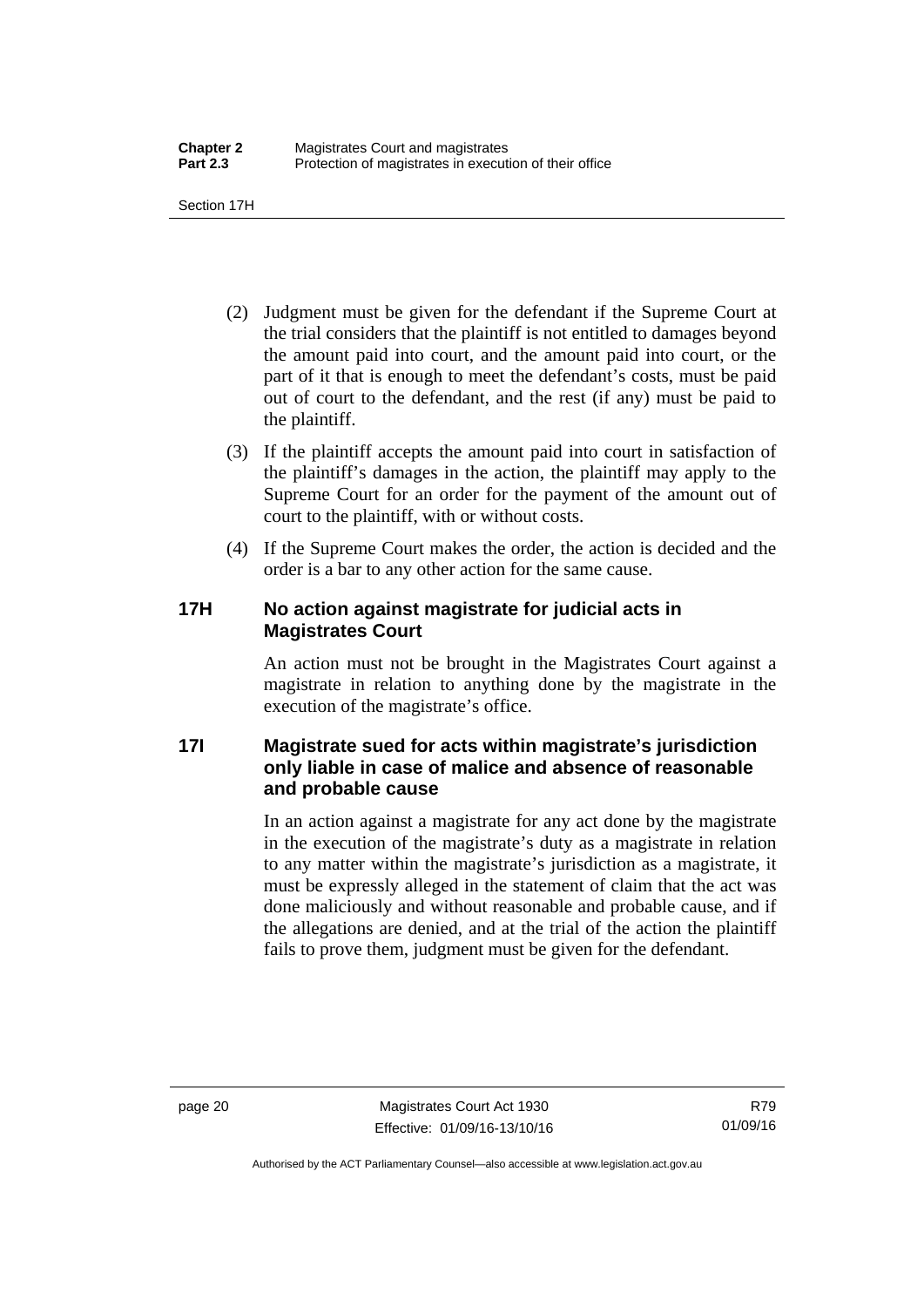### **17J Verdict for defendant**

If the plaintiff in an action against a magistrate does not prove the cause of action at the trial, judgment must be given for the defendant.

### **17K Damages**

 $If$ <sub>—</sub>

- (a) the plaintiff in an action against a magistrate is entitled to recover, and seeks to recover a penalty or other amount paid or raised as a result of a conviction, judgment or order or to recover damages for imprisonment; and
- (b) it is proved that the plaintiff was guilty of the offence or liable to pay the amount or, for imprisonment, did not undergo any greater punishment than could have been imposed for the offence of which the plaintiff was convicted;

the plaintiff is not entitled to recover the penalty or other amount paid or raised or, for imprisonment, damages greater than 1 cent, or any costs in the action.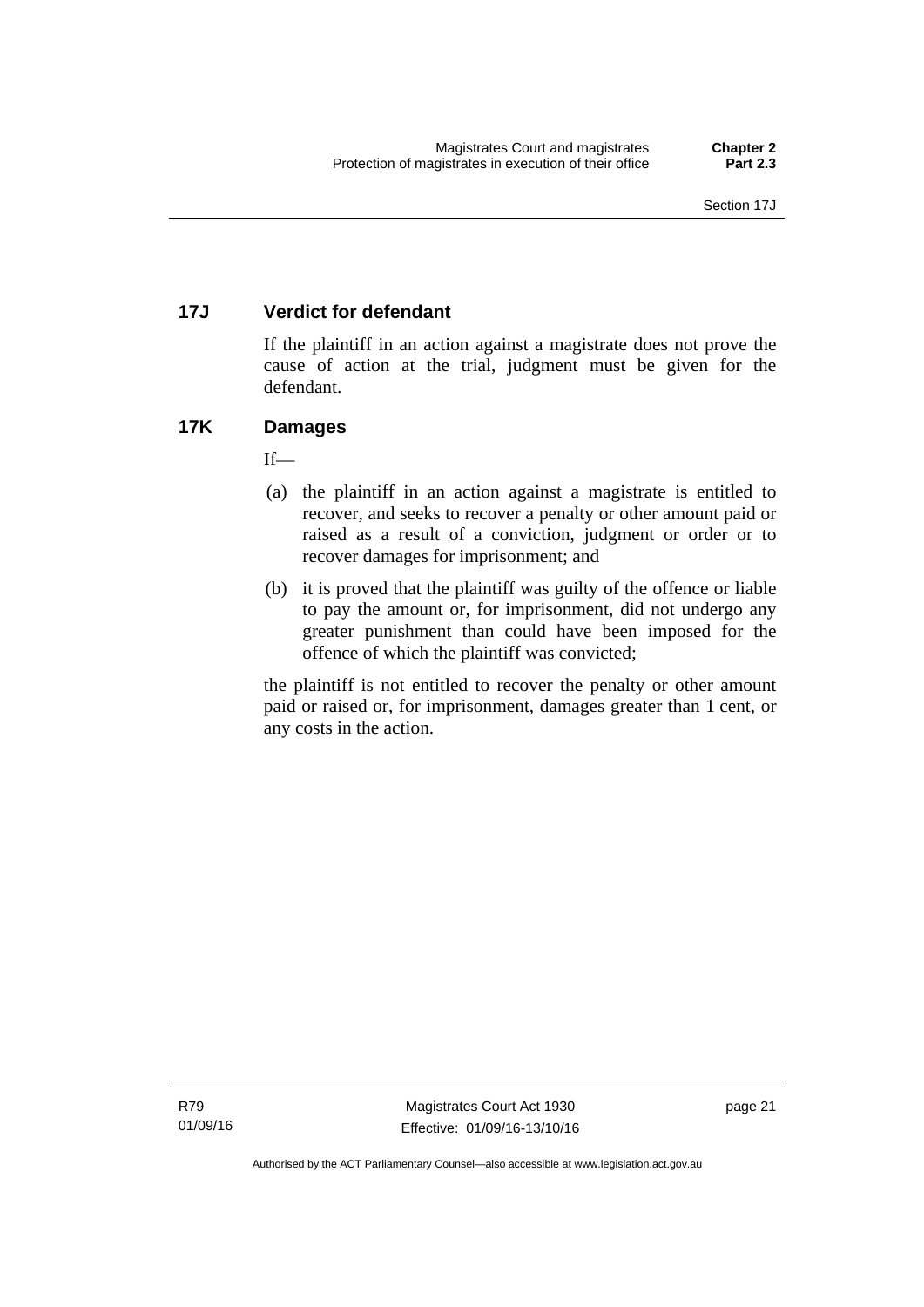**Chapter 3 Criminal proceedings**<br>**Part 3.1 Preliminary Preliminary** 

Section 18A

# **Chapter 3 Criminal proceedings**

# **Part 3.1 Preliminary**

### **18A Definitions for ch 3**

In this chapter:

*Crimes Act* means the *[Crimes Act 1900](http://www.legislation.act.gov.au/a/1900-40)*.

*decision* includes a committal for trial, admission to bail, and a conviction, order or other decision.

*defendant* means a person against whom an information is laid.

page 22 Magistrates Court Act 1930 Effective: 01/09/16-13/10/16

Authorised by the ACT Parliamentary Counsel—also accessible at www.legislation.act.gov.au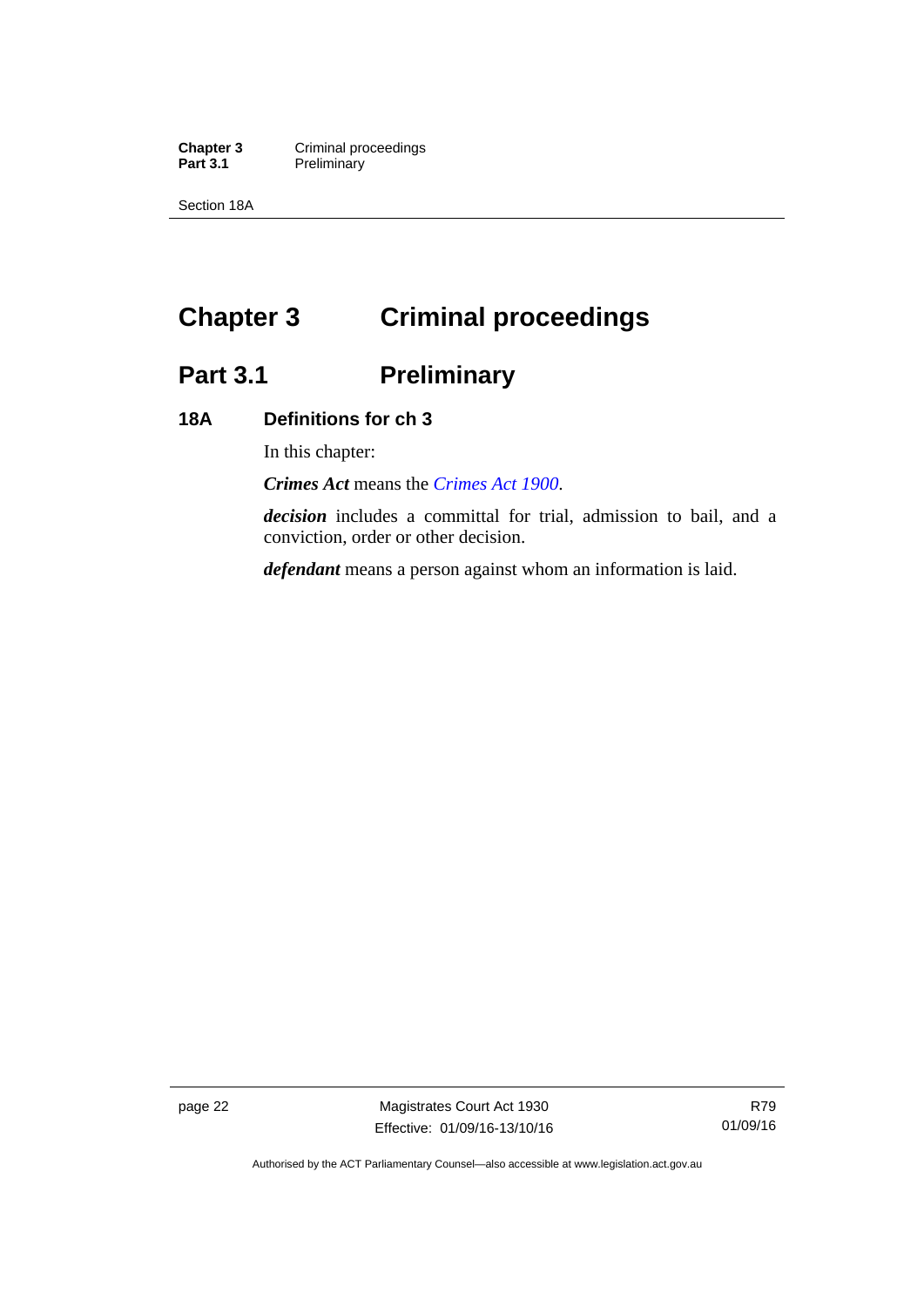## **Part 3.2 Criminal jurisdiction**

### **19 Jurisdiction of court**

If, by any law in force in the ACT, any offence is punishable on summary conviction or any person is made liable to a penalty or punishment or to pay an amount for any offence, act or omission, and no other provision is made for the trial of the person committing the offence, the matter may be heard and decided by the court in a summary way under the provisions of this Act.

### **21 Jurisdiction of court if defendant absent from ACT**

The court has jurisdiction even though the defendant is not in the ACT.

### **22 Proceeding of court if it considers offence should be dealt with on indictment**

If, for an information in relation to an offence that is punishable either summarily or on indictment it appears to the court, on the close of the case for the prosecution, that the offence ought to be dealt with on indictment, the court must abstain from adjudication on the information and must deal with the case for the purpose of committal for trial only.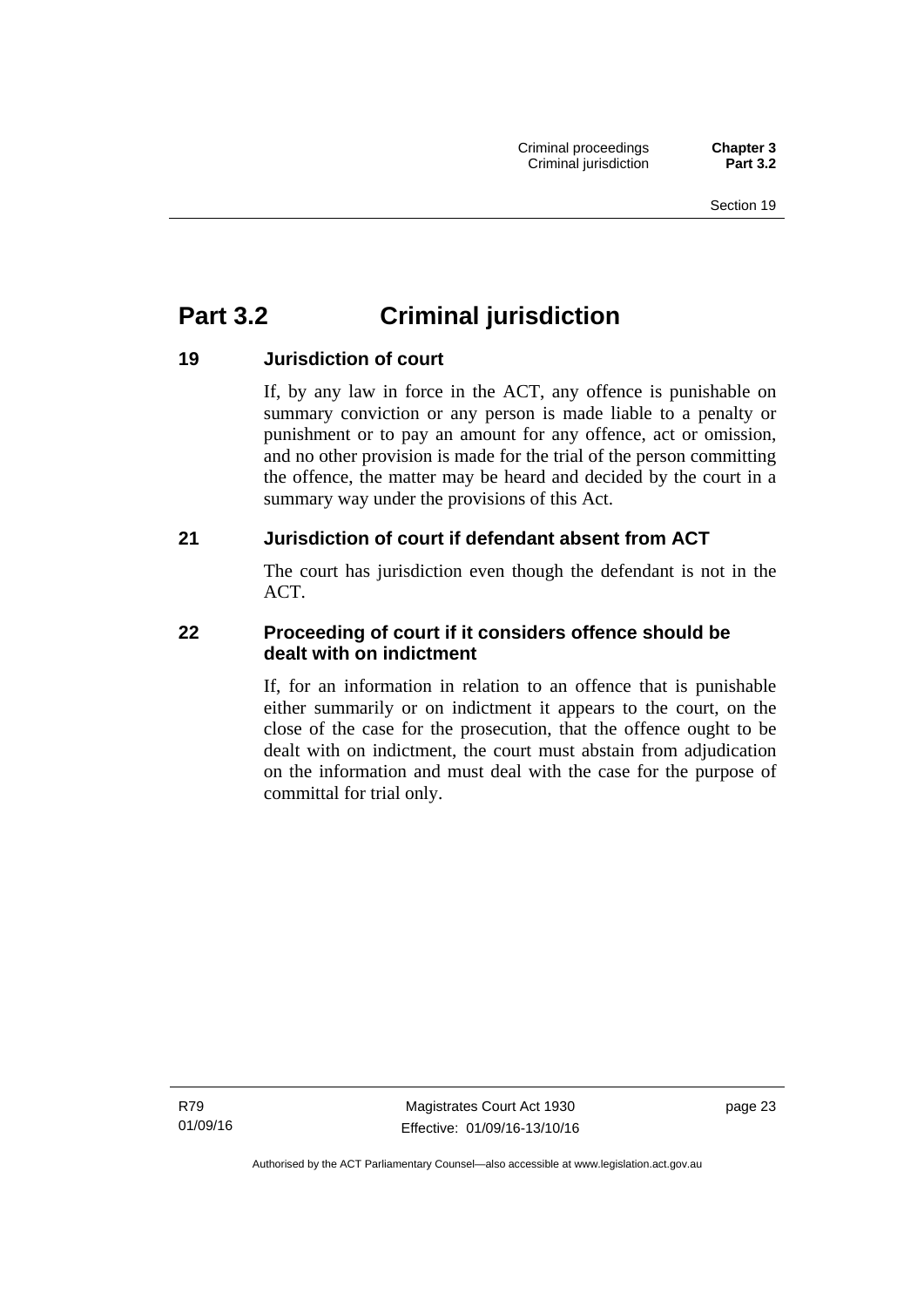## **Part 3.3 Beginning criminal proceedings**

### **Division 3.3.1 Beginning criminal proceedings general**

### **25 Informations**

A proceeding may be started in the court by information laid by the informant or by a lawyer or anyone else representing the informant.

## **Division 3.3.2 Informations**

### **26 Laying of informations**

An information may be laid before a magistrate in any case where a person has committed or is suspected of having committed, in the ACT, an indictable offence or an offence that may be dealt with summarily as provided in section 19.

### **27 Description of people and property and of offences**

- (1) Such description of people or things as would be sufficient in an indictment is sufficient in informations.
- (2) The description of any offence in the words of the Act, ordinance, law, order, by-law, regulation, or other instrument creating the offence, or in similar words, is sufficient in law.

### **28 Power of court to amend information**

(1) If at the hearing of any information or summons any objection is taken to an alleged defect in it in substance or form or if objection is taken to any variance between the information or summons and the evidence adduced at the hearing of it, the court may make any amendment in the information or summons that appears to it to be desirable or to be necessary to enable the real question in dispute to be decided.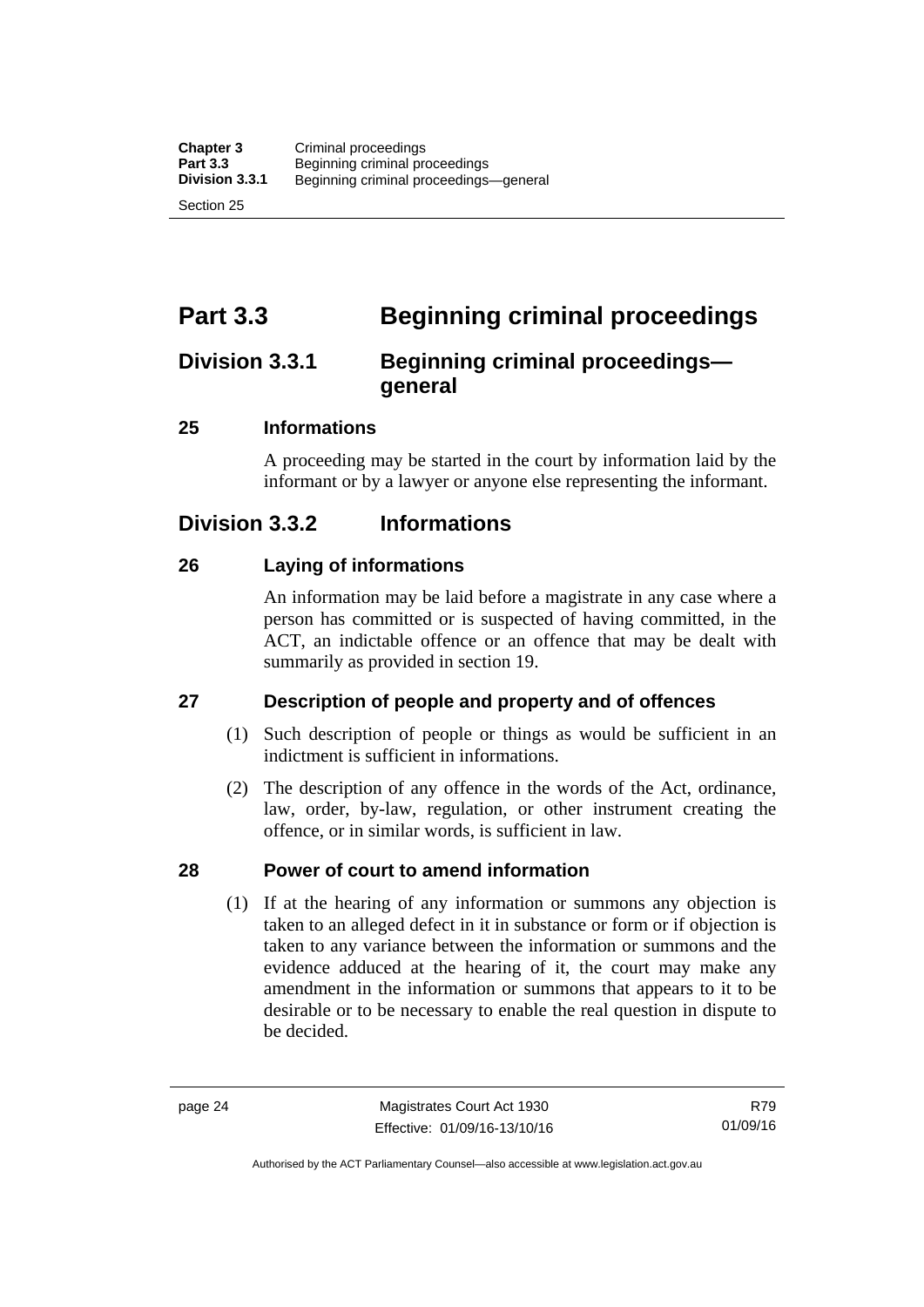(2) The court must not make an amendment under subsection (1) if it considers that the amendment cannot be made without injustice to the defendant.

#### **29 Court may adjourn hearing if amendment made**

If in any case where an amendment in an information or summons has been made under section 28 the court considers that the defendant has been misled by the form in which the information or summons has been made out, it may adjourn the hearing of the case for the period it considers appropriate and may make any order about the costs of the adjournment it considers appropriate.

### **30 Form of information**

- (1) If a warrant is intended to be issued in the first instance against the person charged, the information must be in writing and on oath.
- (2) The oath may be made by the informant or someone else.
- (3) If a summons instead of a warrant is intended to be issued in the first instance against the person charged, the information may be made orally and without oath.
- (4) Subsection (3) applies whether or not the law under which the information is laid requires it to be in writing.

### **Division 3.3.3 Summonses**

#### **37 When magistrate may issue summons**

If an information is laid before a magistrate, the magistrate may issue a summons.

#### **38 Form of summons**

A summons issued in the case of an information must be directed to the defendant, and must state shortly the matter of the information and require the defendant to appear at a certain time and place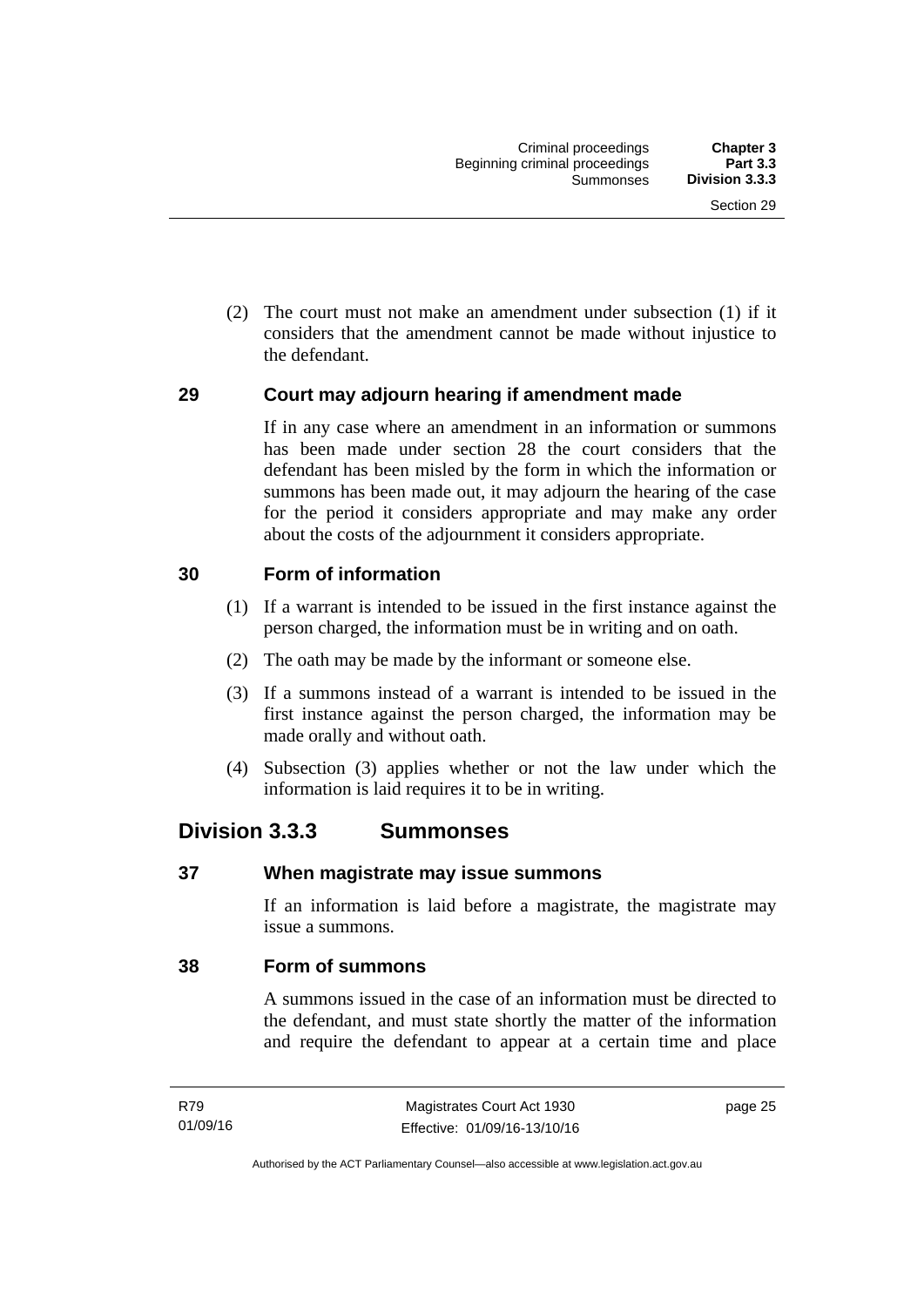before the court, to answer to the information and to be further dealt with according to law.

#### **41 Service of summons**

- (1) A summons issued in relation to an information may be served on the person to whom it is directed by—
	- (a) giving a copy of the summons to the person; or
	- (b) leaving a copy of the summons at the last-known or usual home or business address of the person with someone who appears to be at least 16 years old and to live or be employed at the address.
- (2) Service of a summons under subsection (1) must be effected at least 72 hours before the time appointed in the summons for the hearing of the information.
- (3) If it appears to the court or a magistrate or the registrar, by statement on oath or by affidavit, that from any cause service in accordance with subsections (1) and (2) cannot be effected, the court or magistrate or the registrar may extend the time for hearing.
- (4) Service of a summons in accordance with this section may be proved by the oath of the person who served it or by affidavit or otherwise.

### **Division 3.3.3A Court attendance notices**

#### **41A Definitions—div 3.3.3A**

In this division:

*authorised person* means—

- (a) a police officer; or
- (b) a person prescribed by regulation.

*court attendance notice*—see section 41B.

R79 01/09/16

Authorised by the ACT Parliamentary Counsel—also accessible at www.legislation.act.gov.au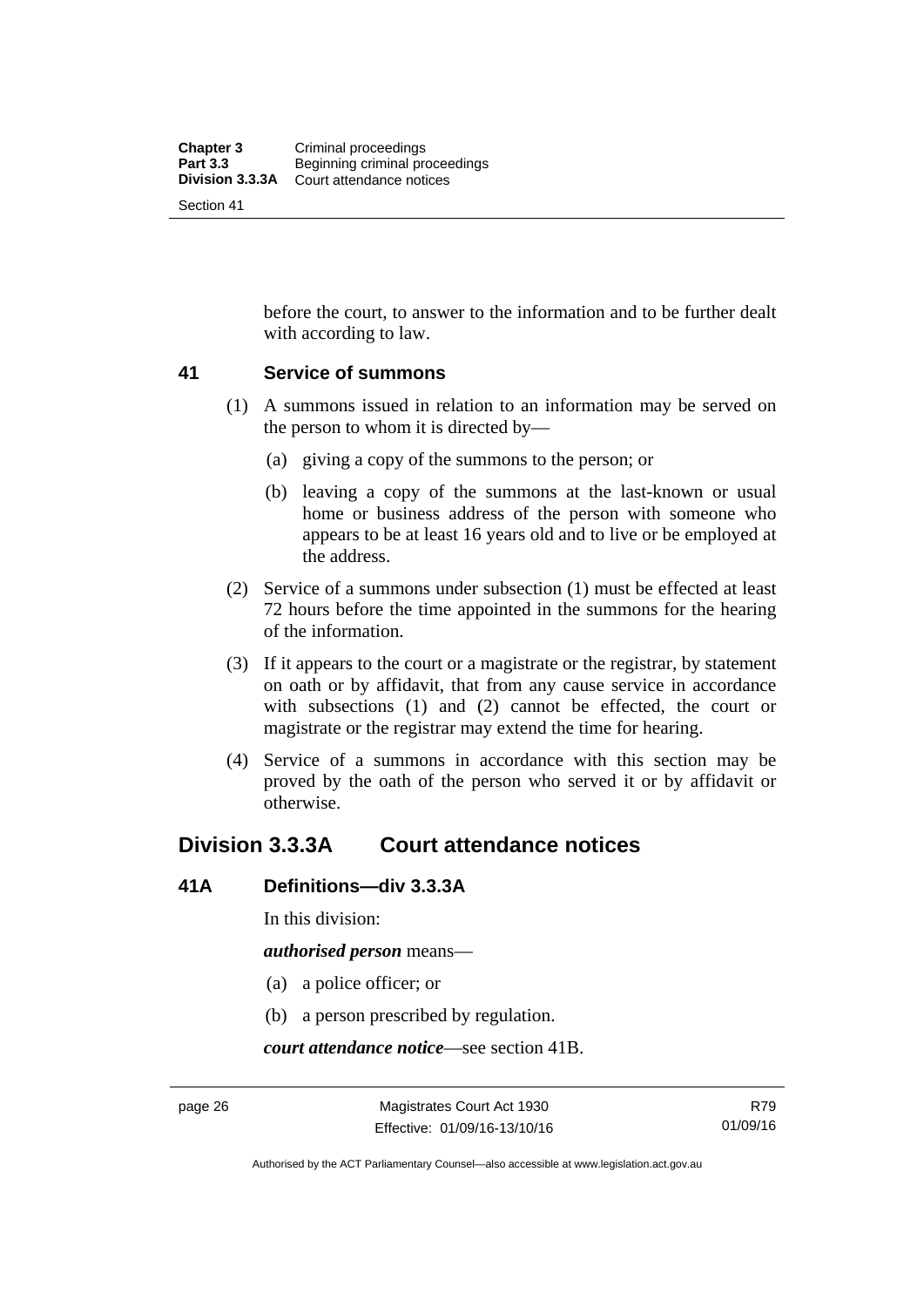### **41B Commencing criminal proceeding by court attendance notice**

- (1) A proceeding for an alleged offence may be commenced by serving and filing a notice (a *court attendance notice*) under this division.
- (2) A court attendance notice served on a person must––
	- (a) state the name of the person; and
	- (b) describe the offence to which it relates; and
	- (c) briefly state the particulars of the offence; and
	- (d) state the name of the authorised person serving the notice; and
	- (e) unless a warrant is issued for the arrest of the person or the person is refused bail—
		- (i) require the person to appear before a magistrate at a stated date, time and place; and
		- (ii) state that failure to appear may result in the person's arrest or in the proceeding being dealt with in the person's absence; and
	- (f) if the person consents to appear before a magistrate at the stated date and time—include a statement, signed by the person, that the person consents to appear at the stated date and time.
	- *Note* If a form is approved under the *[Court Procedures Act 2004](http://www.legislation.act.gov.au/a/2004-59)* for this provision, the form must be used.
- (3) It is sufficient to describe an offence in the notice in the way the offence is described in the law that creates the offence.
- (4) The date stated for the person to appear before a magistrate must be—
	- (a) at least 14 days after the day the notice is served; or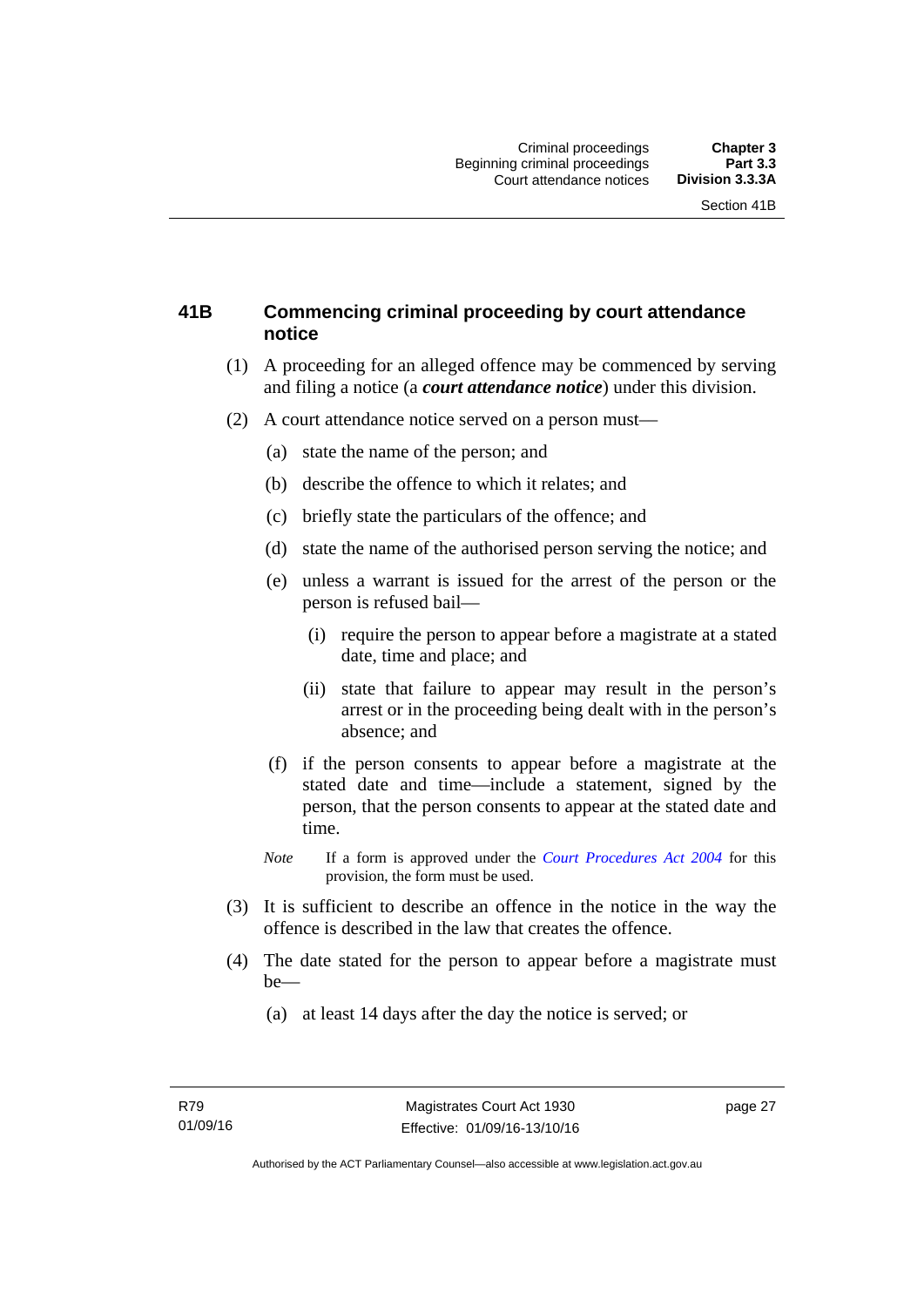- (b) if the notice contains a consent signed by the person to appear before a magistrate at an earlier date available to a Magistrate—the date as stated in the notice.
- (5) The rules may prescribe additional matters that must be included in a court attendance notice.

#### **41C Court attendance notice––service**

- (1) If an authorised person suspects, on reasonable grounds, that a person has committed an offence, the authorised person may serve a court attendance notice on the person.
- (2) The notice must be served personally by the authorised person.
- (3) The *[Court Procedures Rules 2006](http://www.legislation.act.gov.au/sl/2006-29),* part 6.8 (Service) apply to the service of a court attendance notice as if—
	- (a) the notice were a document in the proceeding for the offence to which it relates; and
	- (b) the copy of the notice served were a stamped copy.
- (4) However, the *[Court Procedures Rules 2006,](http://www.legislation.act.gov.au/sl/2006-29)* division 6.8.3 (Service—Magistrates Court) does not apply to service of a court attendance notice.

#### **41D Court attendance notice—filing**

- (1) A copy of a court attendance notice served on a person must be filed—
	- (a) not less than 14 days before the day stated in the notice for the person to appear before a magistrate; or
	- (b) if the notice contains a consent signed by the person to appear before a magistrate at a date earlier than 14 days after service of the notice—as soon as practicable.

Authorised by the ACT Parliamentary Counsel—also accessible at www.legislation.act.gov.au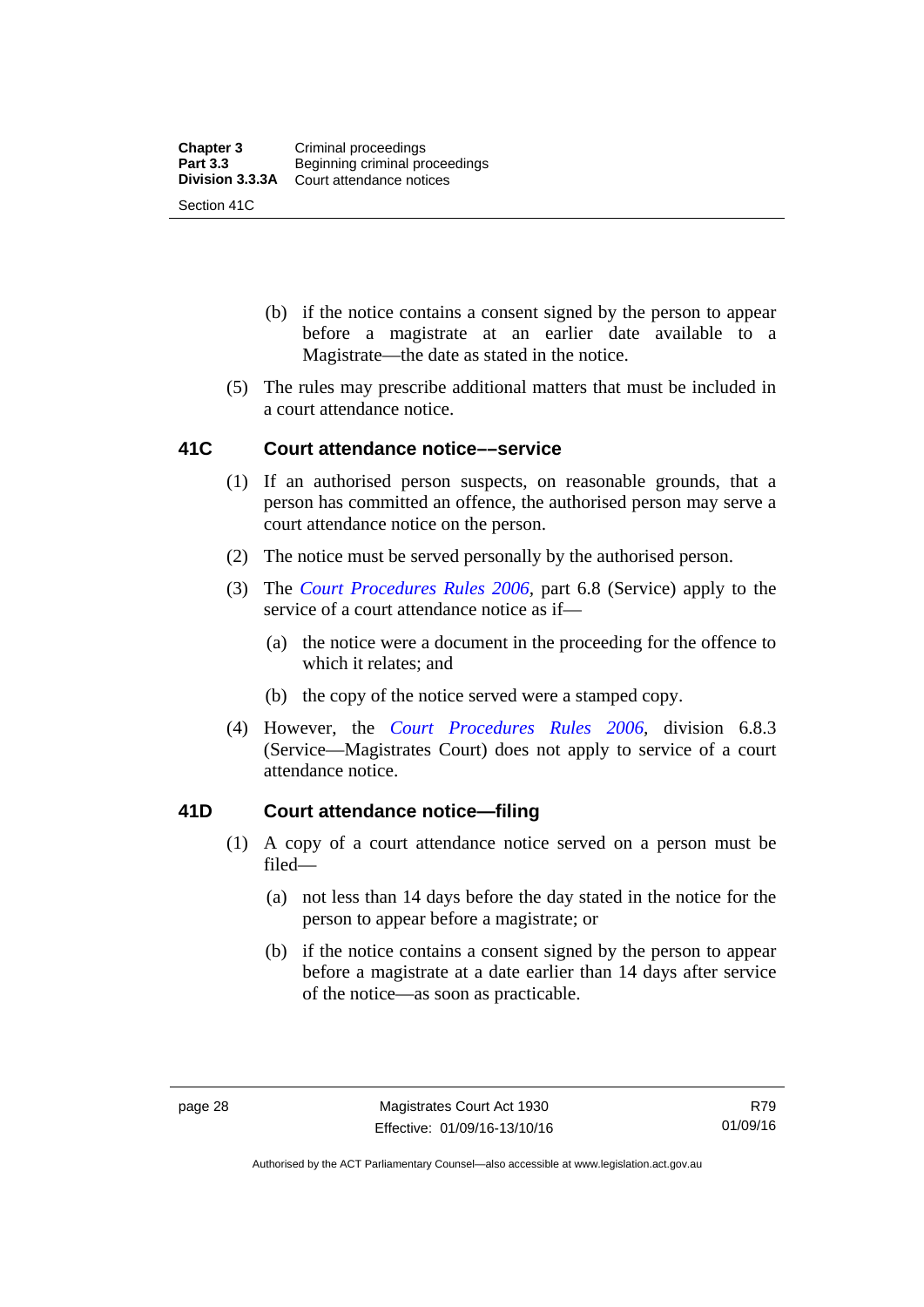(2) If a warrant is intended to be issued in the first instance against the person, the notice must be filed with a sworn statement about the particulars of the offence stated in the notice.

#### **41E Court attendance notice—relationship to information and summons**

- (1) This division is additional to, and does not limit, any other provision of a Territory law about an information or summons in relation to a criminal proceeding.
- (2) A court attendance notice served under this division is taken, for all purposes, to be a summons served under division 3.3.3.
- (3) A court attendance notice filed under this division is taken, for all purposes, to be an information laid under division 3.3.2.
- (4) For subsections (2) and (3), a provision mentioned in subsection (1) applies, with any necessary changes and any changes prescribed by regulation—
	- (a) in relation to a court attendance notice served under this division—as if it were a summons issued under division 3.3.3; and
	- (b) in relation to a court attendance notice filed under this division—as if it were an information laid under division 3.3.2.

## **Division 3.3.4 Warrants**

### **42 Issue of warrant and summons**

- (1) This section applies if—
	- (a) an information is laid before a magistrate under division 3.3.2 against a person for an offence; and
	- (b) the information is substantiated by the oath of the informant or a witness; and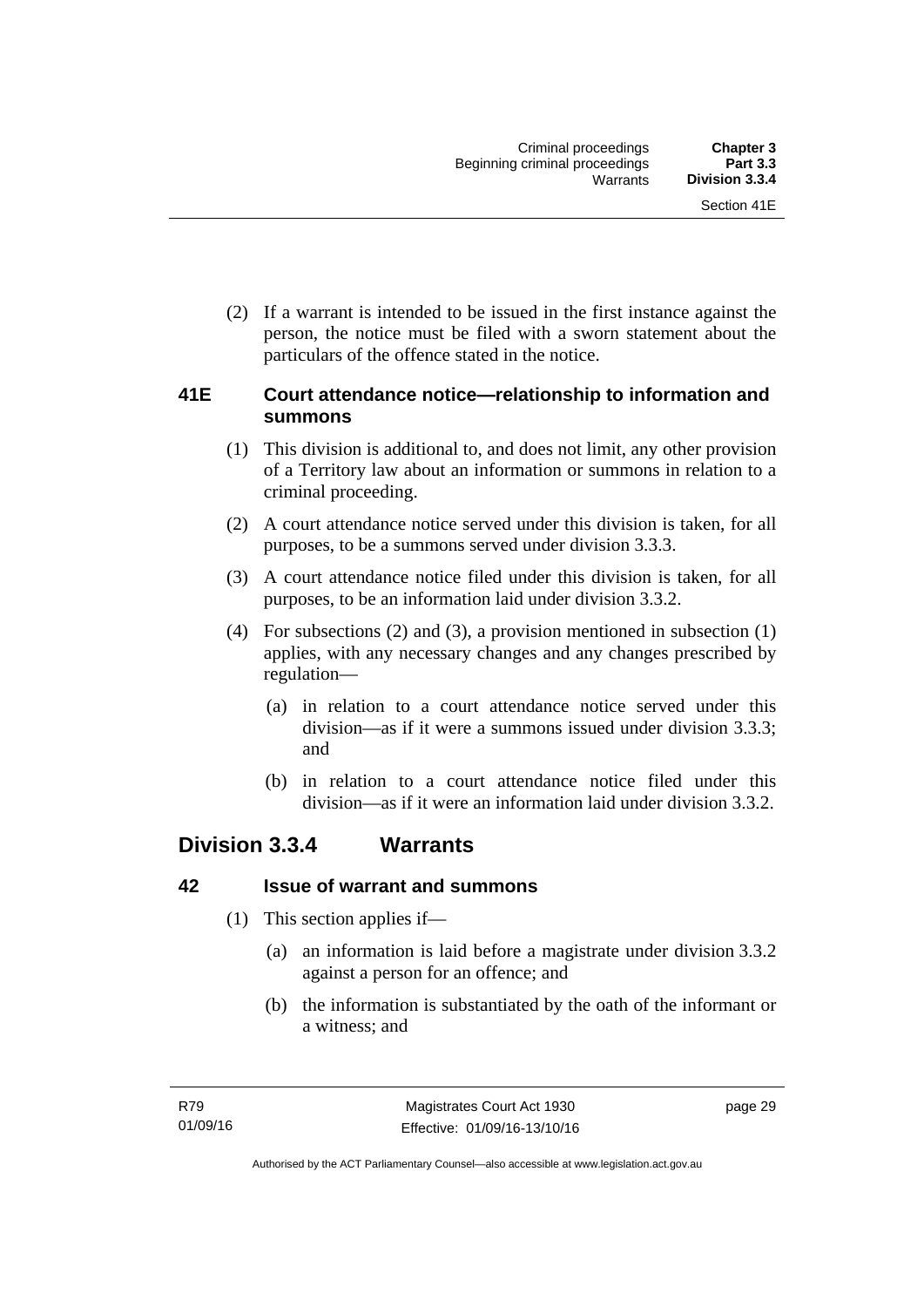- (c) the person is not in custody.
- (2) The magistrate may issue a warrant for the person's arrest, and for bringing the person before the court to answer to the information and to be further dealt with according to law.
- (3) However, the magistrate may issue a summons instead of the warrant if the magistrate considers it appropriate.
- (4) The issue of the summons does not prevent a magistrate from issuing a warrant at any time before or after the time mentioned in the summons for the person's appearance.
- (5) However, subsection (4) does not authorise the issue of a warrant to bring the person before the court to answer to the information if a summons has been served on the person for the offence in accordance with section 116B (Service of summons for prescribed offence).

#### **43 Procedure on filing indictment**

- (1) If an indictment in relation to an offence committed in the ACT has been filed in the Supreme Court by the Attorney-General, Attorney-General of the Commonwealth or other officer, authority or person duly appointed in that behalf against any person then at large, whether on bail or not, the registrar of the Supreme Court must at any time after the end of the then sittings of the court if the person so indicted has not already appeared and pleaded to the indictment, on application by or on behalf of the prosecutor, grant to the prosecutor or person applying on the prosecutor's behalf a certificate that the indictment has been filed.
- (2) On production of the certificate to a magistrate, the magistrate must—
	- (a) if the person indicted is, at the time of both the application for and the production of the certificate, detained at a correctional centre (including a NSW correctional centre) for any other offence—on proof on oath that the person is the person

R79 01/09/16

Authorised by the ACT Parliamentary Counsel—also accessible at www.legislation.act.gov.au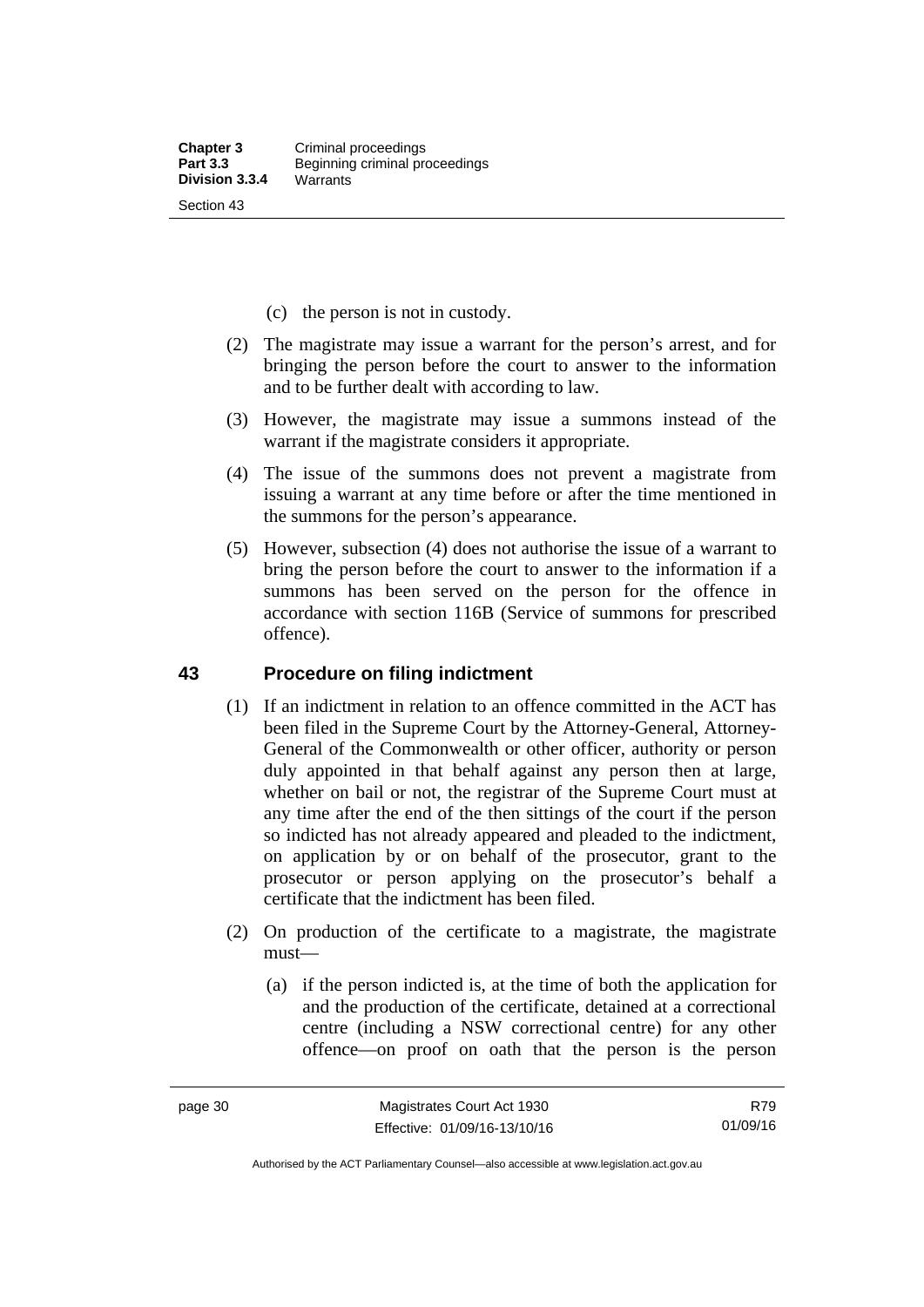charged in the indictment, issue a warrant directing the person in charge of the correctional centre to detain the person until, by a habeas corpus order or another order, the person is removed from custody for the purpose of being tried on the indictment, or until the person is otherwise removed or discharged out of custody by due course of law; and

 (b) in any other case—issue a warrant to apprehend the person so indicted and to cause the person to be brought before the court to be dealt with according to law and the court when any person apprehended under any such warrant is brought before it must on proof on oath that the person is the person charged and named in the indictment, and without further inquiry commit the person for trial or admit the person to bail in accordance with the *[Bail Act 1992](http://www.legislation.act.gov.au/a/1992-8)*.

### **44 Direction of warrant**

A warrant to apprehend a defendant that the defendant may answer to an information may be directed either to any police officer by name or generally to all police officers within the ACT, without naming them, or to both.

### **45 Any police officer may execute warrant**

If a warrant is directed to all police officers, any police officer may execute the warrant as if it were directed specially to the police officer by name.

### **47 Form of arrest warrant**

A warrant issued on an information must—

- (a) briefly state the offence or matter of the information; and
- (b) name or otherwise describe the person against whom it is issued; and
- (c) order the police officers to whom it is directed to—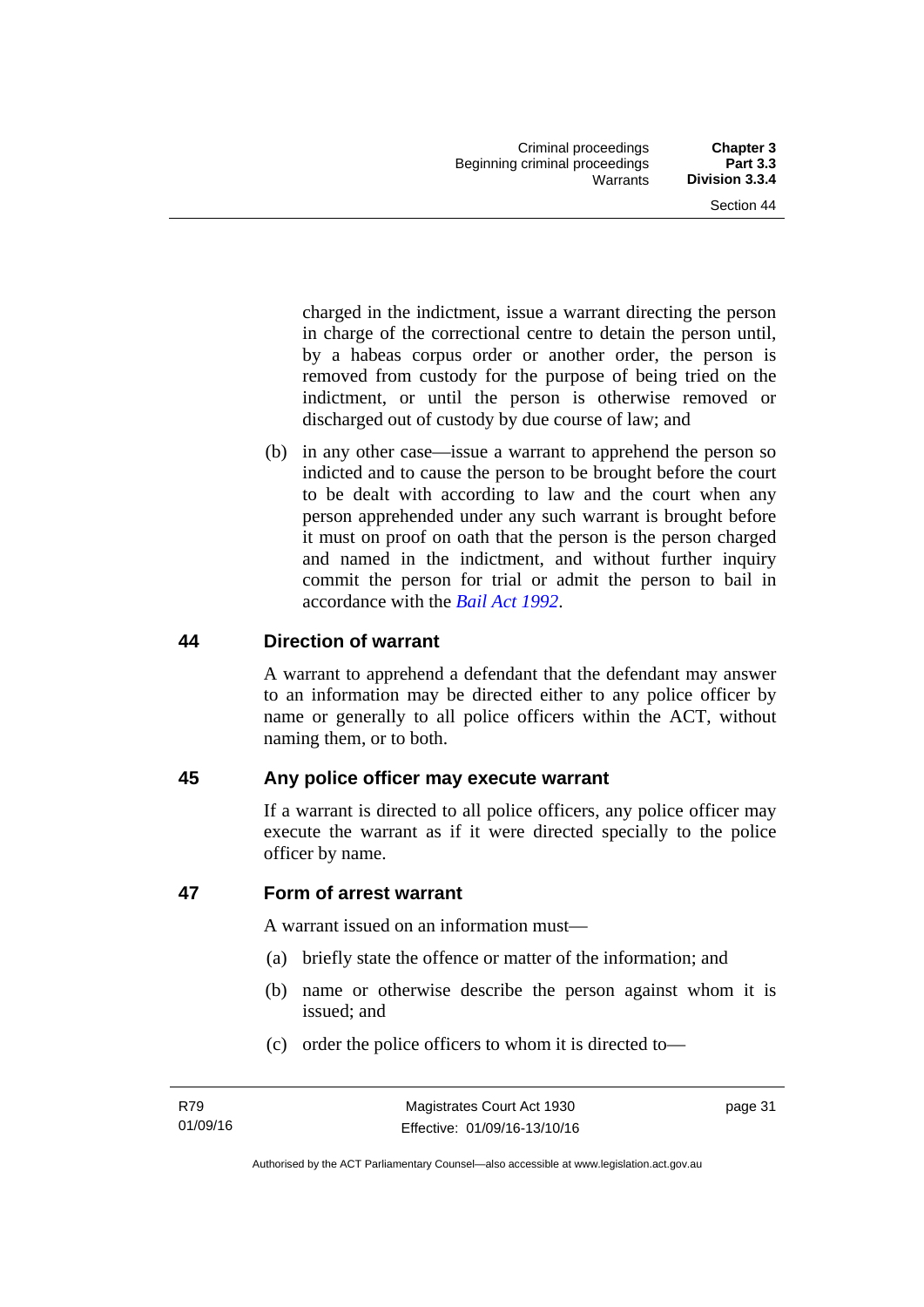- (i) arrest the person; and
- (ii) bring the person before the court to answer the information and to be further dealt with according to law.

#### **48 Warrant to be in force till executed**

A warrant need not be returnable at any particular time, but may remain in force until executed.

#### **49 Sunday warrants**

A magistrate may issue a warrant on an information of an indictable offence, or a search warrant, on a Sunday as on any other day.

page 32 Magistrates Court Act 1930 Effective: 01/09/16-13/10/16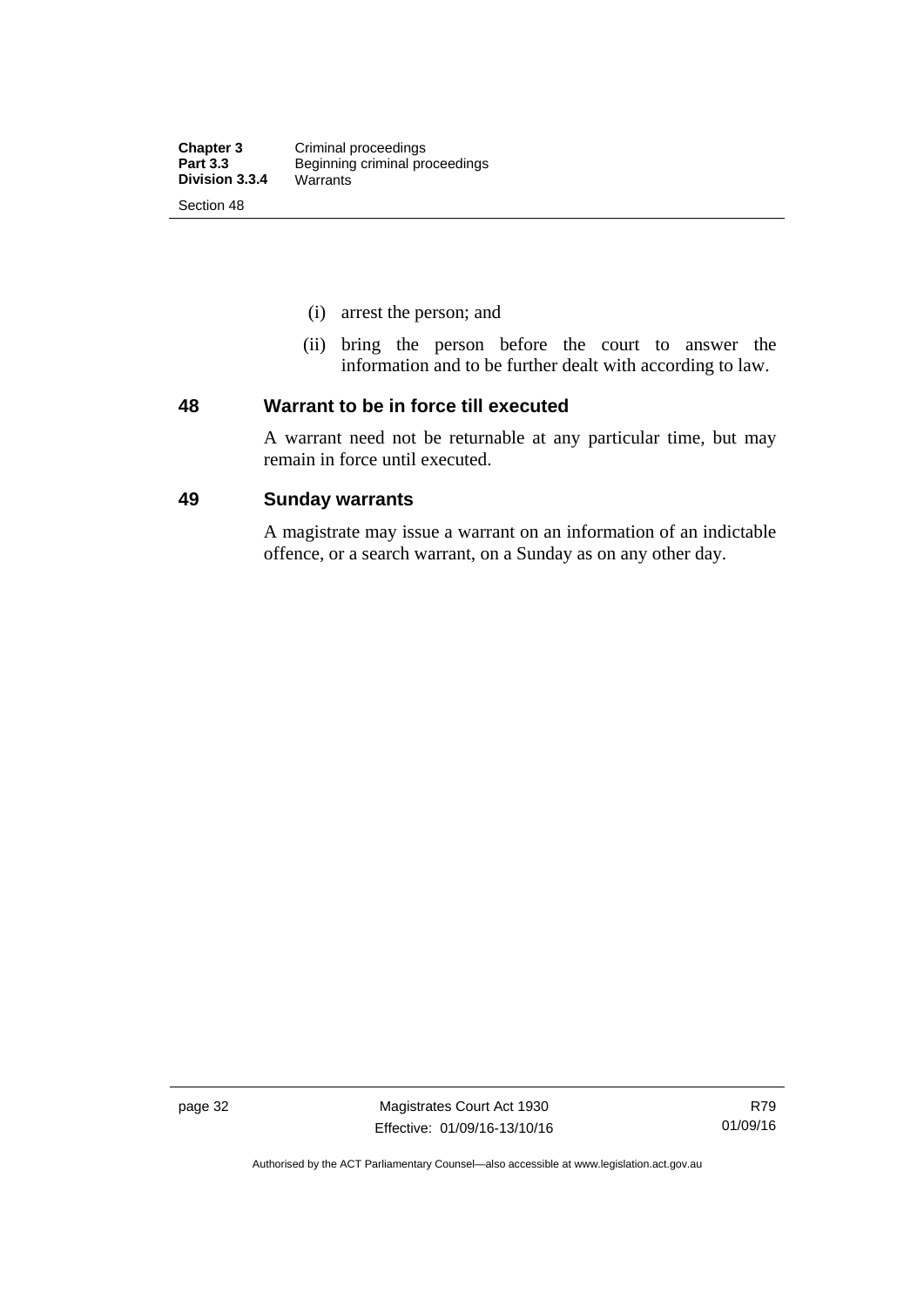## **Part 3.4 Hearing of criminal proceedings**

### **Division 3.4.1 Hearing of criminal proceedings general**

### **53 Conduct of case generally**

- (1) The informant may—
	- (a) conduct his or her case personally or by a lawyer; and
	- (b) examine and cross-examine the witnesses giving evidence for or against the informant; and
	- (c) if the defendant gives any evidence or examines any witness about anything other than general character—call and examine witnesses in reply.
- (2) The defendant may—
	- (a) fully answer and defend personally or by a lawyer; and
	- (b) give evidence; and
	- (c) examine and cross-examine the witnesses giving evidence for or against the defendant.

#### **54 If both parties present in court to hear case**

The court must hear and decide an information if both parties to the information appear personally or by lawyers or anyone else appearing for them.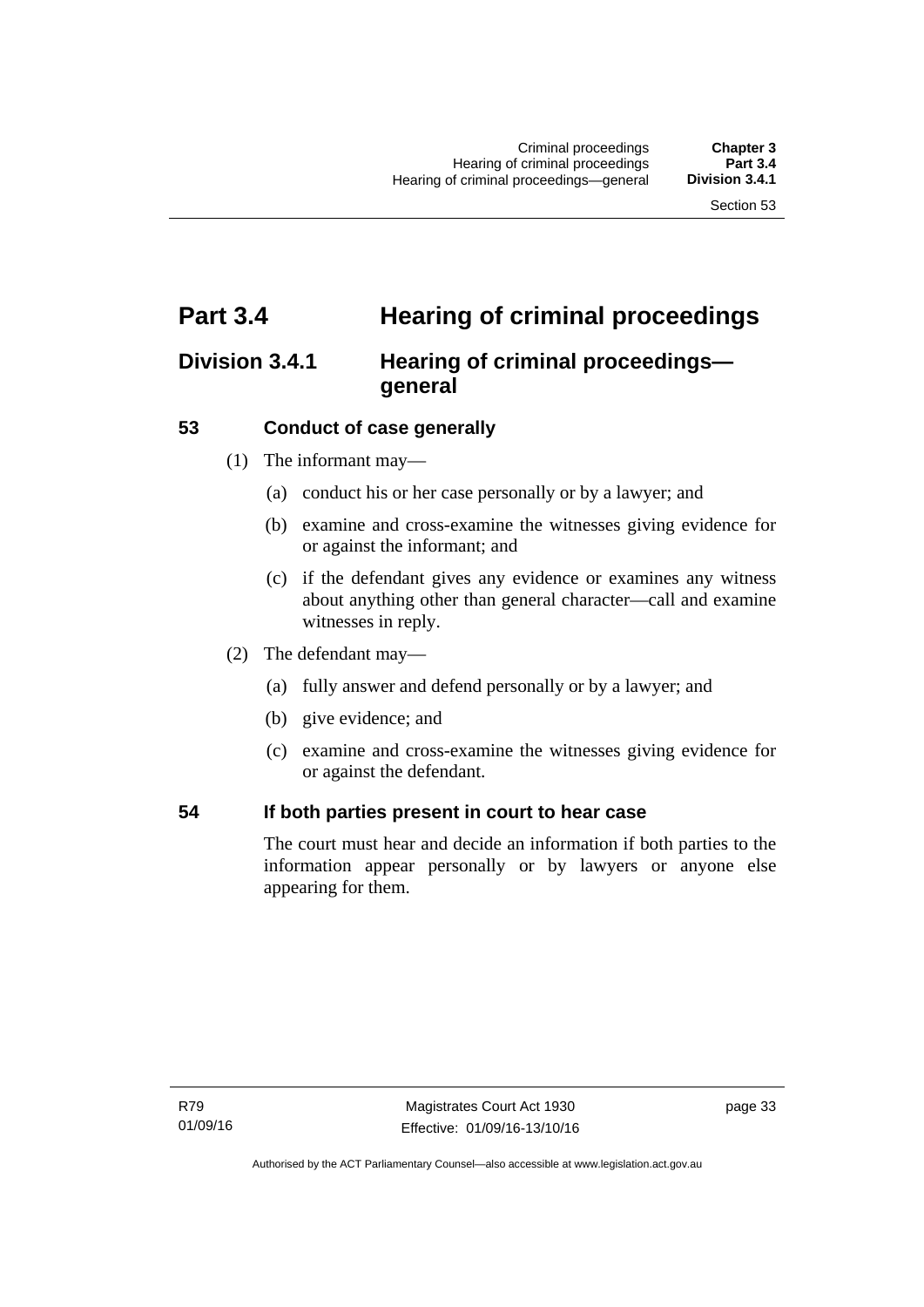### **Division 3.4.2 Warrants for witnesses**

### **62 Definitions—div 3.4.2**

In this division:

*prescribed period* means 18 hours from the time a person is arrested under a warrant.

*reporting officer* means the police officer mentioned in section 67 (2) (b).

*warrant* means a warrant under this division.

#### **63 Warrant to bring witness to court**

- (1) The court may issue a warrant for the arrest of a person who is a witness in a hearing if the person—
	- (a) was informed of the time and place of the hearing; and
	- (b) was required to attend to give evidence at the hearing in accordance with—
		- (i) a subpoena served on the person; or
		- (ii) an order of the court; or
		- (iii) an undertaking given to the court by the person; and
	- (c) failed to attend the hearing as required; and
	- (d) did not provide the court with a reasonable explanation for not attending.
- (2) A warrant must not be issued under subsection (1) unless—
	- (a) the court is satisfied that the party calling the person as a witness in the proceeding has taken reasonably practicable steps to contact the person; and
	- (b) it is in the interests of justice to issue the warrant.

Authorised by the ACT Parliamentary Counsel—also accessible at www.legislation.act.gov.au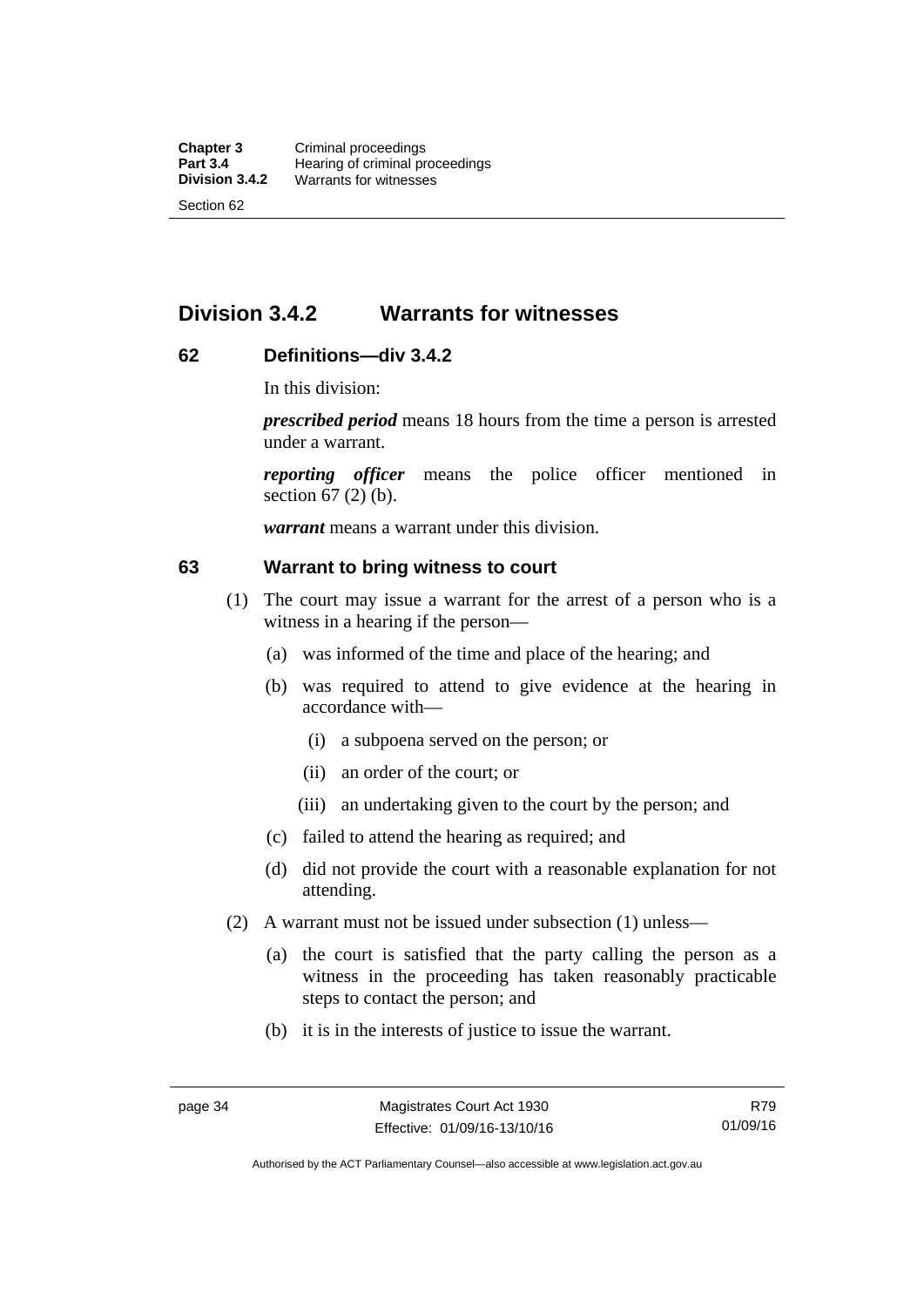- (3) In deciding whether it is in the interests of justice to issue a warrant, the court must consider the following:
	- (a) the importance of the evidence the person is expected to give;
	- (b) whether the evidence could be obtained by other means;
	- (c) the nature of the matter being heard;
	- (d) the degree of urgency to resolve the matter;
	- (e) the likelihood that the issue of a warrant would secure the person's attendance at the hearing;
	- (f) if the court has been contacted by the person, or the party calling the person as a witness in the proceeding has contacted the person—
		- (i) the reason (if any) given by the person for not attending as required; and
		- (ii) the impact of using a warrant for the arrest of the person.

#### **64 First instance warrant**

- (1) The court may, instead of issuing a subpoena for the attendance of a witness in a hearing, issue a warrant in the first instance for the arrest of the person if it is—
	- (a) unlikely that the person will attend the hearing to give evidence unless the person is compelled to do so; and
	- (b) in the interests of justice to do so.
- (2) In deciding whether it is in the interests of justice to issue a warrant, the court must consider the following:
	- (a) the importance of the evidence the person is expected to give;
	- (b) whether the evidence could be obtained by other means;
	- (c) the nature of the matter being heard;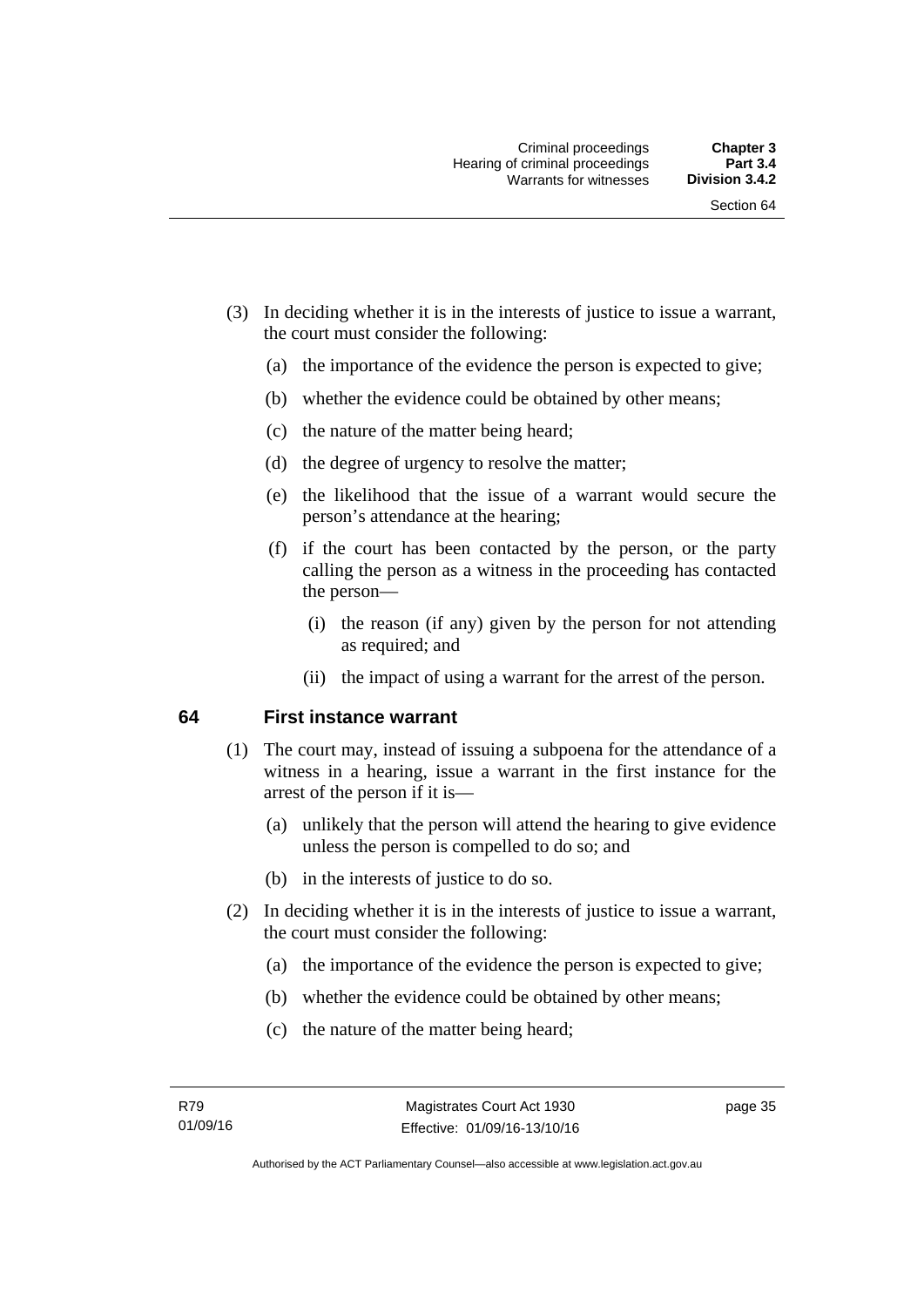- (d) the degree of urgency to resolve the matter;
- (e) the likelihood that the issue of a warrant would secure the person's attendance at the hearing;
- (f) the impact of using a warrant for the arrest of the person.

#### **65 Warrant remains in force until executed**

A warrant remains in force until whichever of the following happens first:

- (a) the warrant is executed;
- (b) the court revokes the warrant.

#### **66 Executing a warrant**

- (1) A warrant authorises a police officer (an *executing officer*) to—
	- (a) arrest the person named in the warrant; and
	- (b) bring the person before the court.
- (2) If an executing officer believes on reasonable grounds that the person named in the warrant is on any premises, the officer is authorised to enter the premises, using not more than necessary and reasonable force in the circumstances, to execute the warrant.
- (3) However, an executing officer is not authorised to enter a dwelling house to execute the warrant before 6 am or after 9 pm on any day, unless the officer believes on reasonable grounds that it would not be practicable to arrest the person at the dwelling house, or another location, at any other time.
- (4) An executing officer—
	- (a) must use not more force than is necessary to arrest the person and remove the person to the place stated in the warrant; and
	- (b) must, before removing the person, explain to the person the purpose of the warrant; and

R79 01/09/16

Authorised by the ACT Parliamentary Counsel—also accessible at www.legislation.act.gov.au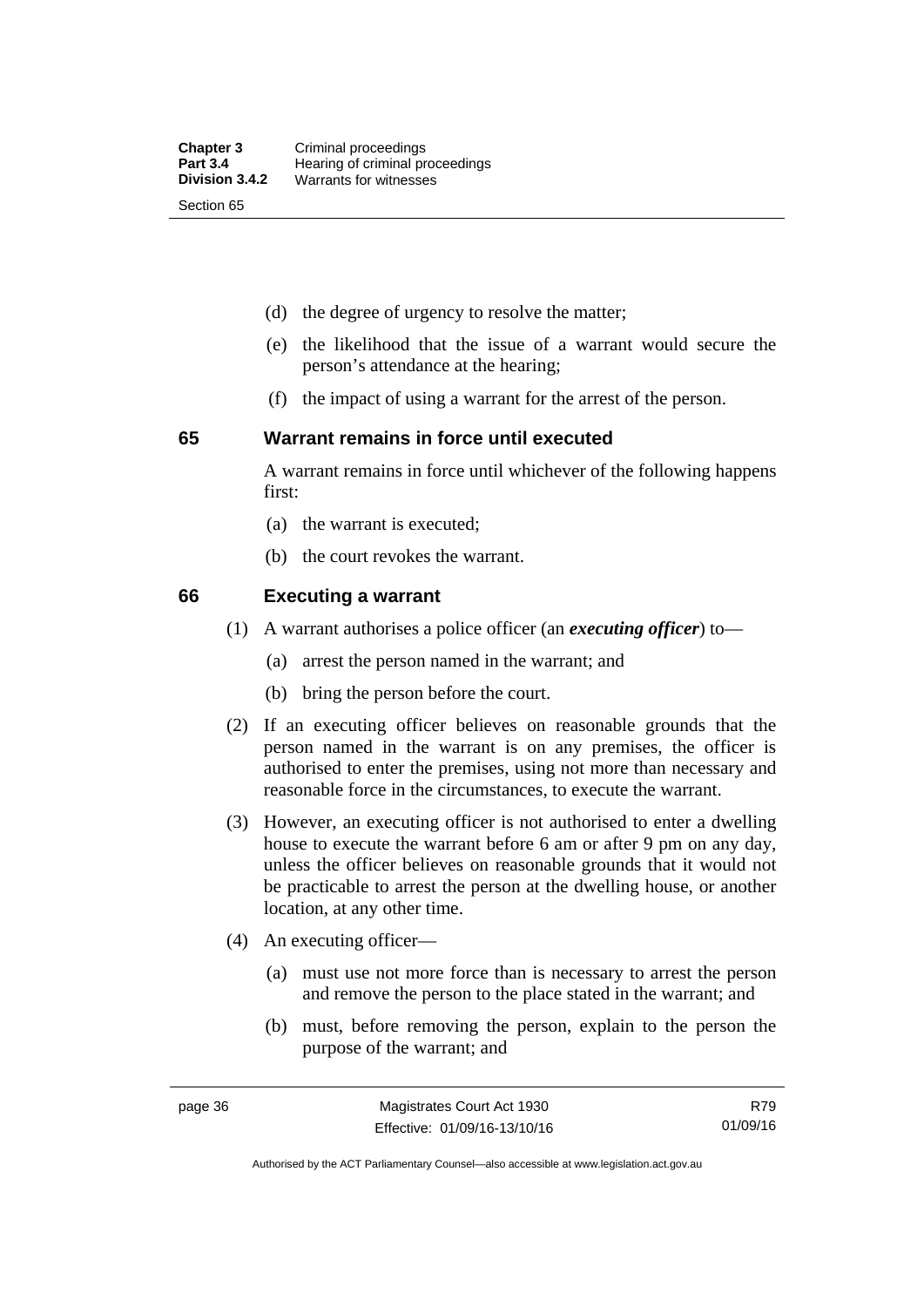- (c) must tell the person of his or her right to contact a lawyer, and allow the person to contact a lawyer if the person wishes to do so; and
- (d) if a person is under a legal disability—must inform a parent or guardian of the person of the arrest.
- (5) In this section:

*dwelling house* includes a conveyance, and a room in a hotel, motel, boarding house or club, where people ordinarily sleep at night.

### **67 Procedure after arrest**

- (1) A person who is arrested under a warrant must be brought before the court—
	- (a) as soon as practicable after the person is arrested; and
	- (b) within the prescribed period; and
	- (c) in accordance with this section.
- (2) A person must be brought before the court by a police officer—
	- (a) if the court is sitting at the time the officer is able to bring the person before the court—in person; or
	- (b) if the court is not sitting at the time the officer is able to bring the person before the court—by telephone call made by the officer to a magistrate to report the execution of the warrant to the court.
- (3) A person brought before the court must be dealt with in accordance with section 68.
- (4) A person arrested under a warrant—
	- (a) may be detained by a police officer for not longer than the prescribed period for the officer to comply with subsection (2); and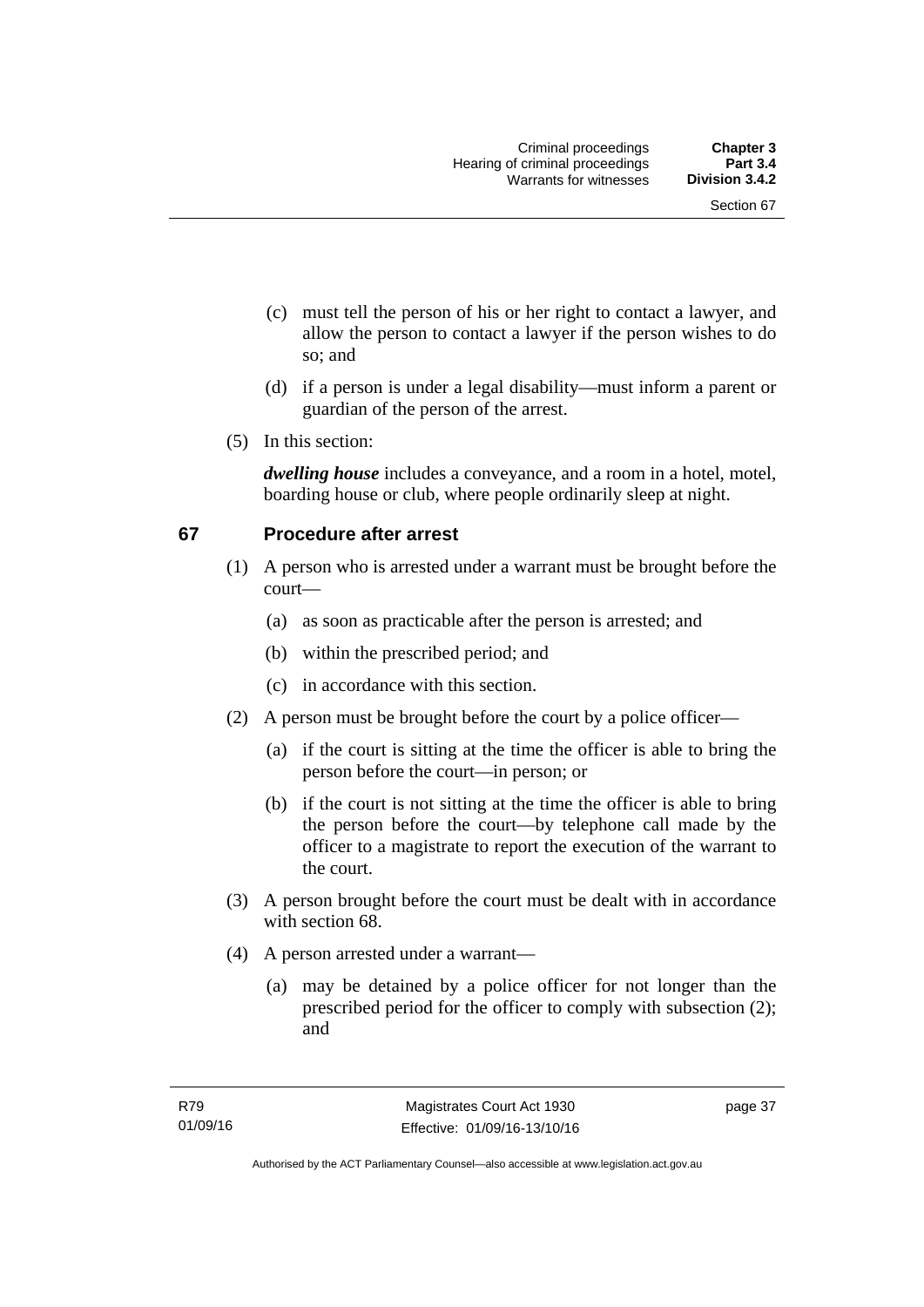(b) must be released if the officer cannot comply with that subsection within the prescribed period.

#### **68 Orders following executed warrant**

- (1) The court may order that the person—
	- (a) be remanded in custody until the date, time and place specified in the order; or
	- (b) be released on a recognisance, signed by the person, in which the person agrees to appear before the court on a day and at a time and place specified by the court—
		- (i) in the recognisance; and
		- (ii) in any subsequent notice given or sent to the person by the court; or
	- (c) be released unconditionally.
- (2) If the court makes any orders in relation to a person under this section, the person must be given written notice of the orders by—
	- (a) if the court is sitting when the order is made—the court; or
	- (b) if the court is not sitting when the order is made—the reporting officer.
- (3) Any single period of remand ordered under this section must not be longer than—
	- (a) 28 days; or
	- (b) if the person chooses to be remanded for a longer period without review—a longer period that the court considers reasonable.
- (4) Division 3.4.4 applies to a recognisance under this section.

Authorised by the ACT Parliamentary Counsel—also accessible at www.legislation.act.gov.au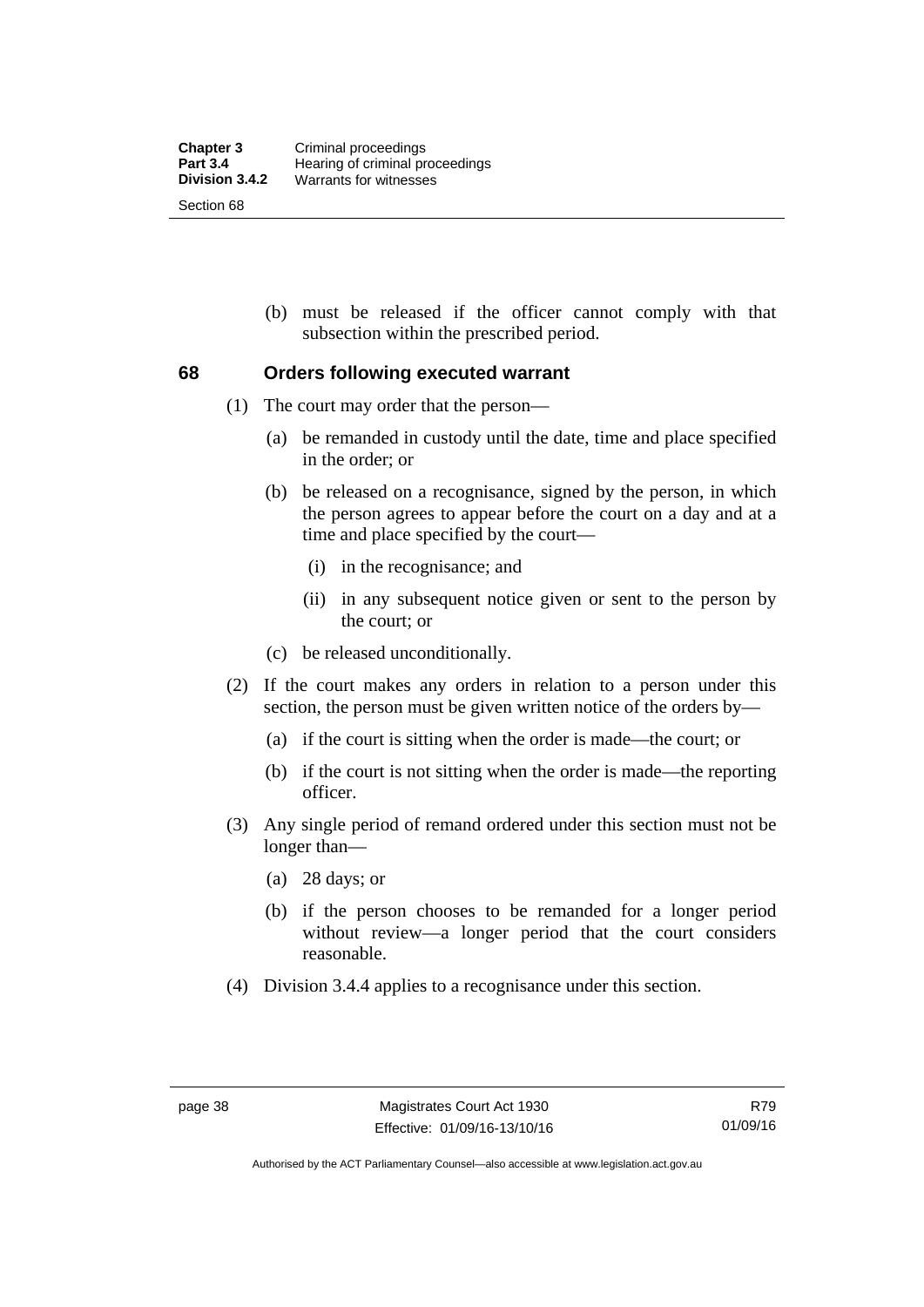## **Division 3.4.3 Remand**

### **70 Remand of defendant**

- (1) This section applies if the court considers it is necessary or desirable to adjourn the hearing of a proceeding for an indictable offence—
	- (a) because of the absence of witnesses; or
	- (b) for any other reasonable cause.
- (2) The court may—
	- (a) adjourn the hearing; and
	- (b) order the remand of the defendant into custody for a stated period; and
	- (c) order the director-general to arrange for the defendant to be brought before the court at a stated time and place for the hearing.
	- *Note 1* The court must issue a warrant for the remand of the defendant in the director-general's custody (see *[Crimes \(Sentence Administration\)](http://www.legislation.act.gov.au/a/2005-59)  [Act 2005](http://www.legislation.act.gov.au/a/2005-59)*, s 17).
	- *Note 2* The *[Crimes \(Sentence Administration\) Act 2005](http://www.legislation.act.gov.au/a/2005-59)*, pt 3.2 provides for the director-general to have custody of the defendant during the remand.
- (3) If the period of remand is not longer than 3 days, the order may be made orally.
- (4) Any single period of remand under this section must be no longer than—
	- (a) 28 days; or
	- (b) if the defendant chooses to be remanded for a longer period without review—a longer period that the court considers reasonable.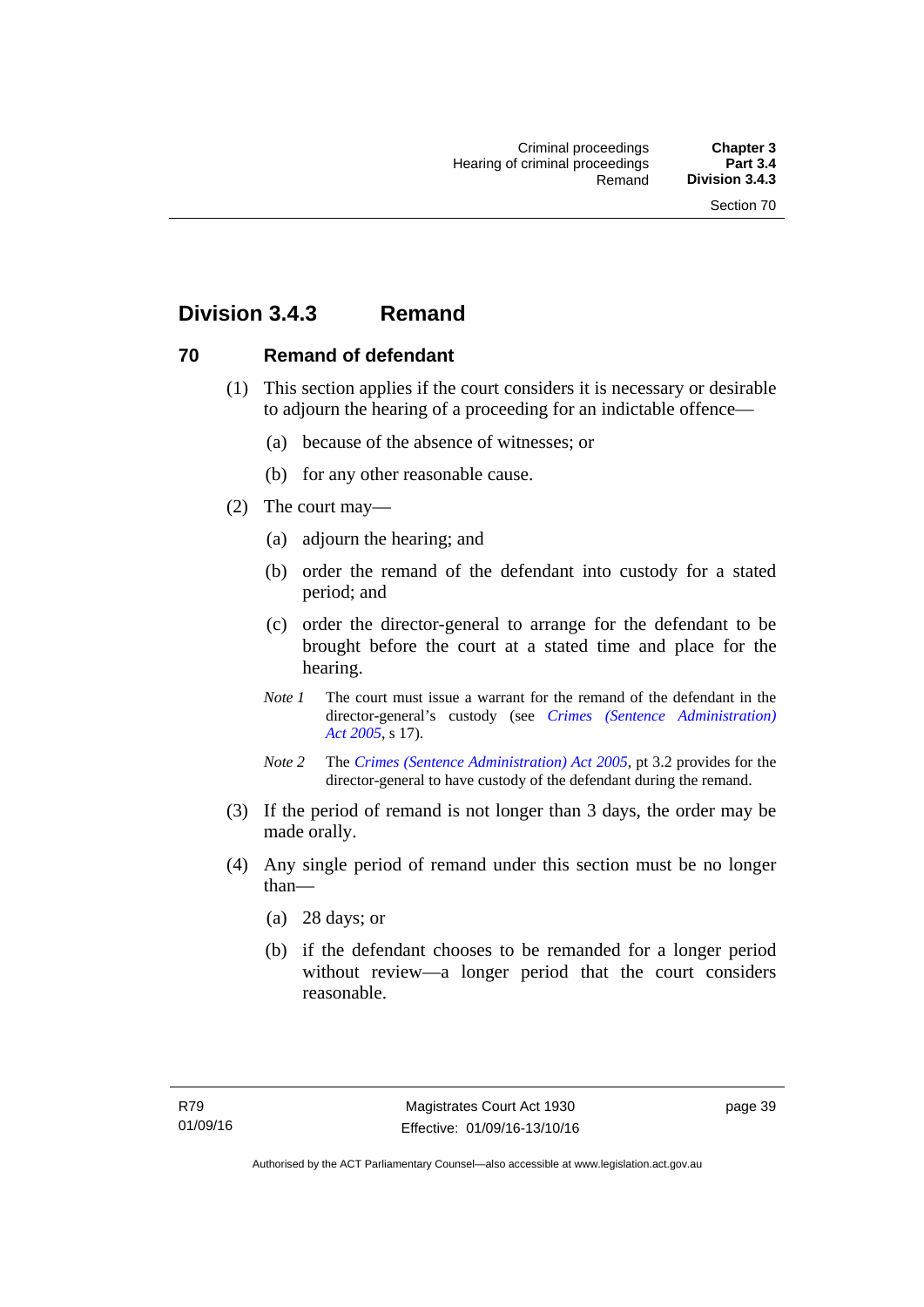### **72 Bringing remanded defendant before court**

The court may order that a defendant remanded under section 70 be brought before the court at any time during the period for which the defendant was remanded.

*Note* The *[Crimes \(Sentence Administration\) Act 2005](http://www.legislation.act.gov.au/a/2005-59)*, pt 3.2 and pt 3.3 provide for the director-general to have custody of the defendant during the remand and to bring the defendant before the court as ordered by the court.

#### **72A Bail application hearings—audiovisual links**

- (1) This section applies if—
	- (a) a person in custody is entitled to appear, or is required to appear or be brought, before the court for the hearing of an application for bail; and
	- (b) the hearing could be conducted using an audiovisual link between the court and the place of custody.
- (2) Unless the court directs otherwise, the hearing must be conducted using the audiovisual link.
- (3) The court may amend or revoke a direction under subsection (2)—
	- (a) at any time; and
	- (b) on its own initiative or on application by a party to the bail proceeding.
- (4) In this section:

*audiovisual link*—see the *[Evidence \(Miscellaneous Provisions\)](http://www.legislation.act.gov.au/a/1991-34)  [Act 1991](http://www.legislation.act.gov.au/a/1991-34)*, dictionary.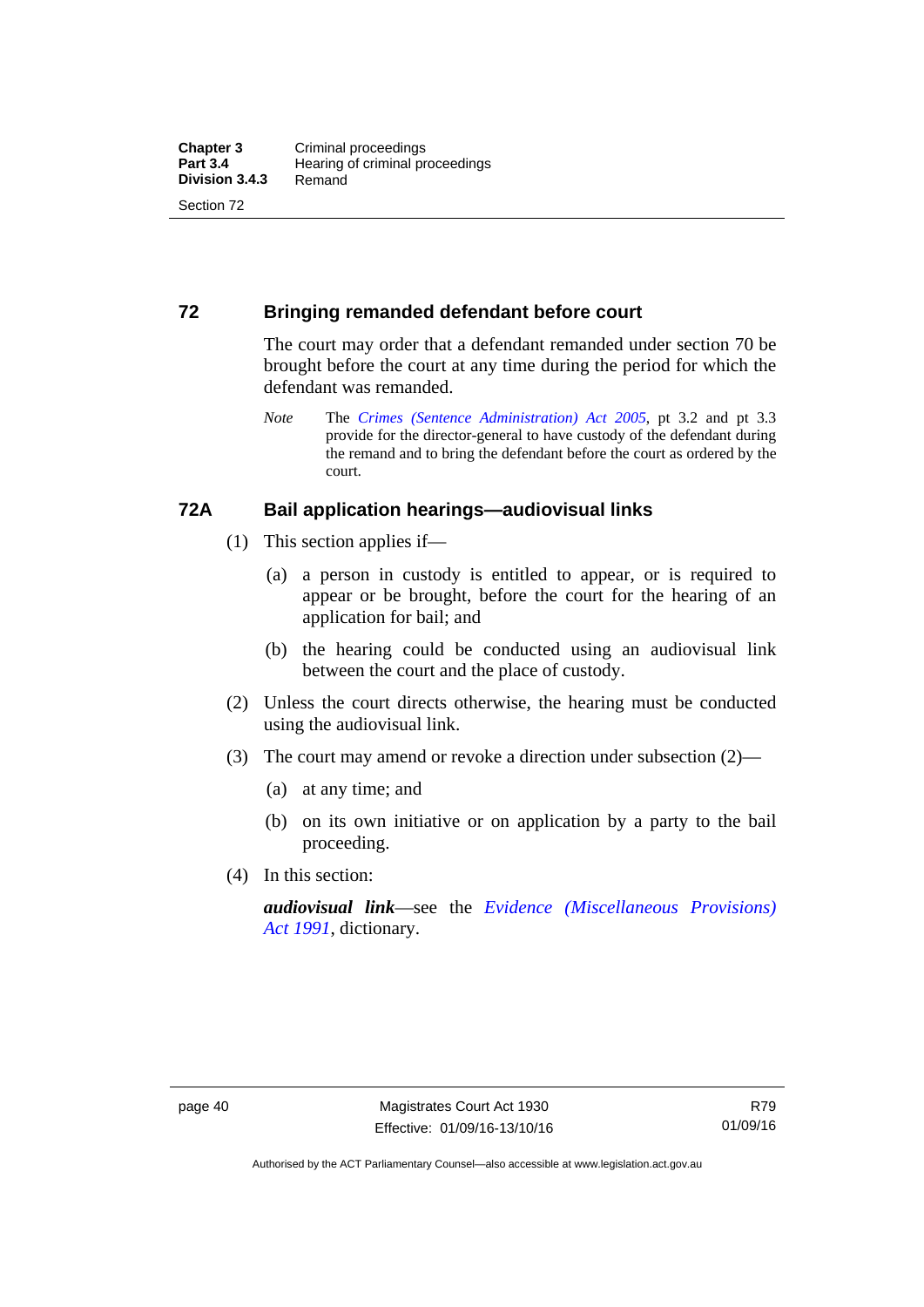page 41

### **72B Defendant's appearance in non-bail proceedings audiovisual links**

- (1) This section applies if the court gives a direction under the *[Evidence](http://www.legislation.act.gov.au/a/1991-34)  [\(Miscellaneous Provisions\) Act 1991](http://www.legislation.act.gov.au/a/1991-34)*, section 20 (1) (Territory courts may take evidence and submissions from participating States) or section 32 (1) (Territory courts may take evidence and submissions from place other than participating State) in relation to any part of a proceeding in relation to a defendant remanded under—
	- (a) section 70 (Remand of defendant); or
	- (b) section 72 (Bringing remanded defendant before court).
- (2) The director-general must make arrangements to ensure that the evidence can be taken, or the submission made, in accordance with the court's direction.

### **Division 3.4.4 Committal and recognisance**

#### **73A Extended application of div 3.4.4**

- (1) This division applies in relation to a person for whom a warrant prescribed under the rules has been issued under the rules as if all necessary changes, and any changes prescribed under the rules, were made.
- (2) This section does not limit any other application of this division.

#### **74 Remand of defendant before decision**

The court may, at any time before the court gives its decision in a case, order that the defendant be remanded in custody.

- *Note 1* If the court remands the defendant in custody, it must issue a warrant for the defendant's remand in the director-general's custody (see *[Crimes](http://www.legislation.act.gov.au/a/2005-59)  [\(Sentence Administration\) Act 2005](http://www.legislation.act.gov.au/a/2005-59)*, s 17).
- *Note 2* The *[Crimes \(Sentence Administration\) Act 2005](http://www.legislation.act.gov.au/a/2005-59)*, pt 3.2 provides for the director-general to have custody of the defendant during the remand.

| R79      | Magistrates Court Act 1930   |
|----------|------------------------------|
| 01/09/16 | Effective: 01/09/16-13/10/16 |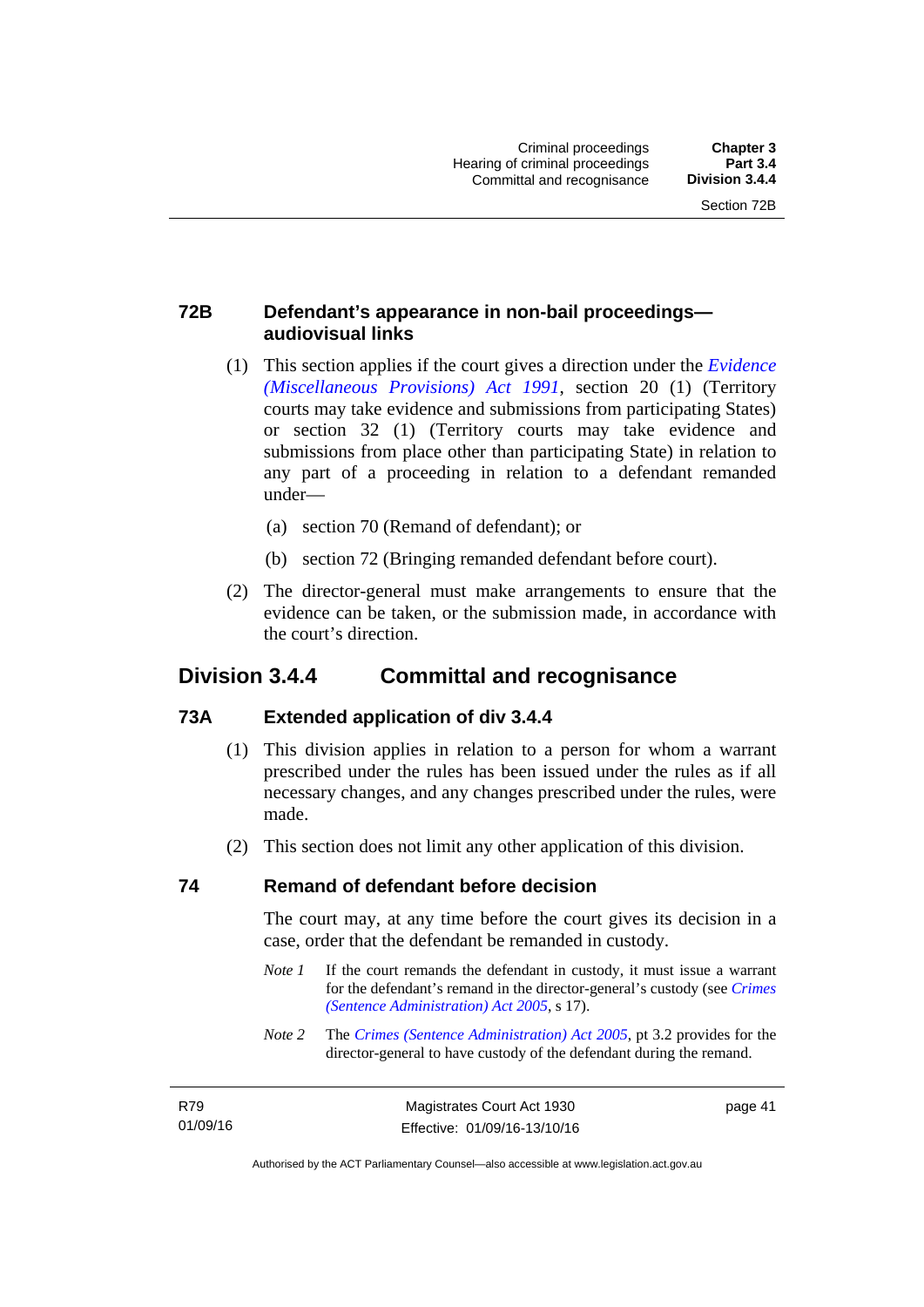#### **75 Remand of witness or defendant after decision**

- (1) If the court commits a witness or a person sought to be made a witness, it must order that the witness or person be remanded in custody.
- (2) If the court commits a defendant, it must order that the defendant be remanded in custody.

#### **76 Witnesses may be discharged on recognisance**

A witness, other than a witness committed under section 312 (Failure to give evidence—committal), or person sought to be made a witness may be discharged on recognisance.

#### **77 Recognisances**

If the court is authorised to discharge the witness, or person sought to be made a witness, on recognisance, it may order his or her discharge on his or her entering into a recognisance, with or without a surety or sureties at its discretion, conditioned for his or her appearance at the time and place to which the hearing is adjourned, or that is named in the recognisance.

#### **78 Issue of warrant for non-appearance**

If the witness, or person sought to be made a witness, does not appear at the time and place mentioned in the recognisance, the court may adjourn the hearing, and may issue a warrant for his or her apprehension in accordance with division 3.3.4 (Warrants).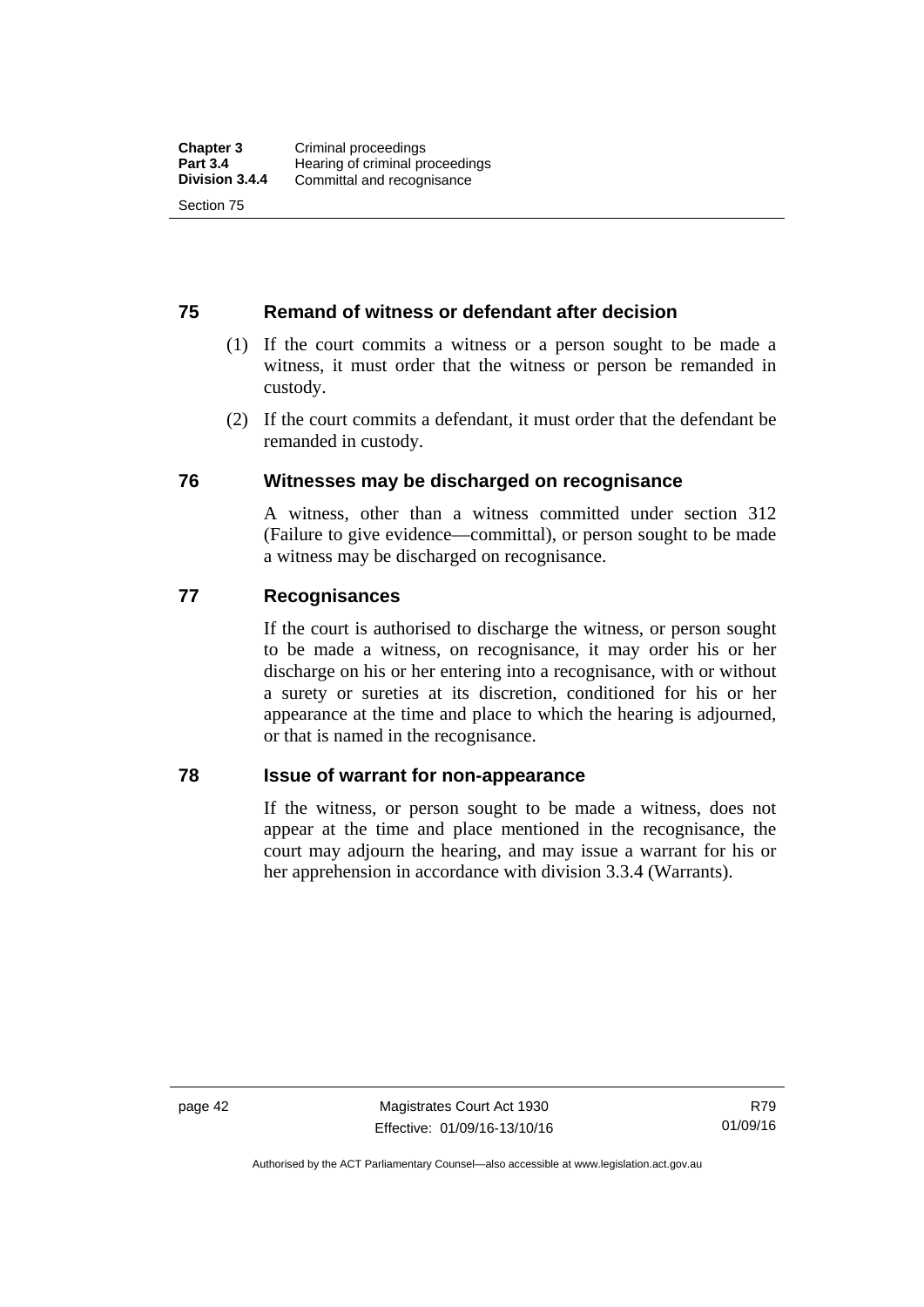#### **79 Recognisances taken out of court**

- (1) A recognisance under this Act need not be entered into before the court, but may be entered into by the parties before—
	- (a) a magistrate; or
	- (b) the registrar; or
	- (c) a police officer in charge of a police station; or
	- (d) if a party is at a correctional centre—the person in charge of the centre.
- (2) The provisions of this Act in relation to recognisances taken before the court apply in relation to the recognisance as if it had been entered into before the court.

#### **80 Forfeited recognisances—how enforced**

If the conditions, or any of them, in a recognisance entered by a witness or a person sought to be made a witness are not complied with, any magistrate may certify on the back of the recognisance in what respect the conditions have not been observed, and give it to the proper officer, to be proceeded on in a similar way as other recognisances, and that certificate is taken to be deemed sufficient prima facie evidence of the recognisance having been forfeited.

### **Division 3.4.5 Adjournment of criminal proceedings**

#### **83 Magistrate may adjourn court generally**

If all the cases have not been heard and decided at any sitting of the court, the magistrate may adjourn the cases remaining unheard or undecided, either to the next day appointed for the holding of the court or to the other time the magistrate considers appropriate.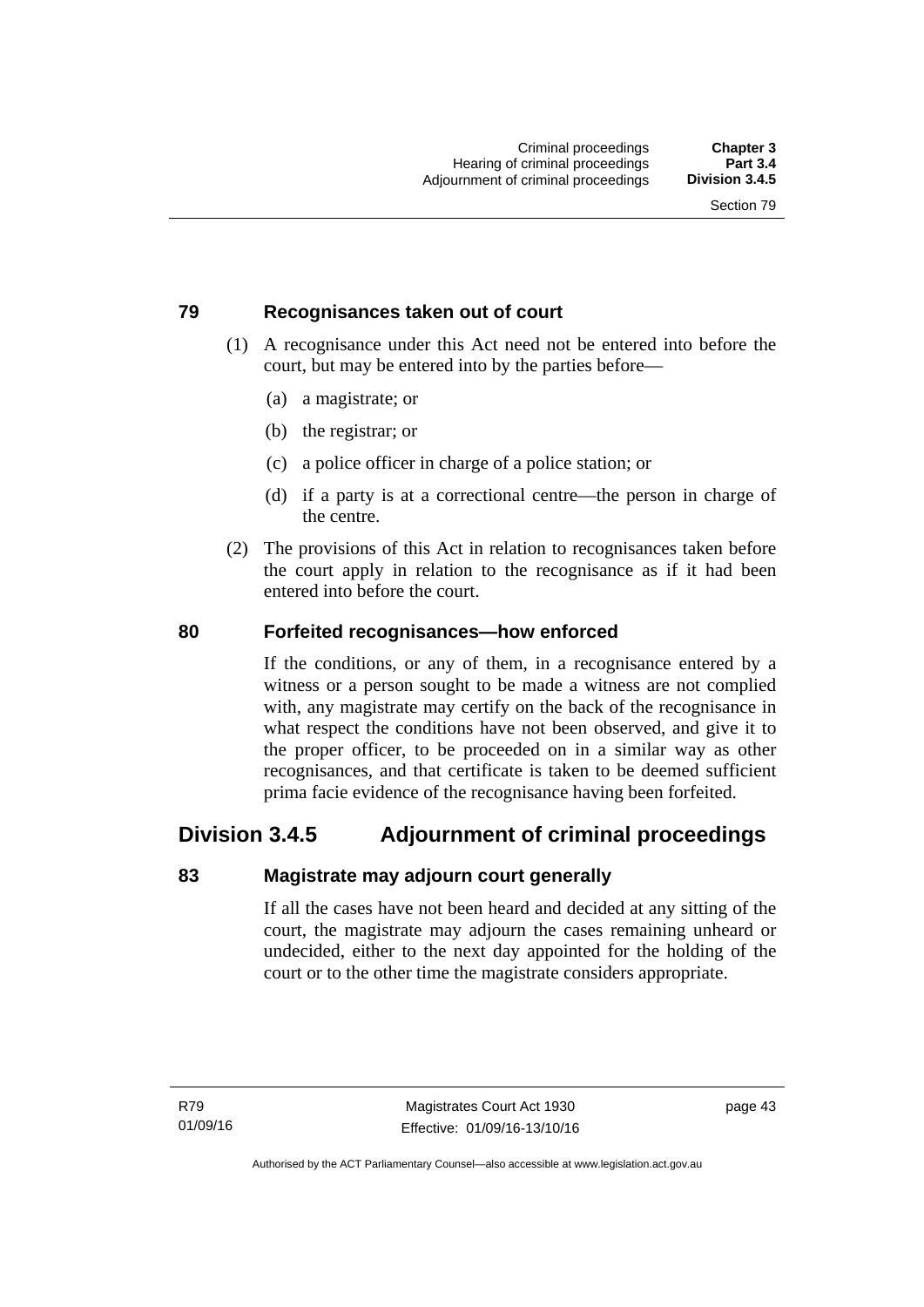#### **84 Particular cases may be adjourned**

- (1) Before or during the hearing or further hearing of an information, the magistrate may adjourn the hearing or further hearing.
- (2) The magistrate may, by order, release the defendant (whether or not on bail) or remand the defendant in custody.
	- *Note 1* The court must issue a warrant for the defendant's remand in the director-general's custody (see *[Crimes \(Sentence Administration\)](http://www.legislation.act.gov.au/a/2005-59)  [Act 2005](http://www.legislation.act.gov.au/a/2005-59)*, s 17).
	- *Note 2* The *[Crimes \(Sentence Administration\) Act 2005](http://www.legislation.act.gov.au/a/2005-59)*, pt 3.2 provides for the director-general to have custody of the defendant during the remand.

#### **85 Proceeding if either party not present at adjourned hearing**

- (1) This section applies if either or both of the parties do not appear personally or by lawyers or anyone else appearing for them at the time and place to which the hearing or further hearing is adjourned.
- (2) The court may—
	- (a) go ahead with the hearing or further hearing as if the party or parties were present; or
	- (b) if the informant does not appear—dismiss the information, with or without costs as the court considers just.

### **86 Proceeding if both parties present at adjourned hearing**

- (1) This section applies if the parties appear personally or by lawyers or anyone else appearing for them at the time and place to which the hearing or further hearing is adjourned.
- (2) The court may go ahead with the hearing or further hearing.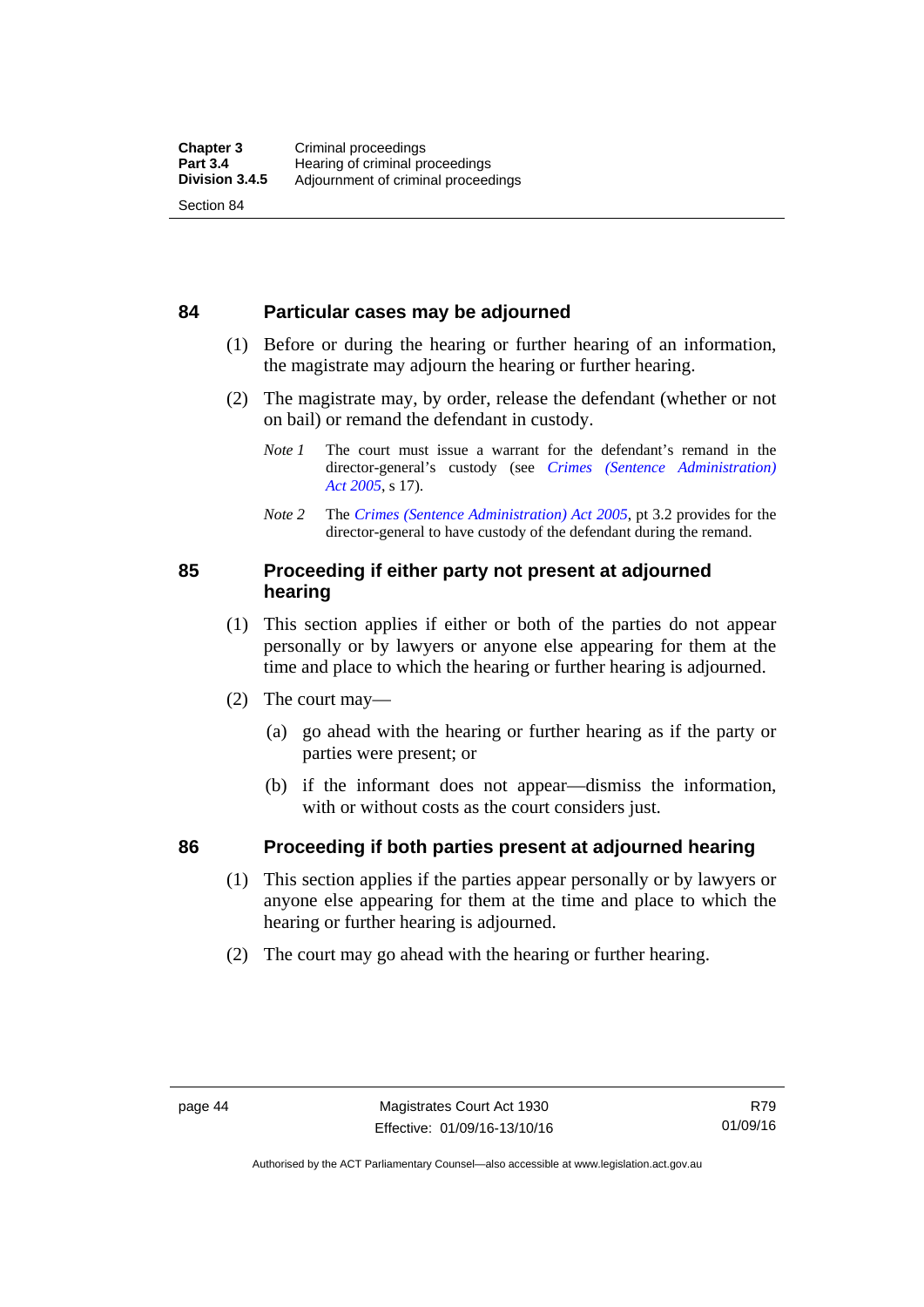### **87 Witness to attend adjourned etc hearing**

- (1) This section applies to a person who is required by summons to attend a hearing to give evidence or produce a document if the hearing is adjourned or postponed.
- (2) The person must attend at the time and place to which the hearing is adjourned or postponed without the issue or service of a further summons.
- (3) However, the person is entitled to additional expenses for attending.

#### **88 Postponement of hearing**

If, on the return of any summons or at any adjournment of the hearing or at the time to which the hearing is postponed, a magistrate is not present, the registrar may, and after the lapse of an hour, at the request of the informant, must, postpone the hearing until the next day when a court will be held at the place mentioned in the summons or to which the case has been so adjourned.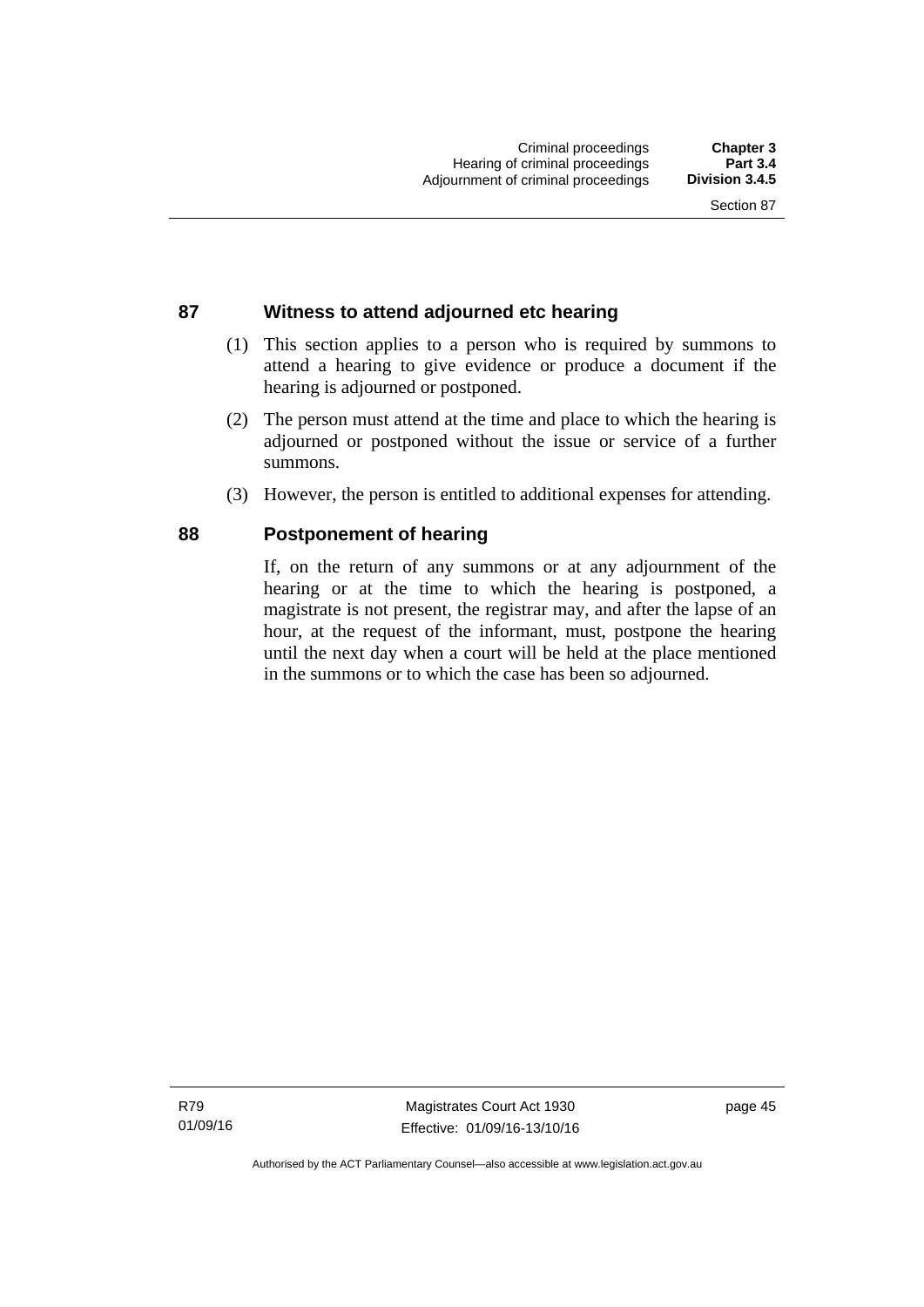## **Part 3.5 Proceedings for indictable offences**

### **Division 3.5.1 Dispensing with application of part**

#### **88A Dispensing with application of part in interests of justice**

The court may dispense with the application of 1 or more provisions of this part to a proceeding if it considers it necessary or expedient to do so in the interests of justice.

### **Division 3.5.1A Waiver of committal proceedings**

### **88B Court may waive committal proceedings**

- (1) The court may commit an accused person for trial—
	- (a) on application by the person; and
	- (b) with the prosecutor's consent.
	- *Note* If a form is approved under the *[Court Procedures Act 2004](http://www.legislation.act.gov.au/a/2004-59)*, s 8 for this provision, the form must be used.
- (2) In this section:

*accused person* means a person charged with an indictable offence.

### **Division 3.5.2 Indictable offences—beginning of proceedings**

### **89 Indictable offences—issue of warrant for non-appearance**

- (1) This section applies if—
	- (a) a person is alleged by an information to have committed an indictable offence; and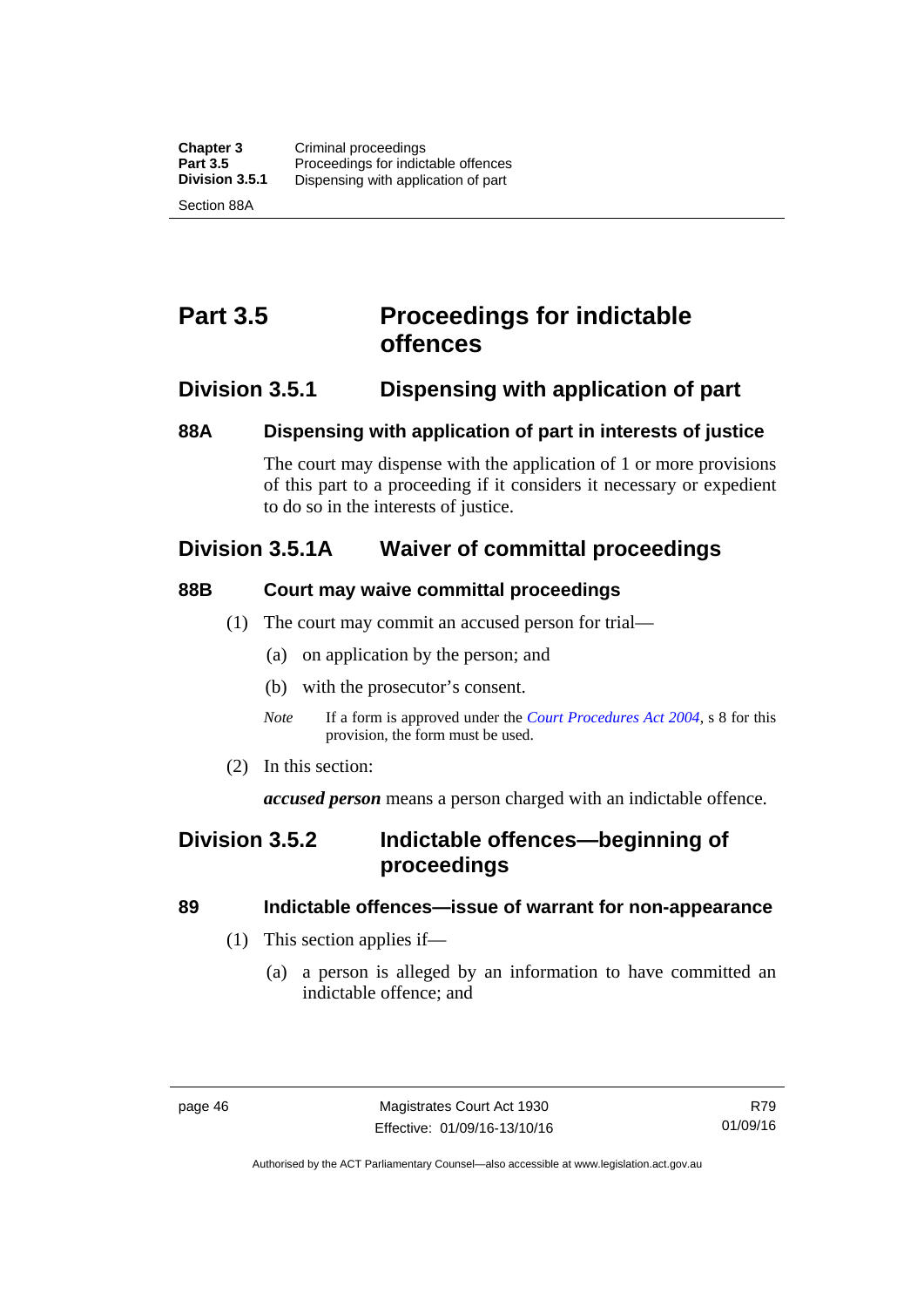- (b) a summons is issued against the person; and
- (c) the person does not appear before the court at the time and place mentioned in the summons; and
- (d) the court is satisfied, on oath, that the summons was properly served on the person a reasonable time before the time mentioned in the summons for the appearance; and
- (e) the information is substantiated by the oath of the informant or a witness.
- (2) This section also applies if—
	- (a) subsection (1) (a), (b) and (e) apply in relation to a person; and
	- (b) the person appears before the court for the hearing of the information for the offence; and
	- (c) the court adjourns or postpones the hearing or further hearing; and
	- (d) the person is told of the time and place of the adjourned or postponed hearing or further hearing; and
	- (e) the person does not appear before the court at the adjourned or postponed hearing or further hearing.
- (3) The court may issue a warrant for the person's arrest and for bringing the person before the court to answer to the information and to be further dealt with according to law.
- (4) This section does not apply if an order has been made under section 89A (1) excusing the person from attending before the court.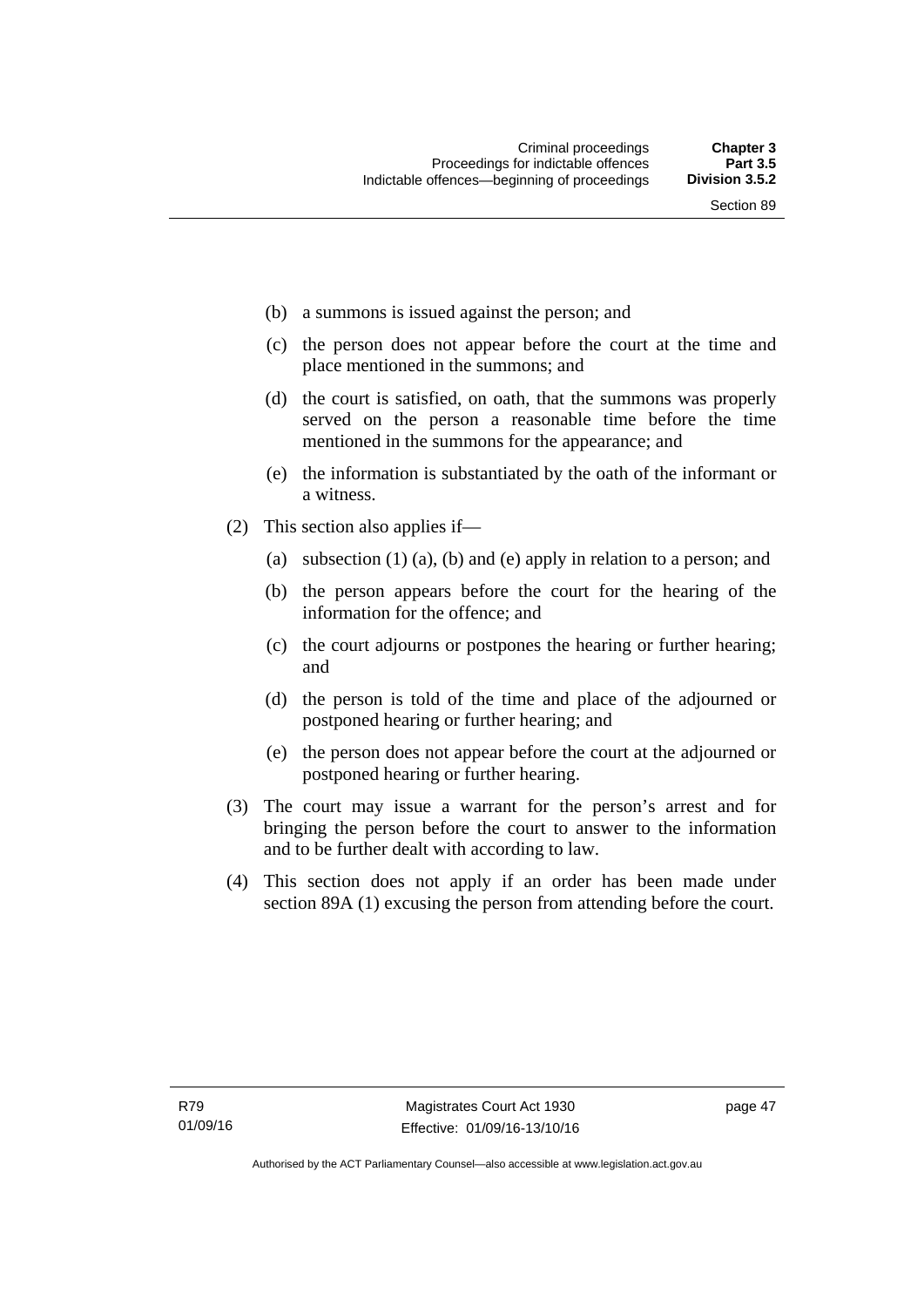#### **89A Accused person may be excused from attendance before court**

- $(1)$  If—
	- (a) an information for an indictable offence has been laid; and
	- (b) a summons has been issued against the person named in the information;

the court may, on an application made by or on behalf of the person, by order excuse the person from attendance before the court to answer the information or for any other purpose in connection with the proceeding begun by the information.

- (2) An order under subsection (1) may be made—
	- (a) at any time after the issue of the summons and before the completion of the taking of evidence for the prosecution; and
	- (b) whether or not any evidence has been taken in the proceeding; and
	- (c) whether or not the applicant for the order is before the court or has attended before the court in relation to the proceeding.
- (3) The court must not make an order under subsection (1) unless the court has been informed, by or on behalf of the applicant, that the applicant is represented by a lawyer for the purposes of the proceeding.
- (4) The court may, at any time during a proceeding begun by an information for an indictable offence, direct the informant to give to a person in relation to whom an order has been made under subsection (1) written notice requiring the person to attend before the court, for the purposes of the proceeding, at the time and place specified by the court.

Authorised by the ACT Parliamentary Counsel—also accessible at www.legislation.act.gov.au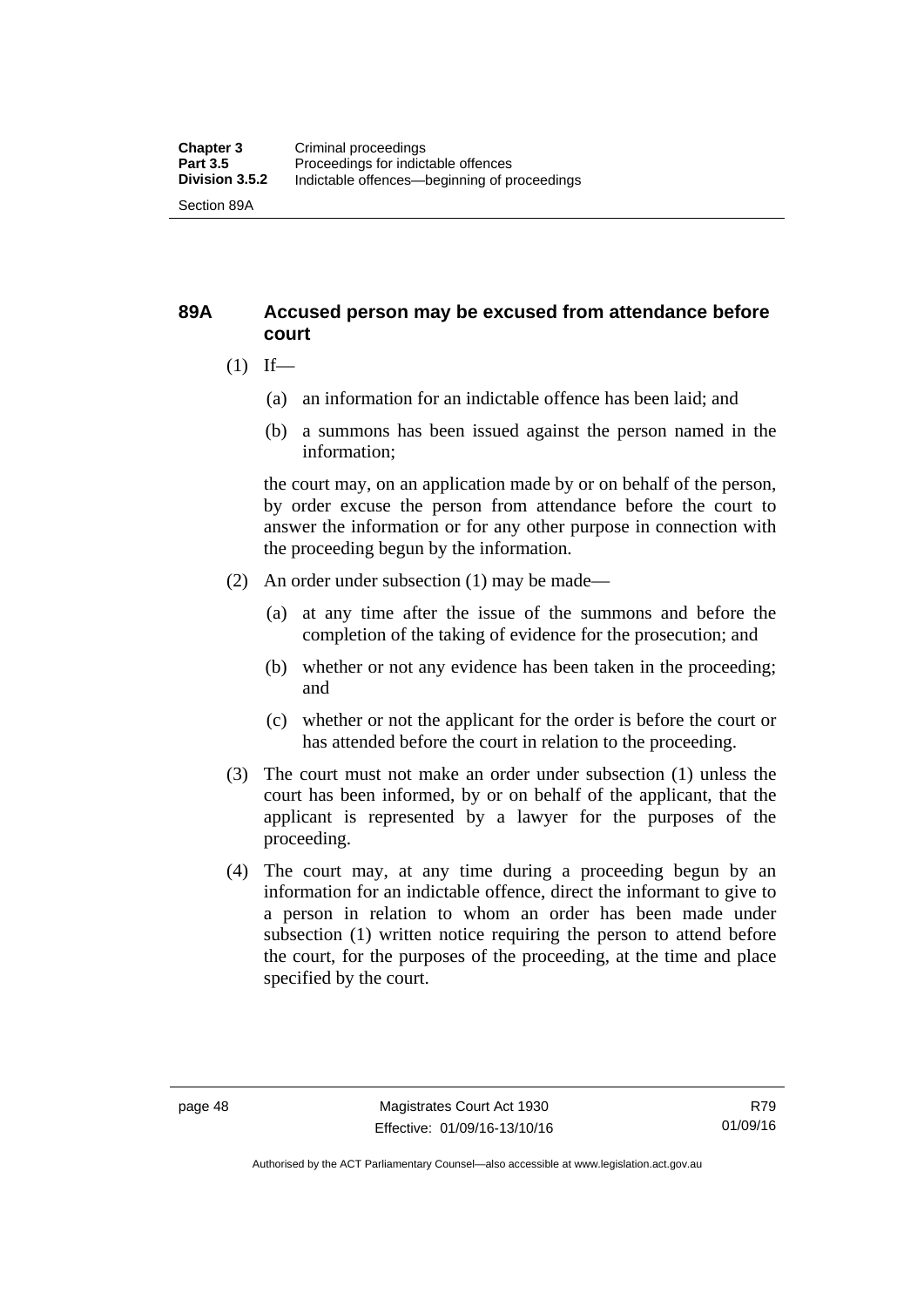- $(5)$  If—
	- (a) a person has been excused, under subsection (1), from attendance before the court; and
	- (b) all the evidence for the prosecution has been taken;

the court must direct the informant to give to the person a written notice requiring the person to attend, at the time and place specified by the court, to be dealt with in accordance with section 91.

- (6) A notice under subsection (4) or (5) may be given to a person by—
	- (a) giving a copy of the notice to the person; or
	- (b) leaving a copy of the notice at the last-known or usual home or business address of the person with someone who appears to be at least 16 years old and to live or be employed at the address.
- (7) The giving of a notice under subsection (4) or (5) may be proved in the same way as the service of a summons.
- (8) If an accused person does not attend before the court in accordance with a notice under subsection (4) or (5), the court may issue a warrant for the arrest of the person and for bringing the person before the court at the time and place specified in the warrant.

#### **90 Committal proceedings—prosecution evidence to be given to accused person**

(1) This section applies if a person (the *accused person*) is charged with an indictable offence and a committal hearing is to be held in relation to the charge.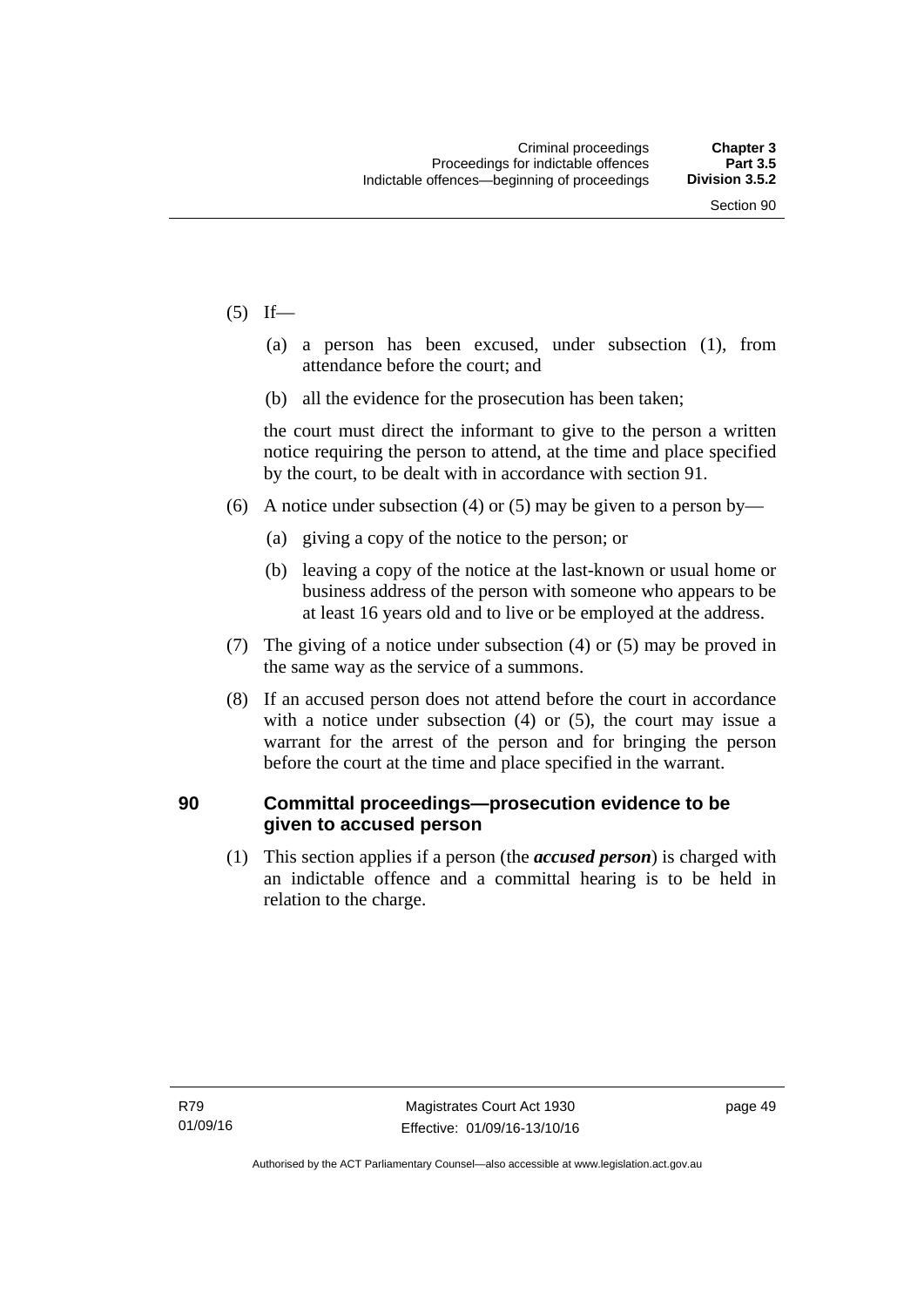- (2) Within the period, prescribed under the rules, before the date set for the committal hearing, the informant must serve the following documents on the accused person:
	- (a) a copy of the written statements that the informant proposes to tender at the hearing;
	- (b) for each exhibit identified in the statements—a copy of the exhibit or a notice relating to inspection of it.
- (3) A copy of the documents served must be filed in the court within the period prescribed under the rules.
- (4) Before the committal hearing, the accused person or the person's lawyer may ask the informant to allow the accused person or the person's lawyer to—
	- (a) inspect the exhibits mentioned in the notice (if any) served on the accused person under subsection (2) (b); and
	- (b) if a statement is in the form of a transcript of a recording as mentioned in section 90AA (4)—listen to or view the recording.
- (5) The informant must comply with a request under subsection (4).
- (6) Subsection (4) (b) does not entitle the accused person or the person's lawyer to be given or make a copy of the recording.

#### **90AA Written statements may be admitted in evidence**

- (1) If the informant has served a copy of a written statement on the accused person in accordance with section 90, the court at the committal hearing must (subject to subsection (3)) admit the statement (and any exhibit identified in it) as evidence of the matters in it.
- (2) The statement is the deposition of the person who made it if admitted into evidence.

Authorised by the ACT Parliamentary Counsel—also accessible at www.legislation.act.gov.au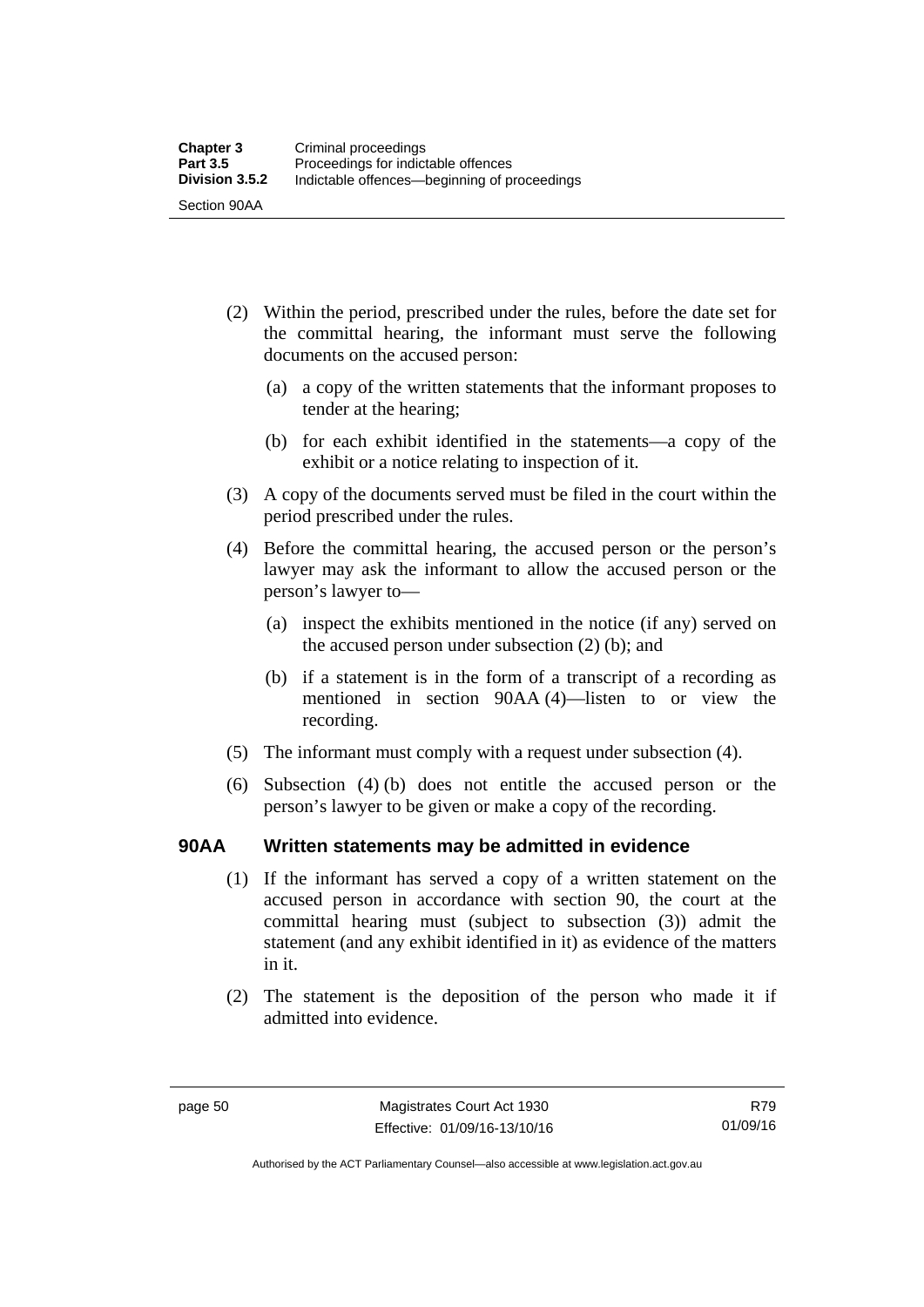- (3) Subject to subsection (4), a written statement must not be admitted in evidence by the court unless—
	- (a) it contains the following endorsement by the person who made it:

'This statement made by me accurately sets out the evidence that I would be prepared, if necessary, to give in court as a witness. The statement is true to the best of my knowledge and belief and I make it knowing that, if it is tendered in evidence, I will be liable to prosecution if I have wilfully stated in it anything that I know to be false or do not believe to be true.'; and

- (b) it contains a statement that, before the person signed it, the person who made it read the statement or had it read to the person.
- (4) A written statement that is in the form of a transcript of a recording made by a police officer may be admitted in evidence by the court if—
	- (a) the transcript is of a recording of an interview with a person during which the person was questioned by the police officer in connection with the investigation of an offence the subject of the proceeding; and
	- (b) a police officer certifies that the statement is an accurate transcript of the recording.
- (5) If it appears to the court that any part of a written statement tendered in evidence under this section is inadmissible according to the rules of evidence, the court may, if the statement is otherwise admissible under this section, admit that statement, but, if it does so, must identify the part that is inadmissible and must, with reference to that part, write on the statement the words 'ruled inadmissible' or words to that effect.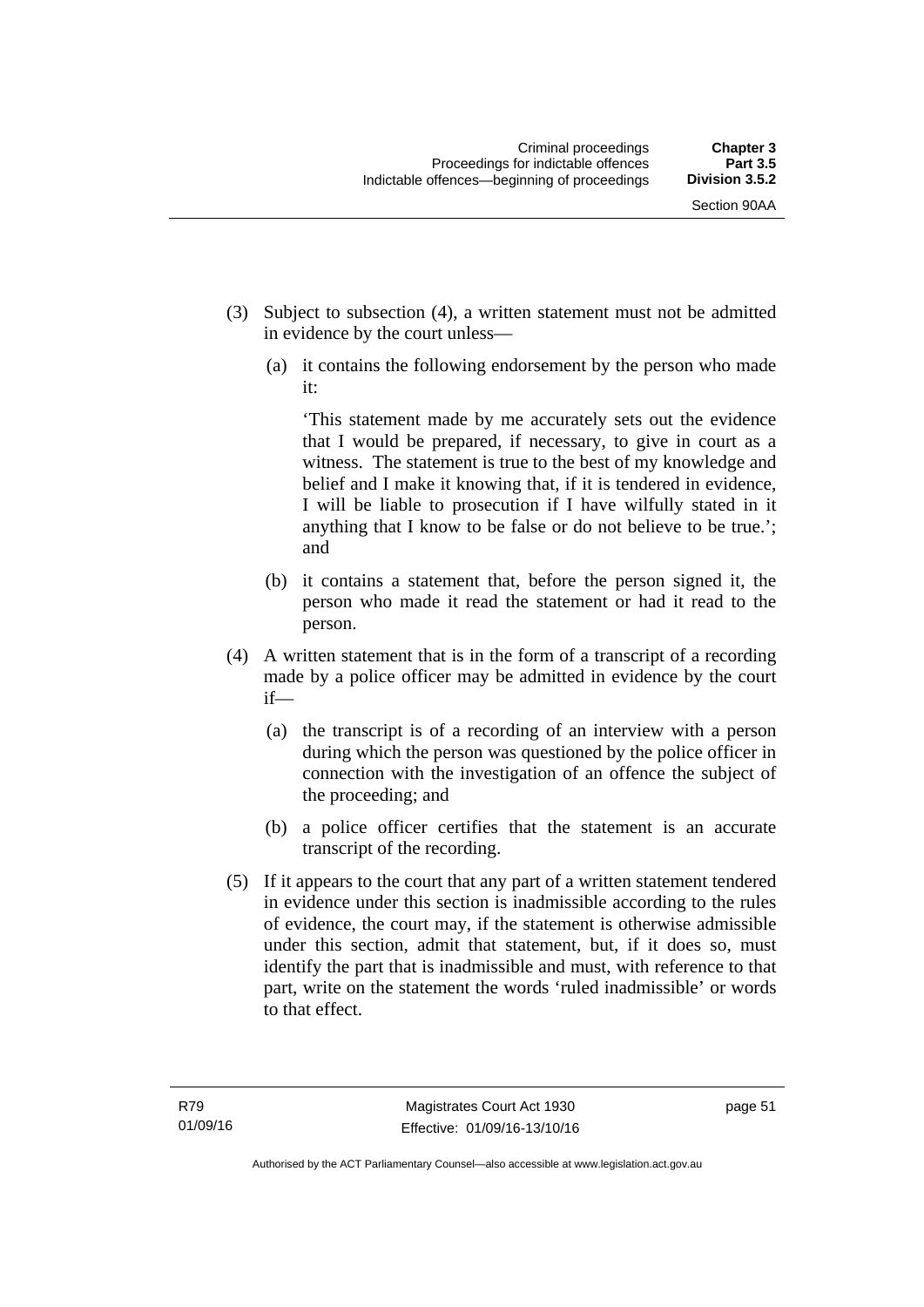- (6) A prosecution witness may give evidence-in-chief in person at a committal hearing only with the court's leave.
- (7) The court may give leave only—
	- (a) on application by the prosecution; and
	- (b) if it considers that the interests of justice cannot adequately be satisfied if the witness's evidence-in-chief is not given in person at the hearing.
- (8) However, a person must not be required to attend and give evidence at a committal hearing in relation to a sexual offence (whether or not the hearing also relates to another offence) if the person is a complainant in relation to the sexual offence.
- (9) In this section:

*sexual offence* means an offence against the *[Crimes Act 1900](http://www.legislation.act.gov.au/a/1900-40)*, part 3 (Sexual Offences), part 4 (Female genital mutilation) or part 5 (Sexual servitude).

### **90AB Witnesses generally not to be cross-examined at committal hearing**

- (1) A witness must not be cross-examined at a committal hearing if—
	- (a) the hearing relates to a sexual offence (whether or not it relates also to another offence); and
	- (b) the witness is a complainant in relation to the sexual offence.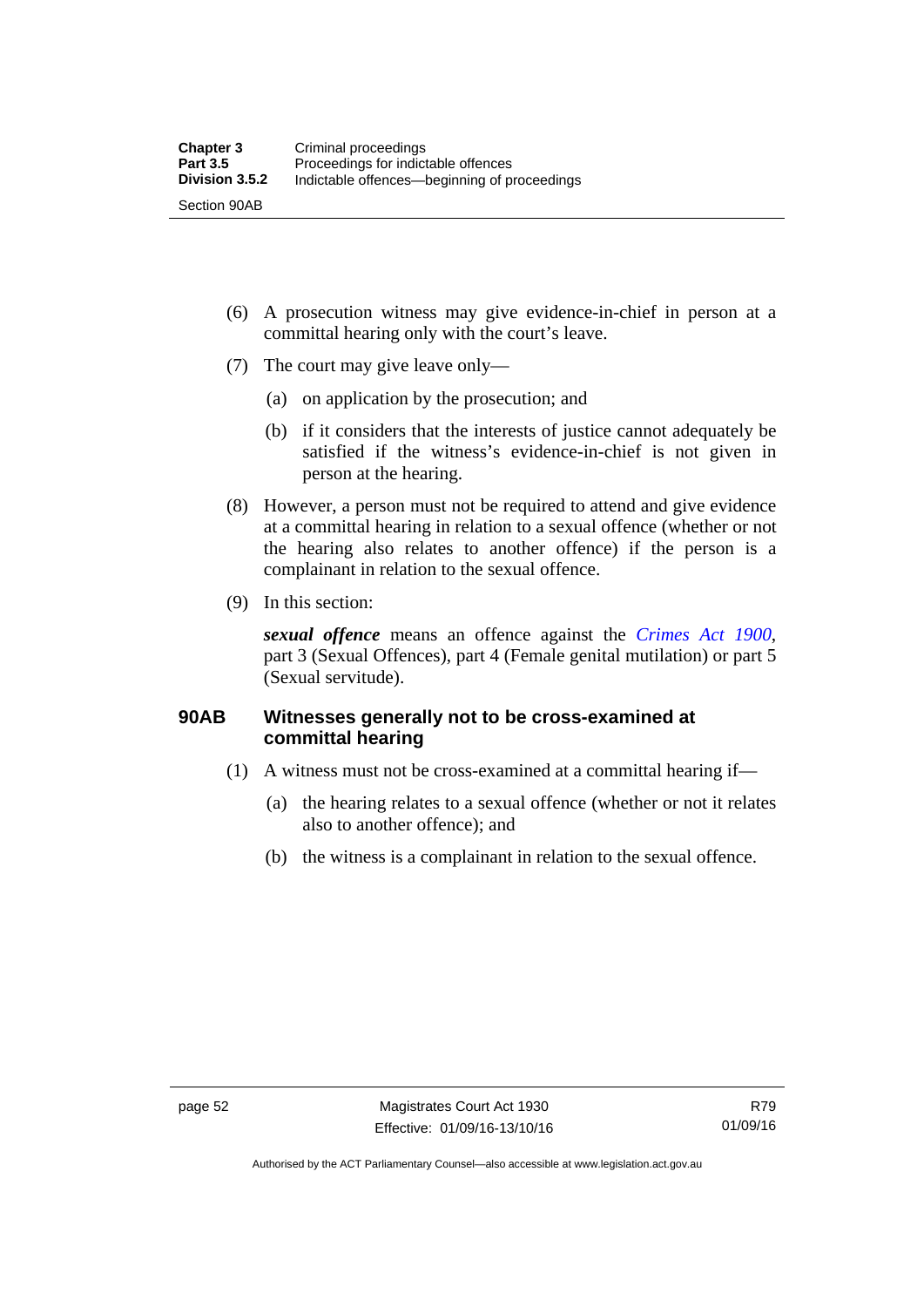- (2) A witness (other than a witness mentioned in subsection (1)) must not be cross-examined at a committal hearing unless, on application by the party seeking to cross-examine the witness, the court is satisfied that—
	- (a) the party has—
		- (i) identified an issue to which the proposed questioning relates; and
		- (ii) provided a reason why the evidence of the witness is relevant to the issue; and
		- (iii) explained why the evidence disclosed by the prosecution does not address the issue; and
		- (iv) identified to the court the purpose and general nature of the questions to be put to the witness to address the issue; and
	- (b) the interests of justice cannot adequately be satisfied by leaving cross-examination of the witness about the issue to the trial.
- (3) In this section:

*sexual offence* means an offence against the *[Crimes Act 1900](http://www.legislation.act.gov.au/a/1900-40)*, part 3 (Sexual offences), part 4 (Female genital mutilation) or part 5 (Sexual servitude).

### **90ABA Attendance of accused not required if order made under s 89A**

The accused person is not required to be present at the committal hearing if the person is excused from attending the hearing under section 89A.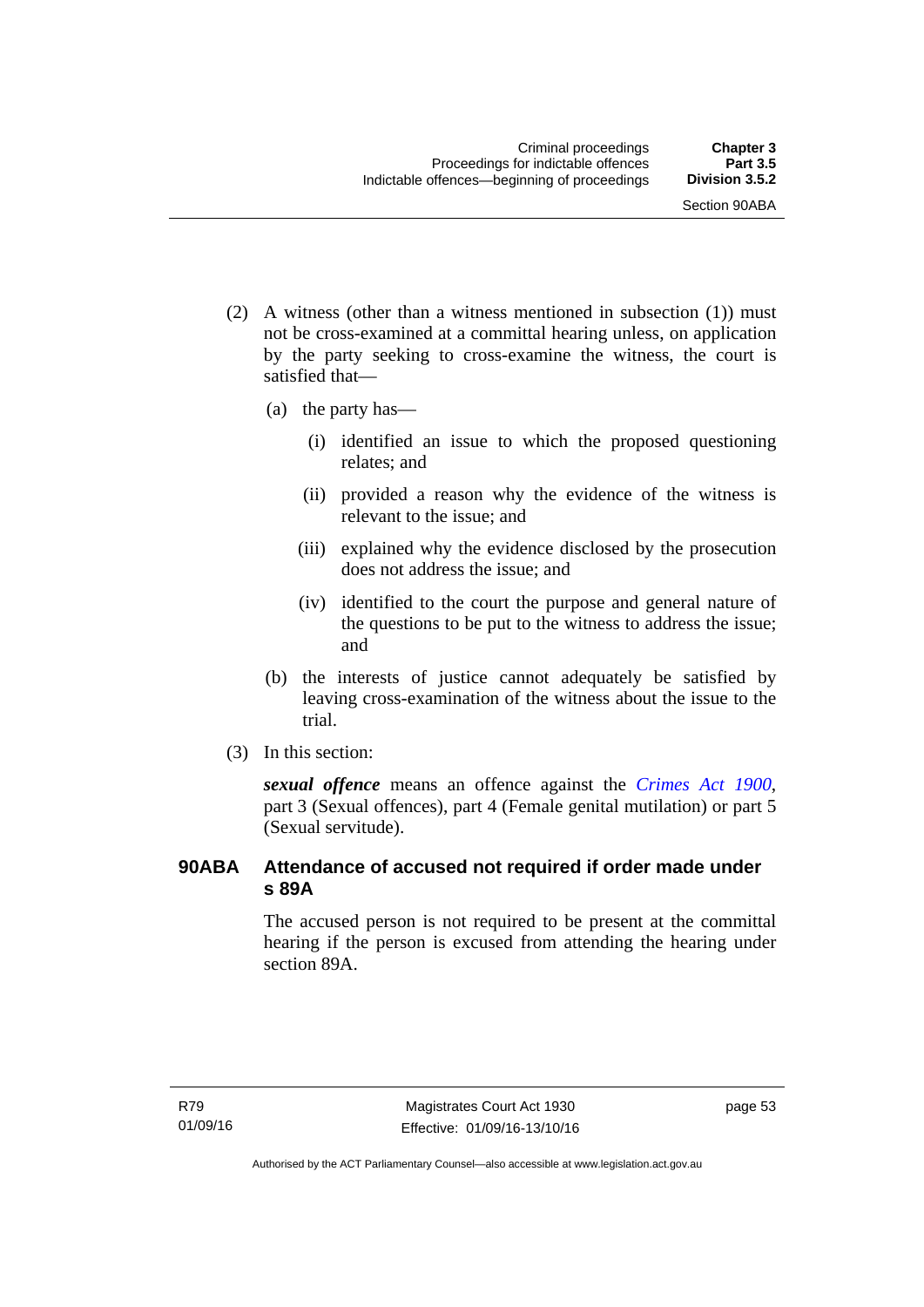#### **90A Plea of guilty at committal hearing**

- (1) This section does not apply in relation to a person charged with an indictable offence punishable by imprisonment for life.
- (2) Subsections (3), (4), (5) and (6) do not apply in relation to a person charged with an offence in relation to which the [Crimes Act](http://www.legislation.act.gov.au/a/1900-40/default.asp), section 374 or section 375 applies.
- (3) A person (the *accused person*) who is before the court charged with an indictable offence may at any stage of the proceeding plead guilty to the charge.
- (4) The court may accept or reject the plea but the rejection of the plea at any stage of the proceeding does not prevent the accused person from pleading guilty under this section at a later stage of the proceeding and the court may accept or reject the plea at that later stage.
- (5) If the court rejects the plea, the proceeding before the court must continue as if the plea had not been made.
- $(6)$  If—
	- (a) the court accepts the plea; and
	- (b) any of the following subparagraphs applies to the offence:
		- (i) the offence is under a law in force in the ACT punishable either on indictment or summary conviction;
		- (ii) the offence may be dealt with summarily without the accused person's consent;
		- (iii) the offence may be dealt with summarily if the accused person consents and the accused person consents to it being dealt with summarily;

Authorised by the ACT Parliamentary Counsel—also accessible at www.legislation.act.gov.au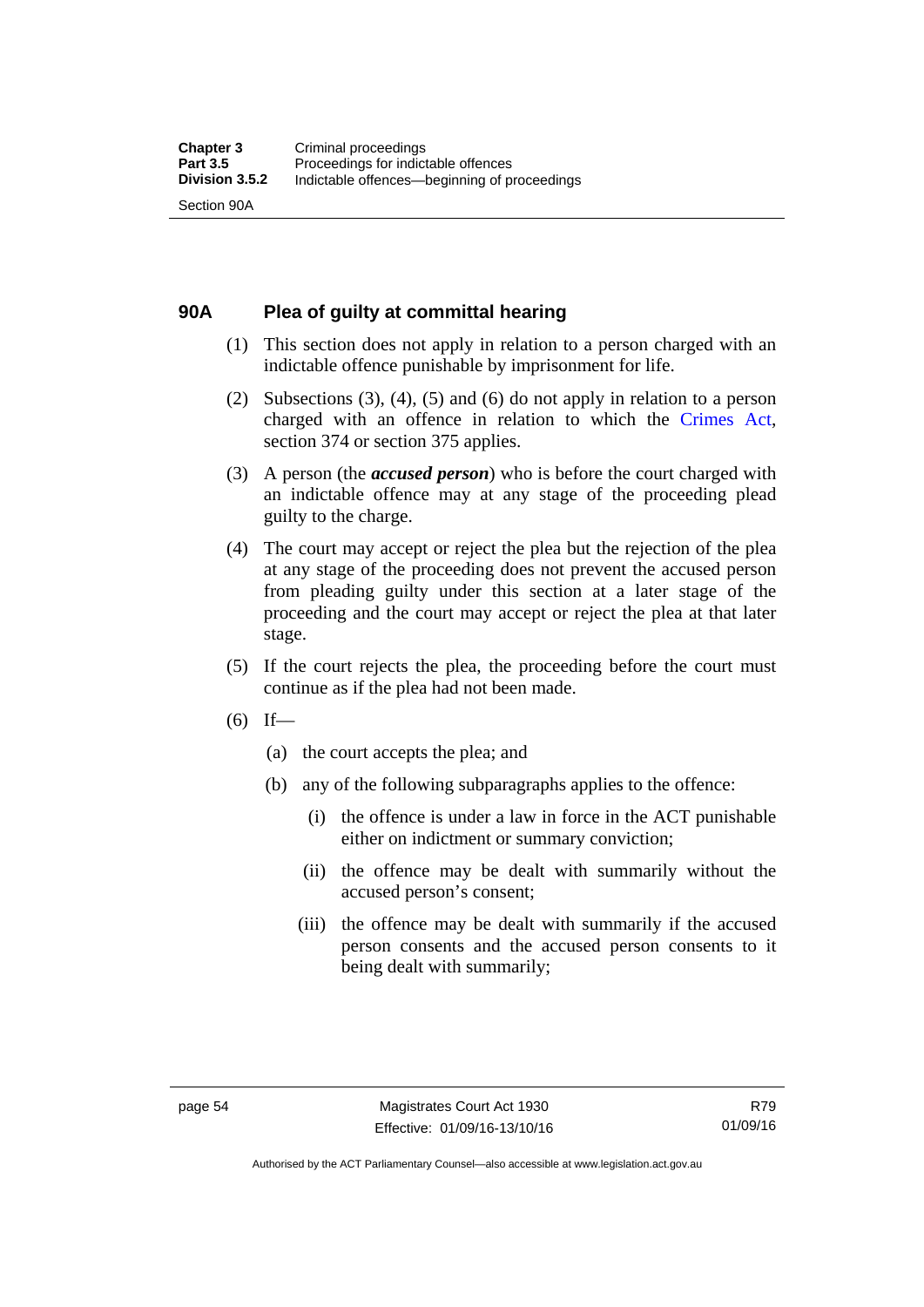- (iv) the offence may be dealt with summarily if the prosecutor requests and the prosecutor requests that it be dealt with summarily; and
- (c) it appears to the court that it is proper to deal with the case summarily;

the court may, without hearing further evidence, sentence or otherwise deal with the accused person and finally dispose of the charge and all incidental matters.

#### $(7)$  If—

- (a) the court accepts the plea; and
- (b) any of the following subparagraphs applies to the offence:
	- (i) it does not appear to the court that it is proper to deal with the case summarily;
	- (ii) the offence is punishable only on indictment;
	- (iii) the offence may be dealt with summarily if the accused person consents, but the accused person does not consent to it being dealt with summarily;
	- (iv) the offence may be dealt with summarily if the prosecutor requests, but the prosecutor does not request that it be dealt with summarily;
	- (v) this subsection applies to the accused person under the [Crimes Act,](http://www.legislation.act.gov.au/a/1900-40/default.asp) section 374 or section 375;

the Magistrates Court must commit the accused person to the sittings of the Supreme Court that the Supreme Court directs and the Supreme Court must deal with the accused person in accordance with subsections (8) to (13).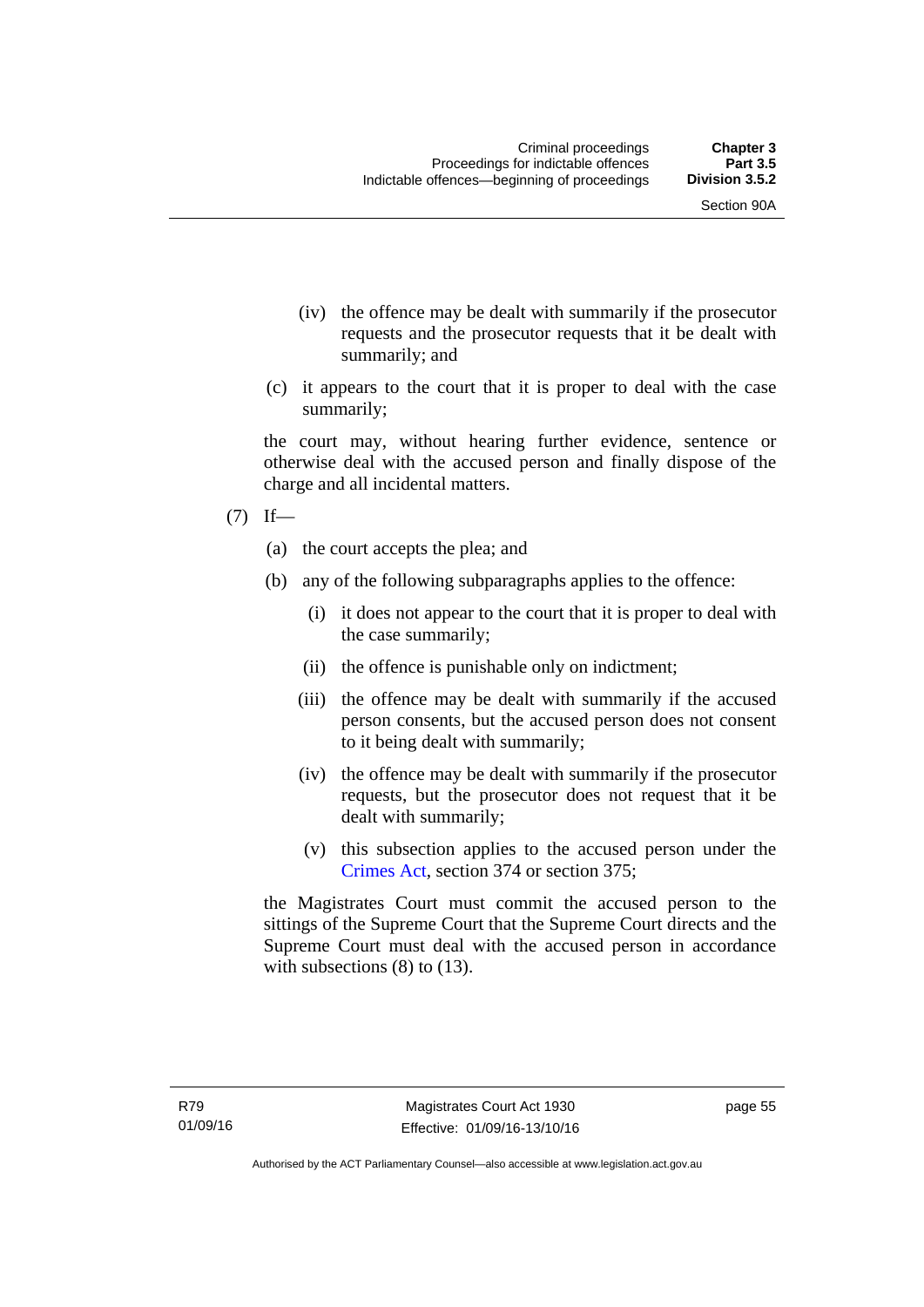- (8) A committal under subsection (7) is taken, for all purposes relating to the venue or change of venue of a proceeding consequent on the committal, to be a committal for trial.
- (9) The Supreme Court may order that the proceeding before the Magistrates Court where the accused person pleaded guilty be continued at a time and place stated in the order.
- (10) The Supreme Court must make an order under subsection (9) if—
	- (a) it appears to the Supreme Court from the information or evidence given to or before it that the facts in relation to which the accused person was charged before the Magistrates Court do not support the charge to which the accused person pleaded guilty; or
	- (b) the accused person or a lawyer representing the accused person or informant asks that the order be made.
- (11) Except if an order is made under subsection (9), the Supreme Court has the same powers of sentencing or otherwise dealing with the accused person and of finally disposing of the charge and of all incidental matters as it would have had if the accused person, on arraignment at any sittings of the court, had pleaded guilty to the offence charged on an indictment filed by the Attorney-General or the Attorney-General of the Commonwealth.
- (12) The procedure relating to committal for trial applies, as nearly as may be, to a committal under subsection (7) and bail may be granted as on a committal for trial, but a person must not be bound over to give evidence on a committal under that subsection unless the court otherwise orders.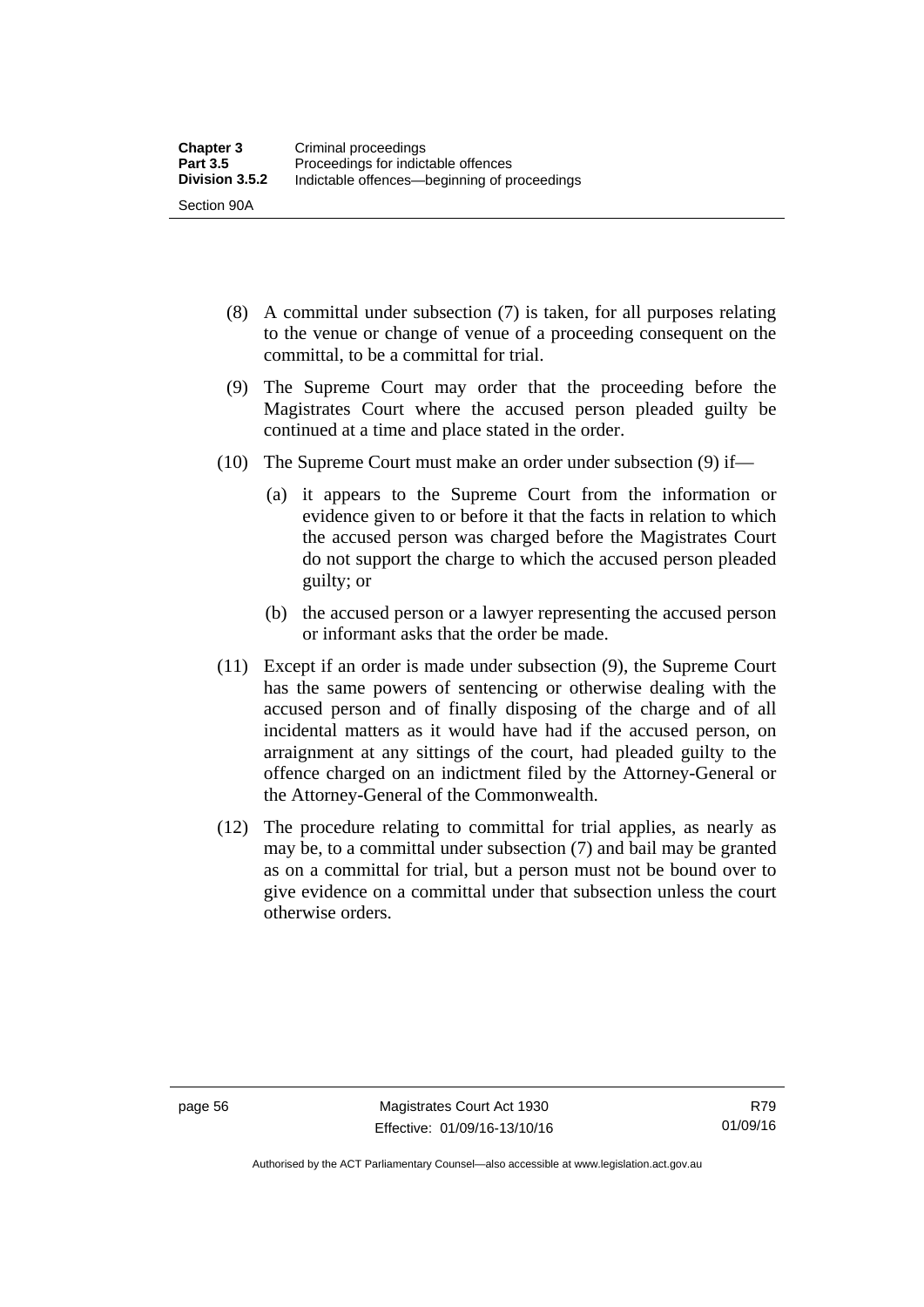- (13) If an order is made by the Supreme Court under subsection (9) that the proceeding before a court where an accused person pleaded guilty be continued at a time and place stated in the order—
	- (a) the proceeding must be continued in all respects as if the accused person had not pleaded guilty and as if the proceeding had been adjourned by the court to the time and place so stated; and
	- (b) the Supreme Court may exercise any power that the Magistrates Court might have exercised under division 3.4.3 (Remand) if the order had been an order made by the Magistrates Court adjourning the proceeding to the stated time and place, and that division applies in relation to the accused person.

## **90B Back-up and related offences––transfer to Supreme Court**

- (1) This section applies if a person (the *accused person*)––
	- (a) is committed for trial under section 90A (7); and
	- (b) has been charged with a back-up or related offence.
	- *Note Back-up offence* and *related offence*––see the dictionary.
- (2) The prosecutor must tell the court about the back-up or related offence.
- (3) The court must transfer the proceeding for the back-up or related offence to the Supreme Court, to be dealt with under the *[Supreme Court Act 1933](http://www.legislation.act.gov.au/a/1933-34)*, part 8 (Back-up and related offences).
- (4) Subsection (3) does not prevent the accused person being charged with an offence after committal under section 90A (7).
- (5) However, if the accused person is charged with a back-up or related offence after committal under section 90A (7), the court must transfer the proceeding for the offence to the Supreme Court, to be dealt with under the *[Supreme Court Act 1933](http://www.legislation.act.gov.au/a/1933-34)*, part 8.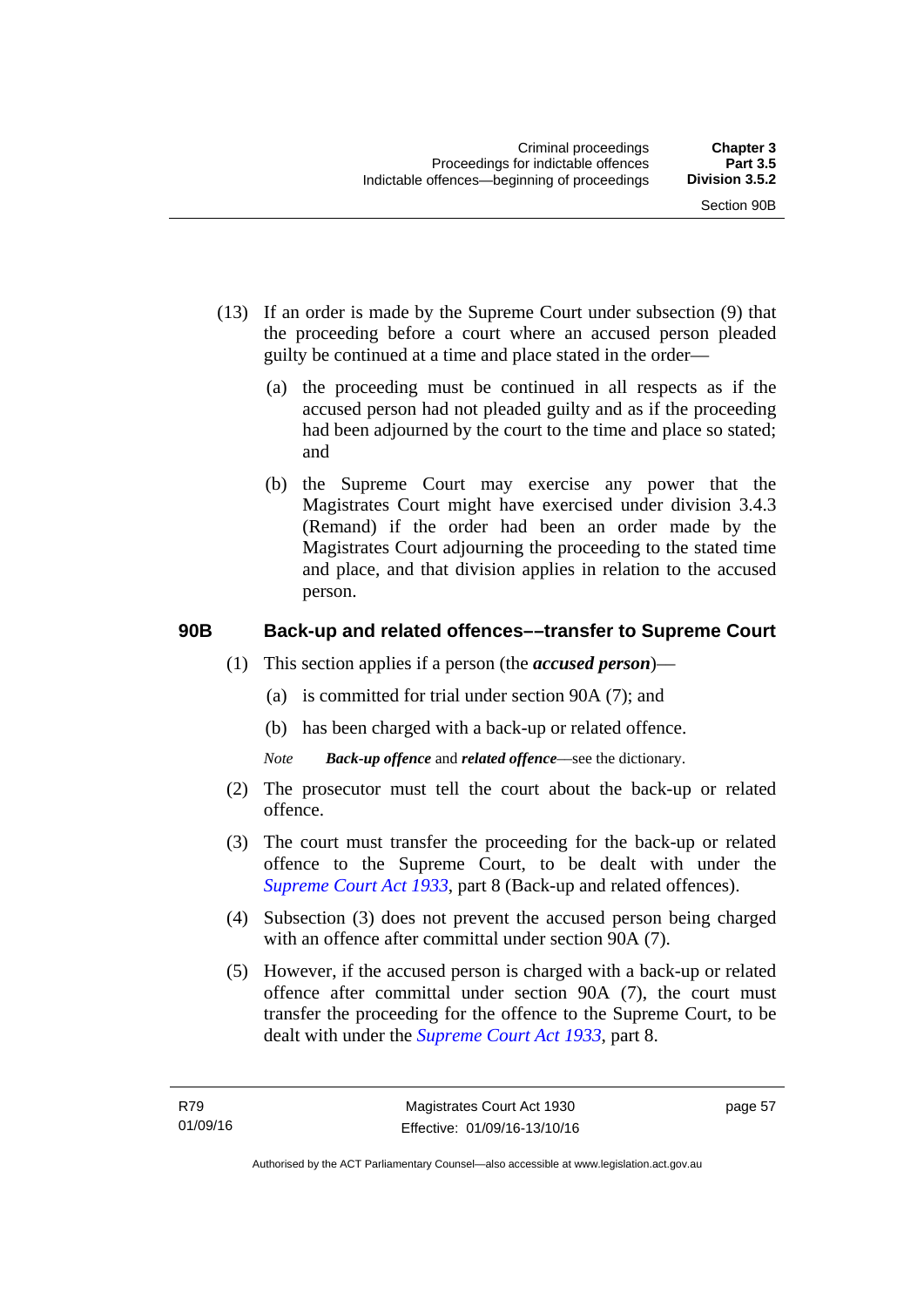#### **91 Proceeding following prosecution evidence**

 (1) When all the evidence offered by the prosecution in relation to the indictable offence with which the accused person is charged has been taken, the court must charge the accused person with the offence and must say to the accused person these words, or words to the like effect:

'Do you wish to say anything in answer to the charge? You are not obliged to say anything unless you desire to do so; but whatever you say may be given in evidence against you on your trial. You are clearly to understand that you have nothing to hope from any promise or favour, and nothing to fear from any threat that may have been held out to you to induce you to make any admission or confession of your guilt; but whatever you now say may be given in evidence against you on your trial, notwithstanding any such promise or threat.'.

- (2) Subsection (1) does not apply in relation to a person charged with an indictable offence if the court has decided to dispose of the case summarily under a law in force in the ACT.
- (3) If the court commits the accused person for trial before the Supreme Court, any statement made by the person in reply to the question mentioned in subsection (1) is, on the trial of the accused person, admissible as evidence.
- (4) Whether or not the accused person makes a statement in reply to the question mentioned in subsection (1), the magistrate must ask the person if the person wishes to give evidence himself or herself or to call any witnesses on his or her behalf and, if the accused person or any other person then gives evidence, the prosecutor is at liberty to cross-examine the witness and to adduce evidence in reply.

Authorised by the ACT Parliamentary Counsel—also accessible at www.legislation.act.gov.au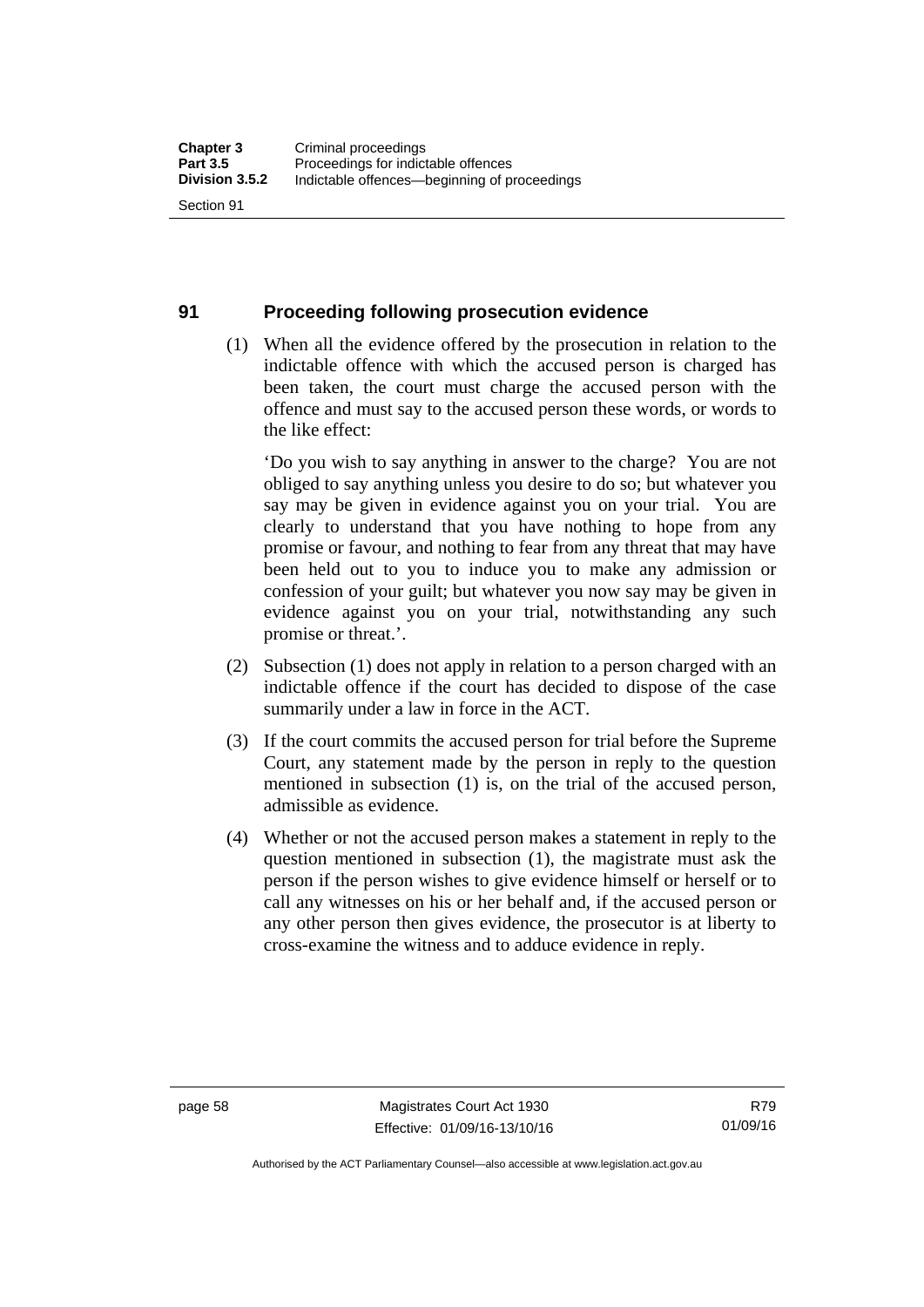## **92A Committal for sentence for indictable offence tried summarily**

- (1) On the summary conviction of a person charged with an indictable offence, the court may, if it appears to it that because of the character and antecedents of the person it is desirable that sentence be passed on the person by the Supreme Court, commit the person for sentence to the sittings of the Supreme Court that the court directs.
- (2) If the court commits a person for sentence under subsection (1), the court must––
	- (a) deal with the person in the same way as a person who is committed for trial under section 94 (1) (b) (Discharge or committal for trial); and
	- (b) if the person has been charged with a back-up or related offence––deal with the back-up or related offence in accordance with section 94 (2).
- (3) The Supreme Court has the same powers of sentencing or otherwise dealing with a person committed for sentence under this section as it would have had if the person had been convicted in that court.
- (4) This section does not apply to the summary conviction of a person charged with an indictable offence if the case was dealt with summarily under the [Crimes Act,](http://www.legislation.act.gov.au/a/1900-40/default.asp) section 374 (Summary disposal of certain cases at prosecutor's election).

#### **92B Depositions as evidence**

 $If$ —

- (a) a person is charged with an indictable offence; and
- (b) the person has not admitted the truth of the charge; and

page 59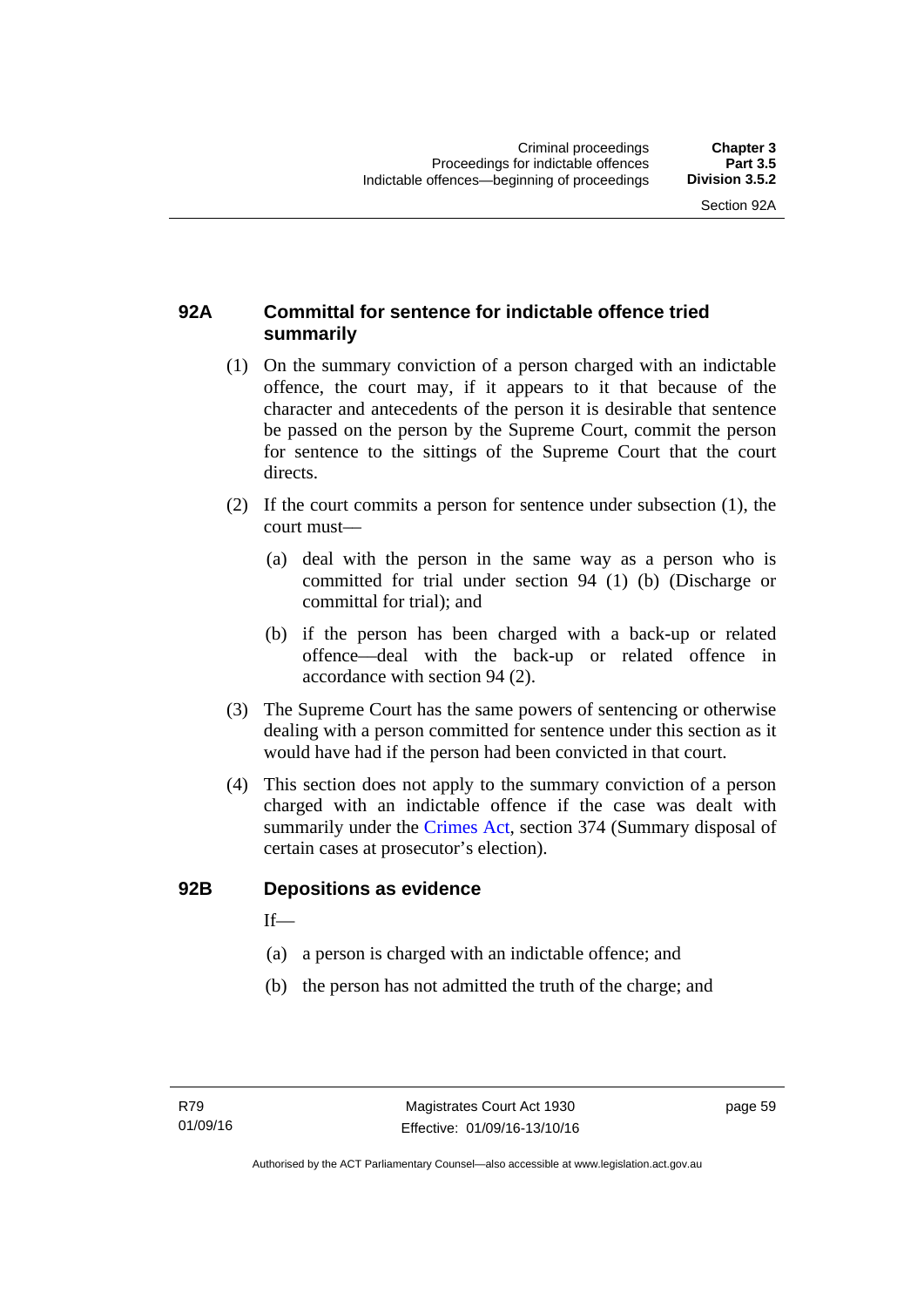(c) the court has decided to dispose of the case summarily under a law in force in the ACT;

the depositions of the witnesses who gave evidence for the prosecution at the preliminary hearing are taken to be evidence given on the hearing of the charge and the witnesses, or any of them, must, if so required by the prosecutor or the defendant, be called or recalled for examination or cross-examination.

## **93 Admissions and confessions**

This Act does not prevent the prosecutor in any case from giving in evidence any admission or confession or other statement of the defendant made at any time if it is admissible as evidence against the defendant.

# **Division 3.5.3 Indictable offences—proceedings after hearing of evidence**

## **94 Discharge or committal for trial**

- (1) When all the evidence for the prosecution and the defence have been taken in relation to the indictable offence with which the accused person is charged, the court must—
	- (a) if the court is satisfied, having regard to all the evidence before it, that there is no reasonable prospect that the person would be found guilty of an indictable offence—if the person is in custody in relation to the offence, immediately order that the person be released from custody in relation to the offence; or
	- (b) if the court is not satisfied as mentioned in paragraph (a) commit the person for trial.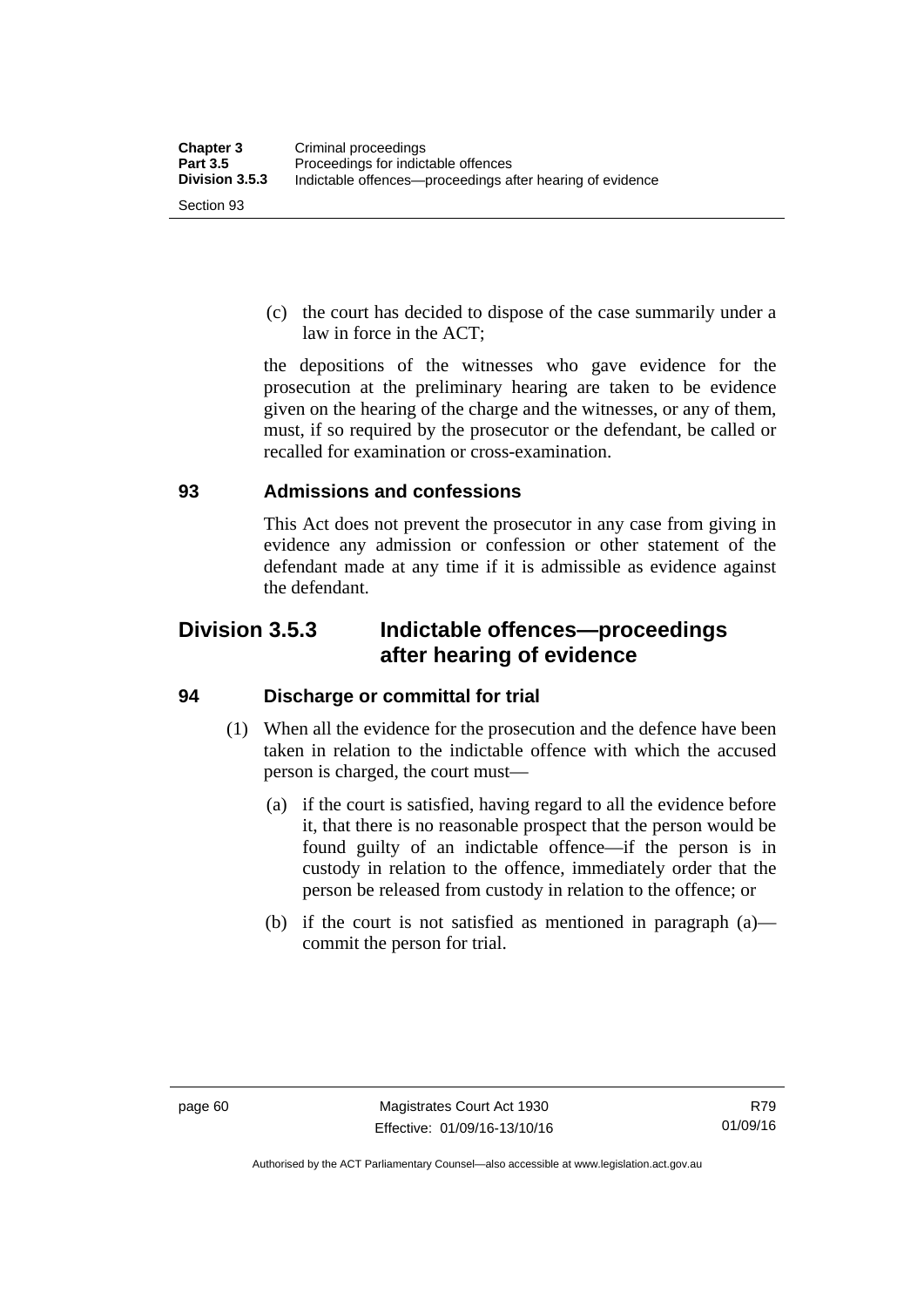- (2) If the accused person is committed for trial under subsection (1) and has been charged with a back-up or related offence—
	- (a) the prosecutor must tell the court about the back-up or related offence; and
	- (b) the court must transfer the proceeding for the back-up or related offence to the Supreme Court, to be dealt with under the *[Supreme Court Act 1933](http://www.legislation.act.gov.au/a/1933-34)*, part 8 (Back-up and related offences).
- (3) Subsection (2) does not prevent the accused person being charged with an offence after committal under subsection (1) (b).
- (4) However, if the accused person is charged with a back-up or related offence after committal under subsection (1) (b), the court must transfer the proceeding for the offence to the Supreme Court, to be dealt with under the *[Supreme Court Act 1933](http://www.legislation.act.gov.au/a/1933-34)*, part 8.
	- *Note 1* For the meaning of *commit* a person for trial, see the [Legislation Act,](http://www.legislation.act.gov.au/a/2001-14) dict, pt 1.
	- *Note 2* The court must issue a warrant for the remand of the defendant in the director-general's custody (see *[Crimes \(Sentence Administration\)](http://www.legislation.act.gov.au/a/2005-59)  [Act 2005](http://www.legislation.act.gov.au/a/2005-59)*, s 17).

#### **95 Depositions of dead or absent people**

If, on the trial of a person who has previously been charged before the court with an indictable offence and committed for trial, it is proved—

- (a) that a witness whose depositions were taken at the hearing of the charge before the magistrate is dead or so ill as not to be able to travel or to give evidence, or is absent from Australia; and
- (b) that the depositions of the witness were taken in the presence of the accused person; and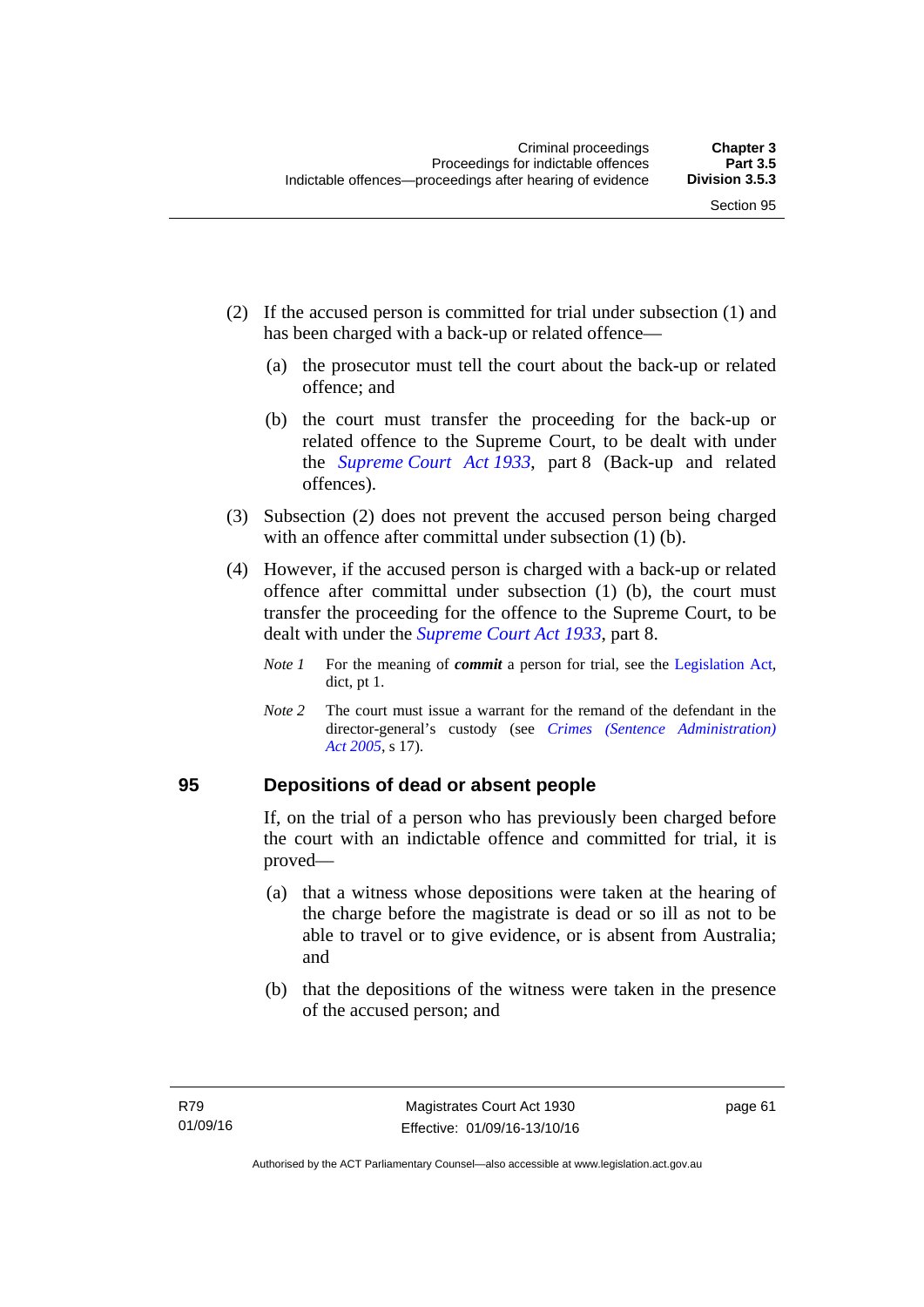Section 96

 (c) that the accused person or a lawyer representing the accused person had a full opportunity of cross-examining the witness;

the depositions are admissible as evidence—

- (d) if taken in the way specified in section 316 (3)—be read as evidence at the trial of the accused person without further proof unless it is proved that the magistrate by whom the depositions purport to have been signed did not in fact sign them; or
- (e) if recorded by 1 of the ways specified in section 316 (2)—be read as evidence at the trial of the accused person if it is proved that the record is a correct record of the depositions and that the transcript is a correct transcript of that record.

## **96 Evidence for defence**

If a person is charged with an indictable offence as such, the court is bound to hear any evidence tendered on the person's behalf tending to show that the defendant is not guilty of the offence with which the defendant is charged.

## **Division 3.5.4 Indictable offences—costs**

## **97 Discontinued proceeding**

If—

- (a) in a proceeding under this part, the court is of the opinion, having regard to all the evidence before it, that there is no reasonable prospect that the person would be convicted of an indictable offence; or
- (b) a proceeding under this part is discontinued for any other reason;

the court may order that the informant pay to the defendant the costs the court considers just.

Authorised by the ACT Parliamentary Counsel—also accessible at www.legislation.act.gov.au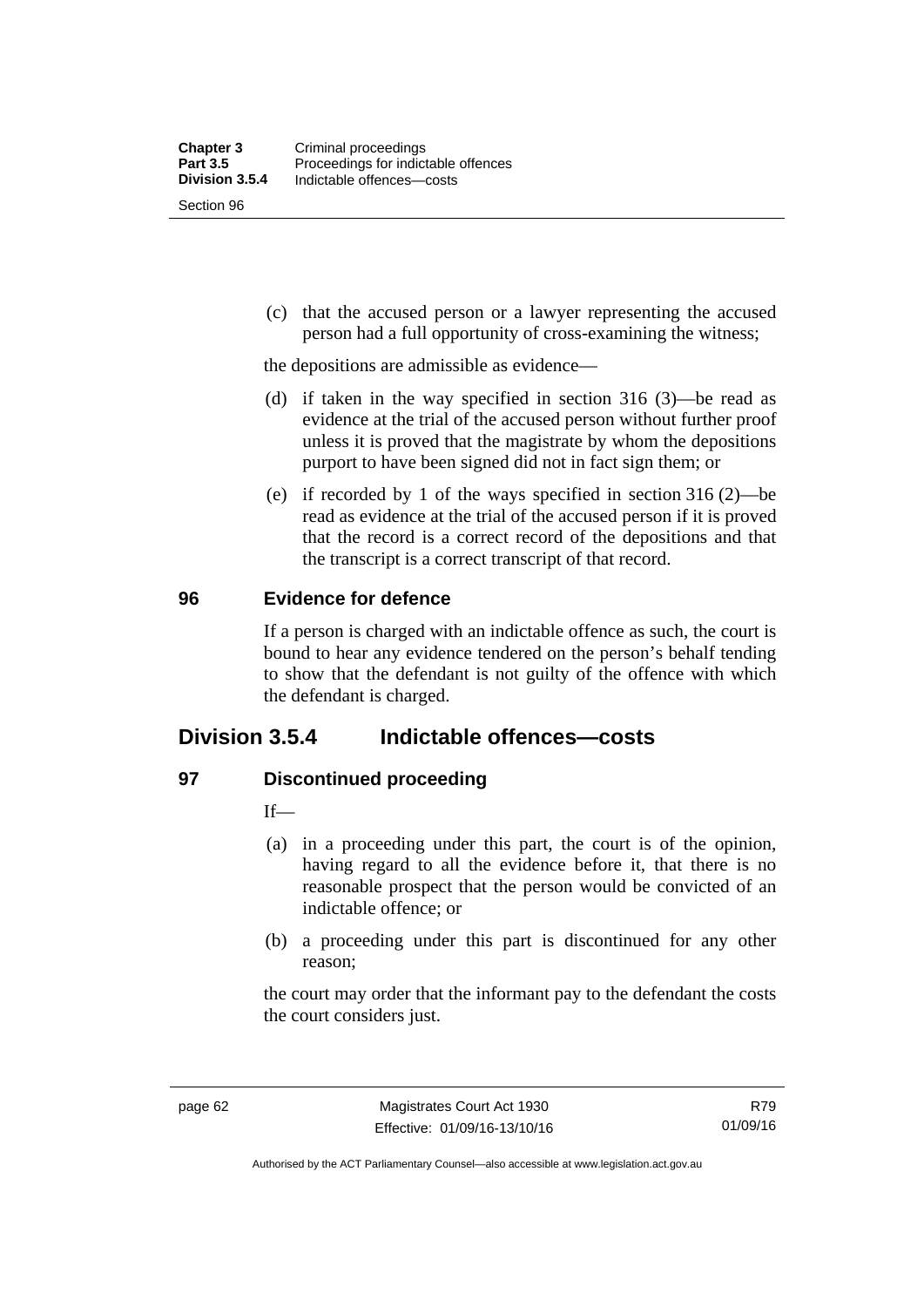# **Division 3.5.5 Indictable offences—witness recognisances**

#### **103 Recognisance of witnesses etc**

- (1) The court may bind by recognisance every person whose written statement was admitted in evidence under section 90AA, or who was examined before it, to appear at the court at which the defendant is to be tried, and then and there to give evidence against the defendant.
- (2) The recognisance must particularly specify the profession, trade, or calling of every person who enters into it, together with the person's full name and place of residence.

#### **104 Signature of magistrate—notice to witnesses**

Every such recognisance must be duly acknowledged by every person who enters into it, and must be subscribed by the magistrate before whom it is acknowledged, and a notice of it signed by the magistrate must at the same time be given to every person bound by it.

#### **105 Court may remand noncompliant witness**

- (1) If a witness fails to enter into a recognisance, the court may order the remand of the witness in custody until after the defendant's trial, unless the witness enters into the recognisance before a magistrate.
	- *Note* The *[Crimes \(Sentence Administration\) Act 2005](http://www.legislation.act.gov.au/a/2005-59)*, pt 3.2 provides for the director-general to have custody of the defendant during the remand.
- (2) If the witness is remanded under this section, a magistrate may order the director-general to release the witness from custody in accordance with the order if—
	- (a) the defendant is not committed for trial for the offence with which the defendant is charged; or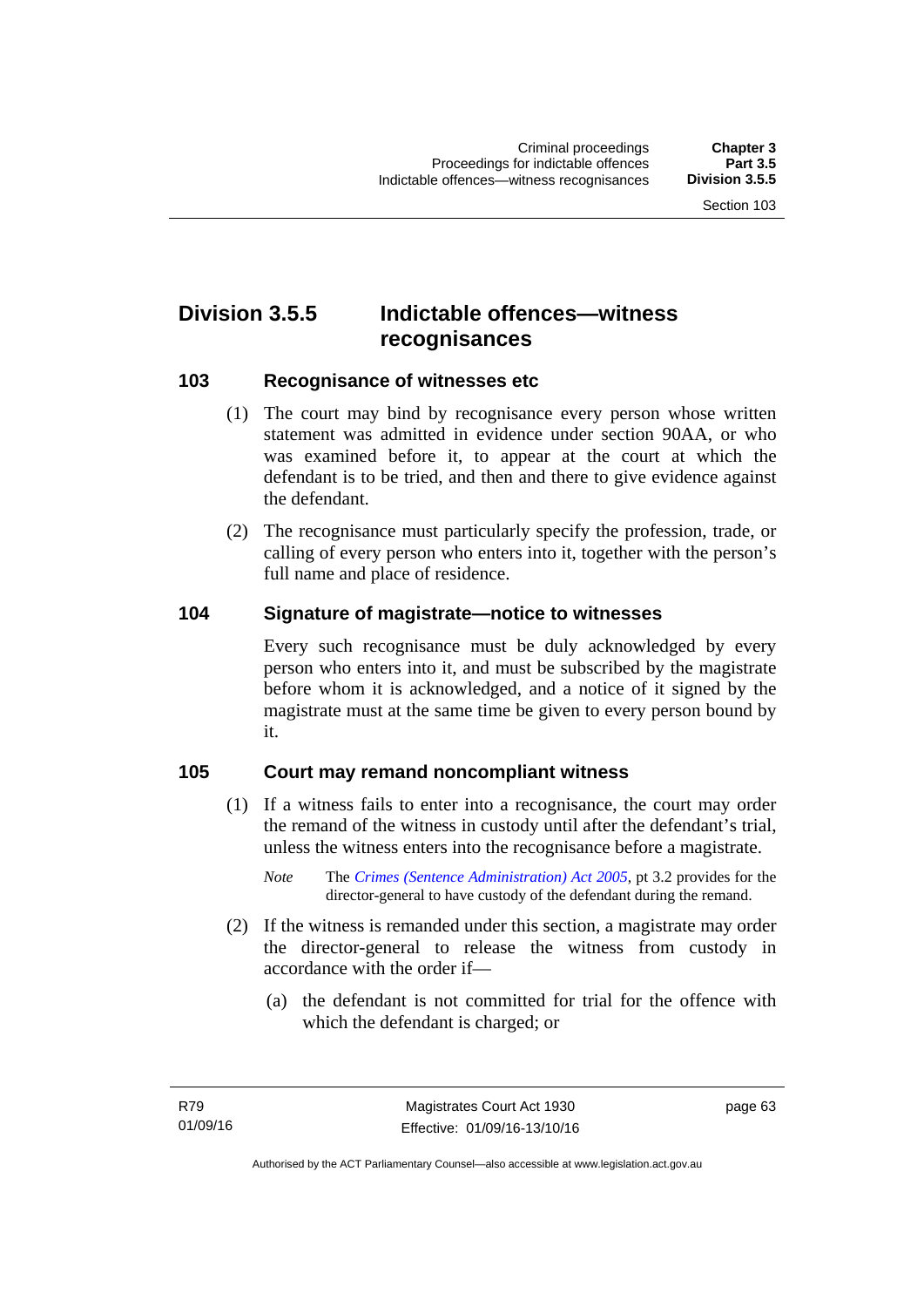- (b) the relevant officer declines to file an information against the defendant for the offence; or
- (c) the witness enters into the recognisance before a magistrate.

## **Division 3.5.6 Indictable offences—other provisions**

## **105A Meaning of** *certified copy* **of depositions in div 3.5.6**

In this division:

*certified copy*, of depositions, means—

- (a) if a record of the deposition was made in accordance with section 316 (2)—a transcript of the record certified in accordance with section 314 (2); or
- (b) if the depositions were taken down in writing and signed in accordance with section 316 (3)—the depositions as taken down and signed.

## **106 Giving depositions etc to director of public prosecutions**

- (1) If a defendant is committed for trial or for sentence, the court must as soon as possible after the conclusion of the case before it, give to the director of public prosecutions or a person authorised by the director of public prosecutions all informations, examinations, depositions, statements, bail undertakings and other documents sworn taken or acknowledged in the case.
- (2) In this section:

*depositions* means a certified copy of depositions.

*statement* includes a certified copy of the statement (if any) made by a defendant in reply to the question mentioned in section 91 (1).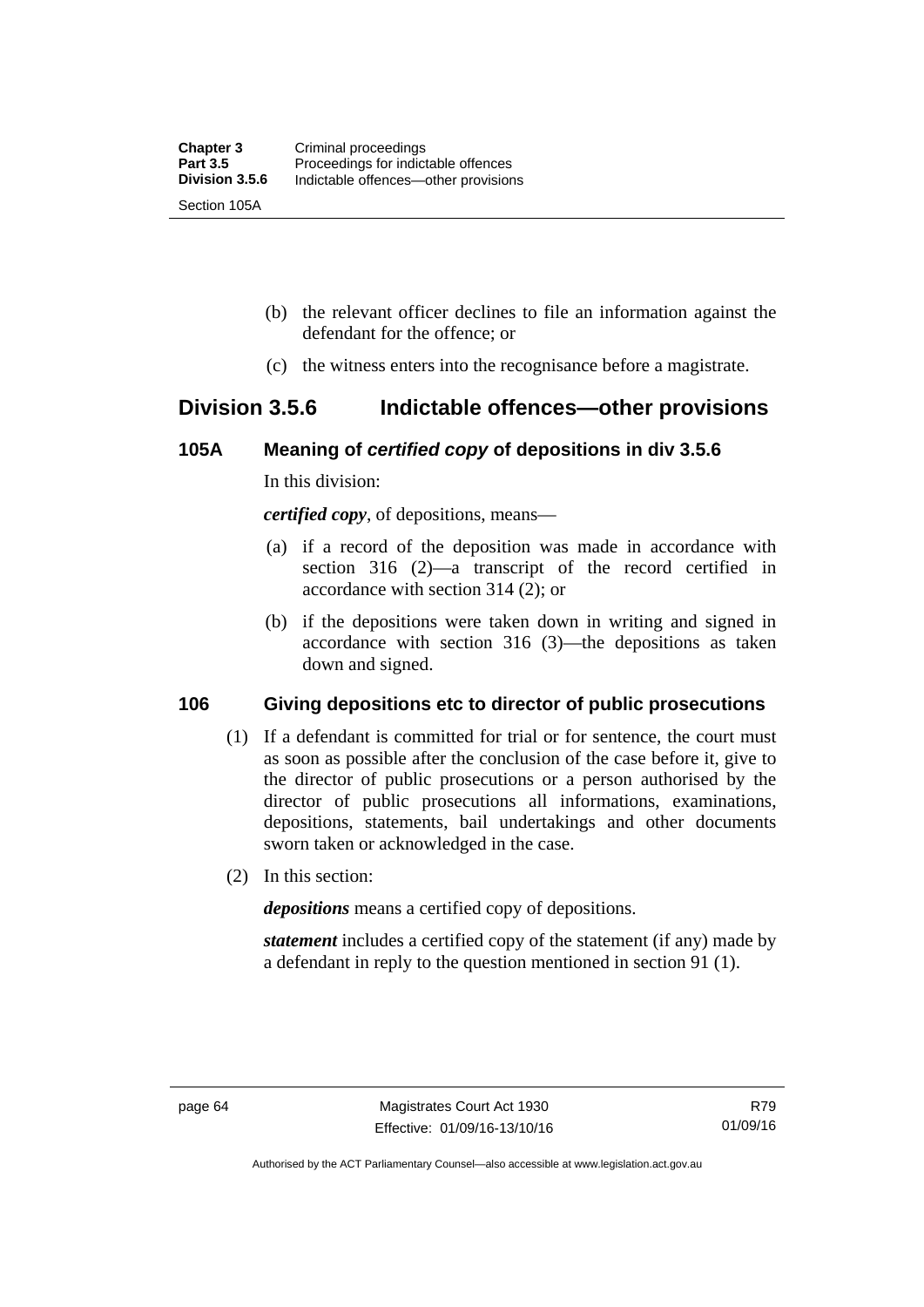## **107 Giving documents to proper officer of court**

- (1) After being given the documents and before the day of trial, the director of public prosecutions or a person authorised by the director of public prosecutions has and is subject to the same duties and liabilities in relation to the documents on a certiorari order directed to him or her as the court would have had and been subject to on a certiorari order to it if the documents had not been given.
- (2) The director of public prosecutions, a person authorised by the director of public prosecutions, the person representing the director of public prosecutions or the person representing the informant, must, at any time after the opening of the Supreme Court at the sitting at which the trial is to be had, give the documents or any of them to the proper officer of the Supreme Court, if the presiding judge so directs.

## **108 Accused person may obtain copies of depositions etc**

- (1) This section applies if—
	- (a) a person is charged with an indictable offence; and
	- (b) the Magistrates Court commits the person for trial before the Supreme Court.
- (2) At any time before the person's trial before the Supreme Court starts, the person may apply to the registrar—
	- (a) for certified copies of depositions in the case; and
	- (b) for the evidence given on the cross-examination or the examination of any witnesses in the case.
- (3) The registrar must give the person the certified copies of depositions and the evidence applied for under subsection (2).
- (4) If the person is in custody, the person having the custody of the person must give any application under subsection (2) to the registrar.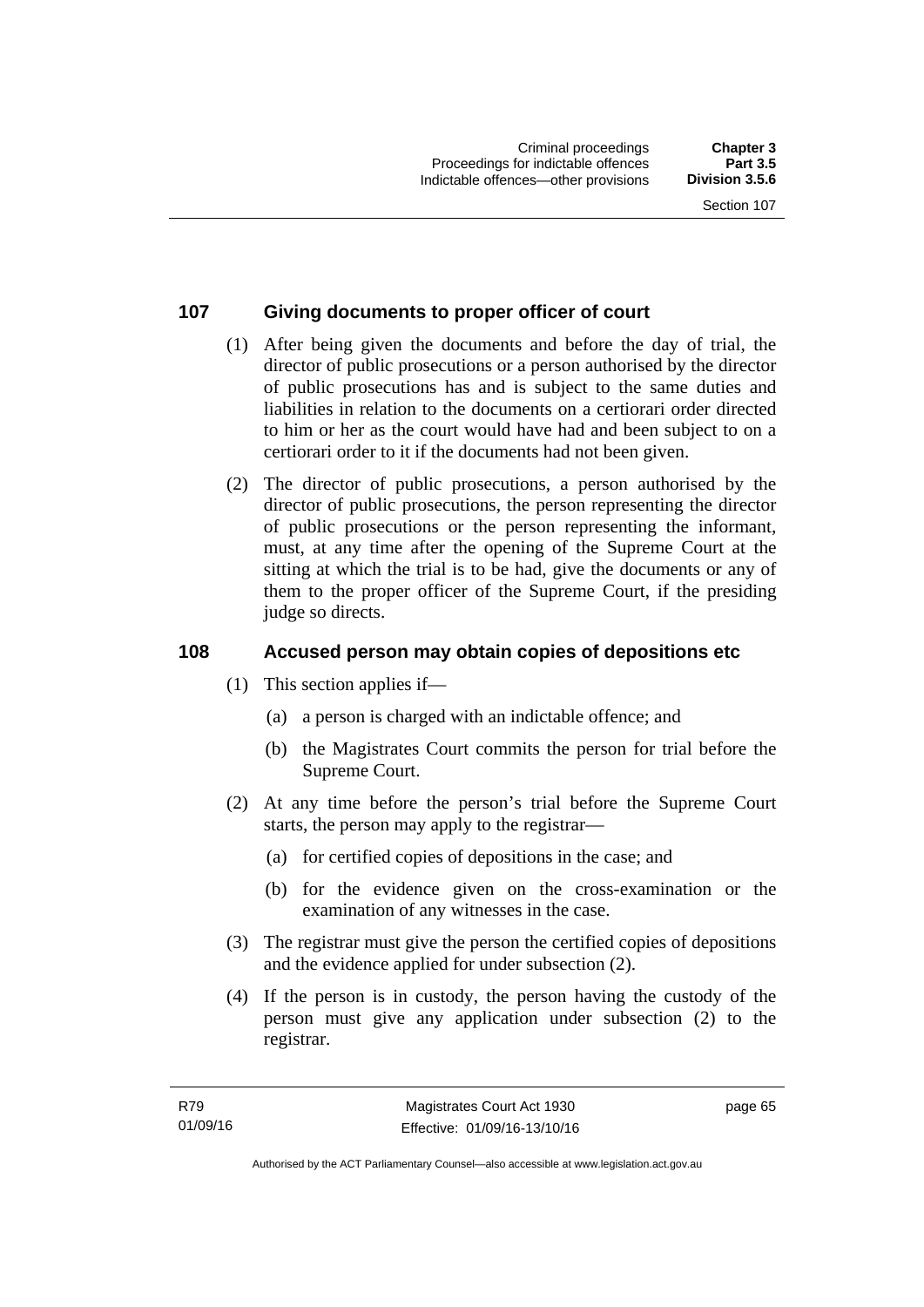Section 108A

# **Part 3.6 Proceedings for offences punishable summarily**

## **108A Indictable offences dealt with summarily**

If—

- (a) a person is charged with an indictable offence; and
- (b) the court has decided to dispose of the case summarily under a law in force in the ACT;

this part applies, so far as it is applicable, to the summary disposal of the case.

## **109 Dismissal or adjournment in absence of informant**

- $(1)$  If—
	- (a) the defendant appears (whether voluntarily, in accordance with a summons or under a warrant) at the time and place for the hearing of an information in relation to an offence punishable summarily; and
	- (b) the informant, having been notified of the time and place for the hearing, does not appear either personally or by a lawyer appearing for the informant;

the court must, subject to subsection (2), dismiss the information.

 (2) The court may, if it considers it is appropriate to do so, adjourn to another day the hearing of an information that would otherwise be dismissed under subsection (1).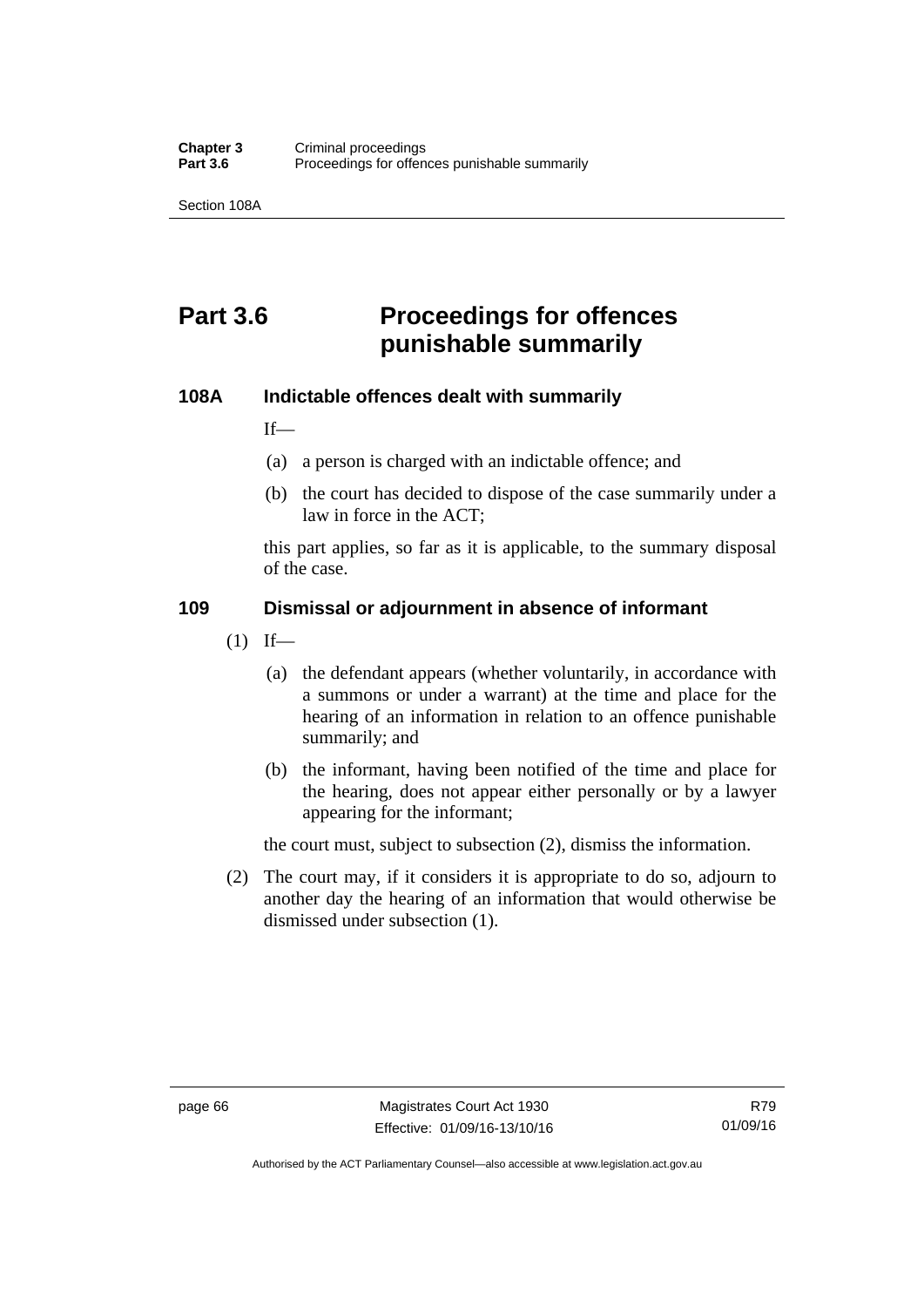## **110 Hearing in absence of defendant**

- (1) If a summons has been served in accordance with section 41 and the defendant does not appear when called, the court may either—
	- (a) proceed to hear and decide the case in the absence of the defendant; or
	- (b) on oath being made before it, substantiating the matter of the information to its satisfaction, issue a warrant for the arrest of the defendant and to bring the defendant before the court to answer to the information and be further dealt with according to law.
- (2) If the court proceeds under subsection  $(1)$   $(a)$ 
	- (a) the evidence of the informant or another person may be given orally; or
	- (b) a written statement made by the informant or another person may be admitted as evidence of the matters contained in it.
- (3) A written statement admitted in evidence constitutes the depositions of the person who made the statement.
- (4) A written statement must not be admitted in evidence unless it is sworn before—
	- (a) a lawyer; or
	- (b) a justice of the peace; or
	- (c) the registrar; or
	- (d) a person prescribed by regulation or rule.
- (5) If the court admits a written statement in evidence it may, on its own initiative, adjourn the hearing of the information and require the person who made the statement to attend before the court to give evidence.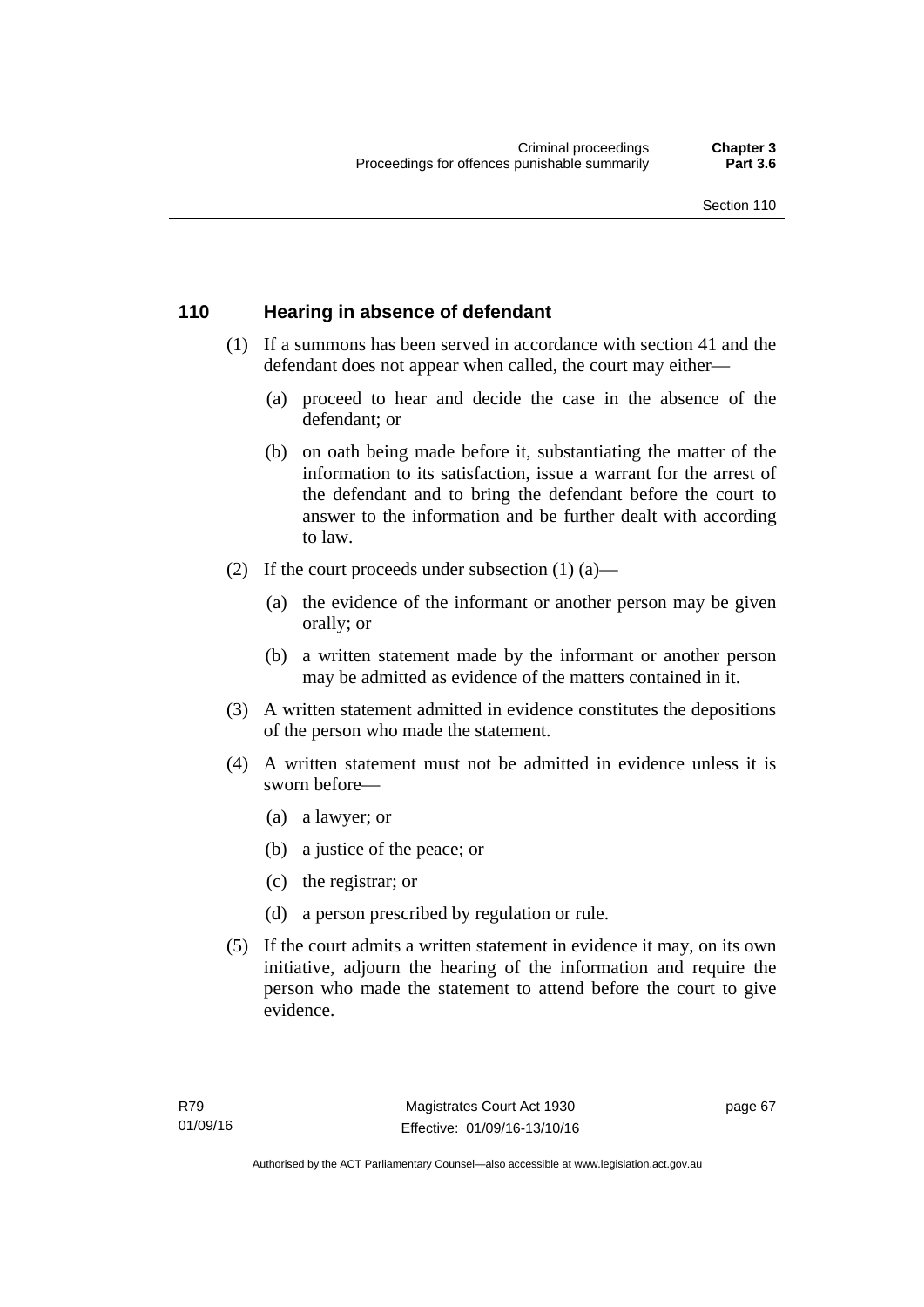Section 111

- (6) Although a part of a written statement tendered in evidence under this section is inadmissible according to the rules of evidence, the statement is nevertheless admissible under this section as evidence of the matters contained in the remainder of that statement, but, if the court admits such a statement, the court must identify the part that is inadmissible and must, with reference to that part, write on the statement 'ruled inadmissible' or words to that effect.
- (7) The court must not sentence a defendant to imprisonment for an offence if the court has heard and decided the case under subsection (1) (a) in the absence of the defendant.
- (8) The court must set aside an order made in hearing and deciding a case under subsection (1) (a) if—
	- (a) the defendant applies under the rules to have the order set aside; and
	- (b) the court is satisfied on reasonable grounds that the defendant—
		- (i) did not know the hearing date; or
		- (ii) did not understand that the court could proceed to hear and decide the case in the defendant's absence if the defendant failed to appear; or
		- (iii) otherwise had a reasonable excuse for failing to appear.

## **111 Adjournment if defendant does not appear**

- (1) This section applies if—
	- (a) the defendant does not appear before the court for the hearing of the information; and
	- (b) the court has issued a warrant for the defendant's arrest.
- (2) The court must adjourn the hearing until the defendant is arrested.

Authorised by the ACT Parliamentary Counsel—also accessible at www.legislation.act.gov.au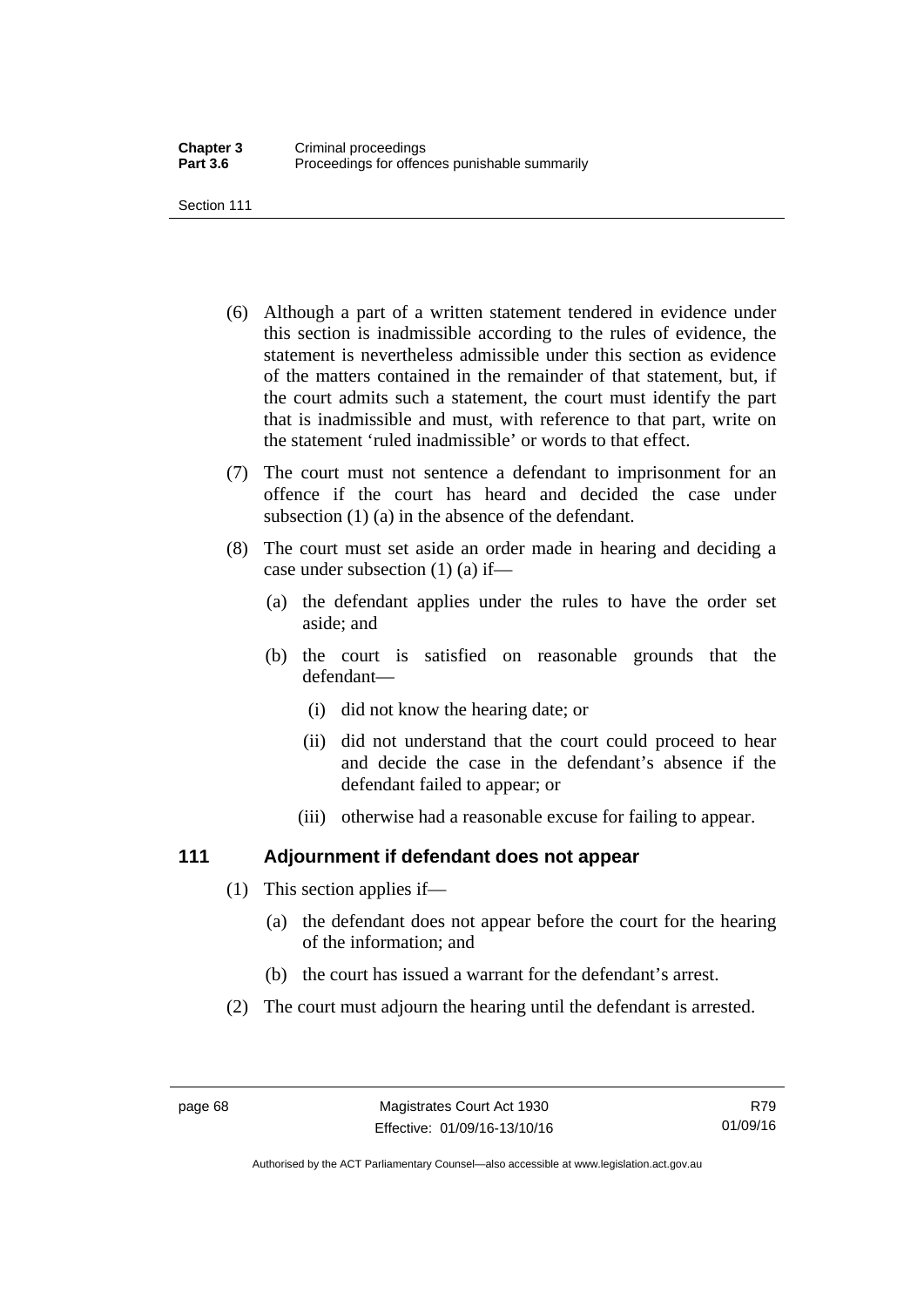- (3) If the defendant is arrested under the warrant, the defendant must be detained in custody until the defendant can be brought before the court at a time and place fixed by the court.
- (4) The court must give the informant notice of the time and place fixed.

## **112 Summary proceedings—issue of warrant for nonappearance at adjourned or postponed hearing**

- (1) This section applies if—
	- (a) a defendant appears before the court for the hearing of an information for an offence; and
	- (b) the information is substantiated by the oath of the informant or a witness; and
	- (c) the court adjourns or postpones the hearing or further hearing; and
	- (d) the defendant is told of the time and place of the adjourned or postponed hearing or further hearing; and
	- (e) the defendant does not appear before the court at the adjourned or postponed hearing or further hearing.
- (2) The court may issue a warrant for the arrest of the defendant and to bring the defendant before the court at the adjourned or postponed hearing or further hearing.

## **112A Court may direct defendant to appear**

- (1) This section applies if—
	- (a) a summons is served on a defendant in relation to an information for an offence; and
	- (b) in accordance with the summons—the defendant appears before the court represented by a lawyer; and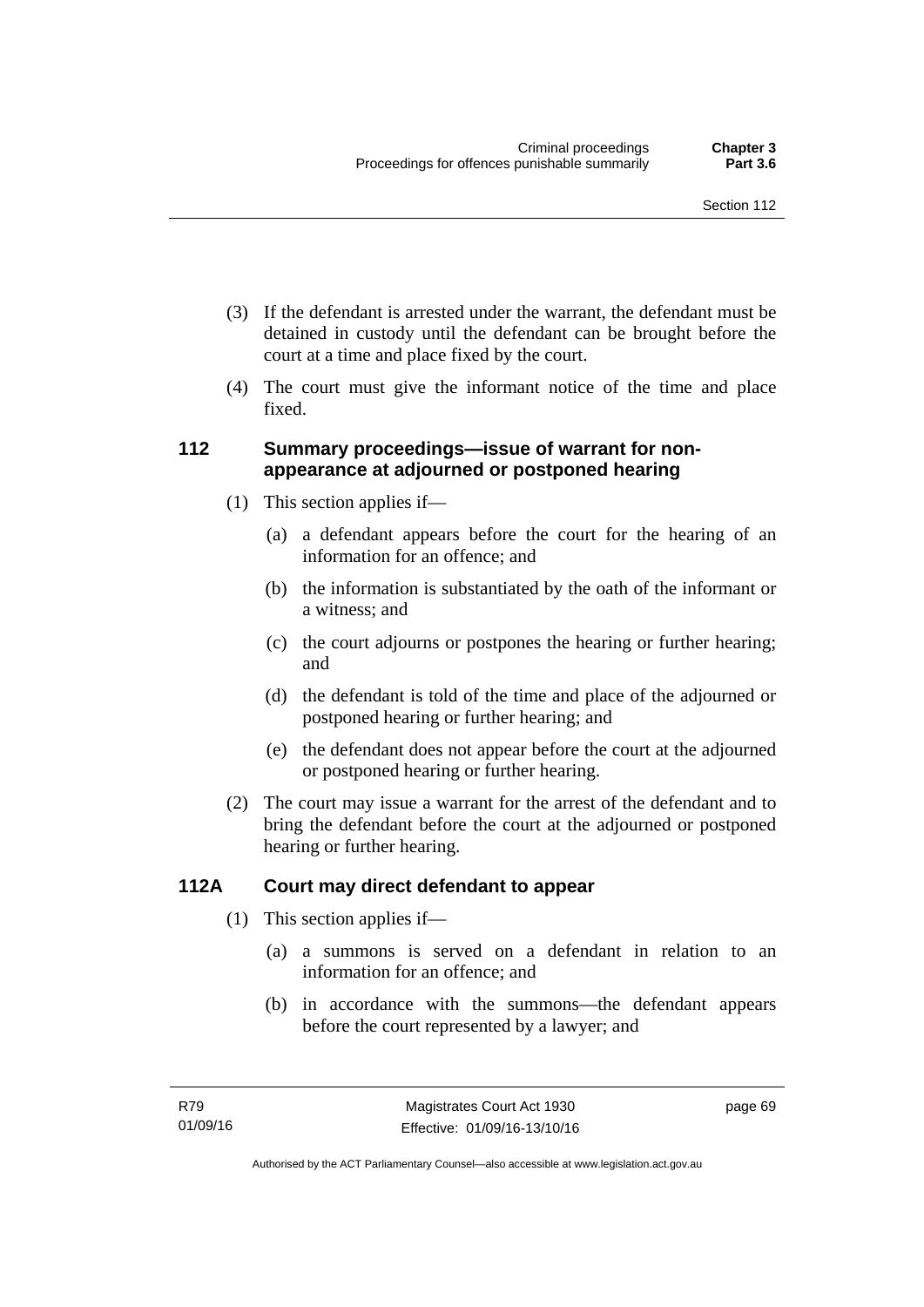Section 113

- (c) the defendant does not appear personally for the hearing; and
- (d) the information is substantiated by the oath of the informant or a witness.
- (2) The court may at any time during the hearing—
	- (a) adjourn the hearing; and
	- (b) direct the defendant by written notice to attend personally before the court for any matter related to the hearing, at the time and place specified by the court.
- (3) A notice under subsection (2) must be served in the same way as the service of a summons under section 41.
- (4) If the defendant does not appear before the court in accordance with a notice under subsection (2), the court may issue a warrant for the arrest of the defendant and to bring the defendant before the court.

#### **113 Proceeding at hearing on defendant's confession**

If the defendant is present at the hearing, the substance of the information must be stated to the defendant, and the defendant must be asked if the defendant has any cause to show why the defendant should not be convicted or why an order should not be made against the defendant, and if the defendant has no cause to show, the court may convict the defendant, or make an order against the defendant accordingly.

#### **114 If defendant does not admit the case**

- (1) This section applies if the defendant does not admit the truth of the information.
- (2) The court must hear—
	- (a) the informant and the informant's witnesses (if any); and
	- (b) if the defendant wants to give evidence—the defendant; and

R79 01/09/16

Authorised by the ACT Parliamentary Counsel—also accessible at www.legislation.act.gov.au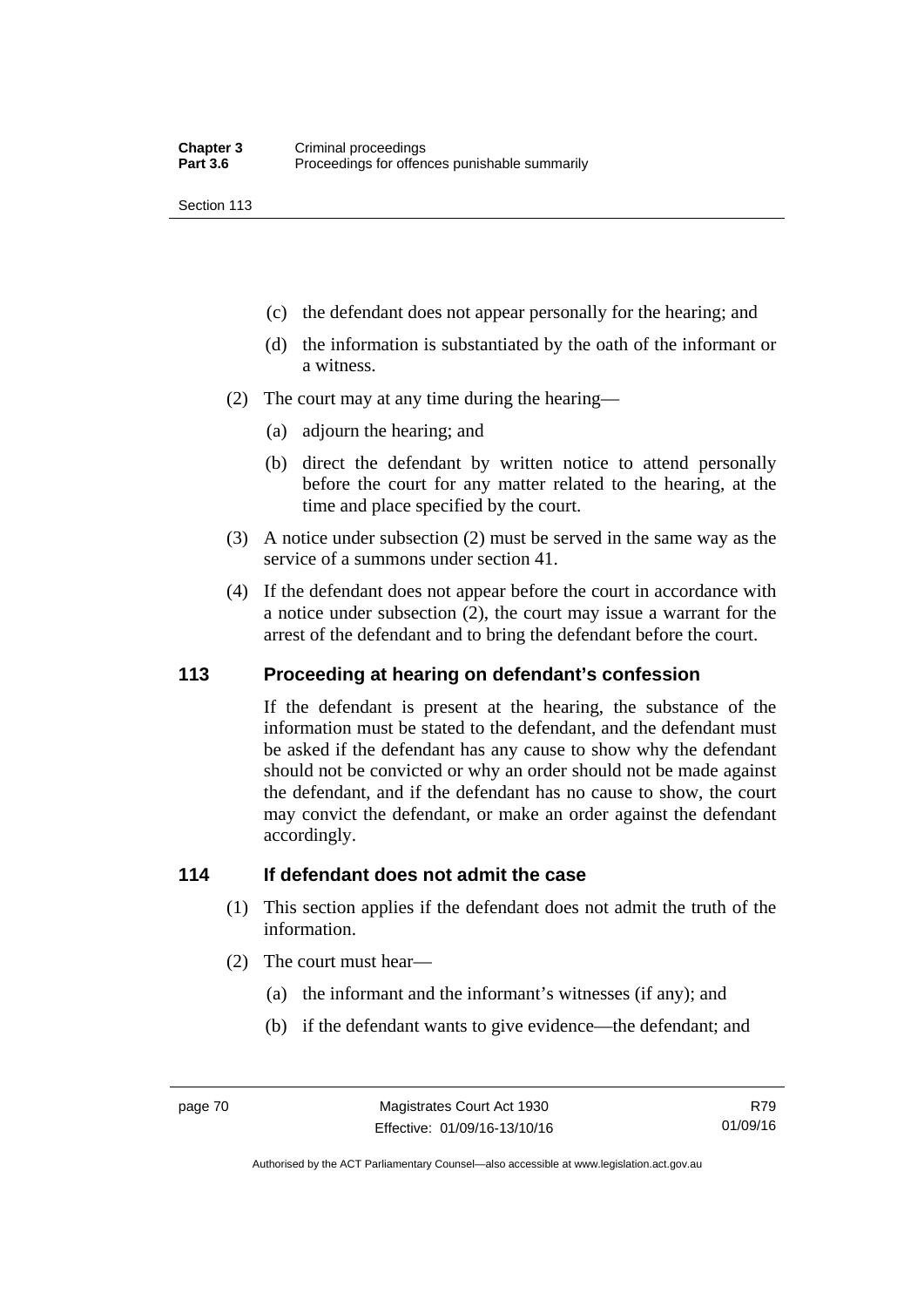- (c) the defendant's witnesses (if any); and
- (d) if the defendant has given evidence other than about the defendant's general character—the informant's witnesses in reply (if any).
- (3) Having heard each party and the evidence, the court must decide the information and do 1 of the following as justice requires:
	- (a) convict the defendant;
	- (b) make an order on the defendant;
	- (c) dismiss the information.

## **115 Conduct of summary proceeding**

- (1) The defendant or a lawyer representing the defendant may address the court after all the evidence for the informant and the evidence (if any) for the defendant and for the informant in reply has been given.
- (2) The informant or a lawyer representing the informant may make a closing address.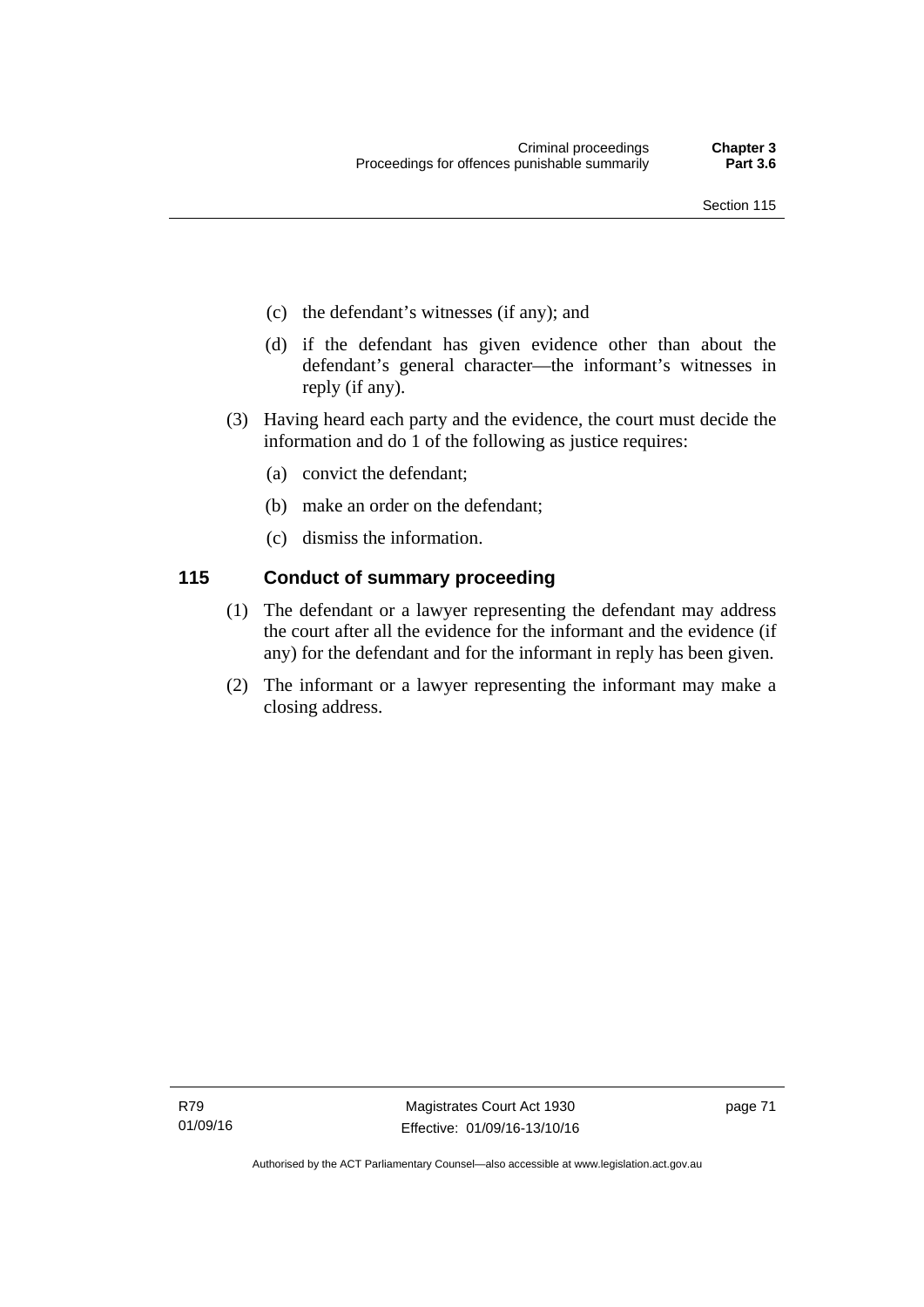Section 116A

# Part 3.7 Service and pleading by post for **certain offences**

## **116A Definitions for pt 3.7**

(1) In this part:

*defendant* means a person who has been properly served with a summons in accordance with section 116B.

*law in force in the ACT* includes a statute of the Australian National University about parking or traffic.

 (2) For this part (other than section 116B (2)), a *notice to defendant form*, *notice of intention to defend form* and *plea of guilty form* includes a copy of the form printed on the back of a copy of a summons.

## **116AA Meaning of** *prescribed offence* **for pt 3.7**

- (1) For this part, an offence against a law in force in the ACT is a *prescribed offence* in relation to a person if—
	- (a) for an offence against the road transport legislation—the maximum fine that can be imposed on the person for the offence is 30 penalty units; or
	- (b) for an offence against the *[Heavy Vehicle National Law](http://www.legislation.act.gov.au/a/db_49155/default.asp)  [\(ACT\)](http://www.legislation.act.gov.au/a/db_49155/default.asp)*—the maximum fine that can be imposed on the person for the offence is \$3 000 or another amount prescribed by regulation; or
	- (c) for any other offence—the maximum fine that can be imposed on the person for the offence is 10 penalty units.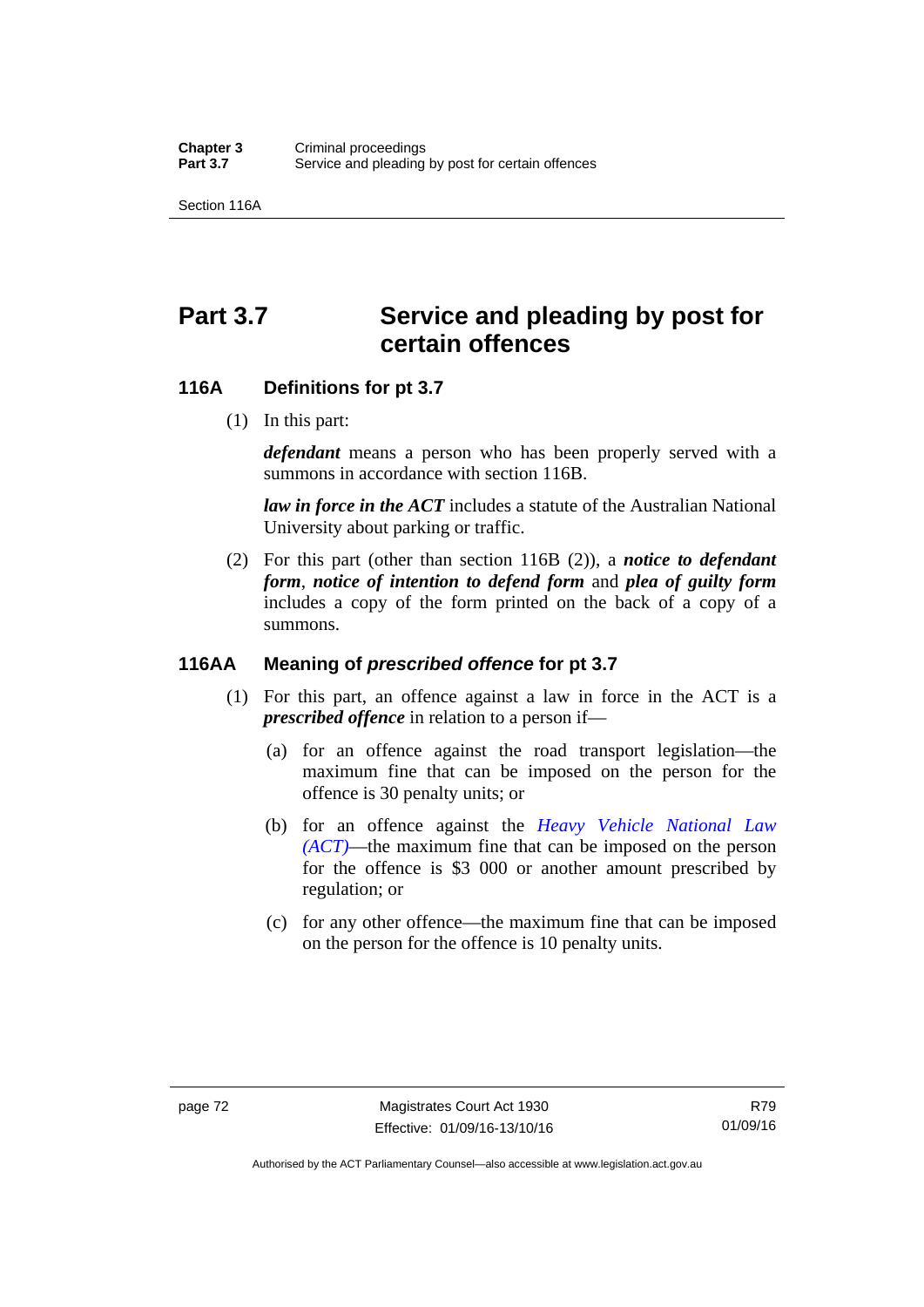(2) In this section:

#### *road transport legislation* means the following:

- (a) the *[Road Transport \(Driver Licensing\) Act 1999](http://www.legislation.act.gov.au/a/1999-78)*;
- (b) the *[Road Transport \(General\) Act 1999](http://www.legislation.act.gov.au/a/1999-77)*;
- (c) the *[Road Transport \(Public Passenger Services\) Act 2001](http://www.legislation.act.gov.au/a/2001-62)*;
- (d) the *[Road Transport \(Safety and Traffic Management\)](http://www.legislation.act.gov.au/a/1999-80)  [Act 1999](http://www.legislation.act.gov.au/a/1999-80)*;
- (e) the *[Road Transport \(Vehicle Registration\) Act 1999](http://www.legislation.act.gov.au/a/1999-81)*;
- (f) any other Act or any regulation prescribed by regulation.
- *Note* A reference to an Act includes a reference to the statutory instruments made or in force under the Act, including any regulation (see [Legislation Act,](http://www.legislation.act.gov.au/a/2001-14) s 104).

#### **116B Service of summons for prescribed offence**

- (1) A summons for a person in relation to a prescribed offence may be served on the person—
	- (a) by giving 2 copies of the summons to the person; or
	- (b) by sending 2 copies of the summons by prepaid post, addressed to the person, at the person's last-known home or business address; or
	- (c) by leaving 2 copies of the summons at the person's last-known home or business address with someone who appears to be at least 16 years old and to live or be employed at the address.
- (2) One copy of a summons in relation to a prescribed offence served in accordance with this section must have the notice to defendant form printed on the back of it, and the other copy of that summons so served must have the notice of intention to defend form and the plea of guilty form printed on the back of it.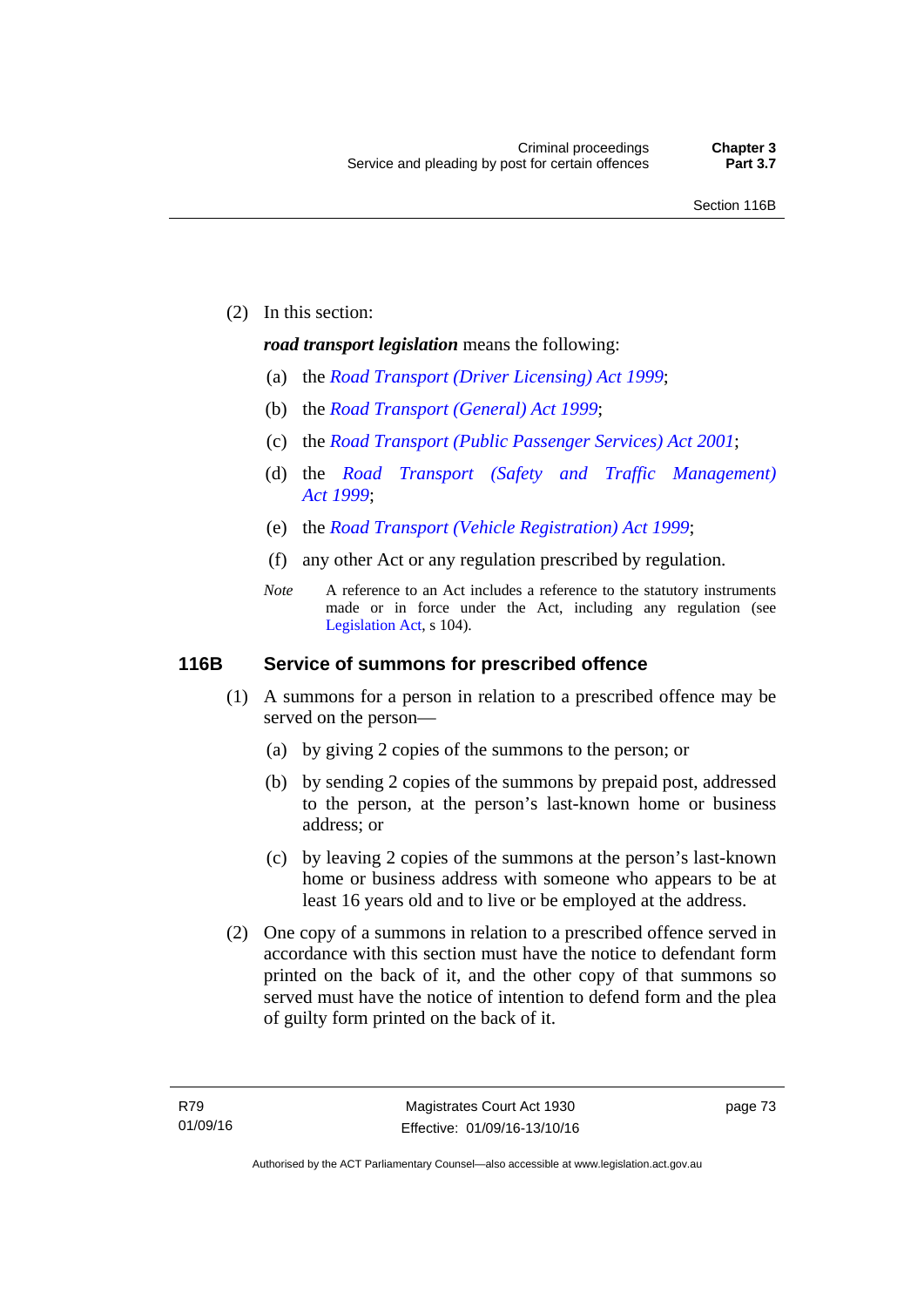Section 116BA

- (3) Service of a summons on a person in relation to a prescribed offence in a way mentioned in subsection (1) (a) or (c) must be made not less than 14 days before the day the person is required by the summons to appear before the court.
- (4) If a summons in relation to a prescribed offence is served in accordance with this section in the way mentioned in subsection (1) (b), the 2 copies of the summons must be sent by post not less than 21 days before the day when the person to whom it is directed is required by the summons to appear before the court.
	- *Note* If a form is approved under the *[Court Procedures Act 2004](http://www.legislation.act.gov.au/a/2004-59)* for this provision, the form must be used.

## **116BA Giving of notice by registrar**

If the registrar is required to give notice to a person under this part, the notice may be given by sending the notice by prepaid post, addressed to the person, at the person's last-known home or business address.

## **116C Proof of service**

- (1) Service of a summons or notice for this part may be proved by the oath of the person who served it, by affidavit or otherwise.
- (2) For this part, if—
	- (a) a summons has been served in accordance with section 116B; and
	- (b) a copy of the summons is returned to the registrar with the notice of intention to defend form or the plea of guilty form completed;

the defendant is taken, unless the contrary is proved, to have completed and signed the form so completed and to have returned the form to the registrar.

Authorised by the ACT Parliamentary Counsel—also accessible at www.legislation.act.gov.au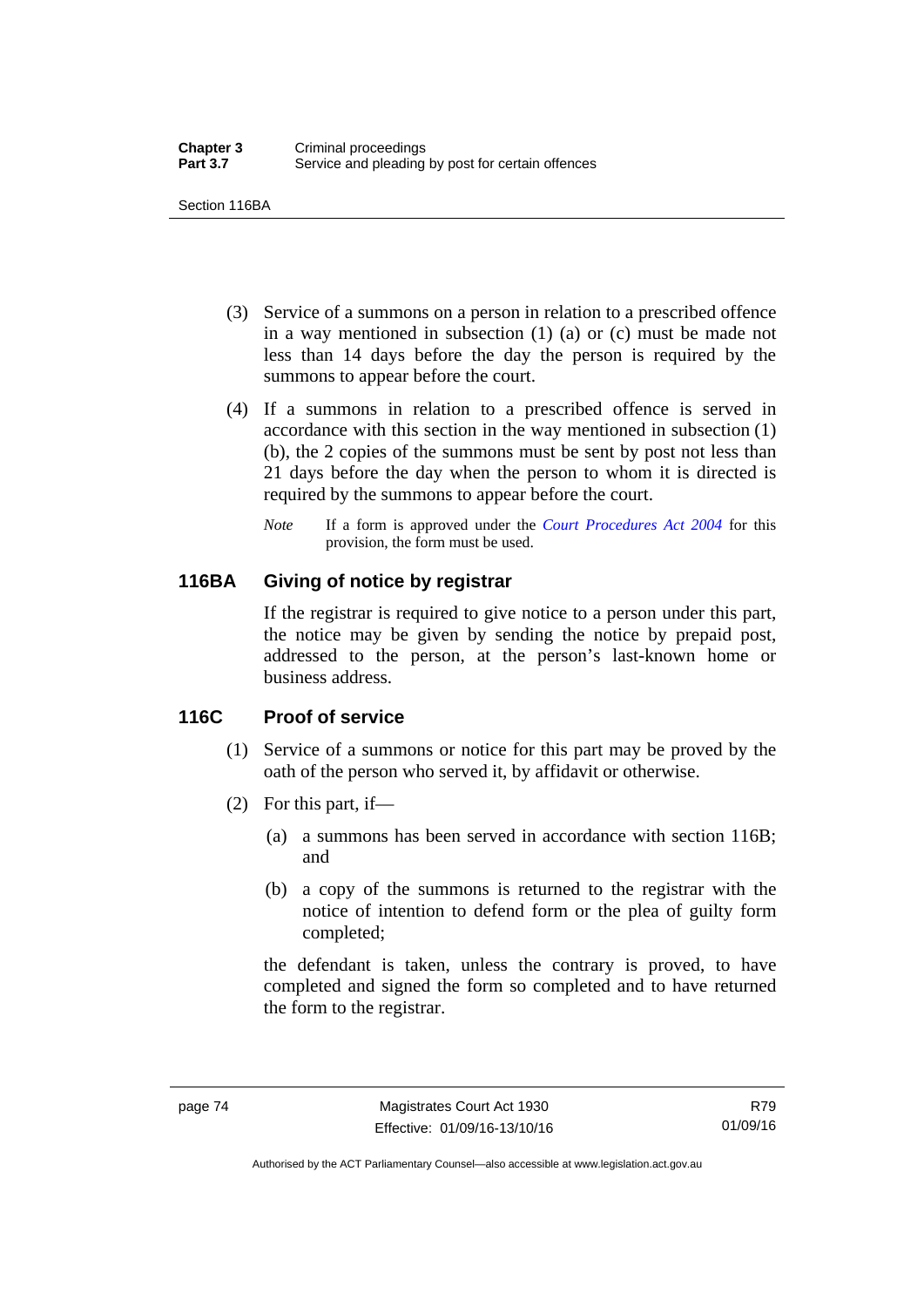- (3) The plea of guilty form must be signed in the presence of 1 of the following people:
	- (a) the registrar;
	- (b) a lawyer;
	- (c) a justice of the peace;
	- (d) a person prescribed by regulation or rule.

## **116D Pleas to prescribed offence**

A defendant may—

- (a) without prejudice to any other means of pleading guilty, enter a plea of guilty by completing the plea of guilty form and returning the form, whether by post or otherwise, to the registrar; or
- (b) give notice of his or her intention to defend by completing the notice of intention to defend form and returning the form, whether by post or otherwise, to the registrar.

## **116E Procedure if plea of guilty entered**

- $(1)$  If—
	- (a) a defendant enters a plea of guilty in accordance with section 116D; and
	- (b) the defendant—
		- (i) does not appear at the hearing; or
		- (ii) appears but does not withdraw his or her plea of guilty; and
	- (c) the court accepts the plea of guilty;

the court must record a plea of guilty and decide the proceeding accordingly.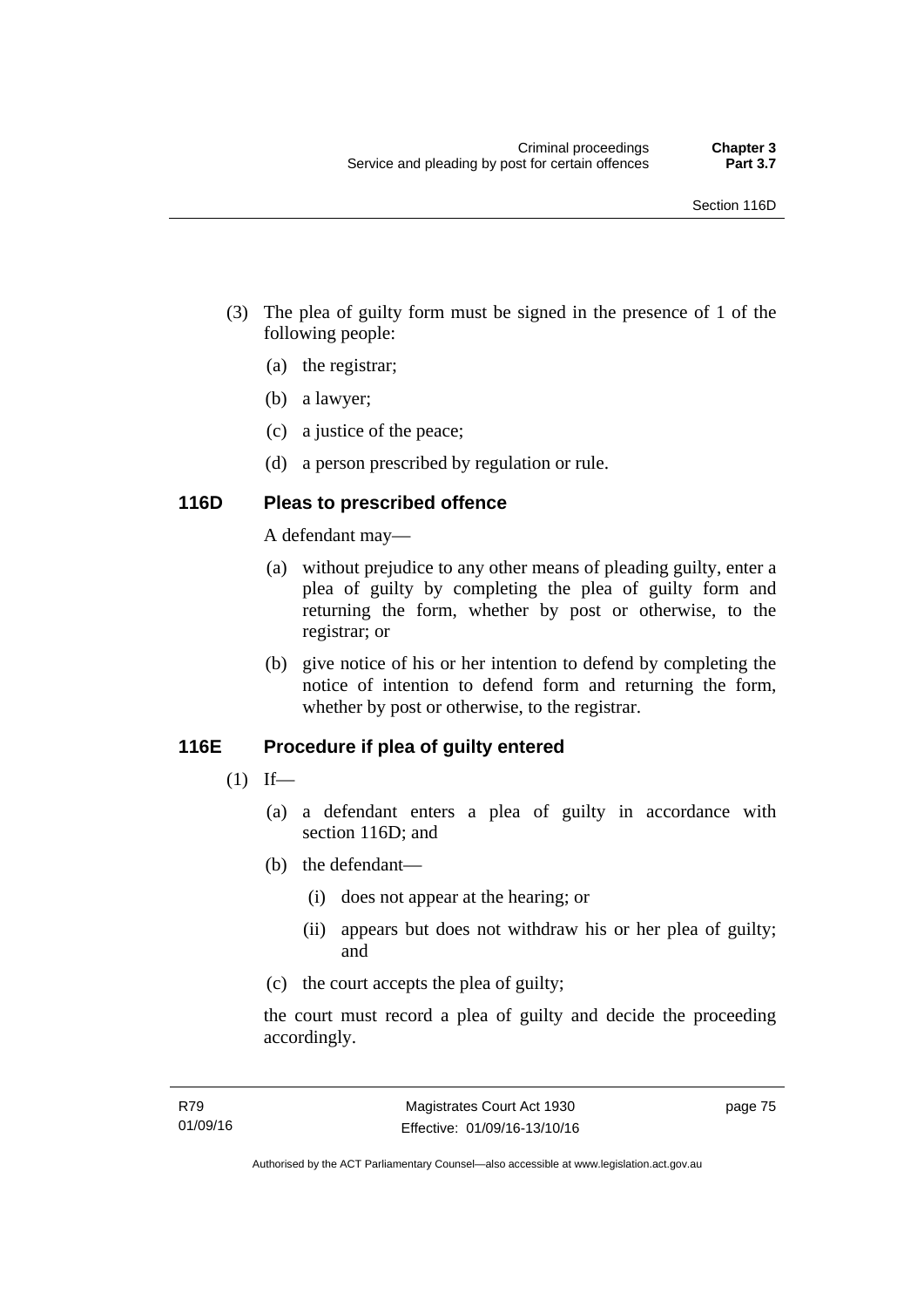Section 116F

- (2) The court, in deciding a proceeding under subsection (1), must have regard to any matter drawn to its attention in the plea of guilty and give the matter the weight it considers appropriate.
- (3) If the court declines to accept a plea of guilty entered in accordance with section 116D—
	- (a) the court must adjourn the hearing and fix a time and place for the hearing of the proceeding; and
	- (b) if the defendant is not before the court—the registrar must give to the defendant notice of the time and place fixed.
- (4) If a defendant does not appear at the time and place fixed under subsection (3), the court may hear and decide the proceeding in the absence of the defendant.

## **116F Procedure if notice of intention to defend given**

If a defendant returns the notice of intention to defend form to the registrar before the day when the defendant is required by the summons to appear before the court—

- (a) the court must fix a time and place for the hearing of the proceeding; and
- (b) the registrar must give to the defendant notice of the time and place fixed.

## **116FA Procedure if defendant pleads not guilty**

If the defendant appears before the court at the time and place at which the defendant is required by the summons to appear and pleads not guilty, the court must adjourn the hearing, fix a time and place for the hearing of the proceeding and inform the defendant of the time and place fixed.

Authorised by the ACT Parliamentary Counsel—also accessible at www.legislation.act.gov.au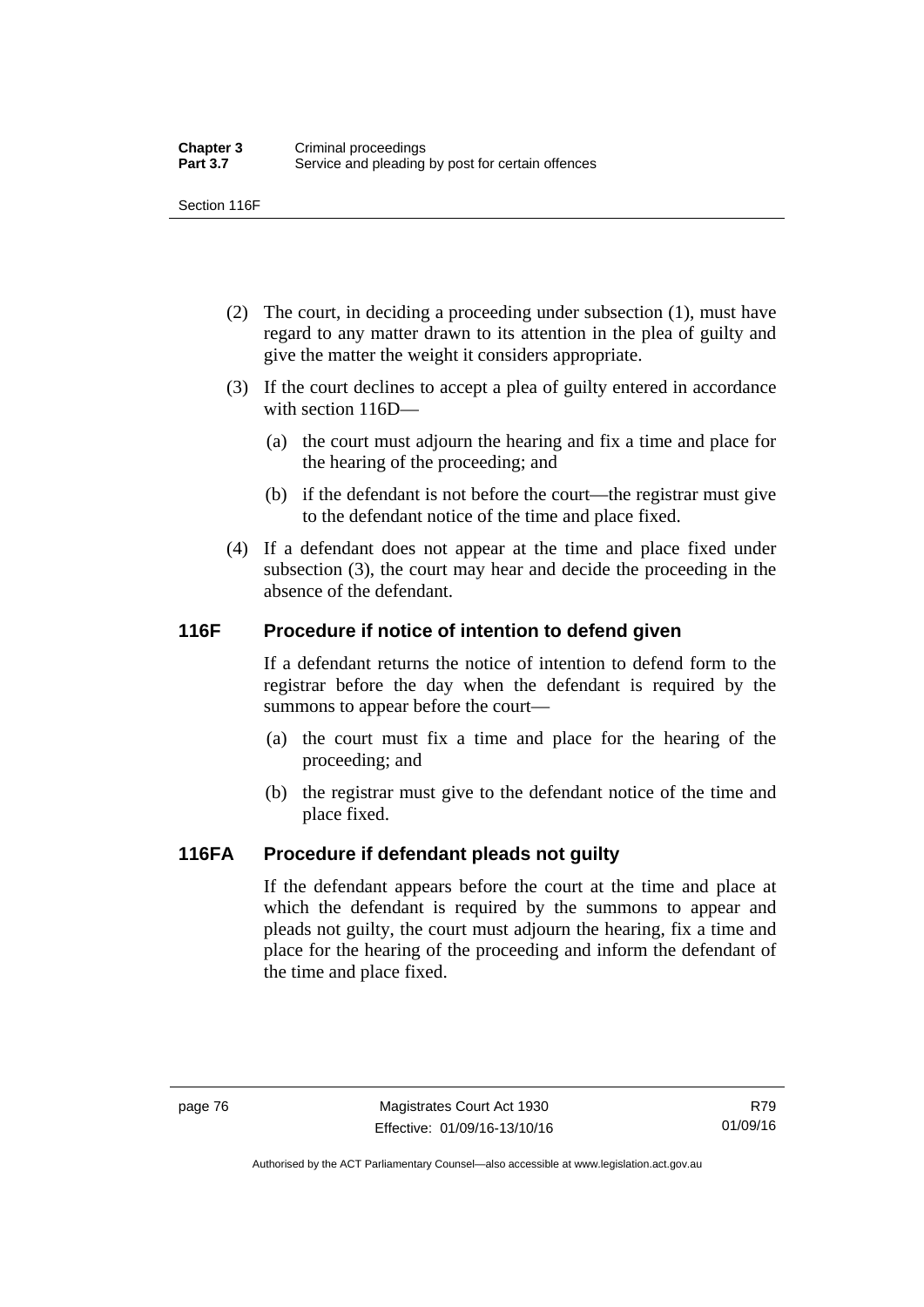## **116G Procedure if defendant does not plead**

## $If$ —

- (a) a summons has been served in accordance with section 116B; and
- (b) either—
	- (i) the defendant does not enter a plea of guilty in accordance with section 116D or return the notice of intention to defend form to the registrar before the day when the defendant is required by the summons to appear before the court, and does not appear before the court at the time and place specified in the summons; or
	- (ii) the defendant does not appear before the court at the time and place specified in the notice given to the defendant in accordance with section 116F or fixed by the court in accordance with section 116FA; and
- (c) the court is satisfied—
	- (i) that the matters alleged in the summons are reasonably sufficient to inform the defendant of the offence alleged against the defendant; and
	- (ii) that the matters alleged in the summons constitute the offence charged in the summons;

the court may convict the defendant of the offence charged in the summons.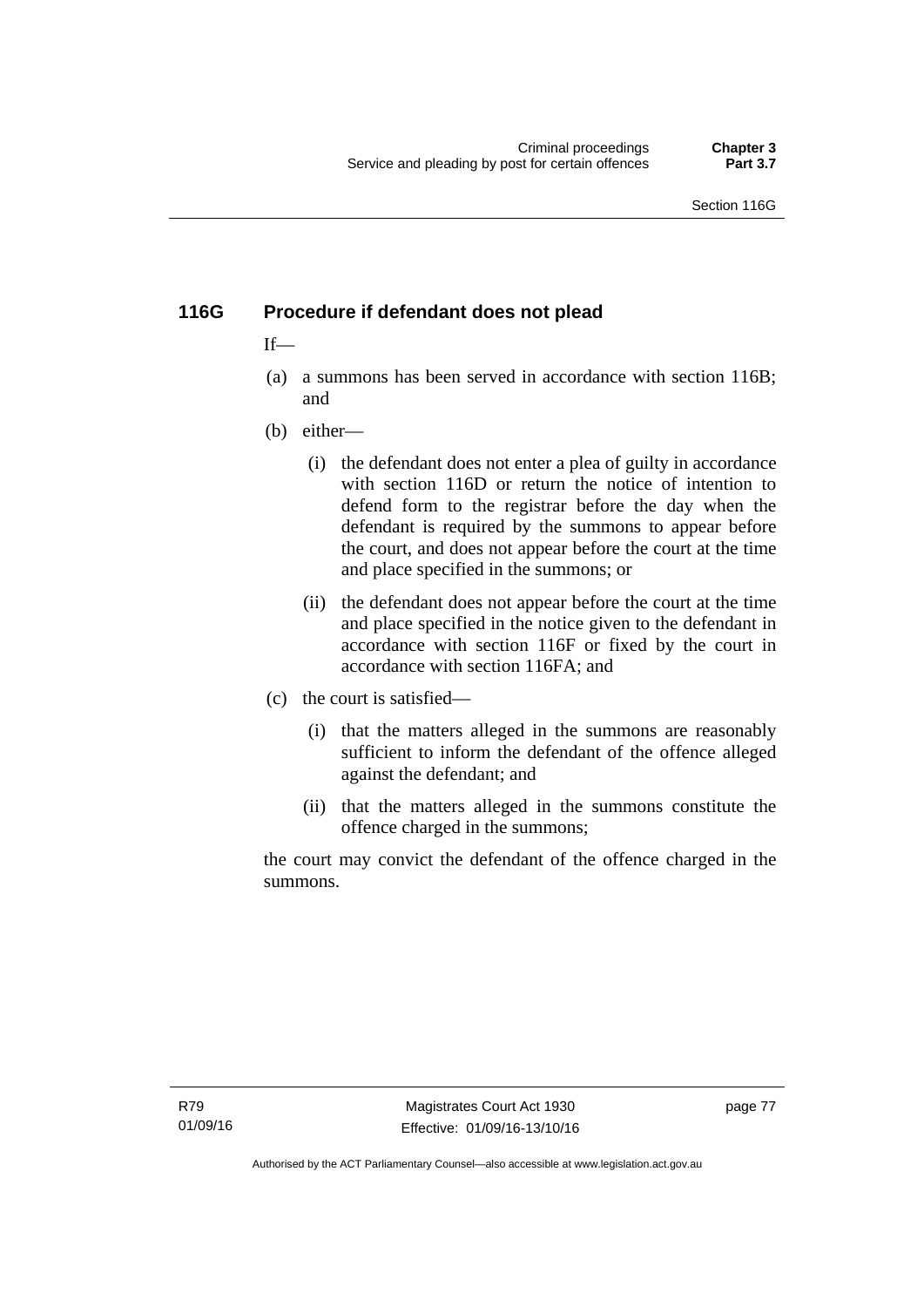Section 116H

## **116H Restricted penalties under pt 3.7**

- (1) Subject to subsection (3), if—
	- (a) a defendant is convicted under this part of an offence against a law mentioned in a paragraph of section 116AA (1); and
	- (b) at the time that the defendant is sentenced, the defendant is not before the court or is not represented before the court by a lawyer;

the only penalty that the court may impose is a fine of an amount not exceeding the amount mentioned in that paragraph.

- $(2)$  If—
	- (a) the court convicts a defendant of an offence against a law mentioned in a paragraph of section 116AA (1); and
	- (b) the law provides in effect that a penalty other than a fine may be imposed on the defendant; and
	- (c) when the defendant is sentenced, the defendant is not before the court or is not represented before the court by a lawyer; and
	- (d) the court considers that a penalty other than a fine may be appropriate;

the court must adjourn the hearing and fix a time and place for sentence.

- (3) The registrar must give the defendant notice of the time and place fixed.
- (4) If a defendant convicted of an offence against a law mentioned in a paragraph of section 116AA (1) does not appear at the time and place fixed under subsection (2), the court, in the absence of the defendant, may impose on the defendant any penalty that is applicable under that law.

R79 01/09/16

Authorised by the ACT Parliamentary Counsel—also accessible at www.legislation.act.gov.au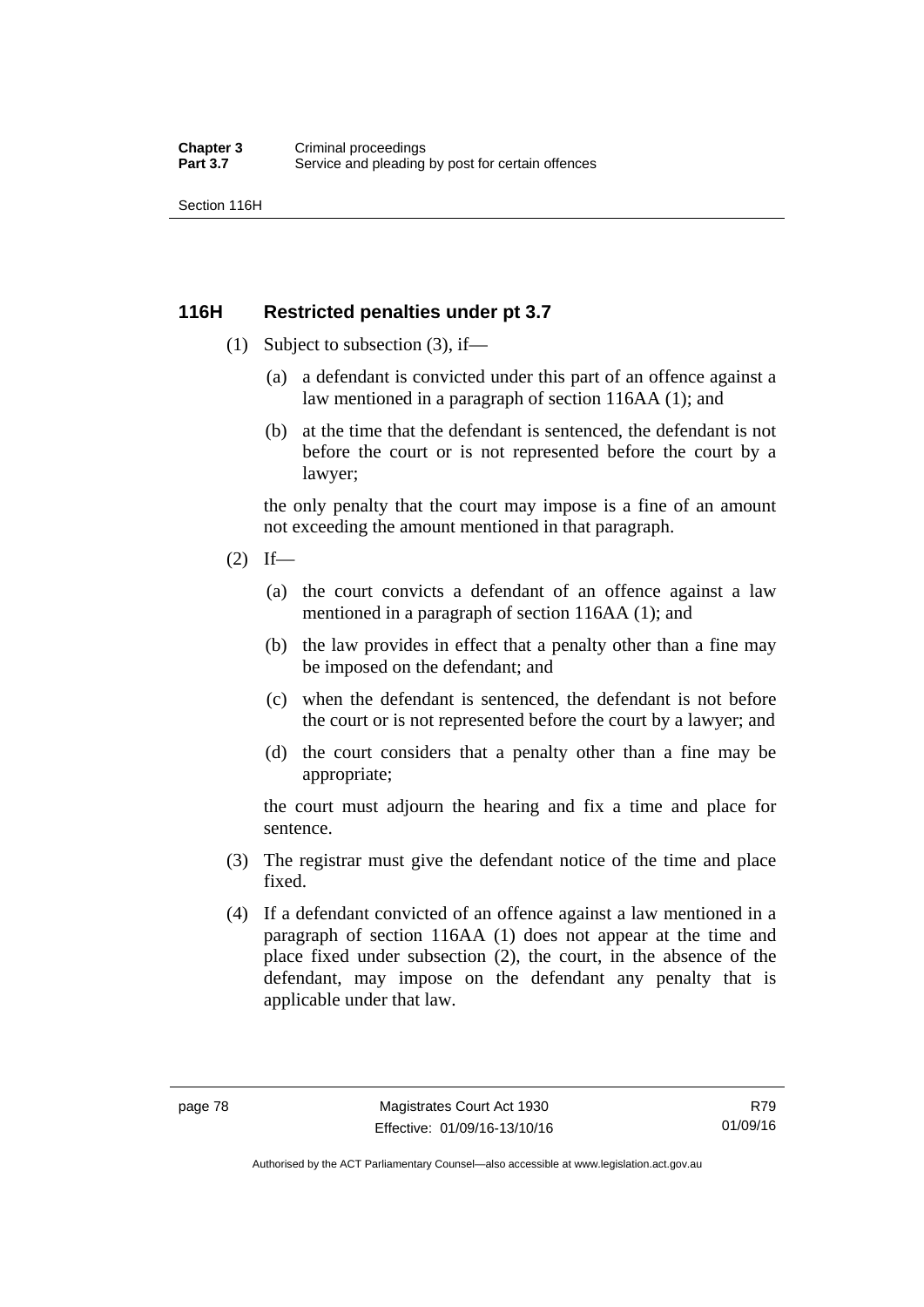## **116I Consequences of conviction in absence of defendant**

If a defendant is, in his or her absence, convicted of an offence, the registrar must give to the defendant written notice of—

- (a) the conviction and order of the court; and
- (b) the penalty (if any) imposed by the court, and the way in which and the time by which the penalty is required to be discharged; and
- (c) unless the proceeding is decided in accordance with section 116E (1), the defendant's right to apply for the setting aside of the conviction or order in accordance with the rules.
- *Note* If the defendant is liable to pay a fine, the notice must contain a penalty notice for the fine (see *[Crimes \(Sentence Administration\) Act 2005](http://www.legislation.act.gov.au/a/2005-59)*, s 116C (Registrar to send penalty notice)).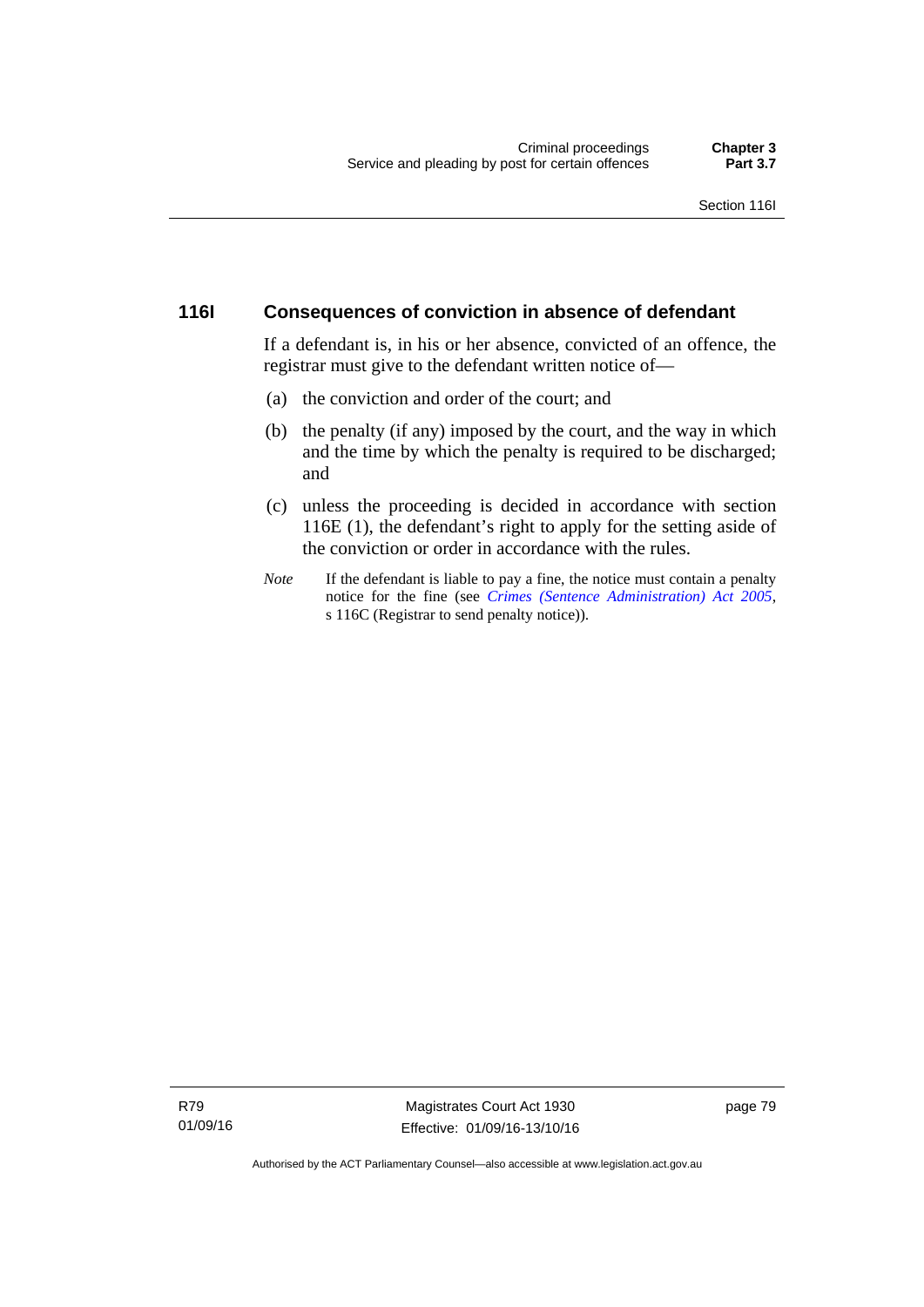# **Part 3.8 Infringement notices for certain offences**

## **Division 3.8.1 Preliminary**

## **117 Definitions for pt 3.8**

In this part:

*administering authority*, for an infringement notice offence, means the entity that, under the regulations, is the administering authority for the offence.

*another jurisdiction* means a jurisdiction other than the ACT.

*authorised person*—see section 134A (3).

*date of service*, of an infringement notice or reminder notice that has been, or is to be, served on a person, means the date the notice is served on the person.

*driver*, of a vehicle, means the person who is driving the vehicle.

*illegal user declaration*—see section 131D.

*infringement notice* means a notice under section 120 (Service of infringement notices).

*infringement notice offence* means an offence declared under the regulations to be an offence to which this part applies.

*infringement notice penalty*, for a person for an infringement notice offence, means—

 (a) the amount prescribed by regulation as the penalty payable by the person for the offence under an infringement notice for the offence; or

Authorised by the ACT Parliamentary Counsel—also accessible at www.legislation.act.gov.au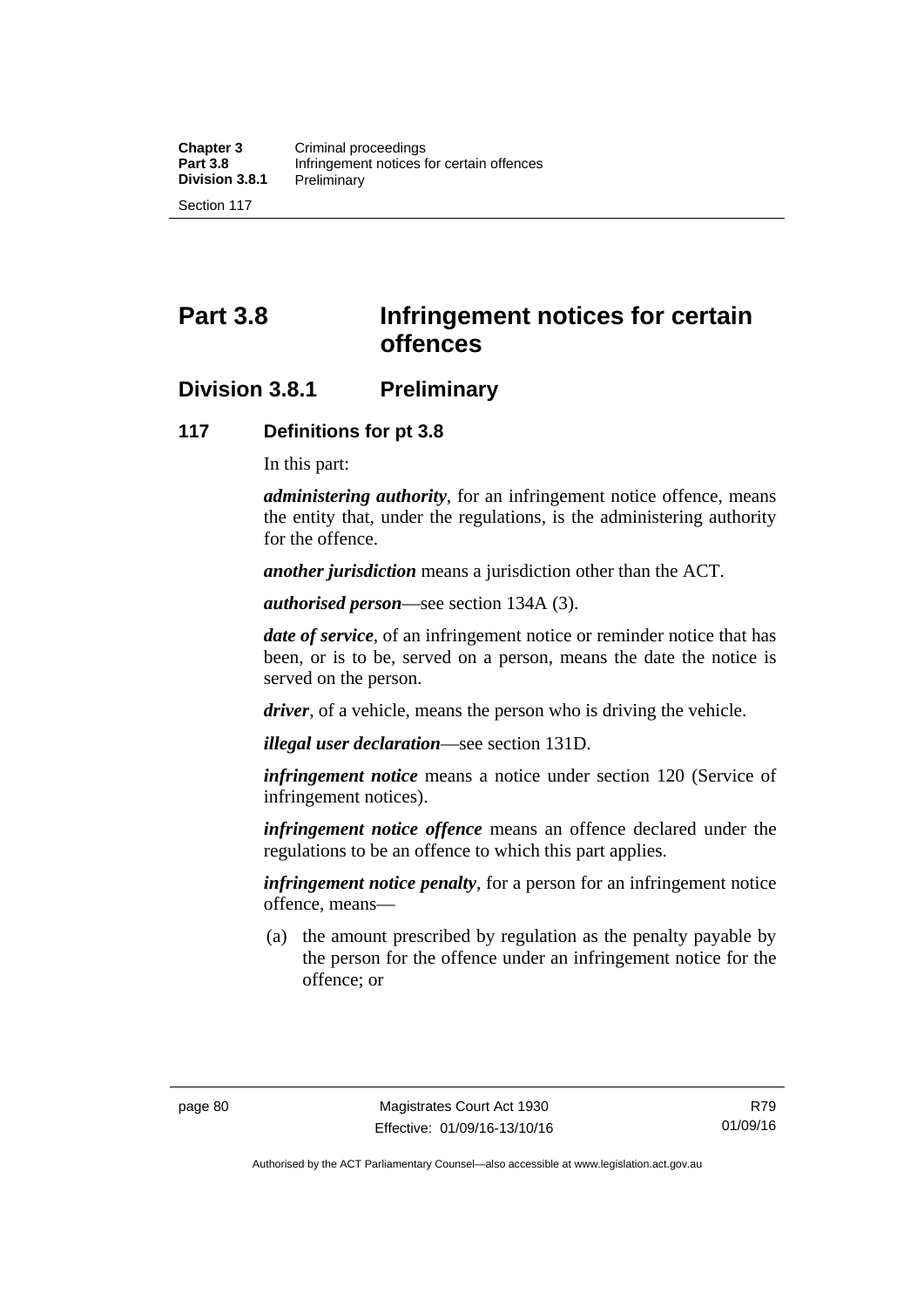(b) if a reminder notice has also been served on the person for the offence—the total of the amount mentioned in paragraph (a) and the amount prescribed by regulation as the amount payable by the person for the cost of serving the reminder notice.

*known offender declaration*—see section 131E.

*registered*, for a vehicle, means registered under the *[Road Transport](http://www.legislation.act.gov.au/a/1999-81)  [\(Vehicle Registration\) Act 1999](http://www.legislation.act.gov.au/a/1999-81)*.

*reminder notice* means a notice under section 129 (Reminder notices).

*responsible person*, for a vehicle—see the *[Road Transport](http://www.legislation.act.gov.au/a/1999-77)  [\(General\) Act 1999](http://www.legislation.act.gov.au/a/1999-77)*, section 10 and section 11.

*sold vehicle declaration*—see section 131F.

*unknown offender declaration*—see section 131G.

*vehicle*—see the *[Road Transport \(Vehicle Registration\) Act 1999](http://www.legislation.act.gov.au/a/1999-81)*, dictionary.

*vehicle-related offence* means an infringement notice offence that—

- (a) involves a vehicle; and
- (b) is declared by regulation to be an offence to which division 3.8.3 applies.

## **118 Purpose and effect of pt 3.8**

- (1) The purpose of this part is to create a system of infringement notices for certain offences as an alternative to prosecution.
- (2) This part does not—
	- (a) require an infringement or reminder notice to be served on a person; or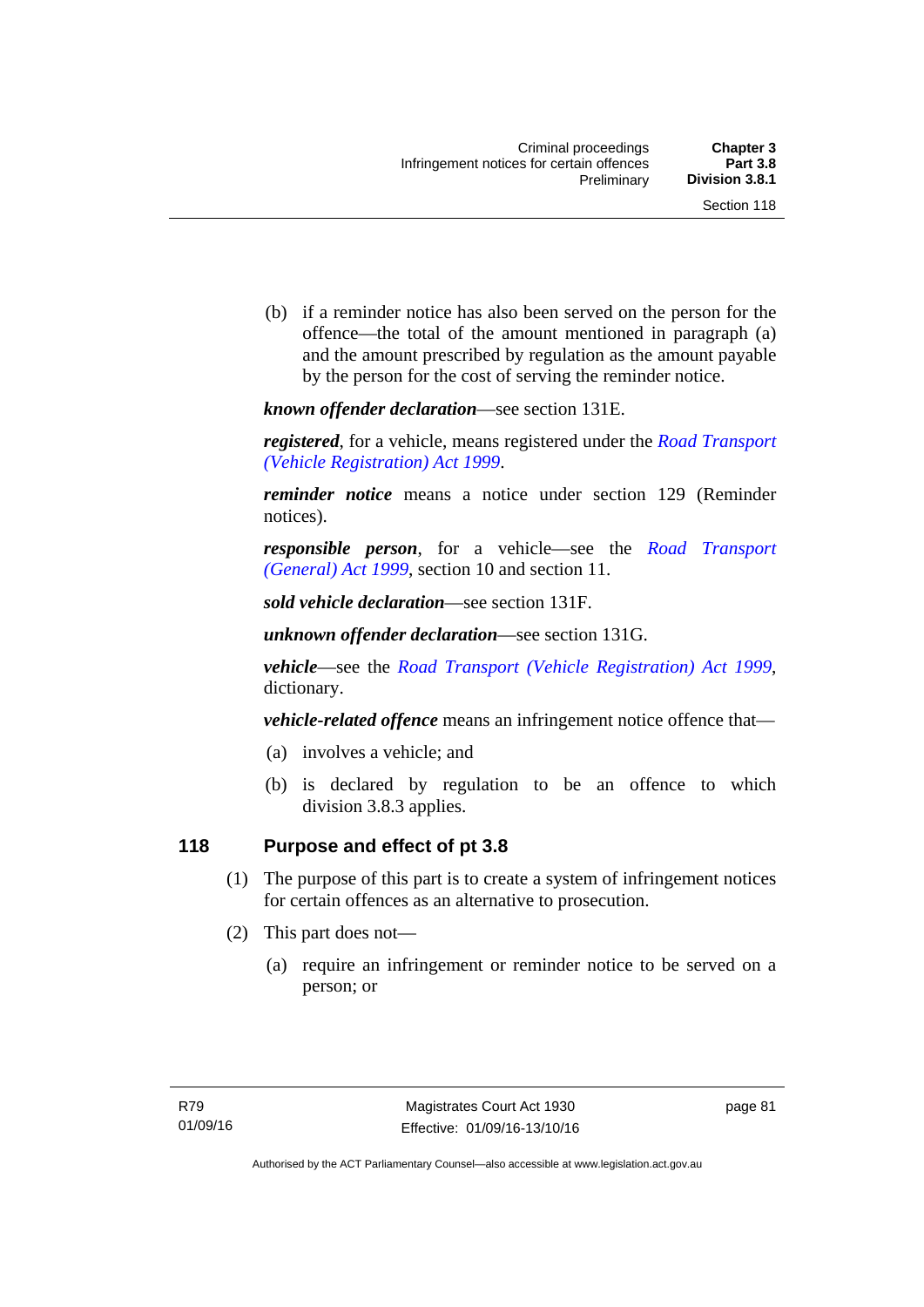- (b) affect the liability of a person to be prosecuted for an offence if—
	- (i) an infringement or reminder notice is not served on the person for the offence; or
	- (ii) the person does not comply with an infringement or reminder notice served on the person for the offence; or
	- (iii) an infringement notice served on the person for the offence is withdrawn; or
- (c) prevent the service of 2 or more infringement notices on a person for an offence; or
- (d) limit or otherwise affect the penalty that may be imposed by a court on a person for an offence.

#### **119 Regulations about infringement notice offences**

- (1) A regulation may prescribe an offence for the definition of *infringement notice offence* in section 117 by—
	- (a) stating the offence; or
	- (b) referring to the provision creating the offence; or
	- (c) providing that all offences, or all offences except for stated offences, against an Act or subordinate law are infringement notice offences.
- (2) Subsection (1) does not limit the way that a regulation may prescribe an offence for that definition.
- (3) A regulation may, for the definition of infringement notice penalty in section 117, prescribe—
	- (a) an amount as the penalty payable by anyone for an offence if it is dealt with under this part; or
	- (b) different amounts as the penalties payable for different offences if they are dealt with under this part; or

R79 01/09/16

Authorised by the ACT Parliamentary Counsel—also accessible at www.legislation.act.gov.au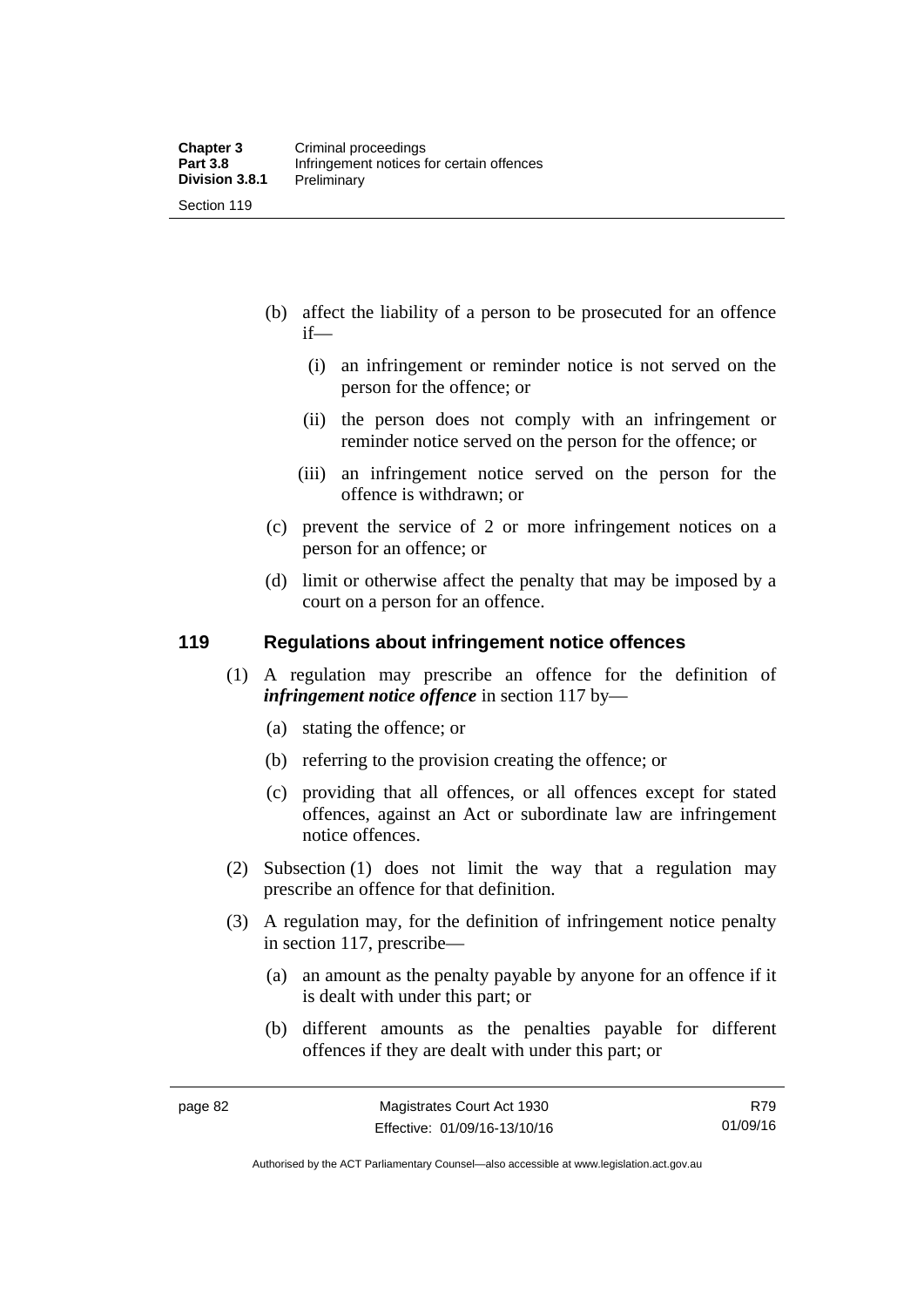- (c) different amounts as the penalties payable for the same kind of offence committed by different people or in different circumstances if the offence is dealt with under this part.
- (4) However, an infringement notice penalty prescribed for a person for an offence must not exceed the maximum fine that could be imposed by a court on the person for the offence.
- (5) Subsection (3) does not limit the way that a regulation may prescribe an amount for that definition.

## **Division 3.8.2 Infringement and reminder notices**

## **120 Service of infringement notices**

- (1) If an authorised person believes, on reasonable grounds, that a person has committed an infringement notice offence, the authorised person may serve a notice (an *infringement notice*) on the person for the offence.
- (2) A regulation may make provision in relation to when an authorised person is, or is not, taken to have reasonable grounds for a belief mentioned in subsection (1).
- (3) To remove any doubt, an authorised person may not serve an infringement notice on a person under this section for an offence after the end of the time within which a prosecution may be brought for the offence.
- (4) This section does not prevent an infringement notice for a vehiclerelated offence being served on a person under section 131B (Service of infringement notice on responsible person for vehicle).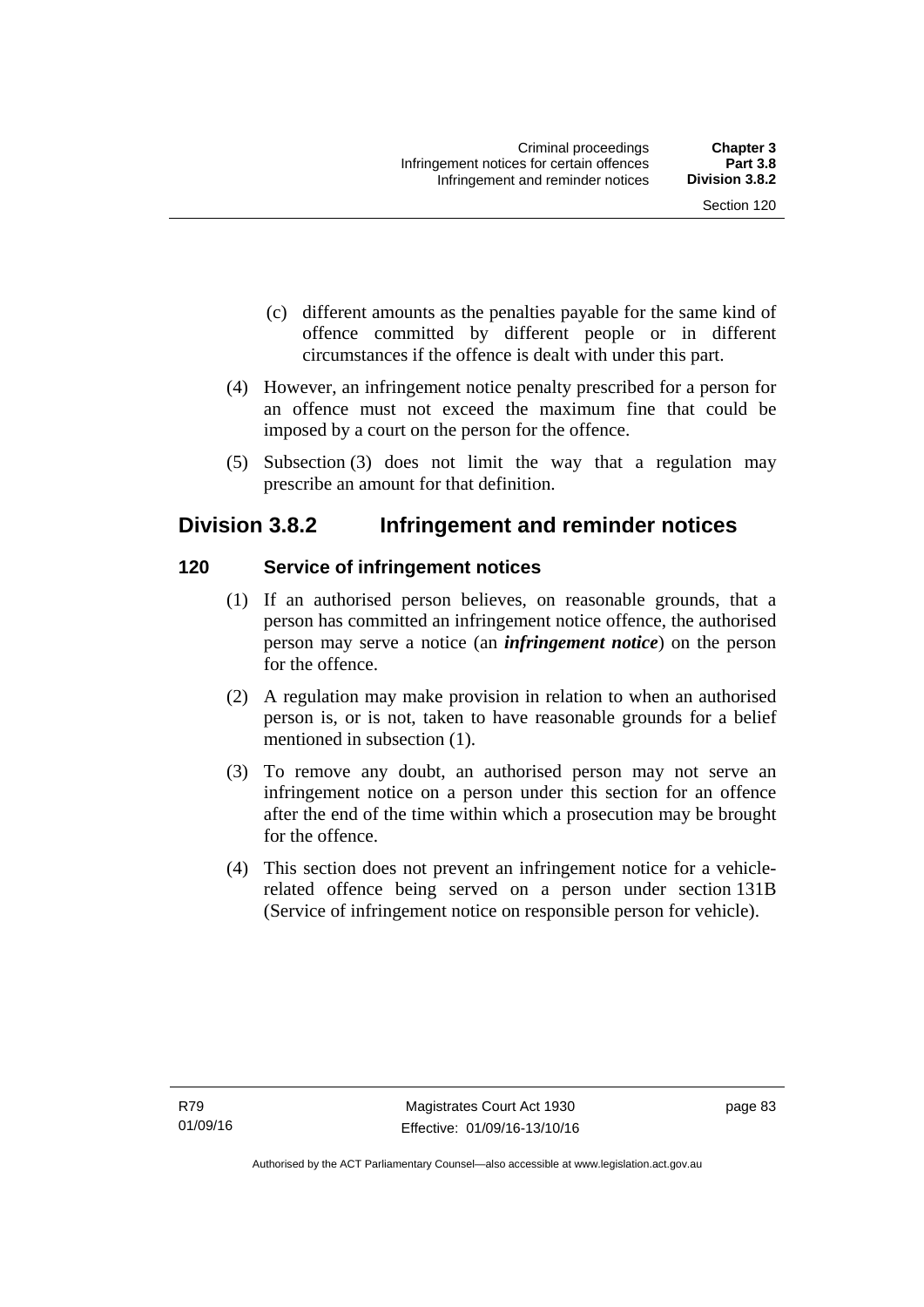#### **121 Contents of infringement notices**

- (1) An infringement notice served on a person by an authorised person for an infringement notice offence must—
	- (a) be identified by a unique number; and
	- (b) state the date of service of the notice; and
	- (c) state—
		- (i) the full name, or surname and initials, and address of the person on whom the notice is served; or
		- (ii) the particulars that are, under the regulations, identifying particulars for the person; and
	- (d) give brief details of the offence, including the Act or subordinate law, and the provision of it, contravened by the person, and—
		- (i) if the offence took place over a period—the period, or approximate period, when the offence was committed; or
		- (ii) in any other case—the place where the offence was committed and the date and approximate time of the offence; and
	- (e) state the infringement notice penalty payable by the person for the offence; and
	- (f) contain the information required by section 122 (Additional information in infringement notices); and
	- (g) identify the authorised person in accordance with the regulations; and
	- (h) include any other information required by regulation and any additional information that the administering authority considers appropriate.

Authorised by the ACT Parliamentary Counsel—also accessible at www.legislation.act.gov.au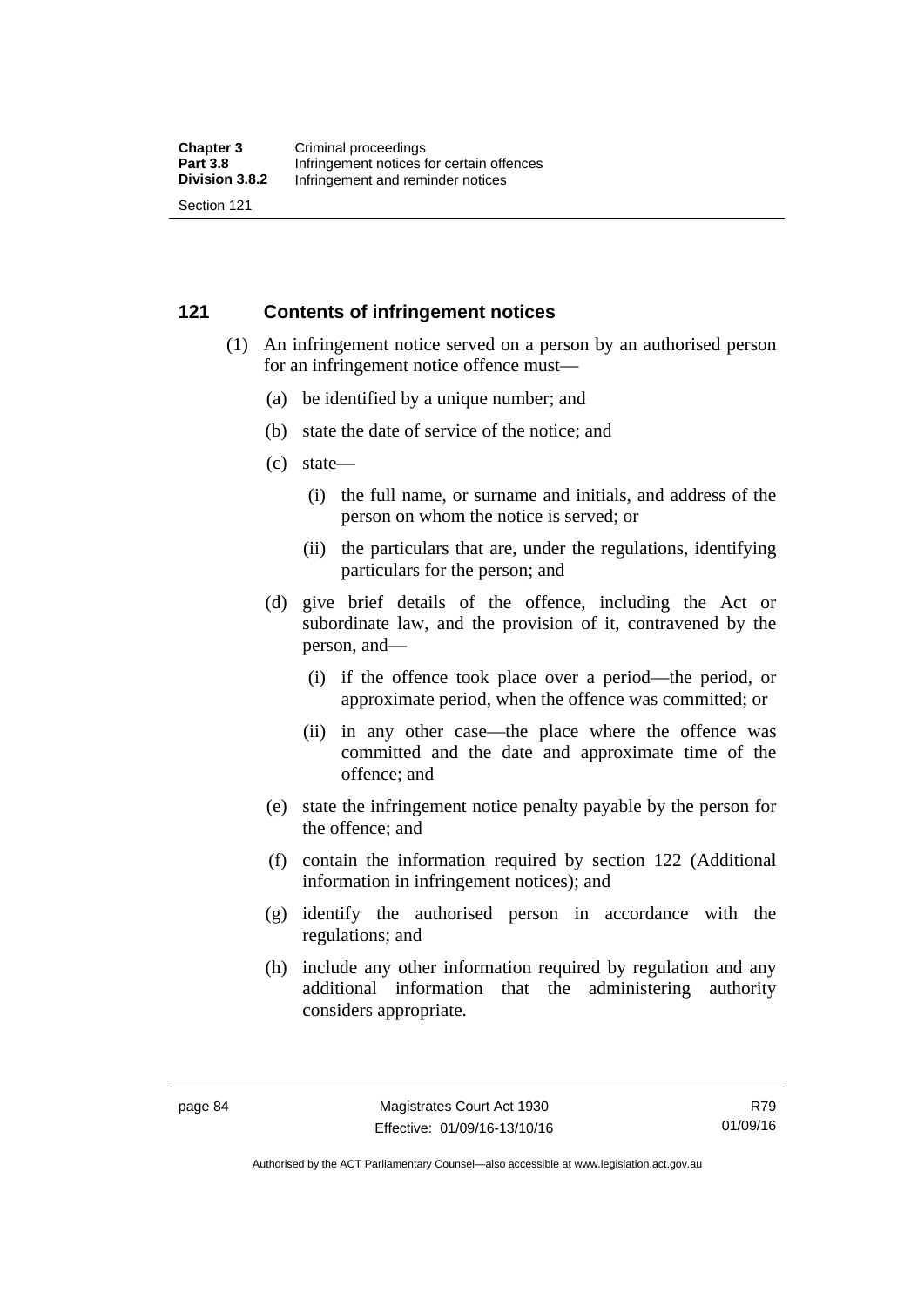(2) A regulation may provide that subsection (1) (c) does not apply to an infringement notice.

## **122 Additional information in infringement notices**

- (1) The infringement notice must also tell the person on whom it is served that—
	- (a) the person may pay the infringement notice penalty for the offence or dispute liability for the offence within 28 days after the day when the notice is served on the person (the *date of service* of the notice); and
	- (b) the person may apply to the administering authority for additional time in which to pay the penalty or dispute liability for the offence; and
	- (c) the notice may be withdrawn before or after the penalty is paid; and
	- (d) if the person pays the penalty within the 28 days (or any additional time allowed by the administering authority), then, unless the infringement notice is withdrawn and any penalty refunded—
		- (i) any liability of the person for the offence is discharged; and
		- (ii) the person will not be prosecuted in court for the offence; and
		- (iii) the person will not be taken to have been convicted of the offence; and
	- (e) if the person wishes to dispute liability for the offence, the issue may be referred to the Magistrates Court; and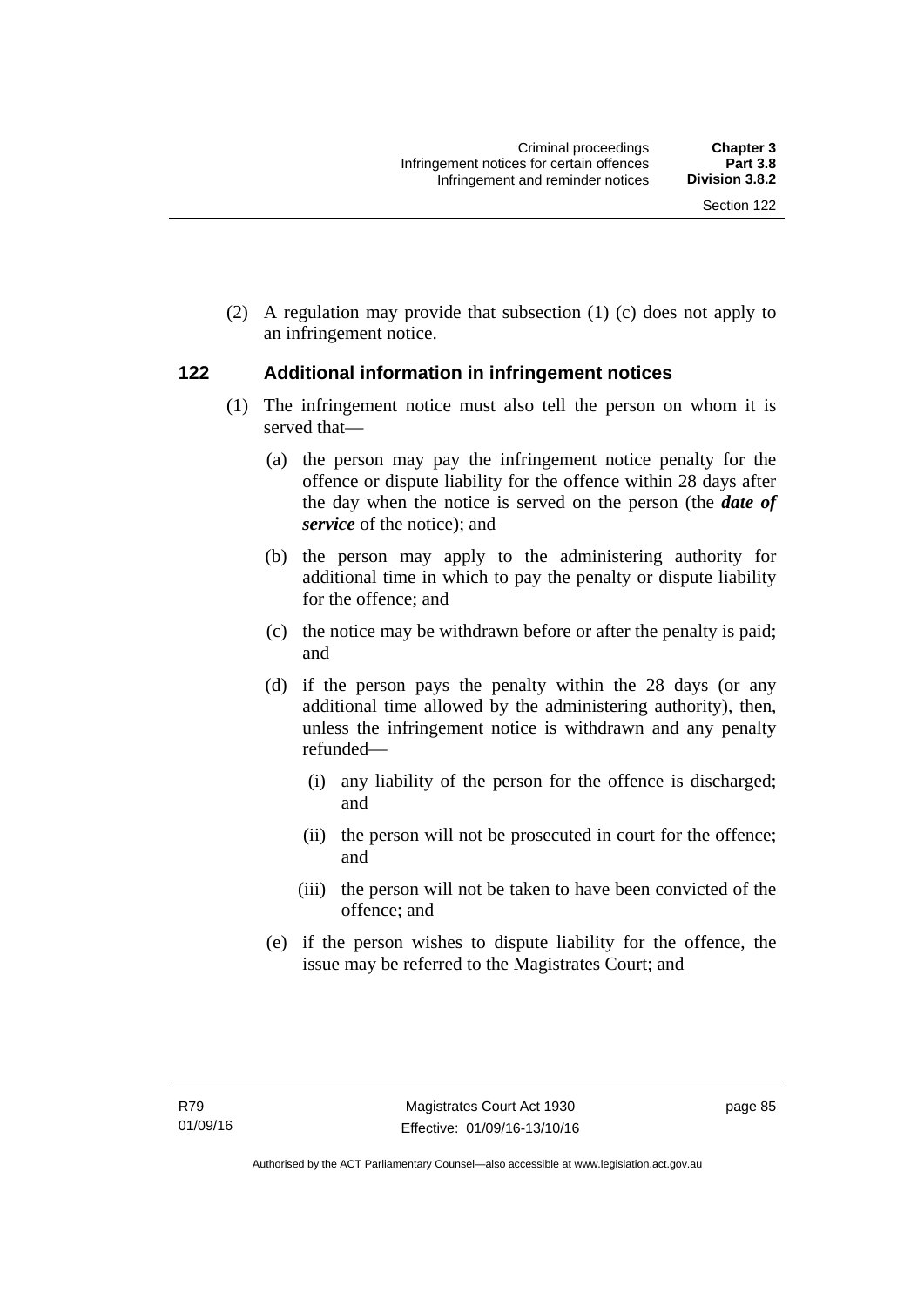(f) if the Magistrates Court finds against the person or the person is prosecuted in court for the offence, the person may be convicted of the offence and ordered to pay a penalty and costs, and be subject to other court orders; and

- (g) if the person does not pay the infringement notice penalty, or disputes liability for the offence, within the 28 days (or any additional time allowed by the administering authority), a reminder notice may be served on the person for the offence or the person may be prosecuted in court for the offence; and
- (h) if a reminder notice is served on the person, the infringement notice penalty is increased by the amount payable by the person for the cost of serving the reminder notice.
- (2) In addition, the infringement notice must—
	- (a) explain how the person may pay the infringement notice penalty or dispute liability for the offence; and
	- (b) explain how the person may apply for additional time to pay the infringement notice penalty or dispute liability for the offence.

#### **123 Time for payment of infringement notice penalty**

The infringement notice penalty payable by a person under an infringement notice or reminder notice is payable—

- (a) within 28 days after the date of service of the notice; or
- (b) if the person applies to the administering authority within the 28 days for additional time to pay and the additional time is allowed—within the additional time allowed by the administering authority; or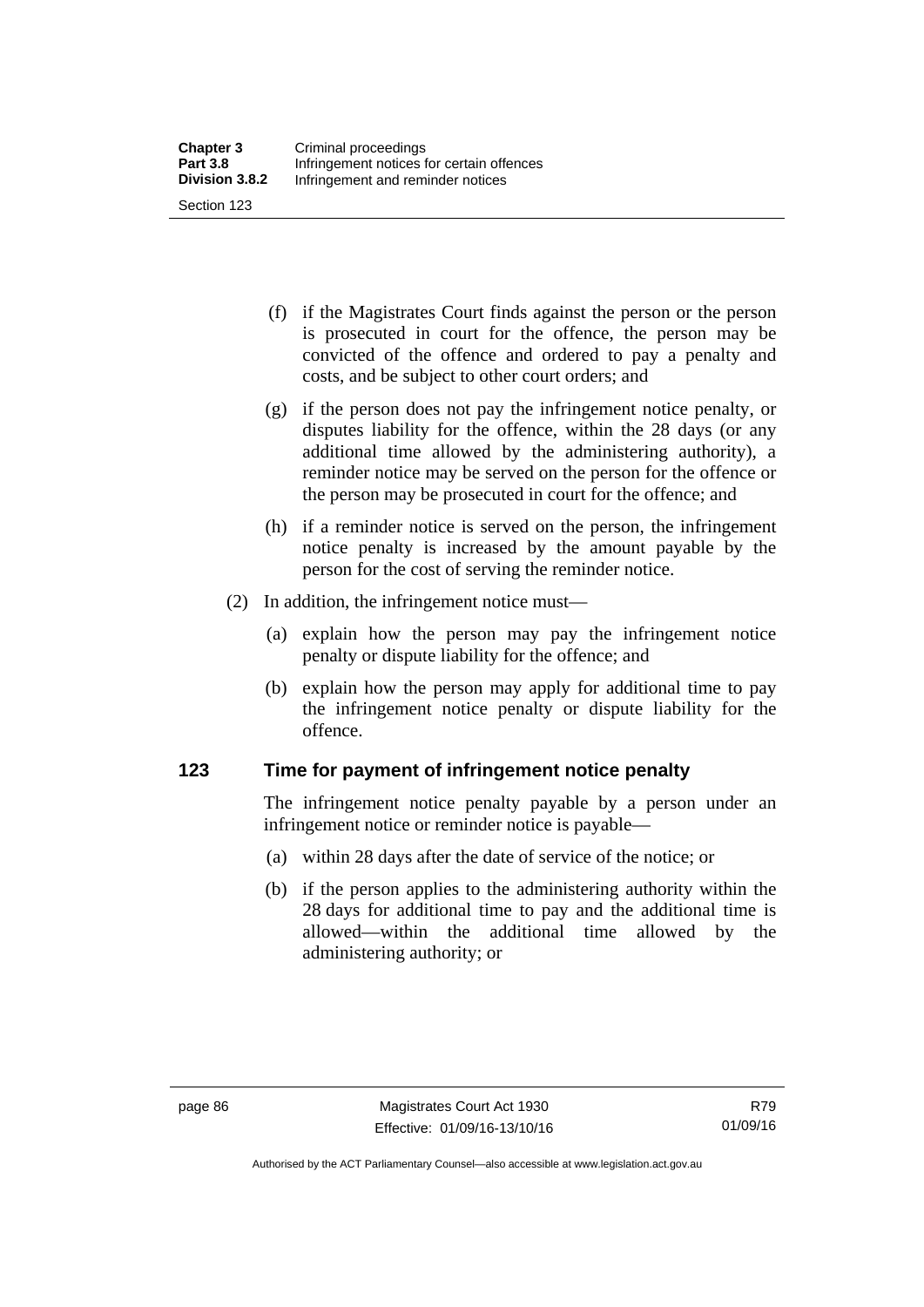(c) if the person applies to the administering authority within the 28 days for additional time to pay and the application is refused—within 7 days after the day the person is told of the refusal or 28 days after the date of service of the notice, whichever is later.

## **124 Extension of time to pay penalty**

- (1) The person on whom an infringement notice or reminder notice is served may apply, in writing, to the administering authority, within 28 days after the date of service of the notice, for a stated additional time (of not longer than 6 months) in which to pay the infringement notice penalty.
- (2) The administering authority must—
	- (a) allow or refuse to allow the additional time; and
	- (b) tell the person in writing of the decision and, if the decision is a refusal, the reasons for it.

## **125 Effect of payment of infringement notice penalty**

- (1) This section applies if—
	- (a) an infringement notice has been served on a person for an infringement notice offence; and
	- (b) the person pays the infringement notice penalty for the offence in accordance with this part; and
	- (c) when the payment is made, the infringement notice had not been withdrawn and an information had not been laid in the Magistrates Court against the person for the offence.
	- *Note* Section 127 (Withdrawal of infringement notice) provides for the withdrawal at any time of an infringement notice that has been served on a person. If s 125 applied to the infringement notice offence, it ceases to apply, and is taken never to have applied, on the withdrawal of the notice (see s  $127(4)$ ).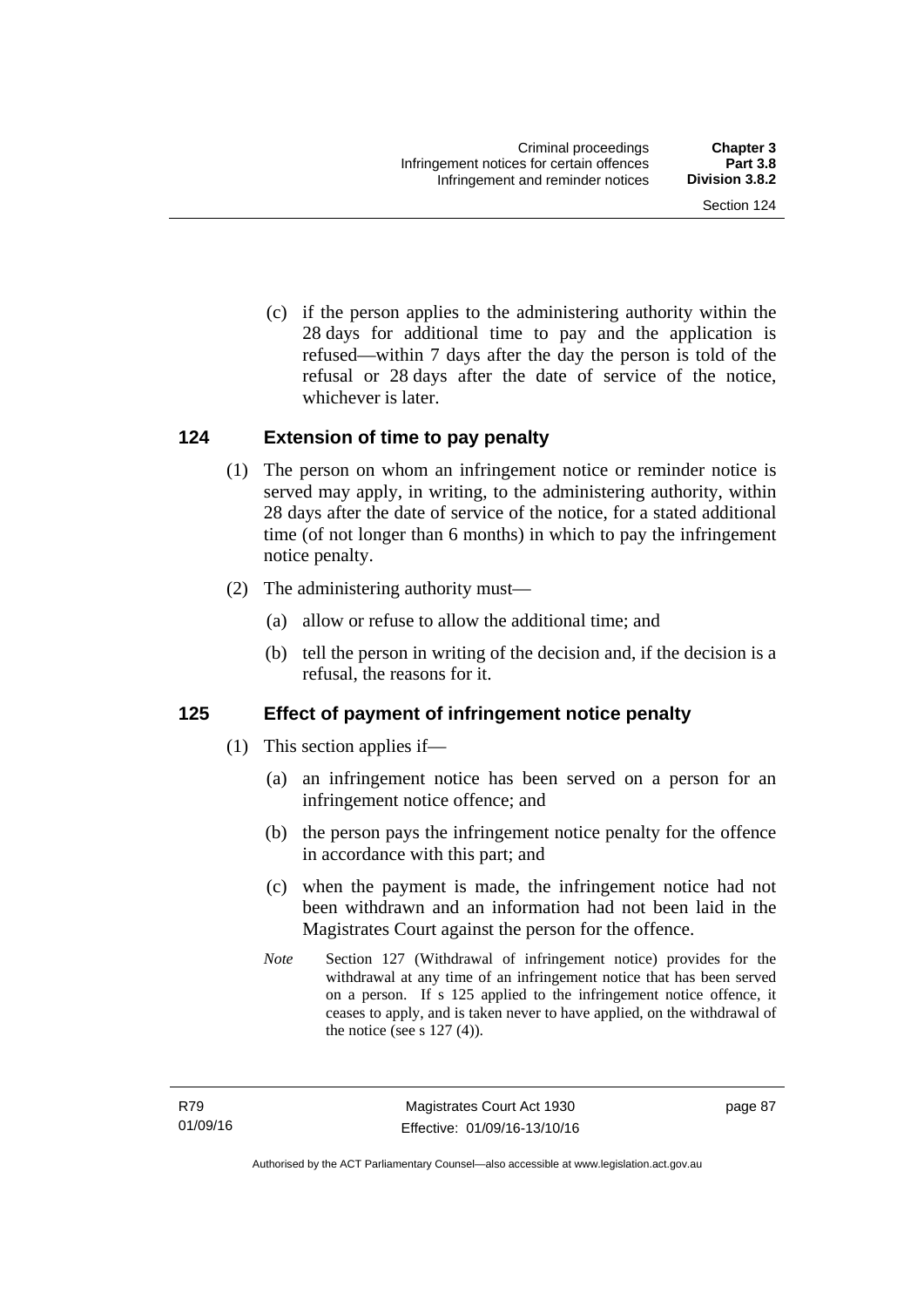- (2) If this section applies—
	- (a) any liability of the person for the offence is discharged; and
	- (b) the person must not be prosecuted in a court for the offence; and
	- (c) the person is not taken to have been convicted of the offence.
- (3) If 2 or more infringement notices were served on the person for the offence, then, unless all the infringement notices have been withdrawn, subsection (2) applies to the person in relation to the offence if the person pays, in accordance with this part, the infringement notice penalty in relation to any of the notices (together with any costs and disbursements payable under this part in relation to the notice).

#### **126 Application for withdrawal of infringement notice**

- (1) The person on whom an infringement notice for an infringement notice offence is served may apply to the administering authority, in writing, for the withdrawal of the notice within 28 days after the day when the infringement notice, or a reminder notice for the offence, is served on the person (or any additional time allowed by the administering authority).
- (2) The administering authority must—
	- (a) withdraw the notice or refuse to withdraw the notice; and
	- (b) tell the person in writing of the decision and, if the decision is a refusal, the reasons for it.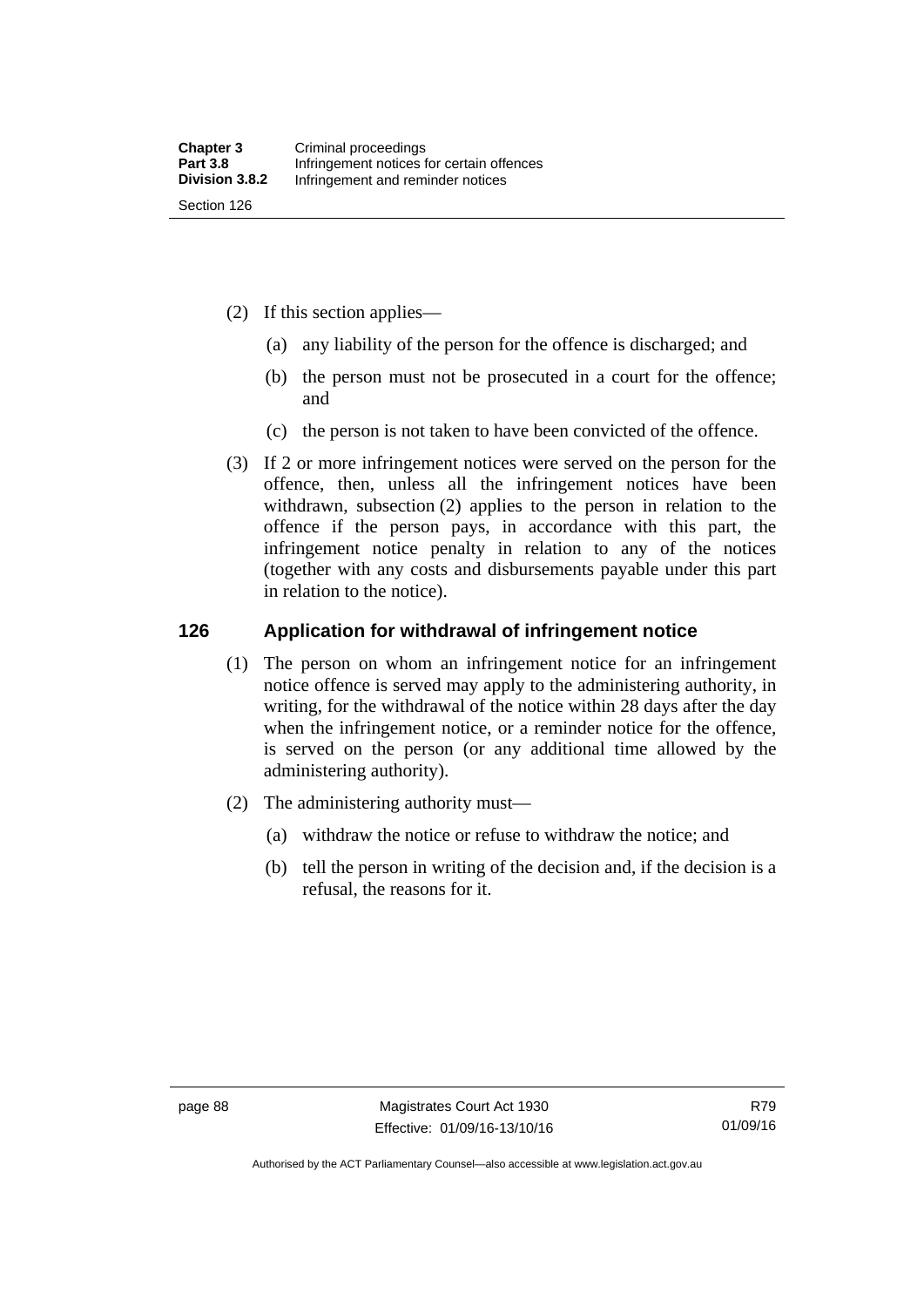## **127 Withdrawal of infringement notice**

- (1) This section applies to an infringement notice that has been served on a person for an infringement notice offence.
- (2) The administering authority may, by notice served on the person, withdraw the infringement notice, whether or not—
	- (a) the person has made an application for the withdrawal of the infringement notice; or
	- (b) the infringement notice penalty (or part of it) has been paid for the offence; or
	- (c) the person has disputed liability for the infringement notice offence.
- (3) The notice must—
	- (a) include the number of the infringement notice and the date of service of the infringement notice; and
	- (b) tell the person that the infringement notice is withdrawn and, in general terms, about subsection (4).
- (4) On service of the notice—
	- (a) this part ceases to apply to the infringement notice; and
	- (b) if the infringement notice penalty (or part of it) has been paid—the amount paid must be repaid by the administering authority; and
	- (c) if section 125 (Effect of payment of infringement notice penalty) applies to the offence—the section ceases to apply, and is taken never to have applied, to the offence; and
	- (d) a proceeding for the offence may be taken in a court against anyone (including the person) as if the infringement notice had not been served on the person.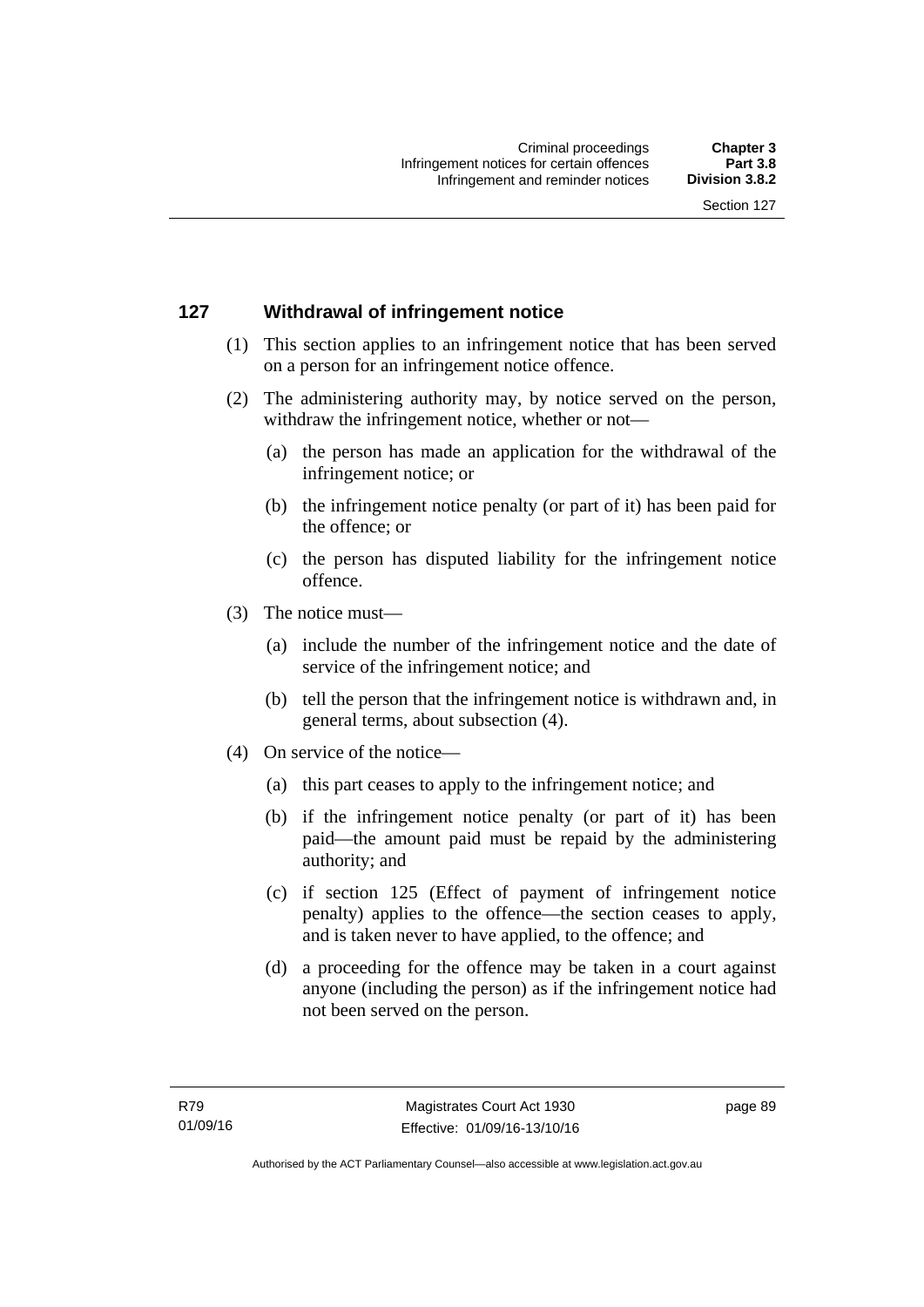#### **128 Guidelines about withdrawal of infringement notices**

- (1) The Minister may issue guidelines about the exercise of an administering authority's functions under section 126 (Application for withdrawal of infringement notice), section 127 (Withdrawal of infringement notice) or section 133 (Extension of time to dispute liability).
- (2) The administering authority for an infringement notice offence must comply with any guidelines applying to the offence.
- (3) A guideline is a disallowable instrument.
	- *Note* A disallowable instrument must be notified, and presented to the Legislative Assembly, under the [Legislation Act](http://www.legislation.act.gov.au/a/2001-14)*.*

#### **129 Reminder notices**

An authorised person may serve a notice (a *reminder notice*) on a person if—

- (a) an infringement notice has been served on the person for an infringement notice offence; and
- (b) the infringement notice has not been withdrawn; and
- (c) the infringement notice penalty has not been paid to the administering authority within the time for payment under this part; and
- (d) written notice disputing liability has not been given to the administering authority in accordance with this part; and
- (e) a reminder notice has not previously been served on the person for the offence.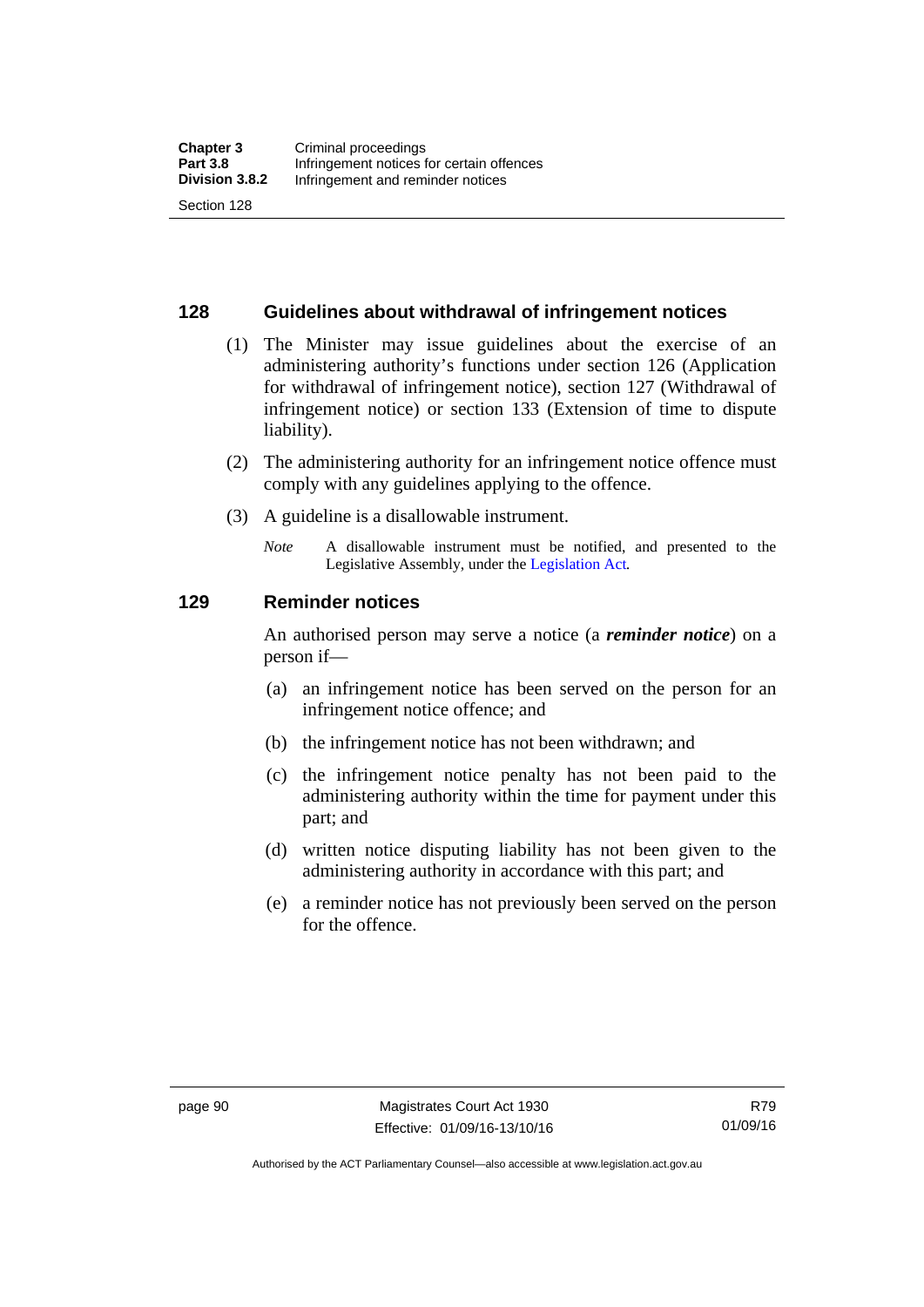## **130 Contents of reminder notices**

A reminder notice served on a person by an authorised person for an infringement notice offence must—

- (a) be identified by a unique number; and
- (b) include the following information:
	- (i) the Act or subordinate law, and the provision of it, contravened by the person;
	- (ii) the number of the infringement notice served on the person for the offence;
	- (iii) the date of service of the infringement notice; and
- (c) state the date of service of the reminder notice; and
- (d) state the infringement notice penalty that is now payable by the person for the offence; and
- (e) contain the information required by section 131 (Additional information in reminder notices); and
- (f) identify the authorised person in accordance with the regulations; and
- (g) include any other information required by regulation and any additional information that the administering authority considers appropriate.

## **131 Additional information in reminder notices**

- (1) The reminder notice must also tell the person on whom it is served that—
	- (a) the infringement notice penalty for the offence has not been paid; and
	- (b) the infringement notice has not been withdrawn; and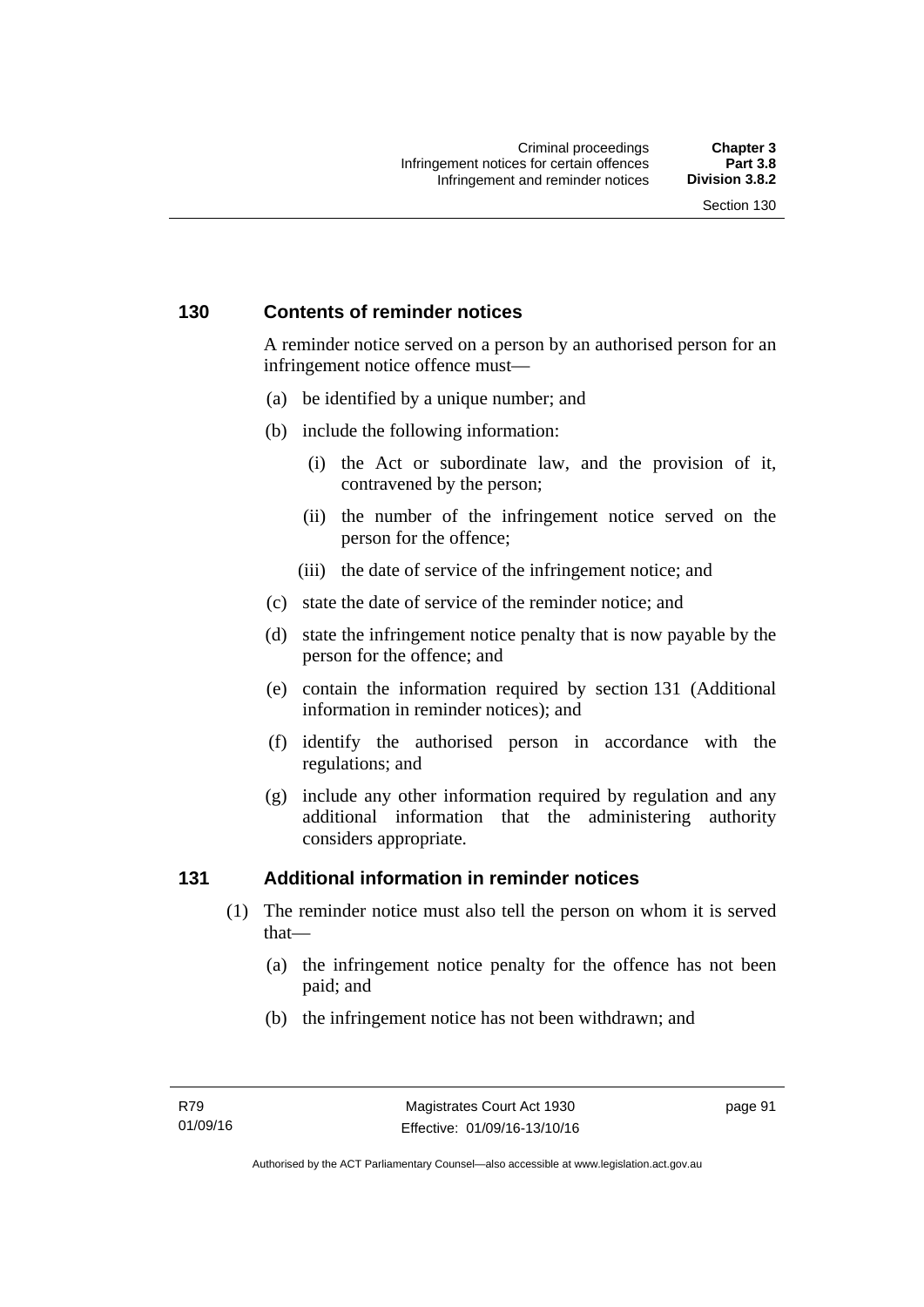- (c) written notice disputing liability has not been received by the administering authority from the person for the offence; and
- (d) the infringement notice penalty for the offence has been increased by the amount payable by the person for the cost of serving the reminder notice; and
- (e) the person may pay the infringement notice penalty that is now payable by the person for the offence or dispute liability for the offence within 28 days after the day when the reminder notice is served on the person (the *date of service* of the notice); and
- (f) the person may apply to the administering authority for additional time in which to pay the penalty or dispute liability for the offence; and
- (g) the infringement notice may be withdrawn before or after the penalty is paid; and
- (h) if the person pays the penalty within the 28 days (or any additional time allowed by the administering authority), then, unless the infringement notice is withdrawn and any penalty refunded—
	- (i) any liability of the person for the offence is discharged; and
	- (ii) the person will not be prosecuted in court for the offence; and
	- (iii) the person will not be taken to have been convicted of the offence; and
- (i) if the person wishes to dispute liability for the offence, the issue may be referred to the Magistrates Court; and
- (j) if the Magistrates Court finds against the person or the person is prosecuted in court for the offence, the person may be convicted of the offence and ordered to pay a penalty and costs, and be subject to other court orders; and

R79 01/09/16

Authorised by the ACT Parliamentary Counsel—also accessible at www.legislation.act.gov.au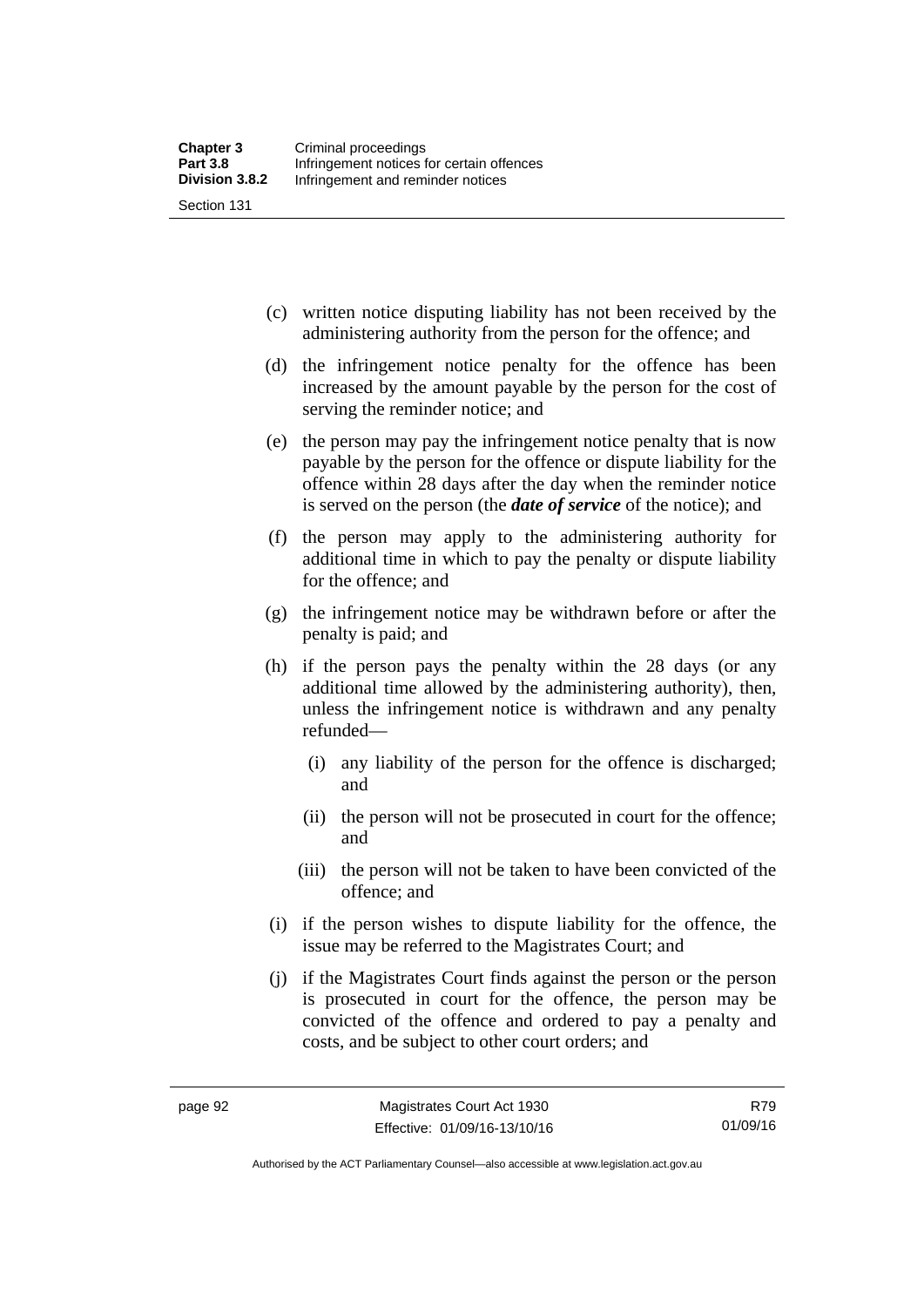- (k) if the person does not pay the infringement notice penalty, or dispute liability for the offence, within the 28 days (or any additional time allowed by the administering authority), the person may be prosecuted in court for the offence.
- (2) In addition, the reminder notice must—
	- (a) explain how the person may pay the infringement notice penalty or dispute liability for the offence; and
	- (b) explain how the person may apply for additional time to pay the infringement notice penalty or dispute liability for the offence.

# **Division 3.8.3 Additional provisions for vehiclerelated offences**

#### **131A Meaning of** *infringement notice*

In this division:

*infringement notice* means an infringement notice for a vehicle-related offence.

#### **131B Service of infringement notice on responsible person for vehicles**

- (1) This section applies if an authorised person believes, on reasonable grounds, that a vehicle-related offence has been committed.
- (2) The authorised person may serve an infringement notice for the offence on—
	- (a) the responsible person for the vehicle at the time of the offence; or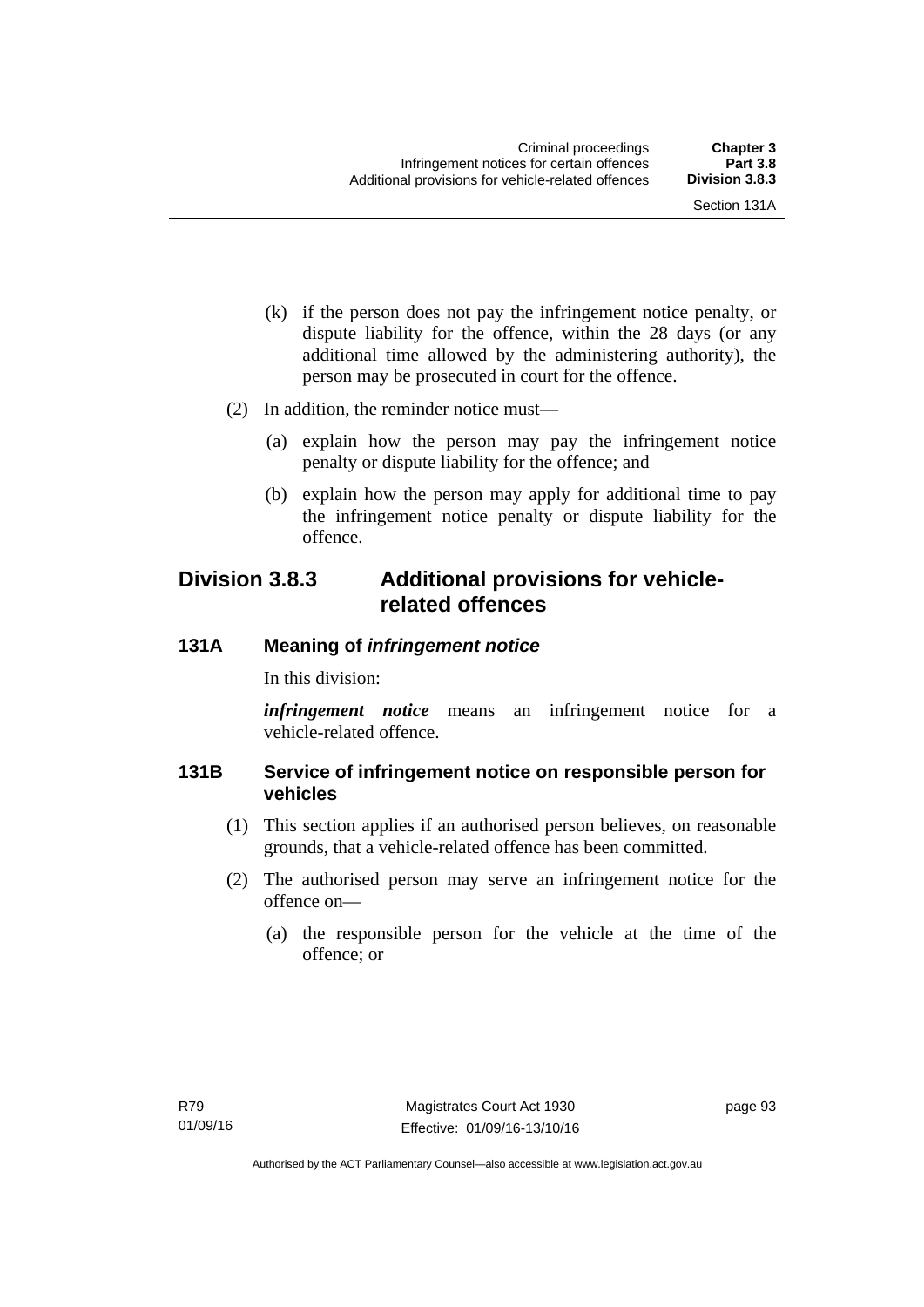Section 131B

- (b) if there is more than 1 responsible person for the vehicle at that time—each or any of them.
- *Note 1* For how documents may be served, see the [Legislation Act,](http://www.legislation.act.gov.au/a/2001-14) pt 19.5
- *Note 2* Subsections (3) and (4) provide additional ways for serving infringement notices (see [Legislation Act,](http://www.legislation.act.gov.au/a/2001-14) s 251 (1)).
- (3) If the infringement notice is to be served on a person under this section by post and the vehicle is registered under a law of another jurisdiction corresponding to the *[Road Transport \(Vehicle](http://www.legislation.act.gov.au/a/1999-81)  [Registration\) Act 1999](http://www.legislation.act.gov.au/a/1999-81)*, the notice may be served by sending it by prepaid post, addressed to the person, to the latest address of the person in the registration records kept under that law.
- (4) An infringement notice for a vehicle-related offence may be served by securely placing or attaching the notice, addressed to the responsible person (without further description), on or to the vehicle in a conspicuous position.
- (5) If an infringement notice is served in the way mentioned in subsection (4), it is taken to have been served, on the day that it is placed on or attached to the vehicle, on—
	- (a) the responsible person for the vehicle; or
	- (b) if there is more than 1 responsible person for the vehicle at that time—each of them.
- (6) A person must not remove, deface or interfere with an infringement notice placed on, or attached to, a vehicle unless the person is the driver of the vehicle or the responsible person (or a responsible person) for the vehicle.

Maximum penalty: 20 penalty units.

 (7) A regulation may provide that an infringement notice for a vehiclerelated offence may only be served on a person under this section within the prescribed period after the day the offence was committed.

Authorised by the ACT Parliamentary Counsel—also accessible at www.legislation.act.gov.au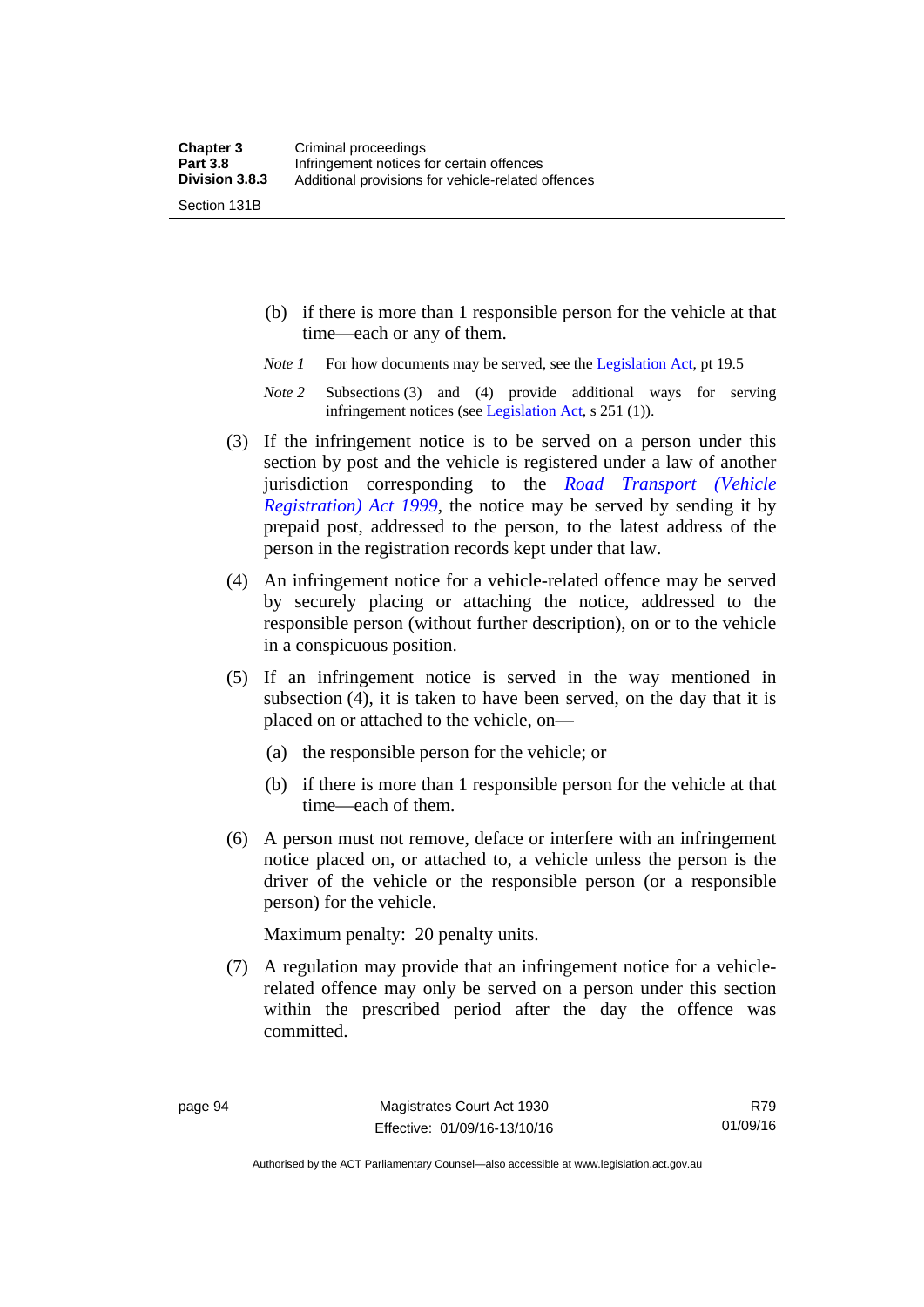- (8) To remove any doubt, an authorised person may not serve an infringement notice on a person under this section for an offence after—
	- (a) if a regulation under subsection (7) prescribes a period for the offence—the end of the prescribed period; or
	- (b) in any other case—the end of the time within which a prosecution may be brought against the person for the offence.
- (9) This section does not prevent an infringement notice for a vehiclerelated offence being served on a person under section 120 (Service of infringement notices).

## **131C Liability for vehicle-related offences**

- (1) If an infringement notice for a vehicle-related offence is served on a person under section 131B, the person is liable for the offence, and may be convicted of and punished for the offence, even though the person who actually committed the offence (the *actual offender*) may have been someone else.
- (2) If the actual offender is not the responsible person (or a responsible person) for the vehicle at the time of the offence, subsection (1) does not affect the liability of the actual offender, but—
	- (a) an additional penalty for the offence may not be recovered from or imposed on the actual offender if an infringement notice penalty for the offence has been paid by, or a penalty has been imposed on, the responsible person (or a responsible person) for the vehicle at that time; and
	- (b) an additional penalty for the offence may not be recovered from or imposed on the responsible person (or a responsible person) for the vehicle at that time if an infringement notice penalty for the offence has been paid by, or a penalty has been imposed on, the actual offender.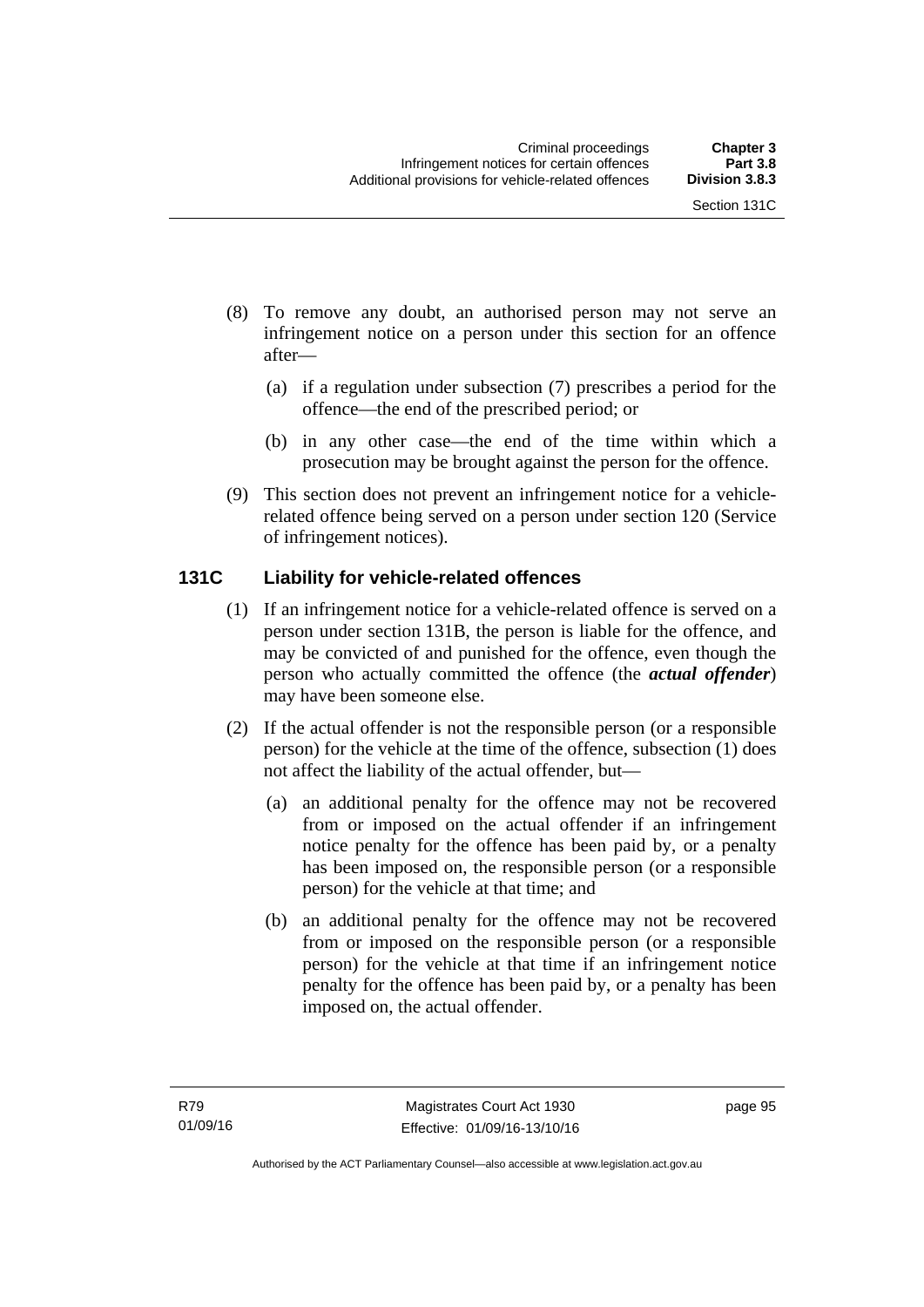- (3) However, in a prosecution against a responsible person for a vehicle-related offence, it is a defence if the responsible person establishes—
	- (a) that the vehicle was stolen, or illegally taken or used, at the time of the offence; or
	- (b) that the person made and gave to the administering authority a known offender declaration in accordance with section 131E (Known offender declaration) for the offence; or
	- (c) that the vehicle (or all of the person's interest in the vehicle) had been sold or disposed of by the person before the time of the offence, and that at that time the person did not have an interest in the vehicle; or
	- (d) that the person—
		- (i) was not the driver of the vehicle at the time of the offence; and
		- (ii) does not know, and could not with reasonable diligence have found out, the name and address of the driver of the vehicle at that time.

#### **131D Illegal user declarations**

- (1) This section applies if—
	- (a) an infringement notice for a vehicle-related offence is served on a person under section 131B (Service of infringement notice on responsible person for vehicles); and
	- (b) the person makes a declaration (an *illegal user declaration*) stating that the vehicle was stolen, or illegally taken or used, at the time of the offence and providing all relevant facts supporting that statement, including details of where and when the matter was reported to the police; and

Authorised by the ACT Parliamentary Counsel—also accessible at www.legislation.act.gov.au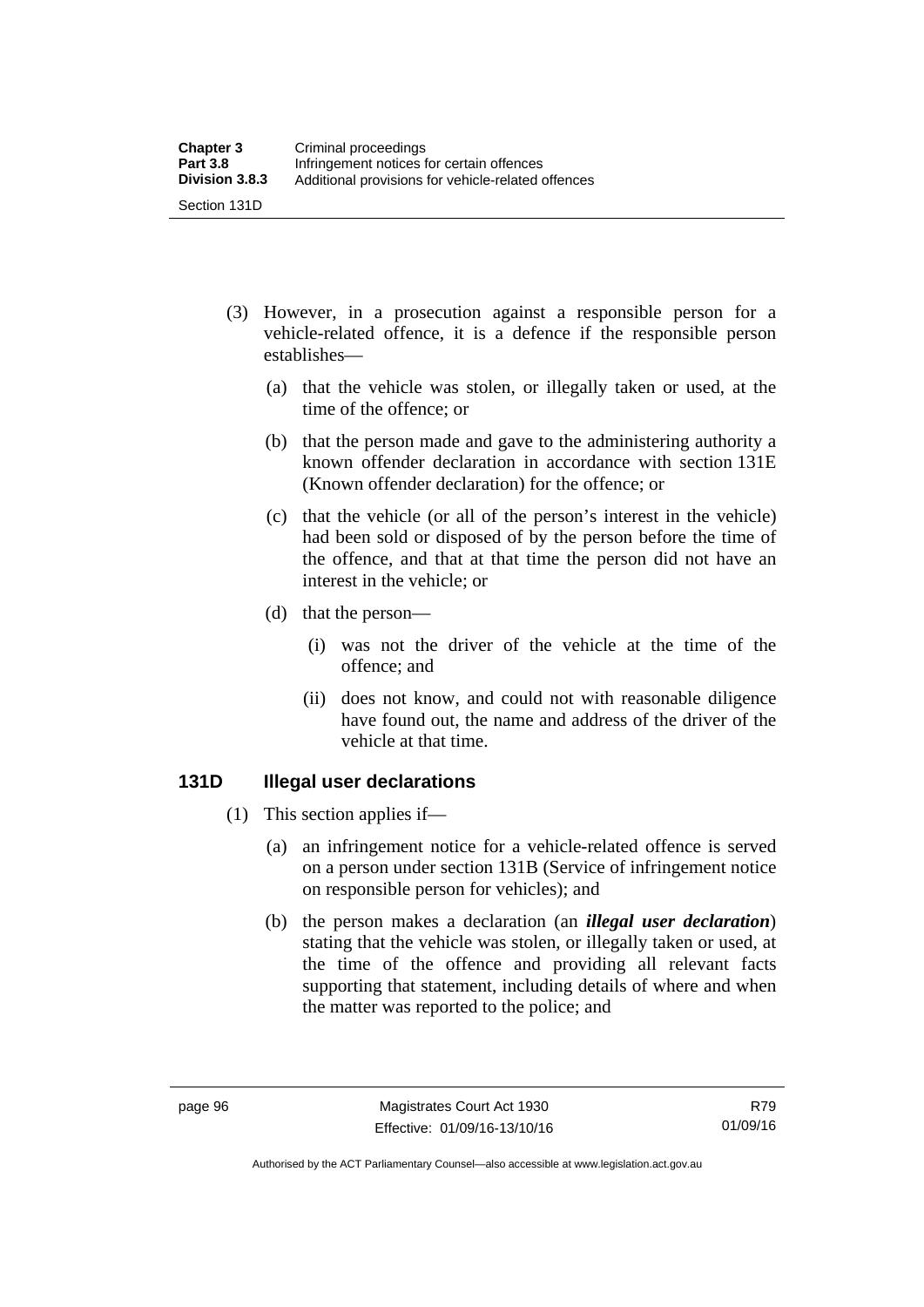- (c) the person gives the illegal user declaration to the administering authority within 28 days after the day when the infringement notice, or a reminder notice for the offence, is served on the person (or any additional time allowed by the administering authority).
- (2) An infringement notice for the offence may be served under section 120 (Service of infringement notices) on the person (if any) stated in the illegal user declaration as the person (the *named offender*) who was illegally in charge of the vehicle at the time of the offence.
- (3) If a document (including an infringement notice or reminder notice) is to be served on the named offender under this part by post in relation to the offence, the document may be addressed to the named offender at his or her home or business address stated in the illegal user declaration.
- (4) Section 131C (Liability for vehicle-related offences) and section 131E (Known offender declarations) apply as if the named offender were the responsible person for the vehicle at the time of the offence and the infringement notice had been served on the named offender under section 131B.
- (5) However, a proceeding for the offence may be brought in a court against the named offender only if a copy of the illegal user declaration has been served on the named offender by an authorised person.
- (6) In a proceeding against the named offender for the offence, the illegal user declaration is evidence that the named offender was the driver of the vehicle at the time of the offence.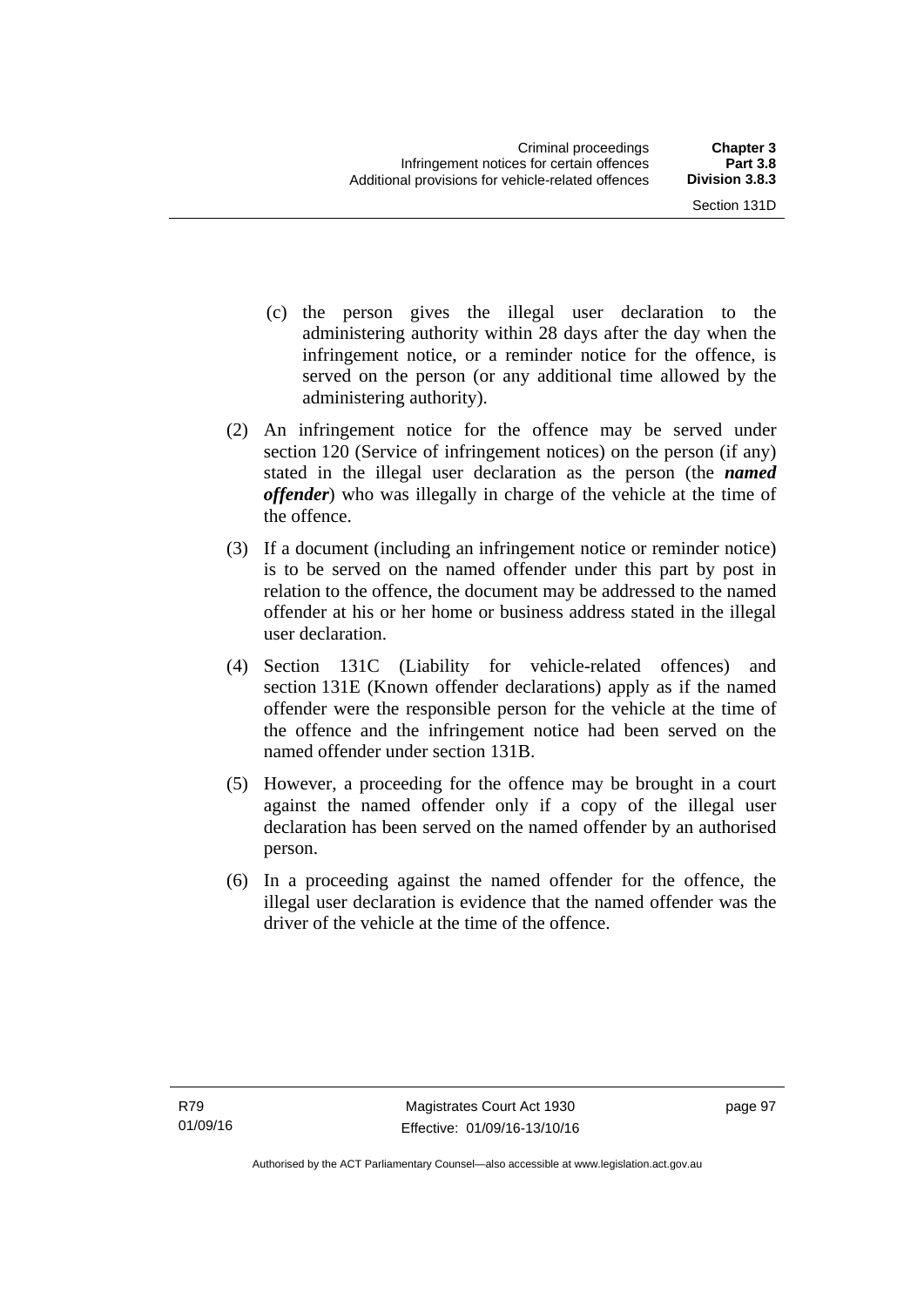#### **131E Known offender declarations**

- (1) This section applies if—
	- (a) an infringement notice for a vehicle-related offence is served on a person under section 131B (Service of infringement notice on responsible person for vehicles); and
	- (b) the person makes a declaration (a *known offender declaration*) stating—
		- (i) if the person is an individual—
			- (A) that the person was not the driver of the vehicle at the time of the offence and did not commit the offence; and
			- (B) the name and home or business address of the person (the *named offender*) who was the driver of the vehicle at that time; and
			- (C) all relevant facts supporting those statements; or
		- (ii) if the person is a corporation—the name and home or business address of the person (also the *named offender*) who was the driver of the vehicle at the time of the offence and all relevant facts supporting that statement; or
		- (iii) for a vehicle-related offence under an Act declared by regulation to be an Act to which this subparagraph applies—the person saw another named person (also the *named offender*) do the act the subject of the offence and stating—
			- (A) the address of the named offender; and
			- (B) if the person does not know the other person's address—the reasons why the person does not know the address; and

Authorised by the ACT Parliamentary Counsel—also accessible at www.legislation.act.gov.au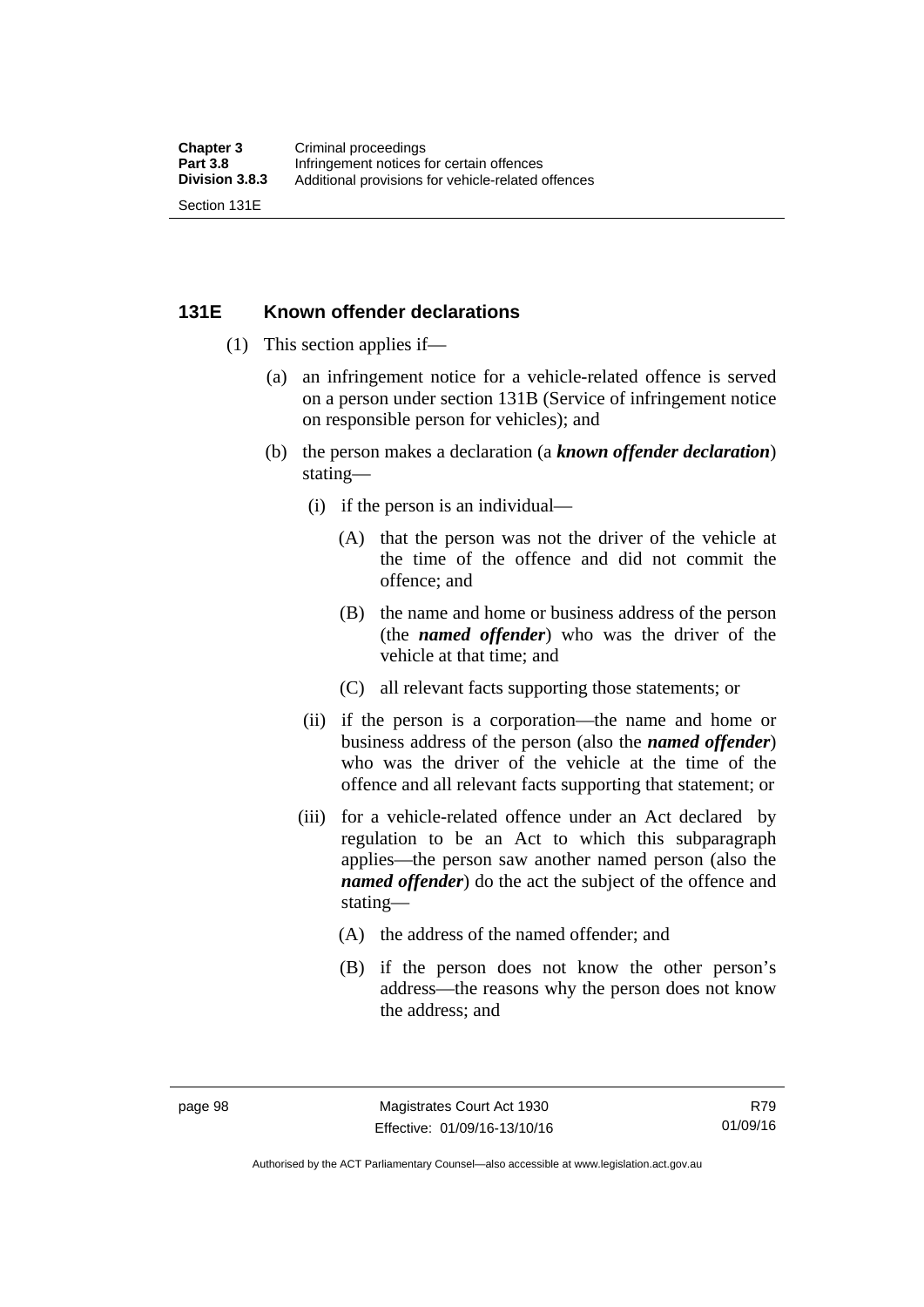- (c) the person gives the known offender declaration to the administering authority within 28 days after the day when the infringement notice, or a reminder notice for the offence, is served on the person (or any additional time allowed by the administering authority).
- (2) An infringement notice for the offence may be served under section 120 (Service of infringement notices) on the named offender.
- (3) If a document (including an infringement notice or reminder notice) is to be served on the named offender under this part by post in relation to the offence, the document may be addressed to the named offender at his or her home or business address stated in the known offender declaration.
- (4) Section 131C (Liability for vehicle-related offences), this section and section 131F apply as if the named offender were the responsible person for the vehicle at the time of the offence and the infringement notice had been served on the named offender under section 131B.
- (5) However, a proceeding for the offence may be brought in a court against the named offender only if a copy of the known offender declaration has been served on the named offender by an authorised person.
- (6) In a proceeding against the named offender for the offence, the known offender declaration is evidence that the named offender was the offender at the time of the offence.

## **131F Sold vehicle declarations**

- (1) This section applies if—
	- (a) an infringement notice for a vehicle-related offence is served on a person under section 131B (Service of infringement notice on responsible person for vehicles); and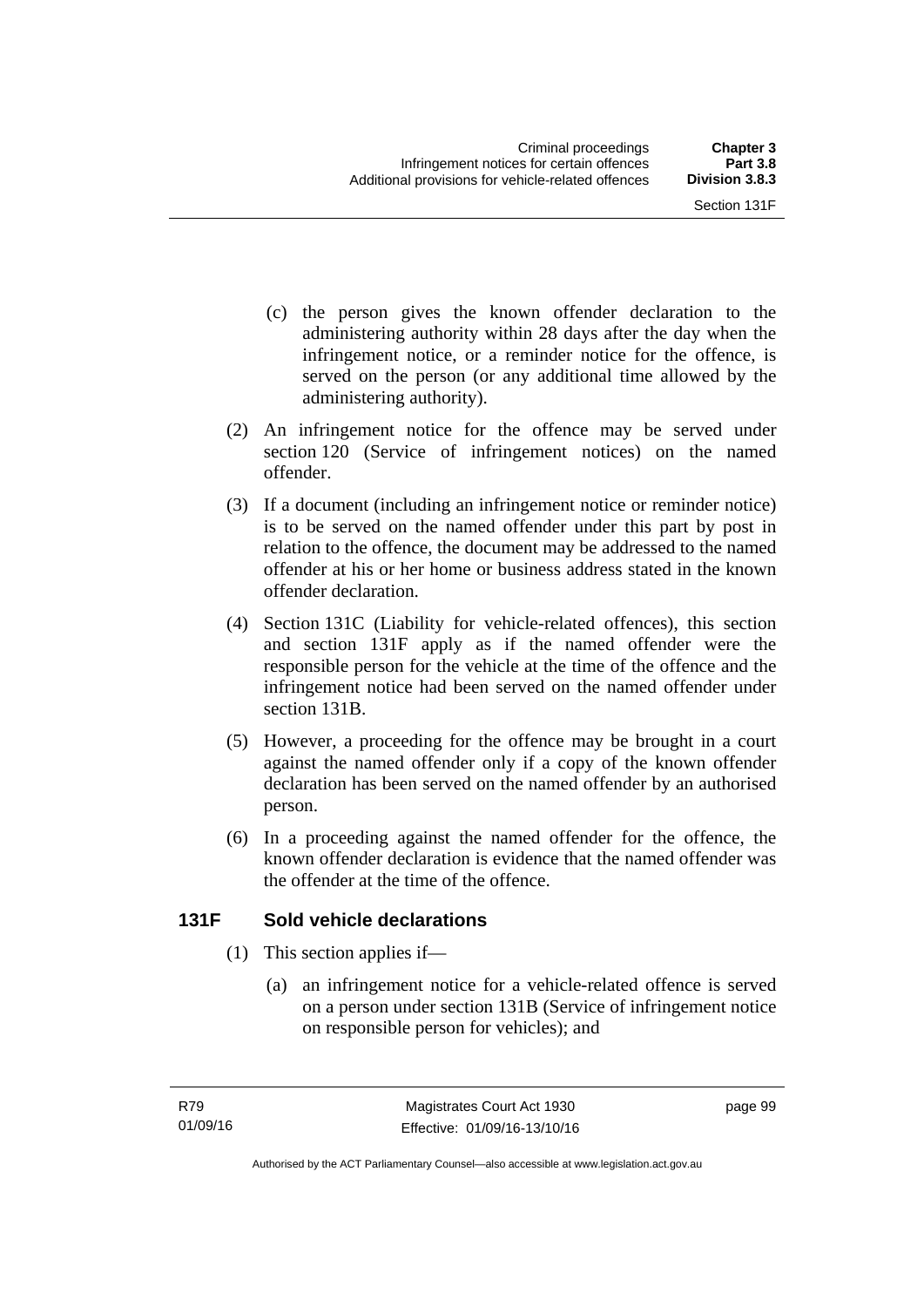- (b) the person makes a declaration (a *sold vehicle declaration*) stating that the vehicle (or all of the person's interest in the vehicle) had been sold or otherwise disposed of by the person before the time of the offence and providing all relevant facts supporting that statement, including—
	- (i) the name and home or business address of the person (the *buyer*) to whom the vehicle (or the person's interest in the vehicle) was sold or disposed of by the person; and
	- (ii) the date and, if relevant to the offence, time of the sale or disposal; and
	- (iii) if an agent made the sale or disposal for the person—the name and home or business address of the agent; and
	- (iv) whether the person had any interest in the vehicle at the time of the offence; and
- (c) the person gives the sold vehicle declaration to the administering authority within 28 days after the day when the infringement notice, or a reminder notice for the offence, is served on the person (or any additional time allowed by the administering authority).
- (2) An infringement notice for the offence may be served under section 120 (Service of infringement notices) on the buyer.
- (3) If a document (including an infringement notice or reminder notice) is to be served on the buyer under this part by post in relation to the offence, the document may be addressed to the buyer at his or her home or business address stated in the sold vehicle declaration.
- (4) Section 131C (Liability for vehicle-related offences), section 131E and this section apply as if the buyer were a responsible person for the vehicle at the time of the offence and the infringement notice had been served on the buyer under section 131B.

Authorised by the ACT Parliamentary Counsel—also accessible at www.legislation.act.gov.au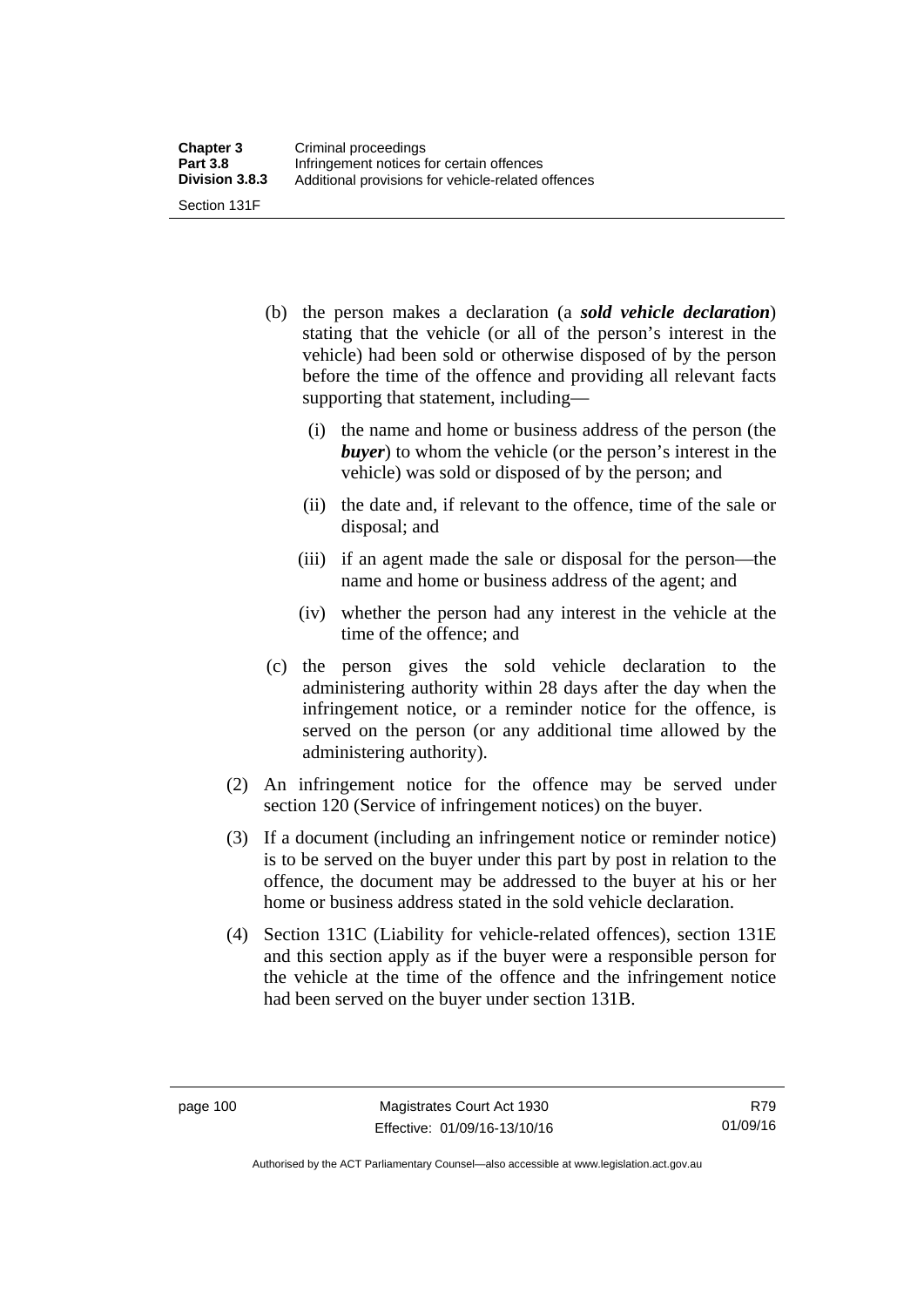- (5) However, a proceeding for the offence may be brought in a court against the buyer only if a copy of the sold vehicle declaration has been served on the buyer by an authorised person.
- (6) In a proceeding against the buyer for the offence, the sold vehicle declaration is evidence that the buyer was the responsible person for the vehicle at the time of the offence.

## **131G Unknown offender declarations**

If an infringement notice for a vehicle-related offence is served on a person under section 131B (Service of infringement notice on responsible person for vehicles), the person may—

- (a) make a declaration (an *unknown offender declaration*) stating—
	- (i) that—
		- (A) if the person is an individual—the person was not the driver of the vehicle at the time of the offence and did not commit the offence; or
		- (B) if the person is a corporation—the vehicle was not being used for the corporation's purposes at the time of the offence; and
	- (ii) that the person has made inquiries to find out who was—
		- (A) the driver of the vehicle at that time; or
		- (B) for a vehicle-related offence under an Act declared by regulation to be an Act to which this subparagraph applies—the offender was at that time; and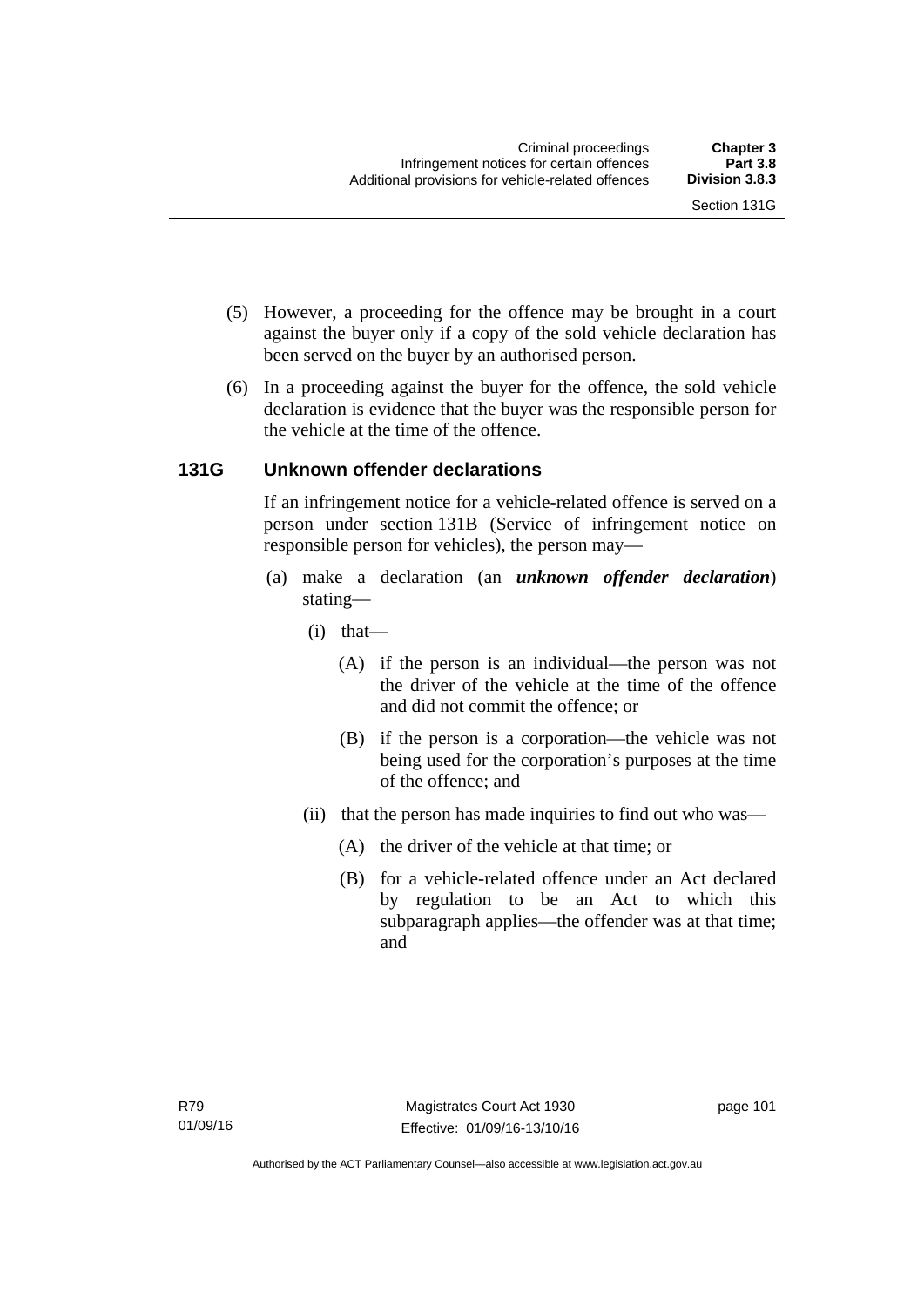- (iii) that the person does not know, and has not been able to find out, who was the driver of the vehicle, or the offender, at that time; and
- (iv) the nature and extent of the inquiries made by the person; and
- (b) give the unknown offender declaration to the administering authority within 28 days after the day when the infringement notice, or a reminder notice for the offence, is served on the person (or any additional time allowed by the administering authority).

# **Division 3.8.4 Disputing liability for infringement notices**

#### **132 Disputing liability for infringement notice offence**

- (1) A person on whom an infringement notice or reminder notice has been served for an infringement notice offence may dispute liability for the offence by written notice given to the administering authority.
- (2) The notice must set out the grounds on which the person relies.
- (3) The notice must be given to the administering authority—
	- (a) within 28 days after the date of service of the infringement notice or reminder notice; or
	- (b) if the person applies to the administering authority within the 28 days for additional time to dispute liability for the offence and the additional time is allowed—within the additional time allowed by the administering authority; or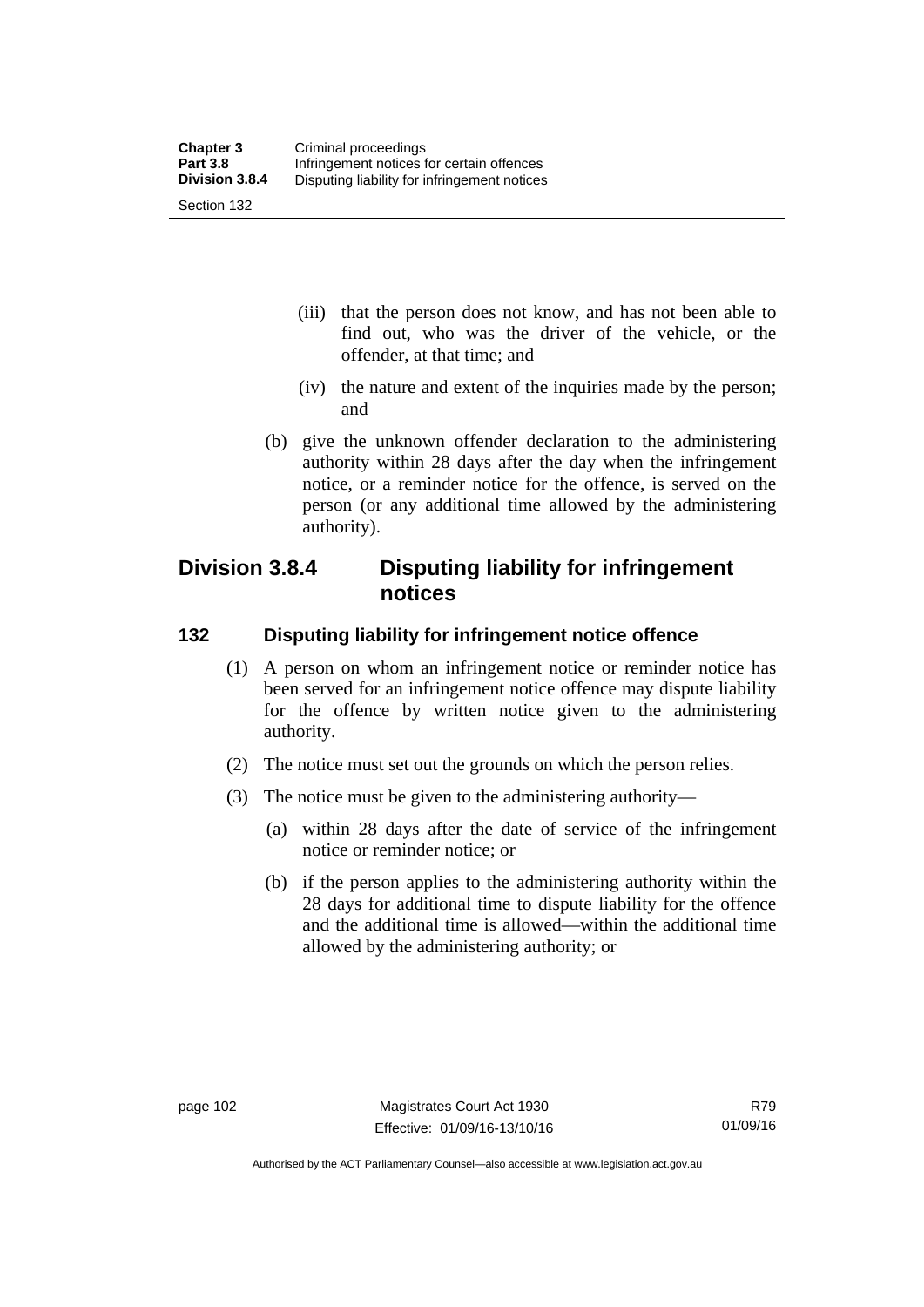Section 133

 (c) if the person applies to the administering authority within the 28 days for additional time to dispute liability for the offence and the application is refused—within 7 days after the day the person is told of the refusal or 28 days after the date of service

of the infringement notice or reminder notice, whichever is

#### **133 Extension of time to dispute liability**

later.

- (1) The person on whom an infringement notice or reminder notice is served may apply, in writing, to the administering authority, within 28 days after the date of service of the notice, for a stated additional time in which to dispute liability for the offence.
- (2) The administering authority must—
	- (a) allow or refuse to allow the additional time; and
	- (b) tell the person in writing of the decision and, if the decision is a refusal, the reasons for it.

#### **134 Procedure if liability disputed**

- (1) This section applies if a person disputes liability for an infringement notice offence by giving the administering authority a notice in accordance with section 132 (Disputing liability for infringement notice offence).
- (2) The administering authority may lay an information in the Magistrates Court against the person for the offence within 60 days after being given the notice.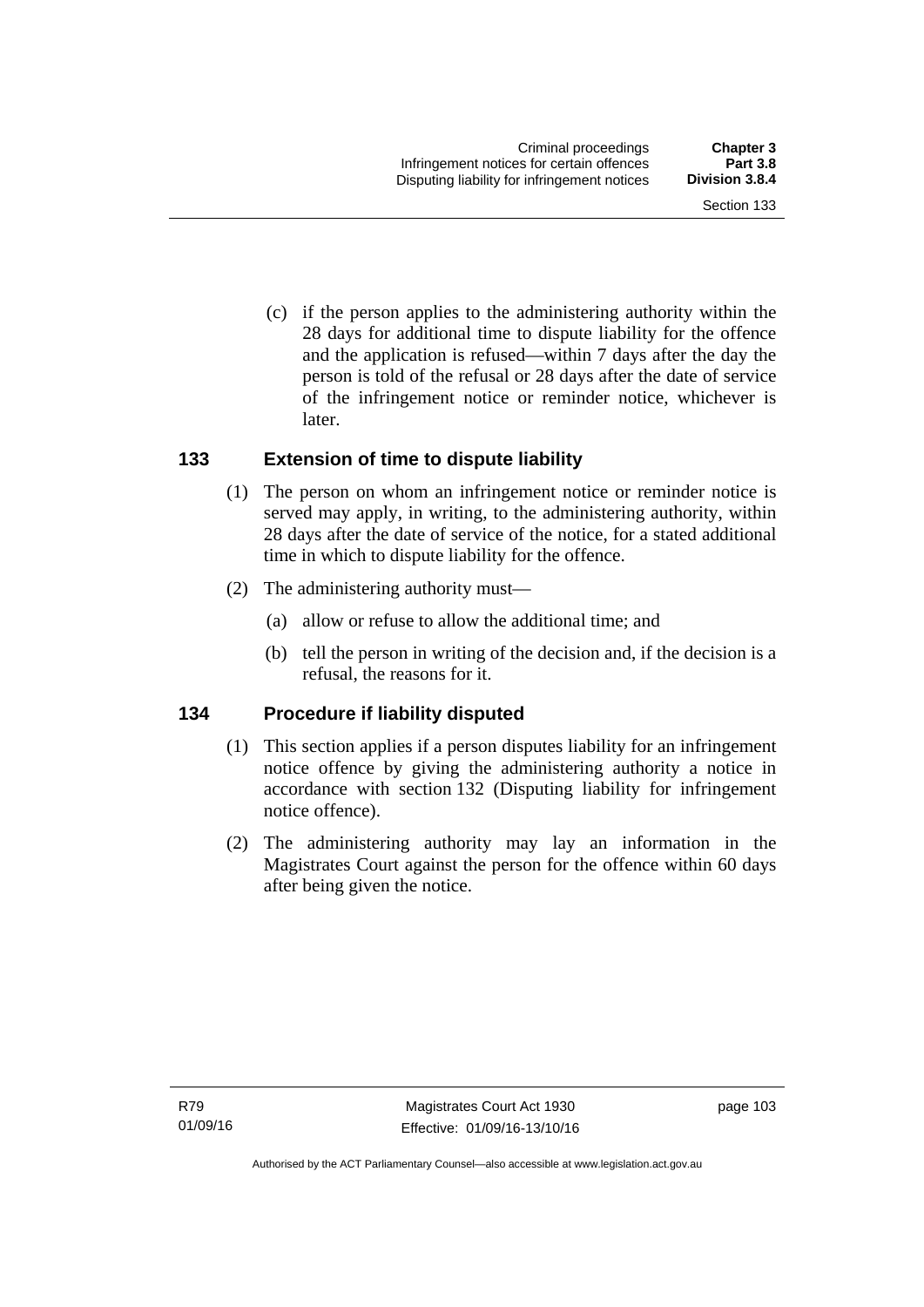- (3) The administering authority must discontinue a proceeding brought against the person for the offence if, before the hearing of the proceeding, the person pays the total of—
	- (a) the infringement notice penalty; and
	- (b) the costs (if any) prescribed by regulation for beginning the proceeding; and
	- (c) the disbursements (if any) incurred by the administering authority up to the day payment is made.
- (4) If subsection (3) applies, section 125 (Effect of payment of infringement notice penalty) also applies to the person in relation to the offence, even though the person paid the infringement notice penalty for the offence after an information had been laid in the Magistrates Court against the person for the offence.
- (5) If the administering authority does not lay an information in the Magistrates Court against the person for the offence within 60 days after being given the notice, the administering authority must—
	- (a) tell the person, in writing, that no further action will be taken against the person for the offence; and
	- (b) take no further action against the person for the offence.
- (6) To remove any doubt, subsection (2) does not permit the administering authority to lay an information against a person for an offence after the end of the time within which, apart from this section, a prosecution may be brought against the person for the offence.
	- *Note* For the time within which a prosecution must be begun, see the [Legislation Act,](http://www.legislation.act.gov.au/a/2001-14) s 192.

Authorised by the ACT Parliamentary Counsel—also accessible at www.legislation.act.gov.au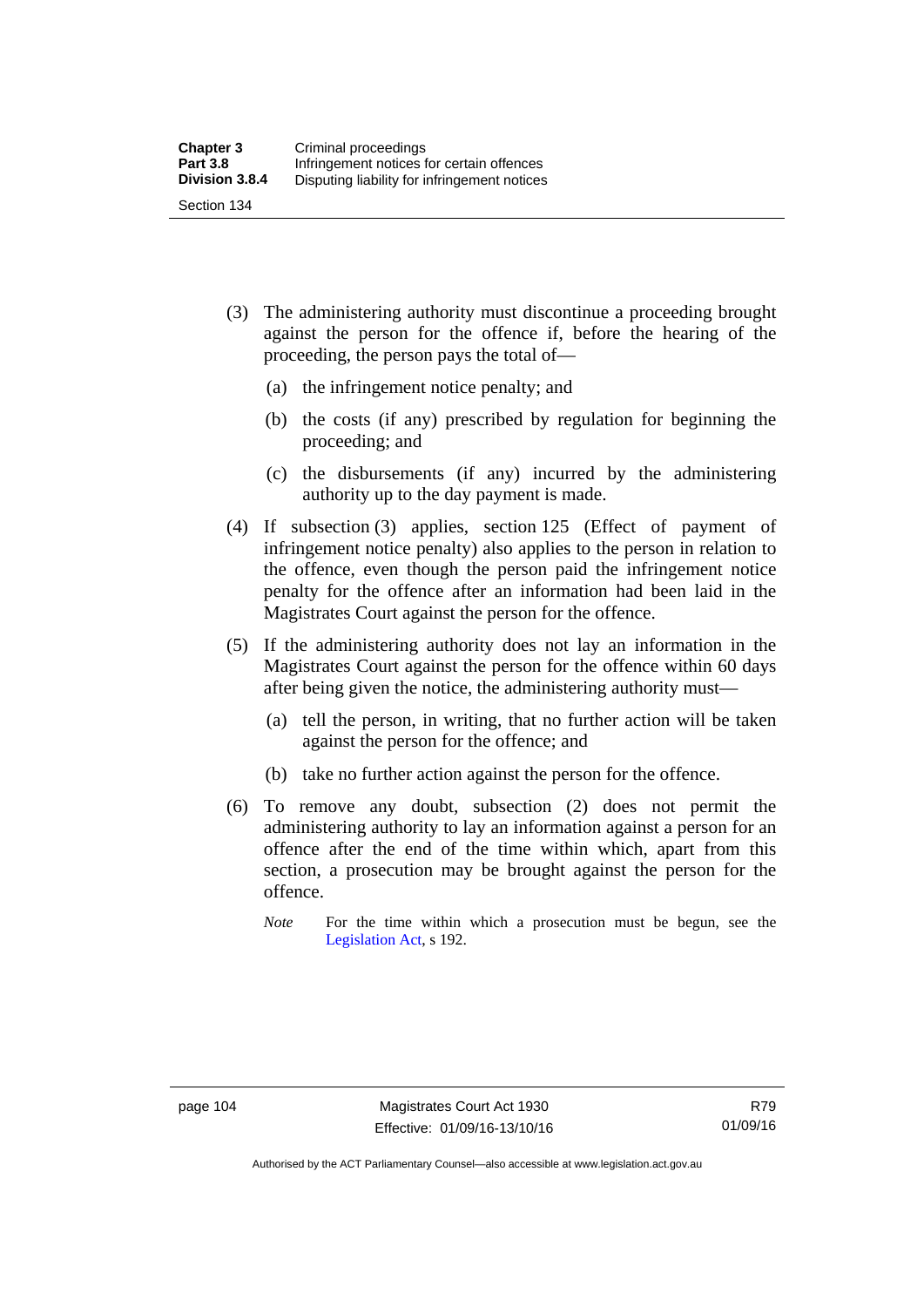# **Division 3.8.5 Infringement notices—other provisions**

#### **134A Authorised people for infringement notice offences**

- (1) The administering authority for an infringement notice offence may appoint a person to be an authorised person to serve infringement notices or reminder notices.
	- *Note 1* For the making of appointments (including acting appointments), see the [Legislation Act,](http://www.legislation.act.gov.au/a/2001-14) pt 19.3.
	- *Note 2* In particular, a person may be appointed for a particular provision of a law (see [Legislation Act,](http://www.legislation.act.gov.au/a/2001-14) s 7 (3)) and an appointment may be made by naming a person or nominating the occupant of a position (see s 207).
- (2) A regulation may prescribe a person to be an authorised person for the service of infringement notices or reminder notices.
- (3) In this part:

#### *authorised person* means—

- (a) for an infringement notice for an infringement notice offence—
	- (i) the administering authority; or
	- (ii) a person who is appointed under this section by the administering authority to serve an infringement notice for the offence; or
	- (iii) anyone else who, under the regulations, may serve an infringement notice for the offence; or
- (b) for a reminder notice for an infringement notice offence—
	- (i) the administering authority; or
	- (ii) a person who is appointed under this section by the administering authority to serve a reminder notice for the offence; or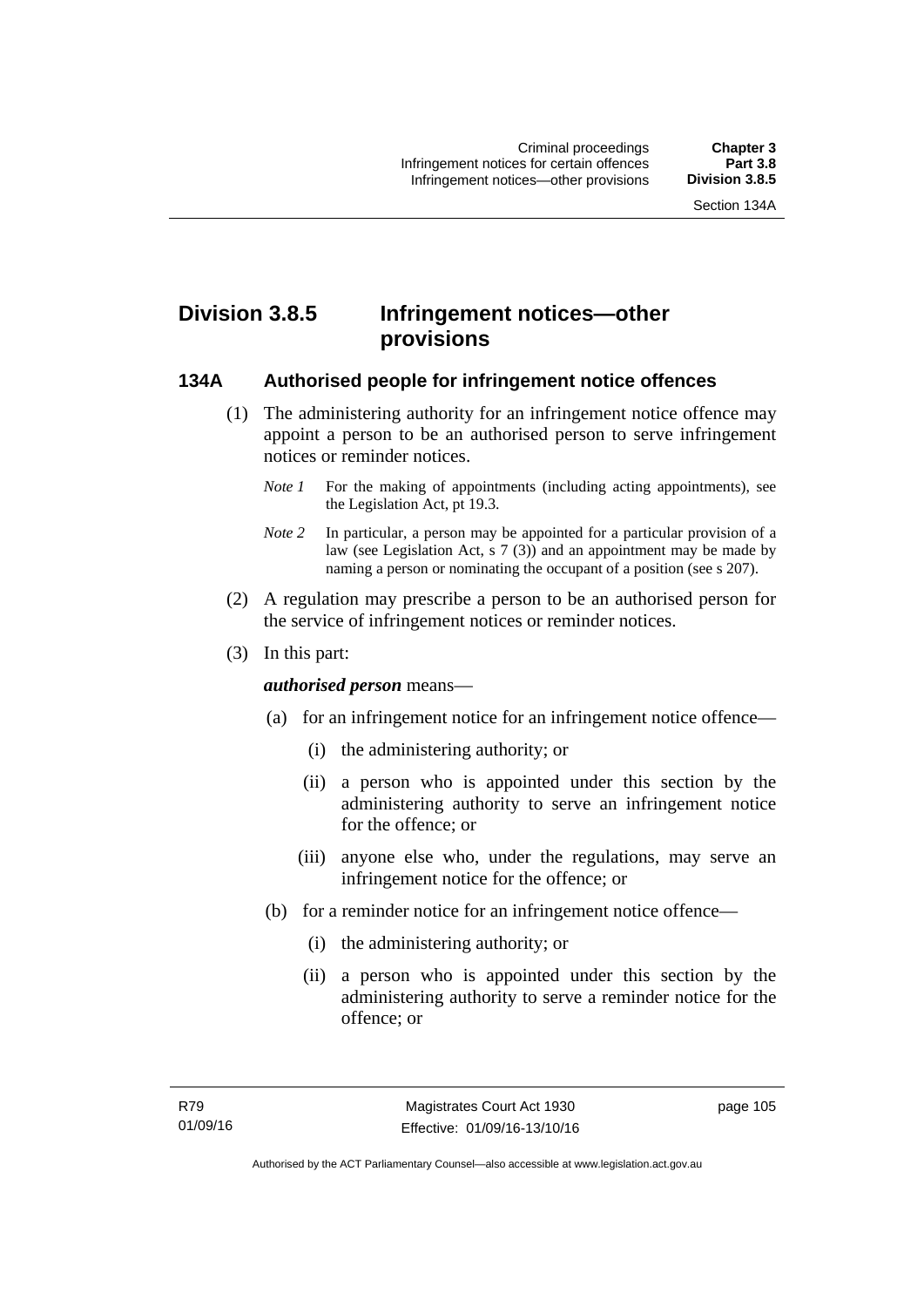(iii) anyone else who, under the regulations, may serve a reminder notice for the offence.

#### **135 Delegation of administering authority's functions**

- (1) The administering authority for an infringement notice offence may delegate the administering authority's functions under this part to an authorised person or a person prescribed by regulation.
- (2) A person prescribed by regulation for subsection (1) may delegate the functions delegated to the person under that subsection to anyone else.
	- *Note* For the making of delegations and the exercise of delegated functions, see [Legislation Act](http://www.legislation.act.gov.au/a/2001-14), pt 19.4.

#### **136 Evidentiary certificates**

- (1) This section applies to a proceeding for an infringement notice offence.
- (2) A certificate that appears to be signed by or on behalf of the administering authority, and states any matter relevant to anything done or not done under this part in relation to the offence, is evidence of the matter.
- (3) Without limiting subsection (2), a certificate given under that subsection may state any of the following:
	- (a) a stated infringement notice or reminder notice was served by a stated authorised person in a stated way on a stated person on a stated date for a stated infringement notice offence;
	- (b) the administering authority did not allow additional time, or allowed stated additional time, for payment of the infringement notice penalty or to dispute liability for the offence;
	- (c) the infringement notice penalty was not paid within the time in which it was required to be paid under this part;

R79 01/09/16

Authorised by the ACT Parliamentary Counsel—also accessible at www.legislation.act.gov.au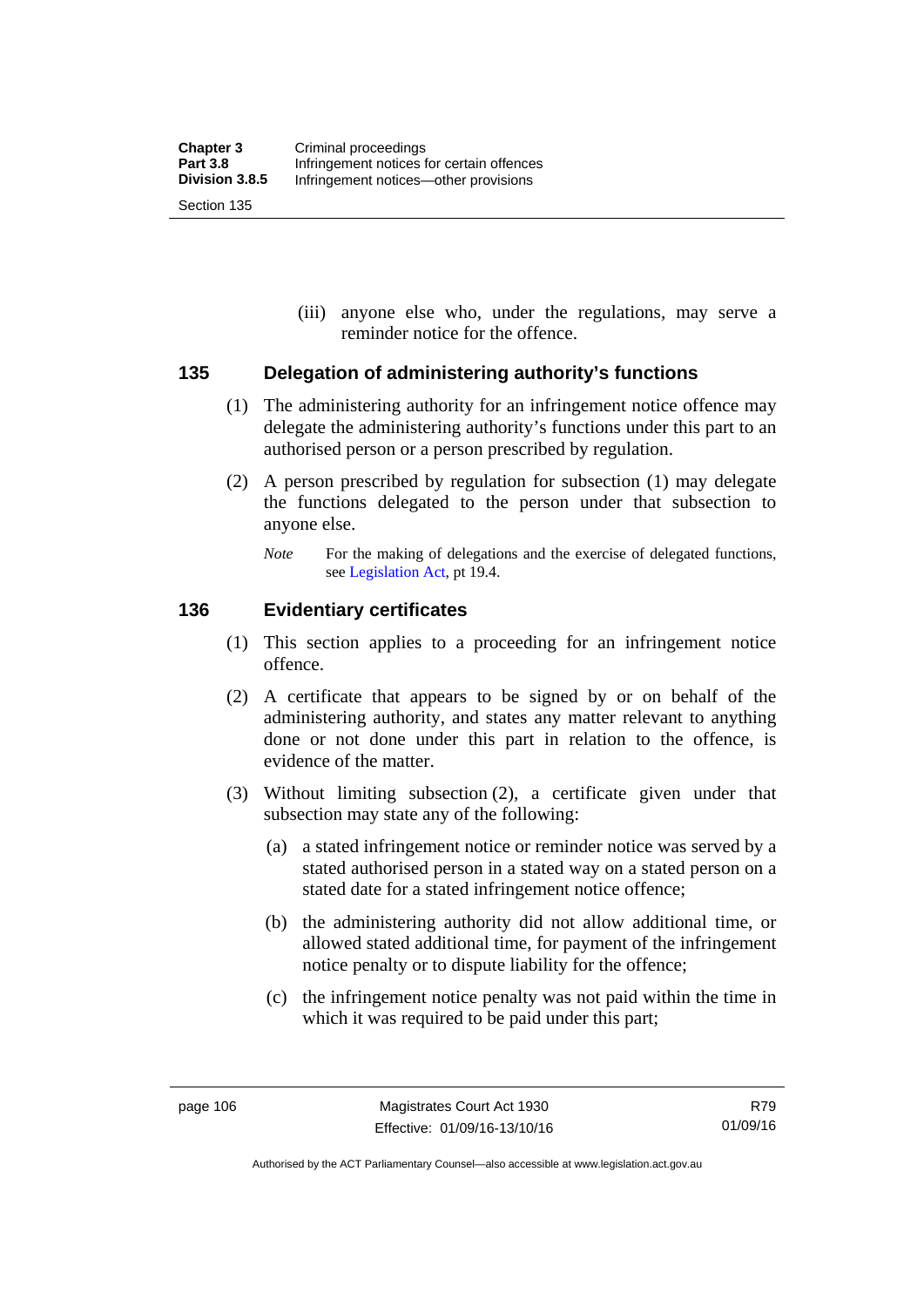- (d) the infringement notice has not been withdrawn or was withdrawn on a stated date:
- (e) a stated address was, on a stated date, the latest business, home or email address, or fax number, of a stated person recorded in a register or other record kept by the administering authority;
- (f) an infringement notice penalty has not been paid by, or a penalty has not been imposed on, a stated person or anyone for the offence.
- (4) A court must accept a certificate given under this section as proof of the matters stated in it if there is no evidence to the contrary.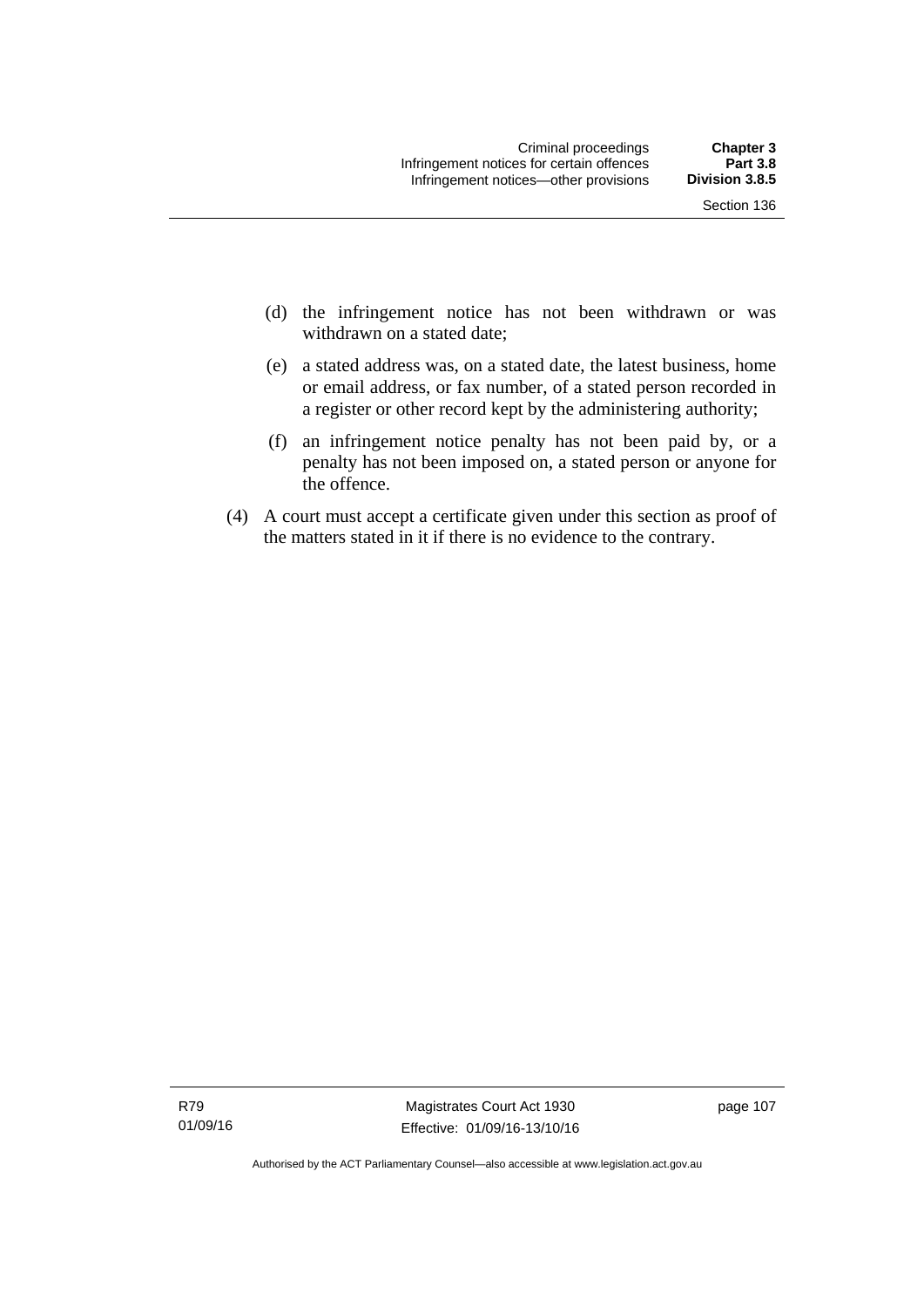Section 141

# **Part 3.9 Enforcement of criminal decisions**

# **Division 3.9.1 Enforcement of criminal decisions general**

#### **141 Minute of decision and notice to defendant**

- (1) If the court convicts or makes an order against a defendant—
	- (a) a minute or memorandum of the conviction or order must be made and signed by the magistrate exercising the jurisdiction of the court; and
	- (b) the defendant must be notified in writing of the conviction or order.
	- *Note 1* If the defendant is sentenced to imprisonment, the court must issue a warrant for the imprisonment of the defendant in the director-general's custody (see *[Crimes \(Sentence Administration\) Act 2005](http://www.legislation.act.gov.au/a/2005-59)*, s 12).
	- *Note* 2 If the defendant is liable to pay a fine, the notice must contain a penalty notice for the fine (see *[Crimes \(Sentence Administration\) Act 2005](http://www.legislation.act.gov.au/a/2005-59)*, s 116C (Registrar to send penalty notice)).
- (2) A minute or memorandum under subsection (1) (a) must specify the amount of any victims financial assistance levy imposed under the *[Victims of Crime \(Financial Assistance\) Act 2016](http://www.legislation.act.gov.au/a/2016-12/default.asp)*, part 7.
	- *Note* The *[Victims of Crime Act 1994](http://www.legislation.act.gov.au/a/1994-83)*, s 25 (1) requires the amount of the victims services levy payable by a person (in relation to an offence to which that Act, pt 5 applies), to be stated on a fine order under the *[Crimes \(Sentencing\) Act 2005](http://www.legislation.act.gov.au/a/2005-58)* and on any notice or copy of the fine order given to the person.
- (3) Failure to comply with subsection (1) does not invalidate a conviction or order or the enforcement of a conviction or order.

Authorised by the ACT Parliamentary Counsel—also accessible at www.legislation.act.gov.au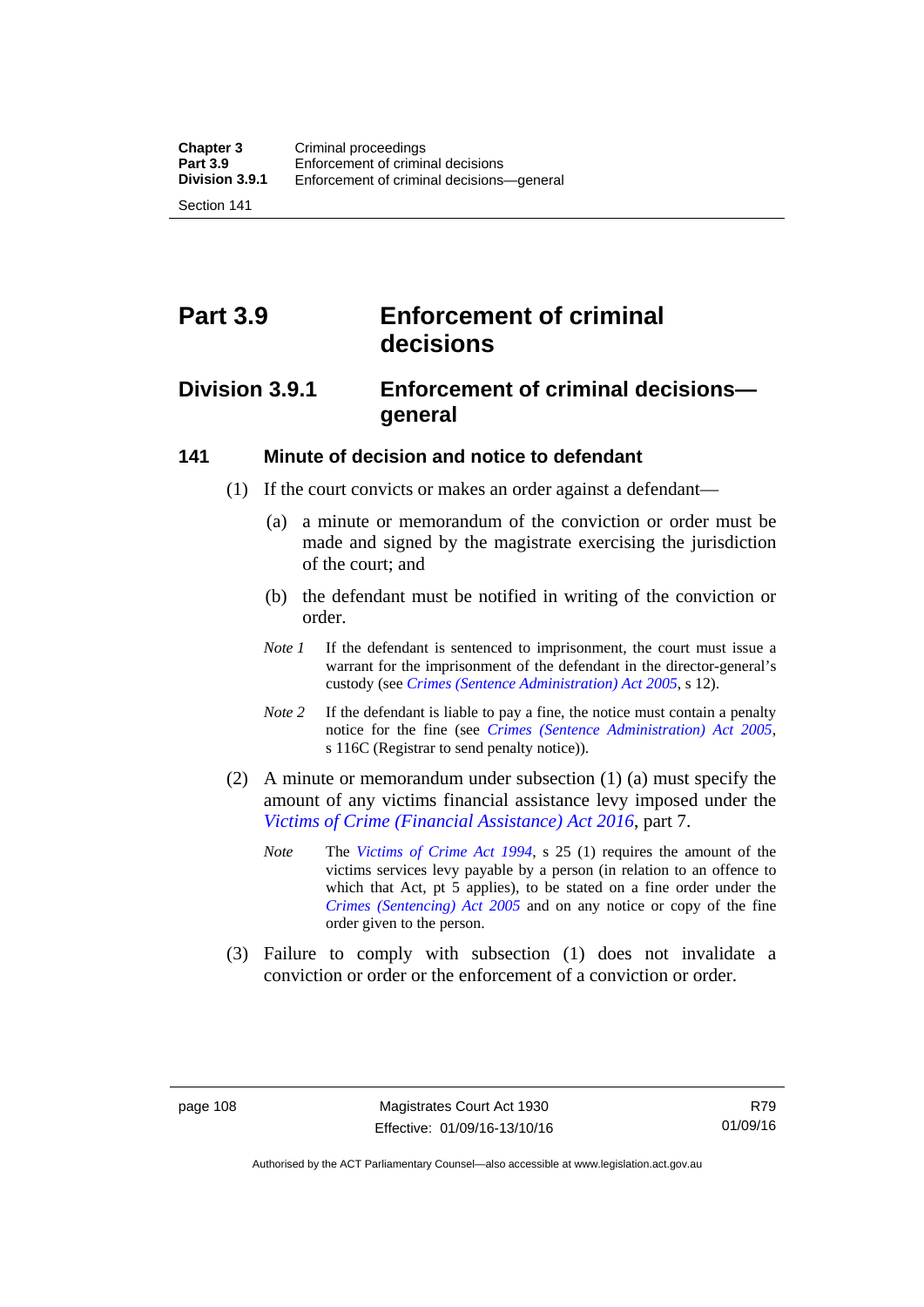- (4) The minute must not form part of—
	- (a) a warrant under the *[Crimes \(Sentence Administration\)](http://www.legislation.act.gov.au/a/2005-59)  [Act 2005](http://www.legislation.act.gov.au/a/2005-59)*, section 12 (Warrant for imprisonment); or
	- (b) an enforcement order.

#### **142 Formal convictions and orders**

- (1) The conviction or order must, if required, be drawn up by the court in proper form and be filed by the registrar in the court's records.
- (2) It is not necessary for a court formally to draw up a conviction or order or any other record of a decision, unless it is demanded by a party to the proceeding for the purpose of an appeal against the decision, or is required for the purpose of a habeas corpus order or another order from the Supreme Court.

#### **143 Consequences if information dismissed**

- (1) The court must make an order of dismissal if the court dismisses an information.
- (2) The court must give the defendant a certificate of dismissal signed by the adjudicating magistrate or the registrar if the defendant applies for it.
- (3) If a certificate of dismissal is produced to a court—
	- (a) the court must accept it as proof of the matters stated in it if there is no evidence to the contrary; and
	- (b) it is a bar to any other information or proceeding in any court (other than an appeal) for the same matter against the same party.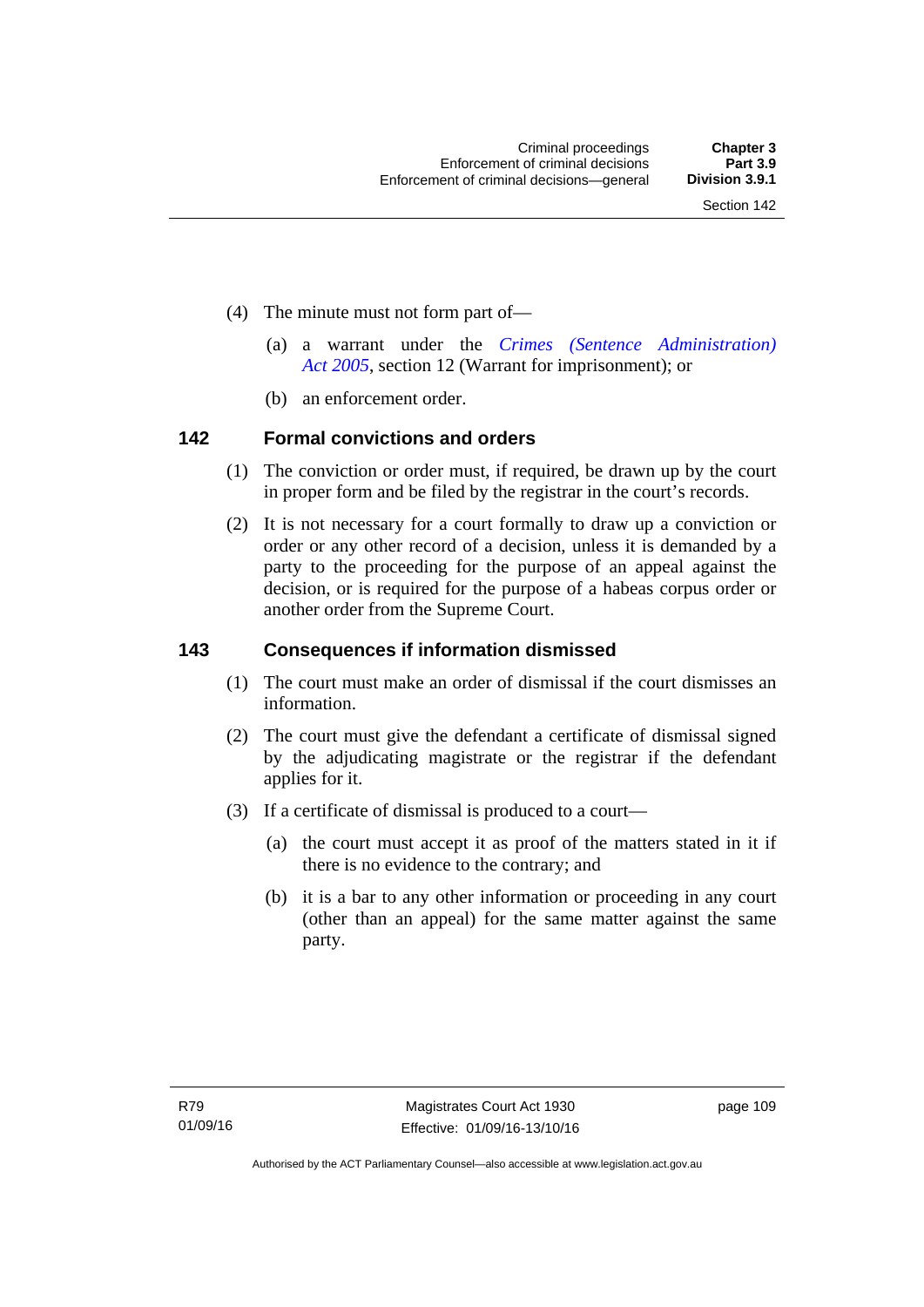# **144 Copies of informations and other documents**

- (1) On application, the registrar must give an applicant a copy of—
	- (a) an information; or
	- (b) a minute or memorandum of a conviction or order; or
	- (c) a formal conviction or order; or
	- (d) a committal order.
- (2) The registrar may refuse an application under subsection (1) if—
	- (a) the applicant is not a party to the relevant proceeding; and
	- (b) the registrar or a magistrate is not satisfied that the applicant has a good reason for being given that copy.

# **Division 3.9.3 Reciprocal enforcement of fines against bodies corporate**

#### **166A Definitions for div 3.9.3**

In this division:

*conviction* means a conviction or order entered or made by a court in the exercise of summary jurisdiction in a proceeding for an offence.

*fine* includes—

- (a) a financial penalty, financial forfeiture and financial compensation; and
- (b) fees, charges and costs payable by a body corporate under an order made in a proceeding in which a conviction was entered in relation to the body corporate.

*reciprocating court* means a court declared under section 166B to be a reciprocating court.

Authorised by the ACT Parliamentary Counsel—also accessible at www.legislation.act.gov.au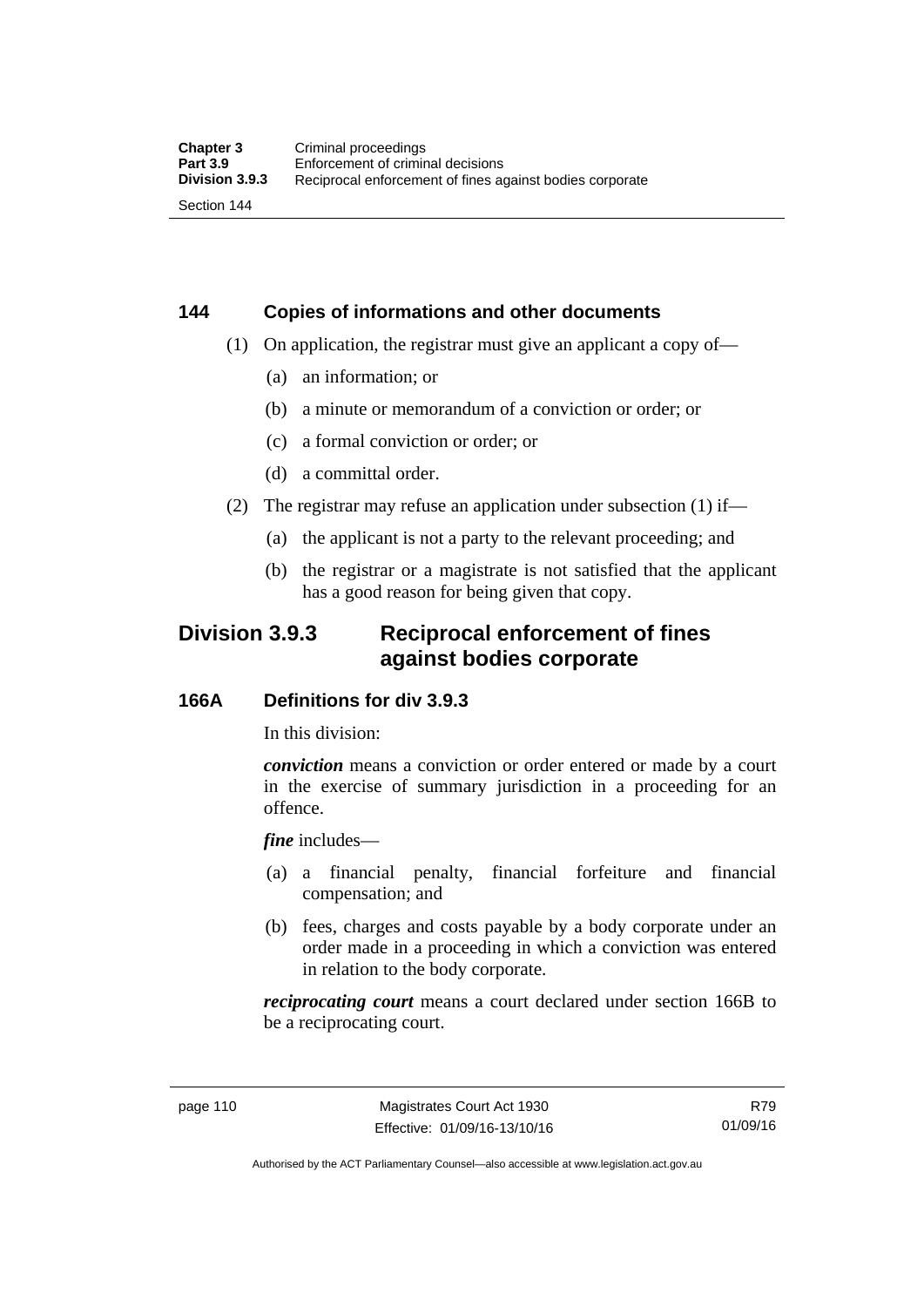*relevant officer*, in relation to a reciprocating court, means the registrar or other corresponding officer of the court.

*State* includes a Territory other than the Australian Capital Territory.

*territory fine* means a fine payable under a conviction of the court.

#### **166B Declarations relating to reciprocating courts**

- (1) If a State has laws providing for the enforcement in the State of a territory fine against a body corporate, the Attorney-General may declare a court of summary jurisdiction in the State to be a reciprocating court.
- (2) A declaration is a notifiable instrument.
	- *Note* A notifiable instrument must be notified under the [Legislation Act](http://www.legislation.act.gov.au/a/2001-14).

#### **166C Enforcement of fine**

- $(1)$  If—
	- (a) a fine is payable by a body corporate under a conviction of a reciprocating court; and
	- (b) the registrar receives a written request from the relevant officer of the reciprocating court for the enforcement of the conviction accompanied by—
		- (i) a copy, certified by the relevant officer to be correct, of the conviction; and
		- (ii) a certificate signed by the relevant officer stating the amount of the fine that remains unpaid;

the registrar must register the conviction by filing in the court the certified copy of the conviction and noting the date of the registration on the copy.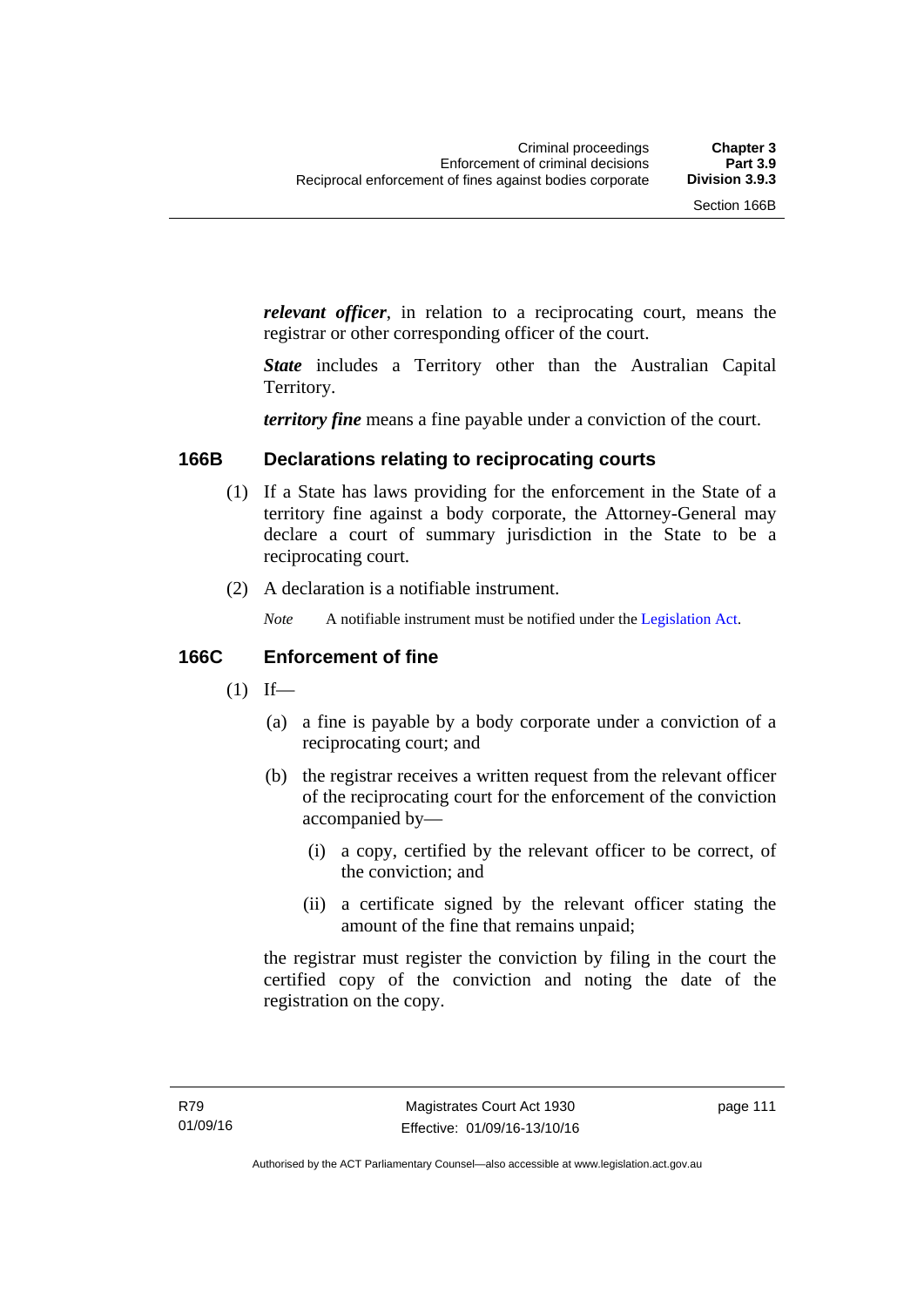- (2) On the registration of a conviction under subsection (1)—
	- (a) the conviction is taken, for this part, to be a conviction of the court adjudging payment of a fine by the body corporate in the amount stated as unpaid in the certificate mentioned in subsection (1) (b); and
	- (b) the registrar must make an enforcement order for the purpose of recovering the amount mentioned in paragraph (a); and
	- (c) subject to this section, this Act and the rules applying to civil proceedings in the Magistrates Court apply in relation to an enforcement order made under paragraph (b) as if the order had been made in a civil proceeding in the court.
- (3) If a request is made under this section in relation to a fine payable under a conviction of a reciprocating court and the registrar later receives a notification from the relevant officer of the reciprocating court of payment of an amount in satisfaction in whole or part of the amount of the fine, the registrar must note the particulars of the payment on the certified copy of the conviction filed in the court.
- $(4)$  If—
	- (a) an enforcement order is made under subsection (2) in relation to a fine; and
	- (b) before enforcement, the registrar receives a notification mentioned in subsection (3) in relation to the fine;

the registrar must stay the order.

- (5) On the stay of the order, the registrar must—
	- (a) if the amount of the fine has been paid in full—set aside the order; or
	- (b) if part of the amount of the fine remains unpaid—amend the order to show the amount still unpaid.

Authorised by the ACT Parliamentary Counsel—also accessible at www.legislation.act.gov.au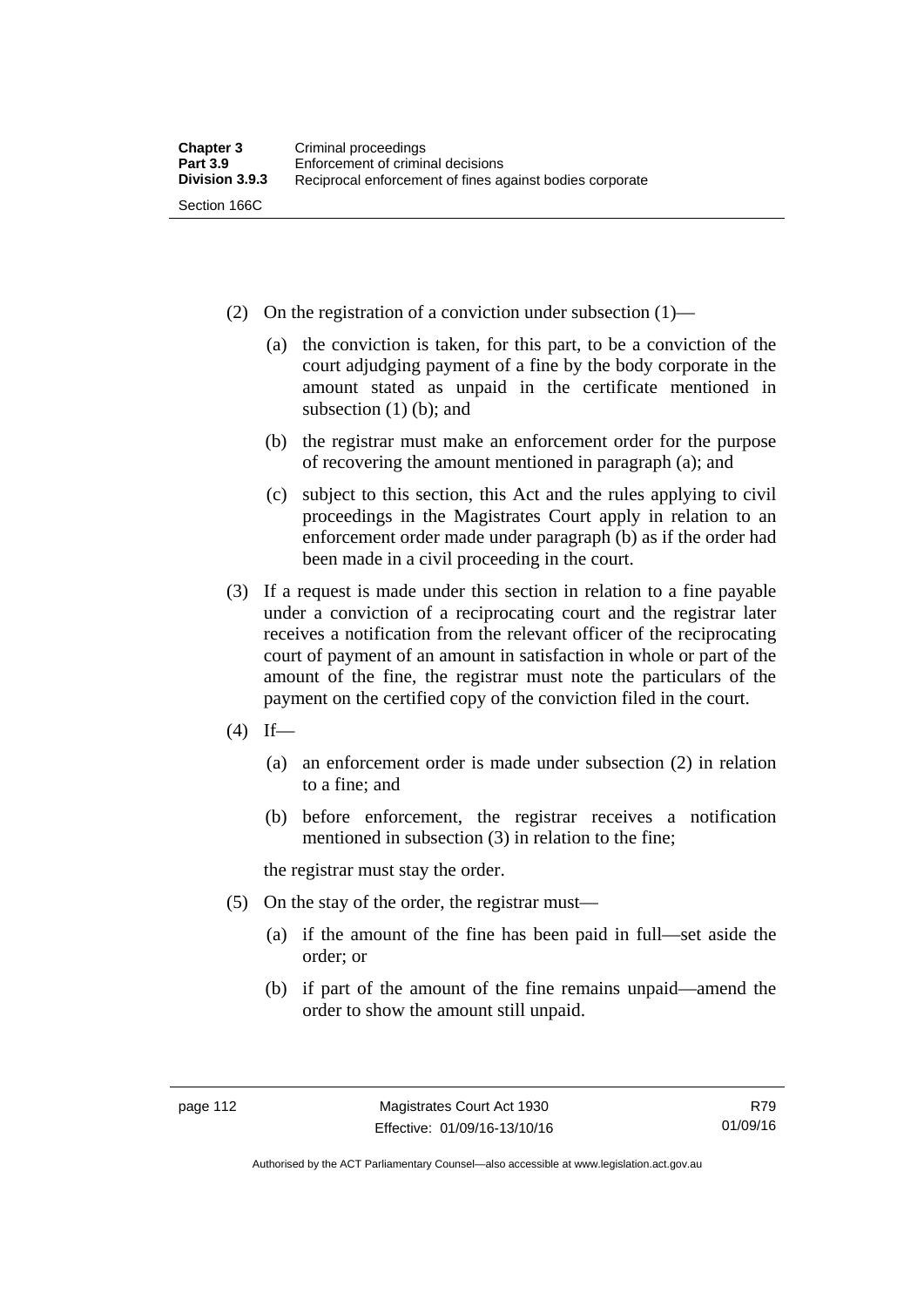- (6) If an enforcement order is amended under subsection (5) (b), the order must be enforced in relation to the amount of the fine shown in the order as unpaid.
- (7) If an amount of money is paid to the registrar in satisfaction in whole or in part of a fine payable under a conviction registered under subsection (1), the registrar must remit the amount to the relevant officer of the reciprocating court by which the conviction was entered.
- (8) For this section, a document that purports to have been signed by the relevant officer of a reciprocating court is taken to have been so signed unless the contrary is proved.

## **166D Effect of enforcement by reciprocating court**

An amount received by the registrar from a reciprocating court in satisfaction in whole or in part of a territory fine must be applied by the registrar as if the amount had been paid to the registrar by the body corporate by which the fine was payable in satisfaction in whole or in part of the fine.

#### **166E Registrar to notify payment of territory fine**

 $If$ <sub>—</sub>

- (a) a conviction of the court under which a fine is payable is registered by the relevant officer of a reciprocating court; and
- (b) an amount is received by the registrar in satisfaction in whole or in part of the fine;

the registrar must, as soon as practicable, notify the relevant officer of the amount of that payment.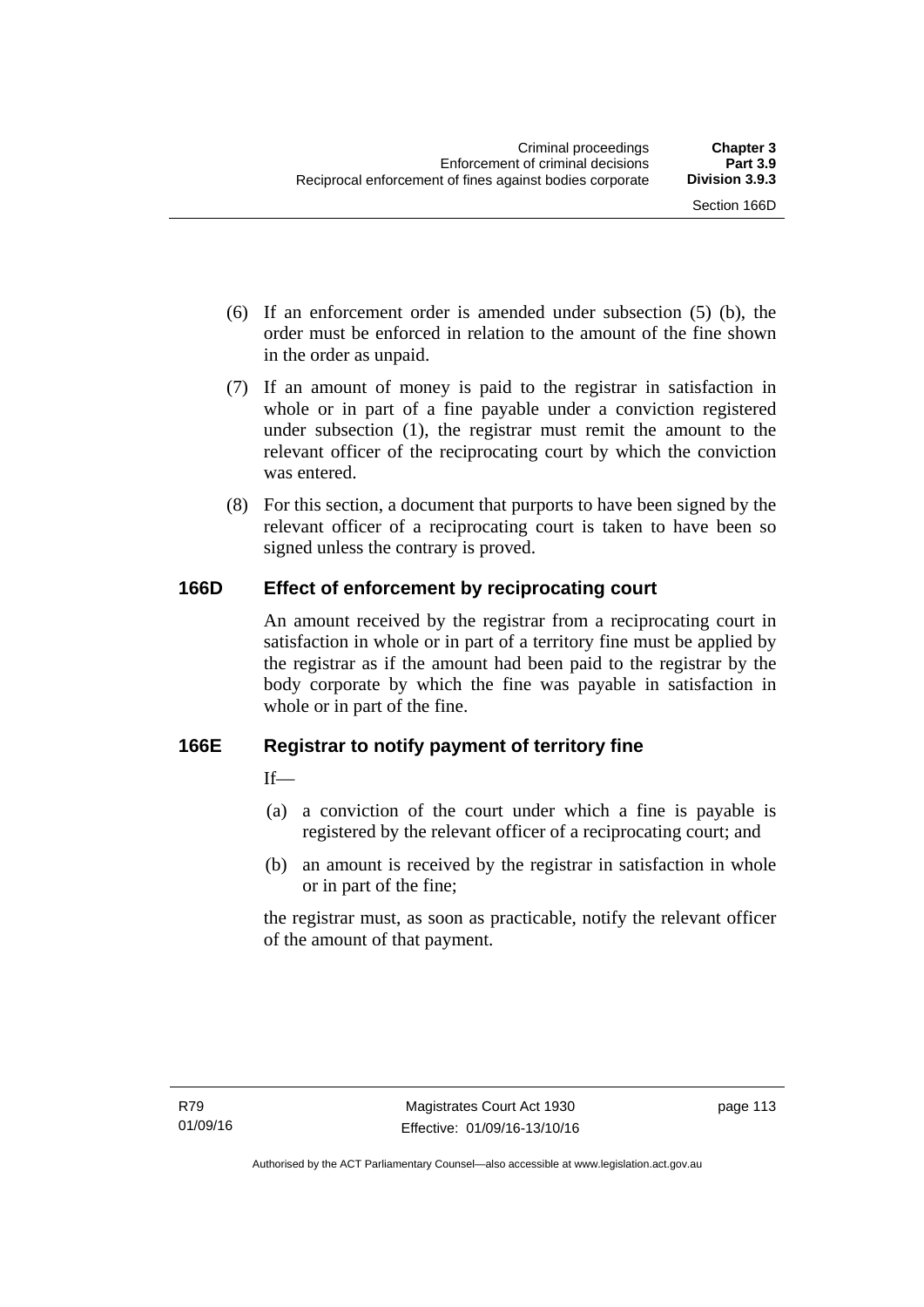Section 184

# **Division 3.9.4 Enforcement of criminal decisions other provisions**

#### **184 Enforcement of costs against informant**

If a court orders an informant in a criminal proceeding to pay costs to a defendant, the order operates as a judgment given or entered in relation to a claim for the payment of money and is enforceable accordingly.

#### **191 Accounts to be kept of amounts received**

Every registrar and person in charge of a correctional centre must keep a true and exact account of all amounts received by him or her under or because of any conviction or order, showing the people from whom and the time when the amounts were received and to whom and when the amounts were paid.

Maximum penalty: 1 penalty unit.

#### **193 Forfeited goods may be sold**

Except where otherwise provided, all forfeitures, not financial, that are incurred in relation to an offence triable by the court or that may be enforced by the court, may be sold or disposed of or dealt with in the way that the court directs, and the proceeds of the sale must be applied in a similar way as if the proceeds were a fine imposed under the Act, ordinance or law on which the proceeding for forfeiture is founded.

#### **194 Enforcement order not void for form only**

An enforcement order is not void only because of a defect or error in it if there is a conviction or order that is valid, or that may be amended and made valid, under this Act to support it.

Authorised by the ACT Parliamentary Counsel—also accessible at www.legislation.act.gov.au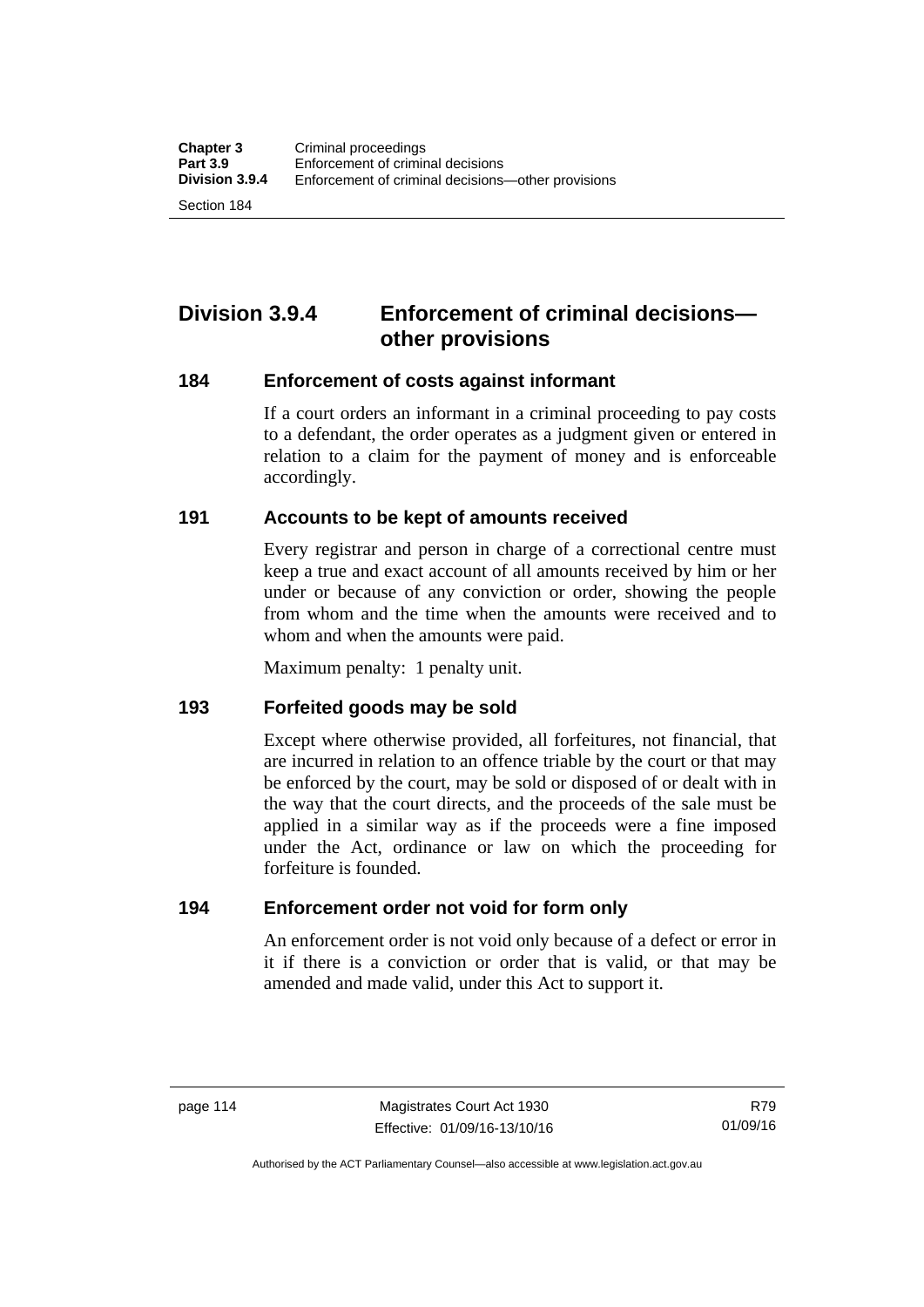#### **195 Convictions etc to be given to Supreme Court registrar**

- (1) This section applies if a person is convicted of an indictable offence by the court or an information in relation to an indictable offence is dismissed by the court.
- (2) The court must immediately give the registrar of the Supreme Court a copy of the conviction and recognisances or a copy of the certificate of dismissal (if any).
- (3) The court must keep a conviction and dismissal book and record each conviction or dismissal in it.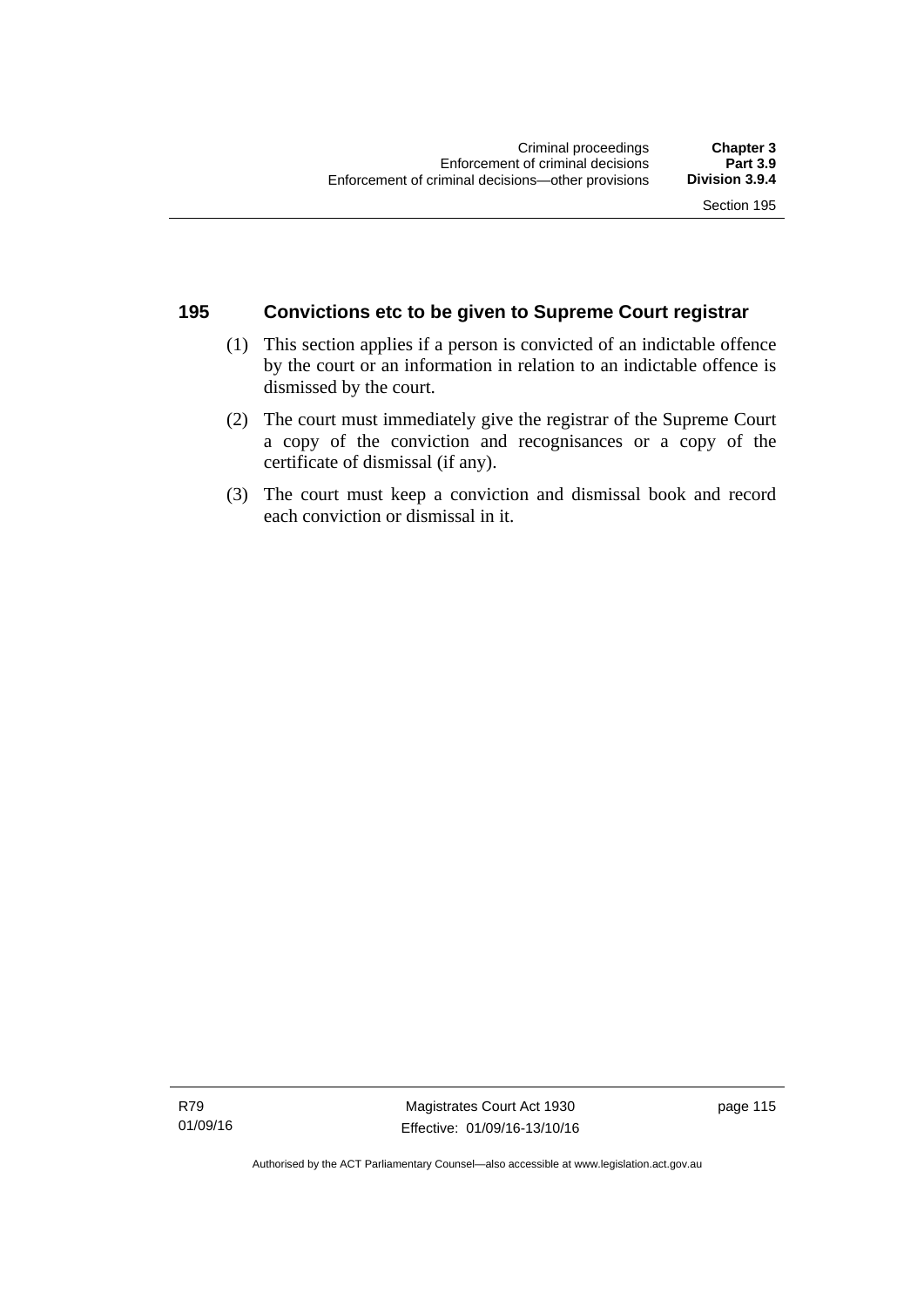Section 207

# **Part 3.10 Criminal appeals**

# **Division 3.10.1 Criminal appeals—jurisdiction of Supreme Court**

#### **207 Jurisdiction of Supreme Court**

- (1) The appellate jurisdiction of the Supreme Court in relation to decisions of the Magistrates Court under this Act (other than chapter 4 (Civil proceedings)) extends to the hearing and deciding of the following appeals and to no others:
	- (a) appeals to which division 3.10.2 (Appeals in criminal matters) applies;
	- (b) reference appeals under division 3.10.2A (Reference appeals in criminal matters);
	- (c) review appeals under division 3.10.3 (Review appeals in criminal matters).
- (2) This part does not limit the operation of any other Act that makes provisions in relation to the appellate jurisdiction of the Supreme Court.

# **Division 3.10.2 Appeals in criminal matters**

#### **208 Appeals to which div 3.10.2 applies**

- (1) Each of the following appeals is an appeal to which this division applies:
	- (a) an appeal by any of the following from a decision of the Magistrates Court under the [Crimes Act](http://www.legislation.act.gov.au/a/1900-40/default.asp), section 315A (2) or (3) (Investigation into fitness to plead) or section 315D (7) (Person found temporarily unfit to plead):
		- (i) the person whose fitness to plead was decided;

Authorised by the ACT Parliamentary Counsel—also accessible at www.legislation.act.gov.au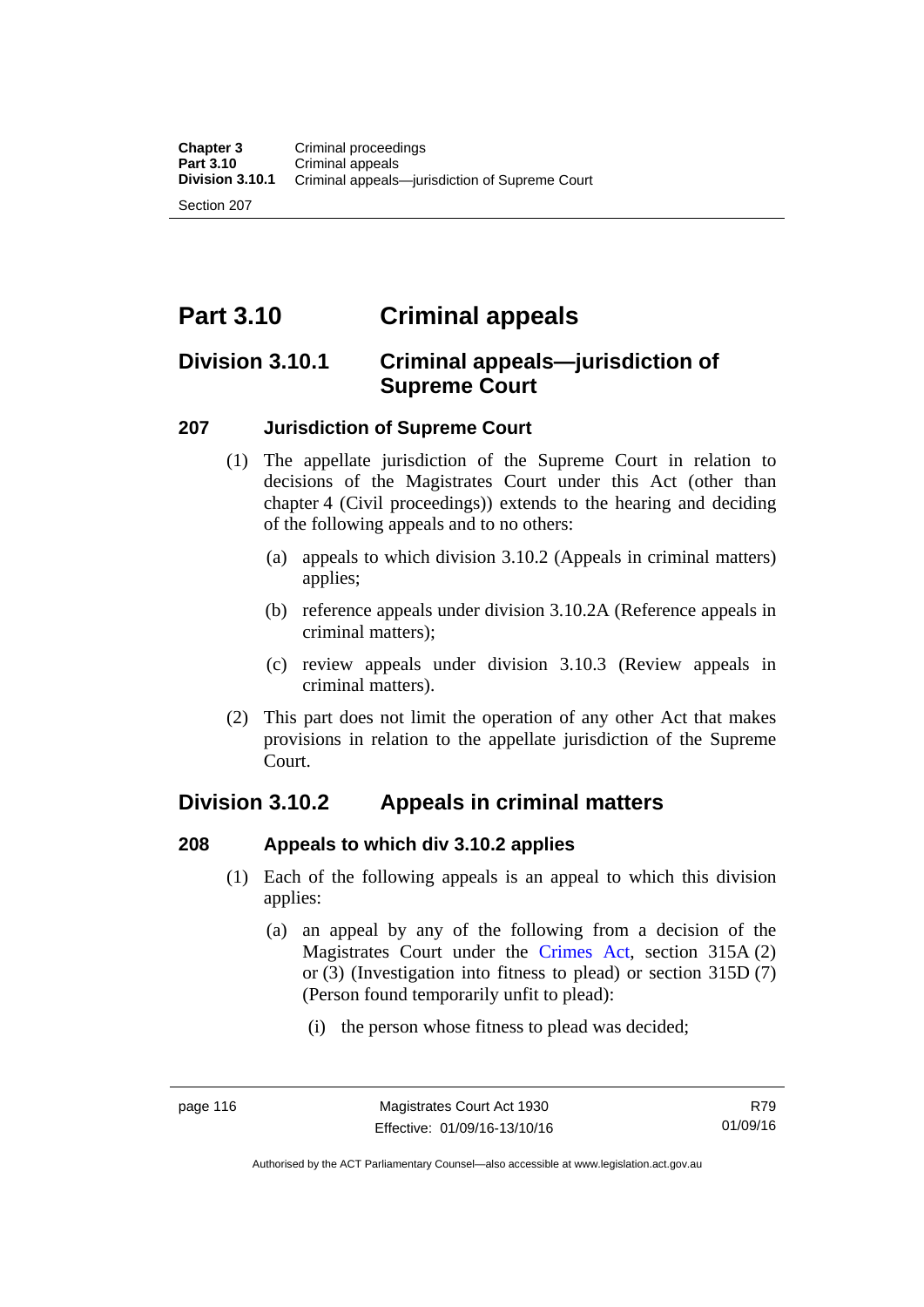- (ii) anyone who appeared at the proceeding in which the decision was made;
- (iii) anyone else with the leave of the court;
- (b) an appeal, by the person convicted, from a conviction for an offence dealt with by the Magistrates Court under this Act, part 3.6 (Proceedings for offences punishable summarily) or part 3.7 (Service and pleading by post for certain offences) or under the [Crimes Act,](http://www.legislation.act.gov.au/a/1900-40/default.asp) section 374 or section 375;
- (c) an appeal, by the person against whom the order is made, from an order made under this Act, section 113 or section 114 in a proceeding dealt with by the Magistrates Court under this Act, part 3.6 or under the [Crimes Act,](http://www.legislation.act.gov.au/a/1900-40/default.asp) section 374 or section 375;
- (d) an appeal from a sentence or penalty imposed by the Magistrates Court by a person convicted of an offence dealt with by that court under this Act, section 90A, part 3.6 or part 3.7, or under the [Crimes Act,](http://www.legislation.act.gov.au/a/1900-40/default.asp) section 374 or section 375, whether or not the person appeals against the conviction in relation to which the sentence or penalty was imposed;
- (e) an appeal from an order of the court under any of the following provisions of the *[Crimes \(Sentencing\) Act 2005](http://www.legislation.act.gov.au/a/2005-58)*:
	- (i) part 3.2 (Sentences of imprisonment);
	- (ii) part 3.3 (Non-custodial sentences);
	- (iii) part 3.4 (Non-association and place restriction orders);
	- (iv) part 3.5 (Deferred sentence orders);
	- (v) part 3.6 (Combination sentences);
	- *Note* Orders under the *[Crimes Act 1900](http://www.legislation.act.gov.au/a/1900-40)*, pt 18 (Conditional release of offenders) are taken to be orders under the *[Crimes \(Sentencing\)](http://www.legislation.act.gov.au/a/2005-58)  [Act 2005](http://www.legislation.act.gov.au/a/2005-58)* (see *[Crimes \(Sentence Administration\) Act 2005](http://www.legislation.act.gov.au/a/2005-59)*, ch 16).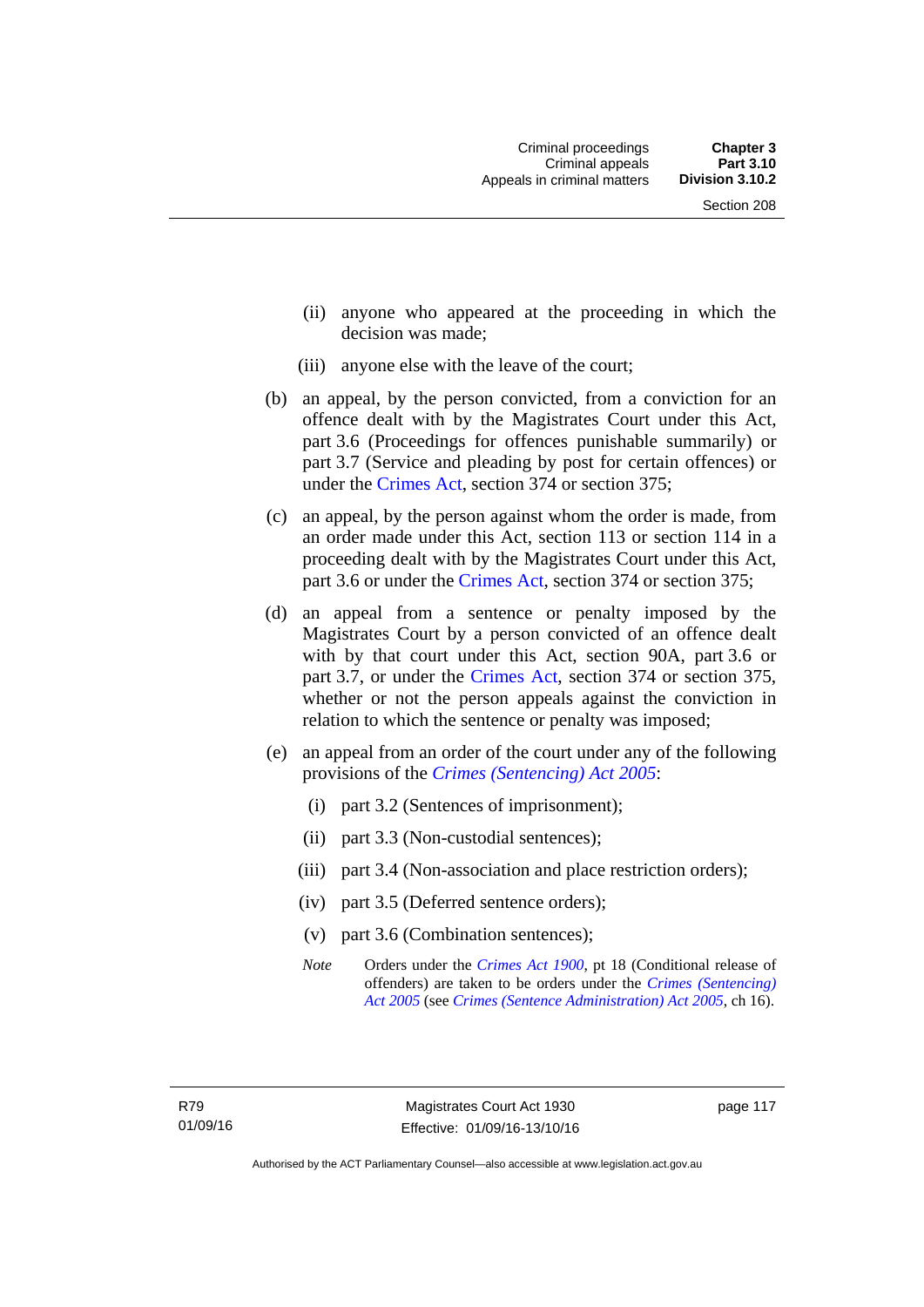- (f) an appeal from an order of the court under the *[Crimes](http://www.legislation.act.gov.au/a/2005-59)  [\(Sentence Administration\) Act 2005](http://www.legislation.act.gov.au/a/2005-59),* part 6.6 (Good behaviour orders—amendment and discharge);
- (g) an appeal from an order of the court to disqualify a person from holding or obtaining a driver licence under an automatic disqualification provision under the *[Road Transport \(General\)](http://www.legislation.act.gov.au/a/1999-77)  [Act 1999](http://www.legislation.act.gov.au/a/1999-77)*, division 4.2 (Licence suspension, disqualification and related matters), if the order is for a longer period than the minimum.

 (2) Subsection (1) does not affect any power that the Supreme Court has, apart from this Act, to grant bail or to vary the conditions of bail.

#### **209 Institution of appeal**

- (1) An appeal must be instituted by the appellant filing a notice of appeal in the office of the registrar of the Supreme Court within the period of 28 days after the conviction was entered, the order or decision was made or the sentence or penalty imposed, or within any further time the Supreme Court allows.
- (2) As soon as practicable after instituting the appeal, the appellant must—
	- (a) file a copy of the notice of appeal with the Magistrates Court; and
	- (b) serve a copy of the notice of appeal on—
		- (i) for an appeal mentioned in section  $208(1)(a)$ —each other person mentioned in that paragraph; and
		- (ii) for any other appeal—the director of public prosecutions.

*Note Automatic disqualification provision*—see the *[Road Transport](http://www.legislation.act.gov.au/a/1999-77)  [\(General\) Act 1999](http://www.legislation.act.gov.au/a/1999-77)*, s 61A.

Authorised by the ACT Parliamentary Counsel—also accessible at www.legislation.act.gov.au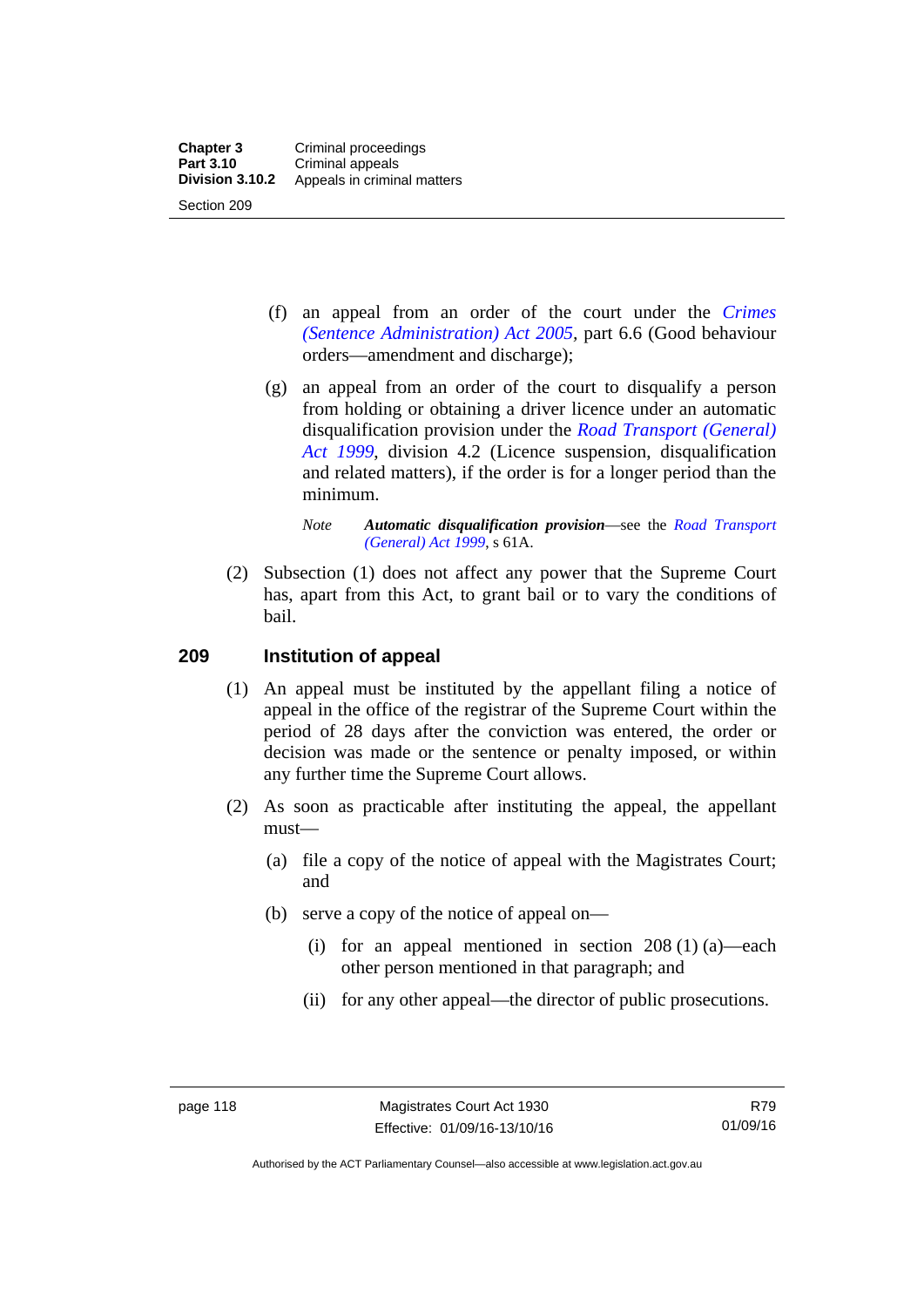#### **210 Substituted service of notice of appeal**

- (1) If it appears to the Supreme Court, on an application made for an order under this section, that personal service of a notice of appeal under section 209 on a person on whom it is required to be served cannot be effected, the Supreme Court may make the order for substituted or other service the Supreme Court considers just.
- (2) The Supreme Court may, on an application made for an order under this subsection, dispense with service of a notice of appeal if the court considers it necessary or expedient to do so.
- (3) An order under subsection (2) may be made subject to the conditions (if any) the Supreme Court considers appropriate.

#### **214 Appeals in cases other than civil cases**

- (1) This section applies to an appeal mentioned in section 208 (Appeals to which div 3.10.2 applies).
- (2) In an appeal to which this section applies, the Supreme Court must have regard to the evidence given in the proceeding out of which the appeal arose, and has power to draw inferences of fact.
- (3) In an appeal to which this section applies, the Supreme Court must—
	- (a) if it considers it necessary or expedient to do so in the interests of justice—
		- (i) order the production of a document or anything else that was an exhibit in, or was otherwise connected with, the proceeding out of which the appeal arose and that appears to it to be necessary to produce for deciding the appeal; and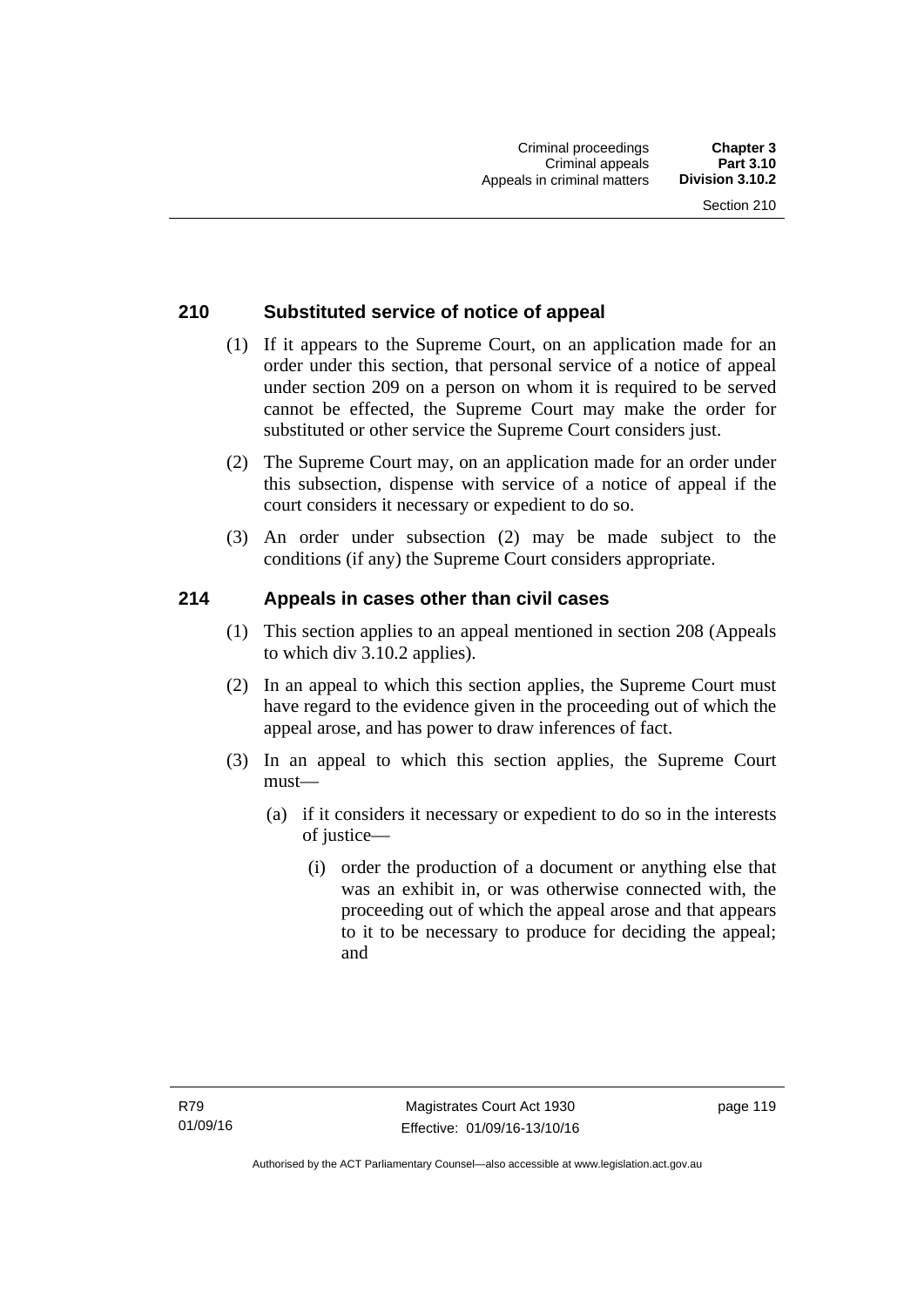- (ii) order any person who was, or would have been if the person had been called, a compellable witness in the proceeding to attend for examination before the Supreme Court; and
- (iii) receive the evidence, if tendered, of any witness; and
- (b) receive evidence with the consent of the parties to the appeal.
- (4) If evidence is tendered in an appeal to which this section applies, the Supreme Court must, unless satisfied that the evidence would not afford any ground for allowing the appeal, receive the evidence if—
	- (a) it appears to the Supreme Court that the evidence is likely to be credible and would have been admissible in the proceeding out of the which the appeal arose on an issue relevant to the appeal; and
	- (b) the Supreme Court is satisfied that the evidence was not adduced in the proceeding and there is a reasonable explanation for the failure to adduce it.

#### **216 Stay of execution pending appeal in certain cases**

- (1) If a person (the *appellant*) appeals under this division—
	- (a) the enforcement or execution of the decision, conviction, order, sentence or penalty that is the subject of the appeal is stayed until the appeal is decided or is abandoned or discontinued; and
	- (b) if the appellant is in custody—the appellant may, if not detained for another reason, apply for bail under the *[Bail](http://www.legislation.act.gov.au/a/1992-8)  [Act 1992](http://www.legislation.act.gov.au/a/1992-8)*.

Authorised by the ACT Parliamentary Counsel—also accessible at www.legislation.act.gov.au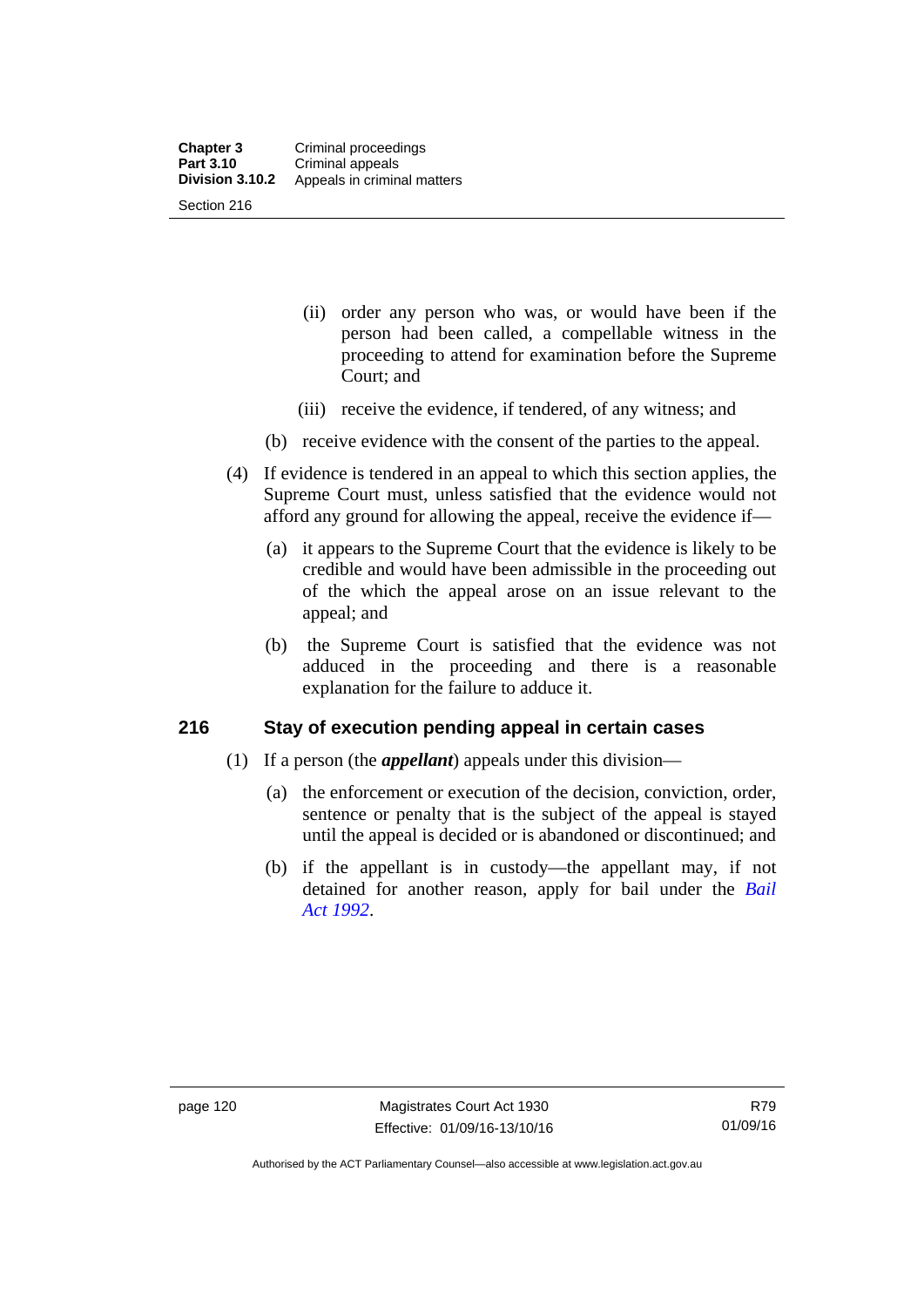- (2) Unless the appellant is detained for another reason, the appellant remains in the custody of the person who had custody of the appellant immediately before the enforcement or execution of the conviction or sentence was stayed until—
	- (a) the appellant is granted bail under the *[Bail Act 1992](http://www.legislation.act.gov.au/a/1992-8)*; or
	- (b) the appellant is remanded in custody.

#### **218 Orders by Supreme Court on appeals**

- (1) On an appeal to which this division applies, the Supreme Court may—
	- (a) confirm, reverse or vary the conviction, order, sentence, penalty or decision appealed from; or
	- (b) give the judgment, or make the order, that, in all the circumstances, it considers appropriate, or refuse to make an order; or
	- (c) set aside the conviction, order, sentence, penalty or decision appealed from, in whole or in part, and remit the proceeding to the Magistrates Court for further hearing and decision, subject to the directions the Supreme Court considers appropriate.
- (2) A judgment or order of the Supreme Court under subsection (1) (a) or (b) has effect as if it were a decision of the Magistrates Court and may be enforced by the Magistrates Court accordingly.

#### **219 No right of appeal under div 3.10.2 if review appeal**

- (1) A person is not entitled to appeal to the Supreme Court under this division against a decision of the Magistrates Court if the person has instituted an appeal against the decision under division 3.10.3 (Review appeals in criminal matters).
- (2) If a person institutes an appeal under division 3.10.3 in relation to a decision of the Magistrates Court, any appeal against the decision that has been instituted under this division is taken to be withdrawn.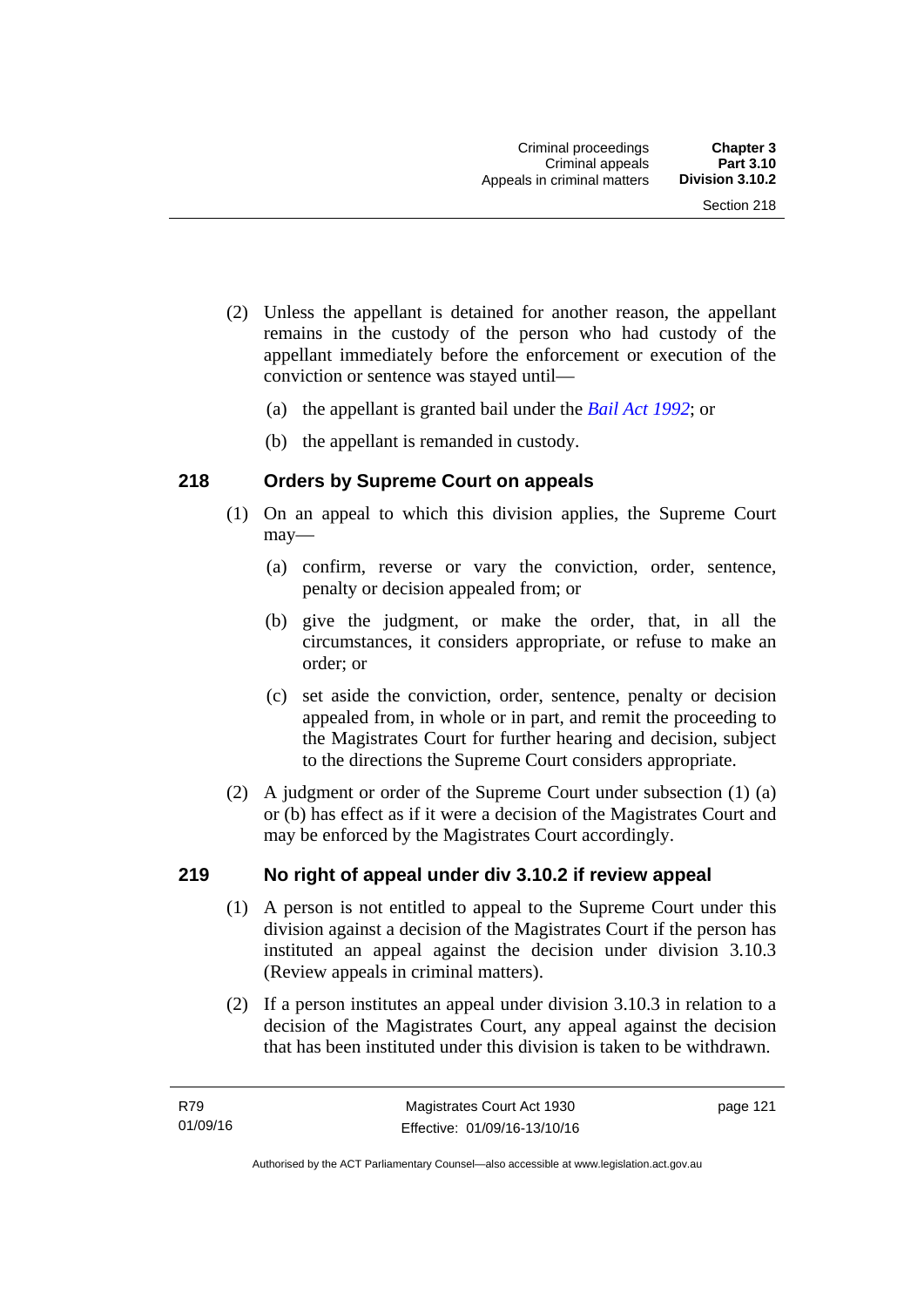# **Division 3.10.2A Reference appeals in criminal matters**

#### **219A What is a** *reference appeal***?**

In this division:

*reference appeal*—see section 219AB (2).

#### **219AB Reference appeal in relation to proceeding**

- (1) This section applies if a person has been charged on indictment in the Magistrates Court and the proceeding in relation to all or part of the indictment has concluded.
- (2) The Supreme Court may, on application by the Attorney-General, solicitor-general or director of public prosecutions (the *applicant*), hear and decide (by a *reference appeal*) any question of law arising at or in relation to the proceeding.

#### **219AC Who may be heard at reference appeal**

- (1) Each of the following people (each *interested party*) may be heard in a reference appeal:
	- (a) a person charged in the proceeding;
	- (b) a person who seeks to be heard, if the court is satisfied that the person has a sufficient interest in the appeal to be heard.
- (2) If an interested party is not represented in the appeal, the applicant must instruct counsel to argue the reference appeal on the party's behalf.
- (3) The reasonable costs of legal representation of an interested party are payable by the Territory.

#### **219AD Reference appeal decision does not affect verdict**

The decision on a reference appeal does not invalidate or affect any verdict or decision given in the proceeding.

Authorised by the ACT Parliamentary Counsel—also accessible at www.legislation.act.gov.au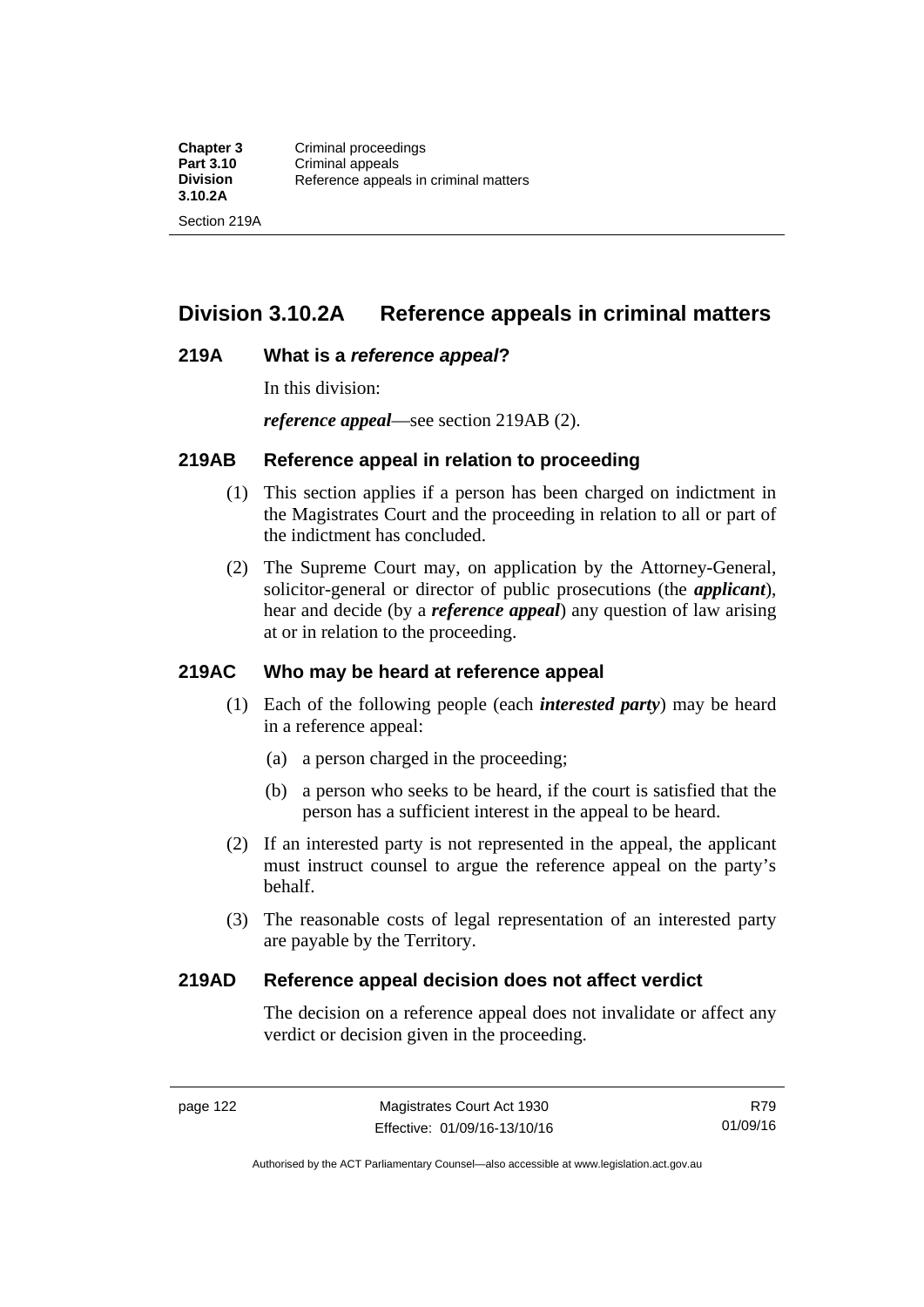# **Division 3.10.3 Review appeals in criminal matters**

#### **219B Decisions subject to review appeal**

- (1) Each of the following is a decision of the Magistrates Court from which an appeal by way of review (a *review appeal*) may be made in accordance with this division:
	- (a) an order of the Magistrates Court dismissing an information dealt with by that court under this Act, part 3.6 (Proceedings for offences punishable summarily) or part 3.7 (Service and pleading by post for certain offences) or under the [Crimes Act](http://www.legislation.act.gov.au/a/1900-40/default.asp), section 374 or section 375;
	- (b) a conviction by the Magistrates Court for an offence dealt with by that court under this Act, part 3.6 or part 3.7 or under the [Crimes Act,](http://www.legislation.act.gov.au/a/1900-40/default.asp) section 374 or section 375;
	- (c) an order made under this Act, section 113 or section 114 in a proceeding dealt with by the Magistrates Court under this Act, part 3.6 or under the [Crimes Act,](http://www.legislation.act.gov.au/a/1900-40/default.asp) section 374 or section 375;
	- (d) a decision of the Magistrates Court not to commit a person to the Supreme Court for sentence under section 92A;
	- (e) a decision of the Magistrates Court to dispose of a case summarily under the [Crimes Act,](http://www.legislation.act.gov.au/a/1900-40/default.asp) section 374 or section 375 (7) or (8);
	- (f) a sentence or penalty imposed by the Magistrates Court for an offence dealt with by that court under this Act, section 90A, part 3.6 or part 3.7 or under the [Crimes Act,](http://www.legislation.act.gov.au/a/1900-40/default.asp) section 374 or section 375.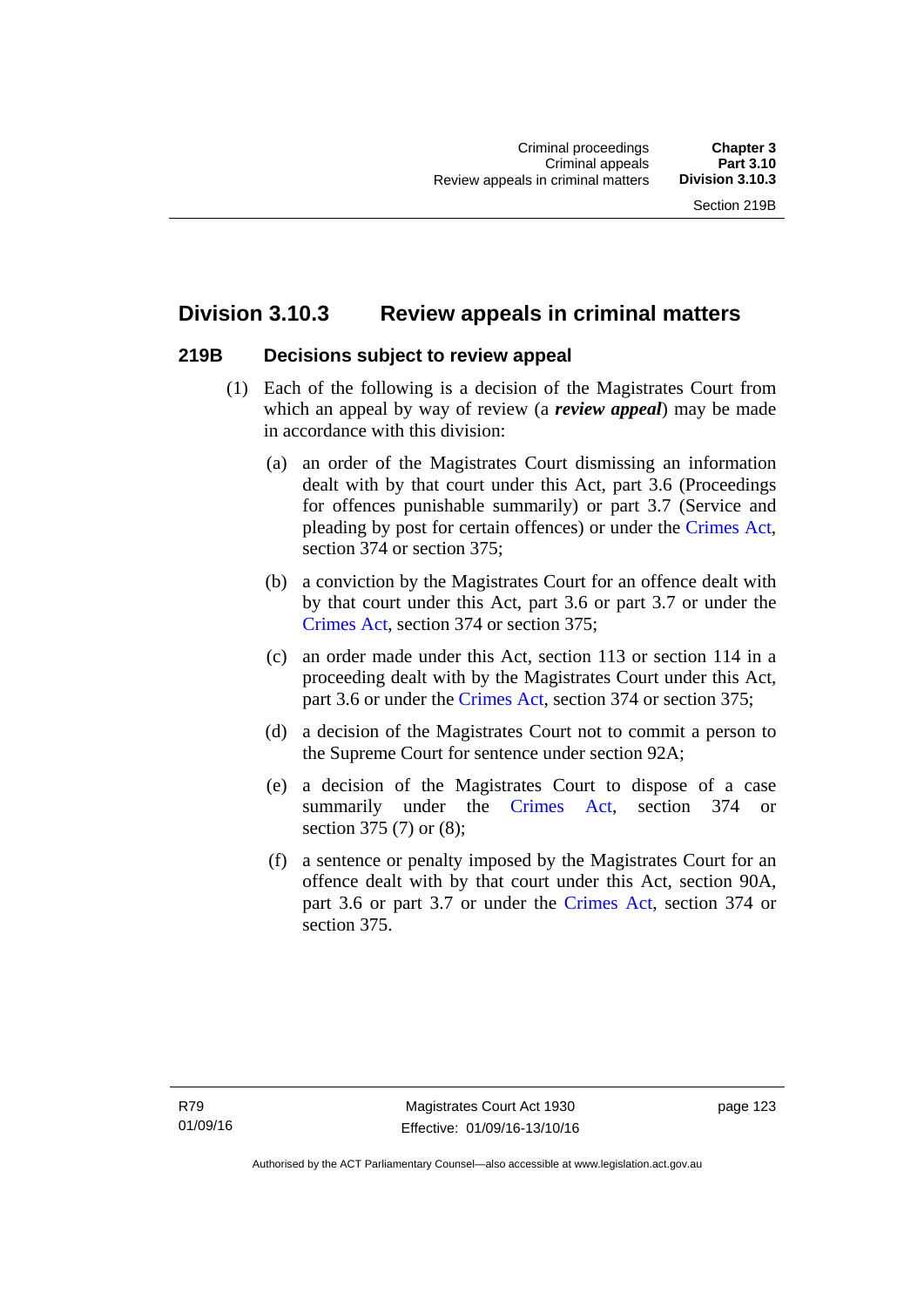(2) In subsection  $(1)$  (f):

*sentence or penalty* includes a sentence or penalty imposed by an order of the Magistrates Court under—

- (a) any of the following provisions of the *[Crimes \(Sentencing\)](http://www.legislation.act.gov.au/a/2005-58)  [Act 2005](http://www.legislation.act.gov.au/a/2005-58)*:
	- (i) part 3.2 (Sentences of imprisonment);
	- (ii) part 3.3 (Non-custodial sentences);
	- (iii) part 3.4 (Non-association and place restriction orders);
	- (iv) part 3.5 (Deferred sentence orders);
	- (v) part 3.6 (Combination sentences); or
	- *Note* Orders under the *[Crimes Act 1900](http://www.legislation.act.gov.au/a/1900-40)*, pt 18 (Conditional release of offenders) are taken to be orders under the *[Crimes \(Sentencing\)](http://www.legislation.act.gov.au/a/2005-58)  [Act 2005](http://www.legislation.act.gov.au/a/2005-58)* (see *[Crimes \(Sentence Administration\) Act 2005](http://www.legislation.act.gov.au/a/2005-59)*, ch 16).
- (b) the *[Crimes \(Sentence Administration\) Act 2005](http://www.legislation.act.gov.au/a/2005-59),* part 6.6 (Good behaviour orders—amendment and discharge).

#### **219C How review appeal is instituted**

- (1) A review appeal must be instituted by the appellant filing a notice of appeal in the Supreme Court within 28 days after the day the conviction was entered, the order or decision was made or the sentence or penalty imposed, or within any further time the Supreme Court allows.
- (2) As soon as practicable after instituting the appeal, the appellant must—
	- (a) file a copy of the notice of appeal in the Magistrates Court; and

Authorised by the ACT Parliamentary Counsel—also accessible at www.legislation.act.gov.au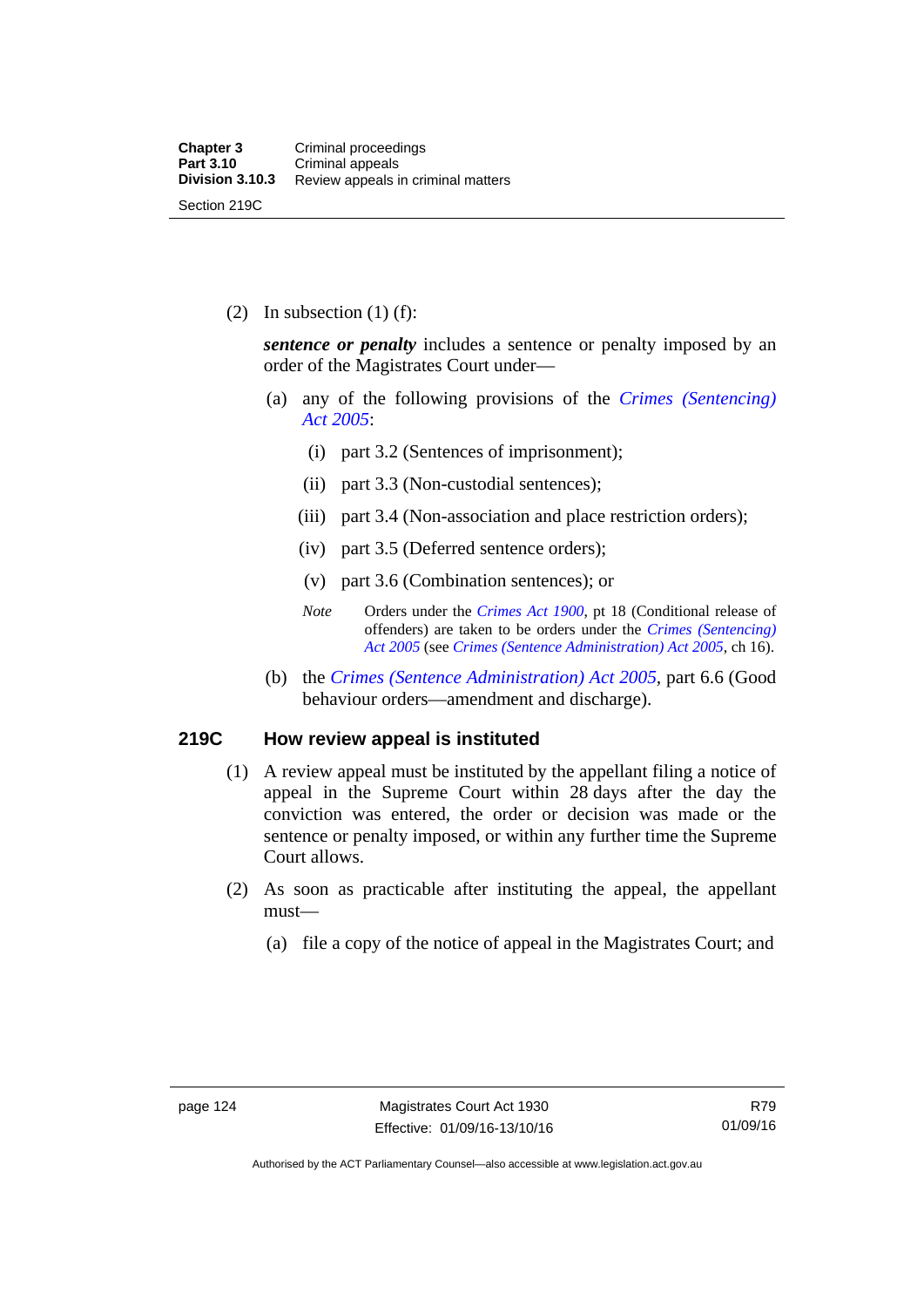- (b) serve a copy of the notice of appeal on—
	- (i) for an appeal mentioned in section 219B (1) (b) or  $(c)$  the director of public prosecutions; and
	- (ii) for any other appeal—the person who was the defendant in the proceeding in the Magistrates Court.

#### **219D Grounds for review**

The Supreme Court may review a decision of the Magistrates Court under this division on any 1 or more of the following grounds:

- (a) that there was a prima facie case of error or mistake on the part of the Magistrates Court;
- (b) that the Magistrates Court did not have jurisdiction or authority to make the decision;
- (c) that the decision of the Magistrates Court should not in law have been made;
- (d) for a decision mentioned in section 219B (1) (d) or (e)—that, in the circumstances of the case, the decision should not have been made;
- (e) for a decision mentioned in section 219B (1) (f)—that the sentence or penalty was manifestly inadequate or otherwise in error.

#### **219E Report by Magistrate**

On a review appeal, the Supreme Court may, if it considers appropriate, make an order requiring the magistrate by whom the Magistrates Court was constituted to give to the Supreme Court a report setting out the reasons for the decision of the Magistrates Court and any facts or matters that in the view of the magistrate were relevant to the decision of the Magistrates Court.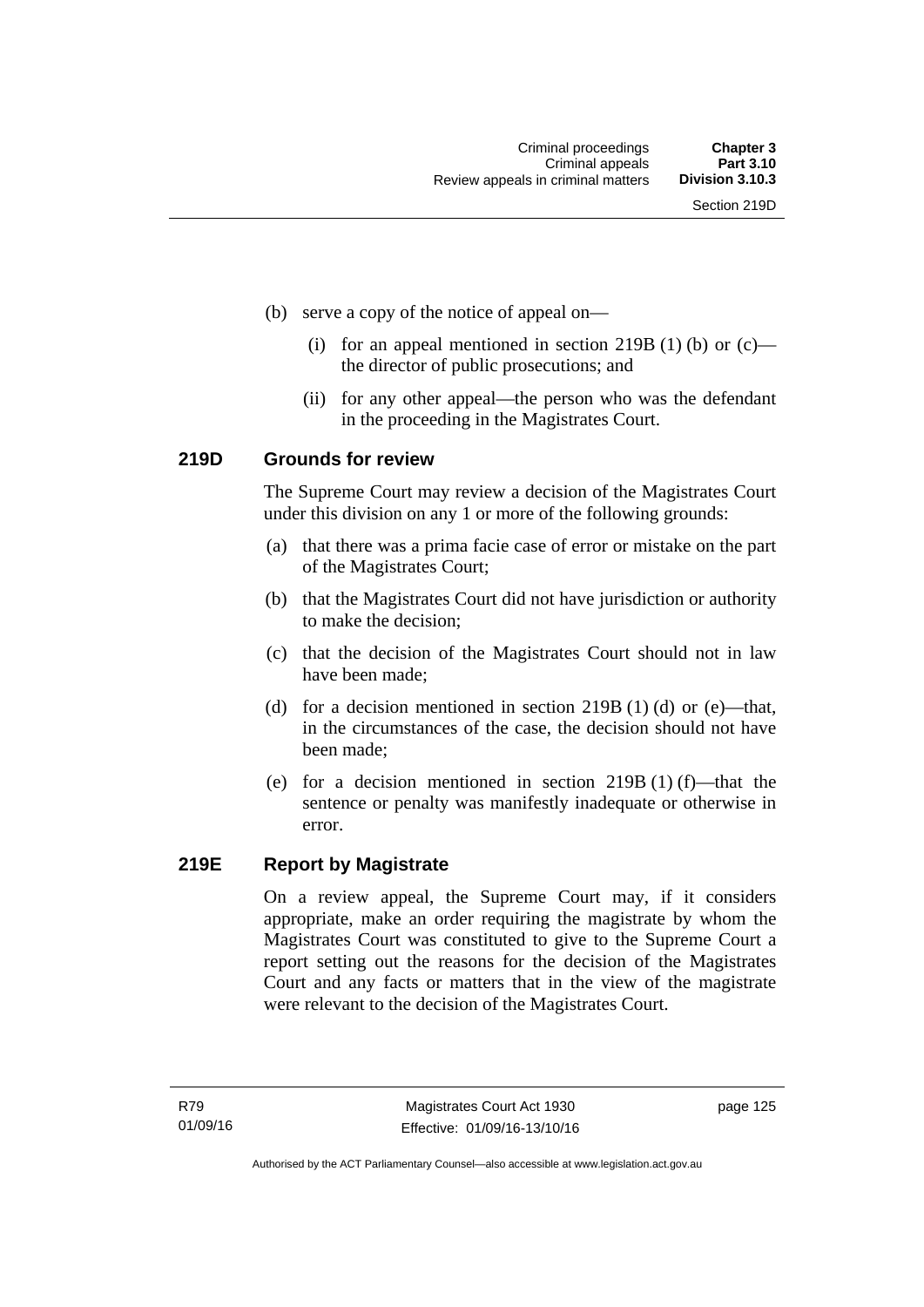**219F Powers of Supreme Court** 

- (1) On a review appeal, the Supreme Court may, after considering the evidence before the Magistrates Court and any further evidence called by leave of the Supreme Court—
	- (a) dismiss the appeal if satisfied that the decision of the Magistrates Court should be confirmed; or
	- (b) set aside or quash, in whole or part, or otherwise vary or amend, the decision of the Magistrates Court.
- (2) If, under subsection (1) (b), the Supreme Court sets aside, quashes or otherwise varies or amends a decision of the Magistrates Court, the Supreme Court may—
	- (a) for a decision mentioned in section 219B (1) (d)—order that the Magistrates Court commit the person to whom the decision relates to the Supreme Court for sentence under section 92A; or
	- (b) for a decision mentioned in section 219B (1) (e)—order that the Magistrates Court continue the committal hearing of the person to whom the decision relates in accordance with part 3.5; or
	- (c) for a decision mentioned in section 219B (1) (f)—
		- (i) impose the sentence or penalty the Supreme Court considers appropriate; or
		- (ii) by order, exercise any power that the Magistrates Court might have exercised; or

Authorised by the ACT Parliamentary Counsel—also accessible at www.legislation.act.gov.au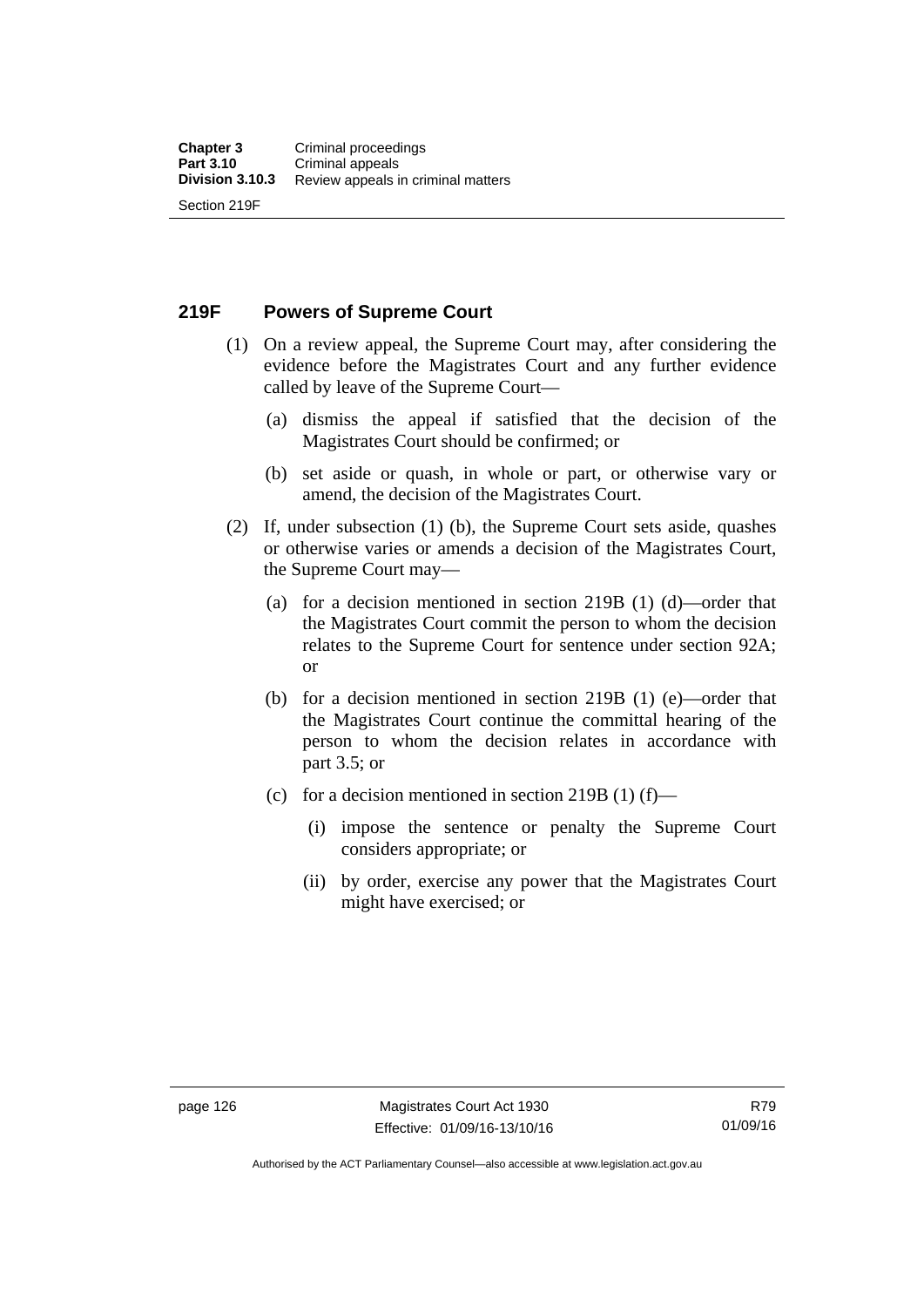- (d) in any other case—
	- (i) remit the matter to the Magistrates Court for rehearing or for further hearing with or without directions of law; or
	- (ii) make any other order the Supreme Court considers necessary to decide the matter finally, including a prohibition order or habeas corpus order.
- (3) For the purpose of—
	- (a) correcting any defect or error in the proceeding before the Magistrates Court; or
	- (b) enabling the matter to be decided on the merits;

the Supreme Court may make the amendments of the proceeding in the Magistrates Court it considers appropriate.

- (4) For subsections (1) (b) and (2) (c), the Supreme Court must not—
	- (a) vary a sentence or penalty such that the sentence or penalty as varied could not have been imposed by the Magistrates Court; or
	- (b) impose a sentence or penalty that could not have been imposed by the Magistrates Court.
- (5) The Supreme Court may, despite the ground or any of the grounds for review mentioned in section 219D being established, dismiss the appeal if the court considers that no substantial miscarriage of justice has happened.
- (6) On the dismissal of an appeal, the decision of the Magistrates Court appealed from may be enforced, executed or given effect to as if the appeal had not been instituted.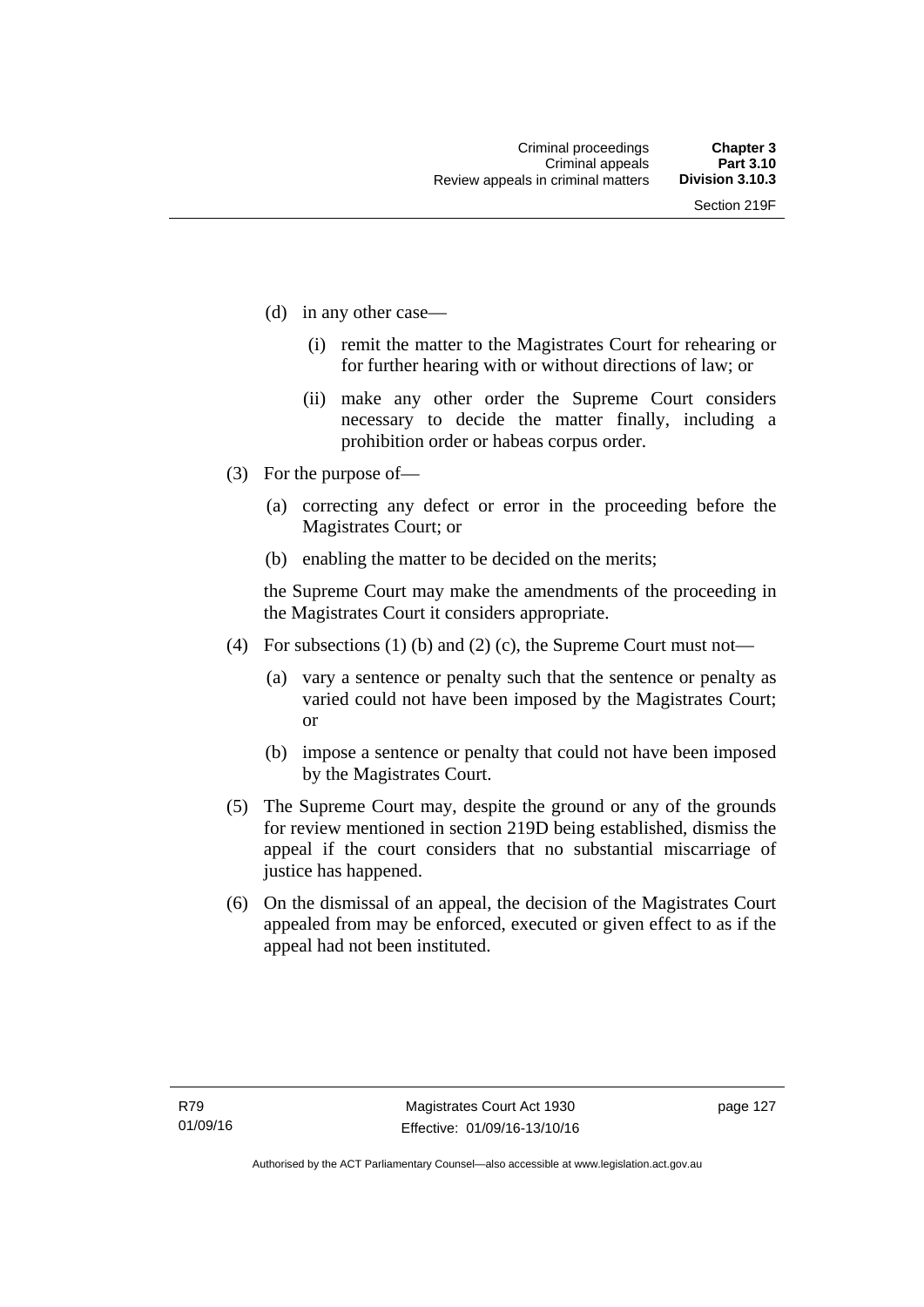- (7) If, in relation to a sentence or penalty mentioned in section 219B (1) (f), the Supreme Court—
	- (a) varies a sentence or penalty under subsection (1) (b); or
	- (b) imposes a sentence or penalty or makes an order under subsection  $(2)$  (b);

the sentence or penalty as varied or imposed or the order made has effect as if it were a decision of the Magistrates Court and may be enforced by the Magistrates Court accordingly.

- (8) On an appeal under this division from an order, decision, sentence or penalty mentioned in section 219B (1) (a), (d), (e) or (f), the Supreme Court must order that the costs of and incidental to the appeal are payable by the appellant.
- (9) Subsection (8) applies whether the Supreme Court dismisses the appeal or exercises any of the other powers given to it by this section.

## **Division 3.10.4 Criminal appeals—other provisions**

#### **222 Control of Supreme Court over summary convictions**

- (1) A person brought before the Supreme Court, under a habeas corpus order or another order, must not be discharged from custody because any defect or error in a committal order of the Magistrates Court, unless the court, or the magistrate constituting the court, and the prosecutor or other party interested in supporting the committal order have received reasonable and sufficient notice of the intention to apply for the discharge.
- (2) The notice must require them to give to the Supreme Court the conviction, judgment or order (if any) on which the committal was founded, together with the depositions and information intended to be relied on in support of the conviction, judgment or order, or certified copies of them.

Authorised by the ACT Parliamentary Counsel—also accessible at www.legislation.act.gov.au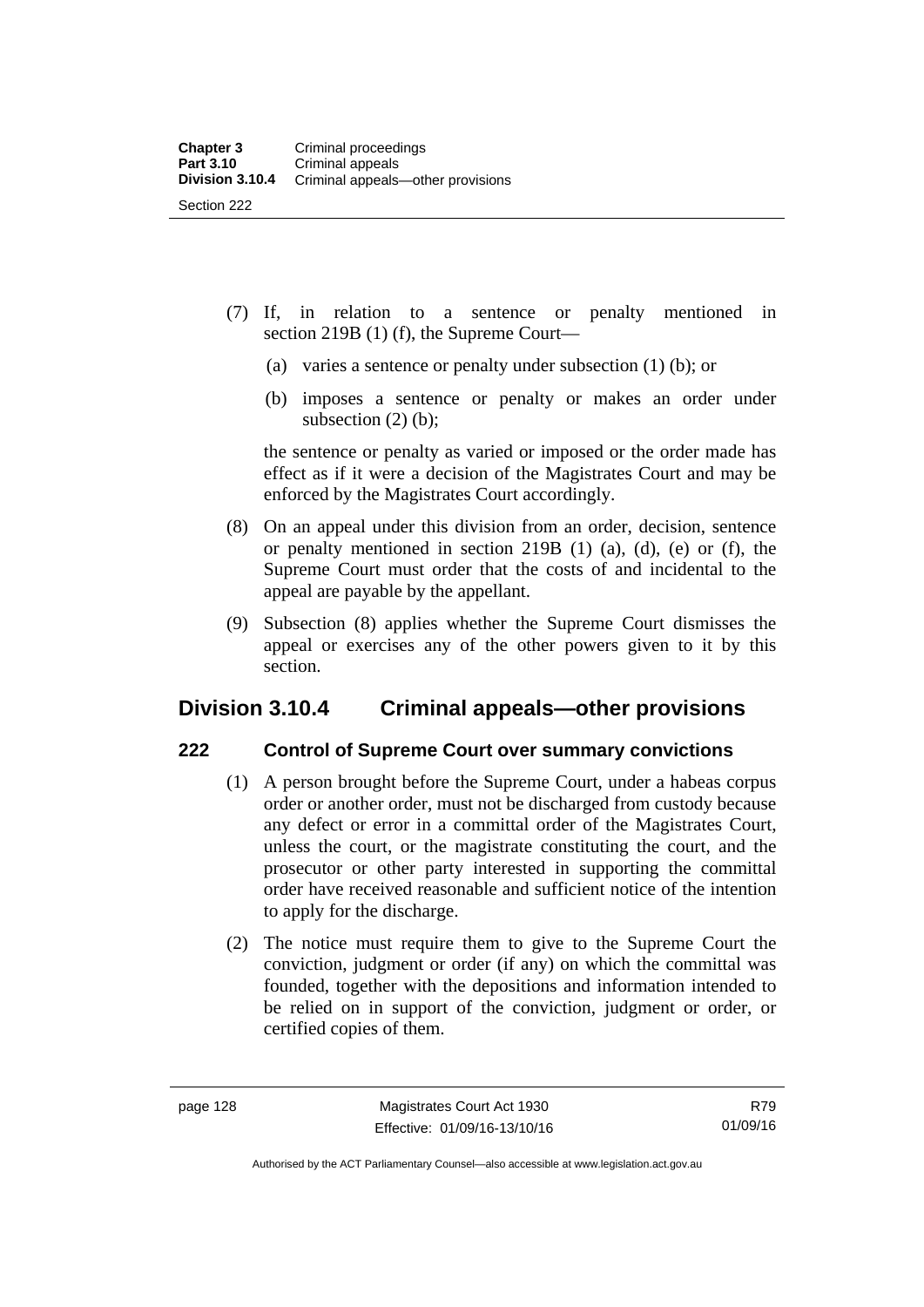### **223 Amendment of documents**

- (1) This section applies if—
	- (a) a document mentioned in section 222 (2) is given to the Supreme Court; and
	- (b) the offence charged or intended to be charged by the document appears to have been established; and
	- (c) the Magistrates Court's judgment appears to be in substance justified; and
	- (d) the defects or errors appear to be defects of form only or mistakes not affecting the substance of the proceeding before the Magistrates Court.
- (2) The Supreme Court must allow the committal order, and may allow the conviction or judgment, to be immediately amended as necessary in accordance with the facts.
- (3) The person committed must then be remanded to the person's former custody.

### **224 In cases of certiorari order**

The like proceedings as mentioned in section 222 and section 223 must be had, and the like amendments may and must be allowed to be made, in relation to every order brought before the Supreme Court by certiorari order, and after amendment in any such case the order may be enforced in the proper way, and must in all respects and for all purposes be regarded and dealt with as if it had been drawn up originally as amended.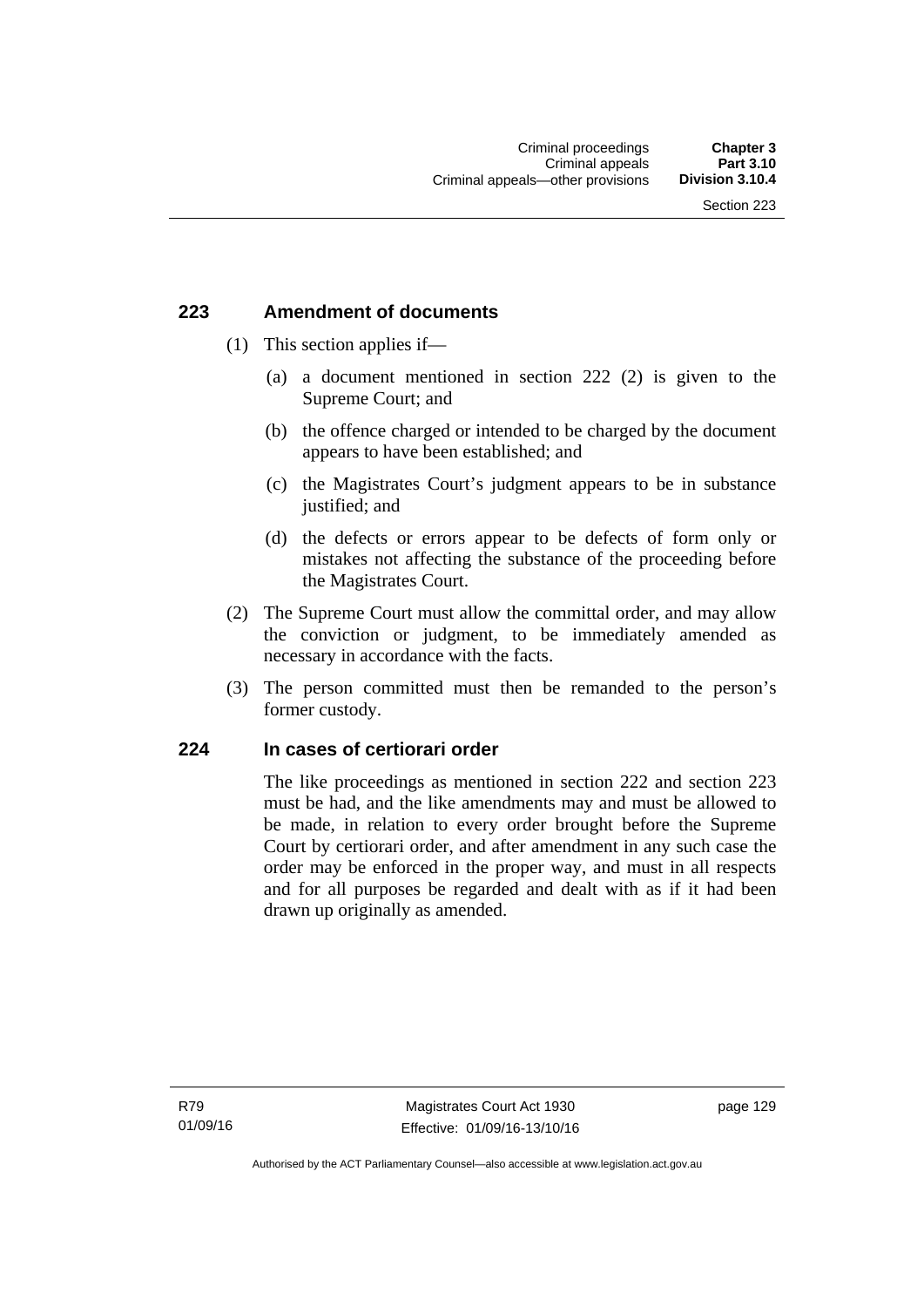### **225 Notice dispensed with**

- (1) The notice required by section 222 may be given either before or after the habeas corpus order, certiorari order or other order is made.
- (2) When at the time of applying for the order—
	- (a) copies of the conviction or order and depositions are produced; or
	- (b) in cases of committal for trial or for sentence all informations, depositions, and statements have been given, as provided in section 106, to the director of public prosecutions or a person authorised by the director of public prosecutions;

the Supreme Court may dispense with the notice.

### **226 Power of court to admit to bail**

- (1) If any person imprisoned or detained under a summary conviction or order is brought up by a habeas corpus order, and the Supreme Court postpones the final decision of the case, the Supreme Court may admit the person to bail in accordance with the *[Bail Act 1992](http://www.legislation.act.gov.au/a/1992-8)*.
- (2) If the judgment of the Supreme Court is against any person so brought up, the Supreme Court may remand the person to his or her former custody, there to serve the rest of the term for which the person was committed.

page 130 Magistrates Court Act 1930 Effective: 01/09/16-13/10/16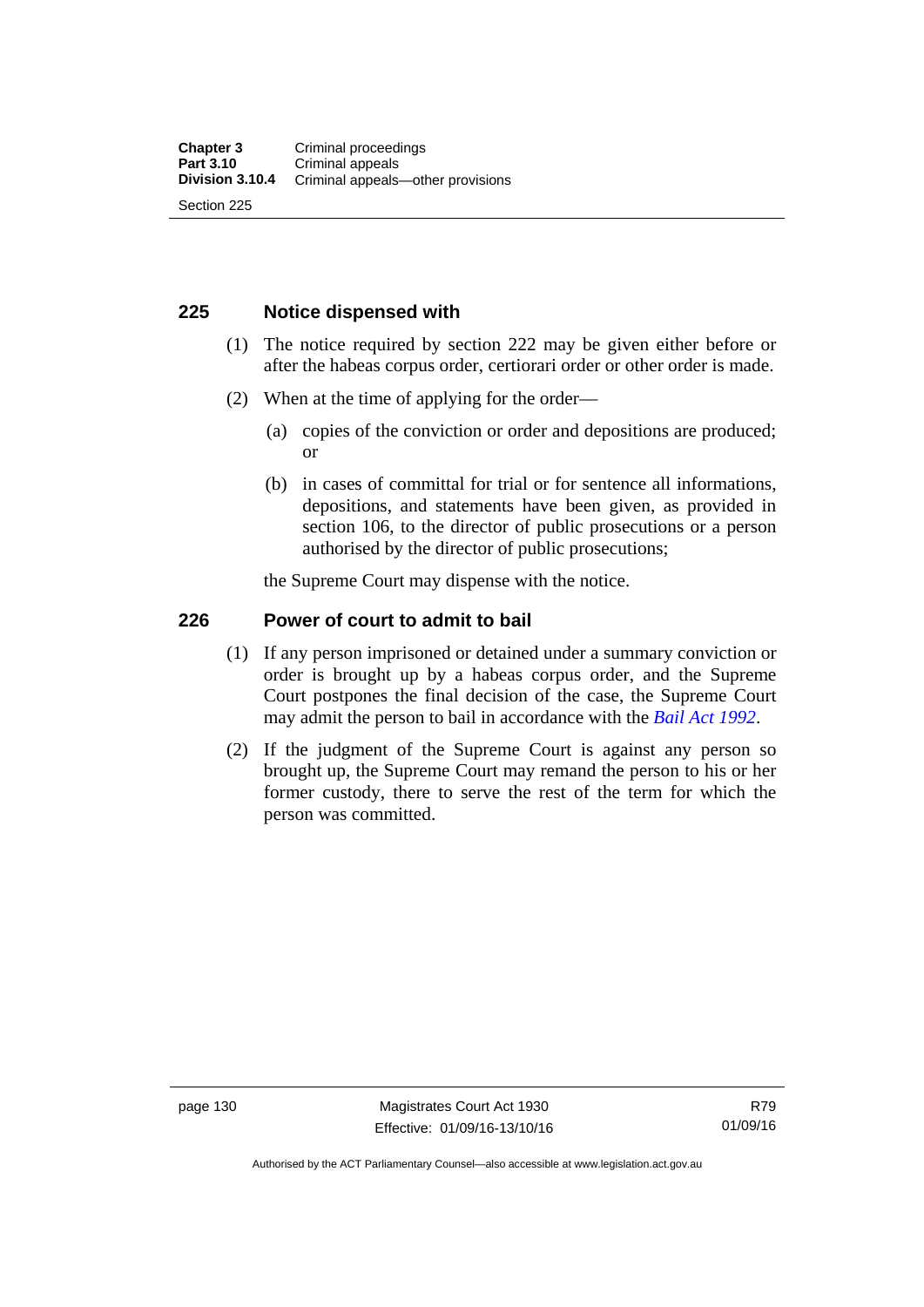### **227 Respecting the amendment of convictions etc**

- (1) Whenever the facts or evidence appearing by the depositions in substance support the decision of the Magistrates Court, if the decision does not extend beyond the information, and if the facts or evidence would have justified the court in making any necessary allegation or finding omitted in the decision, or in the formal conviction or order, or any warrant issued under the adjudication, the powers of amendment given by section 223 may be exercised, and if in a conviction there is some excess that may (consistently with the merits of the case) be corrected, the conviction must be amended accordingly and must stand good for the remainder.
- (2) All amendments are subject to the order about costs and otherwise the Supreme Court considers appropriate.

### **228 No summons or information**

- (1) This section applies to a conviction or order in a case if—
	- (a) a relevant person is present at the hearing of the case; and
	- (b) there is no summons or information (or an amendment of a summons or information) in relation to the person; and
	- (c) the person does not object at the hearing about the matter mentioned in paragraph (b).
- (2) The conviction or order stands.
- (3) In this section:

### *relevant person* means—

- (a) a convicted person; or
- (b) a person against whom an order has been made; or
- (c) a person whose goods have been condemned or ordered to be sold as forfeited.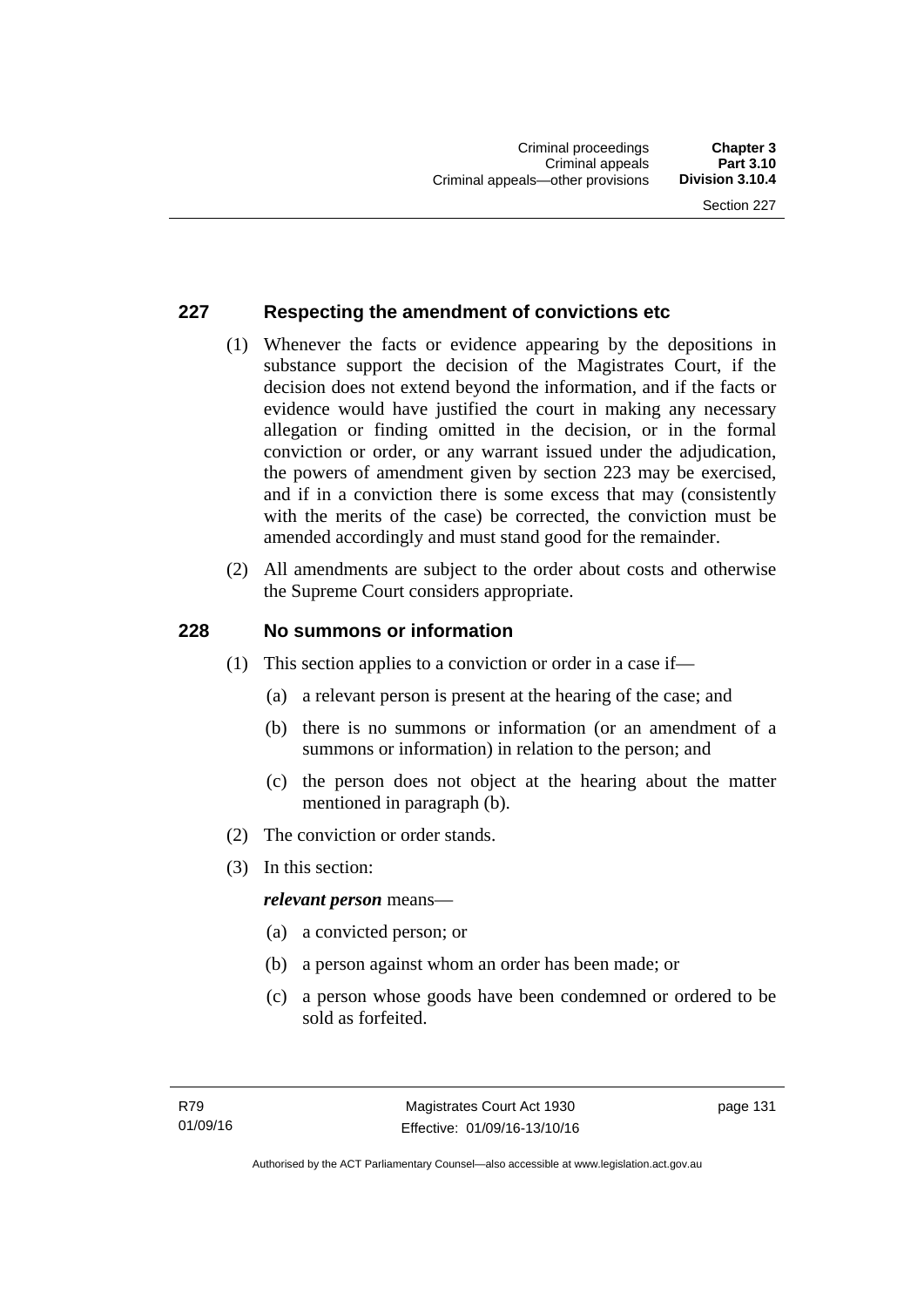### **229 Distribution of penalty**

A conviction or an order is not defeated for the want of any distribution, or for a wrong distribution of the penalty or forfeiture.

page 132 Magistrates Court Act 1930 Effective: 01/09/16-13/10/16

Authorised by the ACT Parliamentary Counsel—also accessible at www.legislation.act.gov.au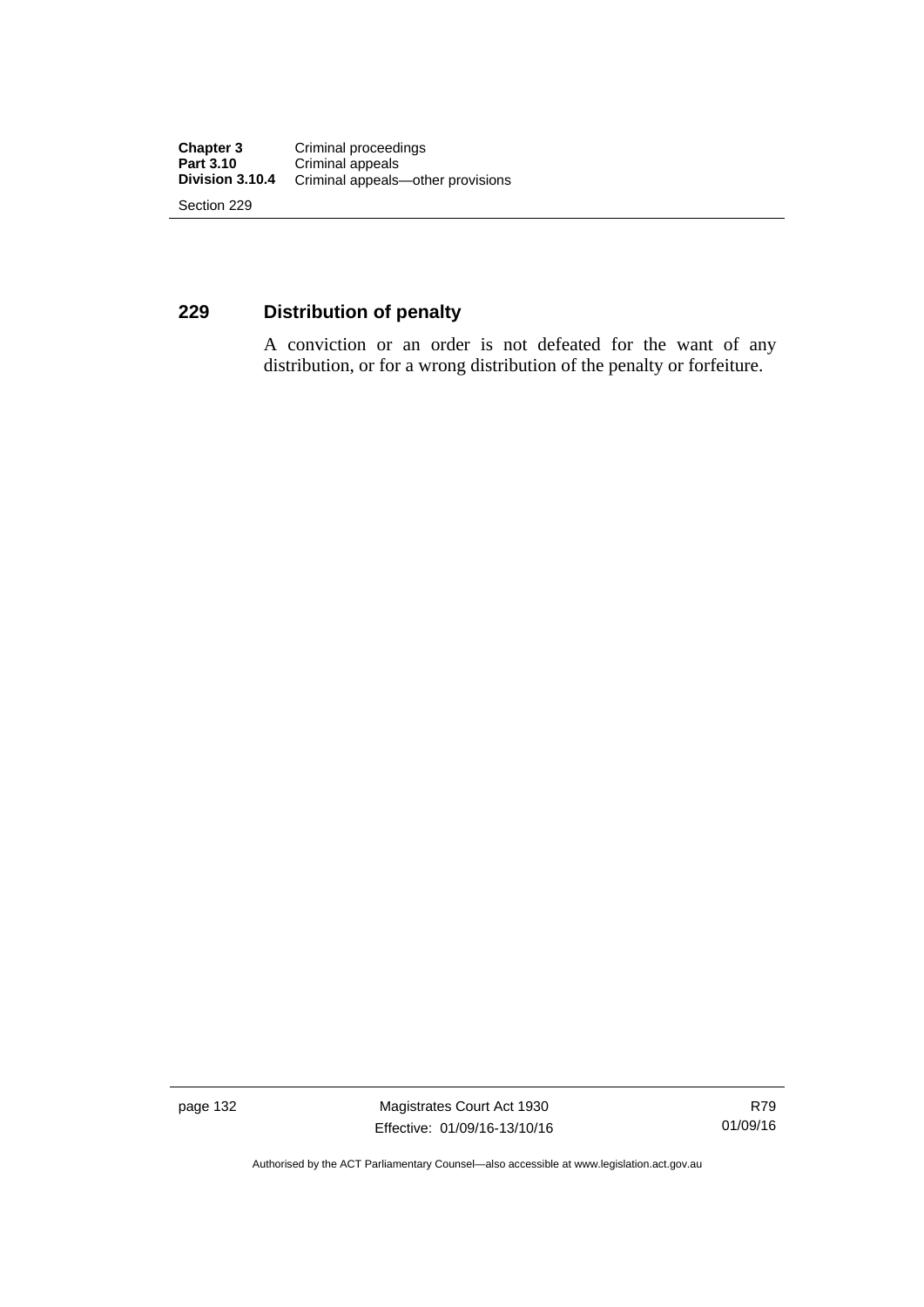# **Part 3.11 Costs in criminal matters**

### **244 Costs in criminal matters**

- (1) The power of the court to award costs is subject to the following:
	- (a) if the court makes a conviction or order in favour of the informant—it may order that the defendant must pay to the informant the informant's costs;
	- (b) if the court dismisses the information, or makes an order in favour of the defendant—it may order that the informant must pay to the defendant the defendant's costs;
	- (c) if a matter is adjourned—the court may order that the costs of and caused by the adjournment be paid by any party to any other party;
	- (d) costs ordered to be paid—
		- (i) must be awarded in the way prescribed by regulation; and
		- (ii) may be recovered under the rules about the enforcement of judgments of the court in civil proceedings.
- (2) Subject to any order of the court, the expenses of a person who attends at court to give evidence or to produce documents must be allowed to the person (whether or not they have been examined or produced documents and whether or not they were subpoenaed to attend).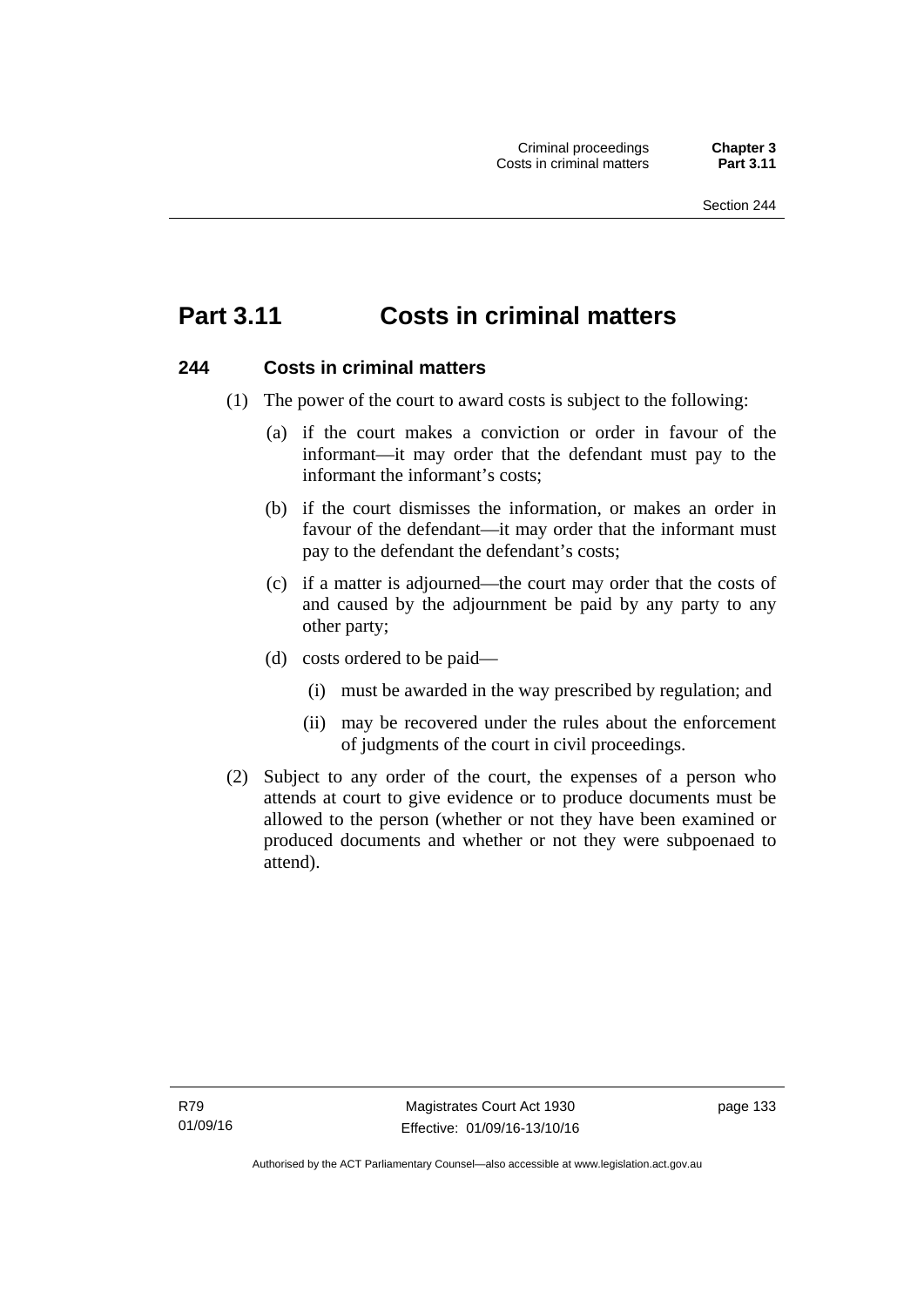**Chapter 3** Criminal proceedings<br>**Part 3.12** Securities in criminal **Securities in criminal matters** 

Section 248

# **Part 3.12 Securities in criminal matters**

### **248 Meaning of** *security***—pt 3.12**

In this part:

*security* means a security under the *[Crimes \(Sentencing\) Act 2005](http://www.legislation.act.gov.au/a/2005-58)*, section 15A (Fines—security for payment).

### **249 Securities taken under Act**

- (1) A person must give security, whether as principal or surety, either by the deposit of an amount with the registrar, or by an oral or written acknowledgment of the undertaking or condition by which, and of the amount for which, the person is bound.
	- *Note* If a form is approved under the *[Court Procedures Act 2004](http://www.legislation.act.gov.au/a/2004-59)* for this provision, the form must be used.
- (2) Record of the security having been made may be provided by entry of it in the court's records.

### **250 Recovery of amount due under security**

Any amount becoming due under a security is recoverable on a claim by a police officer or by the registrar or by some other person authorised by the court.

### **252 Sums paid by surety may be recovered from principal**

Any amount paid by a surety on behalf of his or her principal in relation to a security, together with all costs, charges and expenses incurred by the surety in relation to the security, is taken to be a debt due to the surety from the principal, and may be recovered on a claim by the surety.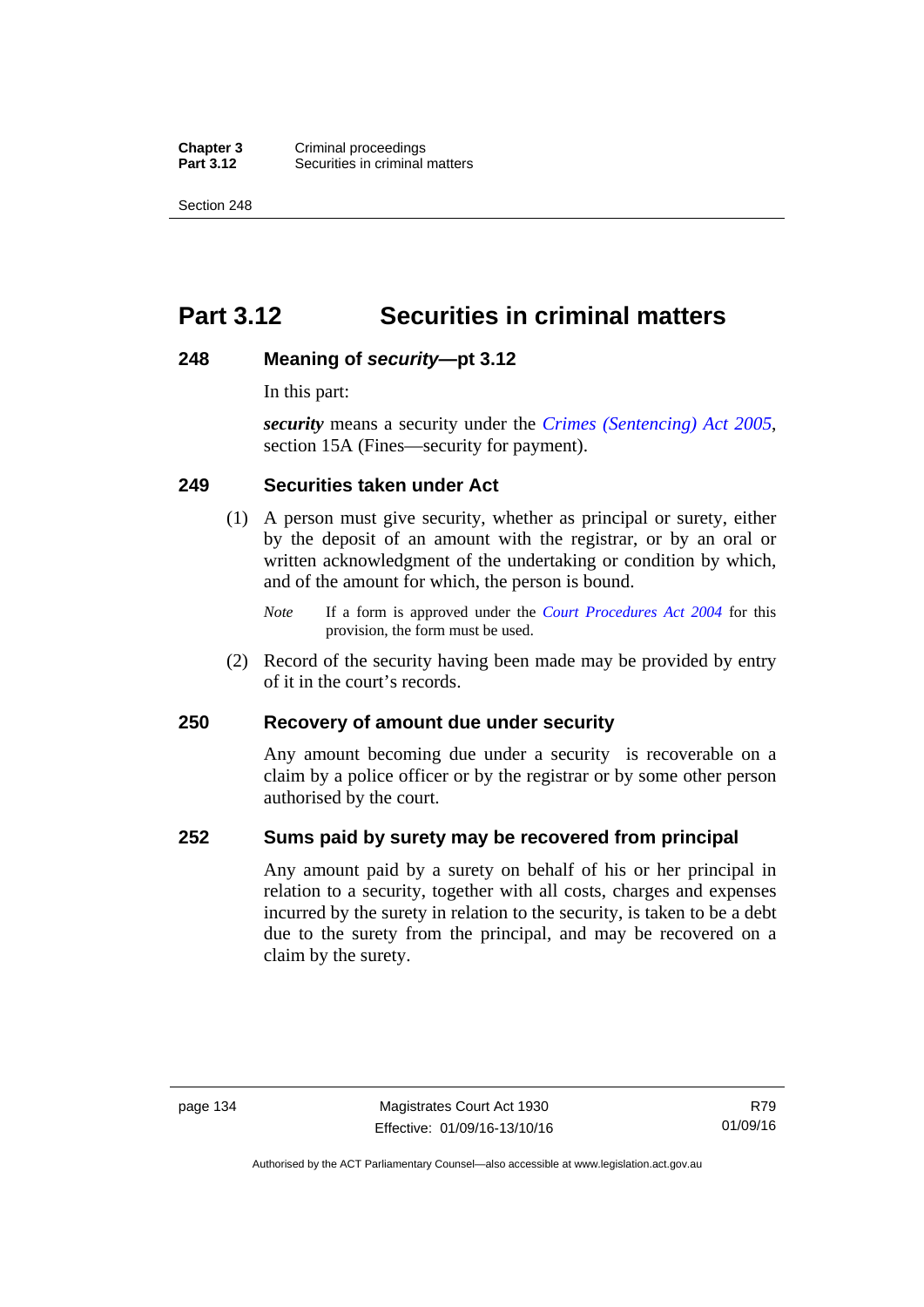### **253 Payment enforced by security**

If security is given for payment of an amount, the payment must be enforced by means of the security in substitution for other means of enforcing the payment.

### **254 Enforcement of recognisance**

- $(1)$  If—
	- (a) a witness or a person sought to be made a witness has entered into a recognisance for this Act; and
	- (b) the court is satisfied that the witness or person sought to be made a witness has failed to comply with a condition of the recognisance;

the court may declare the recognisance to be forfeited and may make an order that the witness or person sought to be made a witness pay the whole or a part of the amount in which the witness or person is bound under the recognisance.

- $(2)$  If—
	- (a) the court has declared a recognisance to be forfeited under subsection (1); and
	- (b) a person is bound by the recognisance as surety for the performance of that condition;

the court may make an order that the person mentioned in paragraph (b) pay the whole or a part of the amount in which the person is bound under the recognisance.

 (3) An order made under subsection (1) or (2) may be enforced as if it were a judgment entered on a claim by the registrar.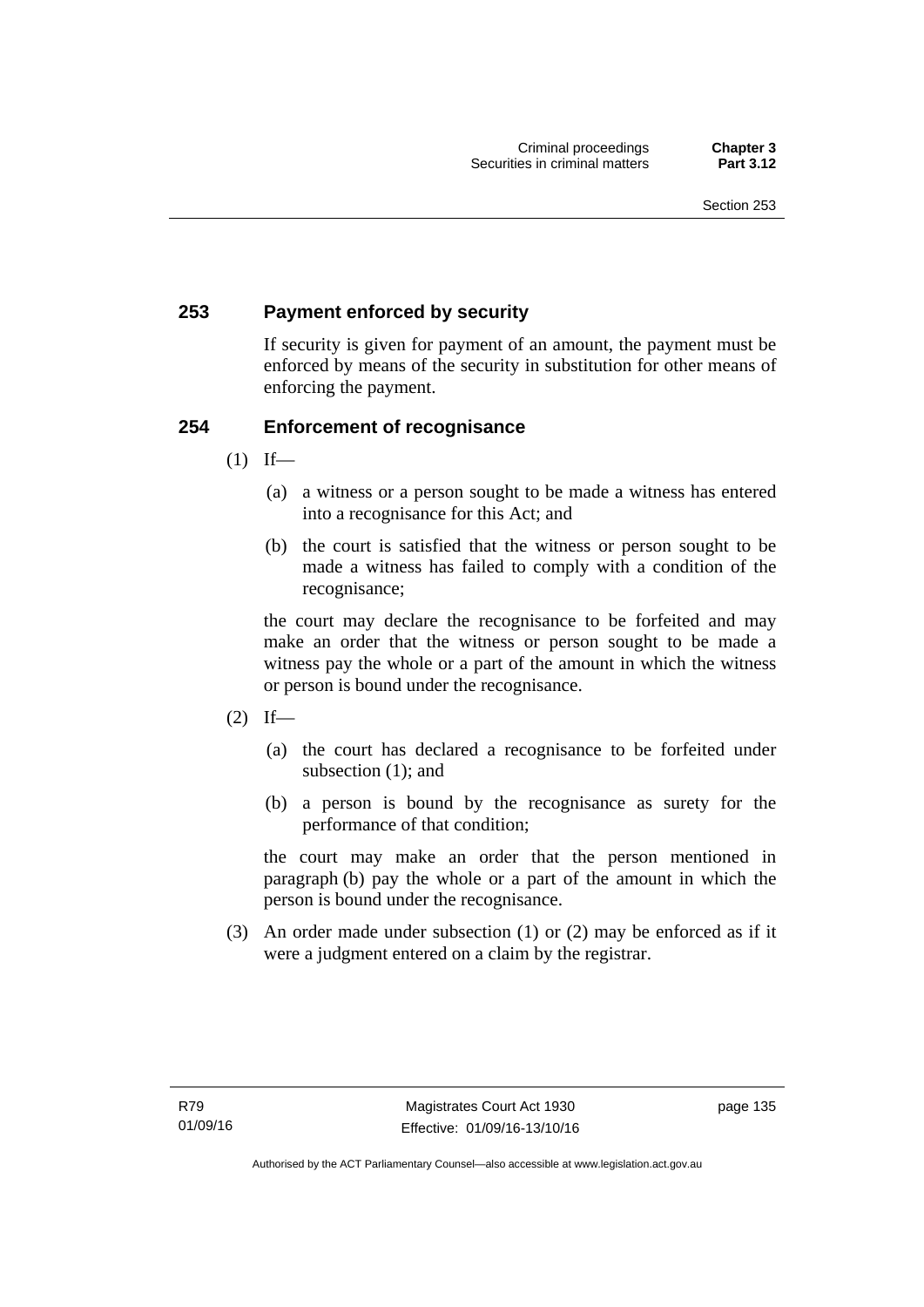Section 254

- (4) Subject to subsection (5), the court may, on application by a person against whom an order has been made under subsection (1) or (2)—
	- (a) vary the order by reducing the amount payable under the order; or
	- (b) revoke the order and, if the order was made under subsection (1), revoke the declaration that the recognisance is forfeited.
- $(5)$  If—
	- (a) the court has made an order under subsection (1) or (2); and
	- (b) an enforcement order has been made; and
	- (c) property has been sold under the enforcement order;

the court must not make an order under subsection (4).

 (6) It is not necessary that, for the purpose of hearing an application under subsection (4), the court be constituted by the magistrate who made the order to which the application relates.

Authorised by the ACT Parliamentary Counsel—also accessible at www.legislation.act.gov.au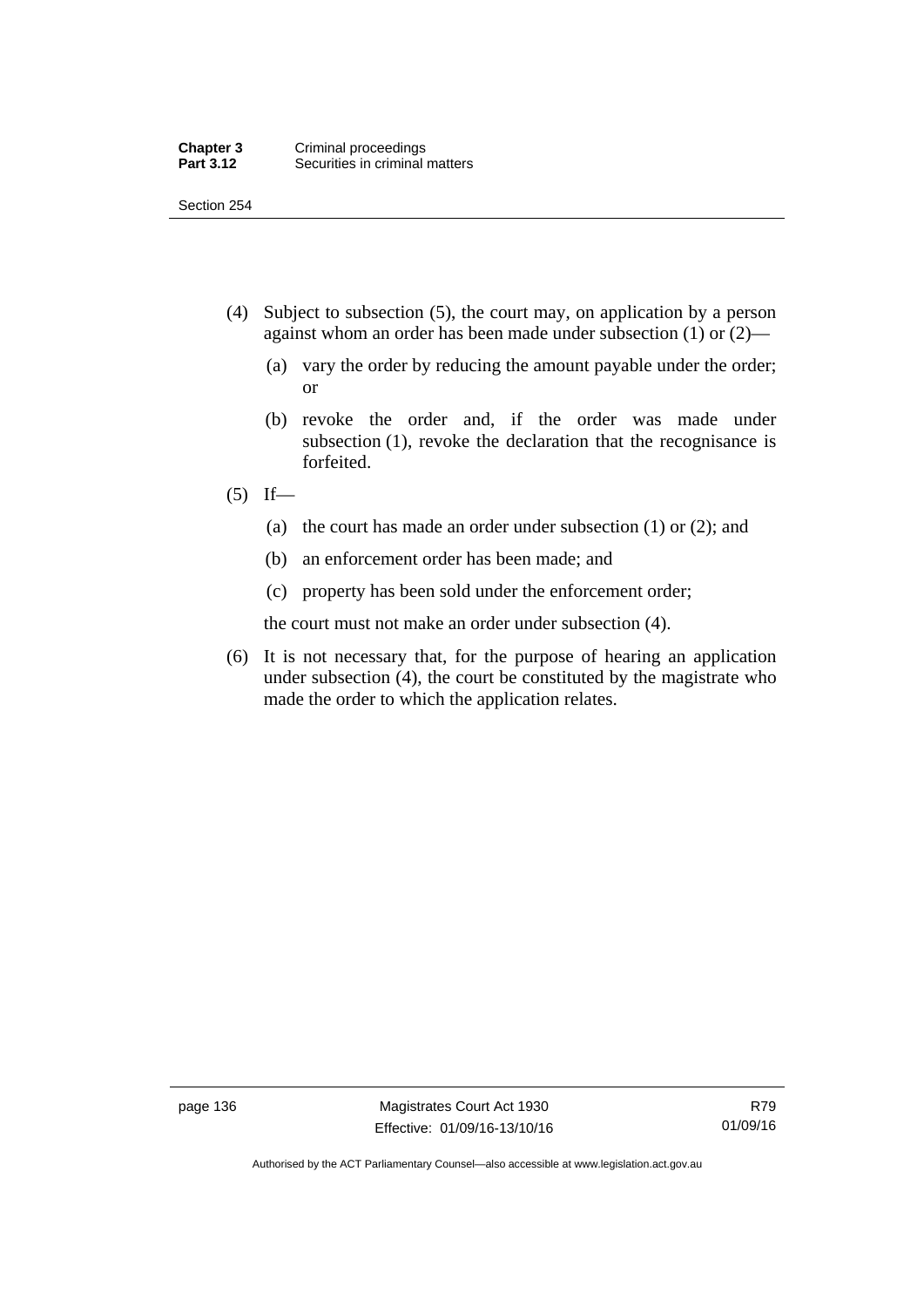# **Chapter 4 Civil proceedings**

# Part 4.1 **Preliminary**

### **256 Application of ch 4**

This chapter does not apply in relation to—

- (a) a proceeding under the *[Domestic Violence and Protection](http://www.legislation.act.gov.au/a/2008-46)  [Orders Act 2008](http://www.legislation.act.gov.au/a/2008-46)*; or
- (b) a proceeding under the *[Workers Compensation Act 1951](http://www.legislation.act.gov.au/a/1951-2)*; or
- (c) a proceeding on an information for an offence.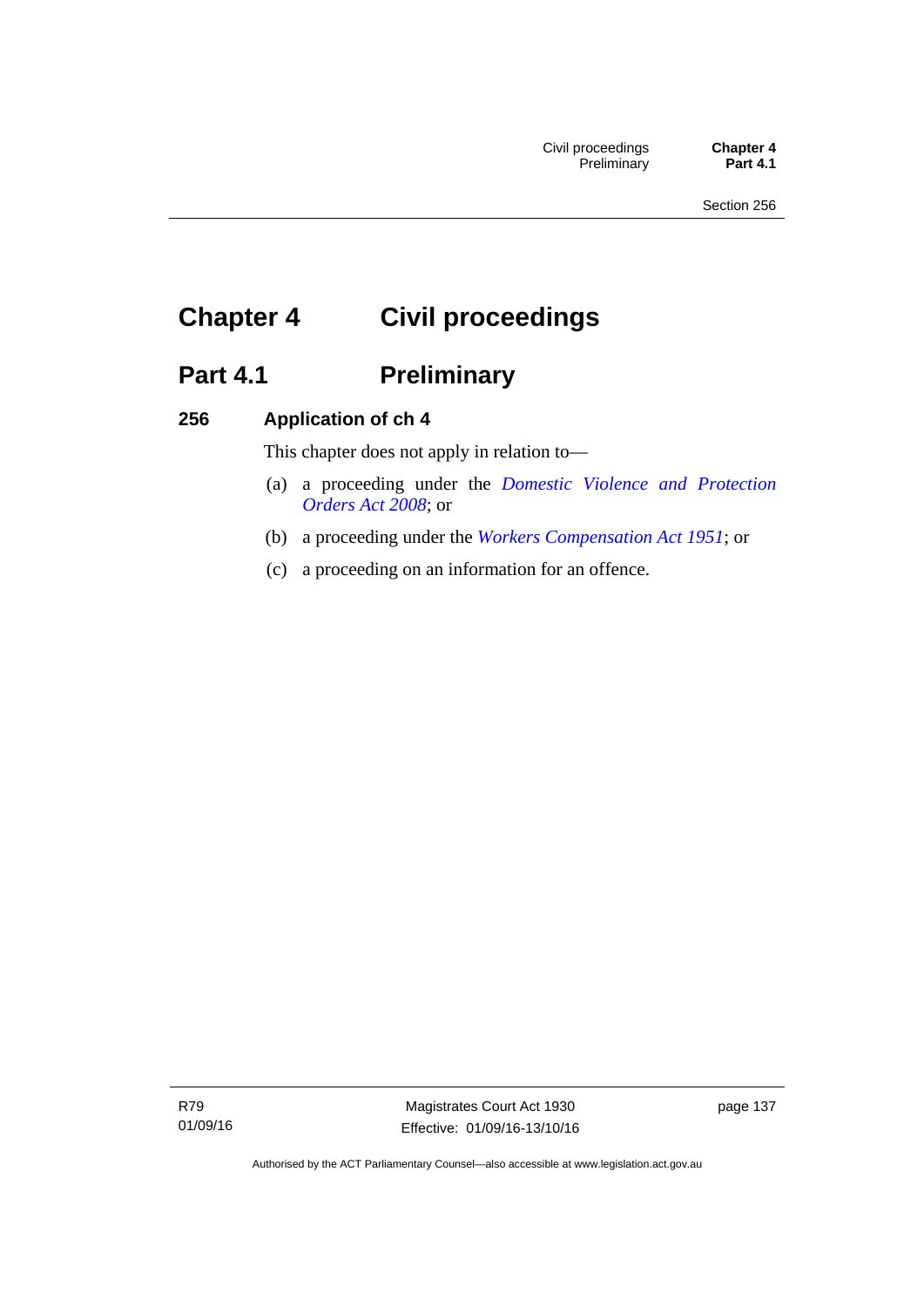**Chapter 4 Civil proceedings**<br>**Part 4.2 Civil iurisdiction Civil jurisdiction** 

Section 257

### **Part 4.2 Civil jurisdiction**

### **257 Personal actions at law—amount or value**

- (1) The Magistrates Court has jurisdiction to hear and decide any personal action at law if the amount claimed is not more than \$250 000, including a personal action at law if—
	- (a) the amount claimed is the amount owing on a balance of account, after an admitted set-off or otherwise; or
	- (b) any amount in excess of \$250 000 to which the plaintiff may be entitled in relation to the cause of action is abandoned in accordance with the rules.
- (2) If the amount claimed in a personal action includes interest up to judgment, or a lump sum instead of interest, in accordance with the rules, the interest is disregarded in working out whether or not the court has jurisdiction.
- (3) For this section, a *personal action at law* includes an action relating to the detention of goods, and the amount claimed in the action is the value of the goods plus any amount claimed for damages for the detention of the goods.
- (4) Subsection (1) does not limit the court's jurisdiction if, under another law in force in the ACT, an amount may be recovered by action in the court (even if the amount is more than \$250 000).
- (5) The court's jurisdiction under subsection (1) is additional to any jurisdiction that the court has under any other law in force in the ACT.

Authorised by the ACT Parliamentary Counsel—also accessible at www.legislation.act.gov.au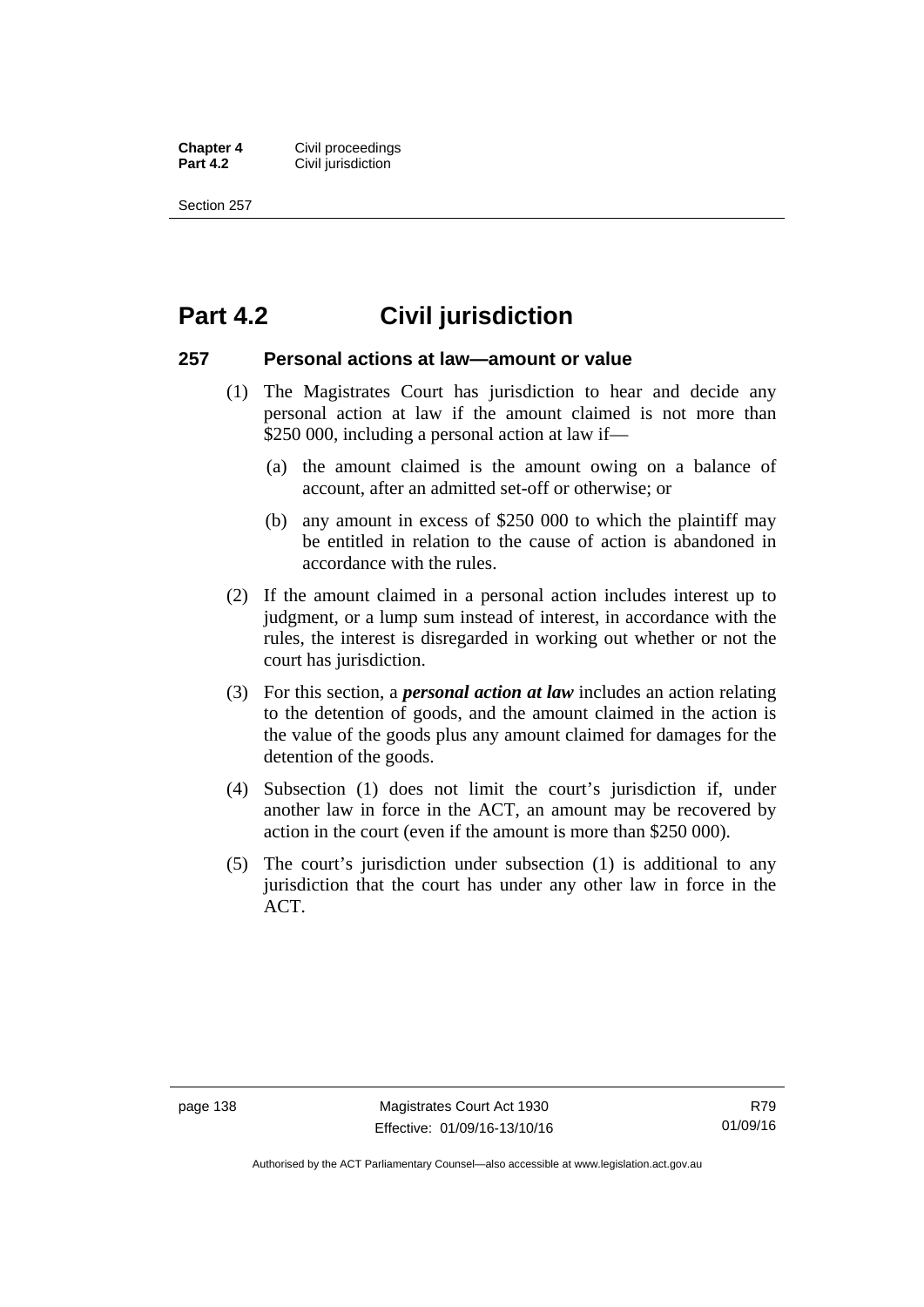### **258 Power of court to grant relief**

- (1) In any proceeding that the Magistrates Court has jurisdiction to hear and decide—
	- (a) the court may grant any relief, redress or remedy that the Supreme Court may grant in a similar action in that court, and for that purpose the Magistrates Court may make any order that the Supreme Court may make; and
	- (b) the court must give effect to any ground of defence, counterclaim or set-off, whether equitable or legal, in the same way and to the same extent that the Supreme Court would do.
- (2) For the exercise by the Magistrates Court of its powers under subsection (1) in any proceeding—
	- (a) a magistrate constituting the court has, as well as any other powers under this Act, all the powers of a judge in a similar action in the Supreme Court; and
	- (b) the registrar, bailiff or other appropriate officer of the Magistrates Court must exercise any function that a corresponding officer of the Supreme Court would exercise in a similar action in that court in accordance with the practice and procedure of that court.
- (3) In exercising a function mentioned in subsection (2), the registrar, a bailiff or other officer of the court must comply with this Act, the rules and any order of the Magistrates Court.

### **259 Rules of equity to prevail**

In any proceeding in the Magistrates Court, if there is a conflict between the rules of equity and the rules of common law, the rules of equity prevail.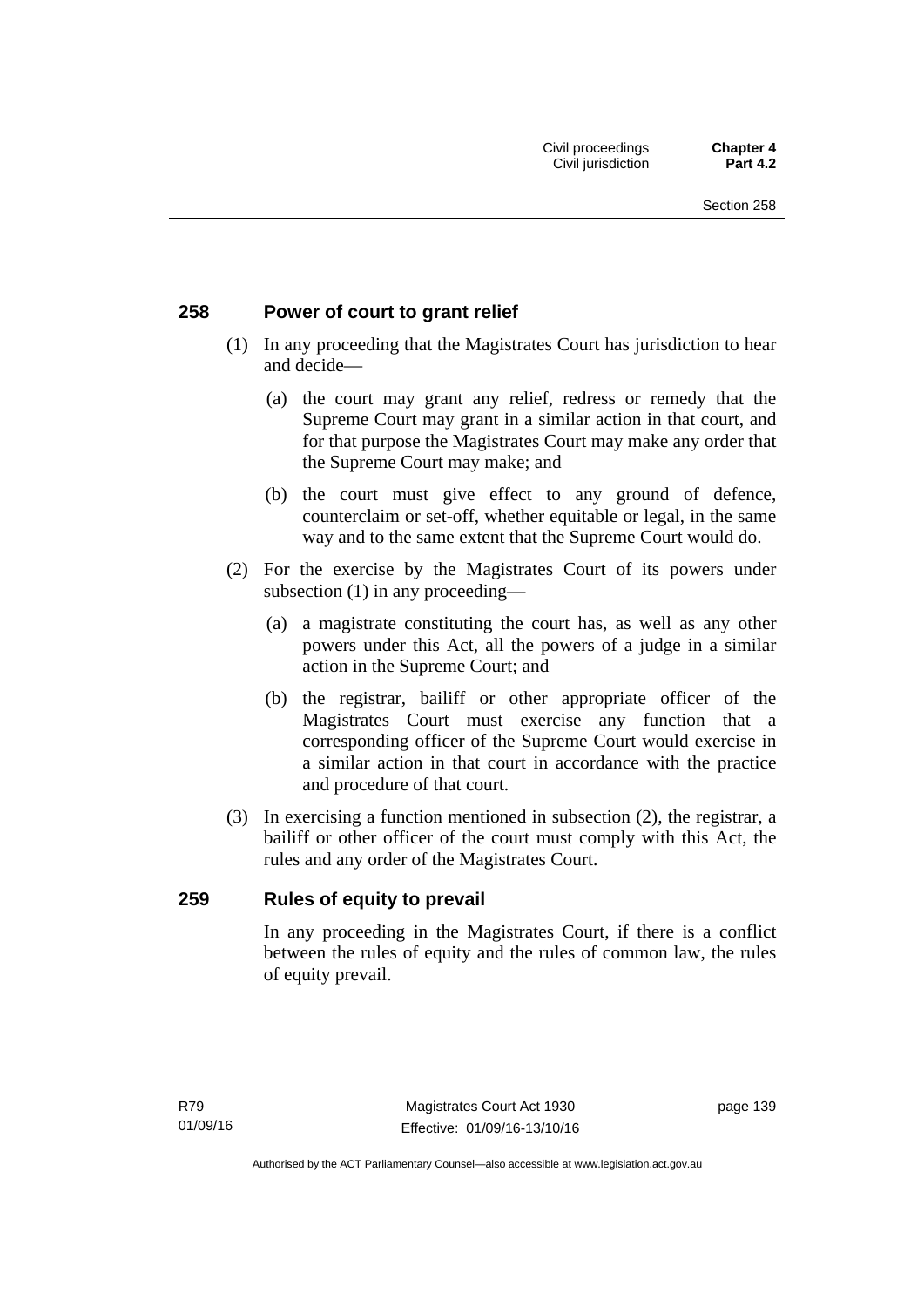| <b>Chapter 4</b> | Civil proceedings  |
|------------------|--------------------|
| <b>Part 4.2</b>  | Civil jurisdiction |

Section 260

### **260 Nuisance**

- (1) The Magistrates Court has the same jurisdiction as the Supreme Court to hear and decide a civil action for nuisance.
- (2) In a civil action for nuisance, the Magistrates Court may grant the same relief as the Supreme Court may grant in a similar action in that court.

### **261 Disputed debts**

- (1) The Magistrates Court may, in a proceeding in the court, declare that—
	- (a) a person is or is not indebted to someone else; or
	- (b) a person is or is not indebted to someone else in a stated amount; or
	- (c) a person is or is not indebted to someone else in an amount that is more than a stated amount.
- (2) This section applies only in relation to a debt that is not more than \$250 000.

### **262 Cause of action arising, or defendant resident, outside ACT**

The Magistrates Court has jurisdiction to hear and decide a proceeding if—

 (a) the defendant was resident in the ACT when the claim was served on the defendant, even though all of the cause of action in the proceeding arose outside the ACT; or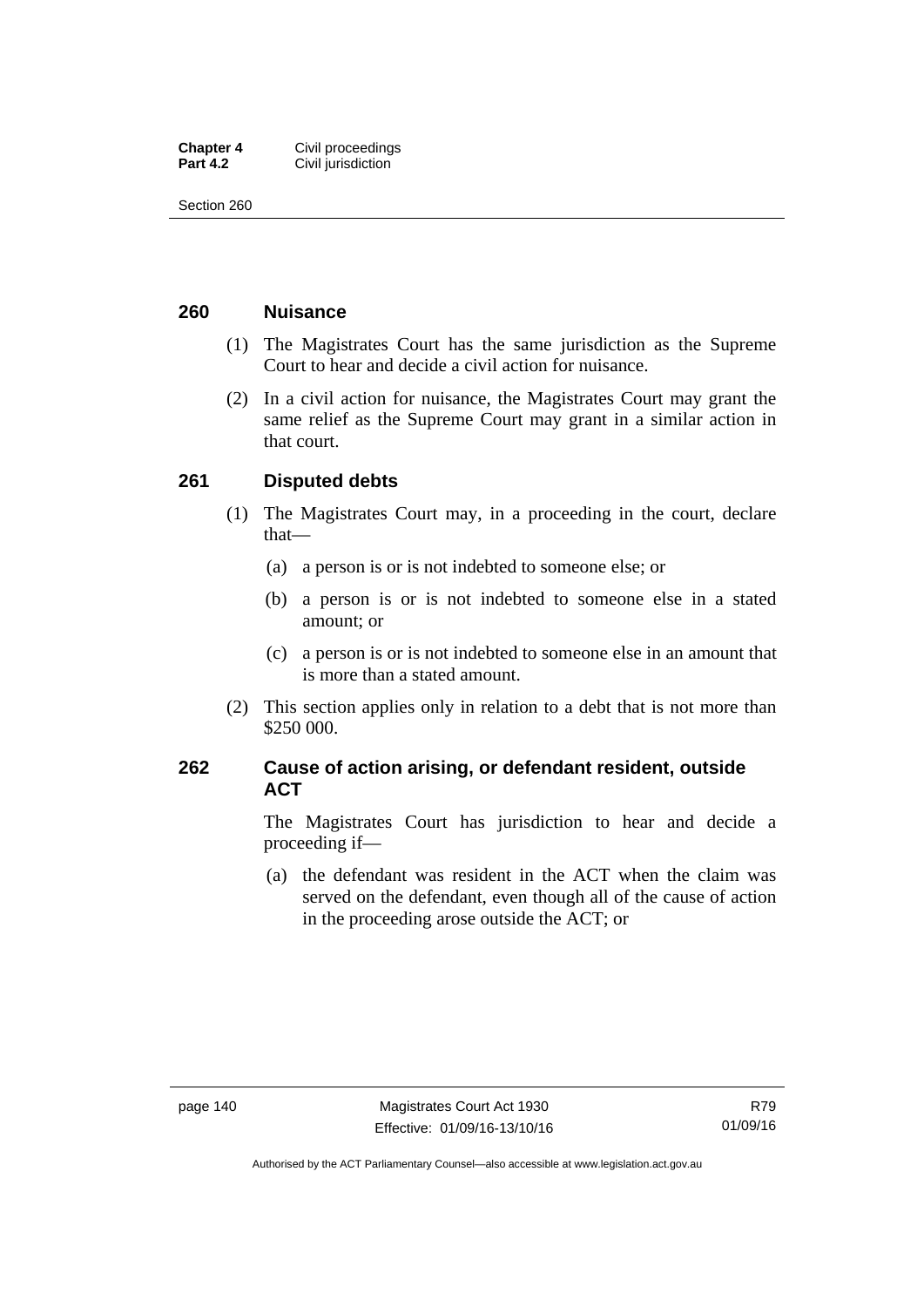- (b) both of the following apply, even though the defendant is not in the ACT:
	- (i) a material part of the cause of action in the proceeding arose in the ACT, even though part of the cause of action arose outside the ACT;
	- (ii) the claim is served on the defendant in Australia or an external territory.

### **263 Requests under conventions relating to legal proceedings in civil and commercial matters**

- (1) The Magistrates Court has jurisdiction to make any order or take any action necessary to comply with a request received from the consular or other authority of a relevant foreign country for serving documents in the ACT or taking evidence in the ACT.
- (2) In this section:

*relevant foreign country*—a foreign country is a *relevant foreign country* if a convention relating to legal proceedings in civil and commercial matters is in force between the country and Australia.

### **264 Proceedings affecting title to land**

- (1) The Magistrates Court does not have jurisdiction to hear and decide a proceeding in which the title to land is genuinely in question.
- (2) However, the jurisdiction of the Magistrates Court to hear and decide a proceeding is not affected only because the title to land incidentally comes in question in the proceeding.
- (3) In a proceeding mentioned in subsection (2), a judgment is not evidence of title to land.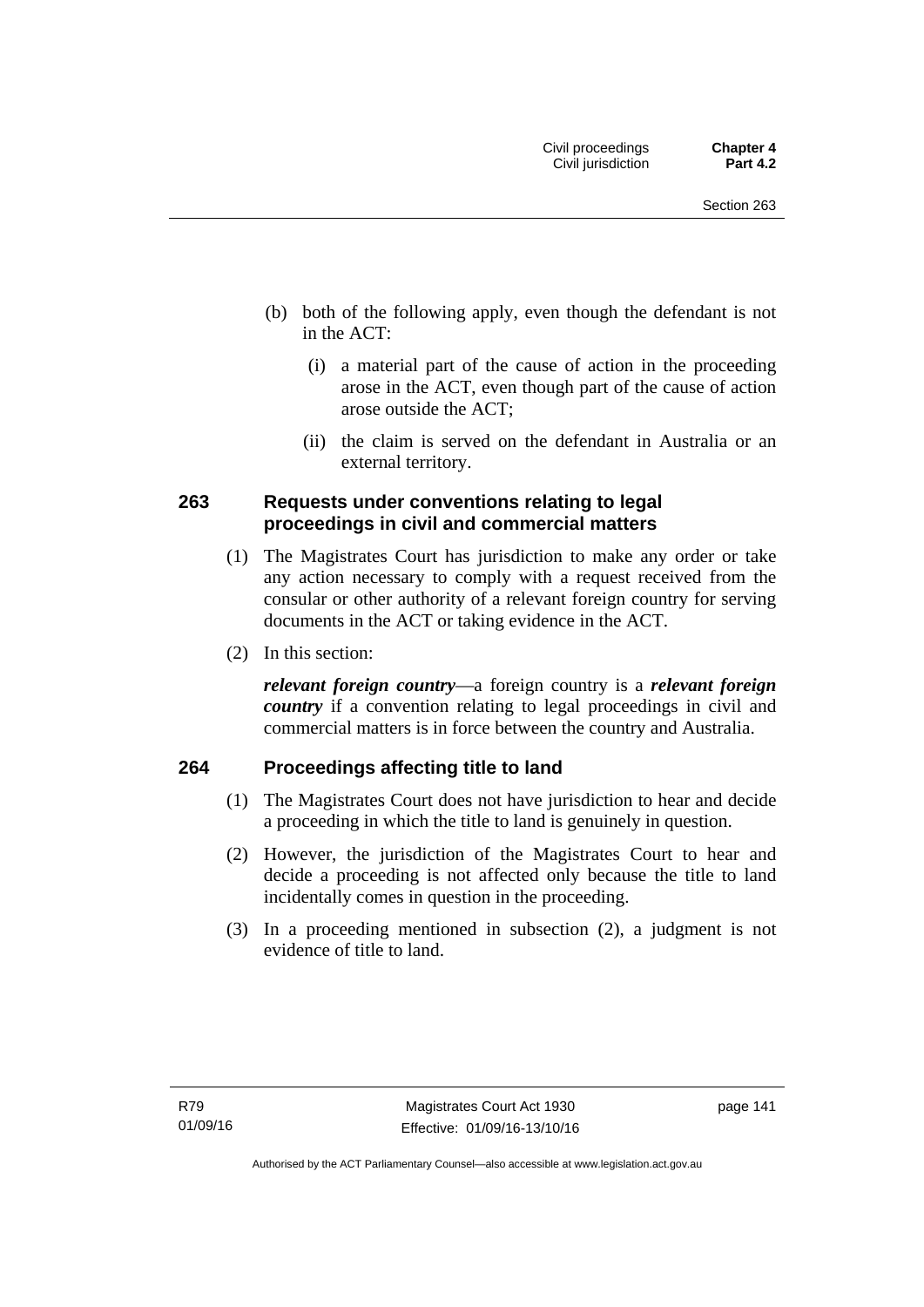#### **Chapter 4 Civil proceedings**<br>**Part 4.2 Civil iurisdiction Civil jurisdiction**

Section 265

### **265 Disputes under Residential Tenancies Act**

The Magistrates Court does not have jurisdiction in relation to a dispute to which the *[Residential Tenancies Act 1997](http://www.legislation.act.gov.au/a/1997-84)* applies if the amount in dispute is not more than \$10 000.

### **266 Complaints under Utilities Act, pt 12**

The Magistrates Court does not have jurisdiction in relation to a matter to the extent to which it is the subject of—

- (a) a complaint under the *[Utilities Act 2000](http://www.legislation.act.gov.au/a/2000-65)*, part 12 (Complaints); or
- (b) a direction or declaration of the ACAT under that part.

### **266A Civil disputes under ACT Civil and Administrative Tribunal Act**

- (1) A proceeding may not be started in the Magistrates Court in relation to—
	- (a) a common boundaries determination; or
	- (b) another civil dispute if an amount of not more than \$10 000 is claimed, or sought to be declared as a debt, whether or not any other relief is also sought.
- (2) To remove any doubt, this section does not apply in relation to the enforcement of an order made by the ACAT.
	- *Note* The *[ACT Civil and Administrative Tribunal Act 2008](http://www.legislation.act.gov.au/a/2008-35)*, s 71 provides that a money order or non-money order made by the ACAT is taken to have been filed in the Magistrates Court for enforcement under the *[Court](http://www.legislation.act.gov.au/sl/2006-29)  [Procedures Rules 2006](http://www.legislation.act.gov.au/sl/2006-29)*, pt 2.18 (Enforcement).

Authorised by the ACT Parliamentary Counsel—also accessible at www.legislation.act.gov.au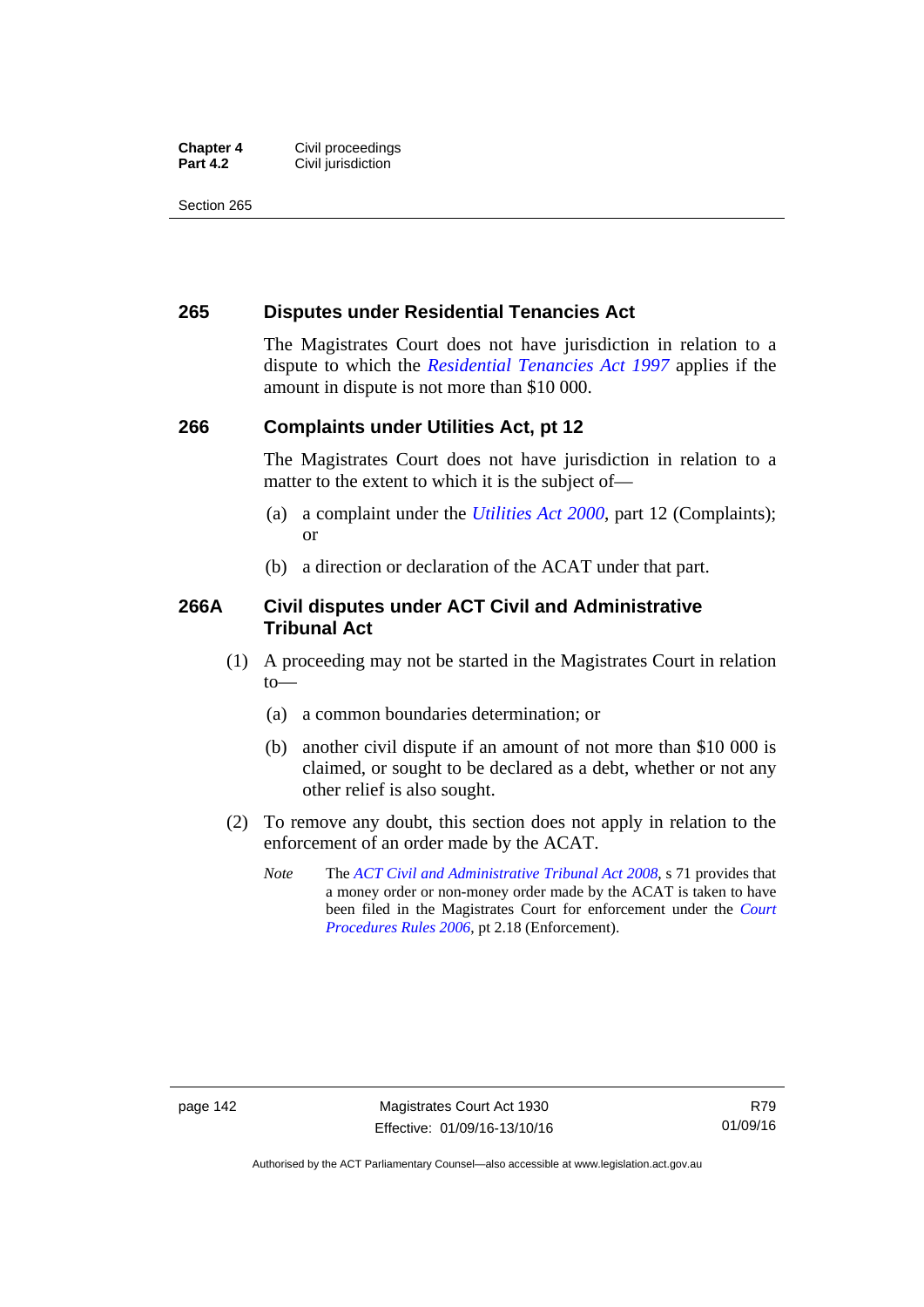(3) In this section:

*civil dispute*—see the *[ACT Civil and Administrative Tribunal](http://www.legislation.act.gov.au/a/2008-35)  [Act 2008](http://www.legislation.act.gov.au/a/2008-35)*, section 16.

*common boundaries determination*—see the *[ACT Civil and](http://www.legislation.act.gov.au/a/2008-35)  [Administrative Tribunal Act 2008](http://www.legislation.act.gov.au/a/2008-35)*, section 15.

*Note* An application may be made to the ACAT for civil disputes (see the *[ACT Civil and Administrative Tribunal Act 2008](http://www.legislation.act.gov.au/a/2008-35/default.asp)*, pt 4). The ACAT has, in relation to civil disputes, the same jurisdiction and powers as the Magistrates Court (see the *[ACT Civil and Administrative Tribunal](http://www.legislation.act.gov.au/a/2008-35)  [Act 2008](http://www.legislation.act.gov.au/a/2008-35)*, s 22).

### **266B Enforcement of ACT Civil and Administrative Tribunal order—representation**

- (1) This section applies if a person (the *first person*)—
	- (a) was represented in an application in the ACAT by someone else (the *second person*) under the *[ACT Civil and](http://www.legislation.act.gov.au/a/2008-35)  [Administrative Tribunal Act 2008](http://www.legislation.act.gov.au/a/2008-35)*, section 30; and
	- (b) the ACAT made a money order or non-money order in favour of the first person; and
	- (c) the first person enforces the order in the Magistrates Court under the *[Court Procedures Rules 2006](http://www.legislation.act.gov.au/sl/2006-29)*, part 2.18 (Enforcement).
- (2) The second person may represent the first person in the enforcement proceeding in the Magistrates Court.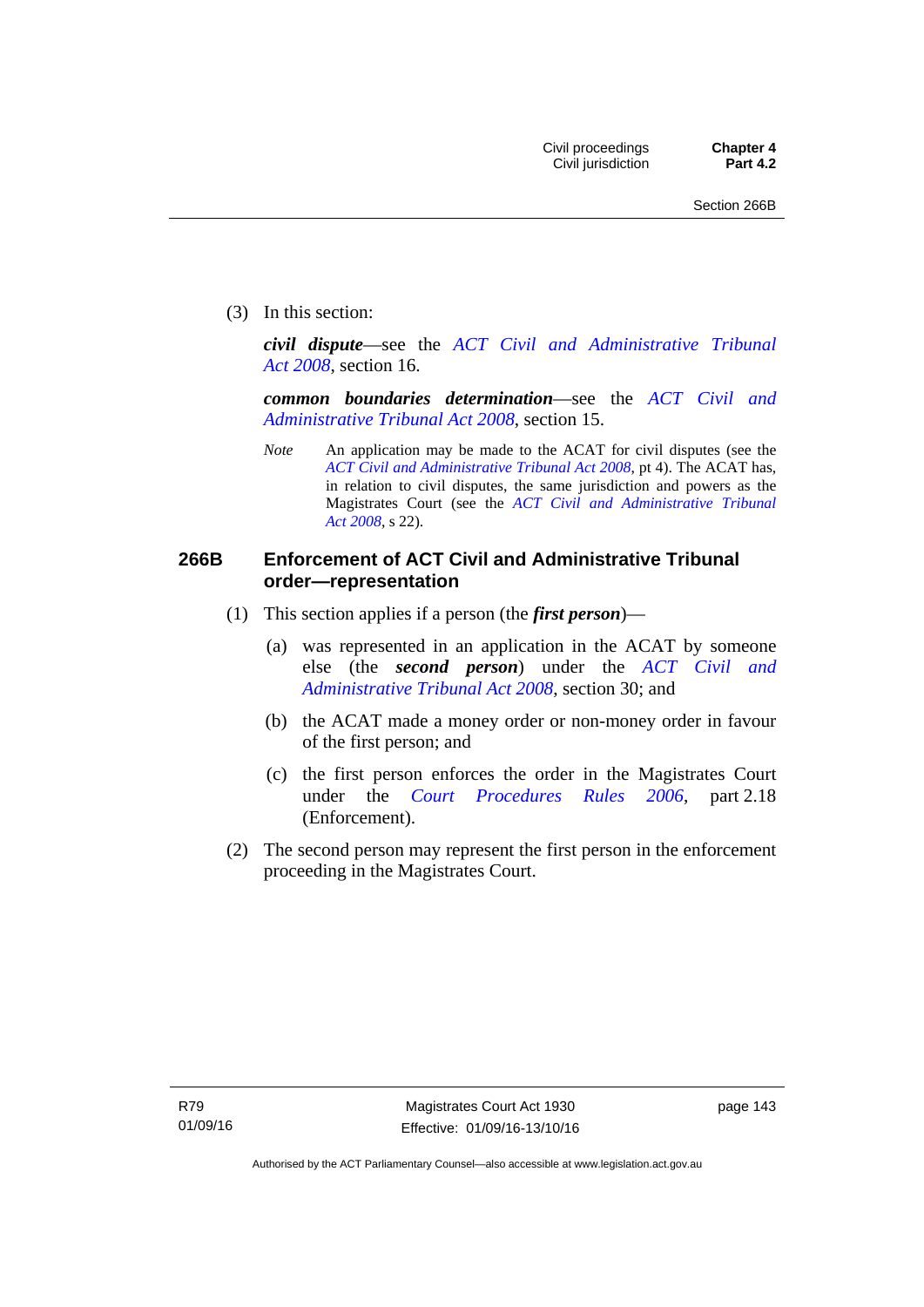Section 267

## **Part 4.3 Case stated for Supreme Court**

### **267 Case stated**

- (1) On the application of a party to a proceeding in the Magistrates Court, the court may state, in the form of a special case, any question of law that arises in the proceeding for the opinion of the Supreme Court.
- (2) The Supreme Court has jurisdiction to hear and decide a case stated under this section.

page 144 Magistrates Court Act 1930 Effective: 01/09/16-13/10/16

Authorised by the ACT Parliamentary Counsel—also accessible at www.legislation.act.gov.au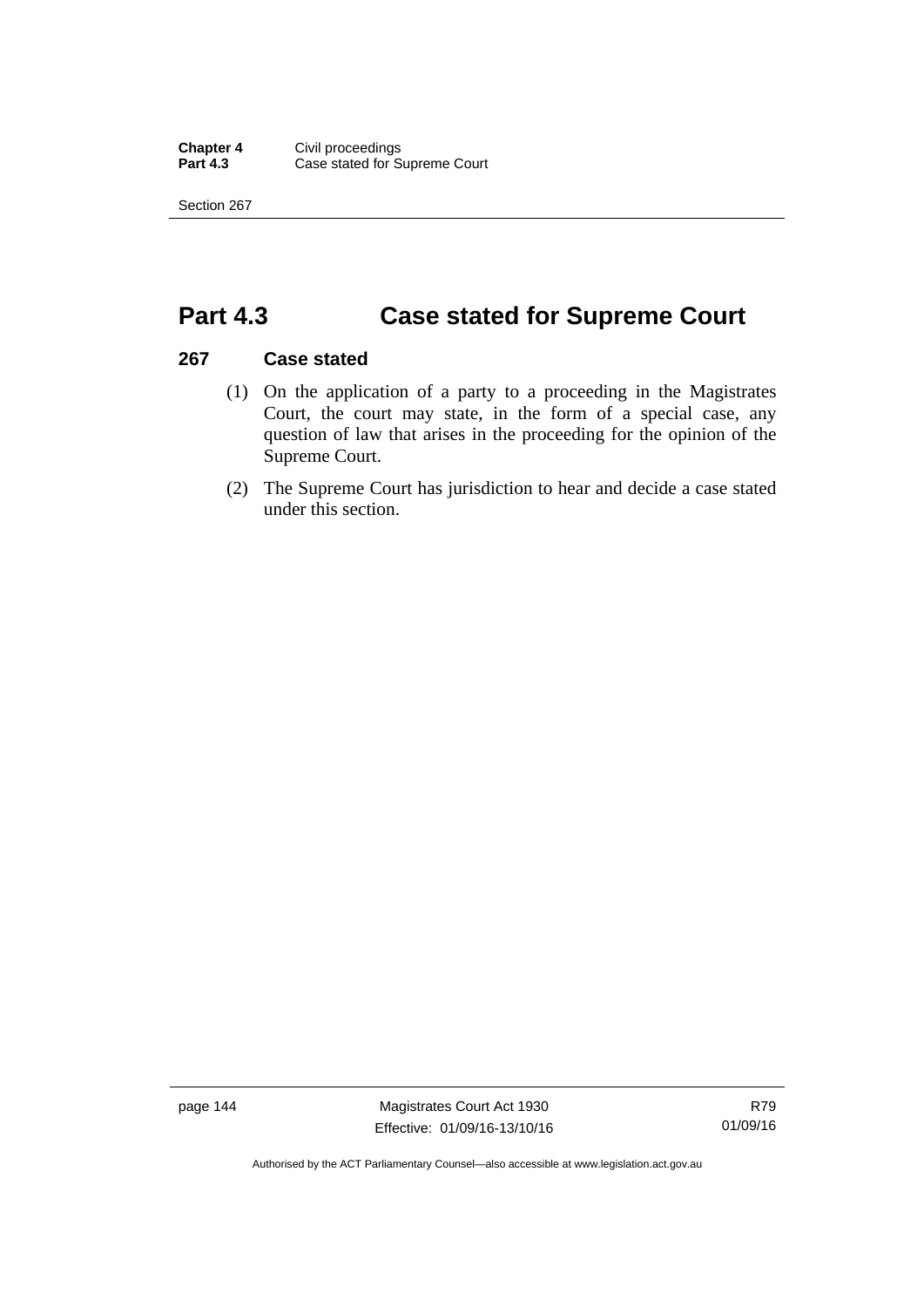# **Part 4.4 Transfer of proceedings from or to Supreme Court**

### **268 Transfer of action from Supreme Court**

- (1) This section applies if a proceeding in the Supreme Court relates to a cause of action that is a prescribed action.
- (2) The Supreme Court may, on the application of a party to the action or its own initiative, order that the action be transferred to the Magistrates Court if it considers it just to do so.
- (3) In subsection (1):

*prescribed action* means an action in which the amount claimed (whether initially or as reduced by payment, admitted set-off or otherwise) is not more than the amount for which the Magistrates Court has jurisdiction under this chapter.

### **269 Procedure on transfer of action from Supreme Court**

- (1) This section applies if the Supreme Court has made an order under section 268 that an action pending in the Supreme Court be transferred to the Magistrates Court.
- (2) A party to the action may file in the Magistrates Court a copy of the order, a copy of each of the pleadings (if any) in the action and any other relevant documents filed in the Supreme Court.
- (3) When the copies have been filed, the action—
	- (a) stops being an action in the Supreme Court; and
	- (b) becomes a proceeding in the Magistrates Court.
- (4) The proceeding is taken to have been begun in the Magistrates Court on the day the action was begun in the Supreme Court.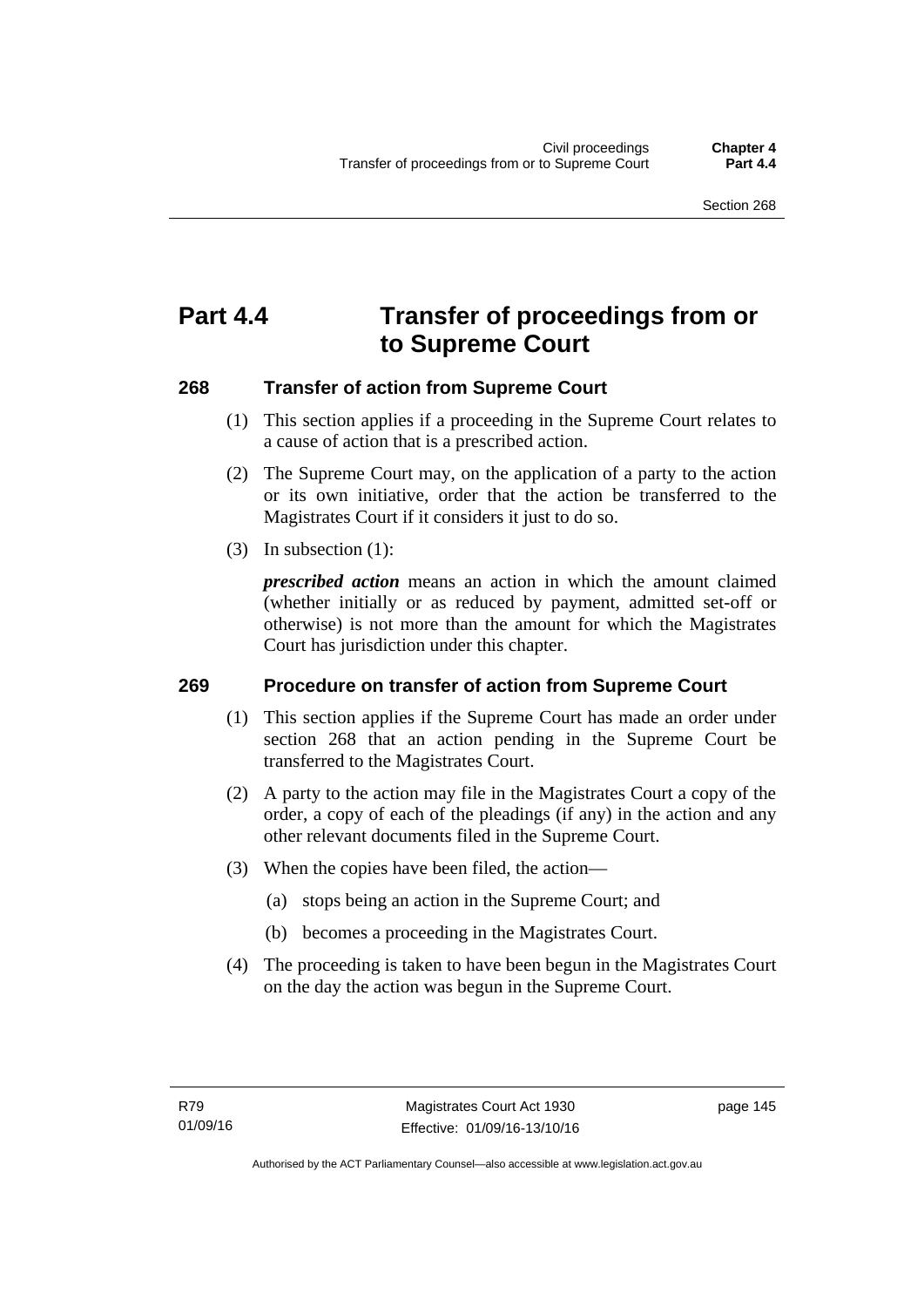Section 270

- (5) Costs in the proceeding are to be allowed—
	- (a) for costs incurred before the order under section 268 was made (including the costs of getting the order) and the costs of getting the copies mentioned in subsection (2)—in accordance with the rules under the *[Court Procedures Act 2004](http://www.legislation.act.gov.au/a/2004-59)* applying to the Supreme Court, but subject to any Supreme Court order; and
	- (b) for costs incurred after the order was made (not including the costs of getting the copies)—in accordance with the rules applying to the Magistrates Court.
- (6) If costs mentioned in subsection (5) (a) are to be assessed, the costs must be assessed by the registrar in accordance with the rules applying to the Supreme Court.

### **270 Removal of proceedings into Supreme Court**

On the application of a party to a proceeding in the Magistrates Court, the Supreme Court may order that the proceeding be removed into the Supreme Court on the conditions about costs, security for the amount claimed or costs, or otherwise, that the Supreme Court considers just.

### **271 Stay of proceedings**

- (1) This section applies if an application under section 270 to have a proceeding in the Magistrates Court removed into the Supreme Court is pending.
- (2) On the application of a party to the proceeding, the Supreme Court may order that the proceeding be stayed until the application under section 270 is decided or until the Supreme Court orders otherwise.
- (3) An order that a proceeding be stayed takes effect immediately on a copy of the order being filed in the Magistrates Court.

Authorised by the ACT Parliamentary Counsel—also accessible at www.legislation.act.gov.au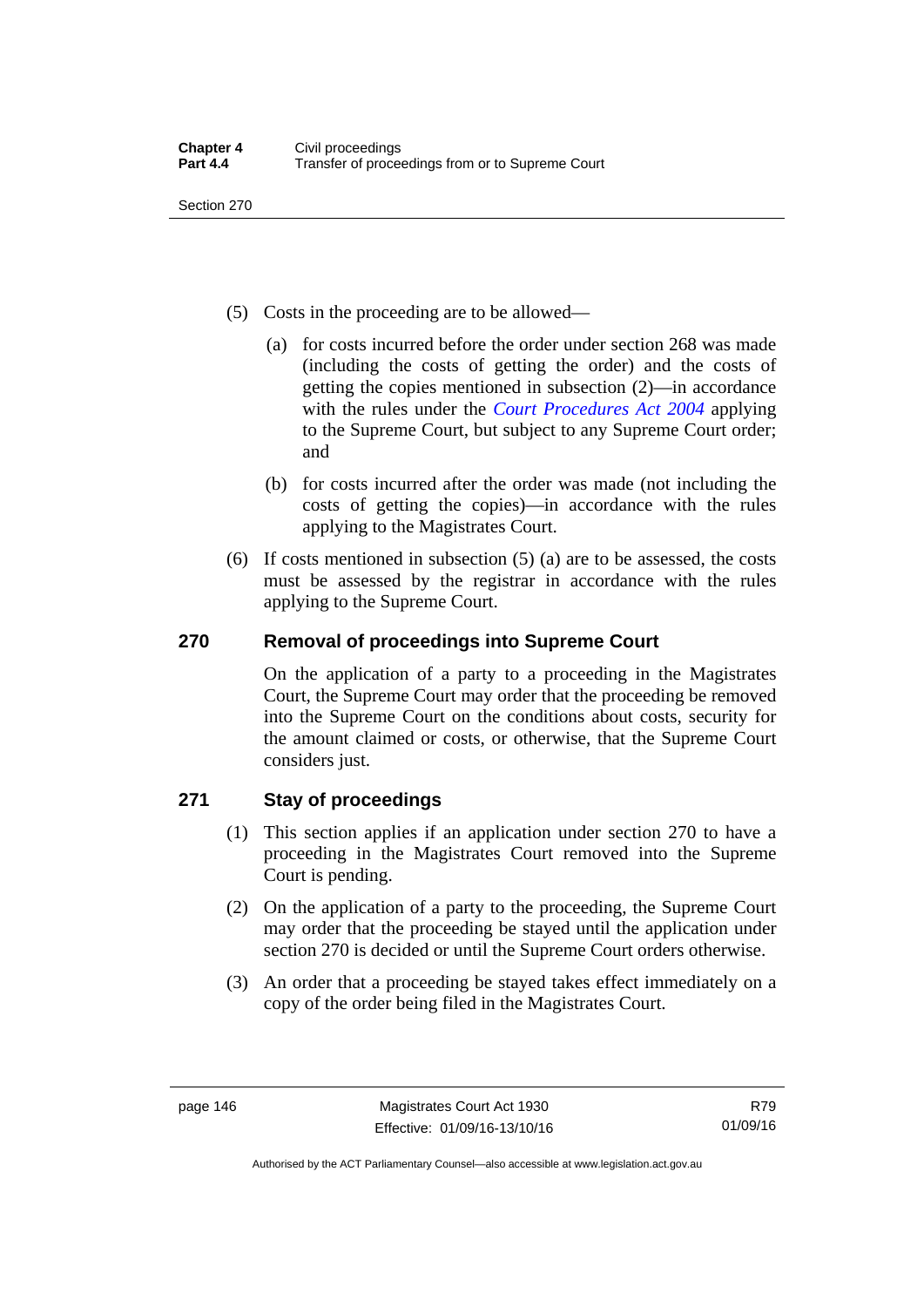# **Part 4.5 Civil appeals**

### **272 Meaning of** *appeal***—pt 4.5**

In this part:

*appeal* means an appeal to the Supreme Court from a judgment or order of the Magistrates Court, whether final or interlocutory, in a proceeding that the Magistrates Court has jurisdiction to hear and decide under this chapter.

### **273 Jurisdiction**

- (1) The jurisdiction of the Supreme Court to hear and decide appeals is subject to the exceptions and conditions in this part.
- (2) Subsection (1) does not affect the operation of any other law that provides for the appellate jurisdiction of the Supreme Court.

### **274 Cases in which appeal may be brought**

- (1) An appeal may be brought only with the leave of the Supreme Court.
- (2) However, an appeal may be brought as of right from a judgment or order—
	- (a) for, or for the payment of, an amount of \$2 000 or more; or
	- (b) in a proceeding in the Magistrates Court—
		- (i) in which the matter in issue amounts to, or is of the value of, \$2 000 or more; or
		- (ii) that involves directly or indirectly a claim, demand or question to or in relation to any property or any civil right amounting to, or of the value of, \$2 000 or more.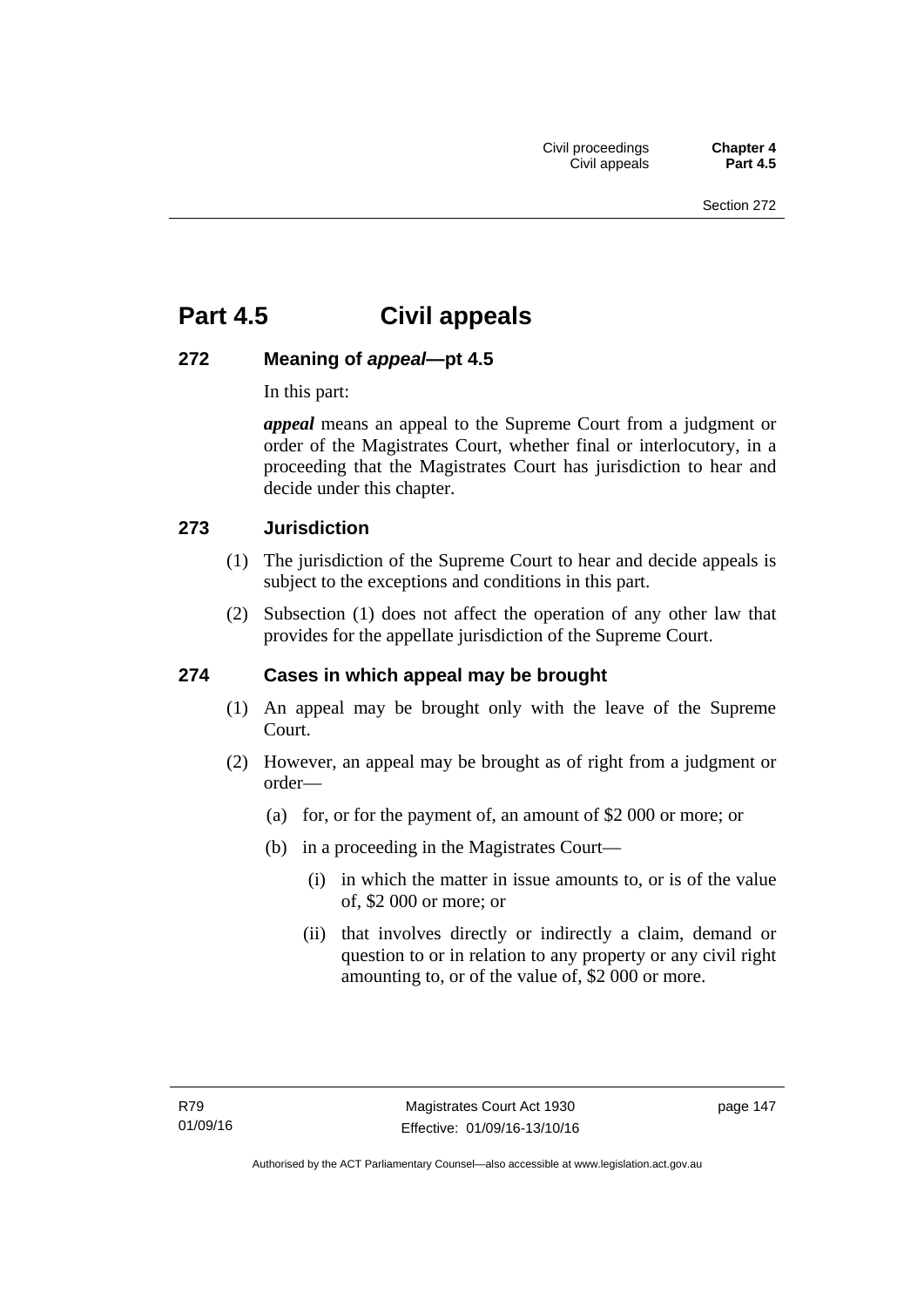| <b>Chapter 4</b> | Civil proceedings |
|------------------|-------------------|
| <b>Part 4.5</b>  | Civil appeals     |

Section 276

### **276 Evidence on appeal**

In an appeal, the Supreme Court must have regard to the evidence given in the proceeding in the Magistrates Court out of which the appeal arose, and has power to draw inferences of fact and, in its discretion, to receive further evidence.

page 148 Magistrates Court Act 1930 Effective: 01/09/16-13/10/16

Authorised by the ACT Parliamentary Counsel—also accessible at www.legislation.act.gov.au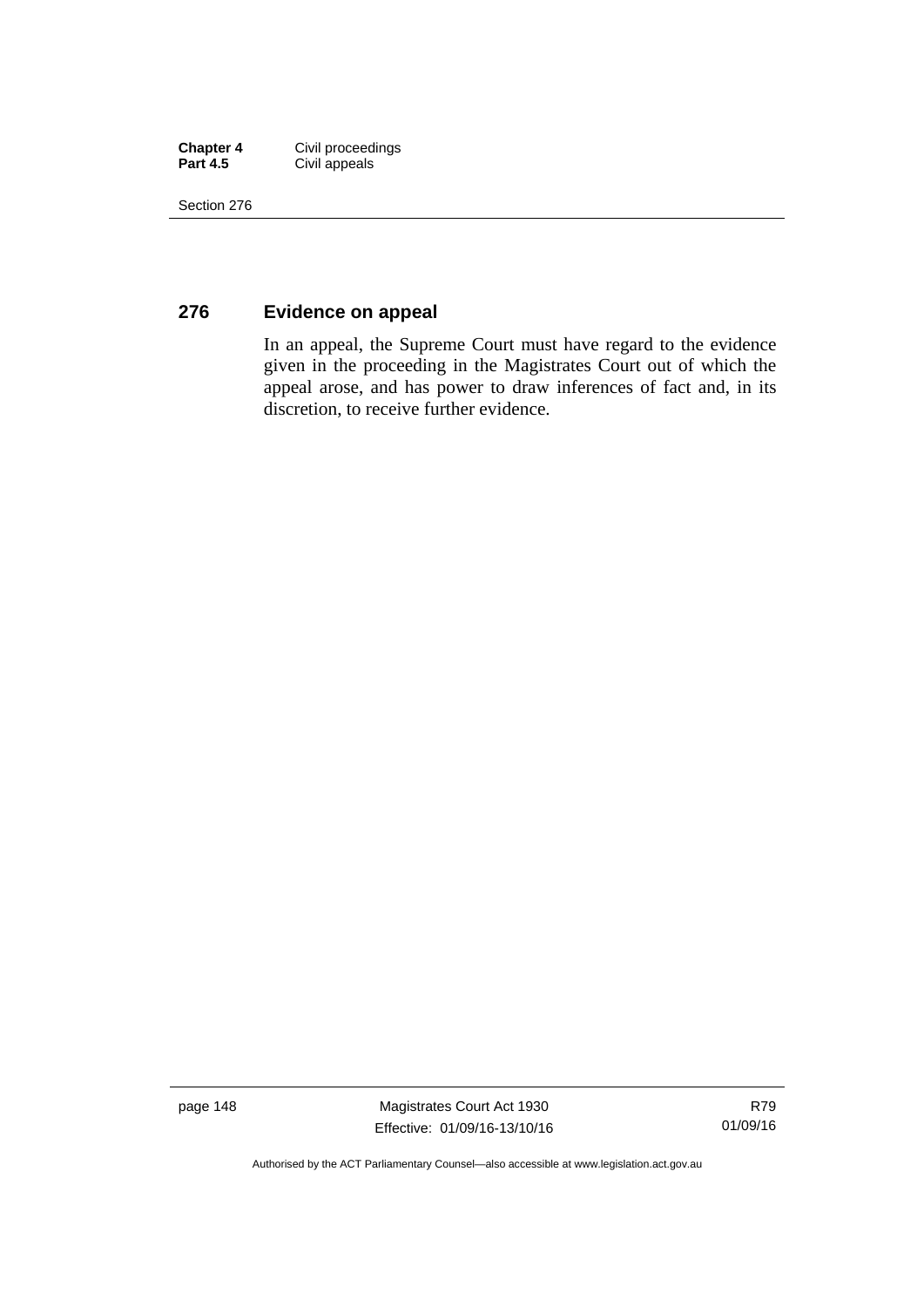# **Chapter 4A The Childrens Court**

### **Part 4A.1 The Childrens Court**

### **287 Childrens Court**

- (1) The Magistrates Court is known as the Childrens Court when it is constituted by the Childrens Court Magistrate exercising the jurisdiction given under section 288.
- (2) The Magistrates Court is also known as the Childrens Court when it is constituted by—
	- (a) a magistrate assigned under section 291C (Assignment of other magistrates for Childrens Court matters) who is exercising the jurisdiction given under section 288; or
	- (b) a magistrate acting under section 291D (2) (Completion of part-heard matters).
- (3) The Childrens Court may use the Magistrates Court seal.

### **288 Jurisdiction of Childrens Court**

- (1) The Childrens Court has jurisdiction to hear and decide—
	- (a) any criminal proceeding against a person in relation to a summary offence if the person was under 18 years old at the time of the alleged offence; and
	- (b) any criminal proceeding against a person in relation to an indictable offence (other than an offence punishable by imprisonment for life) if the person was under 18 years old at the time of the alleged offence; and
	- (c) a proceeding in relation to bail for a child; and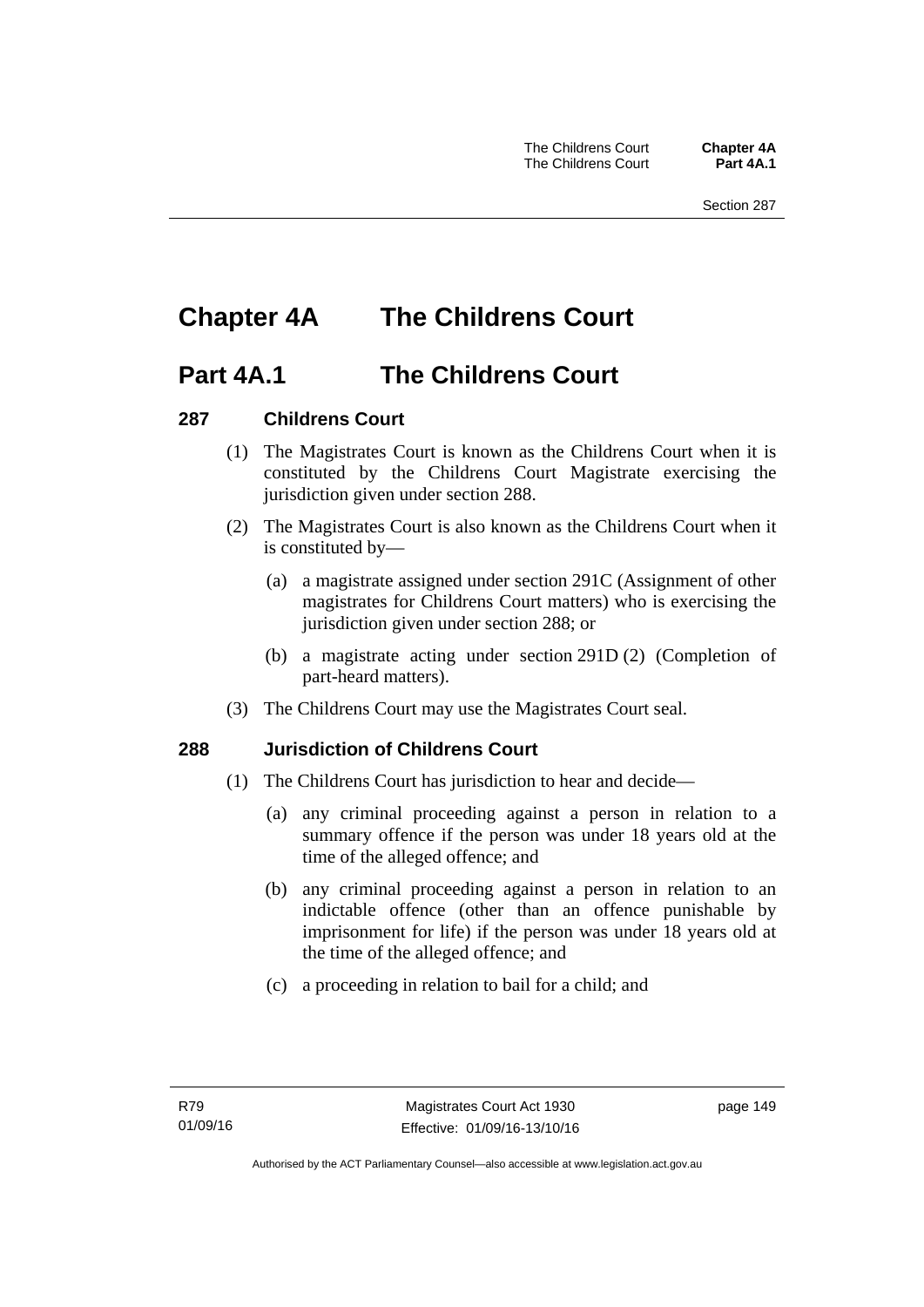| <b>Chapter 4A</b> | The Childrens Court |
|-------------------|---------------------|
| Part 4A.1         | The Childrens Court |

Section 289

- (d) any application or other proceeding under the *[Children and](http://www.legislation.act.gov.au/a/2008-19)  [Young People Act 2008](http://www.legislation.act.gov.au/a/2008-19)*, including a proceeding transferred to the court under the *[Children and Young People Act 2008](http://www.legislation.act.gov.au/a/2008-19)*, chapter 17 (Care and protection—interstate transfer of orders and proceedings); and
- (e) if a child and an adult are jointly charged with an offence—the proceeding against the child and the proceeding against the adult that arise out of the charge.
- (2) Subsection (1) (b) is subject to the *[Crimes Act 1900](http://www.legislation.act.gov.au/a/1900-40)*, section 374 (Summary disposal of certain cases at prosecutor's election) and section 375 (Summary disposal of certain cases).
- (3) Subsection (1) (c) is subject to the *[Bail Act 1992](http://www.legislation.act.gov.au/a/1992-8)*.

### **289 Procedure for proceedings where children jointly charged with adults**

- (1) If section 288 (1) (e) applies, a magistrate may, considering the nature of the alleged offence and the time and expense involved in carrying out hearings for the offence separately, order that the hearing for the offence against the child and the adult be heard together.
	- *Note* Section 288 (1) (e) applies if a child and an adult are jointly charged with an offence.
- (2) Subsection (1) does not affect the operation of the *[Court Procedures](http://www.legislation.act.gov.au/a/2004-59)  [Act 2004](http://www.legislation.act.gov.au/a/2004-59)*, part 7A (Procedural provisions—proceedings involving children or young people) in relation to the child.
- (3) To remove any doubt, the *[Court Procedures Act 2004](http://www.legislation.act.gov.au/a/2004-59)*, part 7A (Procedural provisions—proceedings involving children or young people) applies to a proceeding against a child even if the proceeding arises out of an offence for which the child and an adult were jointly charged.

Authorised by the ACT Parliamentary Counsel—also accessible at www.legislation.act.gov.au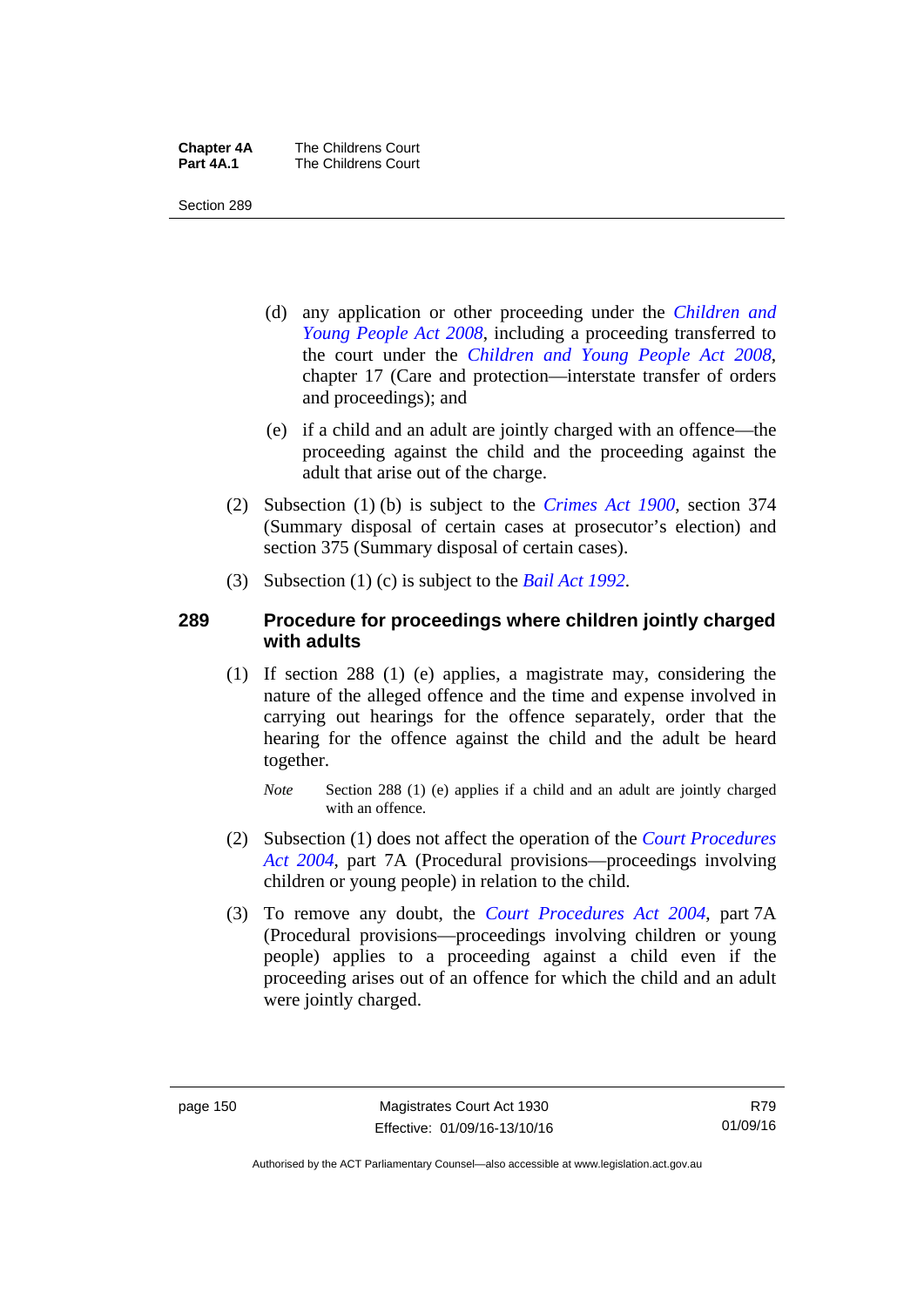### **290 Chief Magistrate to arrange business of Childrens Court**

- (1) The Chief Magistrate is responsible for ensuring the orderly and prompt discharge of the business of the Childrens Court.
- (2) The Chief Magistrate may, subject to appropriate and practicable consultation with the magistrates, make arrangements about—
	- (a) the magistrate who is to be the Childrens Court Magistrate; and
	- (b) the assignment of a magistrate under—
		- (i) section 291B (Acting Childrens Court Magistrate); or
		- (ii) section 291C (Assignment of other magistrates for Childrens Court matters).

### **291 Childrens Court Magistrate to hear all matters**

- (1) The Childrens Court Magistrate is responsible for dealing with all matters within the jurisdiction of the Childrens Court.
- (2) Subsection (1) is subject to—
	- (a) section 291C (Assignment of other magistrates for Childrens Court matters); and
	- (b) section 291D (Completion of part-heard matters).
- (2) Also, subsection (1) does not prevent a magistrate other than the Childrens Court Magistrate from exercising—
	- (a) a function or power given to a magistrate under a provision of the *[Children and Young People Act 2008](http://www.legislation.act.gov.au/a/2008-19)*; or
	- (b) a power given to a magistrate under a territory law to admit a child or young person to bail under the *[Bail Act 1992](http://www.legislation.act.gov.au/a/1992-8)* or to remand a child or young person in custody.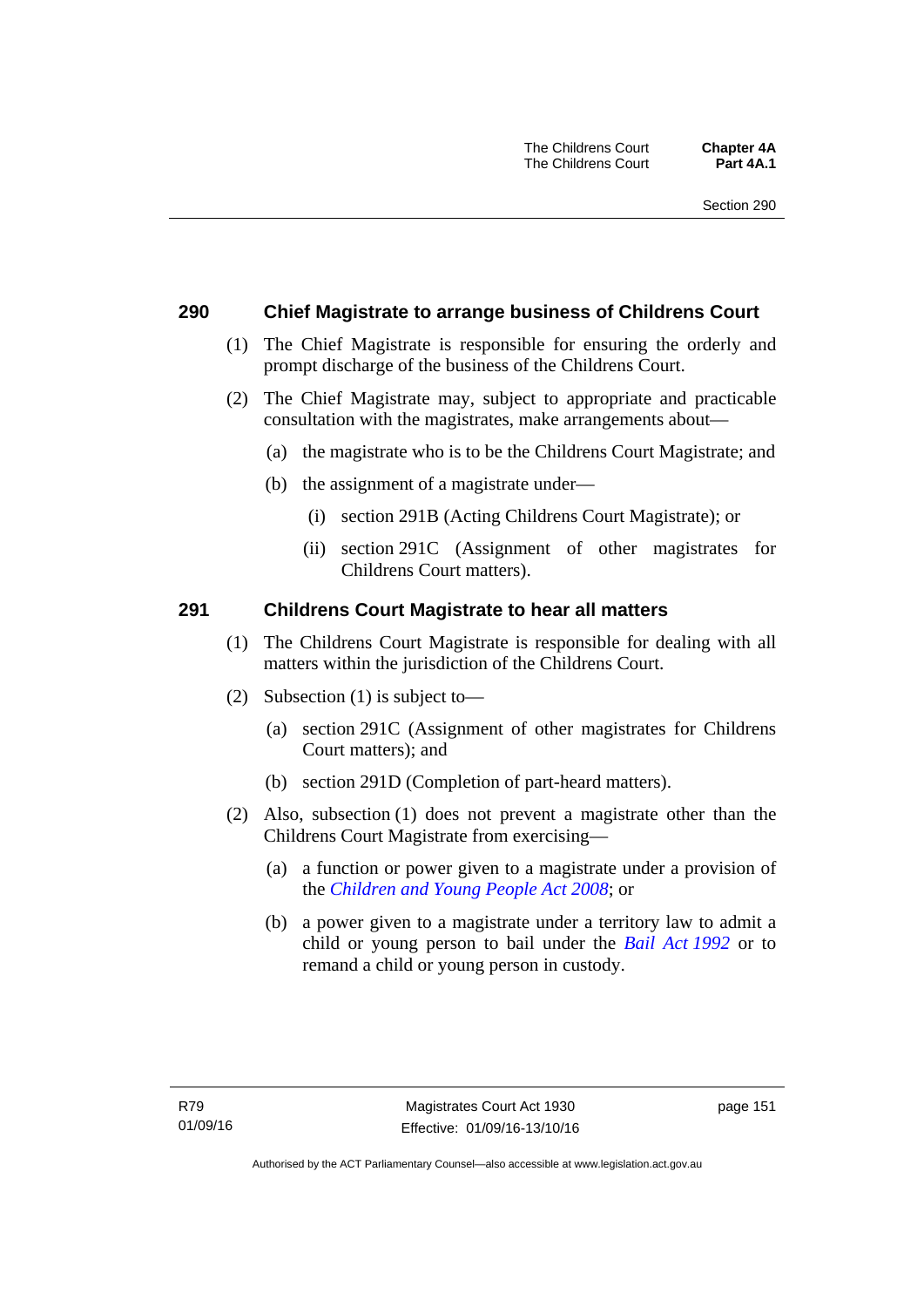**Chapter 4A** The Childrens Court<br>**Part 4A.2** Childrens Court Mag **Childrens Court Magistrate** 

Section 291A

# **Part 4A.2 Childrens Court Magistrate**

### **291A Childrens Court Magistrate**

- (1) The Chief Magistrate must declare 1 magistrate to be the Childrens Court Magistrate for a stated term of not longer than 2 years.
- (2) The Chief Magistrate may declare himself or herself to be the Childrens Court Magistrate.
- (3) The Chief Magistrate must not declare a magistrate to be the Childrens Court Magistrate unless satisfied the magistrate is suitably qualified to be the Childrens Court Magistrate.
- (4) The Chief Magistrate must revoke a declaration under this section if asked by the Childrens Court Magistrate.
- (5) A declaration, or revocation, under this section is a notifiable instrument.

*Note* A notifiable instrument must be notified under the [Legislation Act](http://www.legislation.act.gov.au/a/2001-14).

### **291B Acting Childrens Court Magistrate**

- (1) The Chief Magistrate may assign a magistrate to act as Childrens Court Magistrate only if—
	- (a) there is no Childrens Court Magistrate; or
	- (b) the Childrens Court Magistrate—
		- (i) is absent from duty or from the ACT; or
		- (ii) cannot exercise the functions of the Childrens Court Magistrate for another reason.
- (2) A magistrate assigned to act as Childrens Court Magistrate is the Childrens Court Magistrate for this Act and any other Act.

Authorised by the ACT Parliamentary Counsel—also accessible at www.legislation.act.gov.au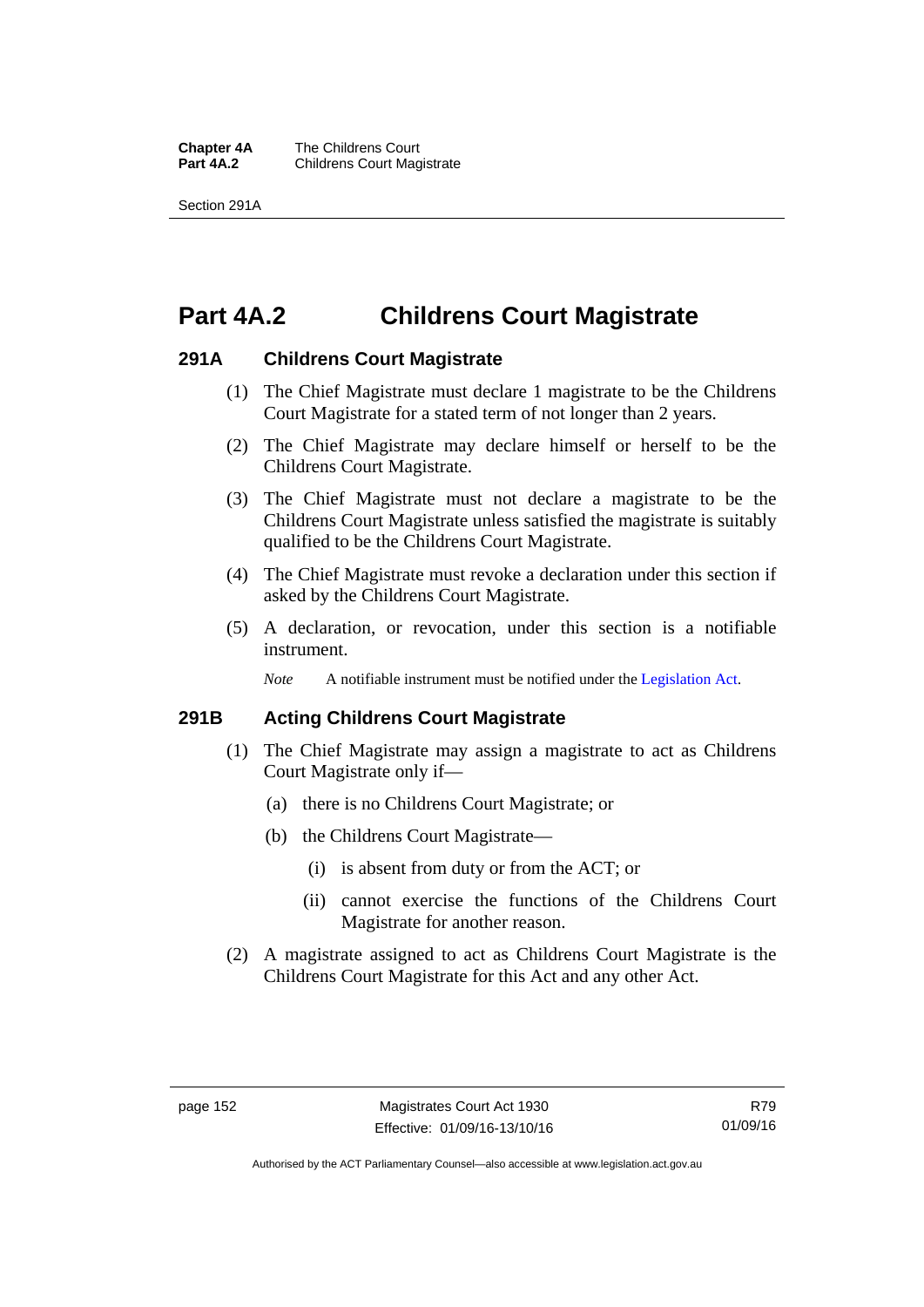### **291C Assignment of other magistrates for Childrens Court matters**

- (1) The Chief Magistrate may assign another magistrate to deal with a matter if the Childrens Court Magistrate is unable to deal with the matter—
	- (a) without delay that is likely to prejudice the wellbeing of a child or young person; or
	- (b) because of a conflict of interest, or a perceived conflict of interest.
- (2) A magistrate may be assigned under subsection (1) (a) only if the Chief Magistrate is satisfied the assignment is necessary having regard to—
	- (a) how the delay is likely to prejudice the child's or young person's wellbeing; and
	- (b) the principle in the *[Children and Young People Act 2008](http://www.legislation.act.gov.au/a/2008-19)*, section 8 that in making a decision under that Act in relation to a particular child or young person, the decision-maker must regard the best interests of the child or young person as the paramount consideration; and
	- (c) the degree of urgency of the matter to be dealt with by the assigned magistrate; and
	- (d) the views and wishes (if any) of the Childrens Court Magistrate on the proposed assignment.
- (3) This section is in addition to, and does not limit, section 291B (Acting Childrens Court Magistrate).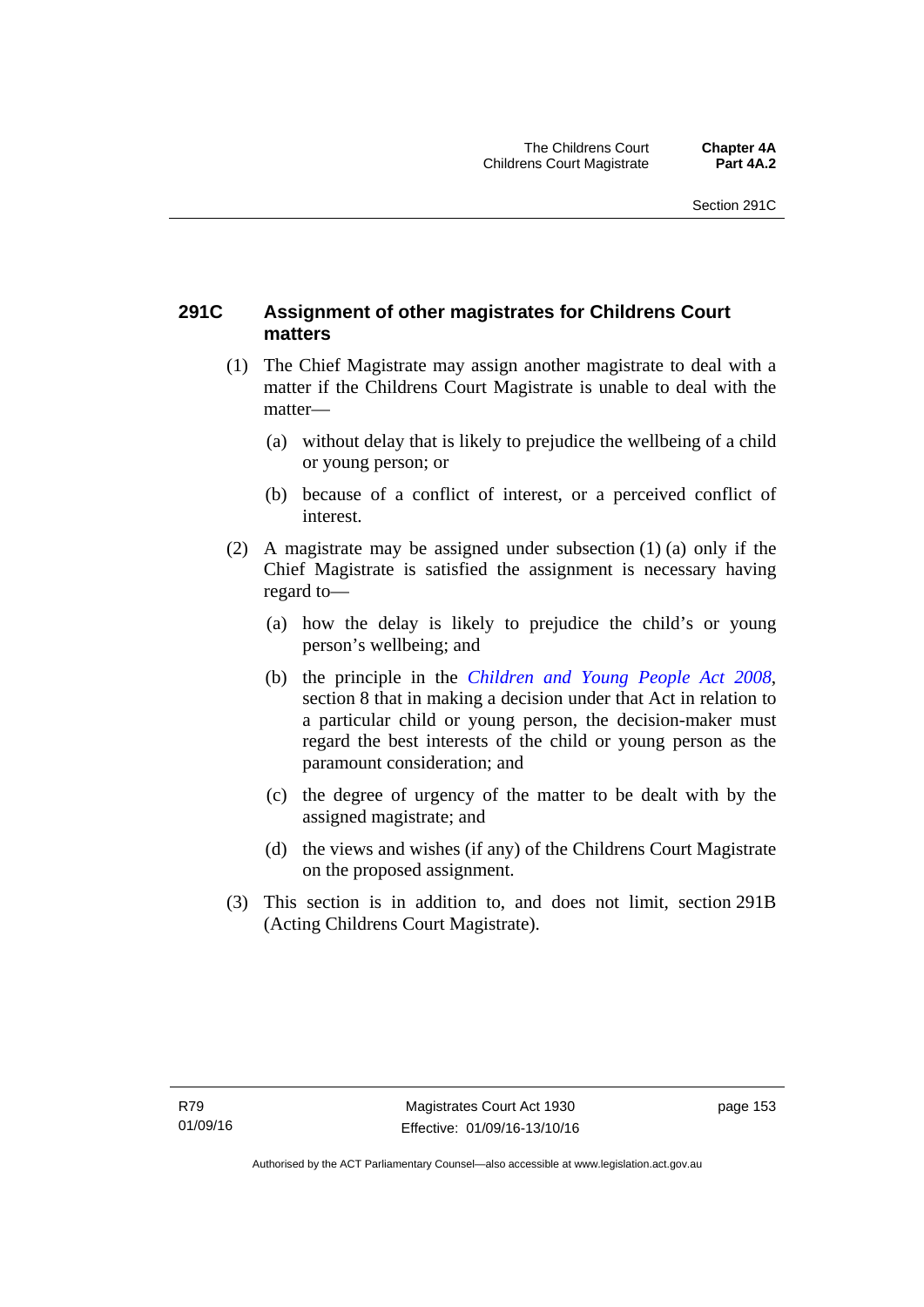#### **Chapter 4A** The Childrens Court<br>**Part 4A.2** Childrens Court Mag **Childrens Court Magistrate**

Section 291D

### **291D Completion of part-heard matters**

- (1) This section applies if—
	- (a) a magistrate begins to deal with a Childrens Court matter under this chapter; and
	- (b) before the matter is finally decided, the magistrate ceases to—
		- (i) be the Childrens Court Magistrate; or
		- (ii) hold an assignment under section 291B or section 291C.
- (2) The magistrate may continue to deal with the matter until it is finally decided.

page 154 Magistrates Court Act 1930 Effective: 01/09/16-13/10/16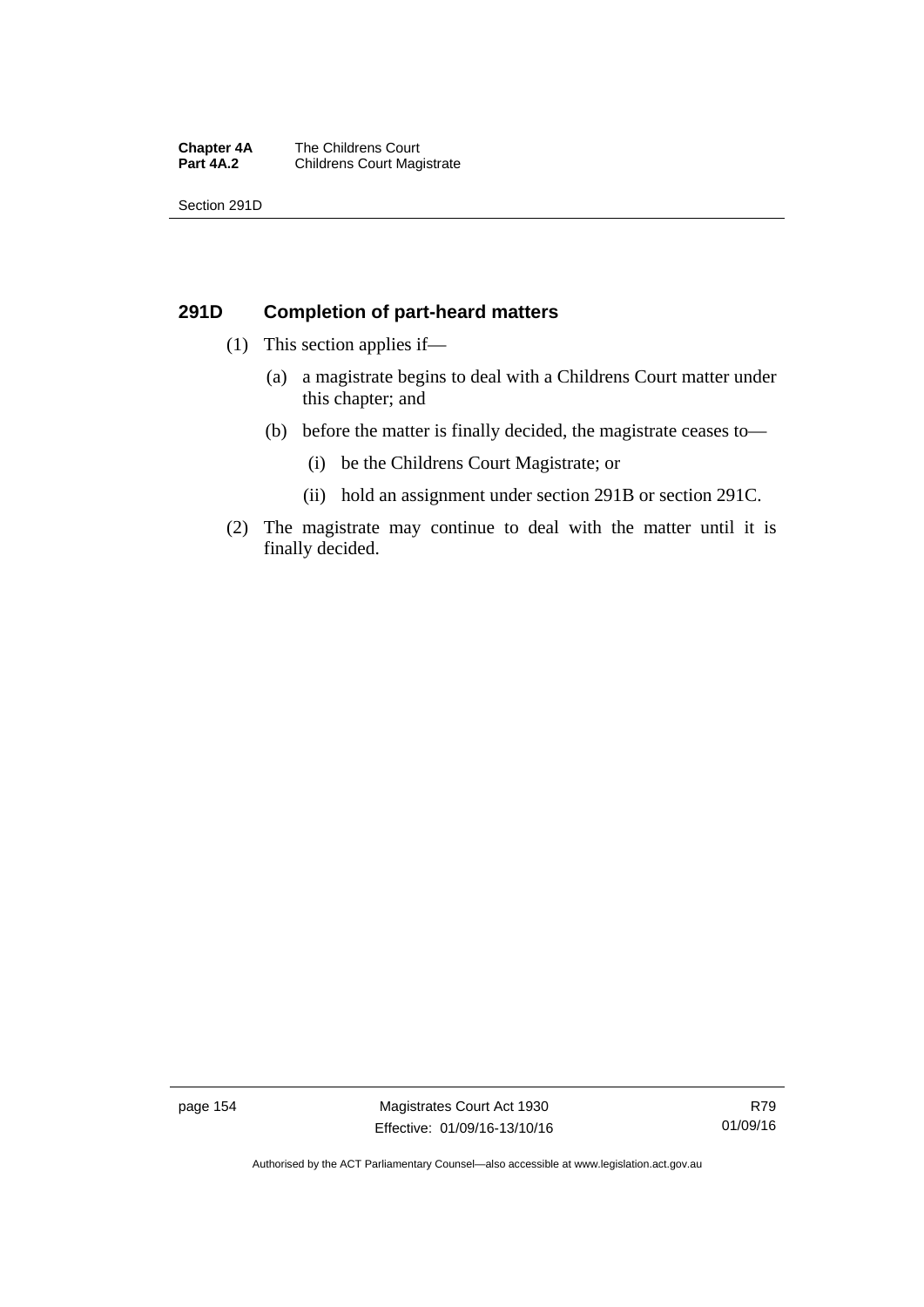# **Part 4A.3 Criminal proceedings**

### **291E Procedures for hearing indictable offences**

- (1) This section applies if—
	- (a) a child charged with an indictable offence is brought before the Childrens Court; and
	- (b) the court—
		- (i) has no power to hear and decide the charge summarily; or
		- (ii) has the power to hear and decide the charge summarily, but decides not to.
- (2) The Childrens Court must deal with the charge as if—
	- (a) the charge were a charge for an indictable offence to which this Act applied; and
	- (b) the Childrens Court were the Magistrates Court; and
	- (c) any necessary changes were made.

### **291F Childrens Court may adjourn hearings to allow access to legal advice**

- (1) This section applies to a charge for an indictable offence against a child that the Childrens Court is hearing summarily.
- (2) The court may, at any time, adjourn the hearing to allow any of the following people to get legal advice:
	- (a) the child;
	- (b) a parent of the child;
	- (c) someone else who has daily care responsibility, or long-term care responsibility, for the child.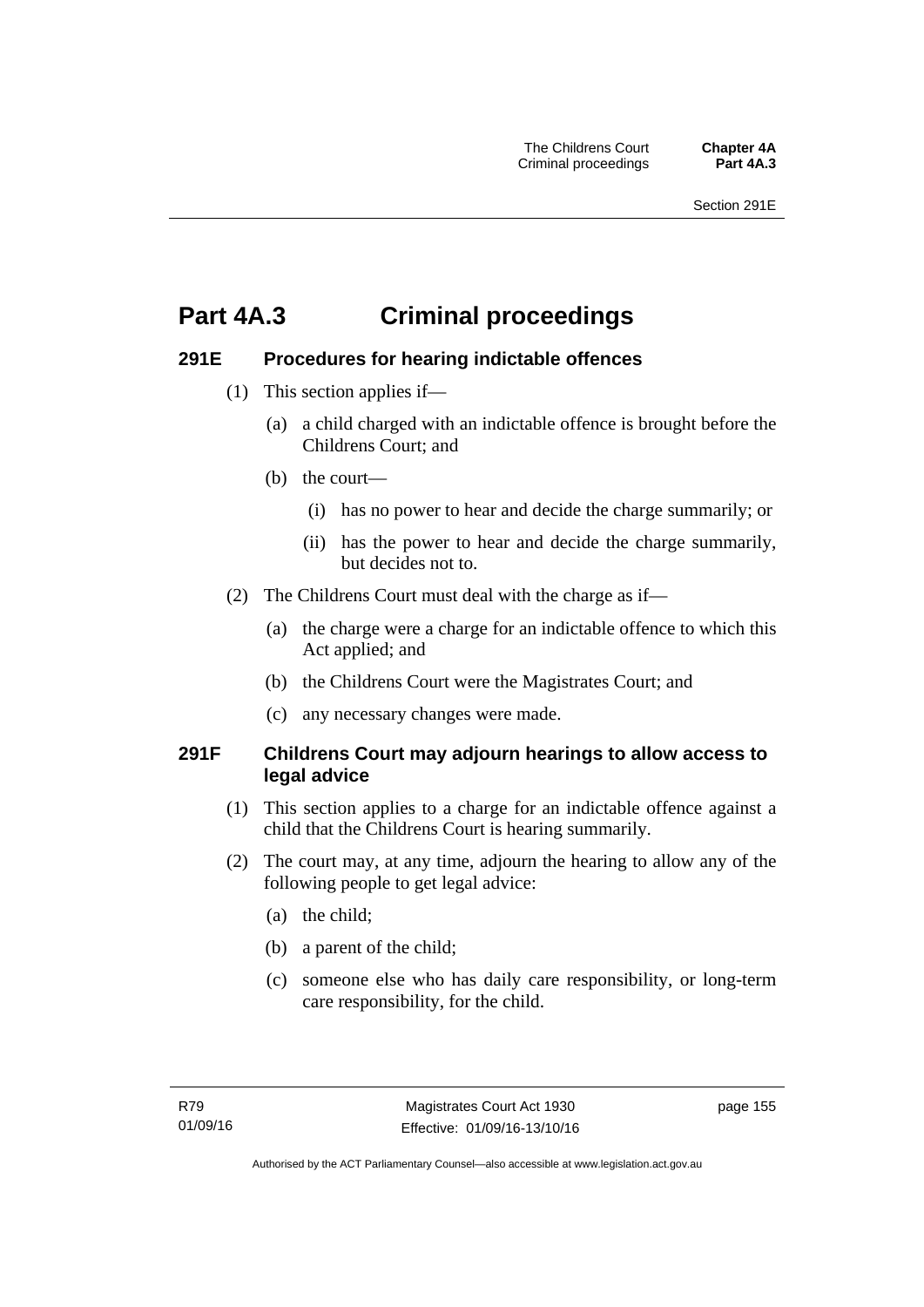Section 291G

(3) In this section:

*daily care responsibility*—see the *[Children and Young People](http://www.legislation.act.gov.au/a/2008-19)  [Act 2008](http://www.legislation.act.gov.au/a/2008-19)*, section 19.

*long-term care responsibility*—see the *[Children and Young People](http://www.legislation.act.gov.au/a/2008-19)  [Act 2008](http://www.legislation.act.gov.au/a/2008-19)*, section 20.

### **291G Childrens Court may send cases to Supreme Court for sentencing**

- (1) This section applies if the Childrens Court convicts a person of an indictable offence.
- (2) The Childrens Court may, by order, commit the person to the Supreme Court for sentence if satisfied that—
	- (a) sentence should be passed on the person by the Supreme Court because of the character and history of the person; or
	- (b) the sentence that is likely to be appropriate is a sentence the Childrens Court does not have power to impose.
- (3) In deciding whether to make an order under subsection (2) (a), the Childrens Court must consider any report provided under the *[Court](http://www.legislation.act.gov.au/a/2004-59)  [Procedures Act 2004](http://www.legislation.act.gov.au/a/2004-59)*, section 74D (Court may order report about young person).
- (4) If the Childrens Court makes an order under subsection (2), the Supreme Court may deal with the person as if the person had been convicted of the offence in the Supreme Court.
- (5) Also, if the Childrens Court makes an order under subsection (2), the Childrens Court must, if the person has been charged with a back-up or related offence, deal with the back-up or related offence in accordance with section 94 (2) (Discharge or committal for trial) in the same way as a person who is committed for trial under that section.

Authorised by the ACT Parliamentary Counsel—also accessible at www.legislation.act.gov.au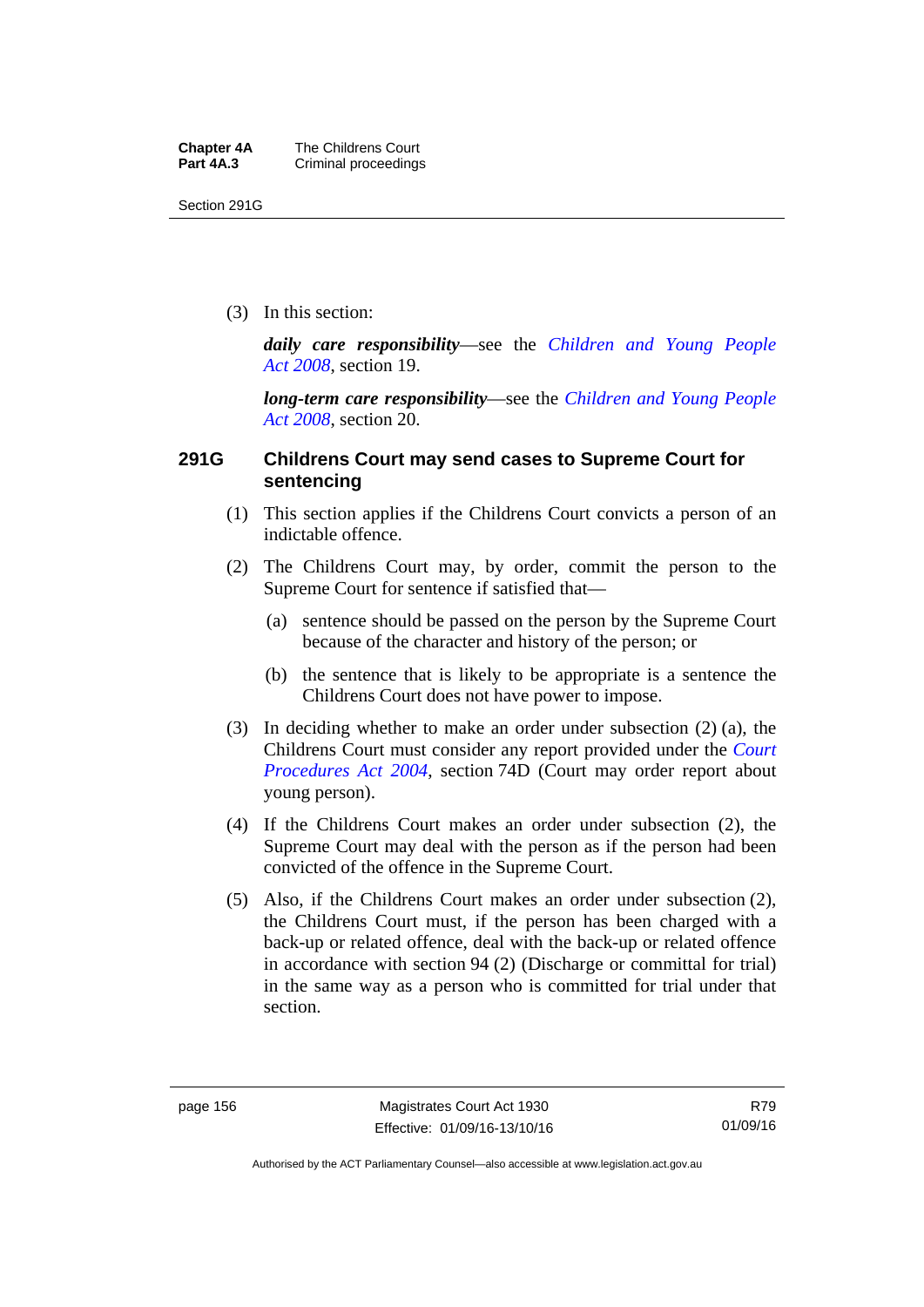# **Chapter 4B The Family Violence Court**

### **Part 4B.1** Preliminary

### **291H Meaning of** *domestic violence offence*

In this Act:

*domestic violence offence* means an offence—

- (a) that is a domestic violence offence under the *[Domestic](http://www.legislation.act.gov.au/a/2008-46)  [Violence and Protection Orders Act 2008](http://www.legislation.act.gov.au/a/2008-46)*; and
- (b) for which a victim of the offence is a relevant person, under that Act, in relation to the person who committed the offence.
- *Note 1 Domestic violence offence*—see the *[Domestic Violence and Protection](http://www.legislation.act.gov.au/a/2008-46)  [Orders Act 2008](http://www.legislation.act.gov.au/a/2008-46)*, s 13 (2).
- *Note 2 Relevant person*—see the *[Domestic Violence and Protection Orders](http://www.legislation.act.gov.au/a/2008-46)  [Act 2008](http://www.legislation.act.gov.au/a/2008-46)*, s 15.

### **291I Purpose—ch 4B**

The purpose of this chapter is to establish a specialised court to deal with domestic violence offences, recognising that—

- (a) the nature of domestic violence and the particular needs involved in protecting victims is complex; and
- (b) great social harm results from domestic violence; and
- (c) domestic violence offences take place in the context of a special relationship between people.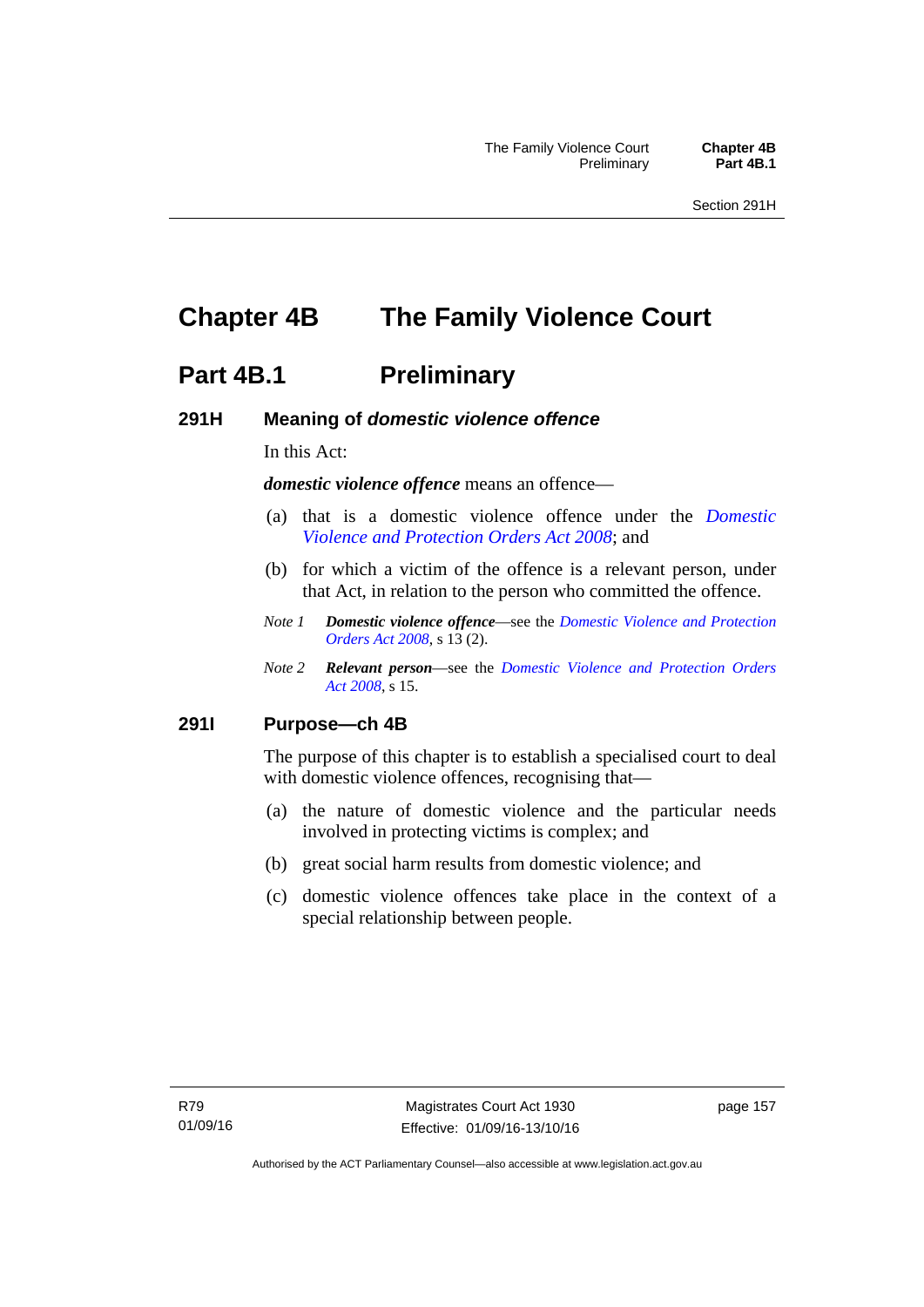**Chapter 4B** The Family Violence Court<br>**Part 4B.2** The Family Violence Court **The Family Violence Court** 

Section 291J

## **Part 4B.2 The Family Violence Court**

### **291J Family Violence Court**

- (1) The Magistrates Court is known as the Family Violence Court when it is exercising the jurisdiction of the Magistrates Court in relation to a proceeding mentioned in section 291K.
- (2) The Family Violence Court may use the Magistrates Court seal.
- (3) When a magistrate sits as the Family Violence Court, the magistrate may be referred to as the Family Violence Court Magistrate.
- (4) The Chief Magistrate is responsible for ensuring the orderly and prompt discharge of the business of the Family Violence Court.

### **291K Jurisdiction of Family Violence Court**

- (1) The Family Violence Court may exercise the jurisdiction of the Magistrates Court in relation to the following:
	- (a) any criminal proceeding against a person in relation to a summary domestic violence offence if the person was 18 years old or over at the time of the alleged offence;
	- (b) any criminal proceeding against a person in relation to an indictable domestic violence offence if the person was 18 years old or over at the time of the alleged offence;
	- (c) a proceeding in relation to bail for an adult charged with a domestic violence offence;
	- (d) a proceeding in relation to a breach of a sentence imposed by the Magistrates Court or the Family Violence Court on a person for a domestic violence offence.
- (2) Subsection (1) (b) is subject to the *[Crimes Act 1900](http://www.legislation.act.gov.au/a/1900-40)*, section 374 (Summary disposal of certain cases at prosecutor's election) and section 375 (Summary disposal of certain cases).
- (3) Subsection (1) (c) is subject to the *[Bail Act 1992](http://www.legislation.act.gov.au/a/1992-8)*.

R79 01/09/16

Authorised by the ACT Parliamentary Counsel—also accessible at www.legislation.act.gov.au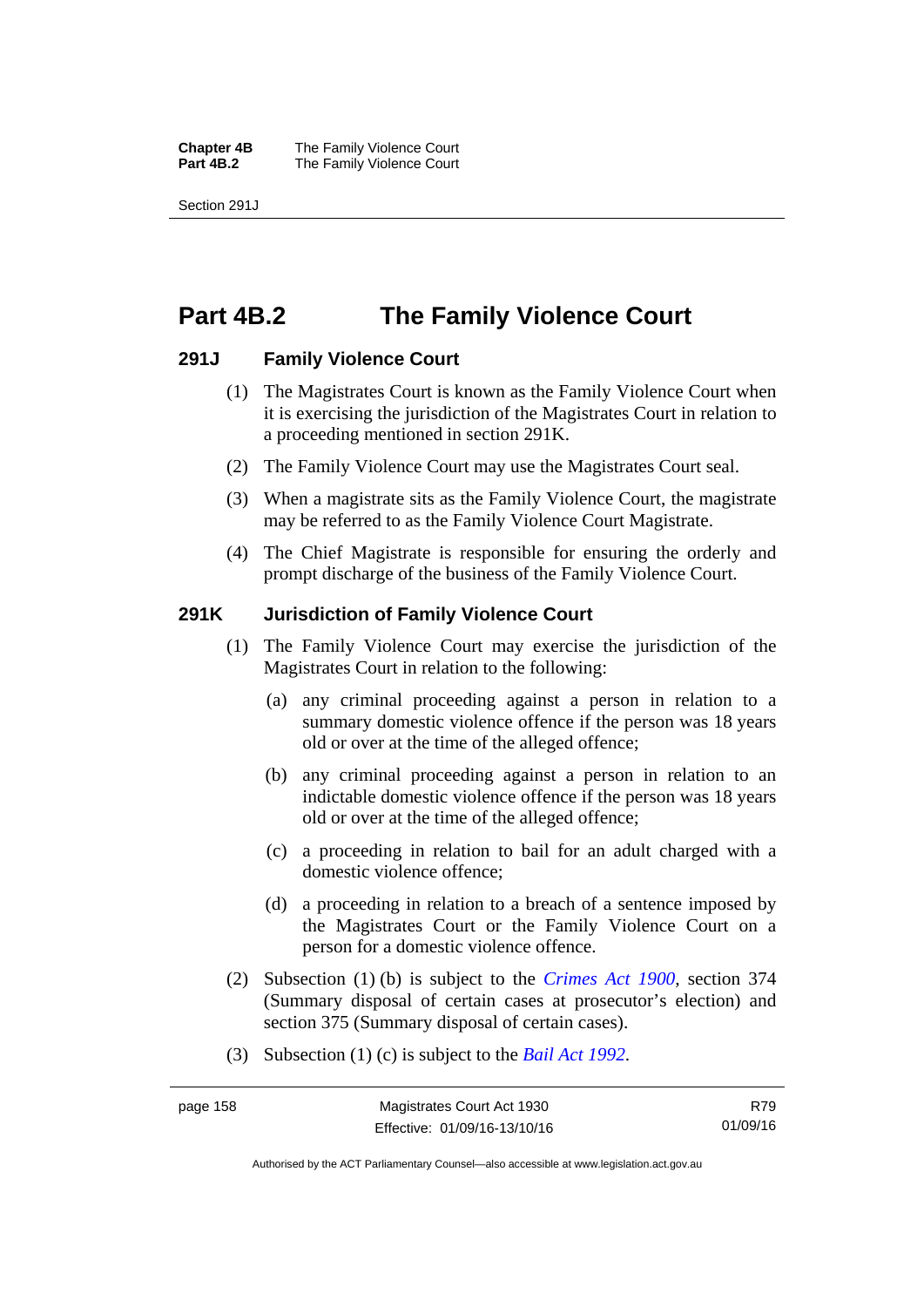# **Chapter 4C Galambany Court**

### **291L Definitions—ch 4C**

In this chapter:

*Aboriginal or Torres Strait Islander offender* means an offender who—

- (a) is a descendant of an Aboriginal or Torres Strait Islander person; and
- (b) identifies as an Aboriginal or Torres Strait Islander person; and
- (c) is accepted as an Aboriginal or Torres Strait Islander person by an Aboriginal or Torres Strait Islander community.

*circle sentencing* means the step in a sentencing proceeding for an Aboriginal or Torres Strait Islander offender that includes members of the Aboriginal or Torres Strait Islander community.

### **291M Galambany Court**

The Magistrates Court is known as the Galambany Court when it is sitting to provide circle sentencing.

### **291N Directions about procedure for Galambany Court**

- (1) The Magistrates Court may give a direction in relation to the procedure to be followed in relation to circle sentencing for certain Aboriginal or Torres Strait Islander offenders, and any other relevant matter in relation to circle sentencing.
- (2) To remove any doubt, a direction mentioned in subsection (1) is not taken to limit the Magistrates Court's discretion in sentencing an offender.
- (3) Nothing in this section limits the Magistrates Court's power to give a direction under section 309 (Directions about procedure).

page 159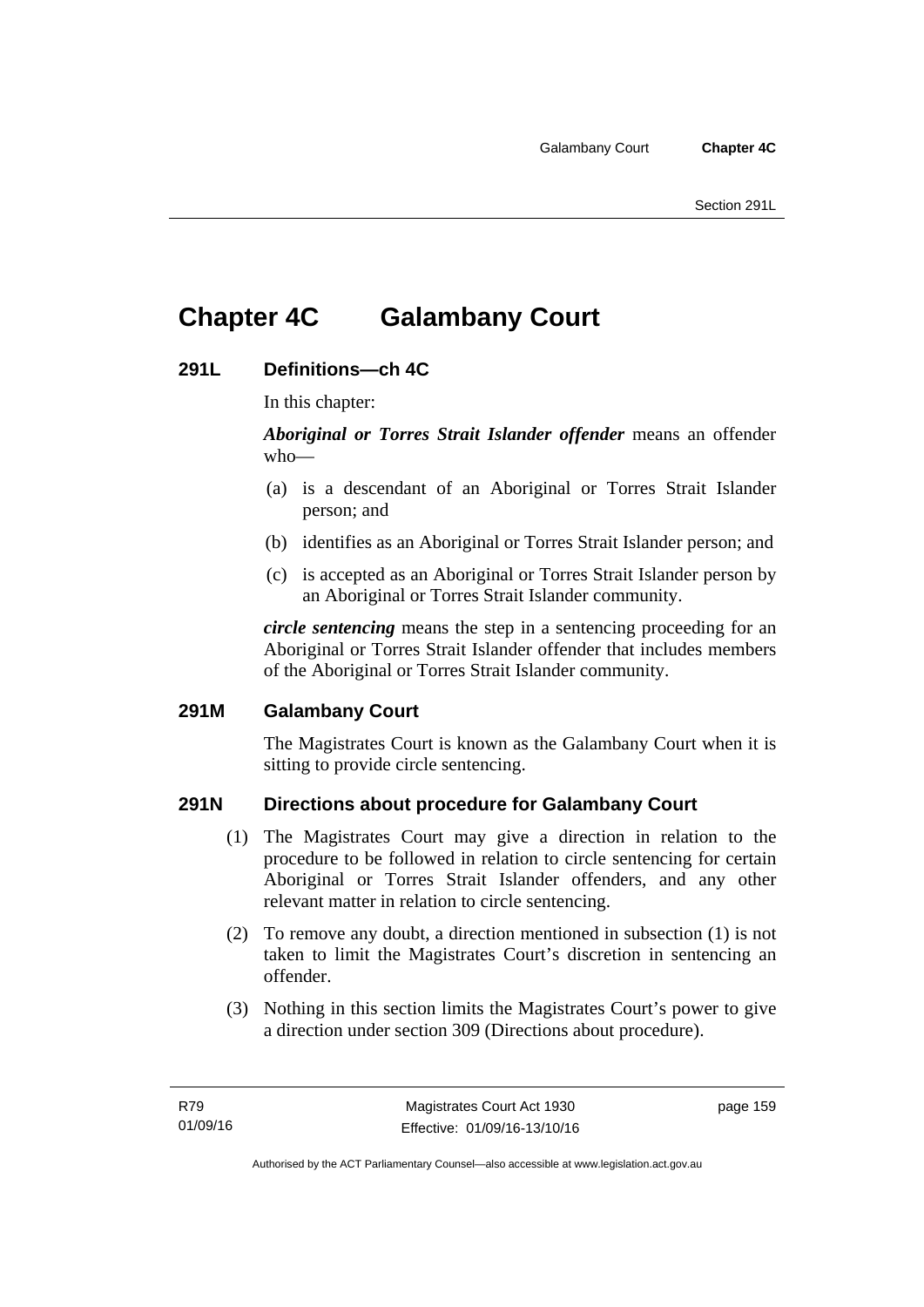**Chapter 4D** The Industrial Court<br>**Part 4D.1** Preliminary **Preliminary** 

Section 291O

# **Chapter 4D The Industrial Court**

# Part 4D.1 **Preliminary**

### **291O Definitions—ch 4D**

In this chapter:

*industrial or work safety matter*—see section 291Q (1).

*industrial or work safety offence* means an offence under an Act mentioned in section 291Q (1) (a).

page 160 Magistrates Court Act 1930 Effective: 01/09/16-13/10/16

Authorised by the ACT Parliamentary Counsel—also accessible at www.legislation.act.gov.au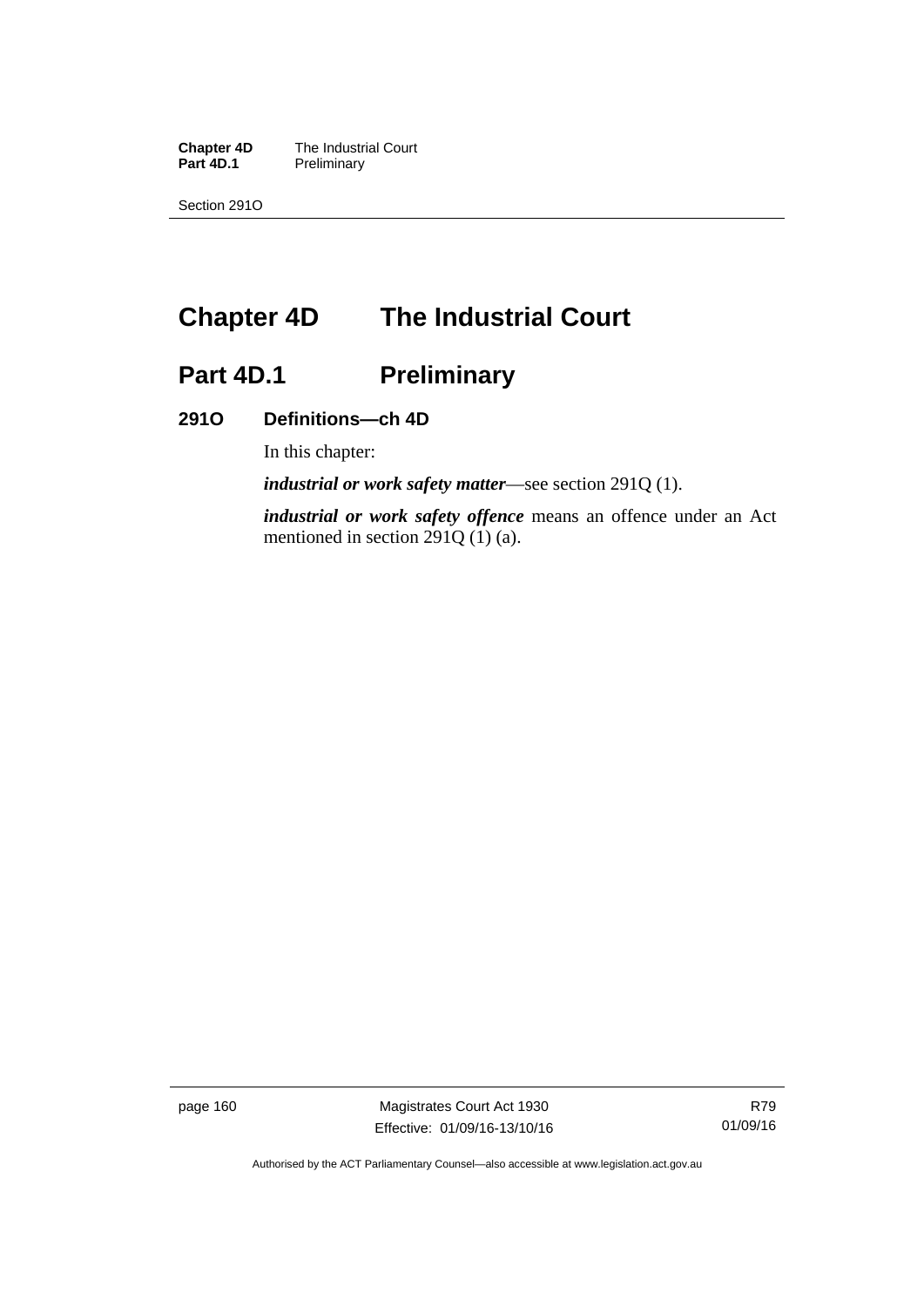# **Part 4D.2 The Industrial Court**

### **291P Industrial Court**

- (1) The Magistrates Court is known as the Industrial Court when it is constituted by the Industrial Court Magistrate exercising the jurisdiction given under section 291Q.
- (2) The Magistrates Court is also known as the Industrial Court when it is constituted by—
	- (a) a magistrate assigned under section 291W (Assignment of other magistrates for Industrial Court matters) who is exercising the jurisdiction given under section 291Q; or
	- (b) a magistrate acting under section 291X (2) (Industrial Court completion of part-heard matters).
- (3) The Industrial Court may use the Magistrates Court seal.

### **291Q Jurisdiction of Industrial Court**

- (1) The Industrial Court has jurisdiction to hear and decide the following (an *industrial or work safety matter*):
	- (a) a proceeding under the following Acts:
		- (i) the *[Dangerous Substances Act 2004](http://www.legislation.act.gov.au/a/2004-7)*;
		- (ii) the *[Machinery Act 1949](http://www.legislation.act.gov.au/a/1949-11)*;
		- (iii) the *[Scaffolding and Lifts Act 1912](http://www.legislation.act.gov.au/a/1912-38)*;
		- (iv) the *[Workers Compensation Act 1951](http://www.legislation.act.gov.au/a/1951-2)*;
		- (v) the *[Work Health and Safety Act 2011](http://www.legislation.act.gov.au/a/2011-35)*;
	- (b) a proceeding that an Act states must be heard and decided by the Industrial Court;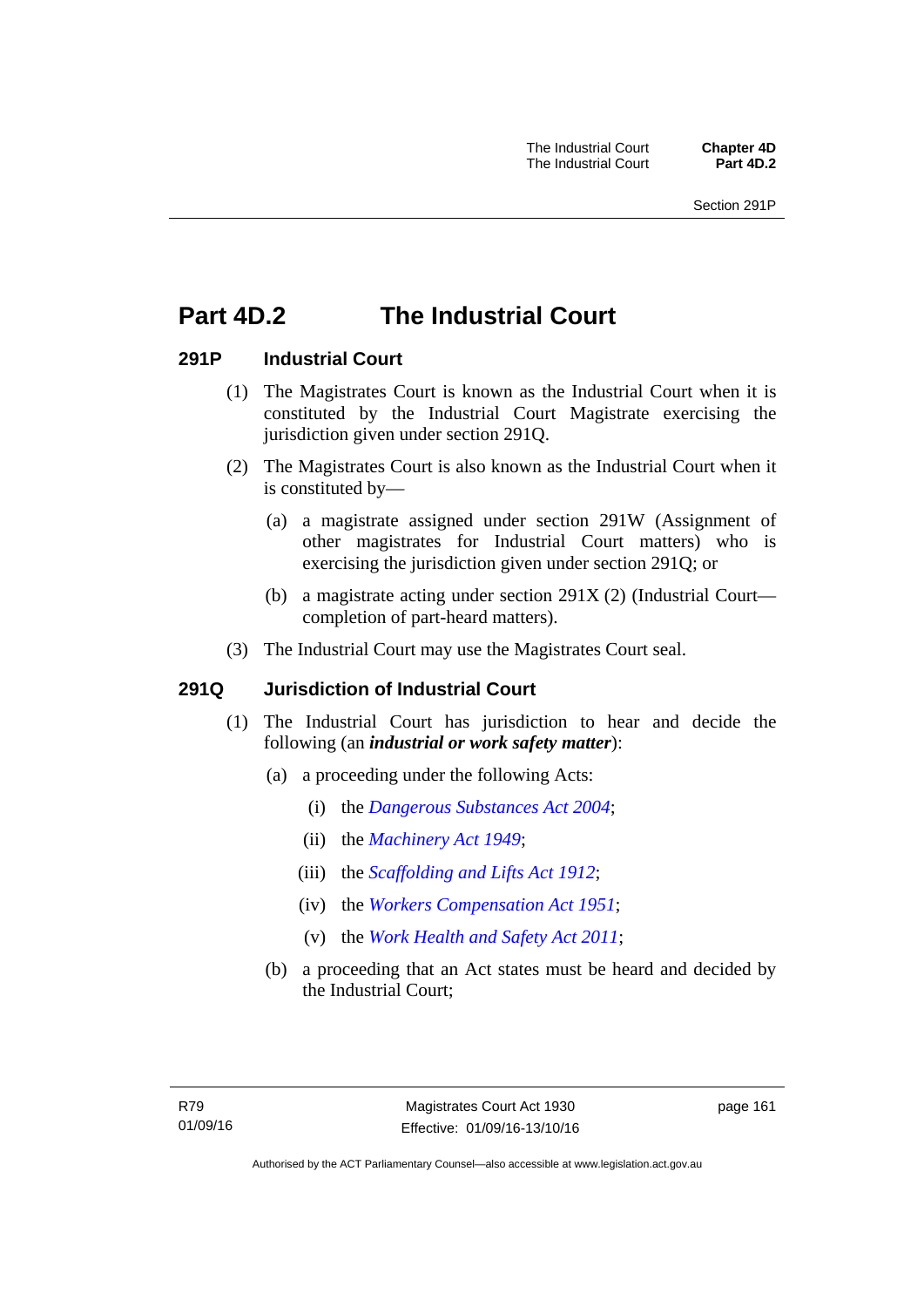| <b>Chapter 4D</b> | The Industrial Court |
|-------------------|----------------------|
| Part 4D.2         | The Industrial Court |

Section 291Q

- (c) a personal action at law arising from substantially the same facts that form the basis of a proceeding mentioned in paragraph (a) or (b) before the court.
- *Note* A reference to an Act includes a reference to the statutory instruments made or in force under the Act, including any regulation (see [Legislation Act,](http://www.legislation.act.gov.au/a/2001-14) s 104).
- (2) The Industrial Court may exercise the jurisdiction of the Magistrates Court in relation to the following:
	- (a) any criminal proceeding in relation to an industrial or work safety offence that is a summary offence against a person, if the person was an adult at the time of the alleged offence;
	- (b) any criminal proceeding in relation to an industrial or work safety offence that is an indictable offence against a person, if the person was an adult at the time of the alleged offence;
	- (c) a proceeding in relation to bail for an adult charged with an industrial or work safety offence;
	- (d) a proceeding in relation to a breach of a sentence imposed by the Magistrates Court for an industrial or work safety offence.
- (3) Subsection (2) (b) is subject to the *[Crimes Act 1900](http://www.legislation.act.gov.au/a/1900-40)*, section 374 (Summary disposal of certain cases at prosecutor's election) and section 375 (Summary disposal of certain cases).
- (4) Subsection (2) (c) is subject to the *[Bail Act 1992](http://www.legislation.act.gov.au/a/1992-8)*.
- (5) The Industrial Court may exercise the jurisdiction of the Magistrates Court in relation to any industrial or work safety matter.
- (6) This section applies—
	- (a) for a civil proceeding—to an industrial or work safety matter commenced after the commencement of the *Magistrates Court (Industrial Proceedings) Amendment Act 2013*; and

Authorised by the ACT Parliamentary Counsel—also accessible at www.legislation.act.gov.au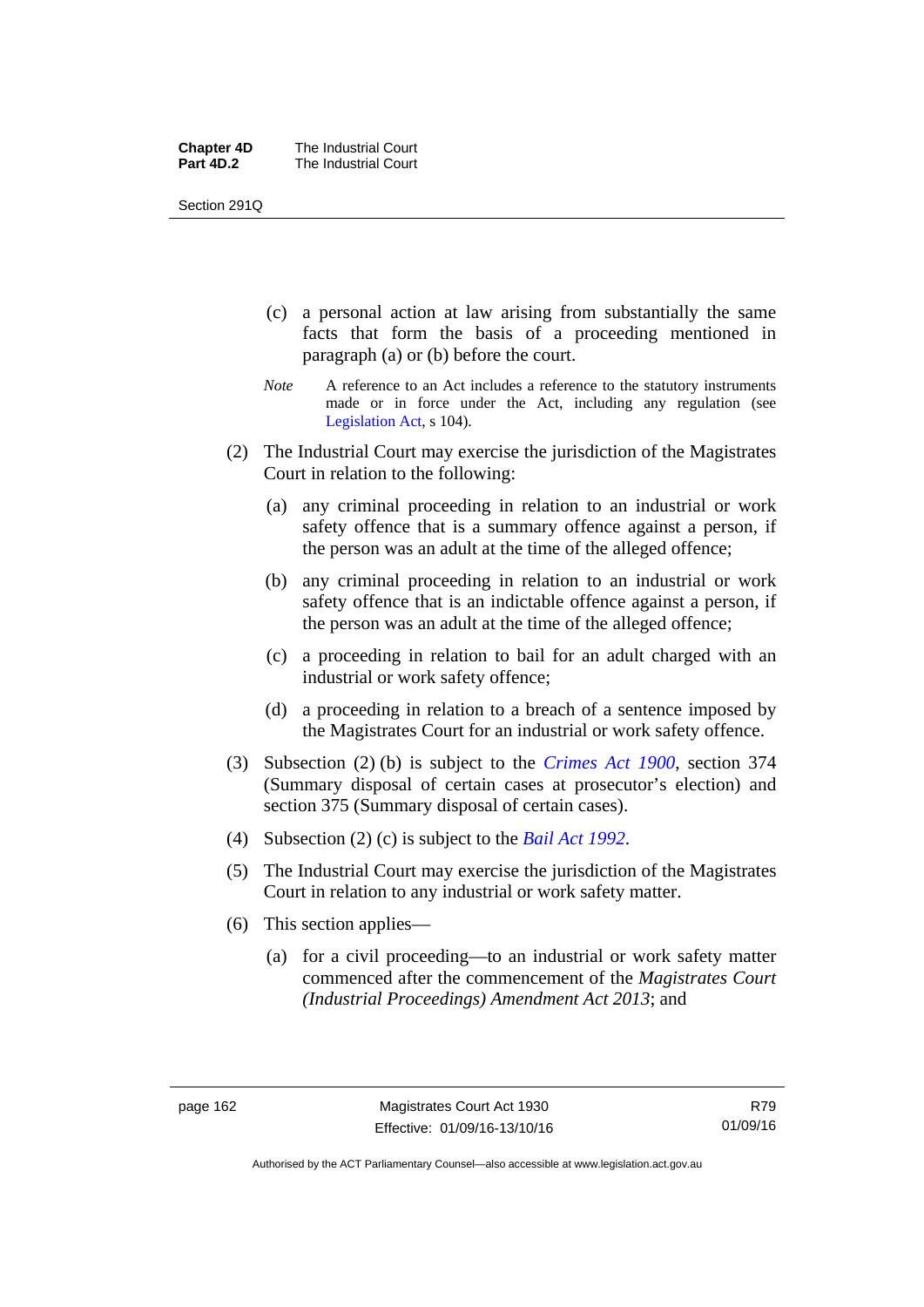- (b) for a criminal proceeding—to a prosecution for an industrial or work safety offence commenced after the commencement of the *Magistrates Court (Industrial Proceedings) Amendment Act 2013*.
- (7) In this section:

*proceeding*, under an Act mentioned in subsection (1) (a)—

- (a) includes arbitration; but
- (b) does not include a matter that may be brought before the ACAT under the Act.

### **291R Chief Magistrate to arrange business of Industrial Court**

- (1) The Chief Magistrate is responsible for allocating, and ensuring the orderly and prompt discharge of, the business of the Industrial Court.
- (2) The Chief Magistrate may, subject to appropriate and practicable consultation with the magistrates, make arrangements about—
	- (a) the magistrate who is to be the Industrial Court Magistrate; and
	- (b) the assignment of a magistrate under—
		- (i) section 291V (Acting Industrial Court Magistrate); or
		- (ii) section 291W (Assignment of other magistrates for Industrial Court matters).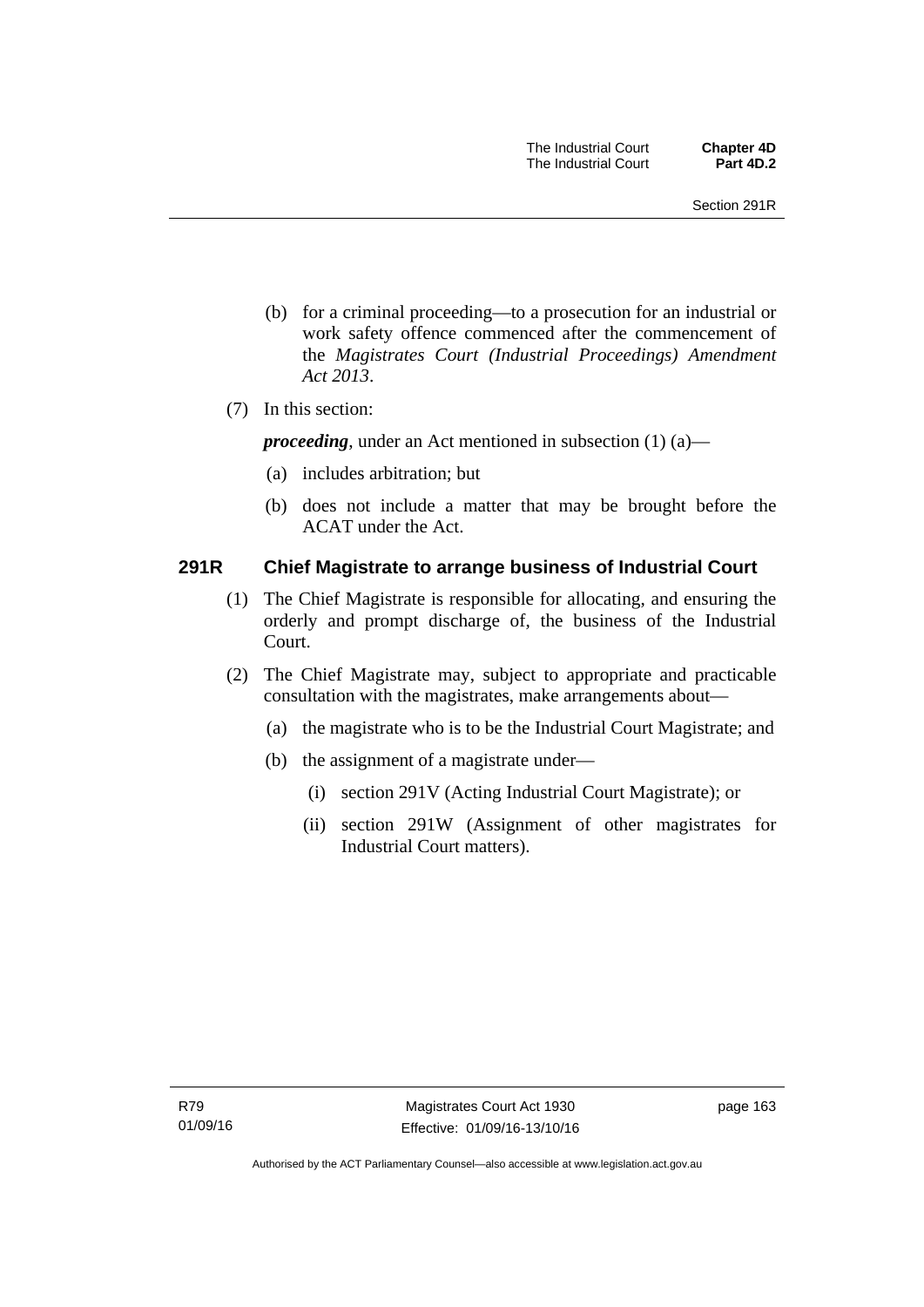| <b>Chapter 4D</b> | The Industrial Court |
|-------------------|----------------------|
| Part 4D.2         | The Industrial Court |

Section 291S

### **291S Industrial Court Magistrate to hear all matters**

- (1) The Industrial Court Magistrate is responsible for dealing with all matters before the Industrial Court.
- (2) Subsection (1) is subject to—
	- (a) section 291W (Assignment of other magistrates for Industrial Court matters); and
	- (b) section 291X (Industrial Court—completion of part-heard matters).

### **291T Transfer of industrial or work safety matter to Supreme Court**

- (1) If a party to an industrial or work safety matter (a *matter*) applies to have the matter transferred to the Supreme Court, the Industrial Court may, if it considers it appropriate, order that the matter be transferred to the Supreme Court.
- (2) If the parties to a matter jointly apply to have the matter transferred to the Supreme Court, the Industrial Court must order that the matter be transferred to the Supreme Court.
- (3) If the Industrial Court considers that a matter would be more appropriately dealt with by the Supreme Court, the Industrial Court may order that the matter be transferred to the Supreme Court.
- (4) This section does not apply to a proceeding mentioned in section 291Q (2).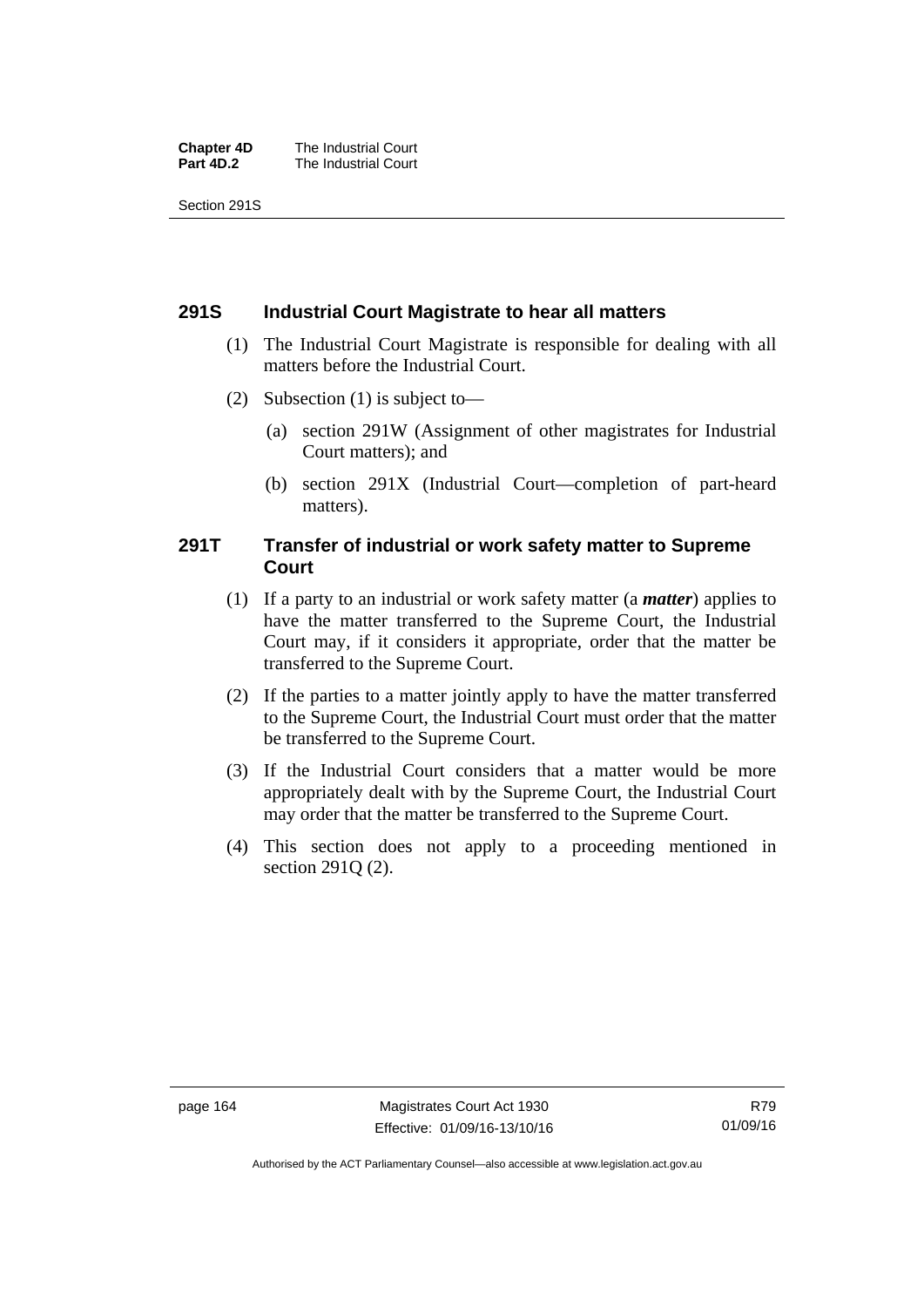# **Part 4D.3 Industrial Court Magistrate**

## **291U Industrial Court Magistrate**

- (1) The Chief Magistrate must declare 1 magistrate to be the Industrial Court Magistrate for a stated term of not longer than 4 years.
- (2) The Chief Magistrate may declare himself or herself to be the Industrial Court Magistrate.
- (3) The Chief Magistrate must not declare a magistrate to be the Industrial Court Magistrate unless satisfied the magistrate is suitably qualified to be the Industrial Court Magistrate.
- (4) The Chief Magistrate must revoke a declaration under this section if asked by the Industrial Court Magistrate.
- (5) A declaration, or revocation, under this section is a notifiable instrument.

*Note* A notifiable instrument must be notified under the [Legislation Act](http://www.legislation.act.gov.au/a/2001-14).

# **291V Acting Industrial Court Magistrate**

- (1) The Chief Magistrate may assign a magistrate to act as Industrial Court Magistrate only if—
	- (a) there is no Industrial Court Magistrate; or
	- (b) the Industrial Court Magistrate—
		- (i) is absent from duty or from the ACT; or
		- (ii) cannot exercise the functions of the Industrial Court Magistrate for another reason.
- (2) A magistrate assigned to act as Industrial Court Magistrate is the Industrial Court Magistrate for this Act and any other Act.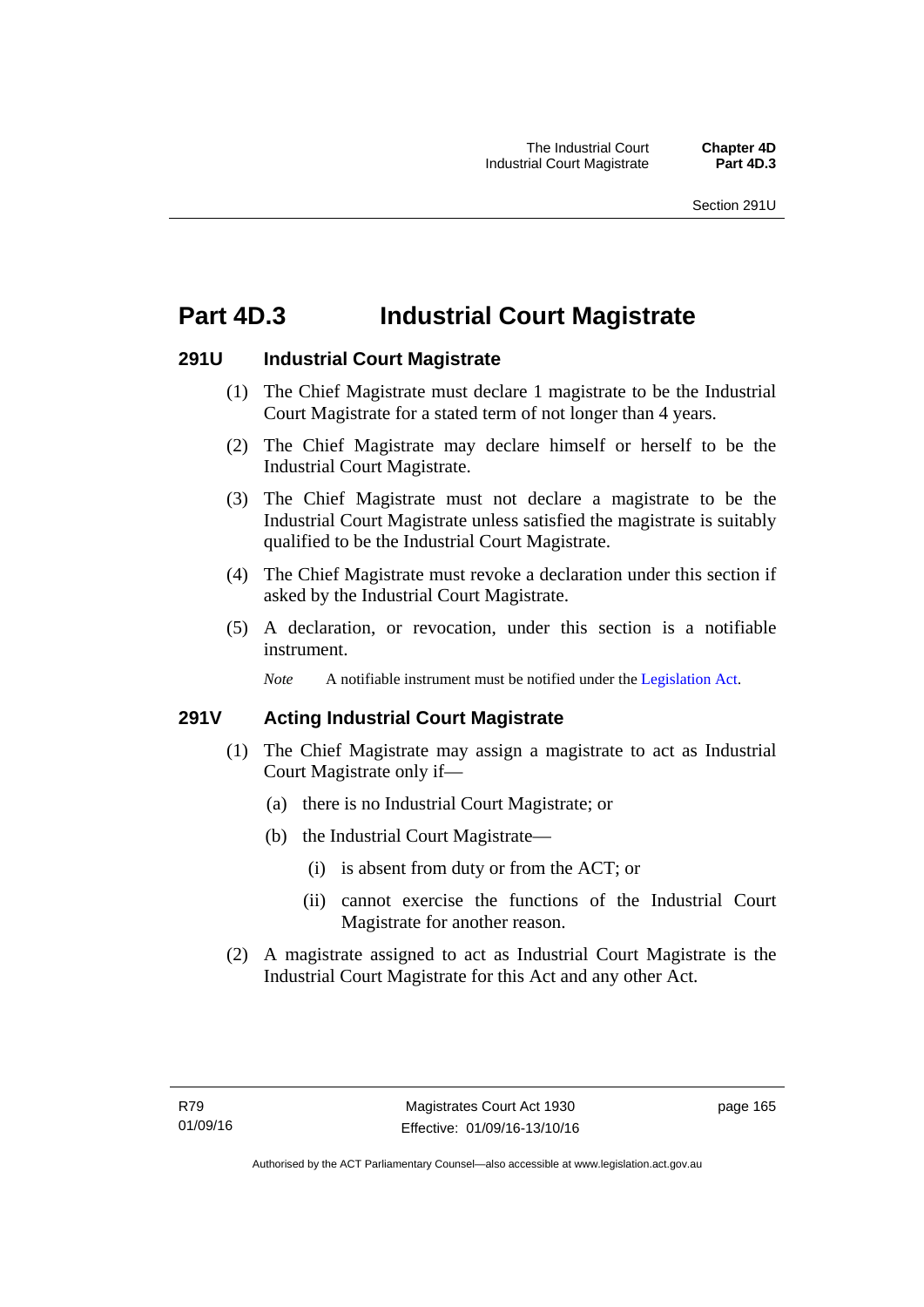#### **Chapter 4D** The Industrial Court<br>**Part 4D.3** Industrial Court Mag **Industrial Court Magistrate**

Section 291W

# **291W Assignment of other magistrates for Industrial Court matters**

- (1) The Chief Magistrate may assign another magistrate to deal with an industrial or work safety matter if—
	- (a) the Chief Magistrate is satisfied that—
		- (i) a perception of bias may arise if the Industrial Court Magistrate were to deal with the matter; or
		- (ii) it is in the interests of justice to do so; or
	- (b) a magistrate begins to deal with the matter under this chapter but before the matter is finally decided, the magistrate—
		- (i) dies; or
		- (ii) becomes mentally or physically incapacitated, if the incapacity substantially affects the exercise of the magistrate's functions; or
		- (iii) resigns; or
		- (iv) is otherwise unable to continue to deal with the matter.
- (2) This section is in addition to, and does not limit, section 291V (Acting Industrial Court Magistrate).

## **291X Industrial Court—completion of part-heard matters**

- (1) This section applies if—
	- (a) a magistrate begins to deal with an Industrial Court matter under this chapter; and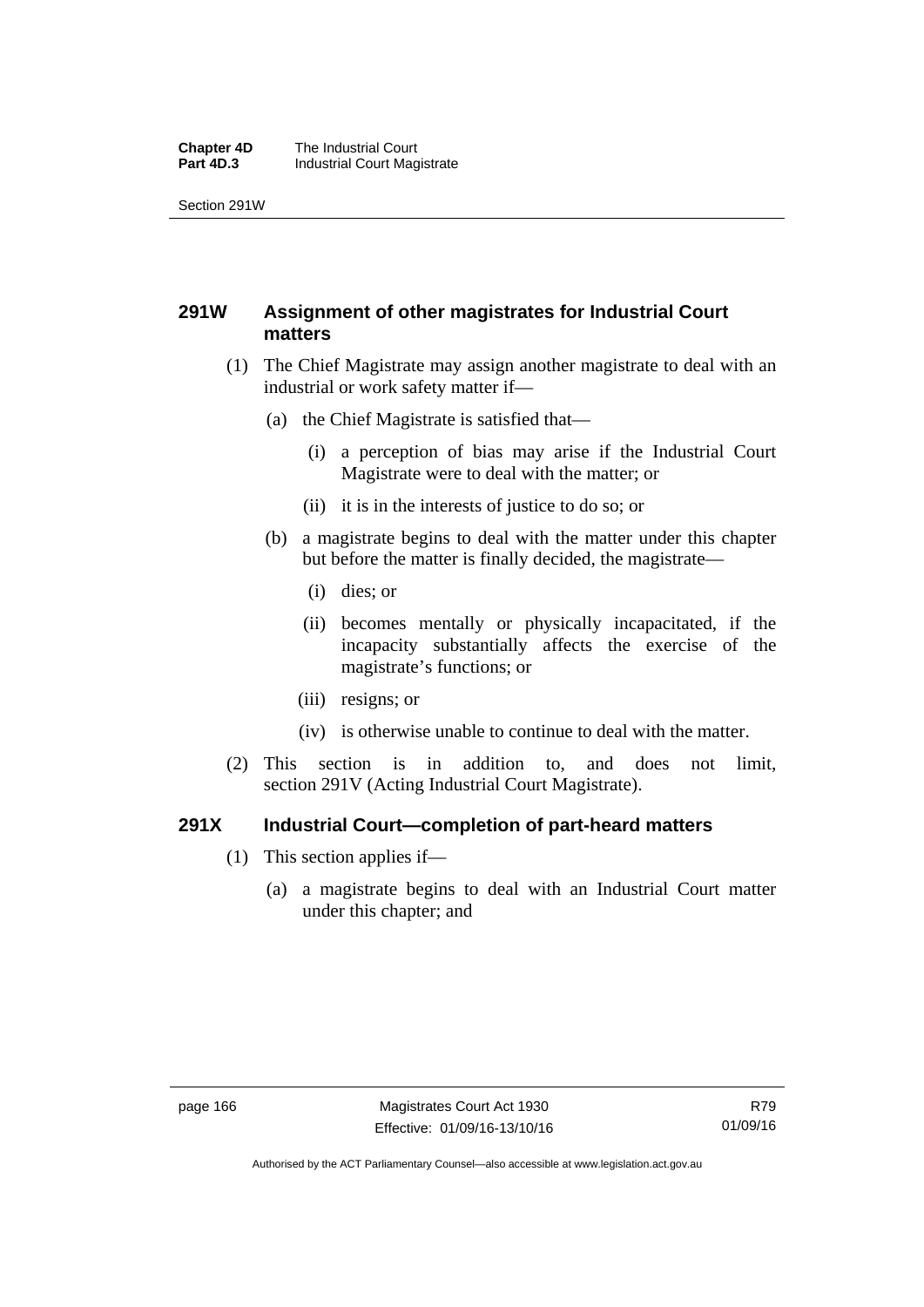- (b) before the matter is finally decided, the magistrate ceases to—
	- (i) be the Industrial Court Magistrate; or
	- (ii) hold an assignment under section 291V or section 291W.
- (2) The magistrate may continue to deal with the matter until it is finally decided.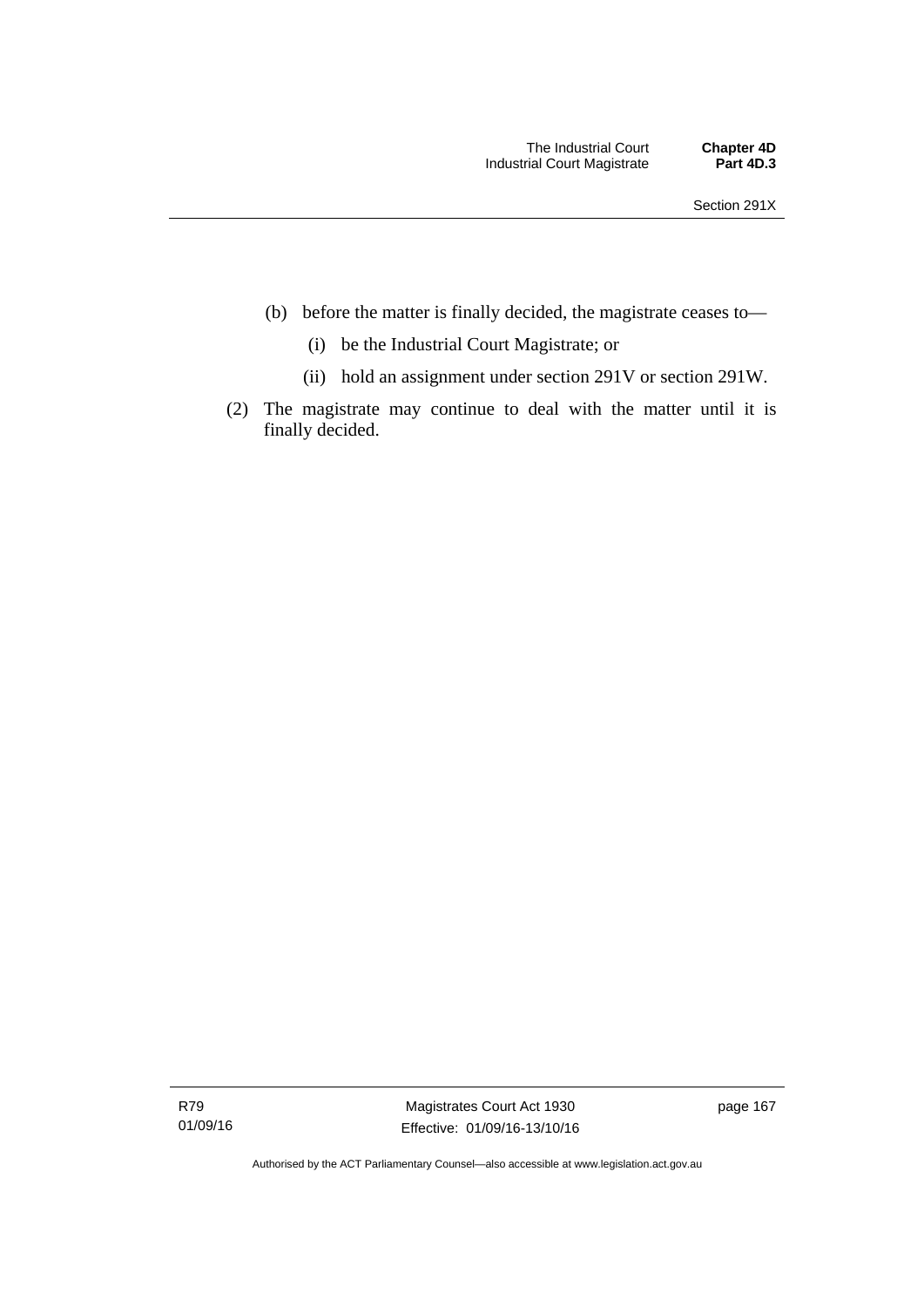**Chapter 5** Miscellaneous<br>**Part 5.1** Offences **Part 5.1** 

Section 292

# **Chapter 5 Miscellaneous**

# **Part 5.1 Offences**

## **292 Failure to comply with order in nuisance action**

A person must not contravene an order made by the court in a civil action for nuisance.

Maximum penalty: 50 penalty units, imprisonment for 6 months or both.

## **298 Prejudice to employee**

(1) An employer must not dismiss an employee, or otherwise prejudice an employee in his or her employment, because a garnishee order attaching the earnings of the employee has been made by the court.

Maximum penalty: 50 penalty units, imprisonment for 6 months or both.

- $(2)$  If—
	- (a) an employee is dismissed or prejudiced within 6 months after a garnishee order is made; and
	- (b) all the elements of the offence other than the reason for the employer's action are proved;

the onus of proving that the dismissal or prejudice was not because of the garnishee order is on the employer.

 (3) A conviction under subsection (1) does not limit, restrict or otherwise effect any obligation that the garnishee may have in relation to the judgment debtor or any right or remedy that the judgment debtor may have against the garnishee under any other law in force in the ACT.

R79 01/09/16

Authorised by the ACT Parliamentary Counsel—also accessible at www.legislation.act.gov.au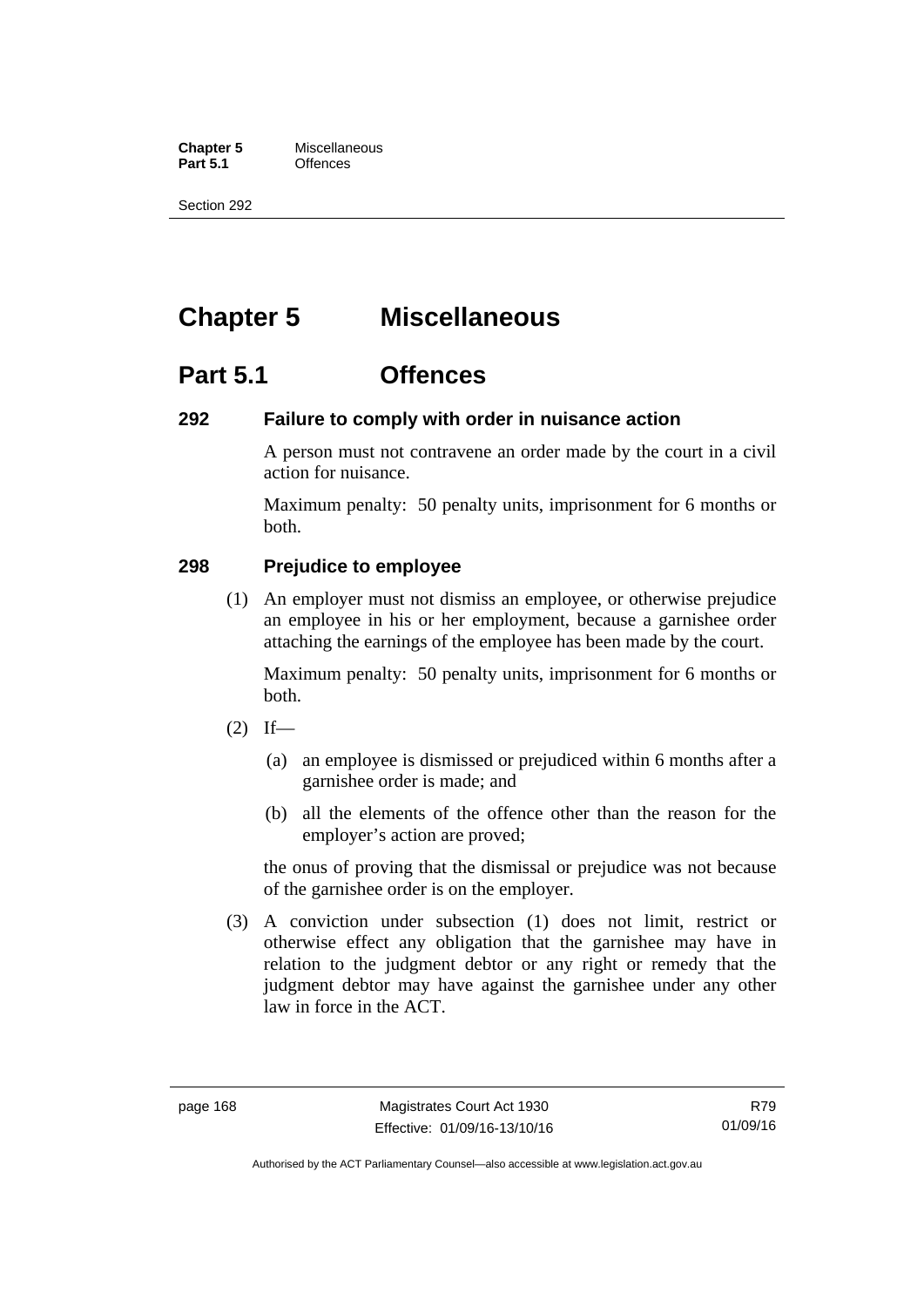# **Part 5.2 Other**

## **307 Contempt of court**

- (1) A person is in contempt of the Magistrates Court if the person—
	- (a) contravenes an order of the court or an undertaking given to the court; or
	- (b) commits a contempt in the face or in the hearing of the court; or
	- (c) commits any other contempt of court.

#### **Examples—par (b)**

- 1 insulting a magistrate, the registrar, deputy registrar, bailiff or other court officer during the officer's sitting or attendance in court
- 2 interrupting a proceeding of the court or misbehaving in court
- 3 obstructing or assaulting someone in attendance in court
- 4 disobeying a direction of the court at the hearing of a proceeding
- *Note* An example is part of the Act, is not exhaustive and may extend, but does not limit, the meaning of the provision in which it appears (see [Legislation Act,](http://www.legislation.act.gov.au/a/2001-14) s 126 and s 132).
- (2) The Magistrates Court has the same power to deal with contempt of the Magistrates Court as the Supreme Court has to deal with contempt of the Supreme Court.
- (3) However, a contempt mentioned in subsection (1) (a) may be dealt with as a contempt of court only if there is no other effective way to enforce the order or undertaking.
- (4) To remove any doubt, this section does not limit the Supreme Court's power to deal with contempt of the Magistrates Court.

## **308 Magistrates Court's seal**

The Magistrates Court must have a seal.

page 169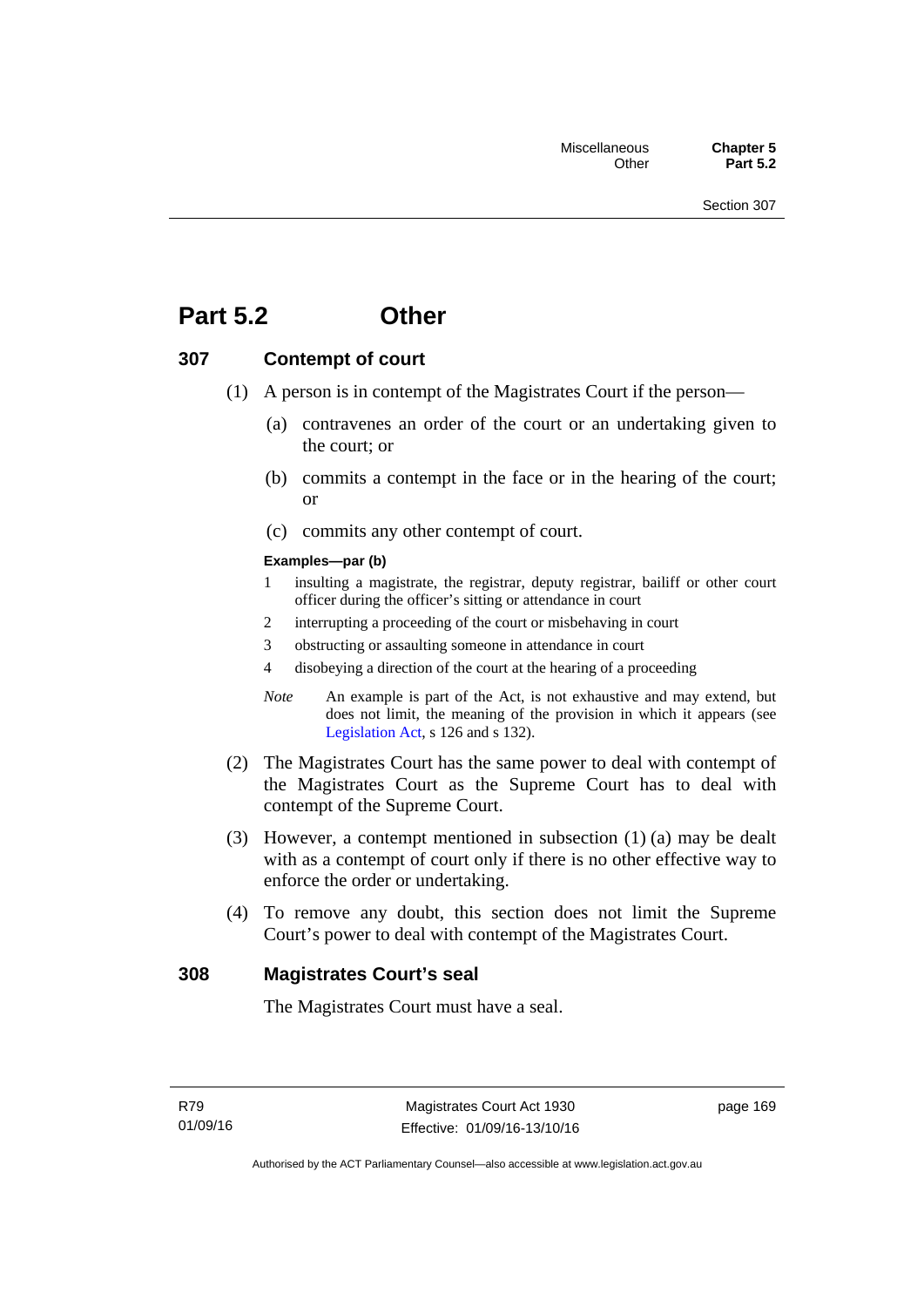## **Chapter 5** Miscellaneous **Part 5.2** Other

Section 309

## **309 Directions about procedure**

If the procedure for taking a step in a proceeding is not set out in this Act or the law under which the step is to be taken, the court may give a direction in relation to—

- (a) the procedure to be followed in relation to the step; and
- (b) any other relevant matter in relation to the step.
- *Note* The Magistrates Court may make procedures to be followed in relation to circle sentencing for certain Aboriginal or Torres Strait Islander offenders (see s 291N).

## **310 Hearings generally to be in public**

- (1) The hearing of a proceeding before the Magistrates Court must be in public.
- (2) However, if the magistrate presiding at a hearing is of the opinion that it is desirable in the public interest or in the interests of justice to do so, the magistrate may, by order—
	- (a) direct that the hearing or part of the hearing take place in private and give directions about the people who may be present; and
	- (b) give directions prohibiting or restricting the publication of evidence given at the hearing, whether in public or in private, or of matters contained in documents lodged with the court or received in evidence by the court for the purposes of the proceeding; and
	- (c) give directions prohibiting or restricting the disclosure to some or all of the parties to the proceeding of evidence given at the hearing, or of a matter contained in a document lodged with the court or received in evidence by the court for the purposes of the proceeding.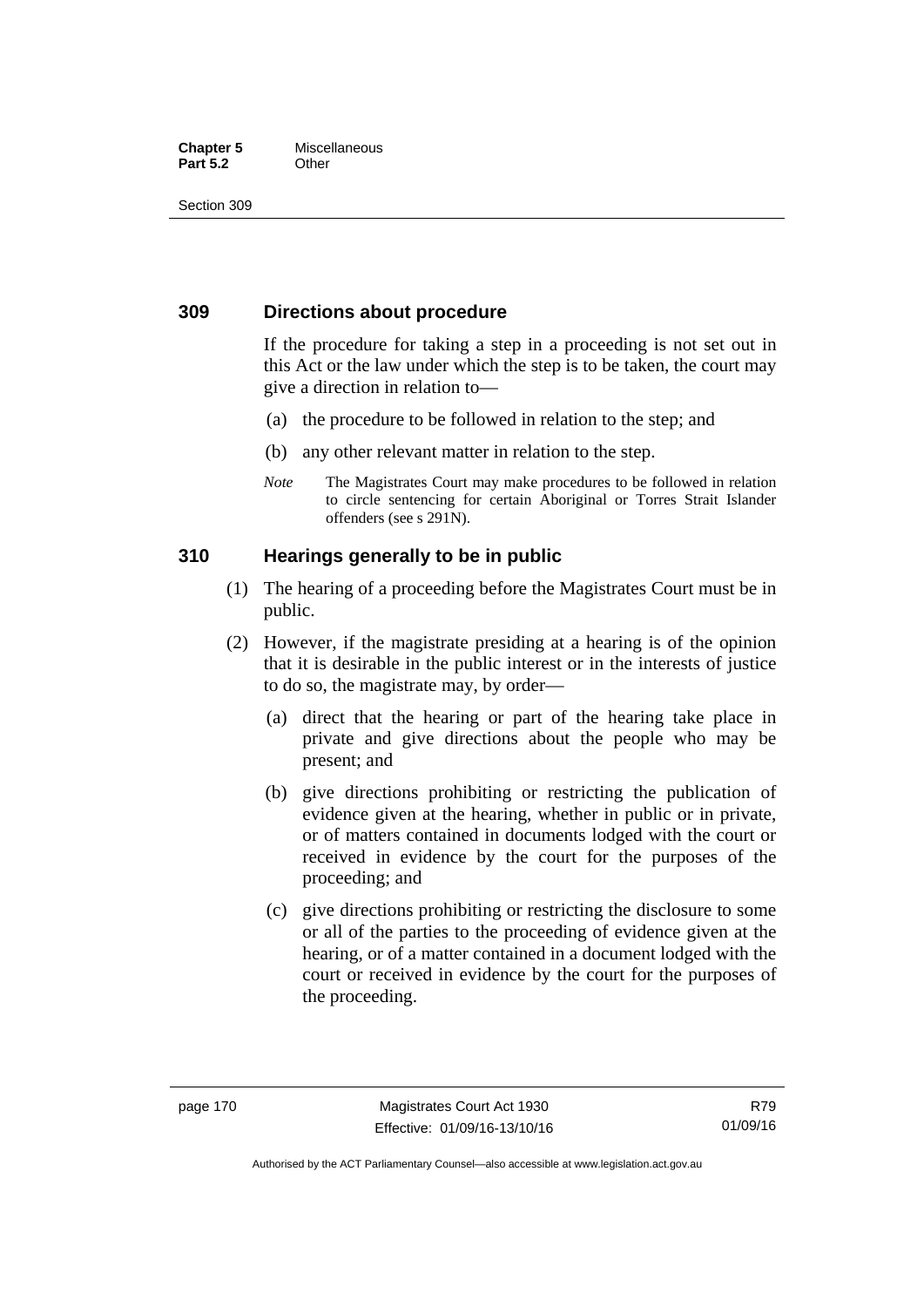(3) A person who, without reasonable excuse, contravenes an order under subsection (2) commits an offence.

Maximum penalty: 100 penalty units, imprisonment for 1 year or both.

- (4) Subsection  $(1)$ 
	- (a) does not apply in relation to a civil matter that, under another territory law, may be dealt with otherwise than in open court; and
	- (b) is subject to any other territory law that restricts who may be present at a hearing.

## **311 Appearance by audiovisual or audio links etc**

- (1) This section applies if, in relation to a proceeding or a part of a proceeding (the *relevant proceeding*), the court has—
	- (a) given a direction under the *[Evidence \(Miscellaneous](http://www.legislation.act.gov.au/a/1991-34)  [Provisions\) Act 1991](http://www.legislation.act.gov.au/a/1991-34)*, section 20 (1) (Territory courts may take evidence and submissions from participating States) or section 32 (1) (Territory courts may take evidence and submissions from place other than participating State); or
	- (b) made an order under the *[Court Procedures Rules 2006](http://www.legislation.act.gov.au/sl/2006-29)*, rule 6703 (Evidence by telephone etc) about receiving evidence or submissions by telephone, video link or another form of communication in the proceeding.
- (2) If this section applies, a person who, in a relevant proceeding—
	- (a) is required or entitled to appear personally, whether as a party or as a witness; or
	- (b) is entitled to appear for another person;

may appear in the relevant proceeding and participate or give evidence in accordance with the direction or order.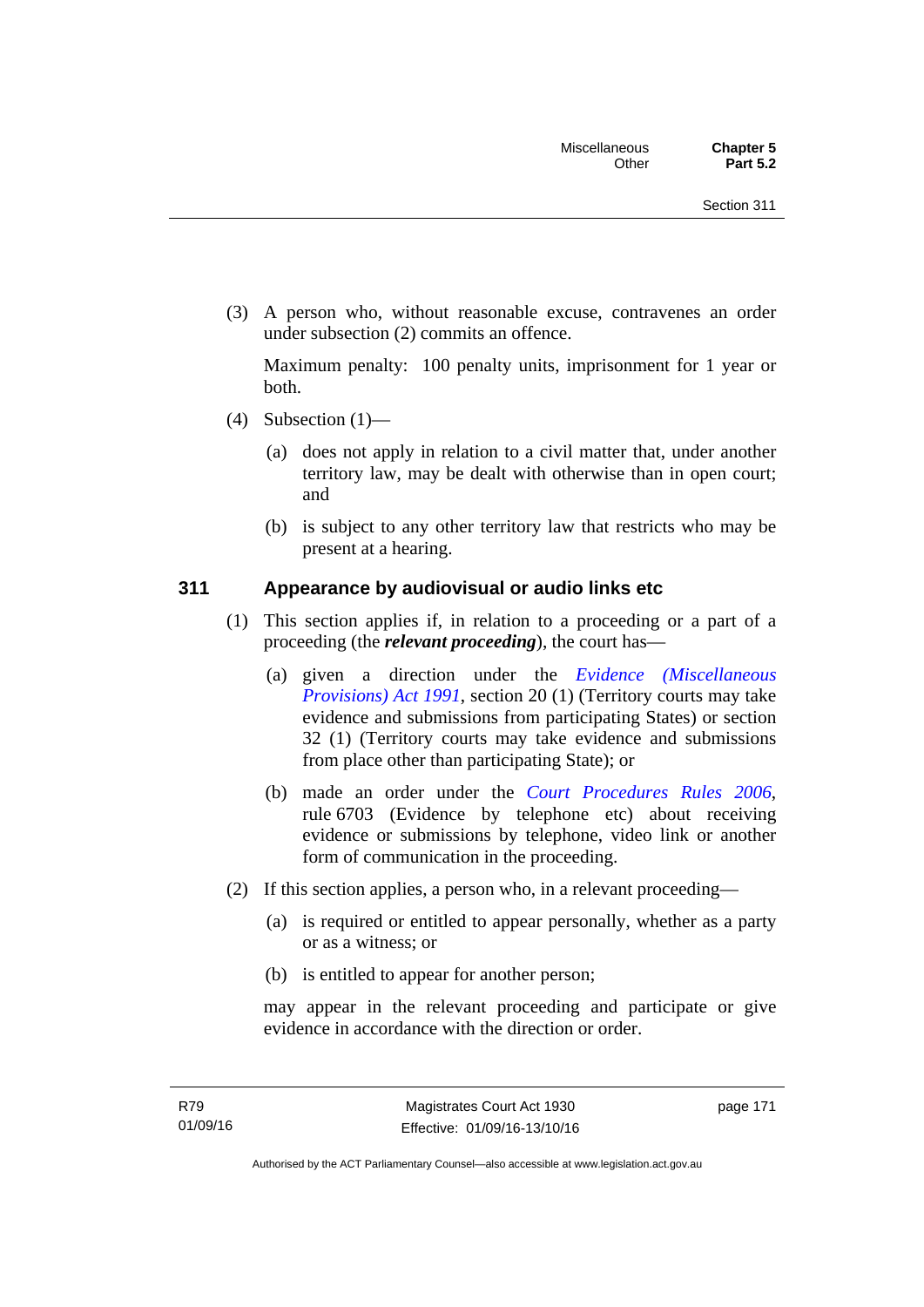Section 312

- (3) A person who appears in a relevant proceeding in accordance with this section is taken to be before the court.
- (4) In this Act:

*appearance*, in relation to a proceeding and whether by a party or anyone else, includes appearance in accordance with this section if this section applies.

(5) In this section:

*proceeding* does not include a proceeding about bail.

## **312 Failure to give evidence—committal**

- (1) This section applies if the court is satisfied—
	- (a) that a witness before the court has contravened any of the following provisions of the [Criminal Code](http://www.legislation.act.gov.au/a/2002-51) (the *relevant Code provisions*):
		- (i) section 720 (Failing to produce document or other thing);
		- (ii) section 721 (Failing to take oath);
		- (iii) section 722 (Failing to answer question or give information); or
	- (b) a person has contravened any of the relevant Code provisions in relation to an examination before the registrar under the rules.
- (2) The court may—
	- (a) adjourn the proceeding for not longer than 8 days; and
	- (b) order that the person be remanded in custody until the earlier of the following:
		- (i) the date to which the proceeding is adjourned;

R79 01/09/16

Authorised by the ACT Parliamentary Counsel—also accessible at www.legislation.act.gov.au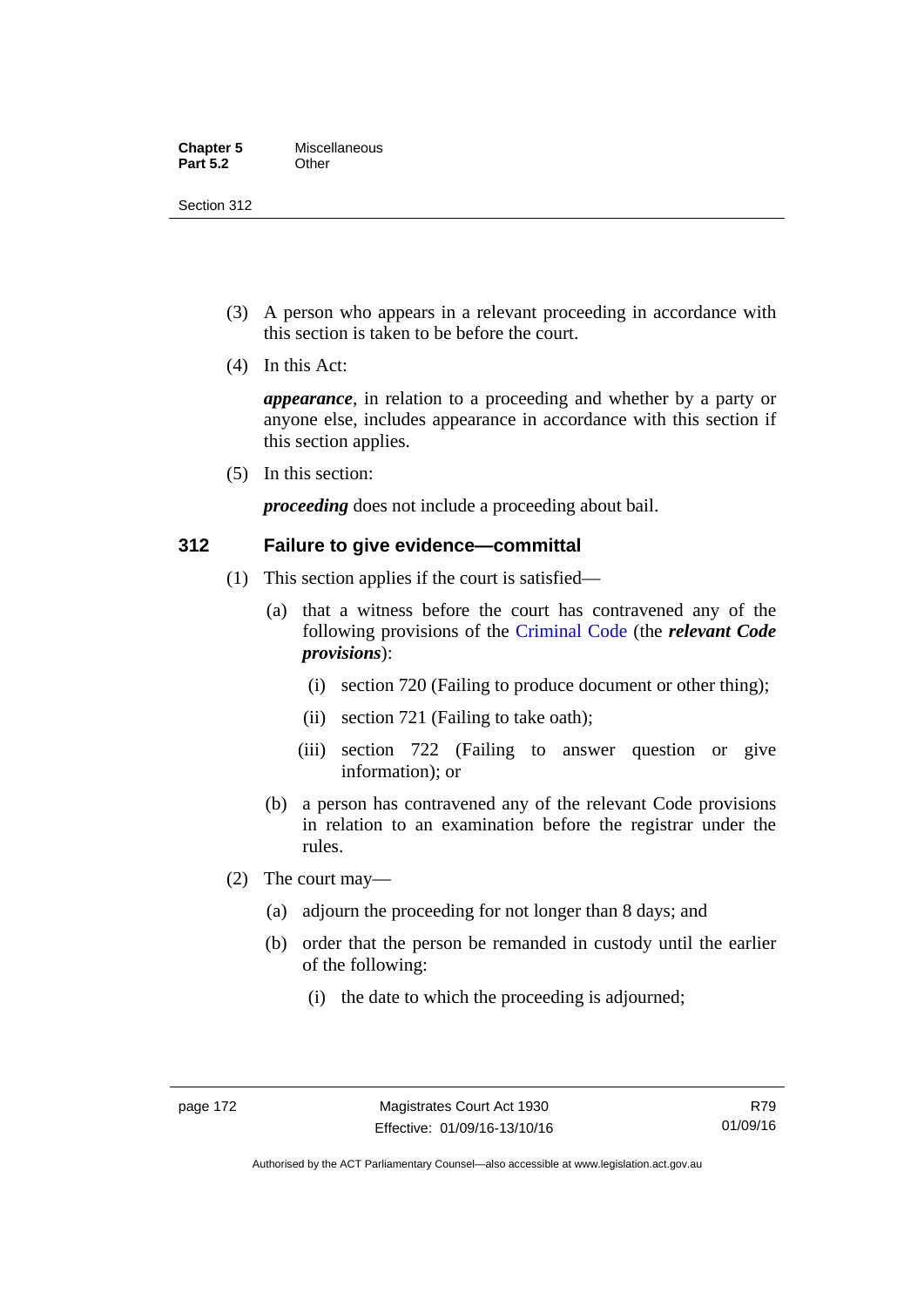- (ii) the person agrees to comply with the relevant Code provisions.
- *Note* The court must issue a warrant for the remand of the person in the director-general's custody (see *[Crimes \(Sentence Administration\)](http://www.legislation.act.gov.au/a/2005-59)  [Act 2005](http://www.legislation.act.gov.au/a/2005-59)*, s 17).
- $(3)$  If—
	- (a) the court has adjourned the proceeding, and ordered the person's remand, under subsection (2) or this subsection; and
	- (b) the person is later brought before the court; and
	- (c) the person does not consent to comply with the relevant Code provisions;

the court may exercise the powers mentioned in subsection (2) in relation to the person.

- (4) The periods for which a person is remanded under this section must not total more than 28 days.
- (5) However, the court must not commit a person under subsection (2) or (3) if the person is punished for an offence against any or the relevant Code provisions in relation to the contravention mentioned in subsection (1).

## **314 Registrar to give directions for preparation of transcript**

(1) If an application has been made for a copy of a transcript of depositions of which a record was made in accordance with section 316 (2), the registrar must give the directions the registrar considers necessary for ensuring that a transcript of the record is prepared and, for the purpose of enabling the transcript to be prepared, the record must be produced out of the custody of the registrar.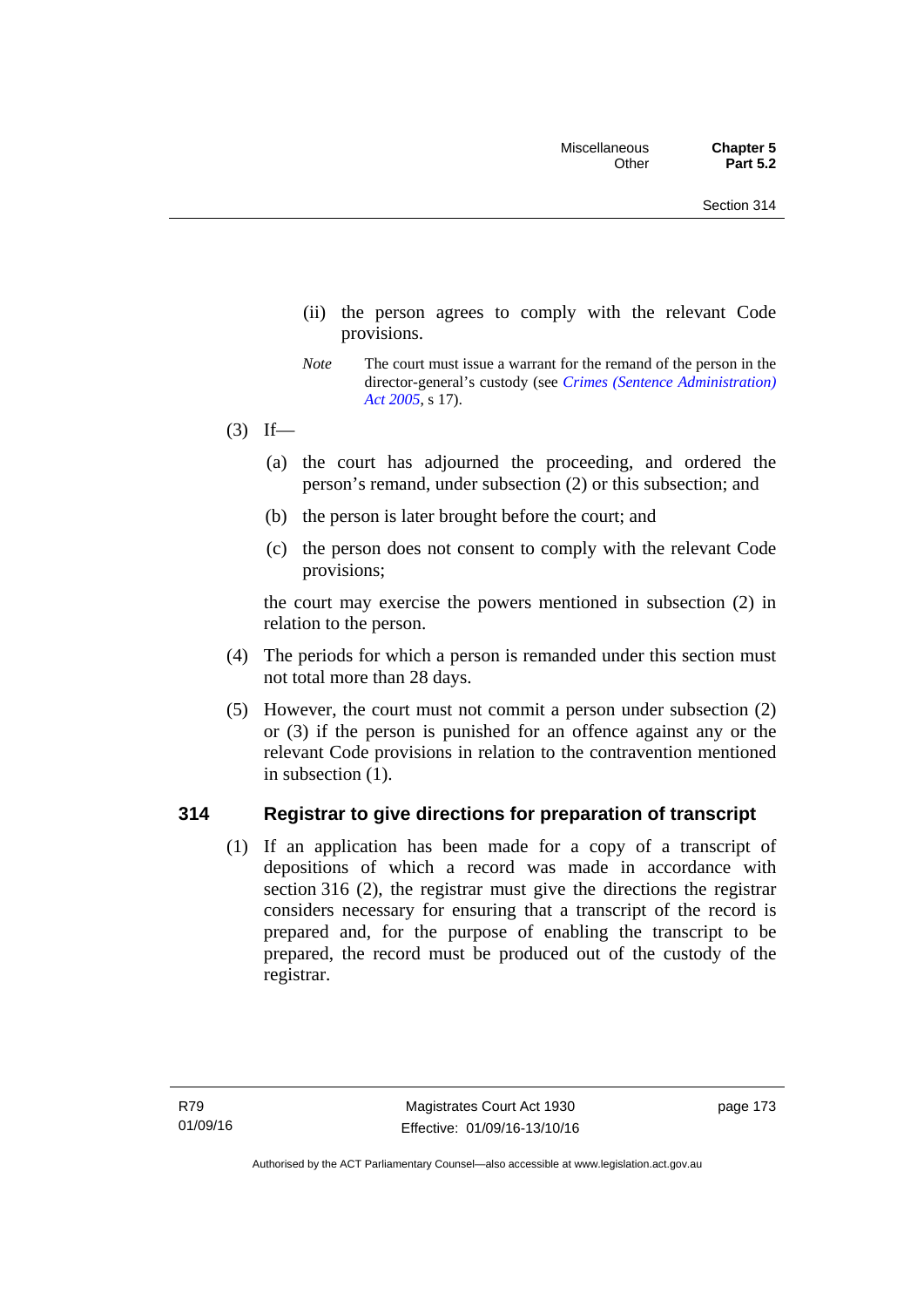Section 315

 (2) If a transcript of a record is prepared in accordance with directions given under subsection (1), the person who prepared the transcript, or under whose supervision the transcript was prepared, must certify on the transcript, by signed writing, that the transcript is a true transcript of a record produced out of the custody of the registrar.

## **315 Applications for transcripts**

- (1) Subject to this section, if a record of any proceeding is constituted  $by-$ 
	- (a) an audiovisual or a sound recording made in accordance with section 316 (2); or
	- (b) a shorthand or similar record made in accordance with section 316 (2); or
	- (c) writing taken down in accordance with section 316 (3); or
	- (d) a written statement or statements in accordance with section 90AA or section 110 (2);

a person may make application to the registrar for a copy or a transcript of all or part of the record.

- (2) The registrar must give the applicant a copy of the record or a transcript or a copy of the transcript of the record if—
	- (a) the applicant is a party to the proceeding; or
	- (b) for an applicant who is not a party to the proceeding—the registrar or a magistrate is satisfied that the applicant has good reason for applying.
- (3) If a person applies for a transcript that has not been prepared, the registrar may require the applicant to deposit with the registrar in advance an amount that the registrar considers will not exceed the amount of the fee determined under the *[Court Procedures Act 2004](http://www.legislation.act.gov.au/a/2004-59)*, part 3 for the preparation of the transcript.

R79 01/09/16

Authorised by the ACT Parliamentary Counsel—also accessible at www.legislation.act.gov.au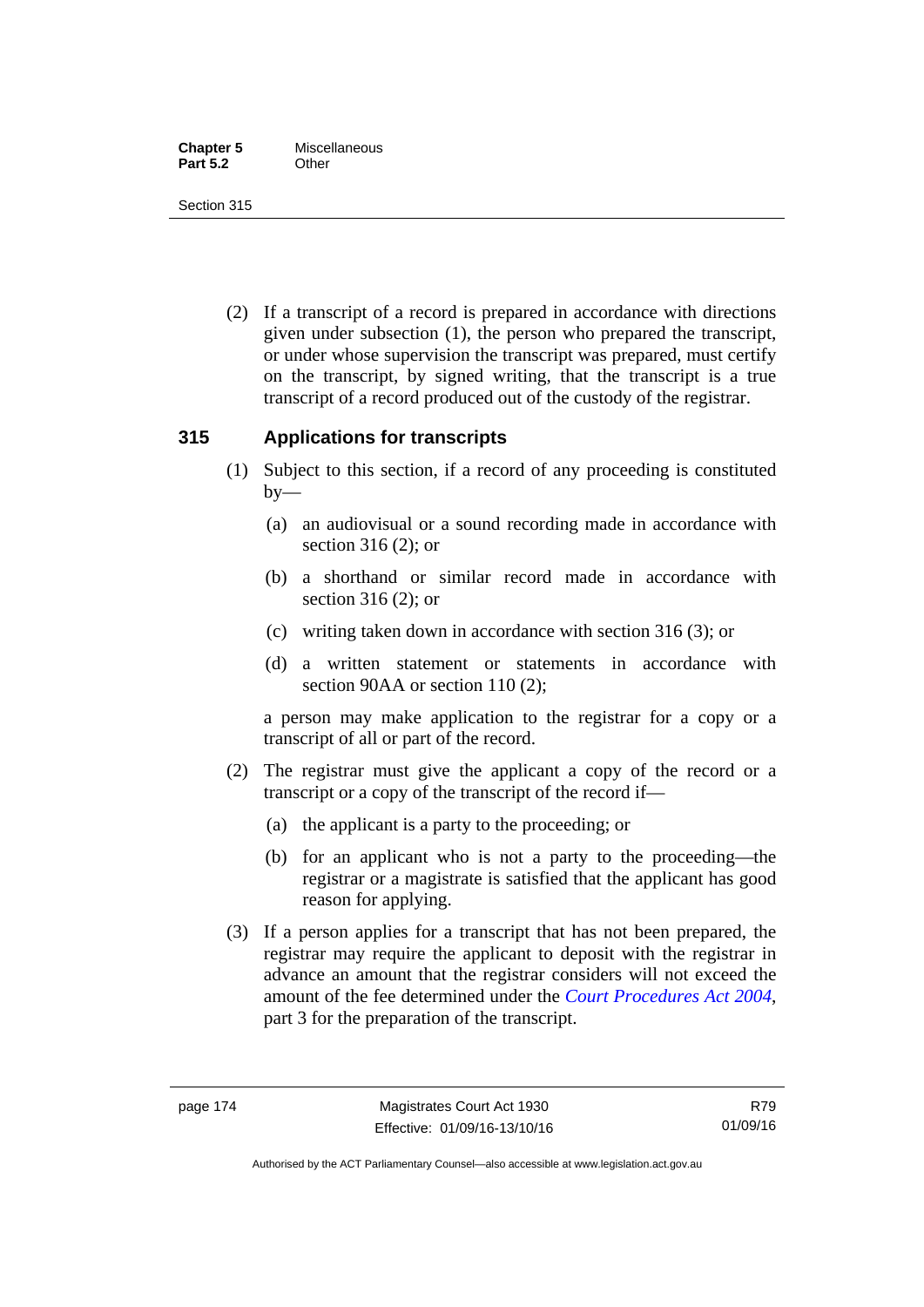- (4) Subject to subsections (5) and (6), if the registrar receives an application in accordance with this section—
	- (a) the registrar must, for an application relating to depositions; and
	- (b) the registrar may, in any other case;

give to the applicant a copy of the record or a copy of a transcript of the record relating to the depositions or other matter.

- (5) The registrar must not give a copy of the record or a copy of a transcript under subsection (4) (a) unless there is written on the copy a certificate signed by the registrar stating that the copy is a true copy of the record or a true copy of a transcript of the record produced out of the custody of the registrar.
- (6) This section does not require the registrar to give a copy of a transcript of any proceeding if—
	- (a) the proceeding was recorded by means of an audiovisual or a sound recording made in accordance with section 316 (2); and
	- (b) the application for the copy was made after the end of 7 years after the date of completion of the proceeding to which the record relates; and
	- (c) the registrar does not have the record or a transcript of the record in his or her custody.
- (7) If an amount deposited by a person under subsection (3) exceeds the fee determined under the *[Court Procedures Act 2004](http://www.legislation.act.gov.au/a/2004-59)*, part 3 for the preparation of the transcript, there is payable to the person the amount of the excess.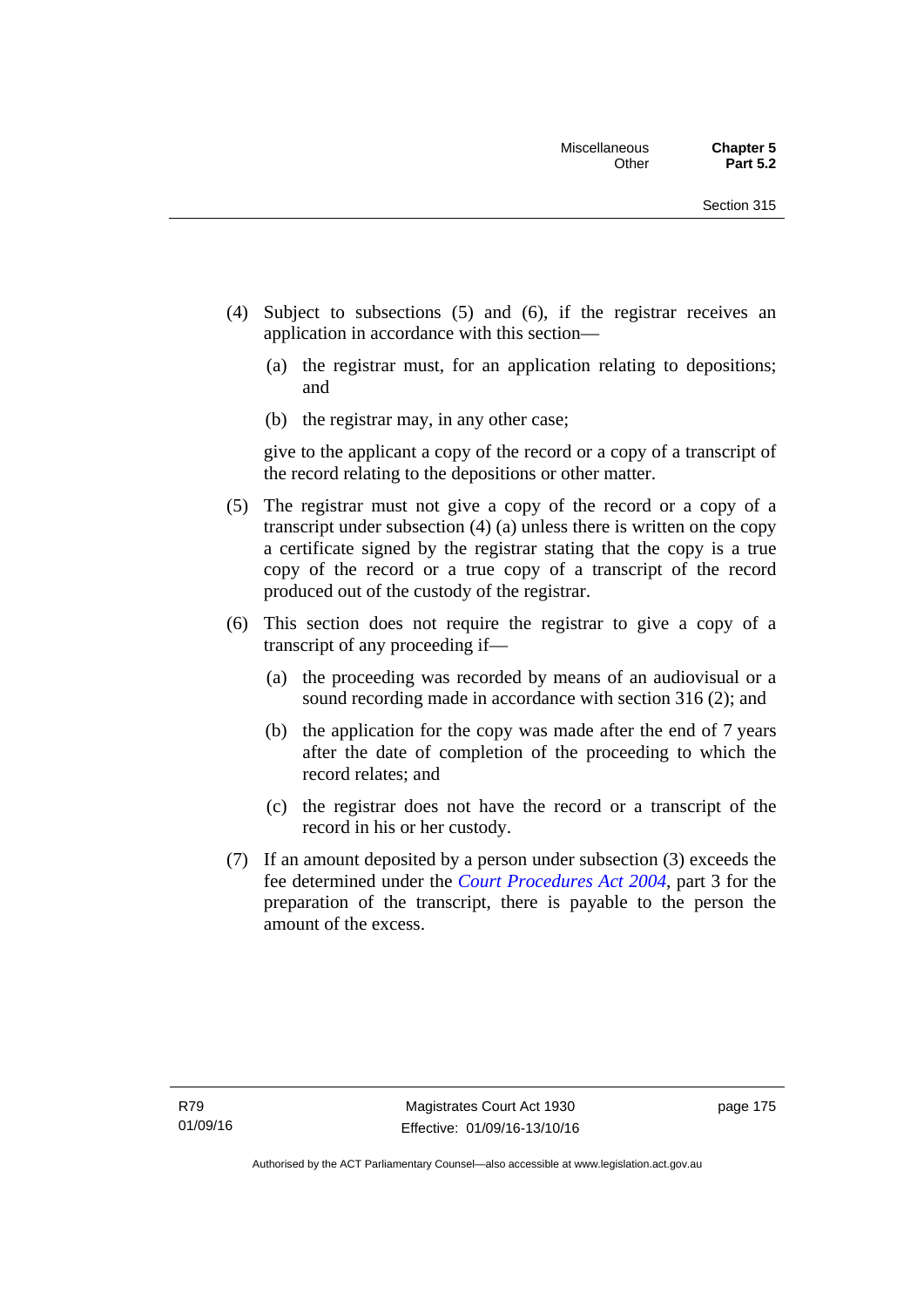## **Chapter 5** Miscellaneous **Part 5.2** Other

Section 316

# **316 Record of proceedings**

(1) In this section:

*deposition* includes a statement made by an accused person in reply to the question mentioned in section 91 (1), but does not include a written statement admitted under section 90AA or section 110 (2).

- (2) Subject to subsection (3), a record of the depositions of a witness in any proceeding must be made—
	- (a) in a proceeding in relation to bail and if, in relation to proceeding or a part of the proceeding, the court has given a direction under the *[Evidence \(Miscellaneous Provisions\) Act](http://www.legislation.act.gov.au/a/1991-34)  [1991](http://www.legislation.act.gov.au/a/1991-34)*, section 20 (1) (Territory courts may take evidence and submissions from participating States) or section 32 (1) (Territory courts may take evidence and submissions from place other than participating State) that evidence be taken or a submission be made by audiovisual link—by means of audiovisual recording apparatus or sound-recording apparatus; and
	- (b) in any other case—
		- (i) by means of sound-recording apparatus; or
		- (ii) if the court so directs, by means of shorthand or any similar means.
- (3) If the court so directs, the depositions of a witness in any proceeding must not be recorded in accordance with subsection (2), but must be taken down in writing, and, after being read over to the witness or given to the witness to read, signed by the witness and the magistrate constituting the court.
- (4) The registrar has the custody of any record of depositions made in accordance with subsection (2).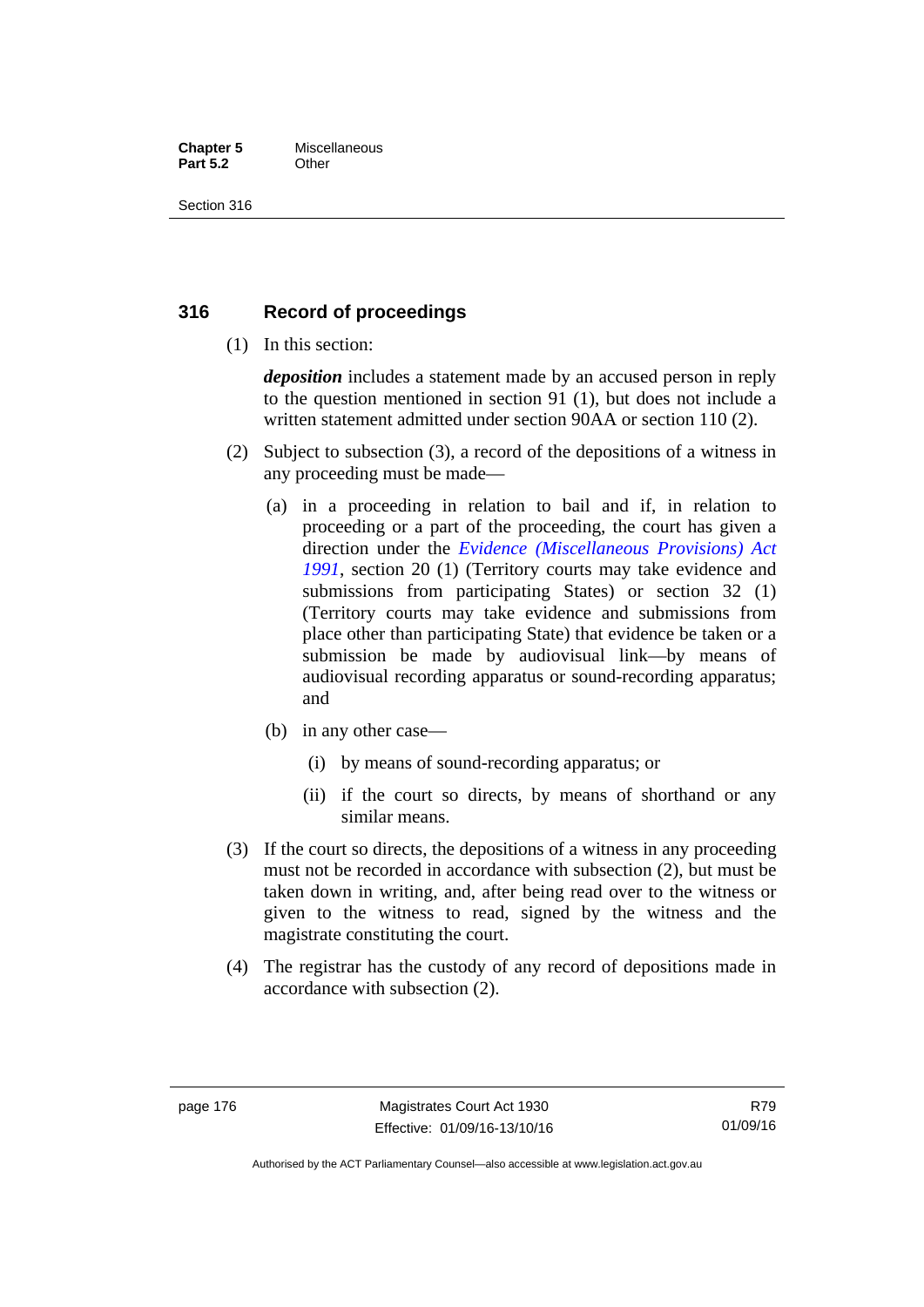- (5) The registrar may erase the record of the depositions of a witness recorded by means of recording apparatus and the record of any other part of a proceeding made by means of recording apparatus after the end of 7 years after the date of completion of the proceeding in which the record was made.
- (6) However, the sound recording of any part of the following proceedings must not be erased unless a transcript of the record of that part of the proceeding has been prepared:
	- (a) a proceeding in which a person charged with an indictable offence is committed to trial before the Supreme Court;
	- (b) a proceeding in which evidence is taken under a request mentioned in section 263 (Requests under conventions relating to legal proceedings in civil and commercial matters).
- (7) This section applies in relation to a proceeding before a magistrate as if a reference to the court were a reference to a magistrate.

# **317 Record of proceedings and transcript**

- (1) If a record made by means of recording apparatus, shorthand or similar means is produced out of the custody of the registrar and the record purports to be a record made in accordance with section 316 (2) of the depositions of a witness in any proceeding, the record is evidence that the person made the depositions in the proceeding.
- $(2)$  If—
	- (a) a recording is produced out of the custody of the registrar; and
	- (b) the recording contains a record of comments that purport—
		- (i) to have been made at the same time as a recording made in accordance with section 316 (2) of the depositions of a person in any proceeding; and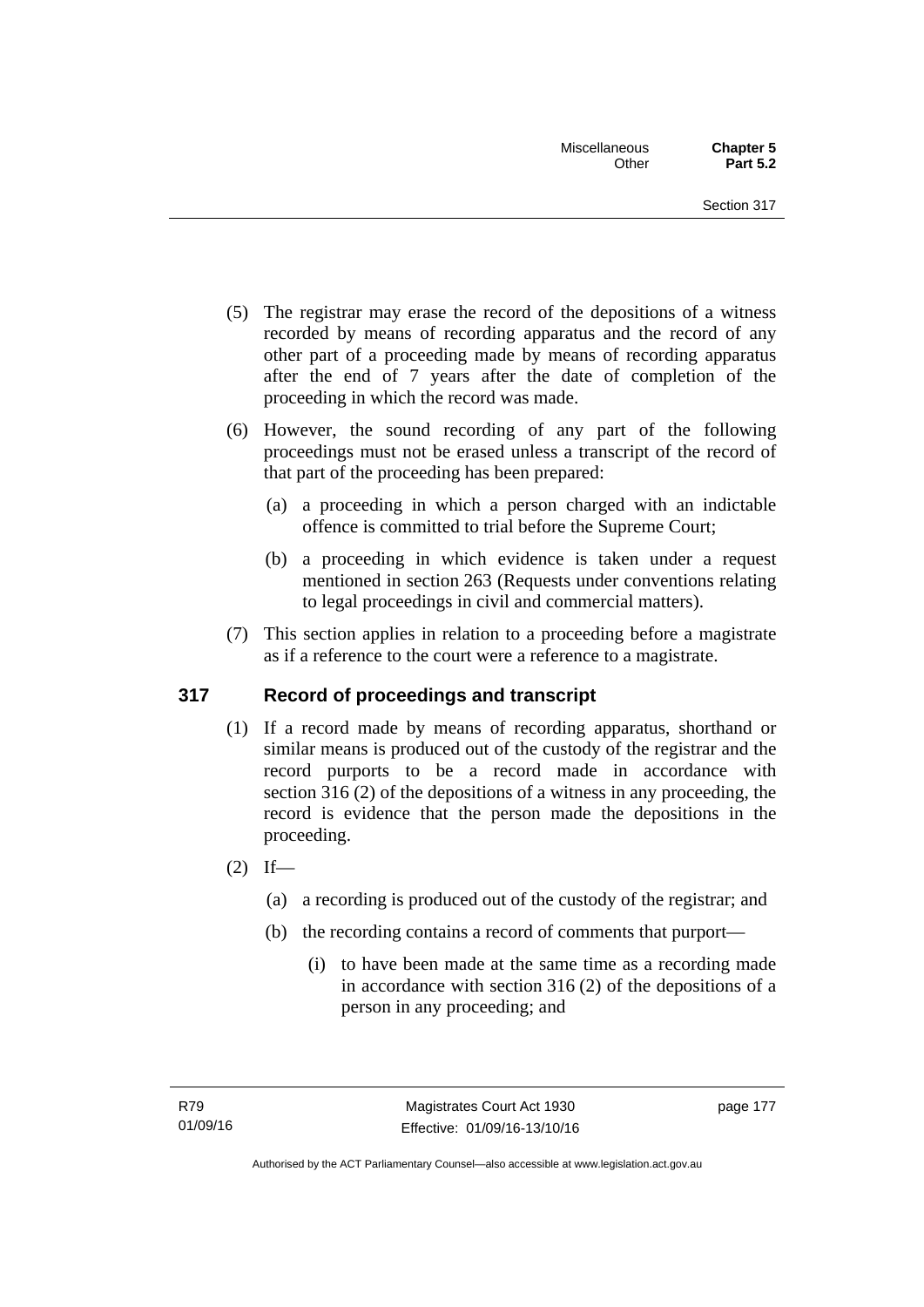| <b>Chapter 5</b> | Miscellaneous |
|------------------|---------------|
| <b>Part 5.2</b>  | Other         |

Section 317

(ii) to have been made for the purpose of identifying the proceeding, voices recorded on the lastmentioned recording or anything else so recorded;

the firstmentioned recording is evidence of the identity of the proceeding, of the voices or of the thing.

- $(3)$  If—
	- (a) a document purports to be a transcript, or a copy of a transcript, of a record made in accordance with section 316 (2) of depositions made by a person in any proceeding; and
	- (b) the document bears a certificate that purports to be a certificate given in accordance with section 314 (2) or section 315 (5);

the document is evidence that the person made the depositions in the proceeding.

- (4) If a document—
	- (a) purports to be the depositions of a witness in any proceeding as taken down in writing and signed in accordance with section 316 (3); or
	- (b) purports to be a copy of the depositions of a witness in any proceeding as so taken down in writing and signed and bears a certificate that purports to be a certificate given in accordance with section 315 (5):

the document is evidence that the witness made the depositions in the proceeding.

(5) In this section:

*recording apparatus* means the recording apparatus, whether audiovisual or sound, by means of which a record of depositions of witnesses has been made under section 316 (2).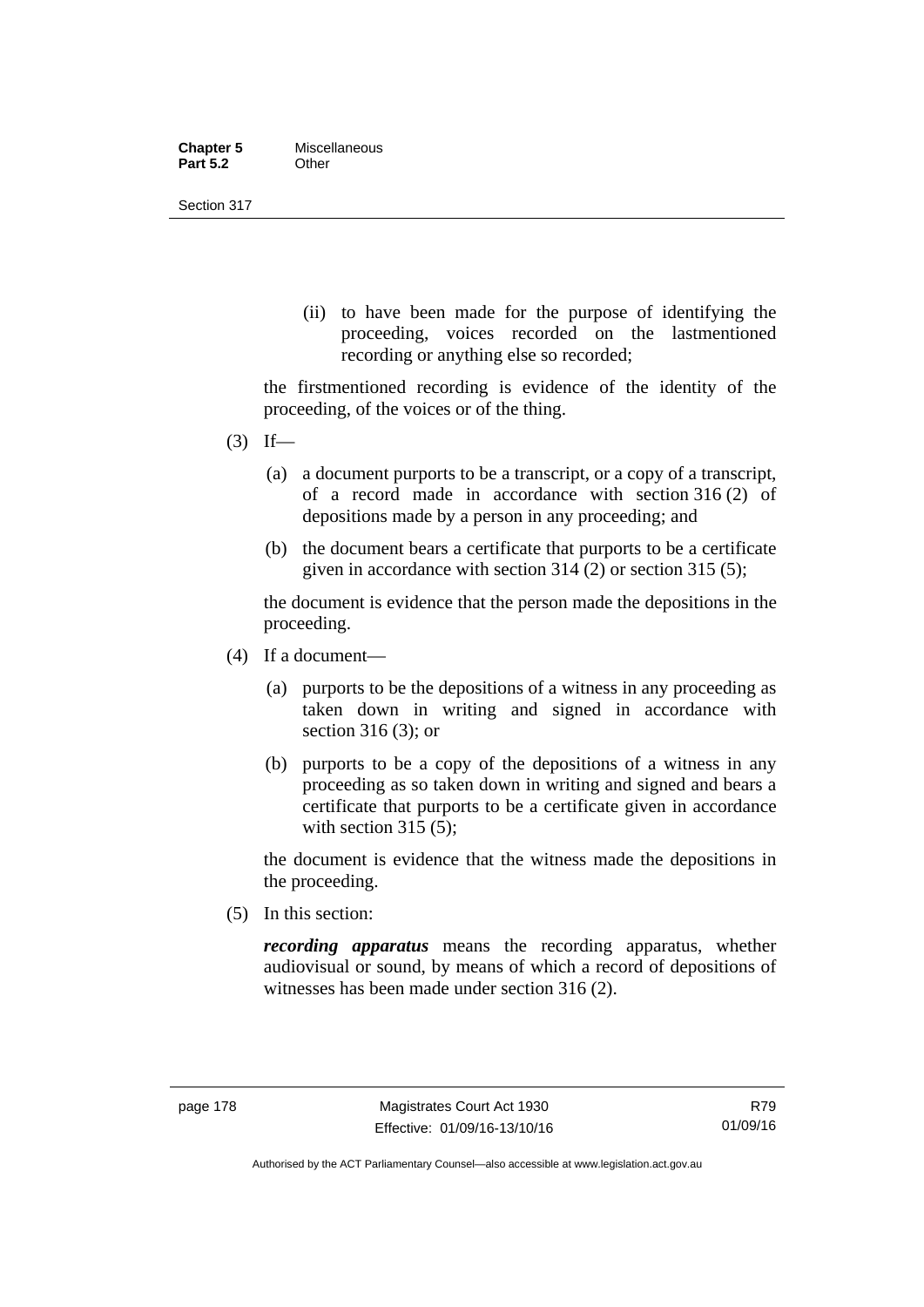# **318 Person about to leave ACT may be ordered to be examined or produce documents**

- (1) If, by evidence on oath, a magistrate is satisfied that any person is able to give material evidence or to produce relevant or material documents relating to any information or claim pending before a court, and that the person is likely to be absent from the ACT when the case comes on for hearing, the magistrate may, on the application of any party, order that the evidence of the person be taken or the documents be produced before the magistrate, at any time before the hearing, in the same way as the evidence would be taken or the documents be produced at the hearing and after reasonable notice of the intended examination or production is given to the other party.
- (2) If an order under subsection (1) is served on a person, it must be accompanied by a form to be completed by the person to claim his or her reasonable costs and expenses of attending the examination or production.
- (3) A person is not entitled to refuse to comply with an order under subsection (1) because the person was not given the form mentioned in subsection (2) when the order was served on the person.
- (4) The taking of depositions before a magistrate under subsection (1) is a proceeding for section 316 (Recordings of proceedings).

# **319 Witnesses' rights and liabilities**

On service on any person of an order made under section 318, the person must attend at the time and place appointed by the order, and has all the rights and liabilities that the person would have if the person was duly required by subpoena to appear to give evidence or to produce documents on the hearing.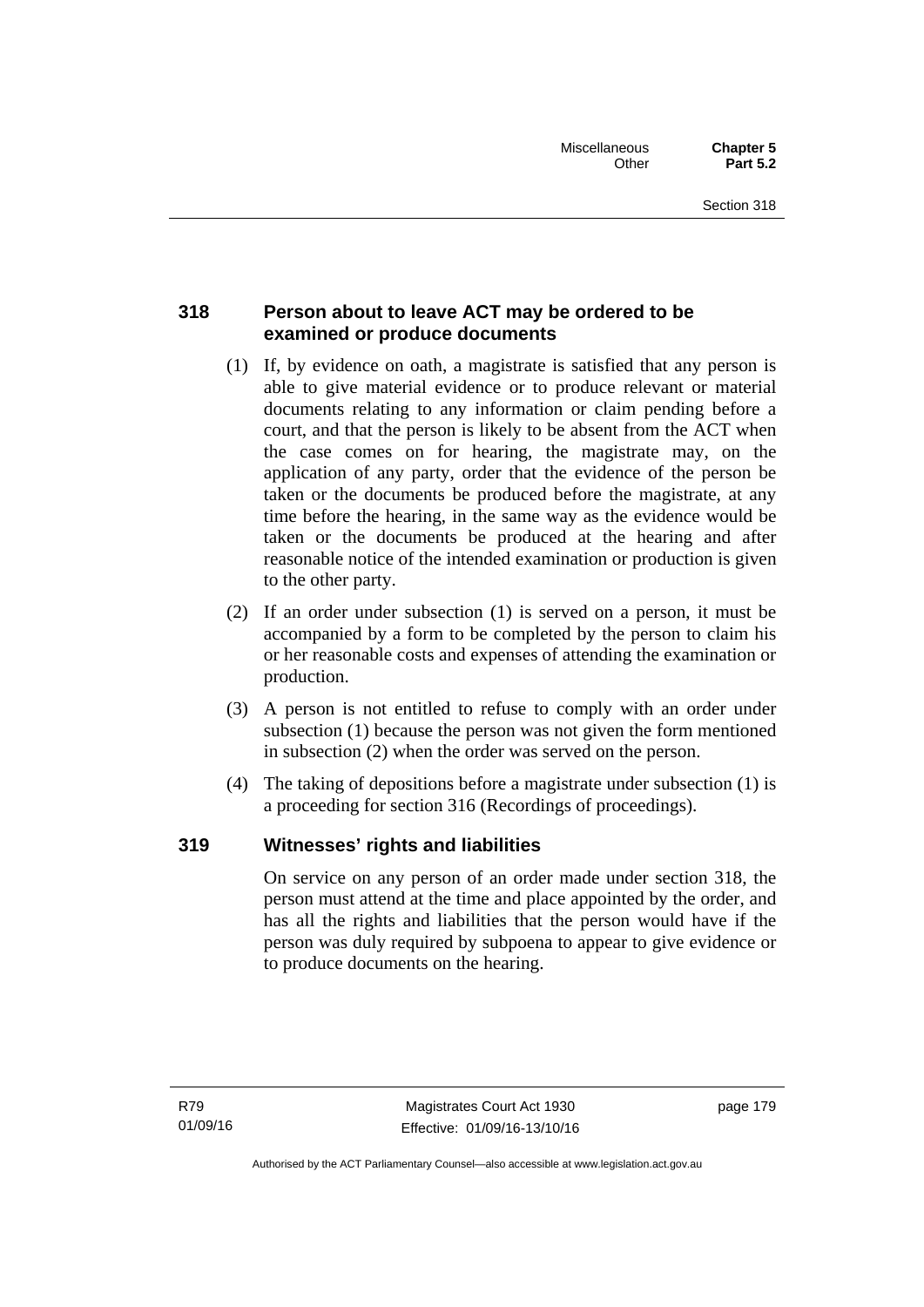### **Chapter 5** Miscellaneous **Part 5.2** Other

Section 320

## **320 Depositions to be given to registrar**

- (1) If depositions are taken before a magistrate under section 318, there must be given to the registrar—
	- (a) the record of the depositions made in accordance with section 316 (2) or the document containing the depositions as taken down in writing and signed in accordance with section 316 (3); and
	- (b) any documents produced to the magistrate.
- (2) If documents are produced by a person not giving evidence, the documents, must, when given to the registrar, be accompanied by a certificate signed by the magistrate stating the name of the person producing them.
- (3) If the court is satisfied that the person who made the depositions is not in the ACT, his or her depositions may be read by any party.
- (4) Any documents so given to the registrar may, subject to all just exceptions, be put in at the hearing as if produced at the hearing by the person producing them.

## **320A Domestic violence offence information**

- (1) The Minister may determine what statistical information in relation to domestic violence offences (the *domestic violence offence information*) must be collected by the registrar.
- (2) The registrar must give the domestic violence offence information for a financial year to the domestic violence project coordinator by 31 July in the following financial year.
- (3) The registrar must also give the coordinator domestic violence offence information otherwise requested, in writing, by the coordinator.
- (4) A determination is a notifiable instrument.

*Note* A notifiable instrument must be notified under the [Legislation Act](http://www.legislation.act.gov.au/a/2001-14).

R79 01/09/16

Authorised by the ACT Parliamentary Counsel—also accessible at www.legislation.act.gov.au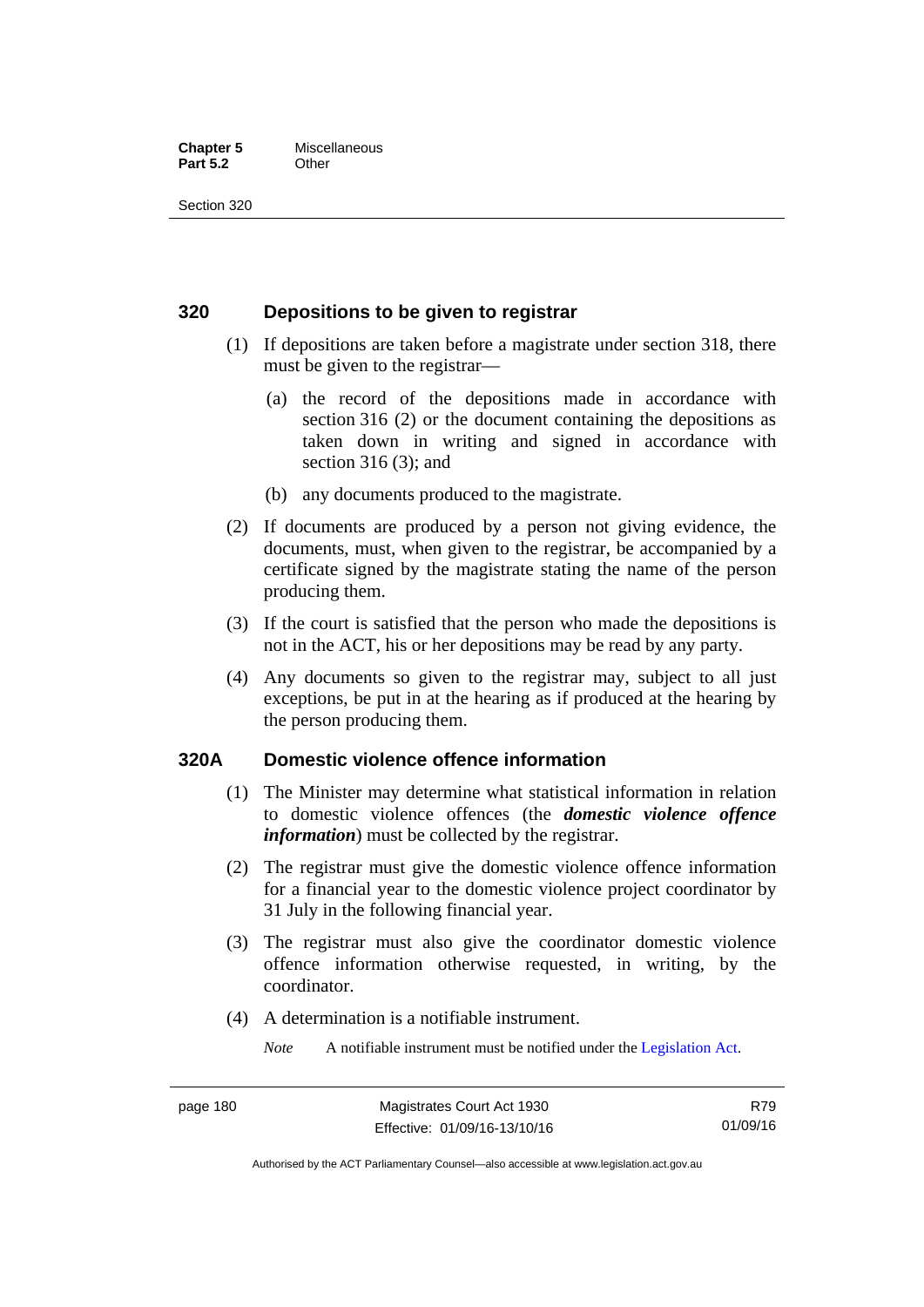(5) In this section:

*domestic violence project coordinator* means the Domestic Violence Project Coordinator appointed under the *[Domestic](http://www.legislation.act.gov.au/a/1986-52)  [Violence Agencies Act 1986](http://www.legislation.act.gov.au/a/1986-52)*, section 11.

## **321 Regulation-making power**

The Executive may make regulations for this Act.

*Note* A regulation must be notified, and presented to the Legislative Assembly, under the [Legislation Act](http://www.legislation.act.gov.au/a/2001-14).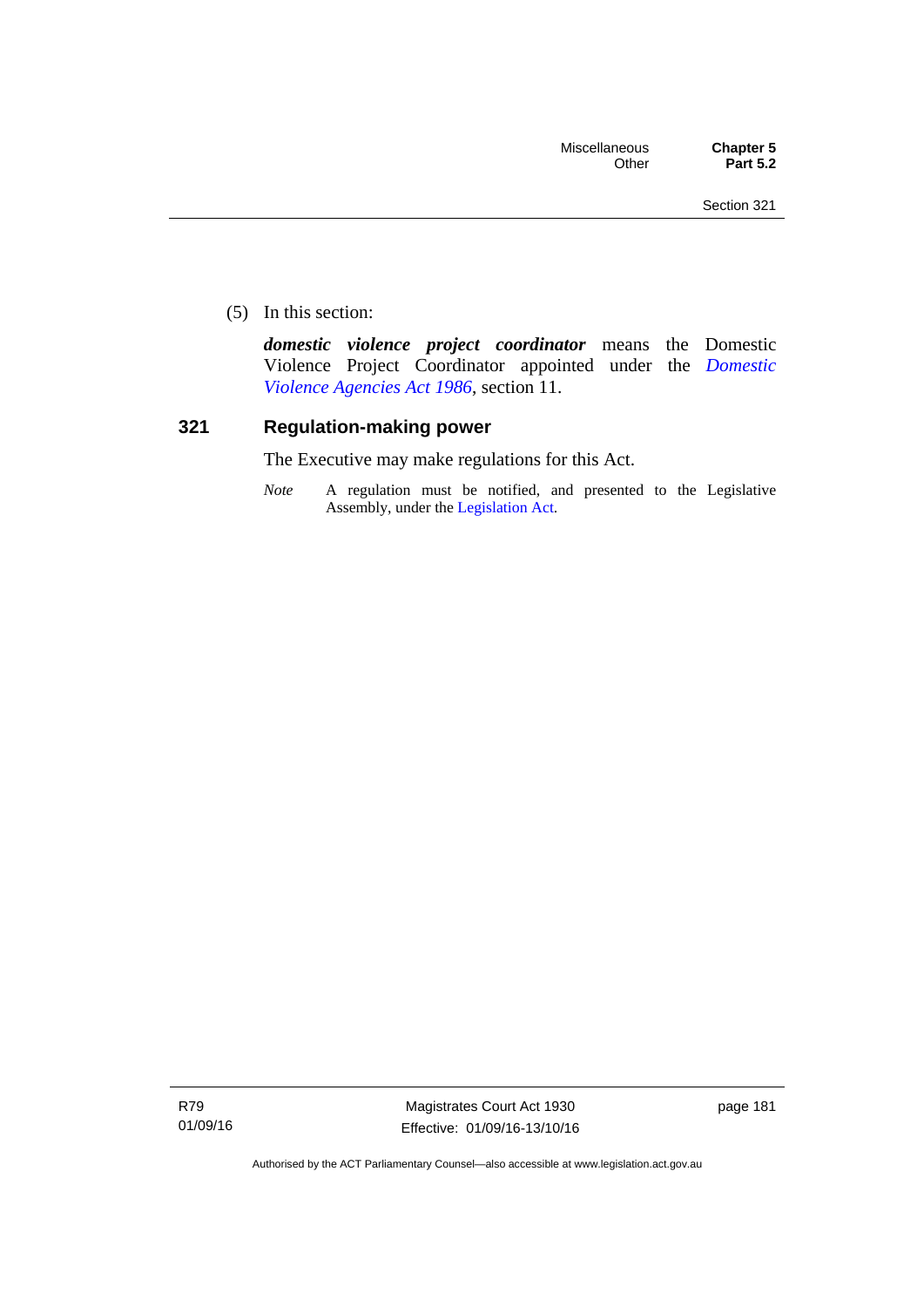# **Schedule 1 Oath and affirmation of office**

(see s 10P)

**Oath** 

I, [*name*], do swear that I will well and truly serve in the office of and that I will do right to all manner of people according to law, without fear or favour, affection or ill will. So help me God!

Affirmation

I, [*name*], do solemnly and sincerely affirm and declare that I will well and truly serve in the office of and that I will do right to all manner of people, according to law, without fear or favour, affection or ill will.

page 182 Magistrates Court Act 1930 Effective: 01/09/16-13/10/16 01/09/16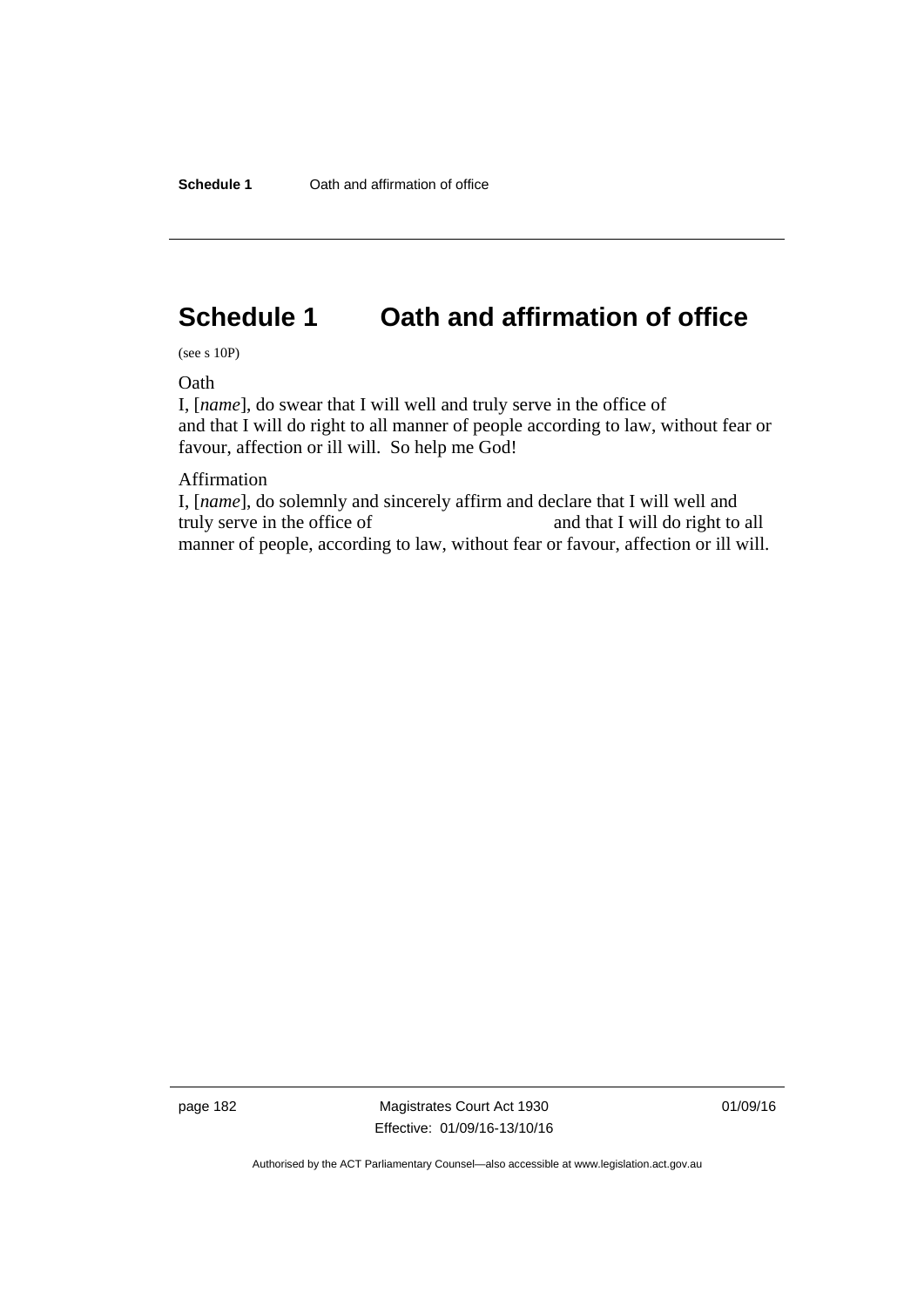# **Schedule 2 ACT and corresponding courts**

(see s 9C, defs *ACT court* and *corresponding court*)

| column 1 | column 2                 | column 3                                                                           |
|----------|--------------------------|------------------------------------------------------------------------------------|
| item     | <b>ACT court</b>         | corresponding court                                                                |
| 1        | Childrens Court          | Children's Court of Western Australia                                              |
|          | Coroner's Court          | Coroners Court of South Australia                                                  |
|          | <b>Industrial Court</b>  | Local Court of New South Wales                                                     |
|          | <b>Magistrates Court</b> | Local Court of the Northern Territory                                              |
|          |                          | Magistrates Courts of South Australia,<br>Tasmania, Victoria and Western Australia |
|          |                          | Warden's Courts of South Australia and the<br>Northern Territory                   |
|          |                          | Work Health Court of the Northern Territory                                        |
|          |                          | Youth Court of South Australia (constituted)<br>by a Magistrate)                   |
|          |                          | Youth Justice Court of the Northern<br>Territory                                   |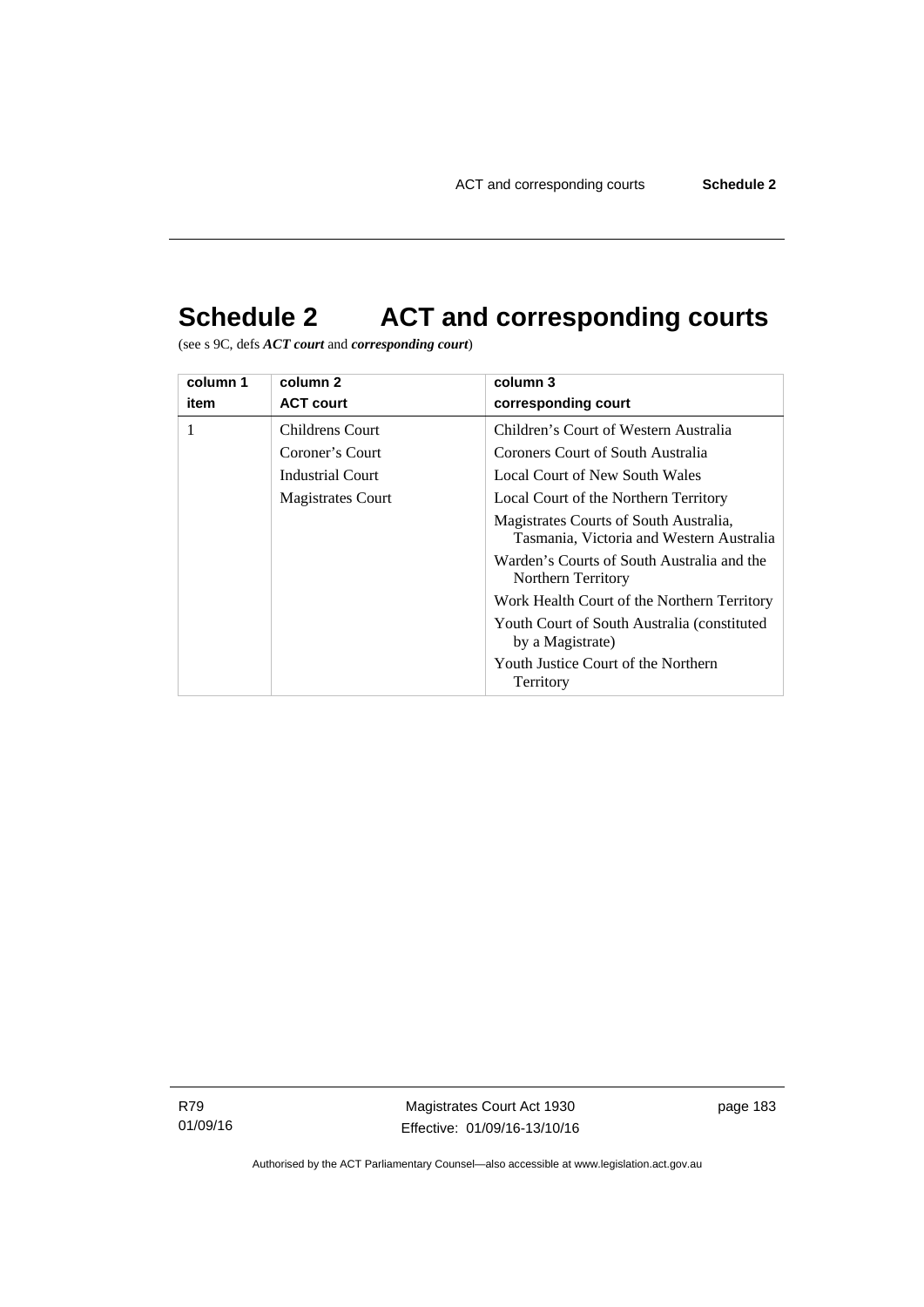**Dictionary** 

# **Dictionary**

(see s 2)

*Note 1* The [Legislation Act](http://www.legislation.act.gov.au/a/2001-14) contains definitions and other provisions relevant to this Act.

*Note 2* For example, the [Legislation Act,](http://www.legislation.act.gov.au/a/2001-14) pt 1 defines the following terms:

- ACAT
- ACT
- adult
- Attorney-General
- child
- correctional centre
- Commonwealth
- Criminal Code
- director-general (see s 163)
- director of public prosecutions
- disallowable instrument (see s 9)
- document
- Executive
- exercise, a function
- external territory
- fail
- file
- function
- home address
- individual
- in relation to
- instrument (see s 14)
- judge
- lawyer
- may (see s 146)
- month
- must

page 184 Magistrates Court Act 1930 Effective: 01/09/16-13/10/16

R79 01/09/16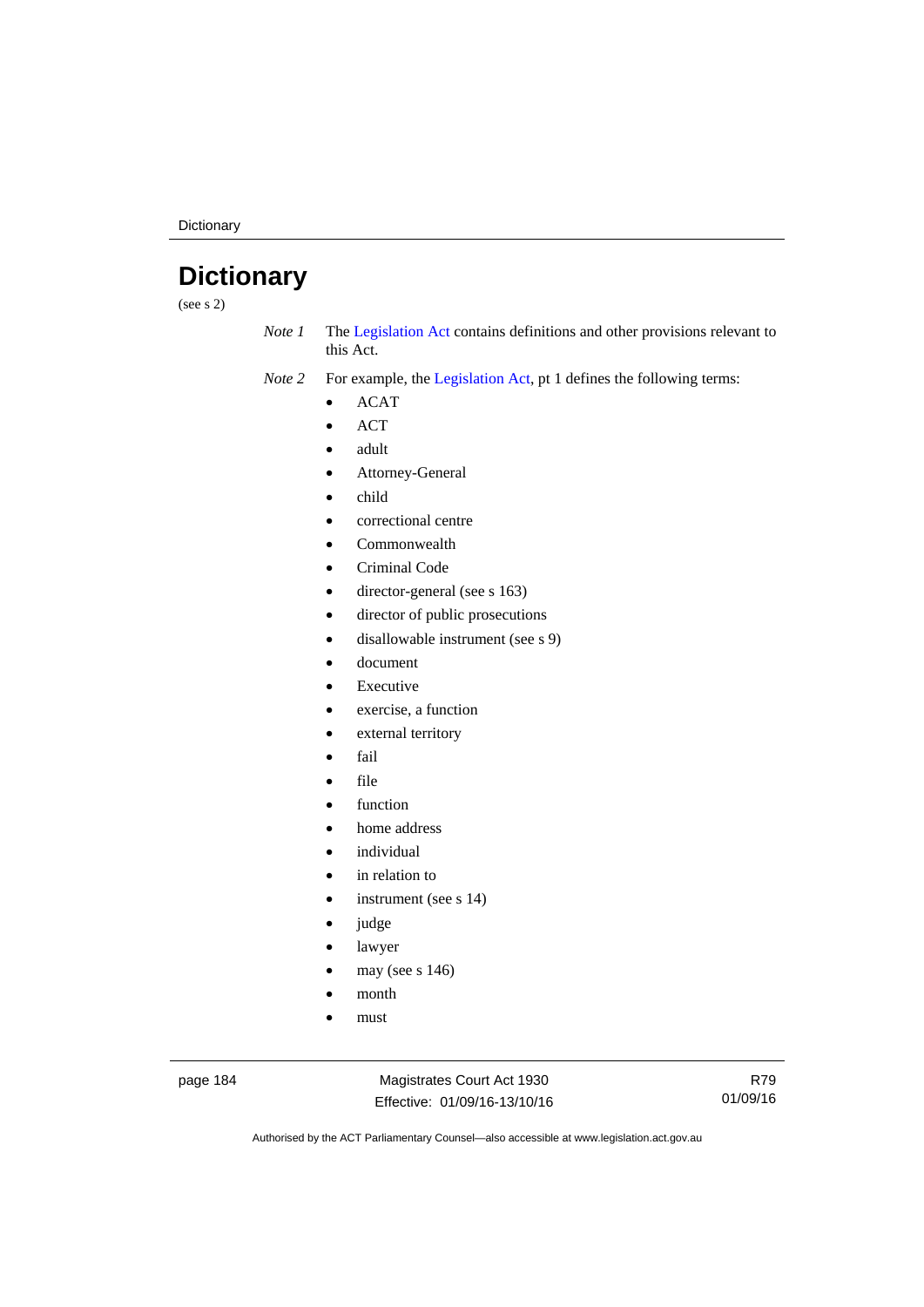#### **Dictionary**

- notifiable instrument (see s 10)
- NSW correctional centre
- oath
- parent
- penalty unit (see s 133)
- police officer
- prescribed
- proceeding
- sign
- summary offence (see s 190)
- territory law
- under.

*Aboriginal or Torres Strait Islander offender*, for chapter 4C (Galambany Court)—see section 291L.

*ACT court*, for division 2.2.3A (Judicial officers exchange)—see section 9C.

*administering authority*, for an infringement notice offence, for part 3.8 (Infringement notices for certain offences)—see section 117.

*another jurisdiction*, for part 3.8 (Infringement notices for certain offences)—see section 117.

*appeal*, for part 4.5 (Civil appeals)—see section 272.

*appearance*—see section 311 (4).

## *authorised person*—

- (a) for division 3.3.3A (Court attendance notices)—see section 41A; and
- (b) for part 3.8 (Infringement notices for certain offences)—see section 134A (3).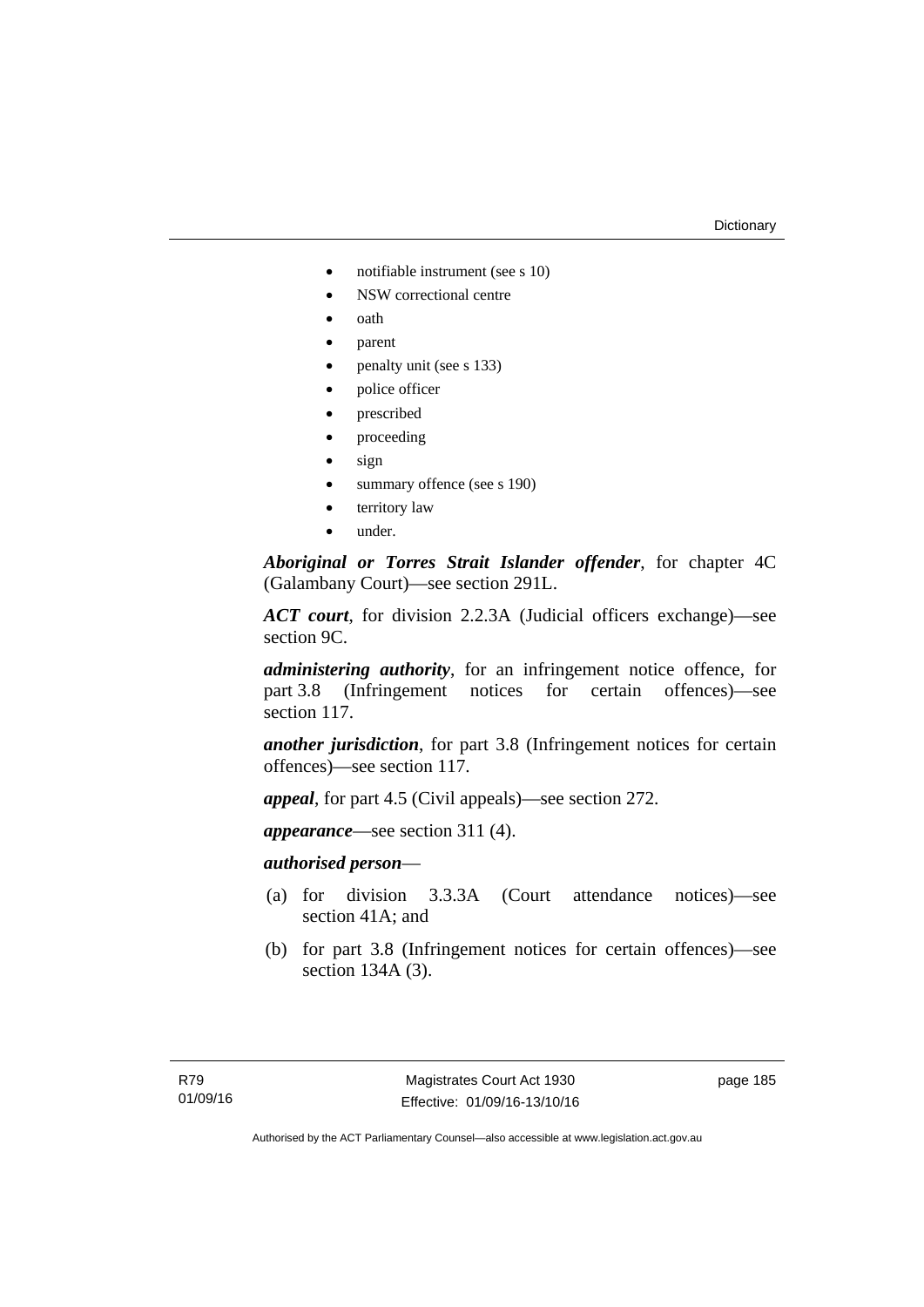**back-up** offence, in relation to an indictable offence—see the *[Supreme Court Act 1933](http://www.legislation.act.gov.au/a/1933-34)*, section 68CA.

*bailiff* means a bailiff under this Act.

*certified copy*, of depositions, for division 3.5.6 (Indictable offences—other provisions)—see section 105A.

*circle sentencing*, for chapter 4C (Galambany Court)—see section 291L.

*claim* means a claim under the rules.

*committal order*—see the *[Crimes \(Sentence Administration\)](http://www.legislation.act.gov.au/a/2005-59)  [Act 2005](http://www.legislation.act.gov.au/a/2005-59)*, section 10.

## *conviction*—

- (a) means conviction by a magistrate for an offence; and
- (b) for division 3.9.3 (Reciprocal enforcement of fines against bodies corporate)—see section 166A.

*corresponding court*, for division 2.2.3A (Judicial officers exchange)—see section 9C.

*court* means the Magistrates Court.

*court*, for division 2.2.3A (Judicial officers exchange)—see section 9C.

*court attendance notice*, for division 3.3.3A (Court attendance notices)—see section 41B.

*Crimes Act*, for chapter 3 (Criminal proceedings)—see section 18A.

*date of service*, of an infringement notice or reminder notice that has been, or is to be, served on a person, for part 3.8 (Infringement notices for certain offences)—see section 117.

*decision*, for chapter 3 (Criminal proceedings)—see section 18A.

R79 01/09/16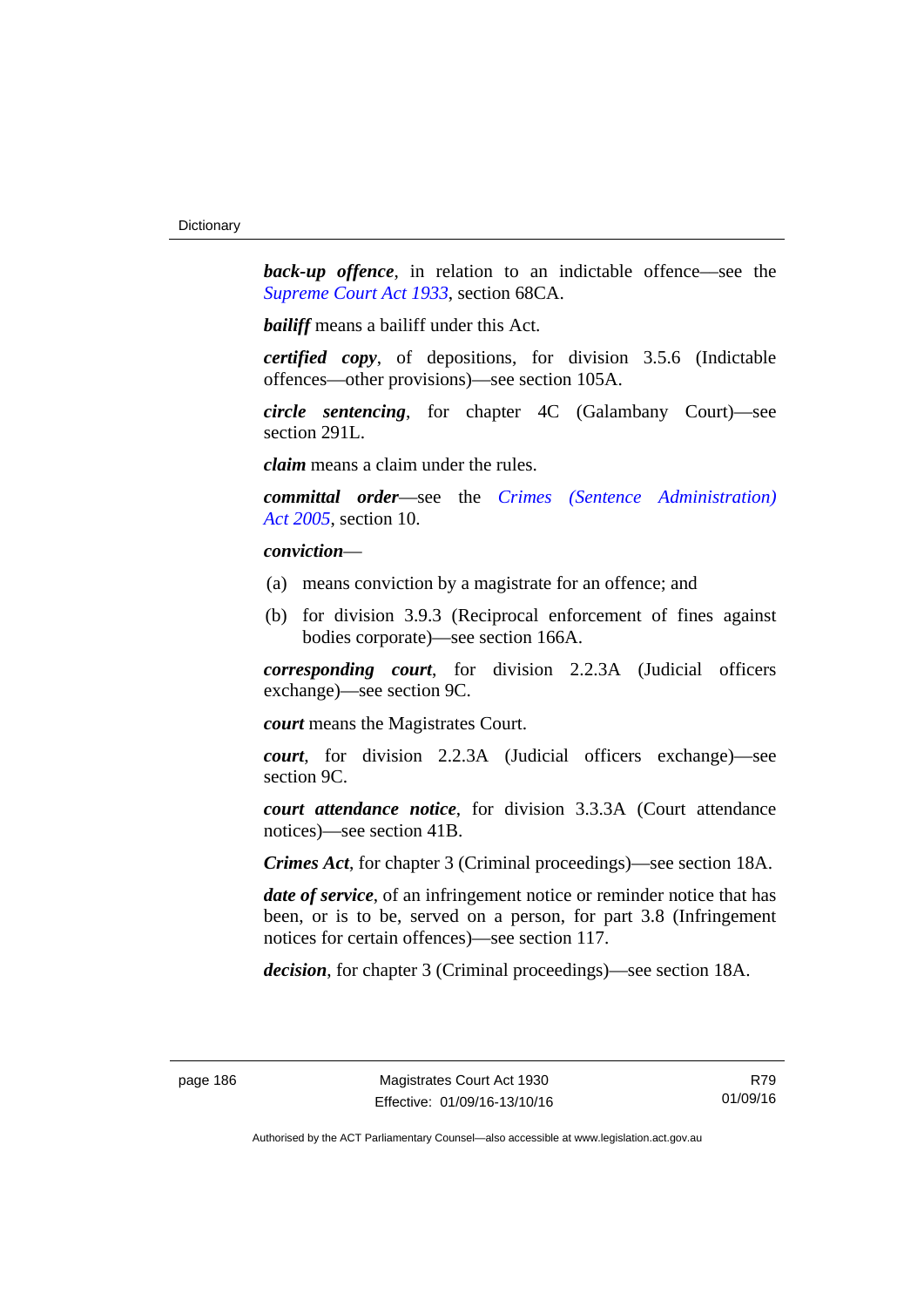## *defendant*—

- (a) for chapter 3 (Criminal proceedings)—see section 18A; and
- (b) for part 3.7 (Service and pleading by post for certain offences)—see section 116A (1).

*domestic violence offence*—see section 291H.

*driver*, of a vehicle, for part 3.8 (Infringement notices for certain offences)—see section 117.

*fine*, for division 3.9.3 (Reciprocal enforcement of fines against bodies corporate)—see section 166A.

*hearing* includes the examination of a person charged with an indictable offence.

*illegal user declaration*, for part 3.8 (Infringement notices for certain offences)—see section 131D.

*indictable offence* means an offence that may be prosecuted before the Supreme Court by charge or indictment.

*indictment* means an information for an indictable offence presented by an authorised officer to a court with jurisdiction to try the accused person.

*industrial or work safety matter*, for chapter 4D (The Industrial Court)—see section 291Q (1).

*industrial or work safety offence*, for chapter 4D (The Industrial Court)—see section 291O.

*information* includes a complaint brought to enforce a criminal penalty or forfeiture under a territory law.

## *infringement notice*—

- (a) for part 3.8 (Infringement notices for certain offences)—see section 117; and
- (b) for division 3.8.3 (Additional provisions for vehicle-related offences)—see section 131A.

| R79      | Magistrates Court Act 1930   | page 187 |
|----------|------------------------------|----------|
| 01/09/16 | Effective: 01/09/16-13/10/16 |          |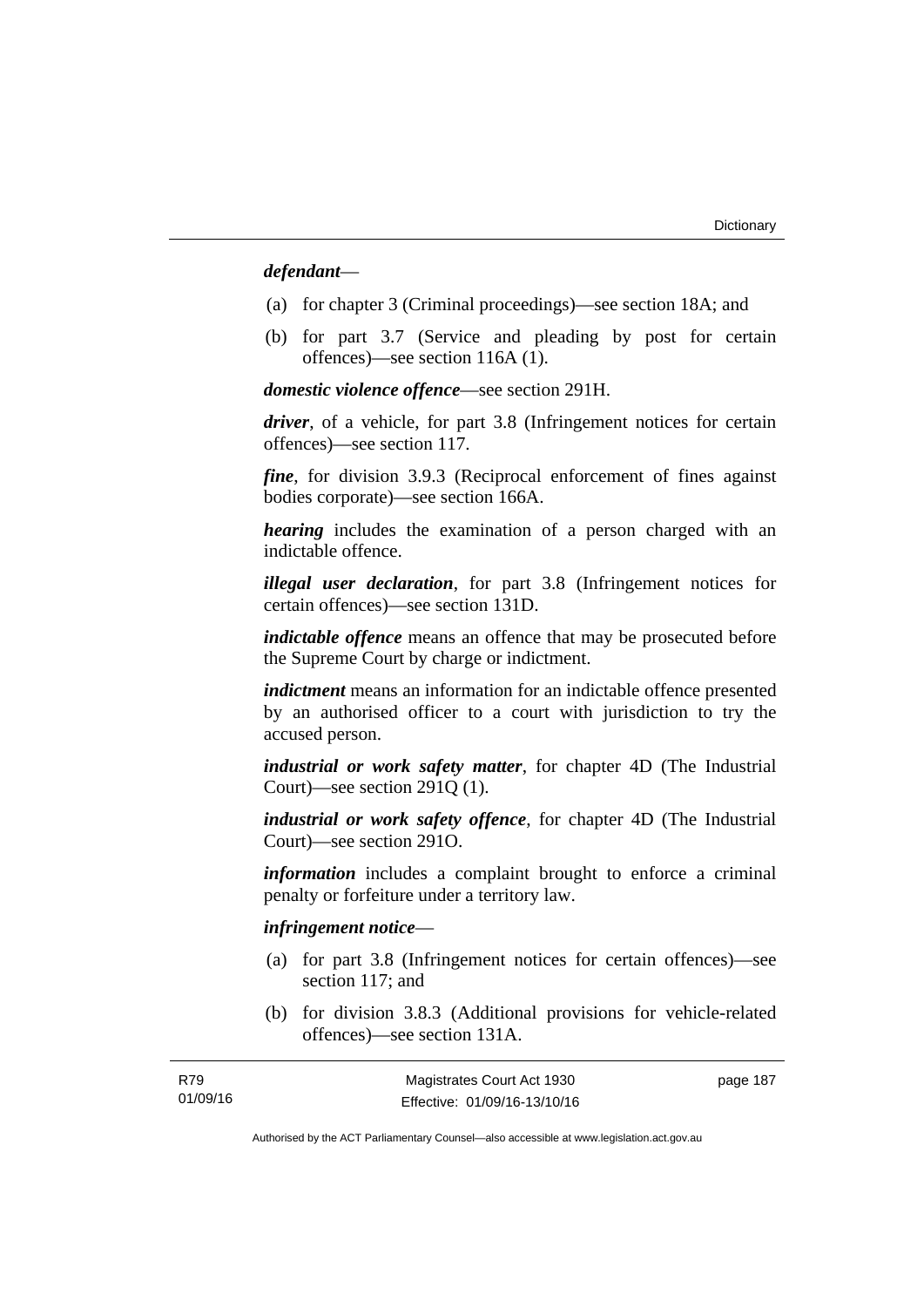*infringement notice offence*, for part 3.8 (Infringement notices for certain offences)—see section 117.

*infringement notice penalty*, for a person for an infringement notice offence, for part 3.8 (Infringement notices for certain offences)—see section 117.

*judicial exchange arrangement*, for division 2.2.3A (Judicial officers exchange)—see section 9C.

*judicial officer*, for division 2.2.3A (Judicial officers exchange) see section 9C.

*known offender declaration*, for part 3.8 (Infringement notices for certain offences)—see section 131E.

*law in force in the ACT*, for part 3.7 (Service and pleading by post for certain offences)—see section 116A (1).

## *magistrate*—

- (a) means the Chief Magistrate, a magistrate, or a special magistrate and, if a function of a magistrate is exercisable by a registrar, includes a registrar exercising the function; and
- (b) for division 2.2.1 (Magistrates other than special magistrates) see section 6.

*notice of intention to defend form*, for part 3.7 (Service and pleading by post for certain offences) (other than section 116B (2))—see section 116A (2).

*notice to defendant form*, for part 3.7 (Service and pleading by post) for certain offences) (other than section 116B (2))—see section 116A (2).

*participating jurisdiction*, for division 2.2.3A (Judicial officers exchange)—see section 9C.

*plea of guilty form*, for part 3.7 (Service and pleading by post for certain offences) (other than section 116B (2))—see section 116A (2).

R79 01/09/16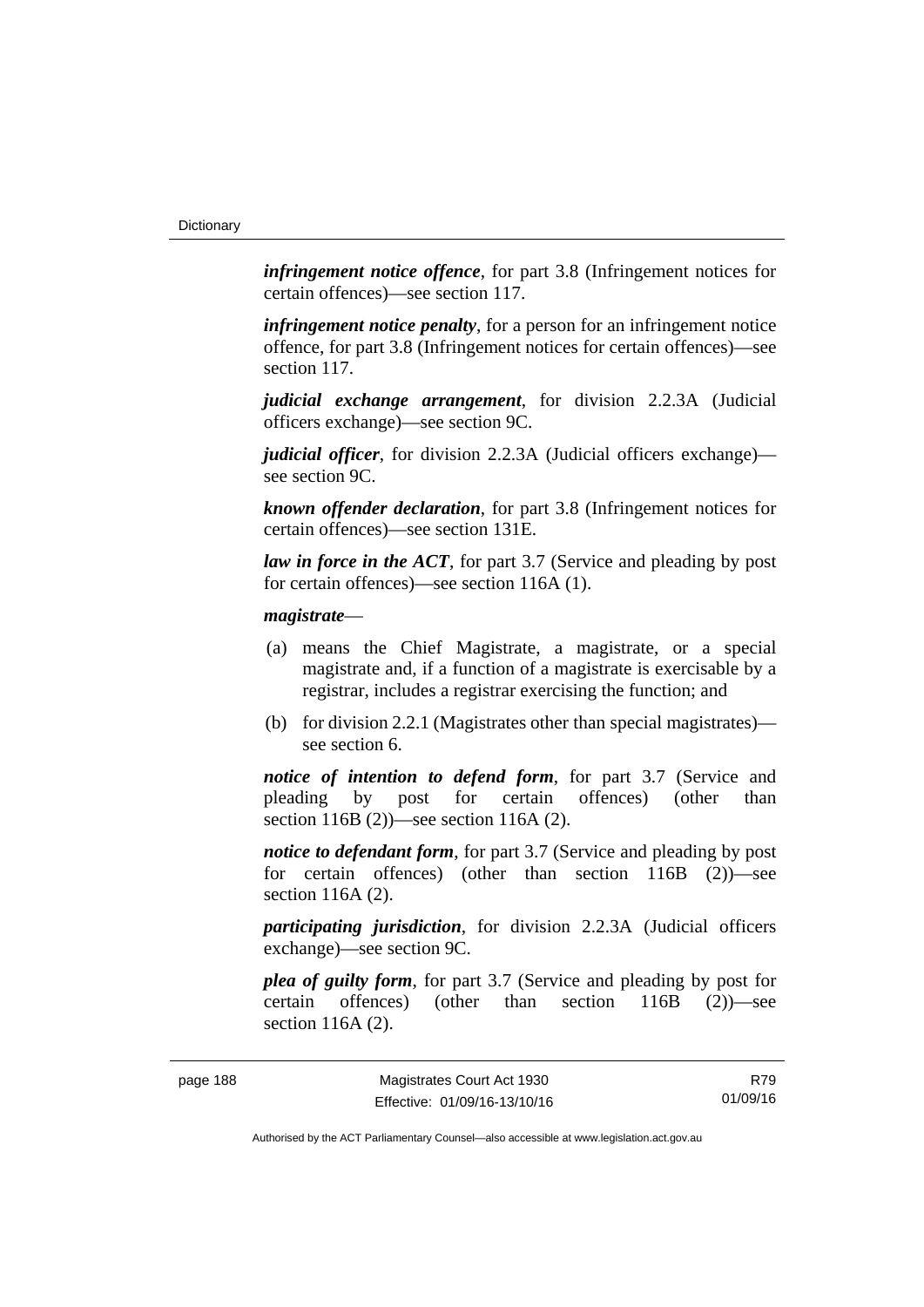*prescribed offence*, for part 3.7 (Service and pleading by post for certain offences)—see section 116AA.

*prescribed period*, for division 3.4.2 (Warrants for witnesses)—see section 62.

*reciprocating court*, for division 3.9.3 (Reciprocal enforcement of fines against bodies corporate)—see section 166A.

*reference appeal*, for division 3.10.2A (Reference appeals in criminal matters)—see section 219AB (2).

*registered*, for a vehicle, for part 3.8 (Infringement notices for certain offences)—see section 117.

*registrar* means the registrar of the Magistrates Court, and includes a deputy registrar of the court.

*related offence*, in relation to an indictable offence––see the *[Supreme Court Act 1933](http://www.legislation.act.gov.au/a/1933-34)*, section 68CA.

*relevant officer*, in relation to a reciprocating court, for division 3.9.3 (Reciprocal enforcement of fines against bodies corporate)—see section 166A.

*reminder notice*, for part 3.8 (Infringement notices for certain offences)—see section 117.

*reporting officer*, for division 3.4.2 (Warrants for witnesses)—see section 62.

*responsible person*, for a vehicle, for part 3.8 (Infringement notices for certain offences)—see the *[Road Transport \(General\) Act 1999](http://www.legislation.act.gov.au/a/1999-77)*, section 10 and section 11.

*review appeal*, for division 3.10.3 (Review appeals in criminal matters)—see section 219B (1).

*rules* means rules under the *[Court Procedures Act 2004](http://www.legislation.act.gov.au/a/2004-59)* applying in relation to the Magistrates Court.

*security*—for part 3.12 (Securities in criminal matters)—see section 248.

page 189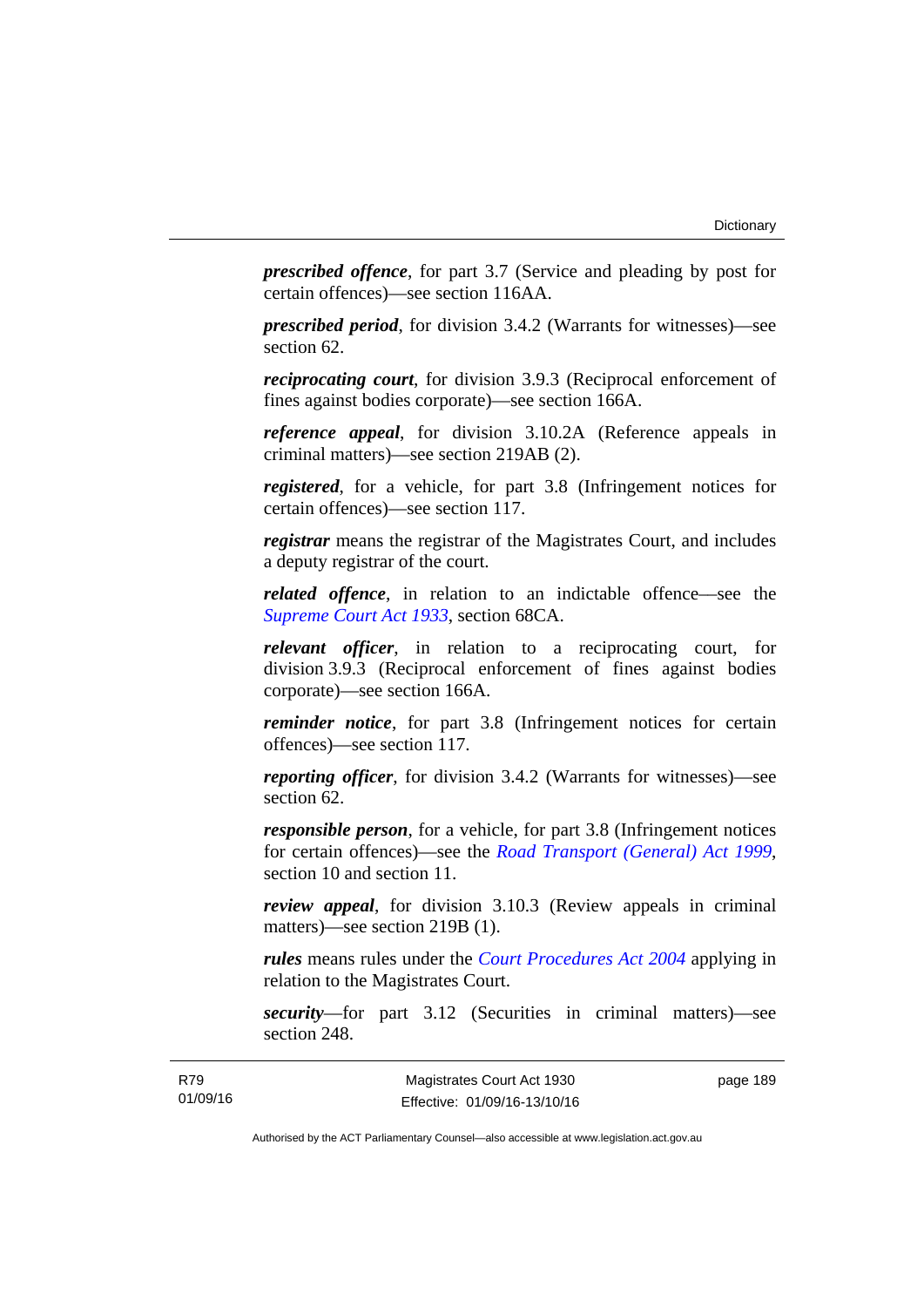*sold vehicle declaration*, for part 3.8 (Infringement notices for certain offences)—see section 131F.

*State*, for division 3.9.3 (Reciprocal enforcement of fines against bodies corporate)—see section 166A.

*summary conviction* means conviction by a magistrate for an offence.

*territory fine*, for division 3.9.3 (Reciprocal enforcement of fines against bodies corporate)—see section 166A.

*this jurisdiction*, for division 2.2.3A (Judicial officers exchange) see section 9C.

*unknown offender declaration*, for part 3.8 (Infringement notices for certain offences)—see section 131G.

*vehicle*, for part 3.8 (Infringement notices for certain offences)—see the *[Road Transport \(Vehicle Registration\) Act 1999](http://www.legislation.act.gov.au/a/1999-81)*, dictionary.

*vehicle-related offence*, for part 3.8 (Infringement notices for certain offences)—see section 117.

*warrant*, for division 3.4.2 (Warrants for witnesses)—see section 62.

page 190 Magistrates Court Act 1930 Effective: 01/09/16-13/10/16

R79 01/09/16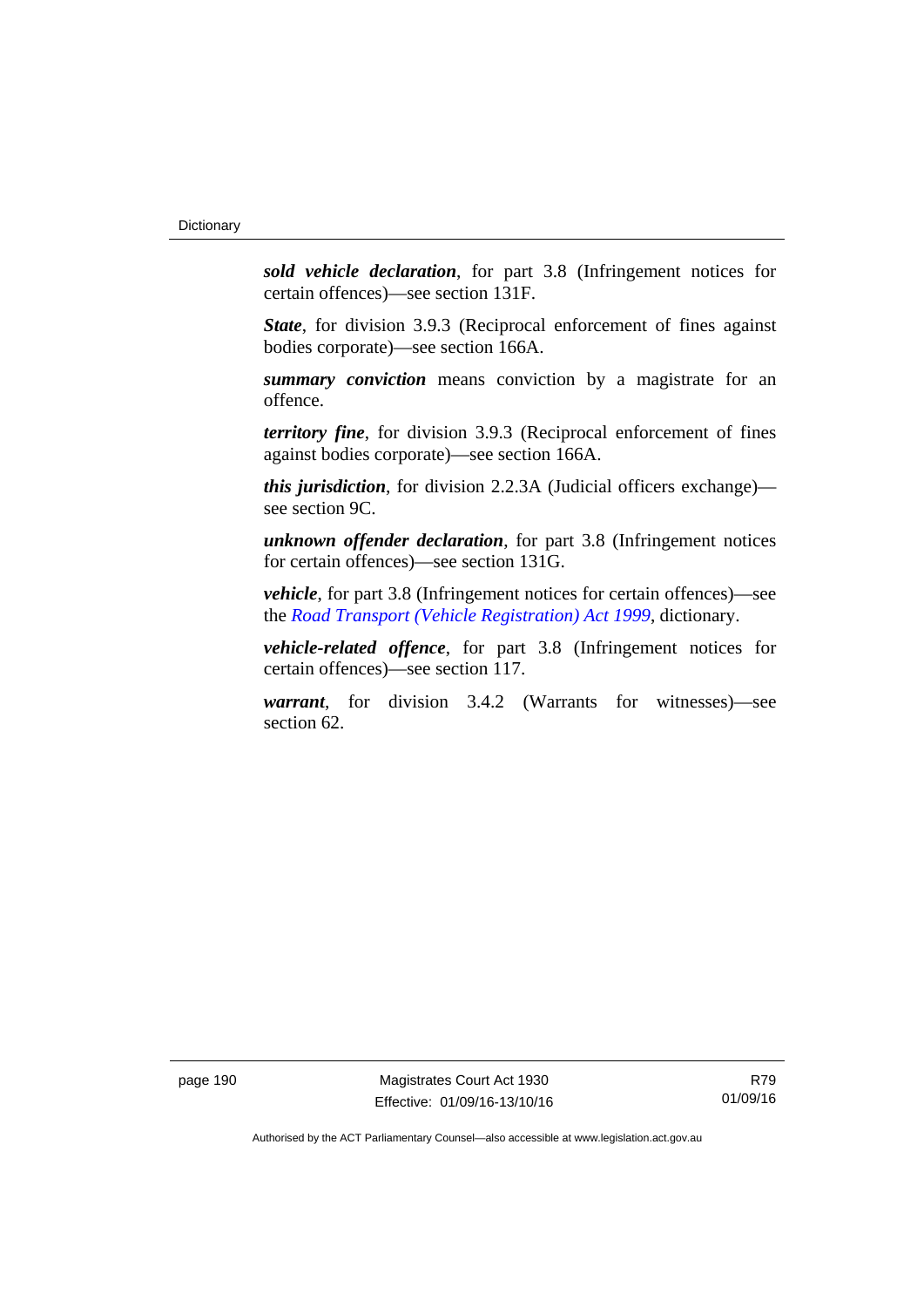# **Endnotes**

## **1 About the endnotes**

Amending and modifying laws are annotated in the legislation history and the amendment history. Current modifications are not included in the republished law but are set out in the endnotes.

Not all editorial amendments made under the *[Legislation Act 2001](http://www.legislation.act.gov.au/a/2001-14)*, part 11.3 are annotated in the amendment history. Full details of any amendments can be obtained from the Parliamentary Counsel's Office.

Uncommenced amending laws are not included in the republished law. The details of these laws are underlined in the legislation history. Uncommenced expiries are underlined in the legislation history and amendment history.

If all the provisions of the law have been renumbered, a table of renumbered provisions gives details of previous and current numbering.

The endnotes also include a table of earlier republications.

| $A = Act$                                    | NI = Notifiable instrument                  |
|----------------------------------------------|---------------------------------------------|
| $AF =$ Approved form                         | $o = order$                                 |
| $am = amended$                               | $om = omitted/repealed$                     |
| $amdt = amendment$                           | $ord = ordinance$                           |
| $AR = Assembly resolution$                   | $orig = original$                           |
| $ch = chapter$                               | par = paragraph/subparagraph                |
| $CN =$ Commencement notice                   | $pres = present$                            |
| $def = definition$                           | $prev = previous$                           |
| $DI = Disallowable instrument$               | $(\text{prev}) = \text{previously}$         |
| $dict = dictionary$                          | $pt = part$                                 |
| $disallowed = disallowed by the Legislative$ | $r = rule/subrule$                          |
| Assembly                                     | $reloc = relocated$                         |
| $div = division$                             | $renum = renumbered$                        |
| $exp = expires/expired$                      | $R[X]$ = Republication No                   |
| $Gaz = gazette$                              | $RI = reissue$                              |
| $hdg = heading$                              | $s = section/subsection$                    |
| $IA = Interpretation Act 1967$               | $sch = schedule$                            |
| ins = inserted/added                         | $sdiv = subdivision$                        |
| $LA =$ Legislation Act 2001                  | $SL = Subordinate$ law                      |
| $LR =$ legislation register                  | $sub =$ substituted                         |
| $LRA =$ Legislation (Republication) Act 1996 | $underlining = whole or part not commenced$ |
| $mod = modified/modification$                | or to be expired                            |
|                                              |                                             |

# **2 Abbreviation key**

R79 01/09/16

Magistrates Court Act 1930 Effective: 01/09/16-13/10/16 page 191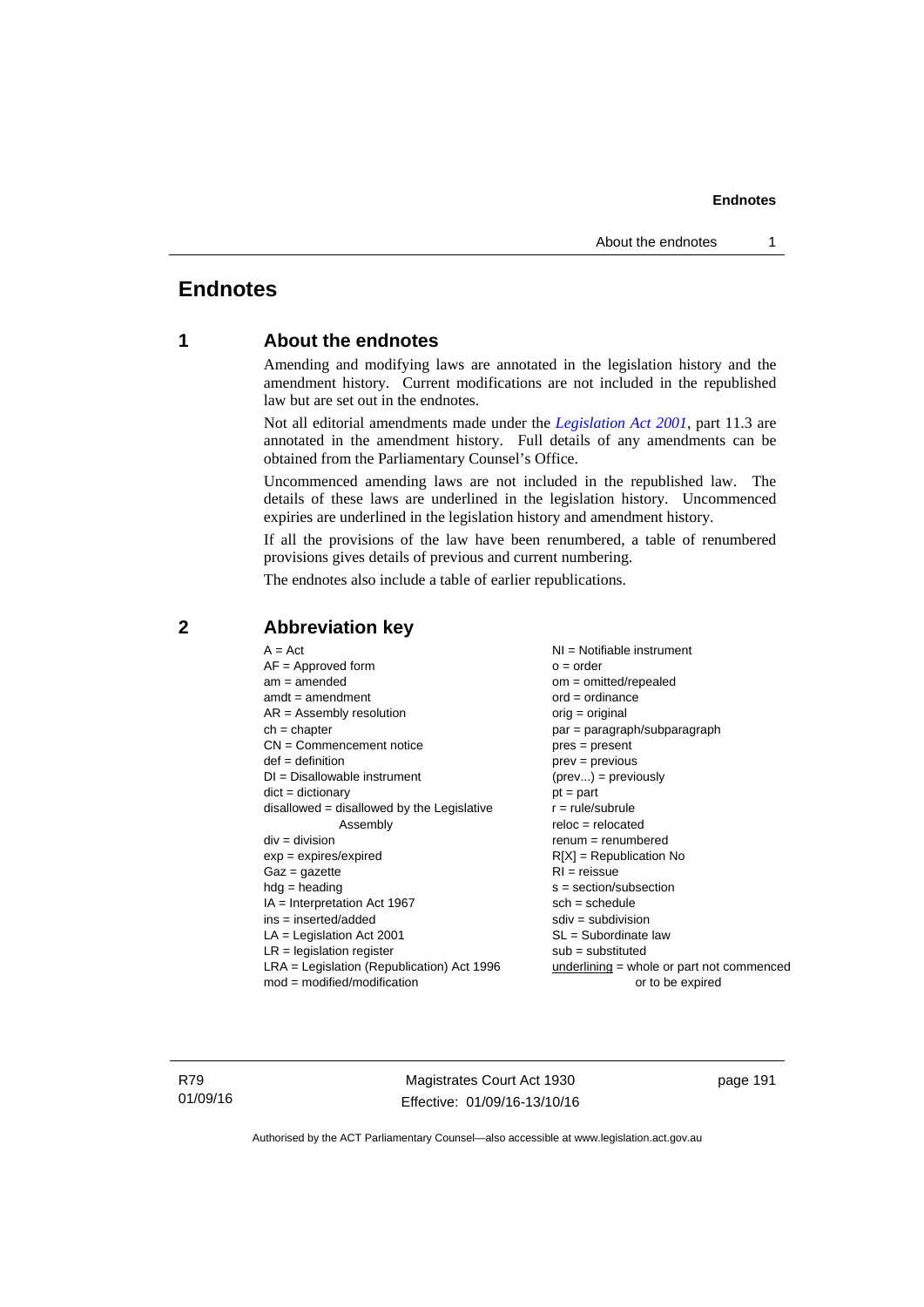3 Legislation history

## **3 Legislation history**

This Act was originally a Commonwealth ordinance—the *[Court of Petty Sessions](http://www.legislation.act.gov.au/a/1930-21)  [Ordinance \(No 2\) 1930](http://www.legislation.act.gov.au/a/1930-21)* No 21 (Cwlth). It was renamed as the *Magistrates Court Ordinance 1930* by the *[Magistrates Court Ordinance 1985](http://www.legislation.act.gov.au/a/1985-67)* No 67 (s 3).

The *[ACT Self-Government \(Consequential Provisions\) Act 1988](http://www.comlaw.gov.au/Details/C2004A03702)* No 109 (Cwlth), s 12 converted some former Commonwealth ordinances in force in the ACT into ACT enactments. This allowed the ACT Legislative Assembly to amend and repeal the laws. This Act was converted into an ACT enactment on 1 July 1990.

As with most ordinances in force in the ACT, the name was changed from *Ordinance* to *Act* by the *[Self-Government \(Citation of Laws\) Act 1989](http://www.legislation.act.gov.au/a/alt_ord1989-21/default.asp)* A1989-21, s 5 on its conversion to an ACT enactment on 1 July 1990.

Before 11 May 1989, ordinances commenced on their notification day unless otherwise stated (see *[Seat of Government \(Administration\) Act 1910](http://www.comlaw.gov.au/Current/C1910A00025)* (Cwlth), s 12).

After 11 May 1989 and before 10 November 1999, Acts commenced on their notification day unless otherwise stated (see *[Australian Capital Territory](http://www.comlaw.gov.au/Current/C2004A03699)  [\(Self-Government\) Act 1988](http://www.comlaw.gov.au/Current/C2004A03699)* (Cwlth) s 25).

## **Legislation before becoming Territory enactment**

## **Magistrates Court Act 1930 A1930-21**

notified 21 November 1930 commenced 21 November 1930

as amended by

### **[Court of Petty Sessions Ordinance 1932](http://www.legislation.act.gov.au/a/1932-21) Ord1932-21**

notified 17 November 1932 commenced 17 November 1932

## **[Court of Petty Sessions Ordinance 1934](http://www.legislation.act.gov.au/a/1934-17) Ord1934-17**  notified 19 July 1934

commenced 19 July 1934

## **[Money Lenders Ordinance 1936](http://www.legislation.act.gov.au/ord/1936-13) Ord1936-13**  notified 9 April 1936

commenced 1 May 1936

## **[Court of Petty Sessions Ordinance 1937](http://www.legislation.act.gov.au/a/1937-5) Ord1937-5**

notified 27 May 1937 commenced 27 May 1937

page 192 Magistrates Court Act 1930 Effective: 01/09/16-13/10/16

R79 01/09/16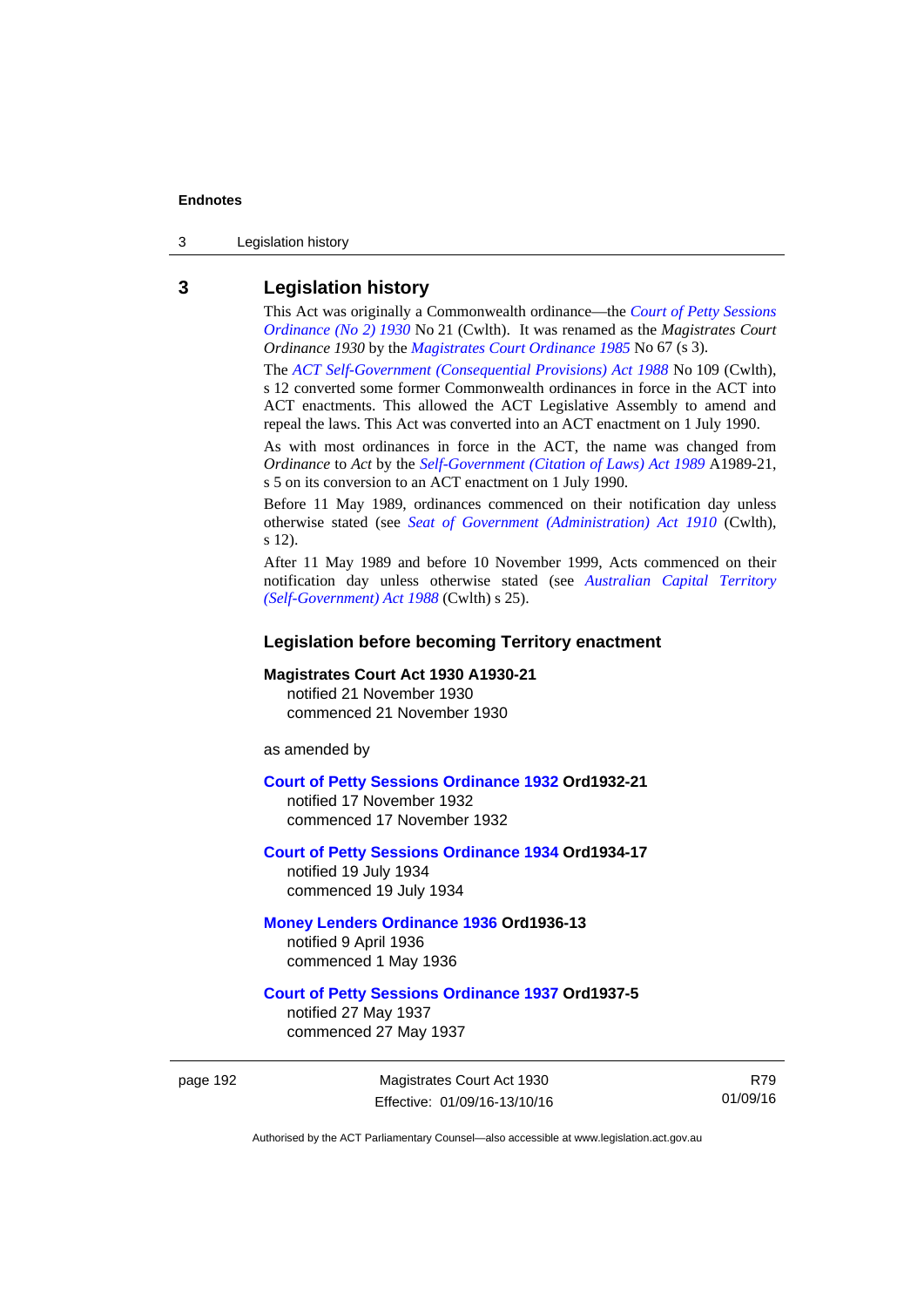## **[Court of Petty Sessions Ordinance \(No 2\) 1937](http://www.legislation.act.gov.au/a/1937-28) Ord1937-28**

notified 23 December 1937 commenced 23 December 1937

## **[Seat of Government \(Designation\) Ordinance 1938](http://www.legislation.act.gov.au/a/1938-25) Ord1938-25 (as am by [Ord1938-35](http://www.legislation.act.gov.au/a/1938-35))**  notified 8 September 1938

commenced 8 September 1938

## **[Ordinances Revision Ordinance 1938](http://www.legislation.act.gov.au/a/1938-35) Ord1938-35**

notified 15 December 1938 commenced 15 December 1938

**[Court of Petty Sessions Ordinance 1940](http://www.legislation.act.gov.au/a/1940-20) Ord1940-20**  notified 7 November 1940 commenced 7 November 1940

## **[Court of Petty Sessions Ordinance \(No 2\) 1940](http://www.legislation.act.gov.au/a/1940-22) Ord1940-22**

notified 12 December 1940 commenced 12 December 1940

## **[Court of Petty Sessions Ordinance 1949](http://www.legislation.act.gov.au/a/1949-13) Ord1949-13**

notified 1 December 1949 commenced 1 December 1949

## **[Court of Petty Sessions Ordinance 1951](http://www.legislation.act.gov.au/a/1951-7) Ord1951-7**  notified 26 July 1951

commenced 26 July 1951

## **[Court of Petty Sessions Ordinance \(No 2\) 1951](http://www.legislation.act.gov.au/a/1951-12) Ord1951-12**

notified 14 December 1951 commenced 14 December 1951

## **[Court of Petty Sessions Ordinance 1953](http://www.legislation.act.gov.au/a/1953-14) Ord1953-14**  notified 12 November 1953

commenced 3 December 1953

### **[Court of Petty Sessions Ordinance 1958](http://www.legislation.act.gov.au/a/1958-12) Ord1958-12**

notified 24 July 1958 commenced 24 July 1958

R79 01/09/16

Magistrates Court Act 1930 Effective: 01/09/16-13/10/16 page 193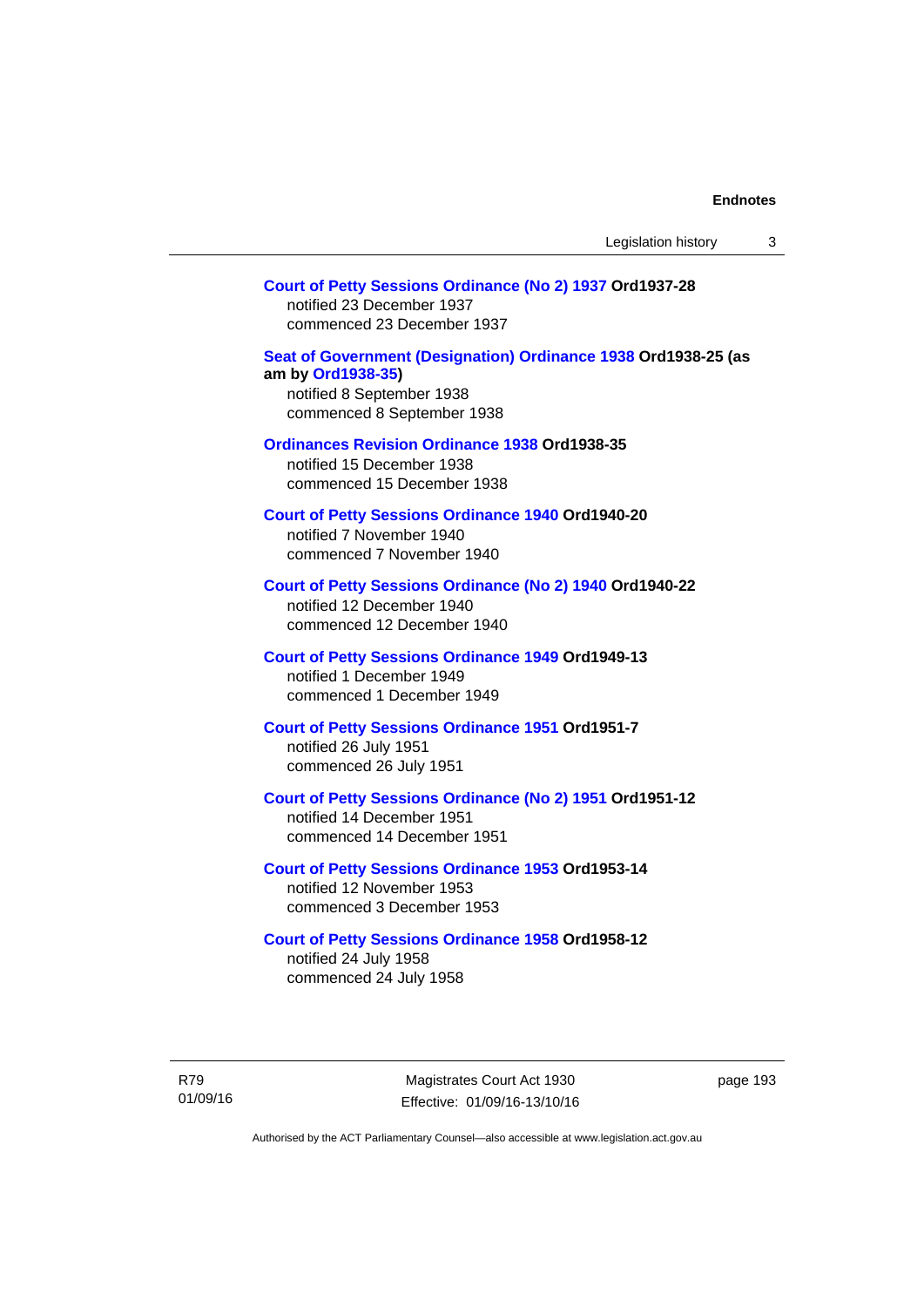| Legislation history<br>-3 |  |
|---------------------------|--|
|---------------------------|--|

| <b>Court of Petty Sessions Ordinance 1961 Ord1961-2</b><br>notified 29 March 1961<br>commenced 29 March 1961                                                                                            |
|---------------------------------------------------------------------------------------------------------------------------------------------------------------------------------------------------------|
| <b>Court of Petty Sessions Ordinance 1966 Ord1966-2</b><br>notified 10 February 1966<br>commenced 14 February 1966                                                                                      |
| <b>Court of Petty Sessions Ordinance 1967 Ord1967-1</b><br>notified 9 February 1967<br>commenced 9 February 1967                                                                                        |
| <b>Court of Petty Sessions Ordinance 1968 Ord1968-25</b><br>notified 19 December 1968<br>commenced 1 January 1969 (Cwlth Gaz 1968 p 7565)                                                               |
| <b>Court of Petty Sessions Ordinance 1969 Ord1969-12</b><br>notified 20 June 1969<br>commenced 20 June 1969                                                                                             |
| <b>Court of Petty Sessions Ordinance 1970 Ord1970-15</b><br>notified 19 March 1970<br>commenced 19 March 1970                                                                                           |
| <b>Court of Petty Sessions Ordinance 1972 Ord1972-37</b><br>notified 16 November 1972<br>s 1, s 2, s 6, s 14, commenced 16 November 1972<br>remainder commenced 1 February 1973 (Cwlth Gaz 1972 No 118) |
| <b>Court of Petty Sessions Ordinance 1973 Ord1973-48</b><br>notified 17 December 1973<br>commenced 17 December 1973                                                                                     |
| <b>Court of Petty Sessions Ordinance 1974 Ord1974-14</b><br>notified 17 April 1974<br>commenced 17 April 1974                                                                                           |
| <b>Ordinances Revision (Age of Majority) Ordinance 1974 Ord1974-47</b><br>notified 24 October 1974<br>commenced 1 November 1974                                                                         |

page 194 Magistrates Court Act 1930 Effective: 01/09/16-13/10/16

R79 01/09/16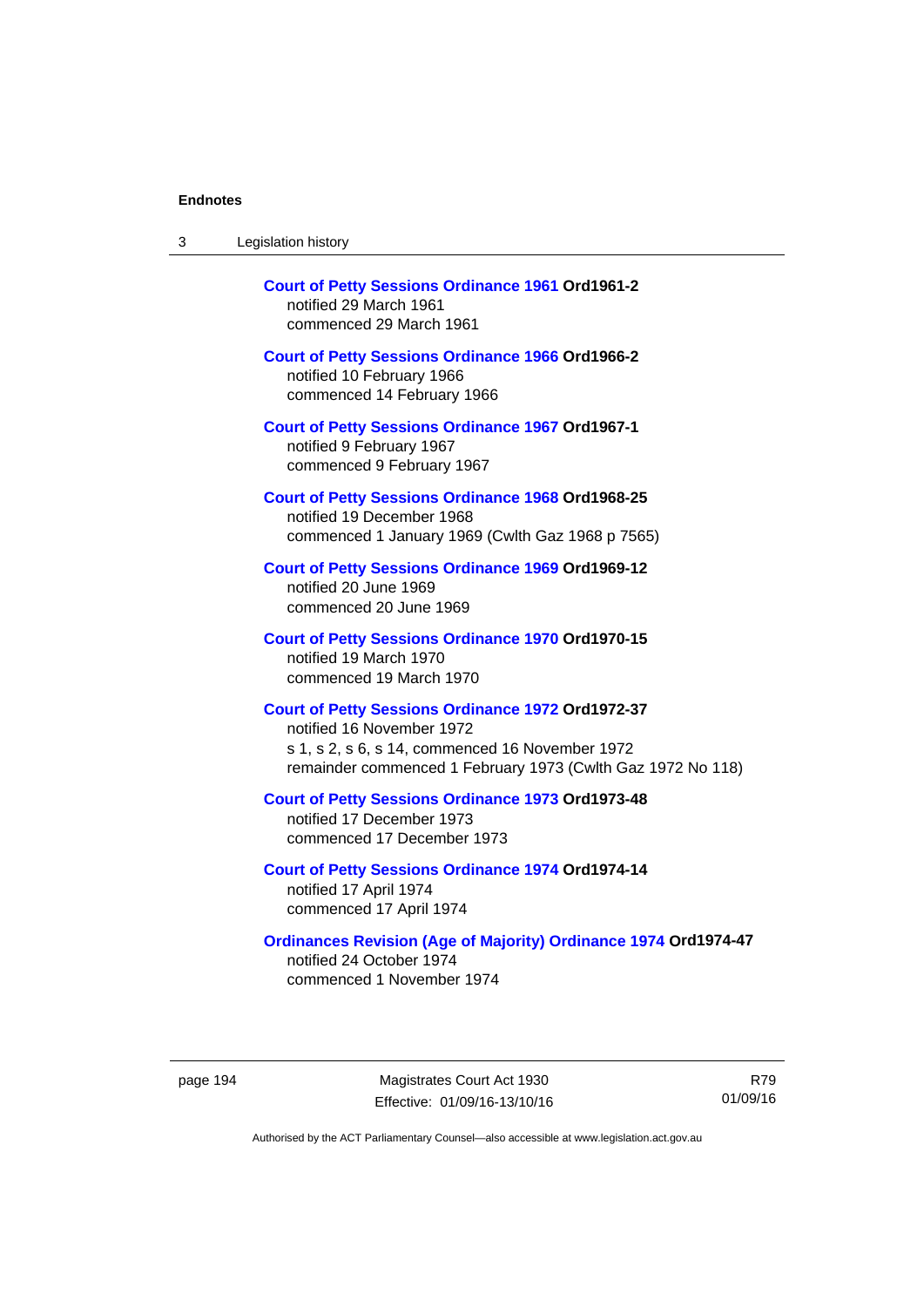## **[Court of Petty Sessions \(Amendment\) Ordinance 1976](http://www.legislation.act.gov.au/a/1976-42) Ord1976-42**  notified 13 September 1976 commenced 13 September 1976

### **[Court of Petty Sessions \(Amendment\) Ordinance 1977](http://www.legislation.act.gov.au/a/1977-4) Ord1977-4**

notified 24 March 1977 ss 1-3, 10 commenced 24 March 1977 remainder commenced 28 March 1977 (Cwlth Gaz 1977 No S52)

## **[Court of Petty Sessions \(Amendment\) Ordinance \(No 2\) 1977](http://www.legislation.act.gov.au/a/1977-34)**

**Ord1977-34**  notified 28 July 1977

commenced 28 July 1977

## **[Court of Petty Sessions \(Amendment\) Ordinance \(No 3\) 1977](http://www.legislation.act.gov.au/ord/1977-56)**

**Ord1977-56**  notified 6 October 1977 ceased to have effect because not tabled

#### **[Court of Petty Sessions \(Amendment\) Ordinance \(No 4\) 1977](http://www.legislation.act.gov.au/a/1977-61) Ord1977-61**

notified 21 November 1977 commenced 21 November 1977

## **[Ordinances Revision Ordinance 1978](http://www.legislation.act.gov.au/a/1978-46) Ord1978-46**

notified 28 December 1978 commenced 28 December 1978

## **[Court of Petty Sessions \(Amendment\) Ordinance 1979](http://www.legislation.act.gov.au/a/1979-33) Ord1979-33**

notified 14 November 1979 commenced 14 November 1979

## **[Court of Petty Sessions \(Amendment\) Ordinance \(No 2\) 1979](http://www.legislation.act.gov.au/a/1979-41) Ord1979-41**

notified 18 December 1979 commenced 18 December 1979

## **[Court of Petty Sessions \(Amendment\) Ordinance 1980](http://www.legislation.act.gov.au/a/1980-4) Ord1980-4**

notified 20 March 1980 commenced 1 April 1980 (Cwlth Gaz 1980 No S66)

R79 01/09/16

Magistrates Court Act 1930 Effective: 01/09/16-13/10/16 page 195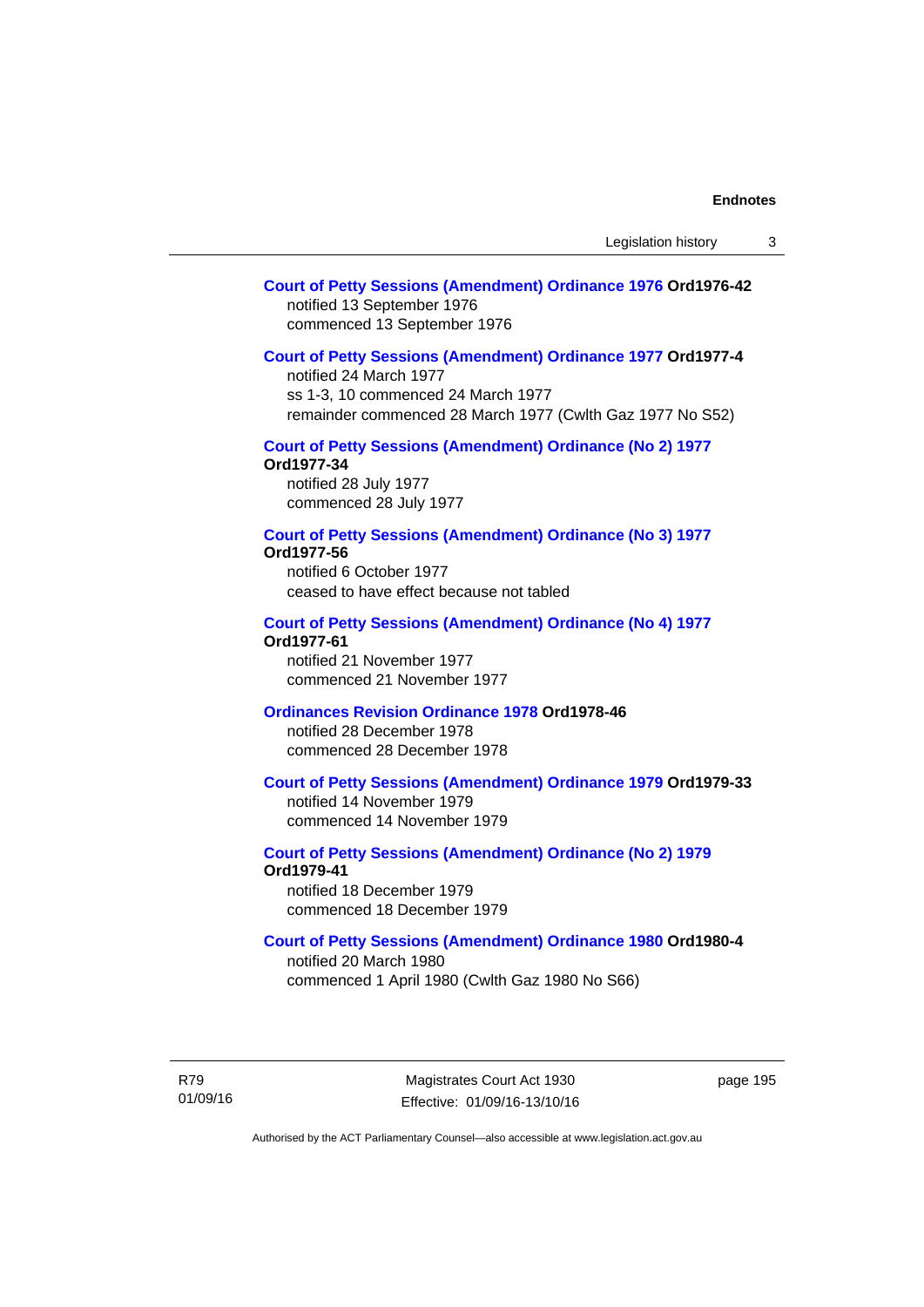| -3 | Legislation history |  |
|----|---------------------|--|
|----|---------------------|--|

#### **[Court of Petty Sessions \(Amendment\) Ordinance \(No 2\) 1980](http://www.legislation.act.gov.au/a/1980-10) Ord1980-10**  notified 26 March 1980

commenced 26 March 1980

## **[Court of Petty Sessions \(Amendment\) Ordinance 1982](http://www.legislation.act.gov.au/a/1982-2) Ord1982-2**

notified 26 February 1982 commenced 1 September 1982 (Cwlth Gaz 1982 No S178)

# **[Court of Petty Sessions \(Amendment\) Ordinance \(No 2\) 1982](http://www.legislation.act.gov.au/a/1982-3)**

**Ord1982-3** 

notified 26 February 1982 commenced 26 February 1982

## **[Court of Petty Sessions \(Amendment\) Ordinance 1984](http://www.legislation.act.gov.au/a/1984-9) Ord1984-9**

notified 11 April 1984 commenced 11 April 1984

#### **[Court of Petty Sessions \(Amendment\) Ordinance \(No 2\) 1984](http://www.legislation.act.gov.au/a/1984-10) Ord1984-10**

notified 11 April 1984 commenced 11 April 1984

#### **[Court of Petty Sessions \(Amendment\) Ordinance \(No 3\) 1984](http://www.legislation.act.gov.au/a/1984-16) Ord1984-16**

notified 1 June 1984 commenced 1 June 1984

# **[Court of Petty Sessions \(Amendment\) Ordinance \(No 4\) 1984](http://www.legislation.act.gov.au/a/1984-61)**

**Ord1984-61** 

notified 2 November 1984 commenced 2 November 1984

#### **[Court of Petty Sessions \(Amendment\) Ordinance \(No 5\) 1984](http://www.legislation.act.gov.au/a/1984-62) Ord1984-62**

notified 2 November 1984 commenced 2 November 1984

## **[Court of Petty Sessions \(Amendment\) Ordinance 1985](http://www.legislation.act.gov.au/a/1985-17) Ord1985-17**

notified 17 April 1985 commenced 17 April 1985

page 196 Magistrates Court Act 1930 Effective: 01/09/16-13/10/16

R79 01/09/16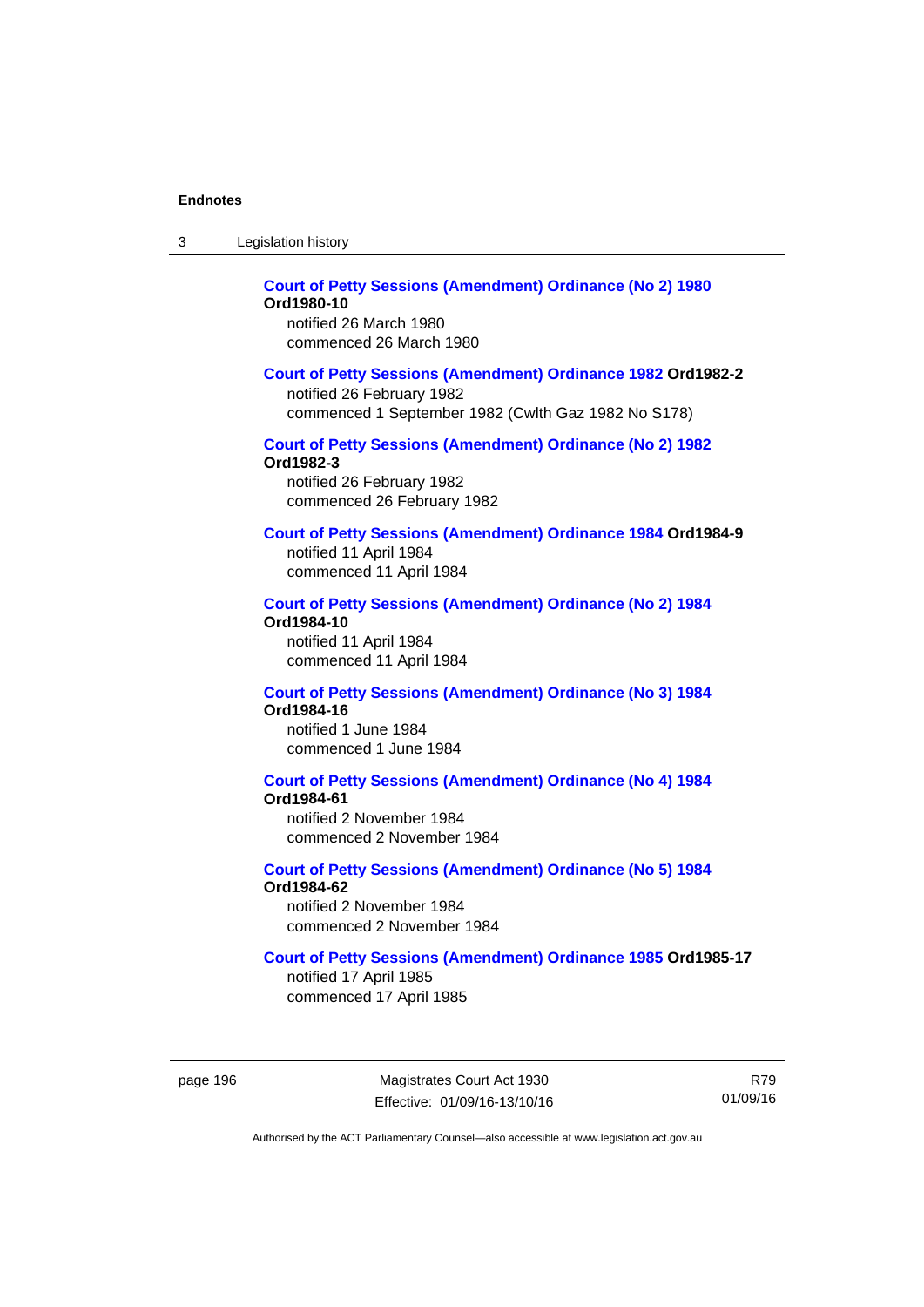Legislation history 3

## **[Court of Petty Sessions \(Amendment\) Ordinance \(No 2\) 1985](http://www.legislation.act.gov.au/a/1985-18) Ord1985-18**

notified 17 April 1985 commenced 17 April 1985

#### **[Court of Petty Sessions \(Amendment\) Ordinance \(No 3\) 1985](http://www.legislation.act.gov.au/a/1985-41)**

#### **Ord1985-41**

notified 5 September 1985 commenced 5 September 1985

#### **[Limitation Ordinance 1985](http://www.legislation.act.gov.au/a/1985-66) Ord1985-66**

notified 19 December 1985 commenced 19 December 1985

#### **[Magistrates Court Ordinance 1985](http://www.legislation.act.gov.au/a/1985-67) Ord1985-67**

notified 19 December 1985 commenced 1 February 1986 (Cwlth Gaz 1986 No G3)

## **[Magistrates Court \(Amendment\) Ordinance 1986](http://www.legislation.act.gov.au/a/1986-33) Ord1986-33**

notified 7 August 1986 commenced 7 August 1986

#### **[Domestic Violence \(Miscellaneous Amendments\) Ordinance 1986](http://www.legislation.act.gov.au/a/1986-53) Ord1986-53**

notified 4 September 1986 commenced 1 October 1986 (Cwlth Gaz 1986 No S484)

## **[Crimes \(Amendment\) Ordinance \(No 4\) 1986](http://www.legislation.act.gov.au/a/1986-57) Ord1986-57**

notified 3 October 1986 commenced 3 October 1986

## **[Magistrates Court \(Amendment\) Ordinance \(No 2\) 1986](http://www.legislation.act.gov.au/a/1986-71) Ord1986-71**

notified 30 October 1986 commenced 1 April 1987 (Cwlth Gaz 1987 No S52)

## **[Magistrates Court \(Amendment\) Ordinance \(No 3\) 1986](http://www.legislation.act.gov.au/a/1986-74) Ord1986-74**  notified 14 November 1986 commenced 14 November 1986

## **[Magistrates Court \(Amendment\) Ordinance \(No 4\) 1986](http://www.legislation.act.gov.au/a/1986-83) Ord1986-83**  notified 22 December 1986

commenced 22 December 1986

R79 01/09/16 page 197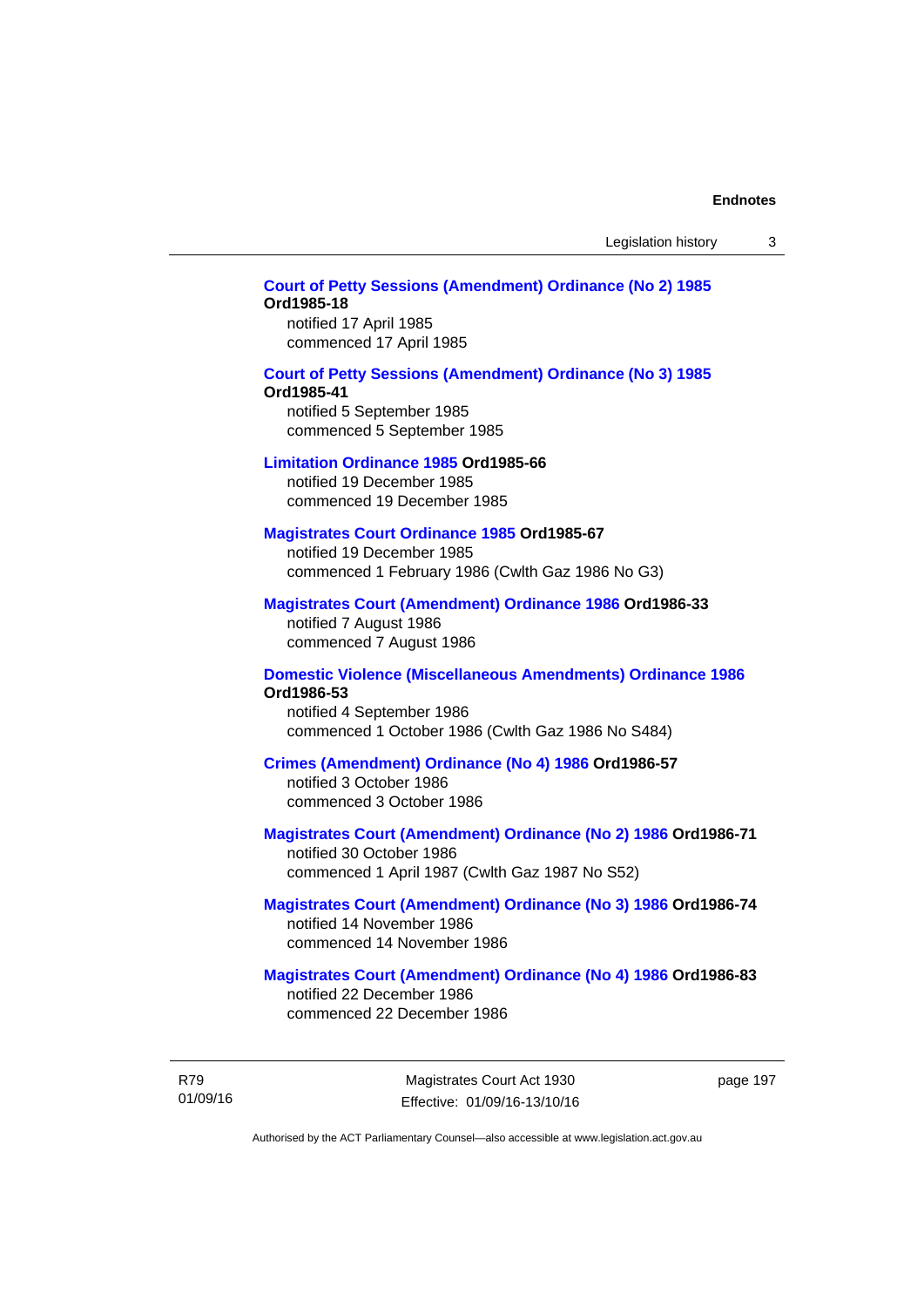| -3 | Legislation history |  |
|----|---------------------|--|
|----|---------------------|--|

# **[Magistrates Court \(Amendment\) Ordinance 1987](http://www.legislation.act.gov.au/a/1987-56) Ord1987-56**  notified 21 October 1987 commenced 21 October 1987

## **[Magistrates Court \(Amendment\) Ordinance 1988](http://www.legislation.act.gov.au/a/1988-45) Ord1988-45**

notified 27 July 1988 commenced 27 July 1988

**[Magistrates Court \(Amendment\) Ordinance 1989](http://www.legislation.act.gov.au/a/1989-55) Ord1989-55**  notified 30 June 1989 commenced 1 July 1989

## **[Magistrates Court \(Amendment\) Ordinance \(No 2\) 1989](http://www.legislation.act.gov.au/a/1989-59) Ord1989-59**

notified 25 October 1989 s 11, s 12, s 14 commenced 27 June 1990 (Cwlth Gaz 1990 No GN25) remainder commenced 25 October 1989

## **[Magistrates Court \(Amendment\) Ordinance \(No 3\) 1989](http://www.legislation.act.gov.au/a/1989-60) Ord1989-60**

notified 20 December 1989 commenced 14 February 1990 (Cwlth Gaz 1990 No GN5)

## **[Crimes \(Amendment\) Ordinance 1990](http://www.legislation.act.gov.au/a/alt_ord1990-1) Ord1990-1**

notified 23 May 1990 commenced 23 May 1990

## **[Self-Government \(Consequential Amendments\) Ordinance 1990](http://www.legislation.act.gov.au/a/alt_ord1990-5) Ord1990-5**

notified 27 June 1990 s 1, s 2 commenced 27 June 1990 remainder commenced 1 July 1990

#### **[Magistrates Court \(Appeals Against Sentence\) Ordinance 1990](http://www.legislation.act.gov.au/a/alt_ord1990-9) Ord1990-9**

notified 29 June 1990 commenced 29 June 1990

## **Legislation after becoming Territory enactment**

#### **[Magistrates Court \(Amendment\) Act 1990](http://www.legislation.act.gov.au/a/1990-65) A1990-65**

notified 24 December 1990 commenced 24 December 1990

page 198 Magistrates Court Act 1930 Effective: 01/09/16-13/10/16

R79 01/09/16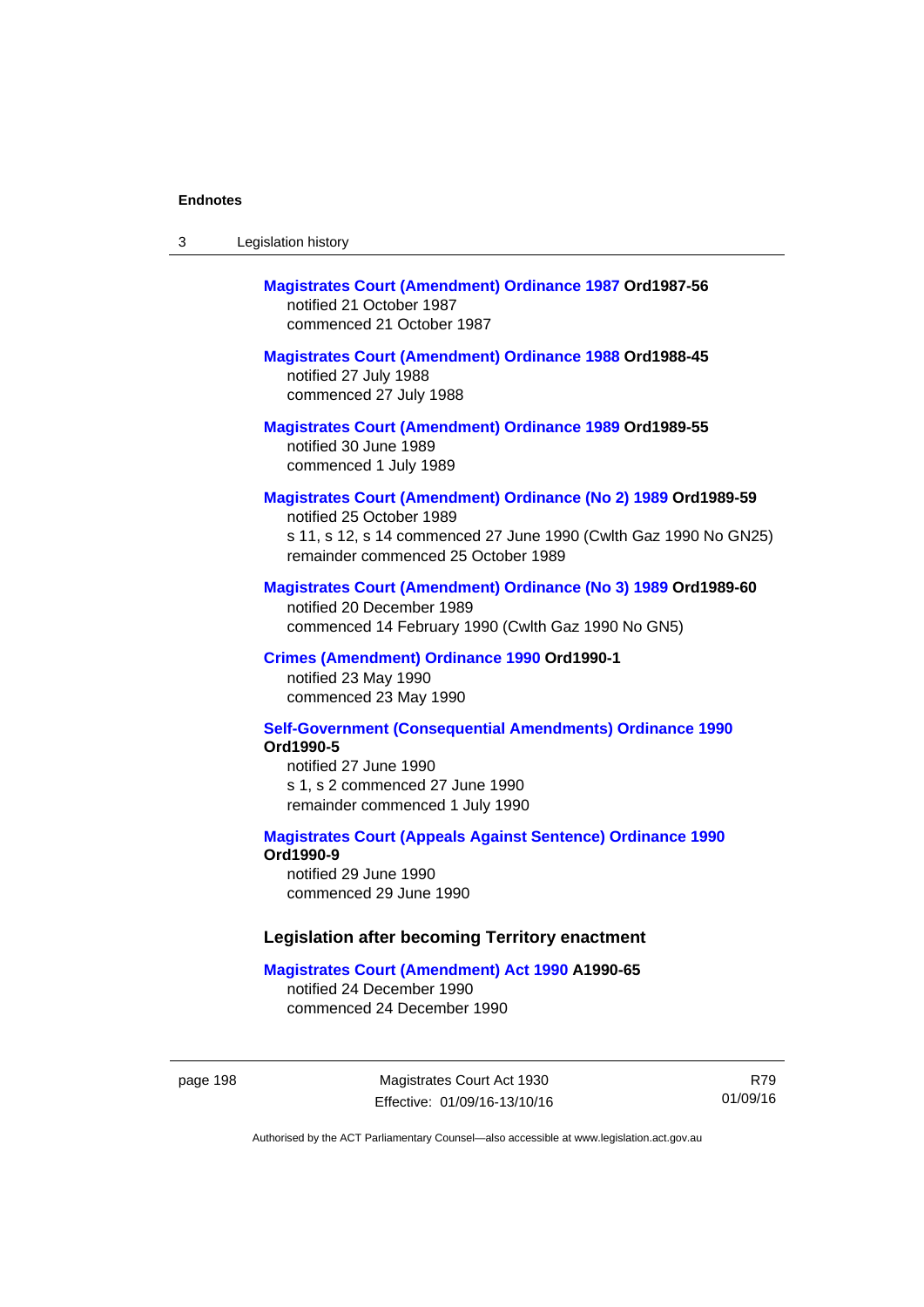#### **[Weapons \(Consequential Amendments\) Act 1991](http://www.legislation.act.gov.au/a/1991-9) A1991-9 sch**

notified 3 April 1991 ([Gaz 1991 No S19](http://www.legislation.act.gov.au/gaz/1991-S19/default.asp)) s 1, s 2 commenced 3 April 1991 (s 2 (1)) sch commenced 3 October 1991 (s 2 (2))

#### **[Magistrates Court \(Amendment\) Act 1991](http://www.legislation.act.gov.au/a/1991-38) A1991-38**

notified 20 September 1991 ss 1-3 commenced 20 September 1991 remainder commenced 25 September 1991 [\(Gaz 1991 No S103](http://www.legislation.act.gov.au/gaz/1991-S103/default.asp))

## **[Magistrates and Coroner's Courts \(Registrar\) Act 1991](http://www.legislation.act.gov.au/a/1991-44) A1991-44**

notified 20 September 1991 [\(Gaz 1991 No S95\)](http://www.legislation.act.gov.au/gaz/1991-S95/default.asp) s 1, s 2 commenced 20 September 1991 (s 2 (1)) remainder commenced 25 September 1991 (s 2 (2) and [Gaz 1991](http://www.legislation.act.gov.au/gaz/1991-S103/default.asp)  [No S103\)](http://www.legislation.act.gov.au/gaz/1991-S103/default.asp)

#### **[Magistrates Court \(Amendment\) Act \(No 2\) 1991](http://www.legislation.act.gov.au/a/1991-79) A1991-79**

notified 11 December 1991 ss 1-3 commenced 11 December 1991 remainder commenced 11 June 1992

#### **[Workers' Compensation \(Consequential Amendments\) Act 1991](http://www.legislation.act.gov.au/a/1991-106) A1991-106 sch**

notified 15 January 1991 ([Gaz 1992 No S3\)](http://www.legislation.act.gov.au/gaz/1992-S3/default.asp) s 1, s 2 commenced 15 January 1992 (s 2 (1)) remainder commenced 22 January 1992 (s 2 (2) and [Gaz 1992 No S9](http://www.legislation.act.gov.au/gaz/1992-S9/default.asp))

## **[Magistrates Court \(Amendment\) Act \(No 3\) 1991](http://www.legislation.act.gov.au/a/1991-112) A1991-112**

notified 10 January 1992 s 1, s 2 commenced 10 January 1992 remainder commenced 18 May 1992 [\(Gaz 1992 No S57\)](http://www.legislation.act.gov.au/gaz/1992-S57/default.asp)

## **[Bail \(Consequential Amendments\) Act 1992](http://www.legislation.act.gov.au/a/1992-9) A1992-9**

notified 28 May 1992 ([Gaz 1992 No S59](http://www.legislation.act.gov.au/gaz/1992-S59/default.asp)) s 1, s 2 commenced 28 May 1992 (s 2 (1)) remainder commenced 28 November 1992 (s 2 (3))

## **[Statute Law Revision \(Miscellaneous Provisions\) Act 1992](http://www.legislation.act.gov.au/a/1992-23) A1992-23 sch 1**

notified 4 June 1992 [\(Gaz 1992 No S71\)](http://www.legislation.act.gov.au/gaz/1992-S71/default.asp) commenced 4 June 1992

R79 01/09/16

Magistrates Court Act 1930 Effective: 01/09/16-13/10/16 page 199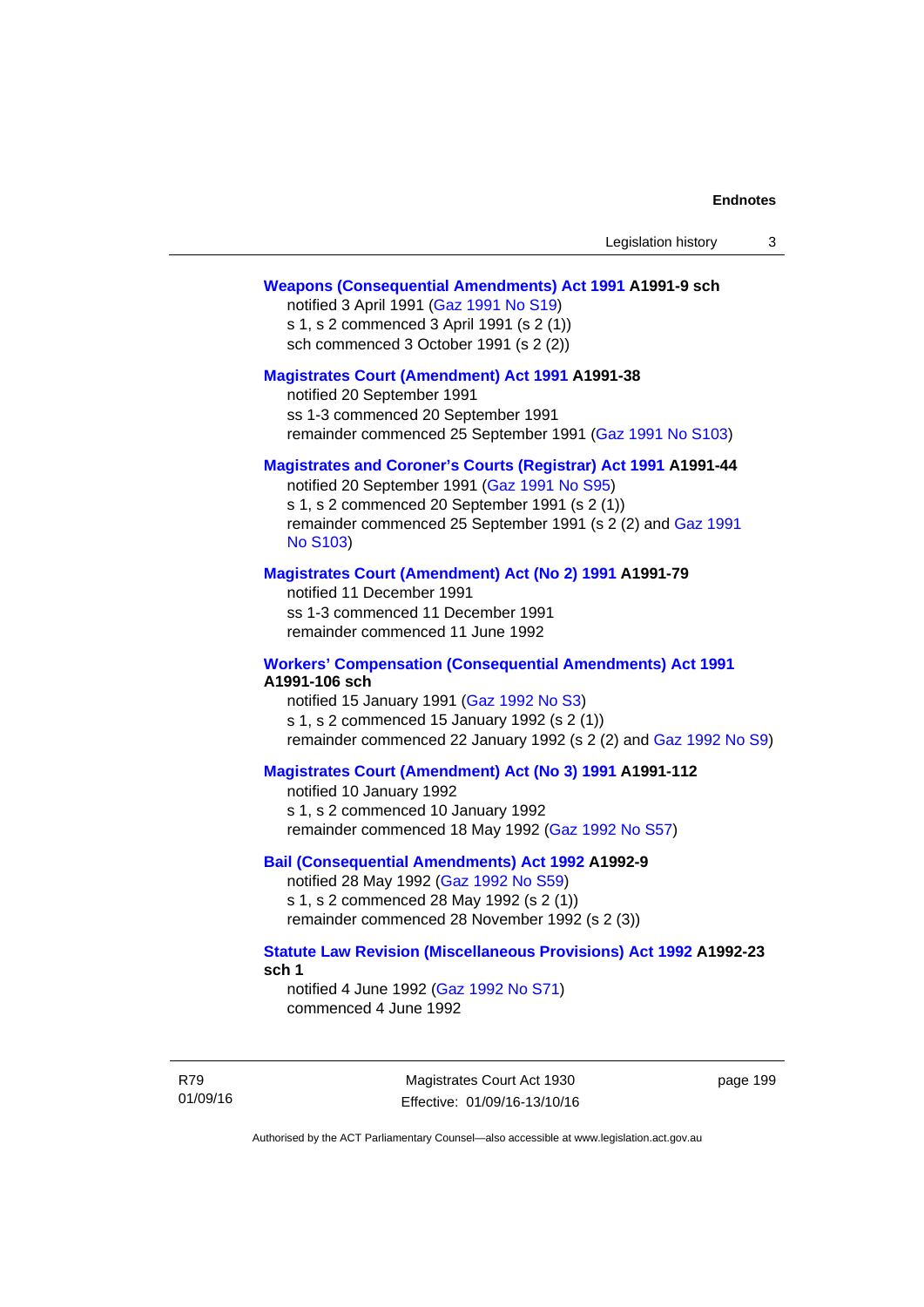| 3 | Legislation history |  |
|---|---------------------|--|
|---|---------------------|--|

## **[Protection Orders \(Reciprocal Arrangements\) \(Consequential](http://www.legislation.act.gov.au/a/1992-37)  [Amendments\) Act 1992](http://www.legislation.act.gov.au/a/1992-37) A1992-37 pt 3**

notified 8 July 1992 [\(Gaz 1992 No S103](http://www.legislation.act.gov.au/gaz/1992-S103/default.asp)) ss 1-6 and 8-11 commenced 8 July 1992 (s 2 (1)) s 7, s 12 commenced 3 August 1992 (s 2 (2) and [Gaz 1992 No S130](http://www.legislation.act.gov.au/gaz/1992-S130/default.asp))

## **[Evidence \(Amendment\) Act 1993](http://www.legislation.act.gov.au/a/1993-2) A1993-2**

notified 1 March 1993 commenced 1 March 1993

## **[Magistrates Court \(Amendment\) Act 1993](http://www.legislation.act.gov.au/a/1993-4) A1993-4**

notified 1 March 1993 ss 1-3 commenced 1 March 1993 ss 4-19, 21-24, 26-32 commenced 8 March 1993 [\(Gaz 1993 No 32](http://www.legislation.act.gov.au/gaz/1993-32/default.asp)) remainder commenced 1 September 1993

## **[Magistrates Court \(Amendment\) Act \(No 2\) 1993](http://www.legislation.act.gov.au/a/1993-48) A1993-48**

notified 27 August 1993 ss 1-3 commenced 27 August 1993 remainder commenced 27 September 1993 (s 2 (2) and [Gaz 1993](http://www.legislation.act.gov.au/gaz/1993-S201/default.asp)  [No S201\)](http://www.legislation.act.gov.au/gaz/1993-S201/default.asp)

#### **[Supreme Court \(Amendment\) Act \(No 2\) 1993](http://www.legislation.act.gov.au/a/1993-91) A1993-91**

notified 17 December 1993 commenced 17 December 1993

#### **[Magistrates Court \(Amendment\) Act 1994](http://www.legislation.act.gov.au/a/1994-4) A1994-4**

notified 14 March 1994 ss 1-4, s 10, s 12, s 13 commenced 14 March 1994 remainder commenced 1 July 1994 (s 2 (2))

## **[Judicial Commissions \(Consequential Amendments\) Act 1994](http://www.legislation.act.gov.au/a/1994-10) A1994-10**

notified 14 March 1994 ([Gaz 1994 No S44](http://www.legislation.act.gov.au/gaz/1994-S44/default.asp)) commenced 14 March 1994 (s 2)

## **[Public Sector Management \(Consequential and Transitional](http://www.legislation.act.gov.au/a/1994-38)  [Provisions\) Act 1994](http://www.legislation.act.gov.au/a/1994-38) A1994-38**

notified 30 June 1994 ([Gaz 1994 No S121\)](http://www.legislation.act.gov.au/gaz/1994-S121/default.asp) s 1, s 2 commenced 30 June 1994 (s 2 (1)) remainder commenced 1 July 1994 (s 2 (2) and [Gaz 1994 No S142\)](http://www.legislation.act.gov.au/gaz/1994-S142/default.asp)

page 200 Magistrates Court Act 1930 Effective: 01/09/16-13/10/16

R79 01/09/16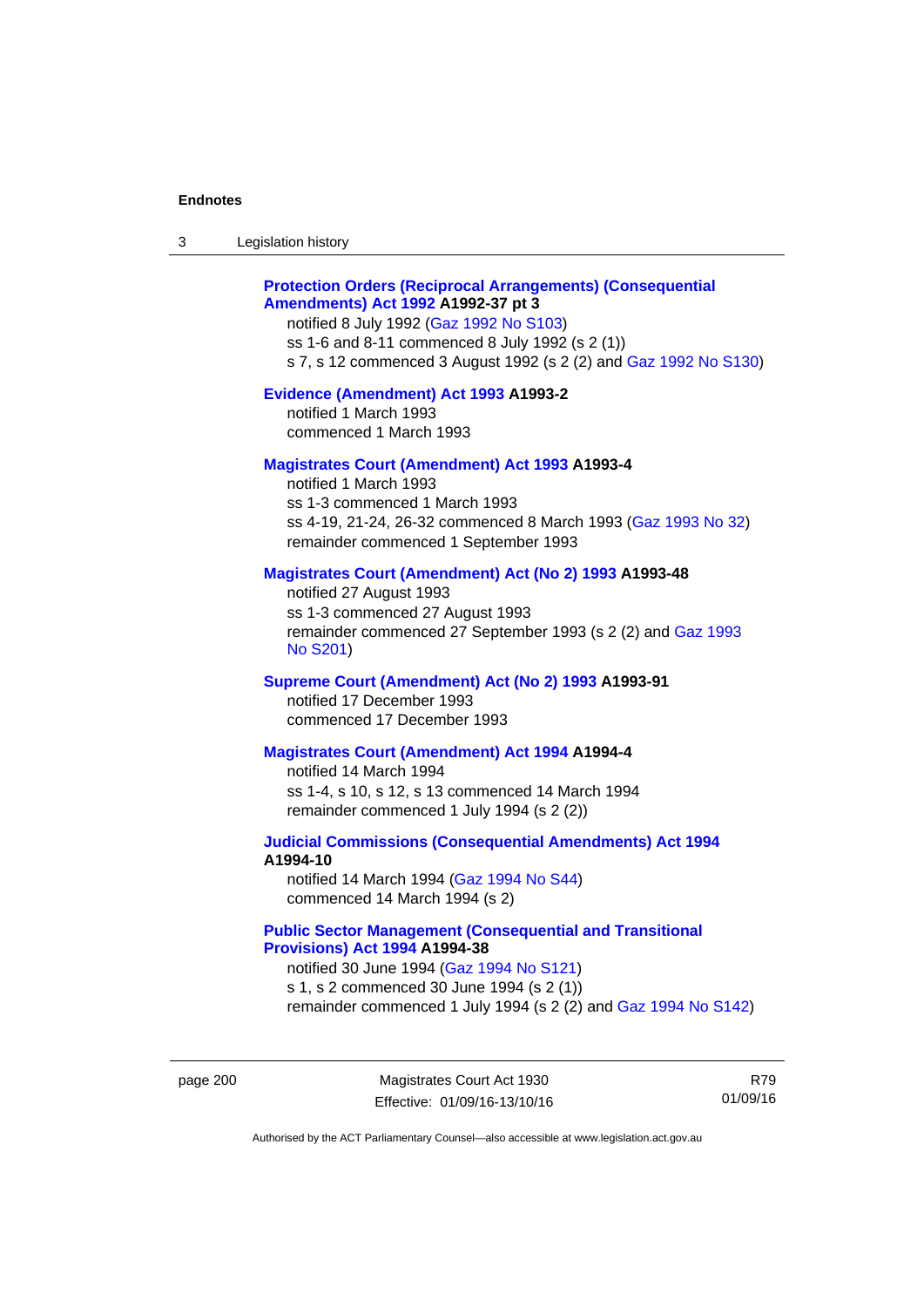| Legislation history |  |  |
|---------------------|--|--|
|---------------------|--|--|

### **[Mental Health \(Consequential Provisions\) Act 1994](http://www.legislation.act.gov.au/a/1994-45) A1994-45**

notified 7 September 1994 [\(Gaz 1994 No S177\)](http://www.legislation.act.gov.au/gaz/1994-S177/default.asp) s 1, s 2 commenced 7 September 1994 (s 2 (1)) remainder commenced 6 February 1995 (s 2 (2) and [Gaz 1995](http://www.legislation.act.gov.au/gaz/1995-S33/default.asp)  [No S33](http://www.legislation.act.gov.au/gaz/1995-S33/default.asp))

### **[Magistrates Court \(Enforcement of Judgments\) Act 1994](http://www.legislation.act.gov.au/a/1994-61) A1994-61**

notified 11 October 1994 s 1, s 2 commenced 11 October 1994 remainder commenced 10 April 1995 [\(Gaz 1995 No S75\)](http://www.legislation.act.gov.au/gaz/1995-S75/default.asp)

### **[Coroners \(Amendment\) Act \(No 2\) 1994](http://www.legislation.act.gov.au/a/1994-66) A1994-66**

notified 11 October 1994 commenced 11 October 1994

### **[Statute Law Revision \(Penalties\) Act 1994](http://www.legislation.act.gov.au/a/1994-81) A1994-81 sch**

notified 29 November 1994 [\(Gaz 1994 No S253](http://www.legislation.act.gov.au/gaz/1994-S253/default.asp)) s 1, s 2 commenced 29 November 1994 (s 2 (1)) remainder commenced 29 November 1994 (s 2 (2) and [Gaz 1994](http://www.legislation.act.gov.au/gaz/1994-S269/default.asp)  [No S269\)](http://www.legislation.act.gov.au/gaz/1994-S269/default.asp)

### **[Magistrates Court \(Amendment\) Act 1995](http://www.legislation.act.gov.au/a/1995-41) A1995-41**

notified 7 November 1995 s 1, s 2 commenced 7 November 1995 remainder commenced 7 May 1996

#### **[Statute Law Revision Act 1995](http://www.legislation.act.gov.au/a/1995-46) A1995-46 sch**

notified 18 December 1995 [\(Gaz 1995 No S306](http://www.legislation.act.gov.au/gaz/1995-S306/default.asp)) amdts commenced 18 December 1995 (s 2)

### **[Magistrates Court \(Amendment\) Act 1996](http://www.legislation.act.gov.au/a/1996-6) A1996-6**

notified 12 March 1996 ss 1-3 commenced 12 March 1996 s 7 commenced 25 September 1991 remainder commenced 12 September 1996

### **[Criminal Injuries Compensation \(Amendment\) Act 1996](http://www.legislation.act.gov.au/a/1996-68) A1996-68**

notified 20 December 1996 ss 1-3 commenced 20 December 1996 remainder commenced 1 January 1997 [\(Gaz 1996 No S352](http://www.legislation.act.gov.au/gaz/1996-S352/default.asp))

R79 01/09/16

Magistrates Court Act 1930 Effective: 01/09/16-13/10/16 page 201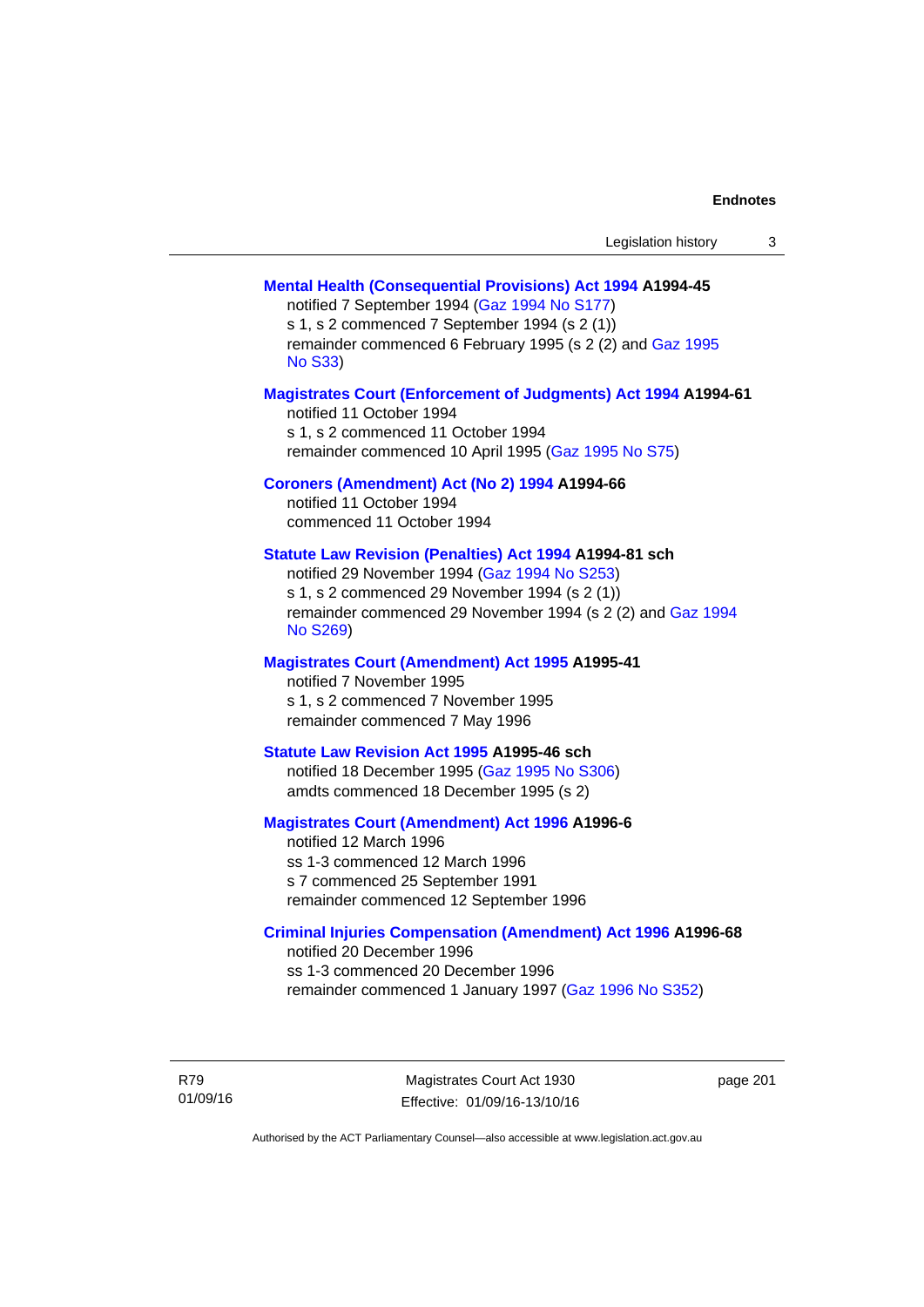3 Legislation history

## **[Firearms Act 1996](http://www.legislation.act.gov.au/a/1996-74) A1996-74**

notified 20 December 1996 s 1, s 2 commenced 20 December 1996 remainder commenced 17 May 1997 [\(Gaz 1997 No S135](http://www.legislation.act.gov.au/gaz/1997-S135/default.asp))

### **[Magistrates Court \(Amendment\) Act \(No 2\) 1996](http://www.legislation.act.gov.au/a/1996-82) A1996-82**

notified 20 December 1996 ss 1-3 commenced 20 December 1996 remainder commenced 1 January 1997 [\(Gaz 1996 No S353](http://www.legislation.act.gov.au/gaz/1996-S353/default.asp))

### **[Magistrates Court \(Amendment\) Act 1997](http://www.legislation.act.gov.au/a/1997-25) A1997-25**

notified 29 May 1997 ss 1-3 commenced 29 May 1997 remainder commenced 30 May 1997 (s 2 (2) and [Gaz 1997 No S149\)](http://www.legislation.act.gov.au/gaz/1997-S149/default.asp)

### **[Remuneration Tribunal \(Consequential Amendments\) Act 1997](http://www.legislation.act.gov.au/a/1997-41) A1997-41 sch 1 (as am by [A2002-49](http://www.legislation.act.gov.au/a/2002-49) amdt 3.222)**

notified 19 September 1997 [\(Gaz 1997 No S264](http://www.legislation.act.gov.au/gaz/1997-S264/default.asp)) commenced 24 September 1997 (s 2 as am by [A2002-49](http://www.legislation.act.gov.au/a/2002-49) amdt 3.222)

**[Magistrates Court \(Civil Jurisdiction\) \(Amendment\) Act 1997](http://www.legislation.act.gov.au/a/1997-94) A1997-94** 

notified 1 December 1997 ss 1-3 commenced 1 December 1997 remainder commenced 25 May 1998 [\(Gaz 1998 No S140](http://www.legislation.act.gov.au/gaz/1998-S140/default.asp))

#### **[Legal Practitioners \(Consequential Amendments\) Act 1997](http://www.legislation.act.gov.au/a/1997-96) A1997-96 sch 1**

notified 1 December 1997 ([Gaz 1997 No S380\)](http://www.legislation.act.gov.au/gaz/1997-S380/default.asp) s 1, s 2 commenced 1 December 1997 (s 2 (1))

sch 1 commenced 1 June 1998 (s 2 (2))

### **[Magistrates Court \(Amendment\) Act 1998](http://www.legislation.act.gov.au/a/1998-25) A1998-25**

notified 10 July 1998 s 1, s 2 commenced 10 July 1998 remainder commenced 1 January 1999 [\(Gaz 1998 No 50](http://www.legislation.act.gov.au/gaz/1998-50/default.asp))

### **[Magistrates Court \(Amendment\) Act \(No 2\) 1998](http://www.legislation.act.gov.au/a/1998-38) A1998-38**

notified 14 October 1998 ss 1-3 commenced 14 October 1998 remainder commenced 19 October 1998 ([Gaz 1998 No 41\)](http://www.legislation.act.gov.au/gaz/1998-41/default.asp)

R79 01/09/16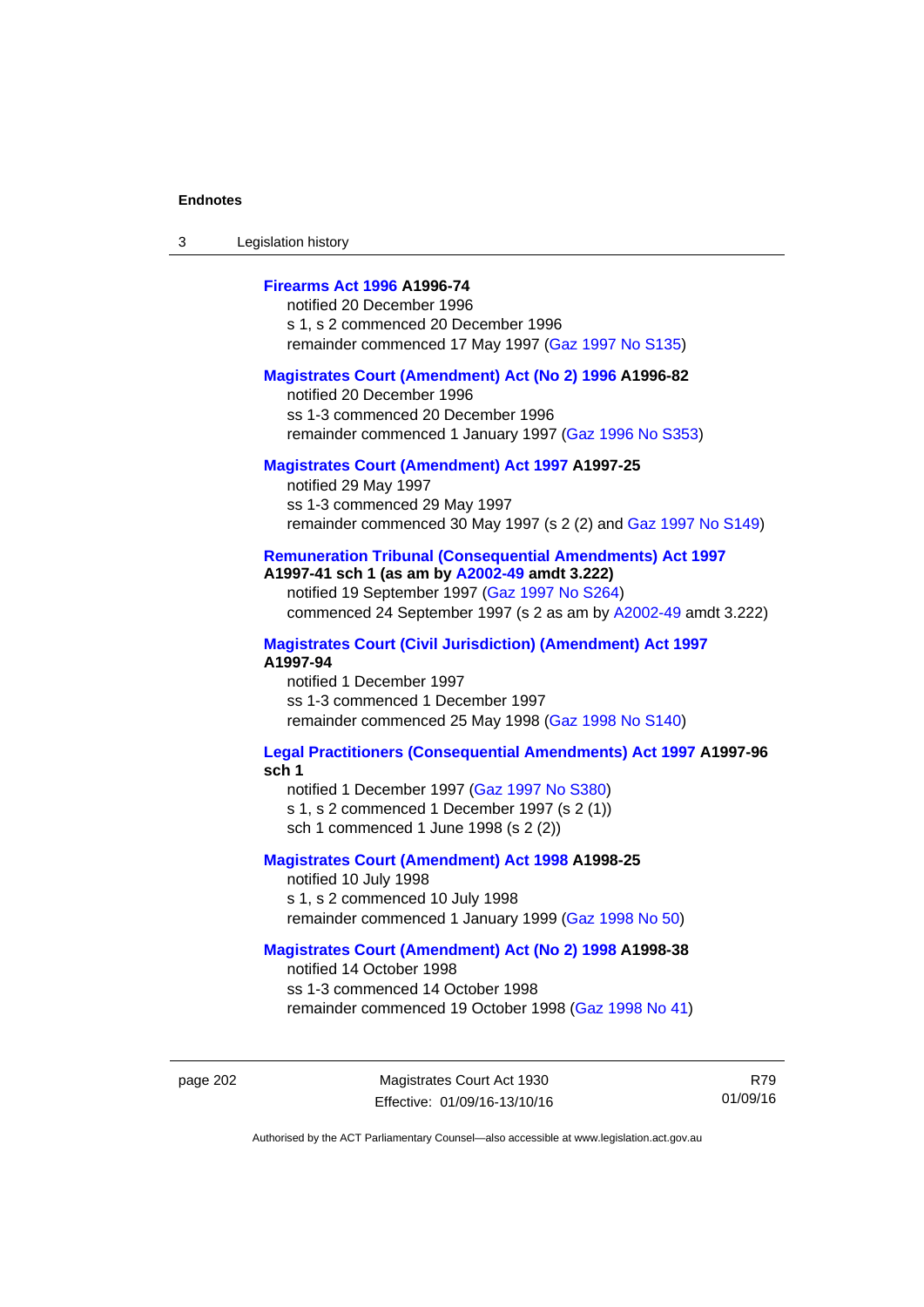## **[Statute Law Revision \(Penalties\) Act 1998](http://www.legislation.act.gov.au/a/1998-54) A1998-54 sch**

notified 27 November 1998 [\(Gaz 1998 No S207](http://www.legislation.act.gov.au/gaz/1998-S207/default.asp))

s 1, s 2 commenced 27 November 1998 (s 2 (1))

remainder commenced 9 December 1998 (s 2 (2) and [Gaz 1998](http://www.legislation.act.gov.au/gaz/1998-49/default.asp)  [No 49\)](http://www.legislation.act.gov.au/gaz/1998-49/default.asp)

### **[Custodial Escorts \(Consequential Provisions\) Act 1998](http://www.legislation.act.gov.au/a/1998-67) A1998-67**

notified 23 December 1998 [\(Gaz 1998 No S212](http://www.legislation.act.gov.au/gaz/1998-S212/default.asp)) s 1, s 2 commenced 23 December 1998 (s 2 (1)) remainder commenced 23 December 1998 (s 2 (2) and [Gaz 1998](http://www.legislation.act.gov.au/gaz/1998-51/default.asp)  [No 51\)](http://www.legislation.act.gov.au/gaz/1998-51/default.asp)

## **[Children's Services \(Amendment\) Act 1999](http://www.legislation.act.gov.au/a/1999-12) A1999-12**

notified 23 March 1999 commenced 1 May 1999

## **[Courts and Tribunals \(Audio Visual and Audio Linking\) Act 1999](http://www.legislation.act.gov.au/a/1999-22) A1999-22**

notified 14 April 1999 [\(Gaz 1999 No S16\)](http://www.legislation.act.gov.au/gaz/1999-S16/default.asp) s 1, s 2 commenced 14 April 1999 (s 2 (1)) remainder commenced 1 September 1999 (s 2 (2) and [Gaz 1999](http://www.legislation.act.gov.au/gaz/1999-35/default.asp)  [No 35\)](http://www.legislation.act.gov.au/gaz/1999-35/default.asp)

# **[Magistrates Court \(Amendment\) Act 1999](http://www.legislation.act.gov.au/a/1999-34) A1999-34**

notified 2 July 1999 commenced 2 July 1999

### **[Magistrates Court Amendment Act \(No 2\) 1999](http://www.legislation.act.gov.au/a/1999-59) A1999-59**

notified 10 November 1999 [\(Gaz 1999 No 45 a](http://www.legislation.act.gov.au/gaz/1999-45/default.asp)nd 1999 No 47) commenced 10 November 1999

### **[Children's Services Amendment Act \(No 2\) 1999](http://www.legislation.act.gov.au/a/1999-61) A1999-61**  notified 10 November 1999

s 1, s 2 commenced 10 November 1999 remainder commenced 1 December 1999

### **[Children and Young People \(Consequential Amendments\) Act 1999](http://www.legislation.act.gov.au/a/1999-64) A1999-64 sch 2**

notified 10 November 1999 [\(Gaz 1999 No 45](http://www.legislation.act.gov.au/gaz/1999-45/default.asp)) s 1, s 2 commenced 10 November 1999 (s 2 (1)) remainder commenced 10 May 2000 (s 2 (2))

R79 01/09/16 page 203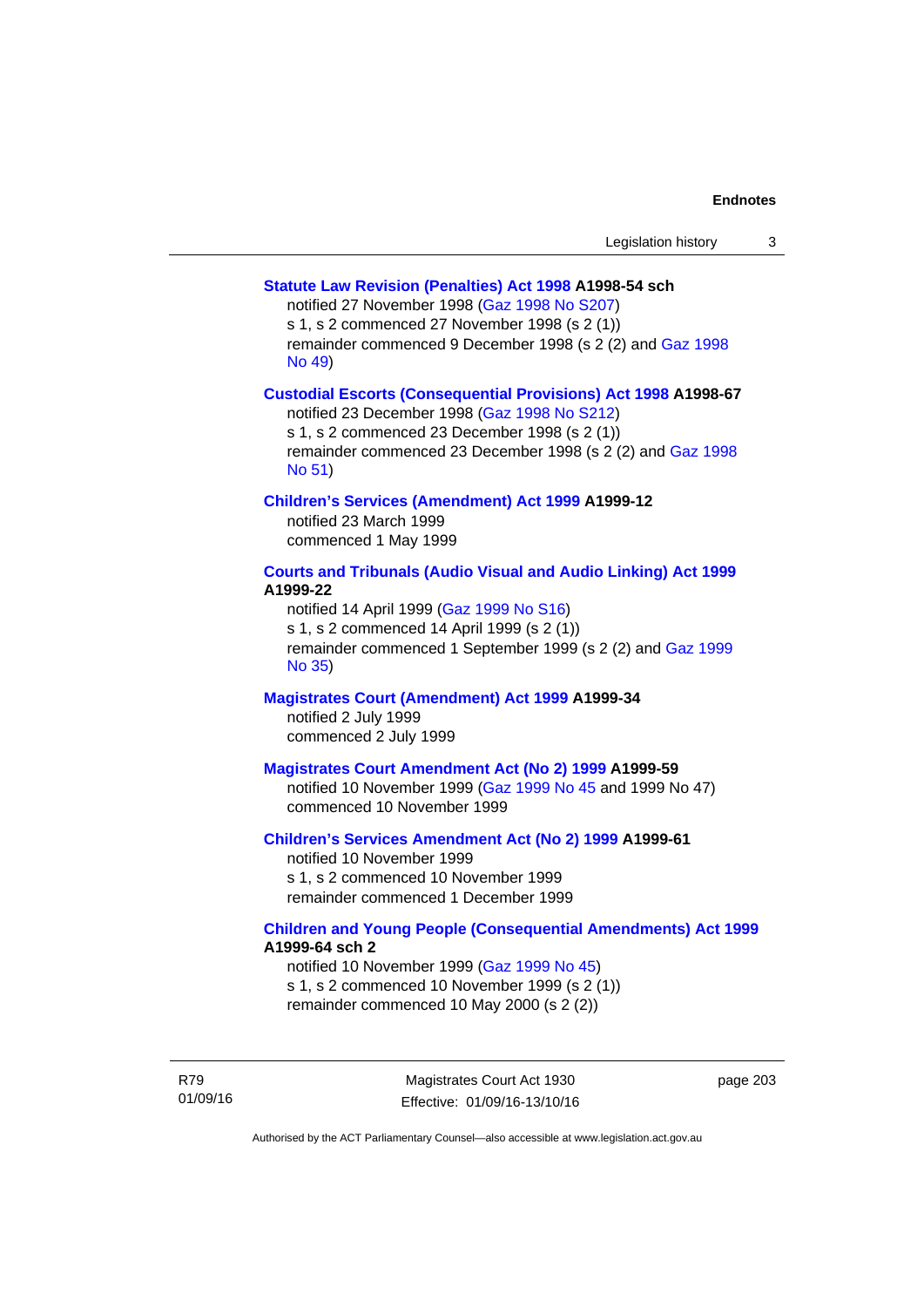| -3 | Legislation history |  |
|----|---------------------|--|
|----|---------------------|--|

| Law Reform (Miscellaneous Provisions) Act 1999 A1999-66 sch 3 |
|---------------------------------------------------------------|
| notified 10 November 1999 (Gaz 1999 No 45)                    |
| commenced 10 November 1999 (s 2)                              |

### **[Road Transport Legislation Amendment Act 1999](http://www.legislation.act.gov.au/a/1999-79) A1999-79 sch 3**

notified 23 December 1999 [\(Gaz 1999 No S65\)](http://www.legislation.act.gov.au/gaz/1999-S65/default.asp) s 1, s 2 commenced 23 December 1999 (IA s 10B) remainder commenced 1 March 2000 (s 2 (2) and [Gaz 2000 No S5\)](http://www.legislation.act.gov.au/gaz/2000-S5/default.asp)

**[Victims of Crime \(Financial Assistance\) \(Amendment\) Act 1999](http://www.legislation.act.gov.au/a/1999-91) A1999-91 sch 2** 

notified 23 December 1999 [\(Gaz 1999 No S65\)](http://www.legislation.act.gov.au/gaz/1999-S65/default.asp) s 1, s 2 commenced 23 December 1999 (IA s 10B) remainder commenced 24 December (s 2 (2) and [Gaz 1999 No S69](http://www.legislation.act.gov.au/gaz/1999-S69/default.asp))

#### **[Justice and Community Safety Legislation Amendment Act 2000](http://www.legislation.act.gov.au/a/2000-1) A2000-1 sch**

notified 9 March 2000 [\(Gaz 2000 No 10](http://www.legislation.act.gov.au/gaz/2000-10/default.asp)) s 1, s 2 commenced 9 March 2000 (s 2 (1)) amdts commenced 9 September 2000 (s 2 (3))

### **[Justice and Community Safety Legislation Amendment Act](http://www.legislation.act.gov.au/a/2000-17)  [2000 \(No 3\)](http://www.legislation.act.gov.au/a/2000-17) A2000-17 sch 1**

notified 1 June 2000 [\(Gaz 2000 No 22](http://www.legislation.act.gov.au/gaz/2000-22/default.asp)) commenced 1 June 2000 (s 2)

#### **[Magistrates Court Amendment Act 2000](http://www.legislation.act.gov.au/a/2000-60) A2000-60**

notified 5 October 2000 [\(Gaz 2000 No 40\)](http://www.legislation.act.gov.au/gaz/2000-40/default.asp) commenced 5 October 2000 (s 2)

### **[Leases \(Commercial and Retail\) Act 2001](http://www.legislation.act.gov.au/a/2001-18) A2001-18 s 174**

notified 19 April 2001 [\(Gaz 2001 No 16\)](http://www.legislation.act.gov.au/gaz/2001-16/default.asp) s 1, s 2 commenced 19 April 2001 (IA s 10B) s 174 commenced 1 July 2002 (s 2)

## **[Legislation \(Consequential Amendments\) Act 2001](http://www.legislation.act.gov.au/a/2001-44) A2001-44 pt 237**  notified 26 July 2001 ([Gaz 2001 No 30\)](http://www.legislation.act.gov.au/gaz/2001-30/default.asp)

s 1, s 2 commenced 26 July 2001 (IA s 10B) pt 237 commenced 12 September 2001 (s 2 and see [Gaz 2001](http://www.legislation.act.gov.au/gaz/2001-S65/default.asp)  [No S65](http://www.legislation.act.gov.au/gaz/2001-S65/default.asp))

page 204 Magistrates Court Act 1930 Effective: 01/09/16-13/10/16

R79 01/09/16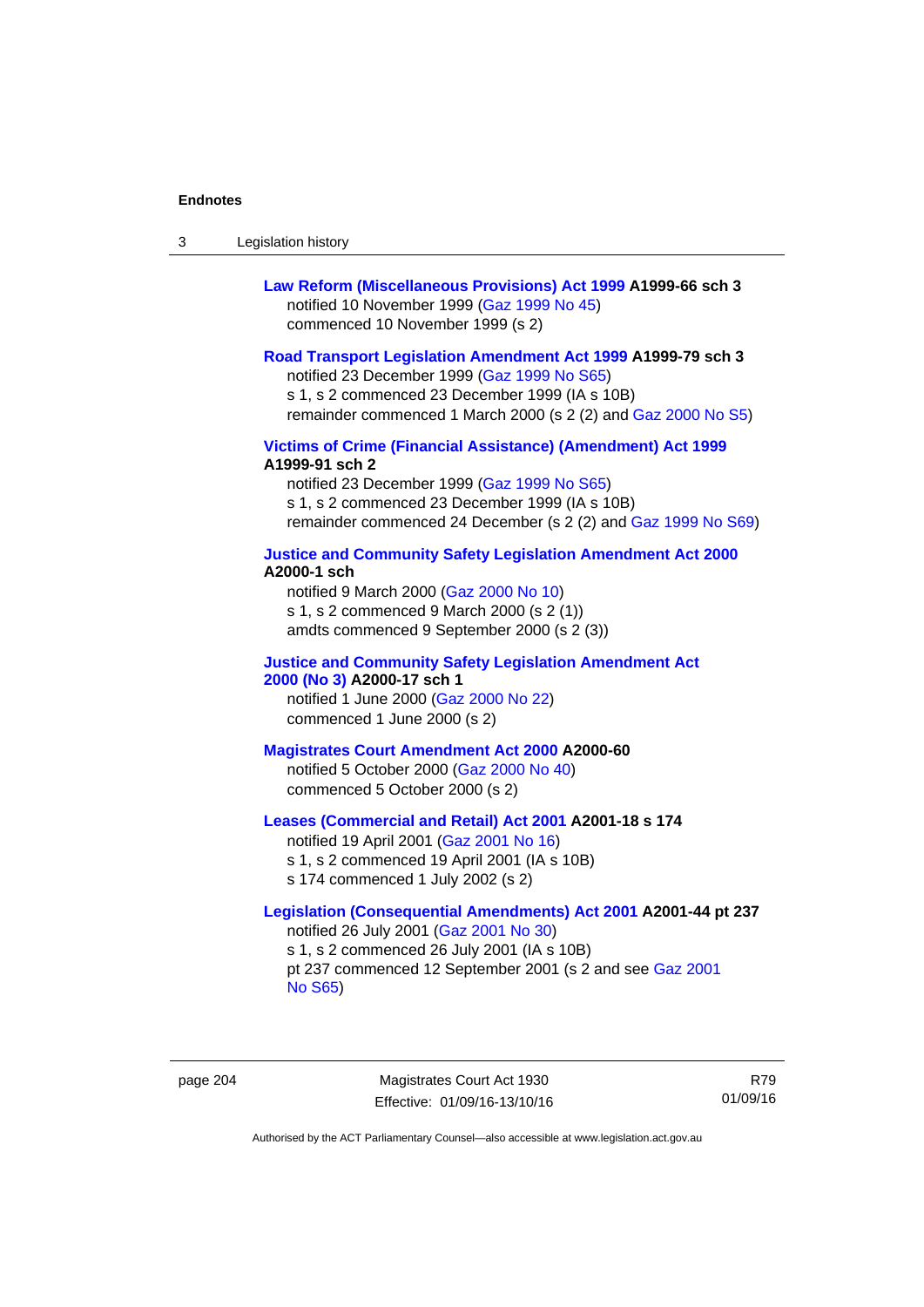## **[Statute Law Amendment Act 2001 \(No 2\)](http://www.legislation.act.gov.au/a/2001-56) 2001 No 56 pt 3.37**  notified 5 September 2001 [\(Gaz 2001 No S65\)](http://www.legislation.act.gov.au/gaz/2001-S65/default.asp) commenced 5 September 2001 (s 2 (1))

**[Road Transport \(Public Passenger Services\) Act 2001](http://www.legislation.act.gov.au/a/2001-62) A2001-62 pt 1.1** 

notified 10 September 2001 [\(Gaz 2001 No S66\)](http://www.legislation.act.gov.au/gaz/2001-S66/default.asp)

s 1, s 2 commenced 10 September 2001 (IA s 10B)

pt 1.1 commences 1 December 2001 (s 2 and CN 2001 No 2)

## **[Crimes Legislation Amendment Act 2001](http://www.legislation.act.gov.au/a/2001-63) A2001-63 pt 8**

notified 10 September 2001 [\(Gaz 2001 No S66\)](http://www.legislation.act.gov.au/gaz/2001-S66/default.asp) s 1, s 2 commenced 10 September 2001 (IA s 10B) pt 8 commenced 27 September 2001 (s 2 (2) and CN 2001 No 3)

## **[Criminal Code 2001](http://www.legislation.act.gov.au/a/2001-64) Act No 64 sch 1 (as am by [Criminal Code](http://www.legislation.act.gov.au/a/2002-2)  [Amendment Act 2002](http://www.legislation.act.gov.au/a/2002-2) A2002-2 )**

notified 10 September 2001 [\(Gaz 2001 No S66\)](http://www.legislation.act.gov.au/gaz/2001-S66/default.asp) repealed before commencement by [Criminal Code 2002](http://www.legislation.act.gov.au/a/2002-51) No 51 s 126

### **[Justice and Community Safety Legislation Amendment Act 2001](http://www.legislation.act.gov.au/a/2001-70) A2001-70 sch 1**

notified LR 14 September 2001 amdt commenced 14 September 2001 (s 2 (5))

### **[Fair Trading Legislation Amendment Act 2001](http://www.legislation.act.gov.au/a/2001-77) A2001-77 pt 4**

notified LR 14 September 2001 s 1, s 2 commenced 14 September 2001 (LA s 75) pt 4 commenced 14 March 2002 (LA s 79)

### **[Protection Orders \(Consequential Amendments\) Act 2001](http://www.legislation.act.gov.au/a/2001-90) A2001-90 sch 1 pt 8**

notified LR 27 September 2001

s 1, s 2 commenced 27 September 2001 (LA s 75)

sch 1 pt 8 commenced 27 March 2002 (s 2 and LA s 79)

page 205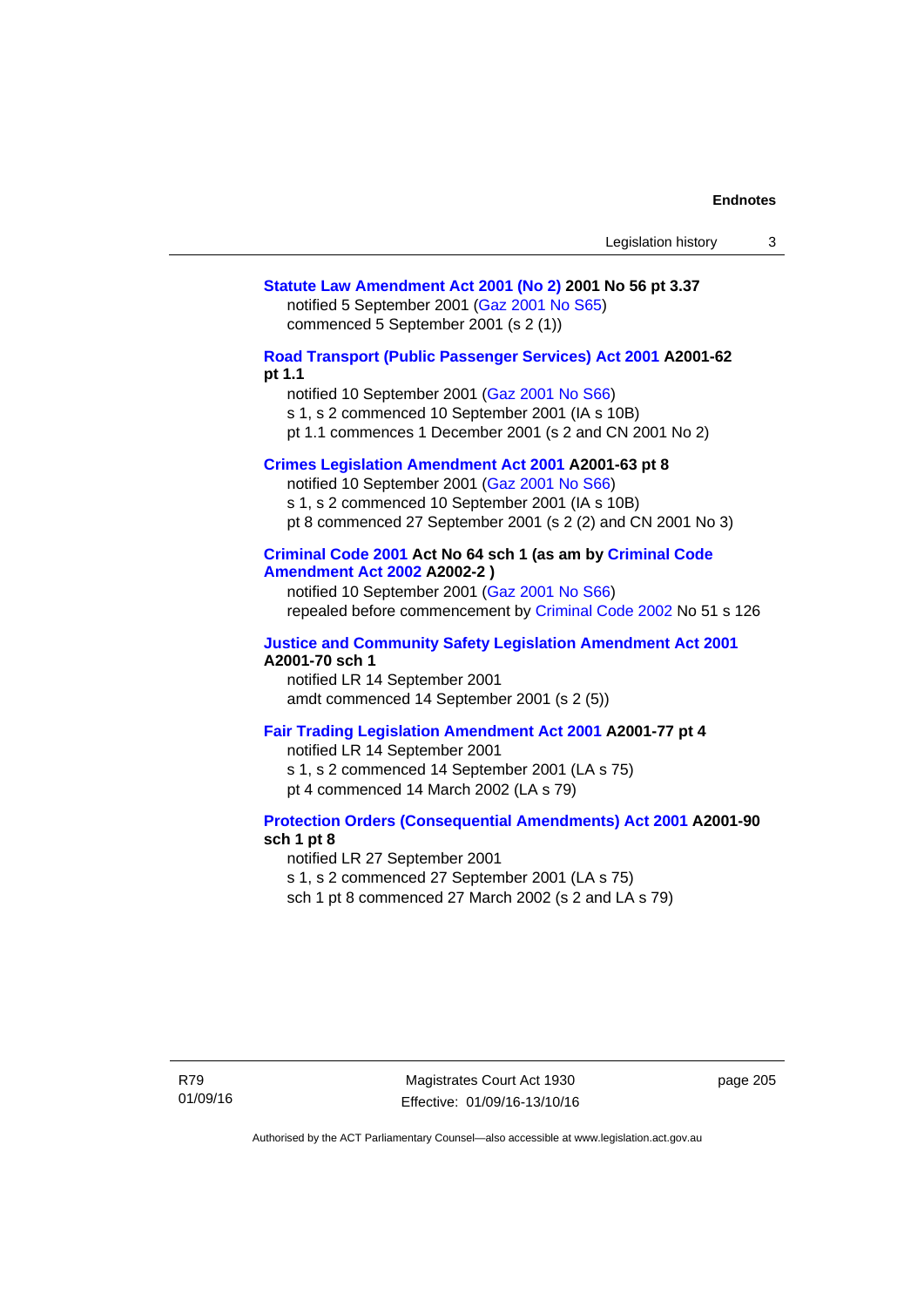| ⌒<br>- 3 | Legislation history |
|----------|---------------------|
|----------|---------------------|

## **[Criminal Code Amendment Act 2002](http://www.legislation.act.gov.au/a/2002-2) A2002-2 s 4**

notified LR 7 March 2002 s 1, s 2 commenced 7 March 2002 (LA s 75) remainder commenced 9 March 2002 (s 2) *Note* This Act only amends the [Criminal Code 2001](http://www.legislation.act.gov.au/a/2001-64) Act No 64. The [Criminal Code](http://www.legislation.act.gov.au/a/2002-51) 2001 was repealed before it commenced (see [A2002-51](http://www.legislation.act.gov.au/a/2002-51) s 126) **[Statute Law Amendment Act 2002](http://www.legislation.act.gov.au/a/2002-30) A2002-30 pt 3.46**  notified LR 16 September 2002

s 1, s 2 taken to have commenced 19 May 1997 (LA s 75 (2))

pt 3.46 commenced 17 September 2002 (s 2 (1))

### **[Magistrates Court \(Refund of Fees\) Amendment Act 2002](http://www.legislation.act.gov.au/a/2002-36) A2002-36**

notified LR 10 October 2002 s 1, s 2 commenced 10 October 2002 (LA s 75 (1))

remainder commenced 11 October 2002 (s 2)

### **[Statute Law Amendment Act 2002 \(No 2\)](http://www.legislation.act.gov.au/a/2002-49) A2002-49 amdt 3.222**

notified LR 20 December 2002

s 1, s 2 taken to have commenced 7 October 1994 (LA s 75 (2)) amdt 3.222 taken to have commenced 24 September 1997 (s 2 (3))

*Note* This Act only amends the Remuneration Tribunal [\(Consequential Amendments\) Act 1997](http://www.legislation.act.gov.au/a/1997-41) A1997-41 .

### **[Justice and Community Safety Legislation Amendment Act 2003](http://www.legislation.act.gov.au/a/2003-2) A2003-2 pt 14**

notified LR 3 March 2003 s 1, s 2 commenced 3 March 2003 (LA s 75 (1)) pt 14 commenced 31 March 2003 (s 2 (2))

### **[Evidence \(Miscellaneous Provisions\) Amendment Act 2003](http://www.legislation.act.gov.au/a/2003-48) A2003-48 sch 2 pt 2.8**

notified LR 31 October 2003 s 1, s 2 commenced 31 October 2003 (LA s 75 (1)) sch 2 pt 2.8 commenced 30 April 2004 (s 2 and LA s 79)

## **[Statute Law Amendment Act 2003 \(No 2\)](http://www.legislation.act.gov.au/a/2003-56) A2003-56 sch 3 pt 3.14**

notified LR 5 December 2003 s 1, s 2 commenced 5 December 2003 (LA s 75 (1)) sch 3 pt 3.14 commenced 19 December 2003 (s 2)

page 206 Magistrates Court Act 1930 Effective: 01/09/16-13/10/16

R79 01/09/16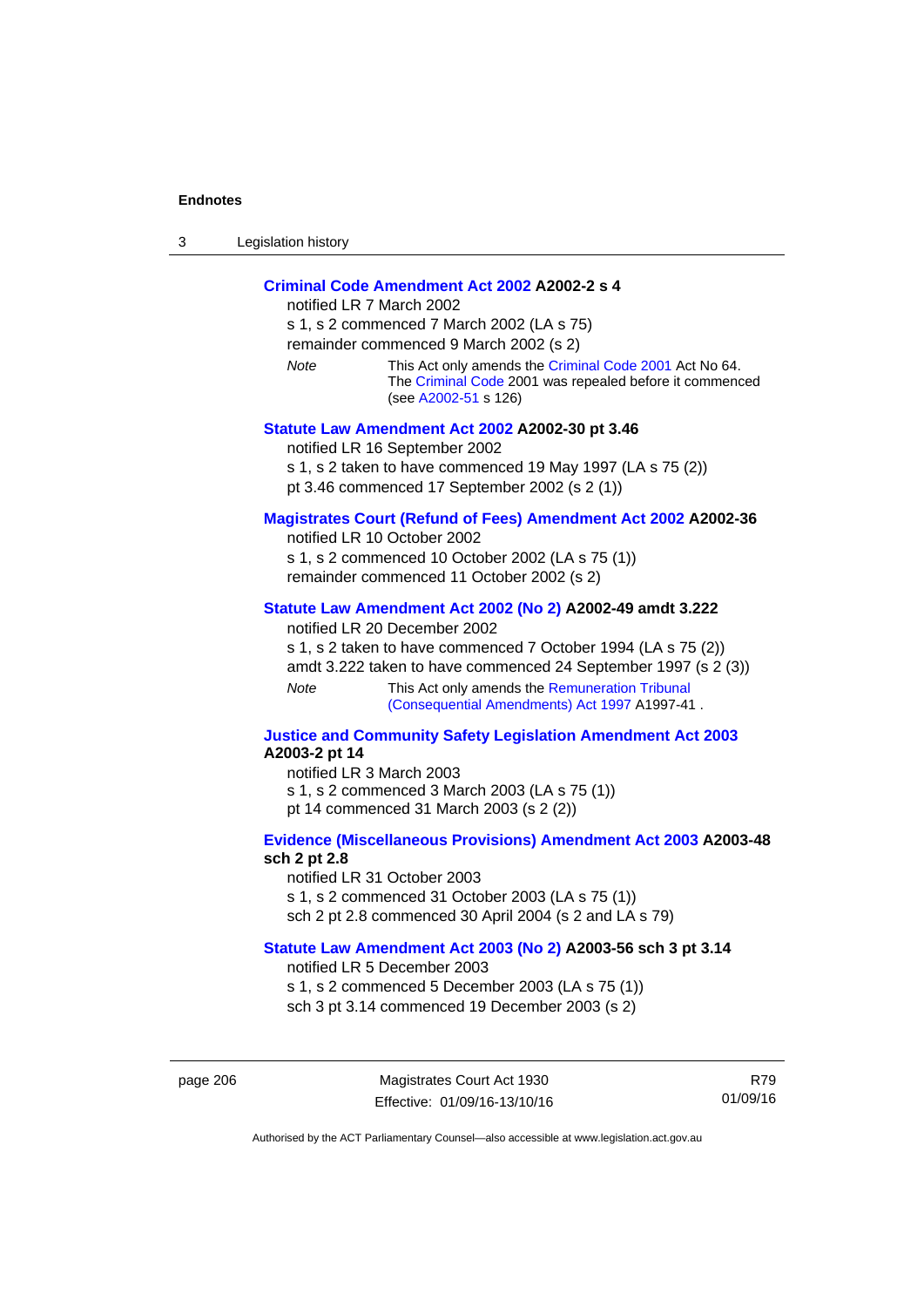## **[Sexuality Discrimination Legislation Amendment Act 2004](http://www.legislation.act.gov.au/a/2004-2) A2004-2 sch 2 pt 2.6**

notified LR 18 February 2004 s 1, s 2 commenced 18 February 2004 (LA s 75 (1)) sch 2 pt 2.6 commenced 22 March 2004 (s 2 and [CN2004-4\)](http://www.legislation.act.gov.au/cn/2004-4/default.asp)

### **[Bail Amendment Act 2004](http://www.legislation.act.gov.au/a/2004-14) A2004-14 sch 2 pt 2.2**

notified LR 26 March 2004

s 1, s 2 commenced 26 March 2004 (LA s 75 (1))

sch 2 pt 2.2 commenced 26 June 2004 (s 2 (1))

### **[Criminal Code \(Theft, Fraud, Bribery and Related Offences\)](http://www.legislation.act.gov.au/a/2004-15)  [Amendment Act 2004](http://www.legislation.act.gov.au/a/2004-15) A2004-15 sch 3 pt 3.4**

notified LR 26 March 2004 s 1, s 2 commenced 26 March 2004 (LA s 75 (1)) sch 3 pt 3.4 commenced 9 April 2004 (s 2 (1))

### **[Statute Law Amendment Act 2004](http://www.legislation.act.gov.au/a/2004-42) A2004-42 sch 1 pt 1.4**

notified LR 11 August 2004 s 1, s 2 commenced 11 August 2004 (LA s 75 (1)) amdt 1.10, amdt 1.11 commenced 30 September 2004(s 2 (2) and see [Litter Act 2004](http://www.legislation.act.gov.au/a/2004-47) A2004-47, s 2 and [CN2004-22\)](http://www.legislation.act.gov.au/cn/2004-22/default.asp) sch 1 pt 1.4 remainder commenced 25 August 2004 (s 2 (1))

### **[Litter Act 2004](http://www.legislation.act.gov.au/a/2004-47) A2004-47 sch 1**

notified LR 16 August 2004 s 1, s 2 commenced 16 August 2004 (LA s 75 (1)) sch 1 commenced 30 September 2004 (s 2 and [CN2004-22\)](http://www.legislation.act.gov.au/cn/2004-22/default.asp)

### **[Court Procedures \(Consequential Amendments\) Act 2004](http://www.legislation.act.gov.au/a/2004-60) A2004-60 sch 1 pt 1.40, pt 1.51 (in part)**

notified LR 2 September 2004 s 1, s 2 commenced 2 September 2004 (LA s 75 (1)) sch 1 pt 1.40, pt 1.51 commenced 10 January 2005 (s 2 and see [Court](http://www.legislation.act.gov.au/a/2004-59)  [Procedures Act 2004](http://www.legislation.act.gov.au/a/2004-59) A2004-59, s 2 and [CN2004-29\)](http://www.legislation.act.gov.au/cn/2004-29/default.asp)

### **[Justice and Community Safety Legislation Amendment Act 2005](http://www.legislation.act.gov.au/a/2005-5) A2005-5 pt 8**

notified LR 23 February 2005 s 1, s 2 commenced 23 February 2005 (LA s 75 (1)) pt 8 commenced 24 February 2005 (s 2 (2))

R79 01/09/16

Magistrates Court Act 1930 Effective: 01/09/16-13/10/16 page 207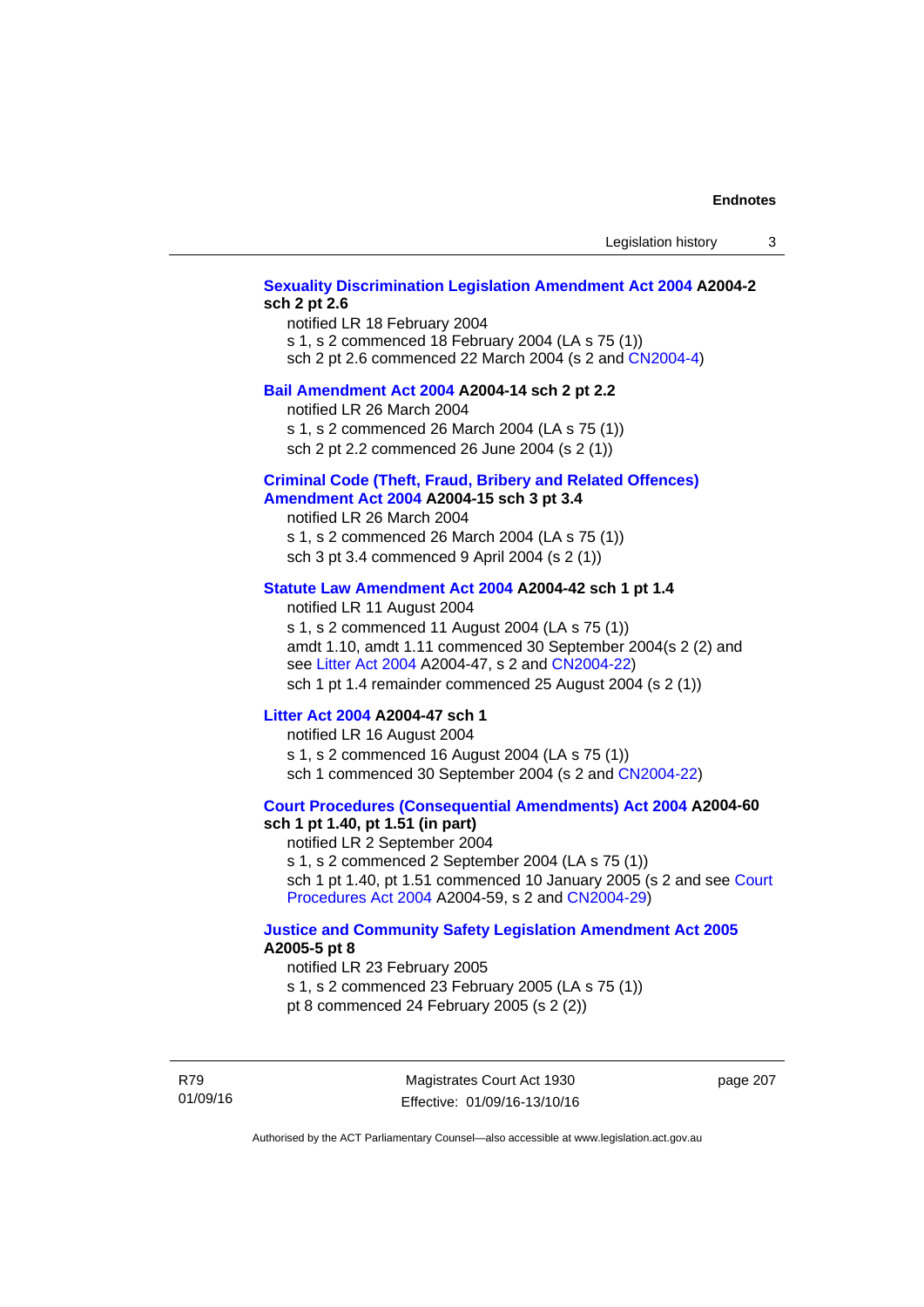3 Legislation history

## **[Crimes Amendment Act 2005](http://www.legislation.act.gov.au/a/2005-7) A2005-7 pt 4**

notified LR 23 February 2005 s 1, s 2 commenced 23 February 2005 (LA s 75 (1)) pt 4 commenced 24 February 2005 (s 2)

### **[Domestic Violence and Protection Orders Amendment Act 2005](http://www.legislation.act.gov.au/a/2005-13) A2005-13 sch 1 pt 1.12**

notified LR 24 March 2005 s 1, s 2 commenced 24 March 2005 (LA s 75 (1)) sch 1 pt 1.12 commenced 25 March 2005 (s 2)

### **[Statute Law Amendment Act 2005](http://www.legislation.act.gov.au/a/2005-20) A2005-20 sch 3 pt 3.35**

notified LR 12 May 2005 s 1, s 2 taken to have commenced 8 March 2005 (LA s 75 (2)) sch 1 pt 3.35 commenced 2 June 2005 (s 2 (1))

### **[Criminal Code \(Administration of Justice Offences\) Amendment](http://www.legislation.act.gov.au/a/2005-53)  [Act 2005](http://www.legislation.act.gov.au/a/2005-53) A2005-53 sch 1 pt 1.20**

notified LR 26 October 2005 s 1, s 2 commenced 26 October 2005 (LA s 75 (1)) sch 1 pt 1.20 commenced 23 November 2005 (s 2)

### **[Justice and Community Safety Legislation Amendment Act 2005](http://www.legislation.act.gov.au/a/2005-60)  [\(No 4\)](http://www.legislation.act.gov.au/a/2005-60) A2005-60 sch 1 pt 1.19**

notified LR 1 December 2005 s 1, s 2 taken to have commenced 23 November 2005 (LA s 75 (2)) sch 1 pt 1.19 commenced 22 December 2005 (s 2 (4))

### **[Sentencing Legislation Amendment Act 2006](http://www.legislation.act.gov.au/a/2006-23) A2006-23 sch 1 pt 1.27**  notified LR 18 May 2006

s 1, s 2 commenced 18 May 2006 (LA s 75 (1)) sch 1 pt 1.27 commenced 2 June 2006 (s 2 (1) and see [Crimes](http://www.legislation.act.gov.au/a/2005-59)  [\(Sentence Administration\) Act 2005](http://www.legislation.act.gov.au/a/2005-59) A2005-59 s 2, [Crimes](http://www.legislation.act.gov.au/a/2005-58)  [\(Sentencing\) Act 2005](http://www.legislation.act.gov.au/a/2005-58) A2005-58, s 2 and LA s 79)

page 208 Magistrates Court Act 1930 Effective: 01/09/16-13/10/16

R79 01/09/16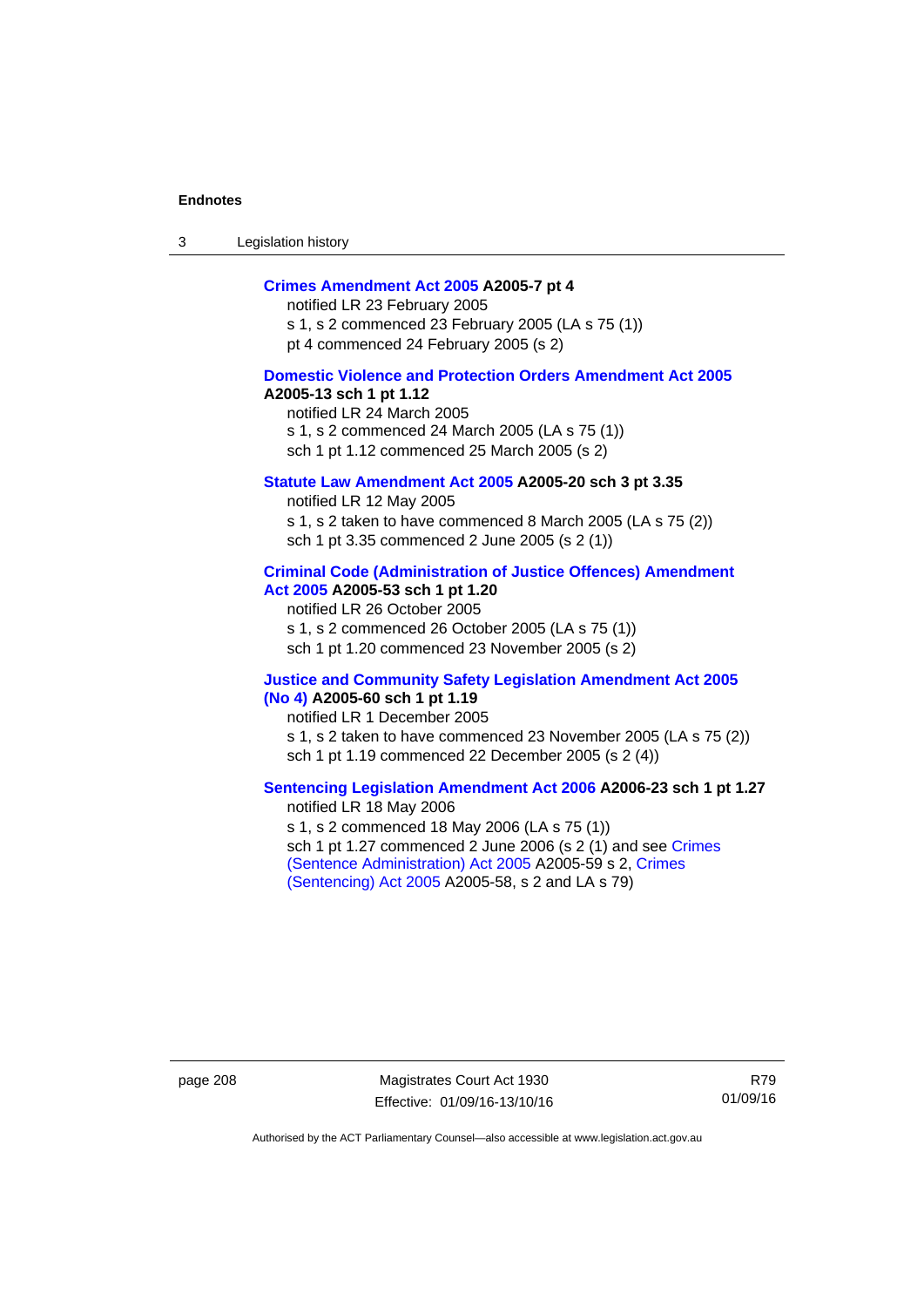| Legislation history |  |
|---------------------|--|
|---------------------|--|

# **[Justice and Community Safety Legislation Amendment Act 2006](http://www.legislation.act.gov.au/a/2006-40) A2006-40 sch 2 pt 2.23 (as am by [A2006-55](http://www.legislation.act.gov.au/a/2006-55) pt 4)**  notified LR 28 September 2006 s 1, s 2 commenced 28 September 2006 (LA s 75 (1)) sch 2 pt 2.23 commenced 1 January 2007 (s 2 (4)) **[Court Legislation Amendment Act 2006](http://www.legislation.act.gov.au/a/2006-55) A2006-55 pt 4, pt 5**  notified LR 18 December 2006 s 1, s 2 commenced 18 December 2006 (LA s 75 (1)) pt 4 commenced 1 January 2007 (LA s 79A and [A2006-40](http://www.legislation.act.gov.au/a/2006-40)) pt 5 commenced 19 December 2006 (s 2) **[Housing Assistance Act 2007](http://www.legislation.act.gov.au/a/2007-8) A2007-8 sch 1 pt 1.7**  notified LR 10 May 2007 s 1, s 2 commenced 10 May 2007 (LA s 75 (1)) sch 1 pt 1.7 commenced 10 November 2007 (s 2 and LA s 79) **[Corrections Management Act 2007](http://www.legislation.act.gov.au/a/2007-15) A2007-15 sch 1 pt 1.6**  notified LR 18 June 2007 s 1, s 2 commenced 18 June 2007 (LA s 75 (1)) sch 1 pt 1.6 commenced 18 December 2007 (s 2 and LA s 79) **[Victims of Crime Amendment Act 2007](http://www.legislation.act.gov.au/a/2007-44) A2007-44 sch 1 pt 1.2**  notified LR 13 December 2007 s 1, s 2 commenced 13 December 2007 (LA s 75 (1)) sch 1 pt 1.2 commenced 20 December 2007 (s 2) **[Crimes Amendment Act 2008](http://www.legislation.act.gov.au/a/2008-6) A2008-6 pt 5**  notified LR 15 April 2008 s 1, s 2 commenced 15 April 2008 (LA s 75 (1)) pt 5 commenced 16 April 2008 (s 2) **[Children and Young People Act 2008](http://www.legislation.act.gov.au/a/2008-19) A2008-19 sch 1 pt 1.8**  notified LR 17 July 2008 s 1, s 2 commenced 17 July 2008 (LA s 75 (1)) sch 1 pt 1.8 commenced 27 February 2009 (s 2 and [CN2008-17](http://www.legislation.act.gov.au/cn/2008-17/default.asp) (and see [CN2008-13](http://www.legislation.act.gov.au/cn/2008-13/default.asp)))

page 209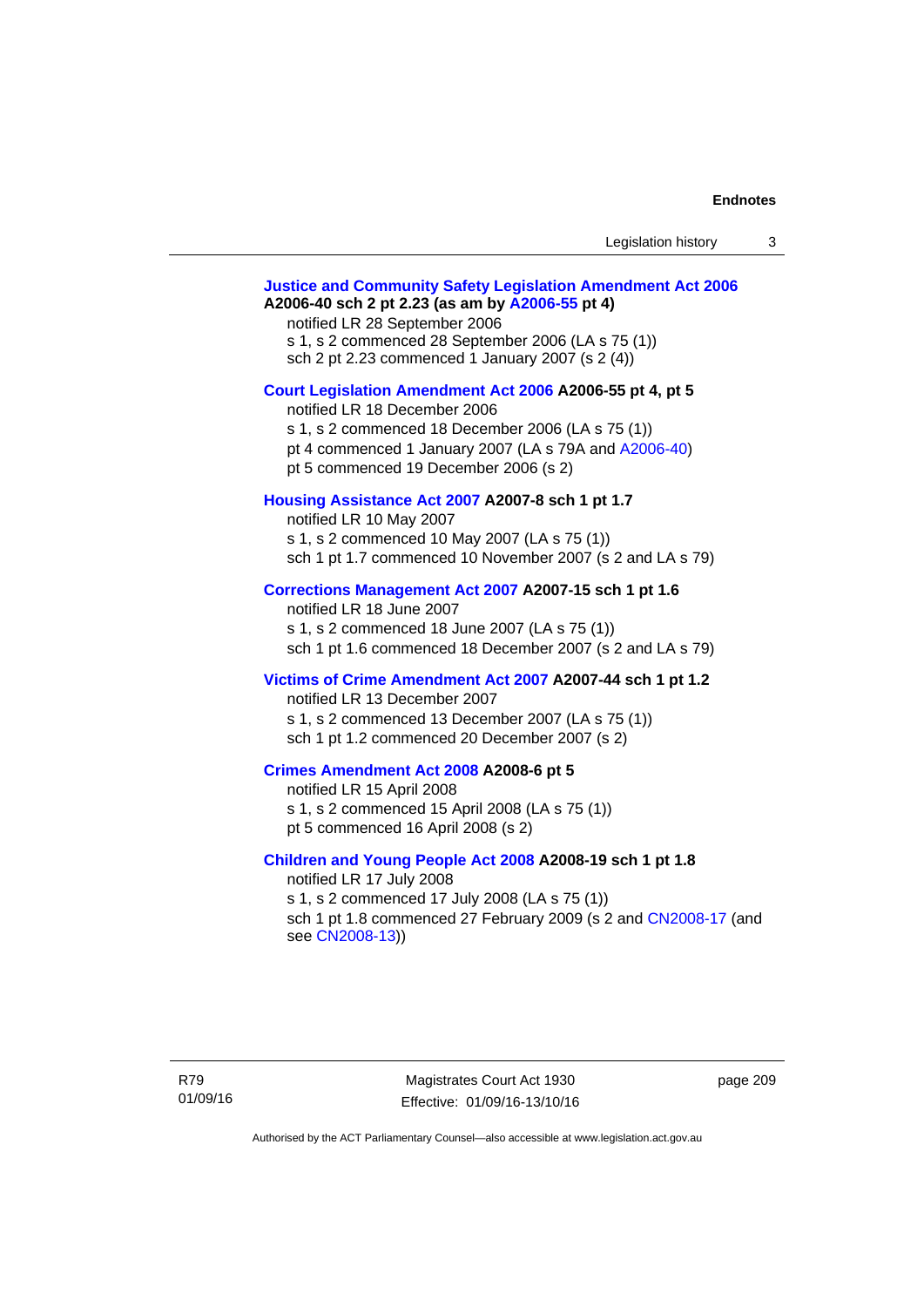3 Legislation history

## **[Children and Young People \(Consequential Amendments\) Act 2008](http://www.legislation.act.gov.au/a/2008-20) A2008-20 sch 1 pt 1.5**

notified LR 17 July 2008

s 1, s 2 commenced 17 July 2008 (LA s 75 (1))

s 3 commenced 18 July 2008 (s 2 (1))

sch 1 pt 1.5 commenced 27 February 2009 (s 2 (5) and see Children [and Young People Act 2008](http://www.legislation.act.gov.au/a/2008-19) A2008-19, s 2 and [CN2008-17 \(](http://www.legislation.act.gov.au/cn/2008-17/default.asp)and see [CN2008-13](http://www.legislation.act.gov.au/cn/2008-13/default.asp)))

### **[Justice and Community Safety Legislation Amendment Act 2008](http://www.legislation.act.gov.au/a/2008-22)  [\(No 2\)](http://www.legislation.act.gov.au/a/2008-22) A2008-22 sch 1 pt 1.6**

notified LR 8 July 2008

s 1, s 2 commenced 8 July 2008 (LA s 75 (1))

sch 1 pt 1.6 commenced 29 July 2008 (s 2)

## **[Justice and Community Safety Legislation Amendment](http://www.legislation.act.gov.au/a/2008-29)**

**[Act 2008 \(No 3\)](http://www.legislation.act.gov.au/a/2008-29) A2008-29 sch 1 pt 1.10** 

notified LR 13 August 2008 s 1, s 2 commenced 13 August 2008 (LA s 75 (1))

sch 1 pt 1.10 commenced 27 August 2008 (s 2)

### **[ACT Civil and Administrative Tribunal Legislation Amendment](http://www.legislation.act.gov.au/a/2008-36)  [Act 2008](http://www.legislation.act.gov.au/a/2008-36) A2008-36 sch 1 pt 1.36**

notified LR 4 September 2008

s 1, s 2 commenced 4 September 2008 (LA s 75 (1)) sch 1 pt 1.36 commenced 2 February 2009 (s 2 (1) and see [ACT Civil](http://www.legislation.act.gov.au/a/2008-35)  [and Administrative Tribunal Act 2008](http://www.legislation.act.gov.au/a/2008-35) A2008-35, s 2 (1) and [CN2009-2](http://www.legislation.act.gov.au/cn/2009-2/default.asp))

**[ACT Civil and Administrative Tribunal Legislation Amendment](http://www.legislation.act.gov.au/a/2008-37)  [Act 2008 \(No 2\)](http://www.legislation.act.gov.au/a/2008-37) A2008-37 sch 1 pt 1.74** 

notified LR 4 September 2008

s 1, s 2 commenced 4 September 2008 (LA s 75 (1)) sch 1 pt 1.74 commenced 2 February 2009 (s 2 (1) and see ACT Civil [and Administrative Tribunal Act 2008](http://www.legislation.act.gov.au/a/2008-35) A2008-35, s 2 (1) and [CN2009-2](http://www.legislation.act.gov.au/cn/2009-2/default.asp))

## **[Sexual and Violent Offences Legislation Amendment Act 2008](http://www.legislation.act.gov.au/a/2008-41) A2008-41 pt 3**

notified LR 8 September 2008

s 1, s 2 commenced 8 September 2008 (LA s 75 (1))

pt 3 commenced 30 May 2009 (s 2 and [CN2009-3\)](http://www.legislation.act.gov.au/cn/2009-3/default.asp)

page 210 Magistrates Court Act 1930 Effective: 01/09/16-13/10/16

R79 01/09/16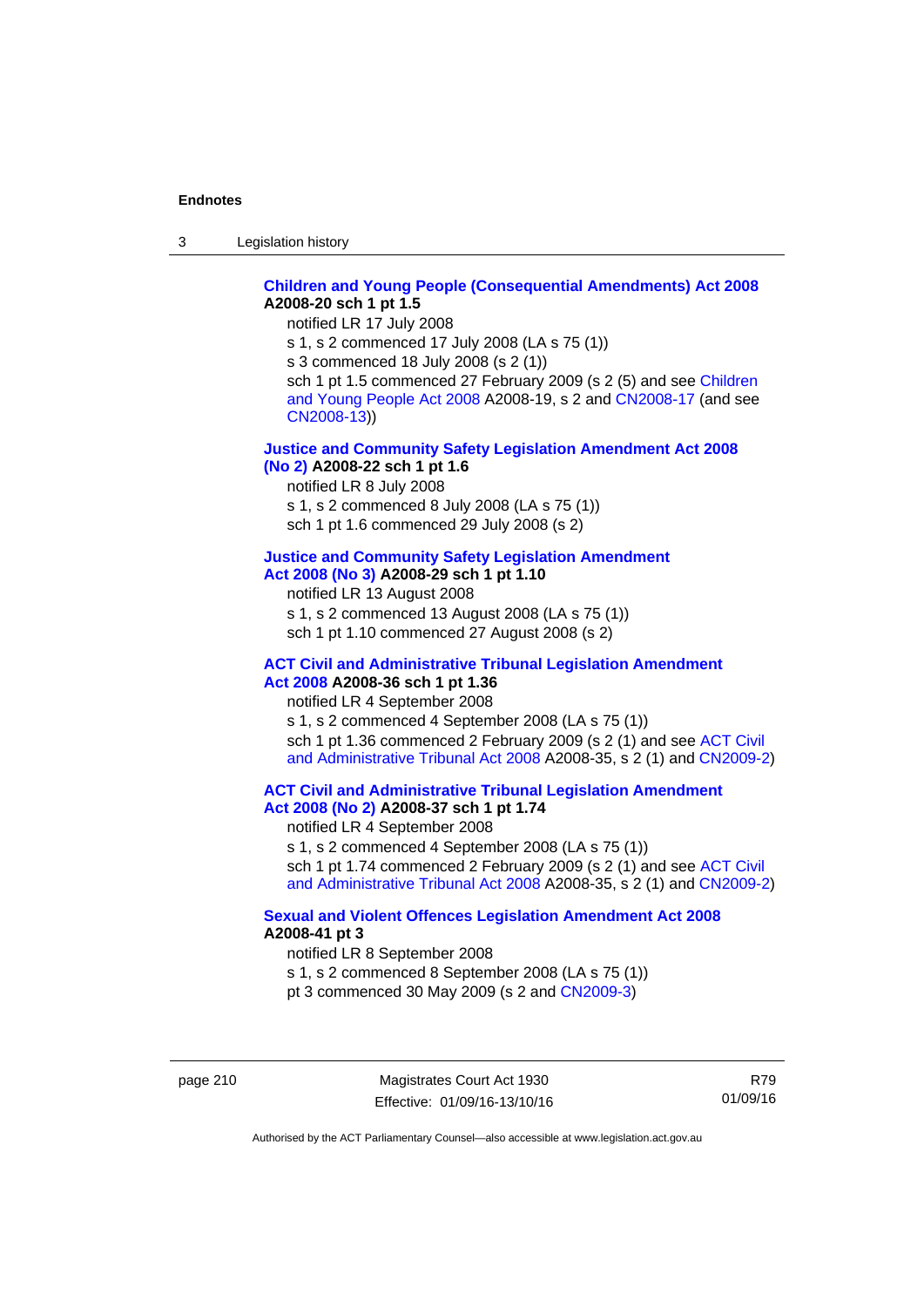### **[Court Legislation Amendment Act 2008](http://www.legislation.act.gov.au/a/2008-42) A2008-42 pt 4**

notified LR notified LR 8 September 2008

s 1, s 2 commenced 8 September 2008 (LA s 75 (1)) pt 4 commenced 8 March 2009 (s 2 and LA s 79)

#### **[Crimes Legislation Amendment Act 2008](http://www.legislation.act.gov.au/a/2008-44) A2008-44 sch 1 pt 1.11**

notified LR 9 September 2008

s 1, s 2 commenced 9 September 2008 (LA s 75 (1))

sch 1 pt 1.11 commenced 30 May 2009 (s 2 and [CN2009-4](http://www.legislation.act.gov.au/cn/2009-4/default.asp))

### **[Domestic Violence and Protection Orders Act 2008](http://www.legislation.act.gov.au/a/2008-46) A2008-46 sch 3 pt 3.12**

notified LR 10 September 2008 s 1, s 2 commenced 10 September 2008 (LA s 75 (1)) sch 3 pt 3.12 commenced 30 March 2009 (s 2)

### **[Justice and Community Safety Legislation Amendment Act 2009](http://www.legislation.act.gov.au/a/2009-7) A2009-7 sch 1 pt 1.8**

notified LR 5 March 2009

s 1, s 2 commenced 5 March 2009 (LA s 75 (1))

sch 1 pt 1.8 commenced 30 May 2009 (s 2 (4) and see Crimes [Legislation Amendment Act 2008](http://www.legislation.act.gov.au/a/2008-44) A2008-44, s 2 and [CN2009-4\)](http://www.legislation.act.gov.au/cn/2009-4/default.asp)

as modified by

### **[Magistrates Court \(Transitional Provisions\) Regulation 2009](http://www.legislation.act.gov.au/sl/2009-20) SL2009-20**

notified LR 18 May 2009

s 1, s 2 commenced 18 May 2009 (LA s 75 (1)) remainder commenced 30 May 2009 (s 2 and see [Crimes Legislation](http://www.legislation.act.gov.au/a/2008-44)  [Amendment Act 2008](http://www.legislation.act.gov.au/a/2008-44) A2008-44, s 2 and [CN2009-4](http://www.legislation.act.gov.au/cn/2009-4/default.asp))

as amended by

## **[Justice and Community Safety Legislation Amendment Act 2009](http://www.legislation.act.gov.au/a/2009-19)  [\(No 2\)](http://www.legislation.act.gov.au/a/2009-19) A2009-19 pt 11**

notified LR 1 September 2009

s 1, s 2 commenced 1 September 2009 (LA s 75 (1))

pt 11 commenced 29 September 2009 (s 2)

R79 01/09/16

Magistrates Court Act 1930 Effective: 01/09/16-13/10/16 page 211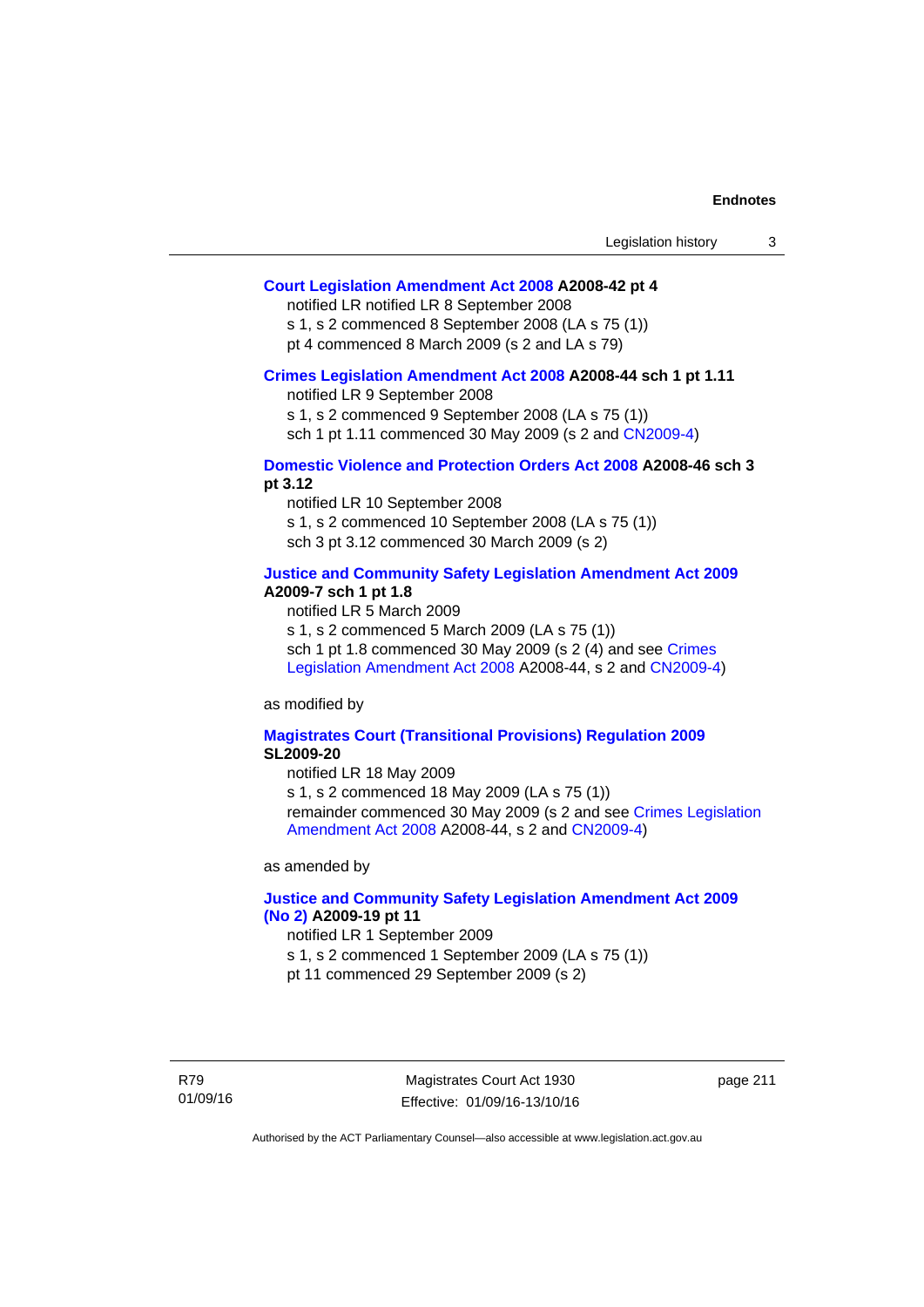| -3 | Legislation history |  |
|----|---------------------|--|
|----|---------------------|--|

## **[Road Transport \(Mass, Dimensions and Loading\) Act 2009](http://www.legislation.act.gov.au/a/2009-22) A2009-22 sch 1 pt 1.1**

notified LR 3 September 2009 s 1, s 2 commenced 3 September 2009 (LA s 75 (1)) sch 1 pt 1.1 commenced 3 March 2010 (s 2 and LA s 79)

### **[Crimes Legislation Amendment Act 2009](http://www.legislation.act.gov.au/a/2009-24) A2009-24 sch 1 pt 1.9**

notified LR 3 September 2009

s 1, s 2 commenced 3 September 2009 (LA s 75 (1))

sch 1 pt 1.9 commenced 4 September 2009 (s 2)

### **[Courts \(Appointments\) Amendment Act 2009](http://www.legislation.act.gov.au/a/2009-37) A2009-37 pt 2**

notified LR 21 October 2009 s 1, s 2 commenced 21 October 2009 (LA s 75 (1)) pt 2 commenced 22 October 2009 (s 2)

as modified by

### **[ACT Civil and Administrative Tribunal \(Transitional Provisions\)](http://www.legislation.act.gov.au/sl/2009-2)  [Regulation 2009](http://www.legislation.act.gov.au/sl/2009-2) SL2009-2 s 67 (as am by [SL2009-51](http://www.legislation.act.gov.au/sl/2009-51) s 6, s 8, [A2009-54](http://www.legislation.act.gov.au/a/2009-54) amdt 1.3)**

notified LR 29 January 2009

s 1, s 2 commenced 29 January 2009 (LA s 75 (1)) s 67 commenced 2 February 2009 (s 2 and see [ACT Civil and](http://www.legislation.act.gov.au/a/2008-35)  [Administrative Tribunal Act 2008](http://www.legislation.act.gov.au/a/2008-35) A2008-35, s 2 (1) and [CN2009-2\)](http://www.legislation.act.gov.au/cn/2009-2/default.asp)

### **[ACT Civil and Administrative Tribunal \(Transitional Provisions\)](http://www.legislation.act.gov.au/sl/2009-51)  [Amendment Regulation 2009 \(No 1\)](http://www.legislation.act.gov.au/sl/2009-51) SL2009-51 s 6, s 8**

notified LR 30 October 2009

- s 1, s 2 commenced 30 October 2009 (LA s 75 (1))
- s 6, s 8 commenced 31 October 2009 (s 2)
- *Note* This regulation only amends the [ACT Civil and Administrative](http://www.legislation.act.gov.au/sl/2009-2)  [Tribunal \(Transitional Provisions\) Regulation 2009](http://www.legislation.act.gov.au/sl/2009-2) SL2009-2.

as amended by

#### **[Statute Law Amendment Act 2009 \(No 2\)](http://www.legislation.act.gov.au/a/2009-49) A2009-49 sch 3 pt 3.48**

notified LR 26 November 2009

s 1, s 2 commenced 26 November 2009 (LA s 75 (1)) sch 3 pt 3.48 commenced 17 December 2009 (s 2)

page 212 Magistrates Court Act 1930 Effective: 01/09/16-13/10/16

R79 01/09/16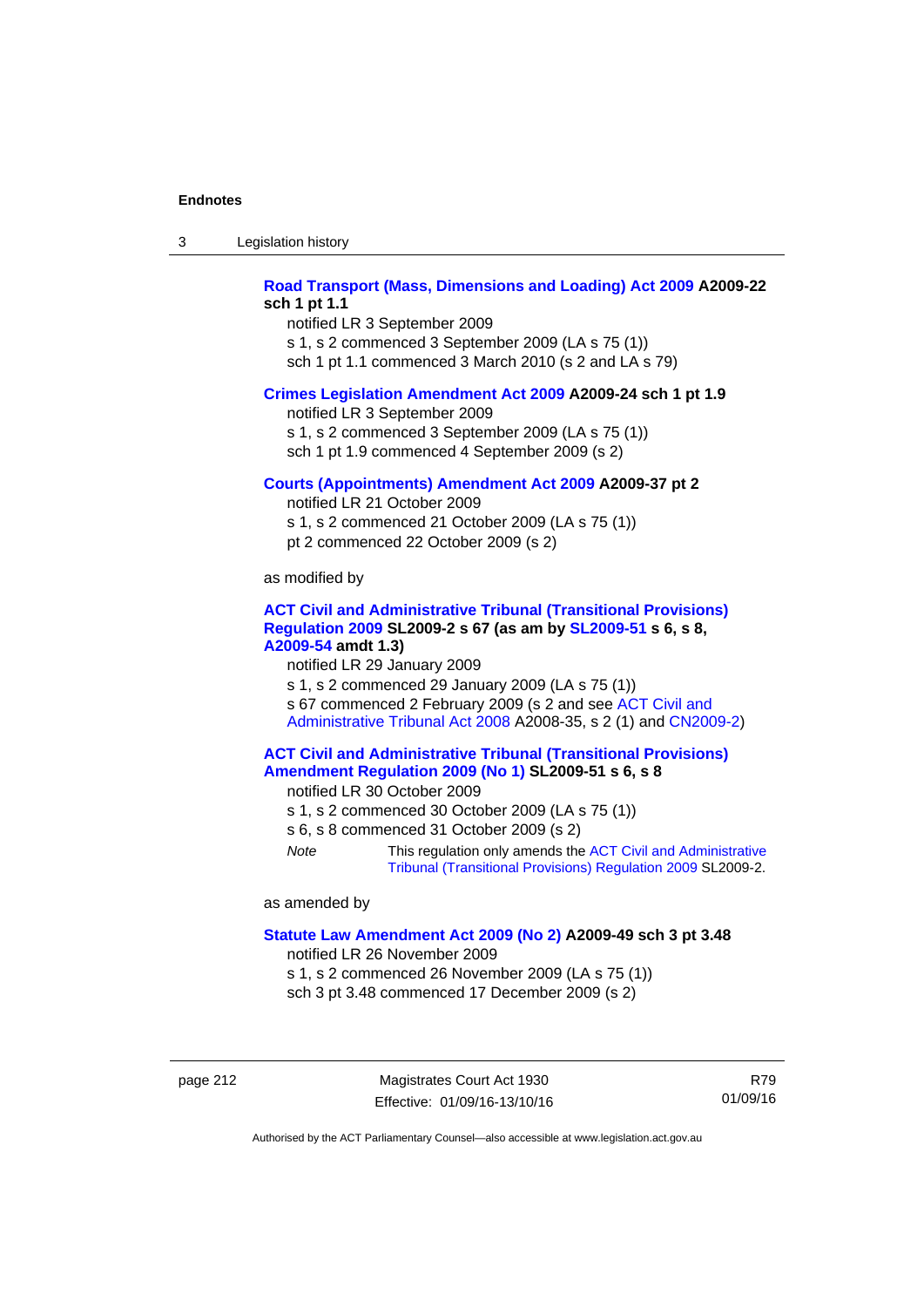## **[Justice and Community Safety Legislation Amendment Act 2009](http://www.legislation.act.gov.au/a/2009-54)  [\(No 4\)](http://www.legislation.act.gov.au/a/2009-54) A2009-54 sch 1 pt 1.2, sch 1 pt 1.4**

notified LR 18 December 2009

s 1, s 2 commenced 18 December 2009 (LA s 75 (1)) sch 1 pt 1.2, sch 1 pt 1.4 commenced 22 December 2009 (s 2 (2) (a) and see [Justice and Community Safety Legislation Amendment Act](http://www.legislation.act.gov.au/a/2009-44)  [2009 \(No 3\)](http://www.legislation.act.gov.au/a/2009-44) A2009-44 s 2 (3)) *Note* This Act also amends the [ACT Civil and Administrative Tribunal](http://www.legislation.act.gov.au/sl/2009-2) 

[\(Transitional Provisions\) Regulation 2009](http://www.legislation.act.gov.au/sl/2009-2) SL2009-2.

### **[Justice and Community Safety Legislation Amendment Act 2010](http://www.legislation.act.gov.au/a/2010-13) A2010-13 sch 1 pt 1.4**

notified LR 31 March 2010 s 1, s 2 commenced 31 March 2010 (LA s 75 (1)) s 3 commenced 1 April 2010 (LA s 75AA) sch 1 pt 1.4 commenced 28 April 2010 (s 2 (4))

### **[Crimes \(Sentence Administration\) Amendment Act 2010](http://www.legislation.act.gov.au/a/2010-21) A2010-21 sch 1 pt 1.6**

notified LR 30 June 2010 s 1, s 2 commenced 30 June 2010 (LA s 75 (1)) sch 1 pt 1.6 commenced 1 July 2010 (s 2)

### **[Justice and Community Safety Legislation Amendment Act 2010](http://www.legislation.act.gov.au/a/2010-30)**

#### **[\(No 2\)](http://www.legislation.act.gov.au/a/2010-30) A2010-30 sch 1 pt 1.15**

notified LR 31 August 2010

s 1, s 2 commenced 31 August 2010 (LA s 75 (1))

s 3 commenced 1 September 2010 (s 2 (1))

sch 1 pt 1.15 commenced 28 September 2010 (s 2 (2))

## **[Justice and Community Safety Legislation Amendment Act 2010](http://www.legislation.act.gov.au/a/2010-40)**

# **[\(No 3\)](http://www.legislation.act.gov.au/a/2010-40) A2010-40 sch 2 pt 2.10**

notified LR 5 October 2010

- s 1, s 2 commenced 5 October 2010 (LA s 75 (1))
- s 3 commenced 6 October 2010 (s 2 (1))
- sch 2 pt 2.10 commenced 2 November 2010 (s 2 (2))

## **[Courts Legislation Amendment Act 2011](http://www.legislation.act.gov.au/a/2011-13) A2011-13 sch 1 pt 1.5**

notified LR 11 May 2011 s 1, s 2 commenced 11 May 2011 (LA s 75 (1)) sch 1 pt 1.5 commenced 25 July 2011 (s 2 and [CN2011-8\)](http://www.legislation.act.gov.au/cn/2011-8/default.asp)

R79 01/09/16 page 213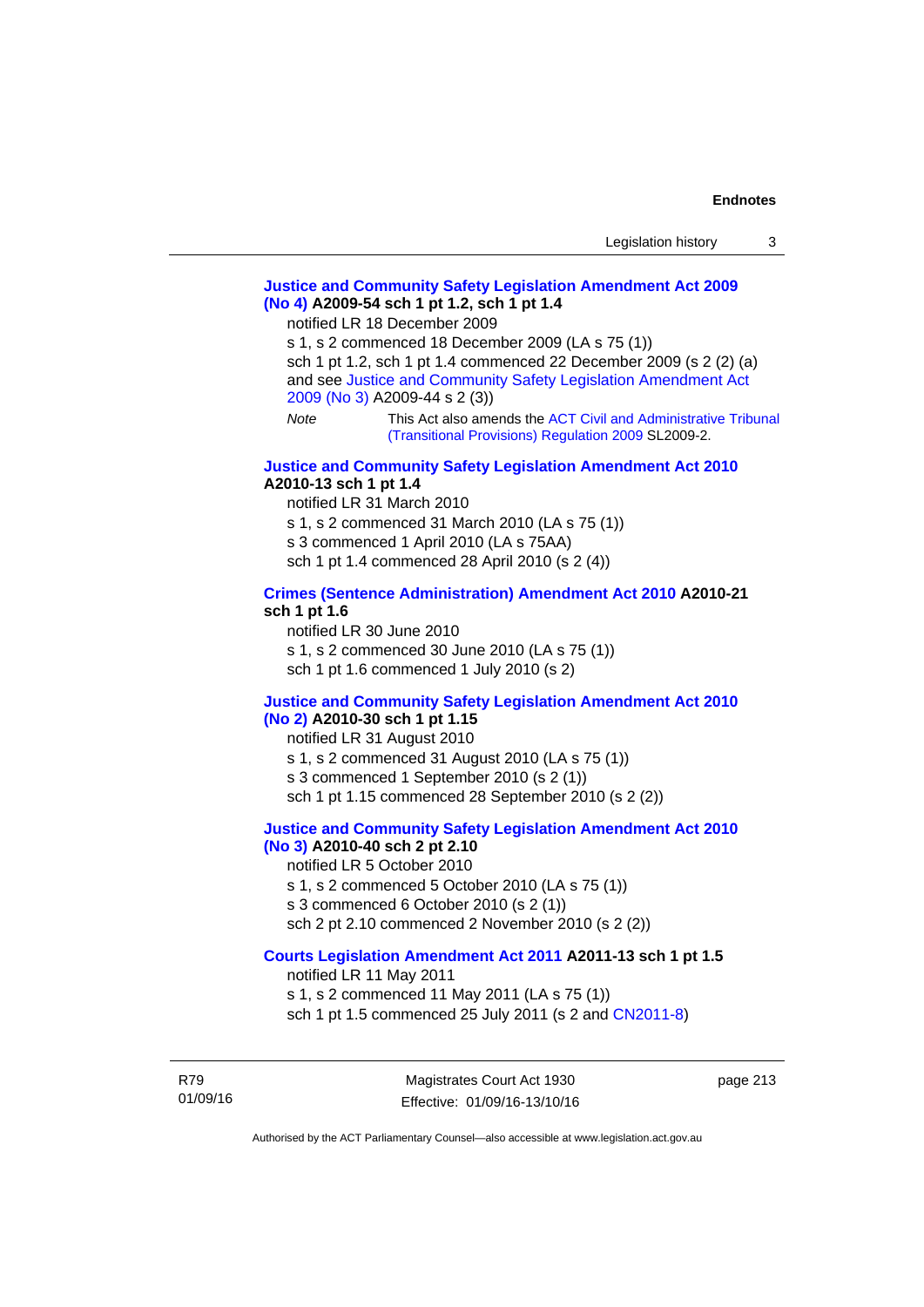| -3 | Legislation history |  |
|----|---------------------|--|
|----|---------------------|--|

## **[Administrative \(One ACT Public Service Miscellaneous Amendments\)](http://www.legislation.act.gov.au/a/2011-22)  [Act 2011](http://www.legislation.act.gov.au/a/2011-22) A2011-22 sch 1 pt 1.99**

notified LR 30 June 2011 s 1, s 2 commenced 30 June 2011 (LA s 75 (1)) sch 1 pt 1.99 commenced 1 July 2011 (s 2 (1))

#### **[Statute Law Amendment Act 2011 \(No 2\)](http://www.legislation.act.gov.au/a/2011-28) A2011-28 sch 3 pt 3.26**

notified LR 31 August 2011 s 1, s 2 commenced 31 August 2011 (LA s 75 (1)) sch 3 pt 3.26 commenced 21 September 2011 (s 2 (1))

## **[Law Officers Act 2011](http://www.legislation.act.gov.au/a/2011-30) A2011-30 sch 1 pt 1.5**

notified LR 29 August 2011 s 1, s 2 commenced 29 August 2011 (LA s 75 (1)) sch 1 pt 1.5 commenced 31 August 2011 (s 2 and [CN2011-9](http://www.legislation.act.gov.au/cn/2011-9/default.asp))

## **[Evidence \(Consequential Amendments\) Act 2011](http://www.legislation.act.gov.au/a/2011-48) A2011-48 sch 1 pt 1.23**

notified LR 22 November 2011 s 1, s 2 commenced 22 November 2011 (LA s 75 (1)) sch 1 pt 1.23 commenced 1 March 2012 (s 2 (1) and see [Evidence](http://www.legislation.act.gov.au/a/2011-12)  [Act 2011](http://www.legislation.act.gov.au/a/2011-12) A2011-12, s 2 and [CN2012-4](http://www.legislation.act.gov.au/cn/2012-4/default.asp))

#### **[Statute Law Amendment Act 2011 \(No 3\)](http://www.legislation.act.gov.au/a/2011-52) A2011-52 sch 3 pt 3.37**

notified LR 28 November 2011 s 1, s 2 commenced 28 November 2011 (LA s 75 (1)) sch 3 pt 3.37 commenced 12 December 2011 (s 2)

### **[Justice and Community Safety Legislation Amendment Act 2012](http://www.legislation.act.gov.au/a/2012-13) A2012-13 sch 1 pt 1.8**

notified LR 11 April 2012 s 1, s 2 commenced 11 April 2012 (LA s 75 (1)) sch 1 pt 1.8 commenced 12 April 2012 (s 2 (1))

### **[Crimes Legislation Amendment Act 2013](http://www.legislation.act.gov.au/a/2013-12) A2013-12 pt 9**  notified LR 17 April 2013

s 1, s 2 commenced 17 April 2013 (LA s 75 (1)) pt 9 commenced 24 April 2013 (s 2)

R79 01/09/16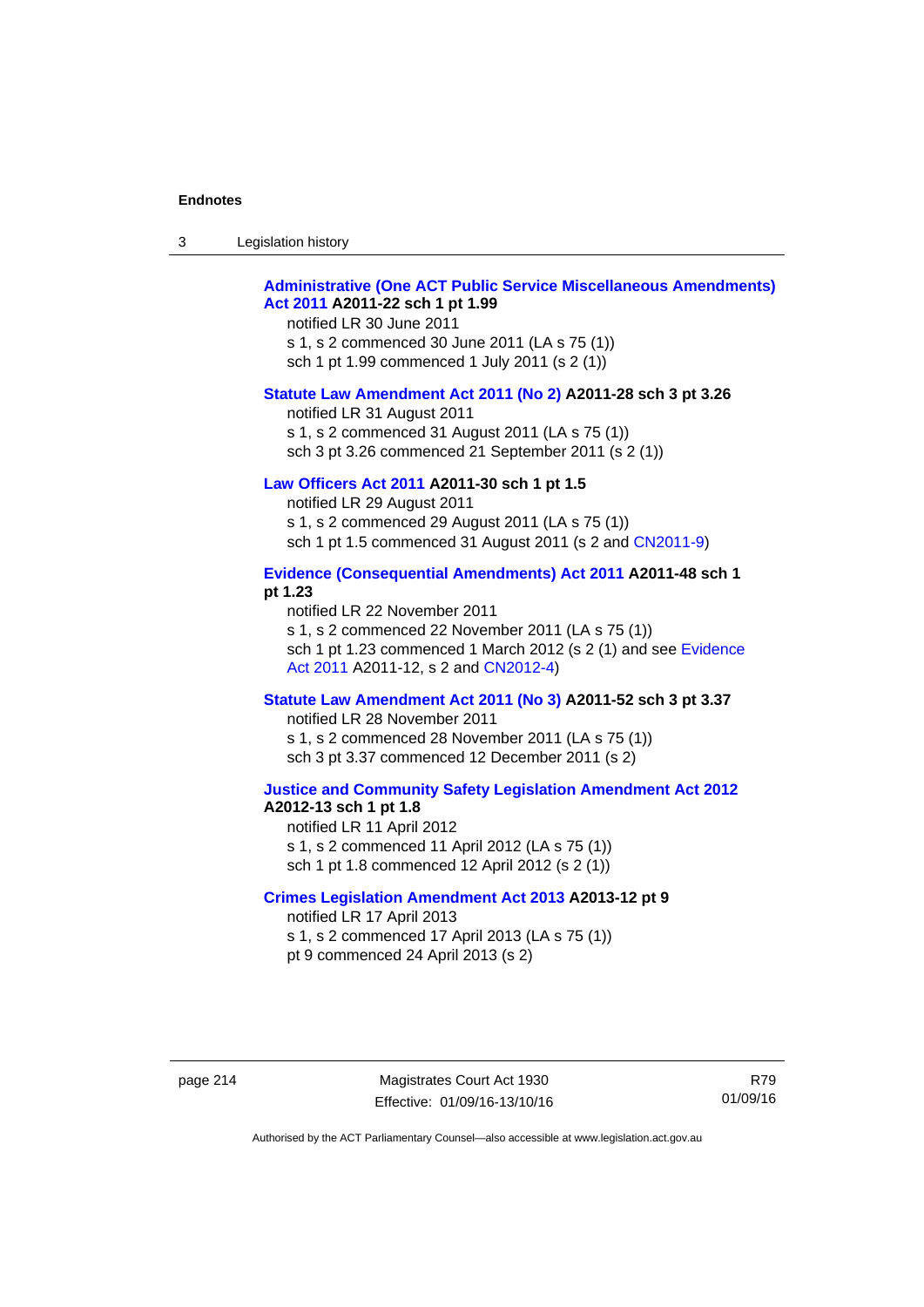## **[Magistrates Court \(Industrial Proceedings\) Amendment Act 2013](http://www.legislation.act.gov.au/a/2013-43) A2013-43**

notified LR 7 November 2013 s 1, s 2 commenced 7 November 2013 (LA s 75 (1)) remainder commenced 8 November 2013 (s 2)

### **[Justice and Community Safety Legislation Amendment Act 2013](http://www.legislation.act.gov.au/a/2013-45)  [\(No](http://www.legislation.act.gov.au/a/2013-45) 4) A2013-45 sch 1 pt 1.2**

notified LR 11 November 2013 s 1, s 2 commenced 11 November 2013 (LA s 75 (1)) sch 1 pt 1.2 commenced 12 November 2013 (s 2)

### **[Heavy Vehicle National Law \(Consequential Amendments\) Act 2013](http://www.legislation.act.gov.au/a/2013-52) A2013-52 pt 4**

notified LR 9 December 2013 s 1, s 2 commenced 9 December 2013 (LA s 75 (1)) pt 4 commenced 10 February 2014 (s 2 and see [Heavy Vehicle](http://www.legislation.act.gov.au/a/2013-51/default.asp)  [National Law \(ACT\) Act 2013](http://www.legislation.act.gov.au/a/2013-51/default.asp) A2013-51, s 2 (1) and [CN2014-2](http://www.legislation.act.gov.au/cn/2014-2/default.asp))

## **[Courts Legislation Amendment Act 2014](http://www.legislation.act.gov.au/a/2014-1) A2014-1 pt 5**

notified LR 5 March 2014

s 1, s 2 commenced 5 March 2014 (LA s 75 (1)) pt 5 commenced 2 April 2014 (s 2)

### **[Courts Legislation Amendment Act 2015](http://www.legislation.act.gov.au/a/2015-10) A2015-10 pt 12**

notified LR 7 April 2015 s 1, s 2 commenced 7 April 2015 (LA s 75 (1)) pt 12 commenced 21 April 2015 (s 2 (2))

## **[Courts Legislation Amendment Act 2015 \(No 2\)](http://www.legislation.act.gov.au/a/2015-52/default.asp) A2015-52 pt 13**

notified LR 26 November 2015 s 1, s 2 commenced 26 November 2015 (LA s 75 (1)) pt 13 commenced 10 December 2015 (s 2 (2))

## **[Victims of Crime \(Financial Assistance\) Act 2016](http://www.legislation.act.gov.au/a/2016-12/default.asp) A2016-12 sch 3 pt 3.4**

notified LR 16 March 2016 s 1, s 2 commenced 16 March 2016 (LA s 75 (1)) sch 3 pt 3.4 commenced 1 July 2016 (s 2 (1) (a))

R79 01/09/16

Magistrates Court Act 1930 Effective: 01/09/16-13/10/16 page 215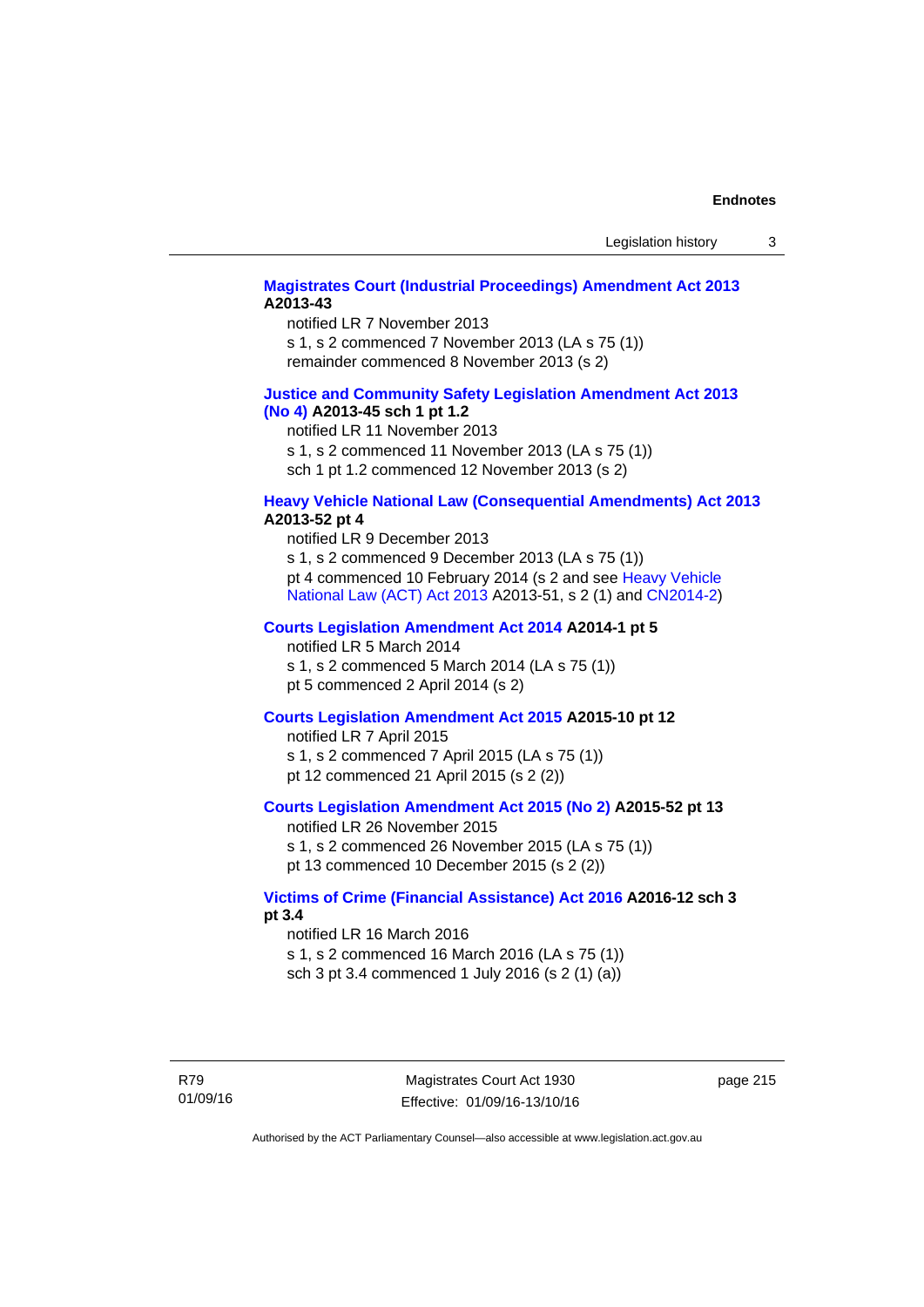3 Legislation history

**[Red Tape Reduction Legislation Amendment Act 2016](http://www.legislation.act.gov.au/a/2016-18) A2016-18 sch 3 pt 3.29** 

notified LR 13 April 2016

s 1, s 2 commenced 13 April 2016 (LA s 75 (1))

sch 3 pt 3.29 commenced 27 April 2016 (s 2)

### **[Workplace Privacy Amendment Act 2016](http://www.legislation.act.gov.au/a/2016-22/default.asp) A2016-22 s 21**

notified LR 14 April 2016

s 1, s 2 commenced 14 April 2016 (LA s 75 (1))

s 21 awaiting commencement (s 2 (1) (as am by [A2016-37](http://www.legislation.act.gov.au/a/2016-37/default.asp) amdt 1.44))

*Note* default commencement under LA s 79: 14 October 2016

## **[ACT Civil and Administrative Tribunal Amendment Act 2016 \(No 2\)](http://www.legislation.act.gov.au/a/2016-28/default.asp) A2016-28 sch 1 pt 1.5**

notified LR 15 June 2016 s 1, s 2 commenced 15 June 2016 (LA s 75 (1)) sch 1 pt 1.5 commences 15 December 2016 (s 2 (2))

# **[Justice and Community Safety Legislation Amendment Act 2016](http://www.legislation.act.gov.au/a/2016-37)**

**A2016-37 sch 1 pt 1.14, amdt 1.44** 

notified LR 22 June 2016 s 1, s 2 commenced 22 June 2016 (LA s 75 (1))

sch 1 pt 1.14, amdt 1.44 commenced 29 June 2016 (s 2)

*Note* amdt 1.44 only amends the [Workplace Privacy Amendment](http://www.legislation.act.gov.au/a/2016-22/default.asp)  [Act 2016](http://www.legislation.act.gov.au/a/2016-22/default.asp) A2016-22

## **[Family Violence Act 2016](http://www.legislation.act.gov.au/a/2016-42) A2016-42 sch 3 pt 3.15**

notified LR 18 August 2016 s 1, s 2 commenced 18 August 2016 (LA s 75 (1)) sch 3 pt 3.15 commences 1 May 2017 (s 2)

## **[Public Sector Management Amendment Act 2016](http://www.legislation.act.gov.au/a/2016-52/default.asp) A2016-52 sch 1 pt 1.50**

notified LR 25 August 2016

s 1, s 2 commenced 25 August 2016 (LA s 75 (1))

sch 1 pt 1.50 commenced 1 September 2016 (s 2)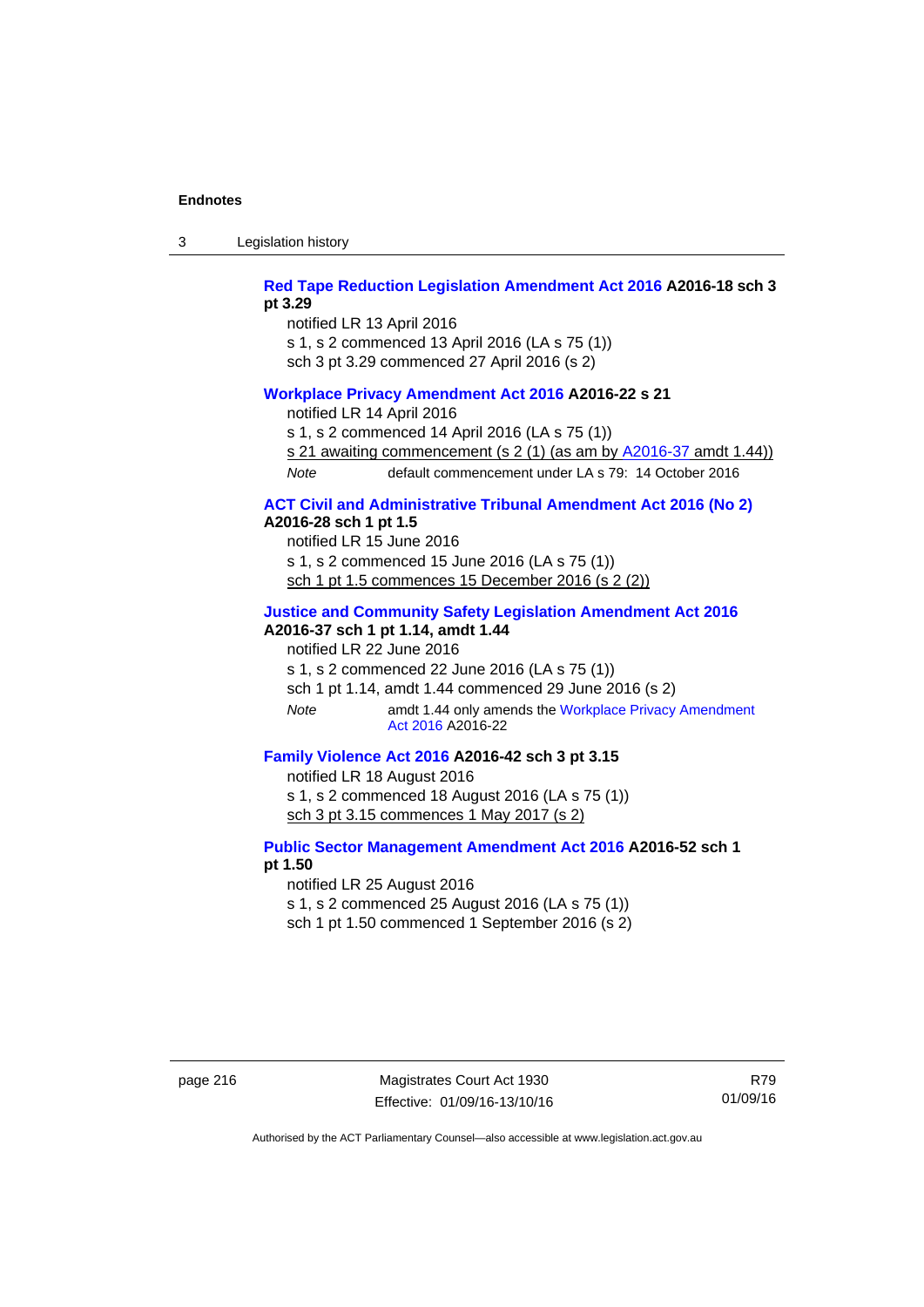## **4 Amendment history**

The *[Magistrates Court \(Enforcement of Judgments\) Act 1994](http://www.legislation.act.gov.au/a/1994-61/default.asp)* A1994-61 s 28 amended the Act by reversing the order of masculine and feminine pronouns. The amendments have been incorporated in the republication but have not been noted in the amendment history.

| <b>Title</b><br>title                                | am Ord1985-67                                                                                                                                                                                                                                                                             |
|------------------------------------------------------|-------------------------------------------------------------------------------------------------------------------------------------------------------------------------------------------------------------------------------------------------------------------------------------------|
| Preliminary<br>ch 1 hdg                              | ins A2004-60 amdt 1.181                                                                                                                                                                                                                                                                   |
| Preliminary<br>pt 1 hdg                              | om A2004-60 amdt 1.181                                                                                                                                                                                                                                                                    |
| Name of Act<br>s 1                                   | sub A2003-56 amdt 3.161                                                                                                                                                                                                                                                                   |
| <b>Dictionary</b><br>s <sub>2</sub>                  | om Ord1978-46<br>ins A2004-60 amdt 1.182<br>am A2005-20 amdt 3.193                                                                                                                                                                                                                        |
| <b>Notes</b><br>s 3                                  | om A1994-61<br>ins A2004-60 amdt 1.182<br>$(2)$ , $(3)$ exp 10 January 2006 (s 3 $(3)$ )                                                                                                                                                                                                  |
| s 3A                                                 | Offences against Act-application of Criminal Code etc<br>ins A2005-53 amdt 1.107<br>om A2006-55 s 12                                                                                                                                                                                      |
| <b>Magistrates Court and magistrates</b><br>ch 2 hdg | ins A2004-60 amdt 1.184                                                                                                                                                                                                                                                                   |
| pt 2 hdg                                             | Appointment and jurisdiction of magistrates<br>renum as pt 2.2 hdg                                                                                                                                                                                                                        |
| The court<br>pt $2.1$ hdg                            | ins A2004-60 amdt 1.184                                                                                                                                                                                                                                                                   |
| <b>Constitution of court</b><br>s 4                  | orig s 4 am Ord1937-28; Ord1953-14<br>sub Ord1958-12<br>am Ord1968-25; Ord1972-37<br>om Ord1974-14<br>(prev s 18) am Ord1940-20; Ord1985-67; Ord1990-5;<br>A2001-44 amdt 1.2750; A2004-60 amdt 1.195, amdt 1.196<br>reloc by A2004-60 amdt 1.197<br>am A2005-20 amdt 3.194; A2006-55 s 13 |

R79 01/09/16

Magistrates Court Act 1930 Effective: 01/09/16-13/10/16 page 217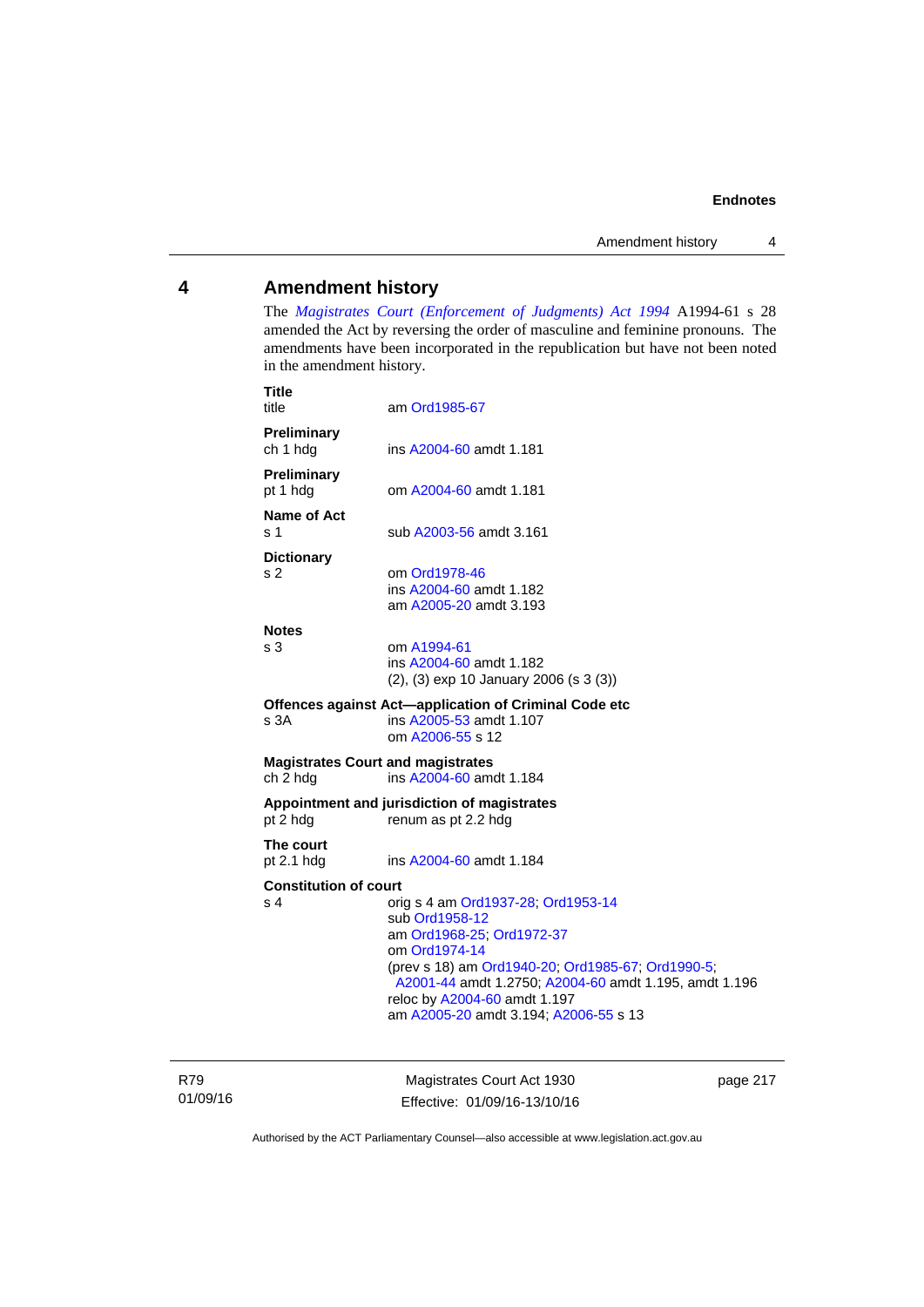4 Amendment history

#### **Arrangement of court business**

| s 5                                                    | am Ord1937-28; Ord1938-35; Ord1951-7; Ord1951-12;<br>Ord1953-14; Ord1958-12; Ord1967-1; Ord1968-25;<br>Ord1973-48; Ord1976-42; Ord1980-4; Ord1984-62;<br>Ord1985-17, Ord1985-41, Ord1985-67, Ord1986-74,<br>Ord1989-59; Ord1989-60; Ord1990-5; A1991-38; A1991-44;<br>A1992-9; A1993-4; A1993-91; A1994-4; A1996-6; A1996-82;<br>A1997-96, A1998-67, A1999-22 s 18; A1999-66 sch 3;<br>A1999-79 s 5 sch 3; A2001-44 amdt 1.2748<br>om A2004-60 amdt 1.183<br>ins A2005-20 amdt 3.195 |
|--------------------------------------------------------|--------------------------------------------------------------------------------------------------------------------------------------------------------------------------------------------------------------------------------------------------------------------------------------------------------------------------------------------------------------------------------------------------------------------------------------------------------------------------------------|
| Magistrate for matter not available<br>s 5A            | ins A2013-45 amdt 1.9                                                                                                                                                                                                                                                                                                                                                                                                                                                                |
| pt $2.2$ hdg                                           | Appointment and jurisdiction of magistrates<br>(prev pt 2 hdg) renum A2004-60 amdt 1.184                                                                                                                                                                                                                                                                                                                                                                                             |
| div 2.2.1 hdg                                          | Magistrates other than special magistrates<br>(prev pt 2 div 1 hdg) ins Ord1977-4<br>am Ord1985-67<br>renum as div 2.1 hdg R8 LA<br>sub and renum A2004-60 amdt 1.186<br>sub A2005-20 amdt 3.196                                                                                                                                                                                                                                                                                     |
| Meaning of <i>magistrate</i> in div 2.2.1<br>s 6       | sub Ord1951-12<br>am Ord1990-5<br>om A2004-60 amdt 1.183<br>ins A2005-20 amdt 3.196                                                                                                                                                                                                                                                                                                                                                                                                  |
| Meaning of magistrate in div 2.2.1<br>s 6A hdg<br>s 6A | sub A2004-60 amdt 1.187<br>ins Ord1977-4<br>am Ord1985-67<br>om A2005-20 amdt 3.196                                                                                                                                                                                                                                                                                                                                                                                                  |
| s <sub>7</sub>                                         | Appointment of Chief Magistrate and other magistrates<br>sub Ord1949-13<br>am Ord1951-7; Ord1951-12; Ord1973-48<br>sub Ord1977-4; Ord1985-67<br>am Ord1990-5<br>sub A2005-20 amdt 3.196                                                                                                                                                                                                                                                                                              |
| s 7AA                                                  | Requirements of appointment-magistrates<br>ins A2009-37 s 4                                                                                                                                                                                                                                                                                                                                                                                                                          |
| s 7A                                                   | Eligibility for appointment as magistrate<br>ins A2005-20 amdt 3.196                                                                                                                                                                                                                                                                                                                                                                                                                 |
|                                                        |                                                                                                                                                                                                                                                                                                                                                                                                                                                                                      |

page 218 Magistrates Court Act 1930 Effective: 01/09/16-13/10/16

R79 01/09/16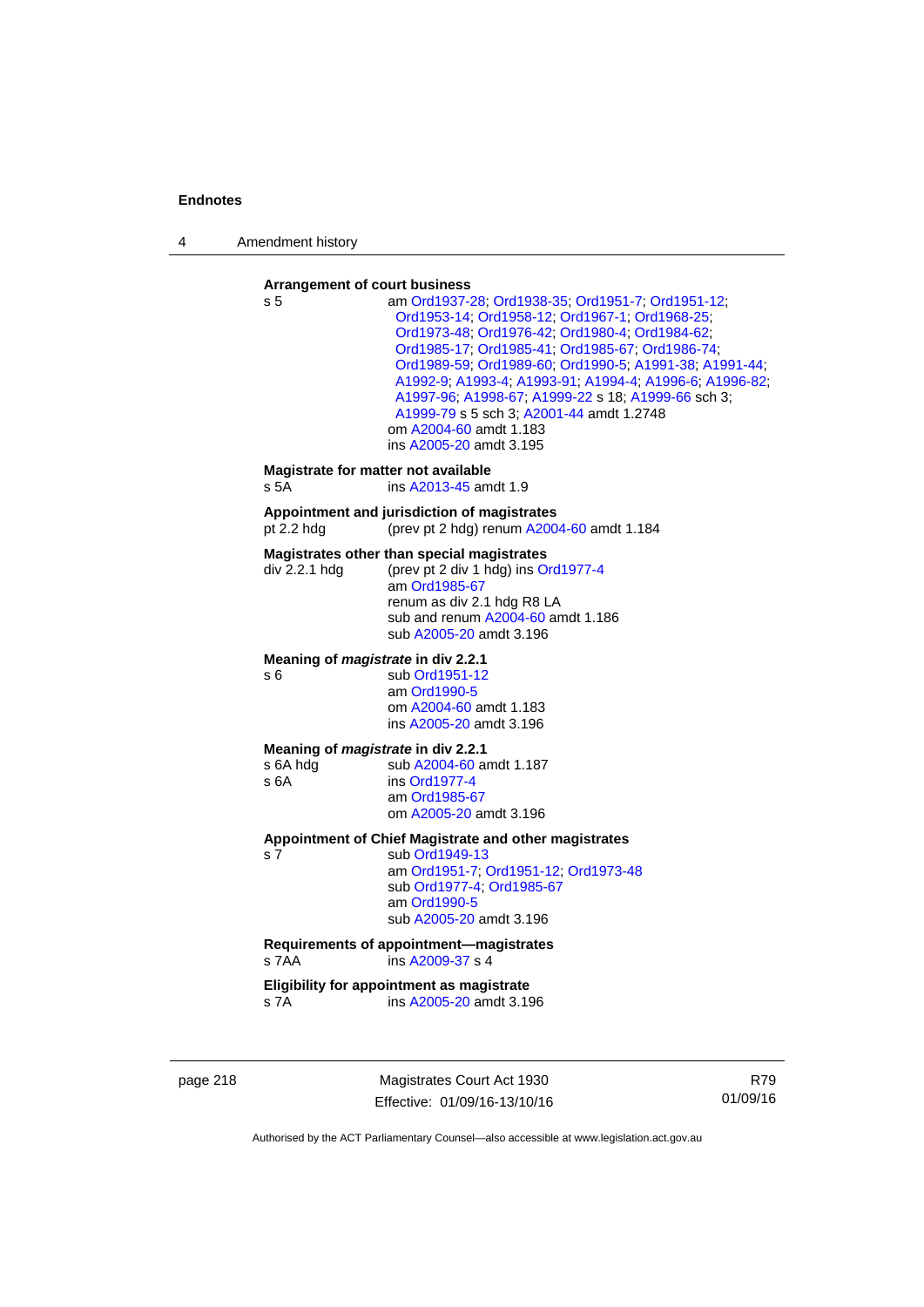**Seniority of magistrates**  s 7B ins [A2005-20](http://www.legislation.act.gov.au/a/2005-20) amdt 3.196 **Conditions of appointment of magistrates**  s 7C ins [A2005-20](http://www.legislation.act.gov.au/a/2005-20) amdt 3.196 **Term of appointment of magistrates**  s 7D ins [A2005-20](http://www.legislation.act.gov.au/a/2005-20) amdt 3.196 **Acting Chief Magistrate**  s 7E ins [A2005-20](http://www.legislation.act.gov.au/a/2005-20) amdt 3.196 **Retirement**  ins [A2005-20](http://www.legislation.act.gov.au/a/2005-20) amdt 3.196 sub [A2009-19](http://www.legislation.act.gov.au/a/2009-19) s 57 **Magistrates not to do other work**  s 7G **ins [A2005-20](http://www.legislation.act.gov.au/a/2005-20)** amdt 3.196 **Rights of public servants**  s 7H ins [A2005-20](http://www.legislation.act.gov.au/a/2005-20) amdt 3.196 **Special magistrates**<br>div 2.2.2 hdg (p (prev pt 2 div 2 hdg) ins [Ord1977-4](http://www.legislation.act.gov.au/a/1977-4) renum as div 2.2 hdg R8 LA renum [A2004-60](http://www.legislation.act.gov.au/a/2004-60) amdt 1.189 sub [A2005-20](http://www.legislation.act.gov.au/a/2005-20) amdt 3.197 **Appointment of special magistrates**  s 8 am [Ord1949-13](http://www.legislation.act.gov.au/a/1949-13) sub [Ord1977-4](http://www.legislation.act.gov.au/a/1977-4) am [A1997-96](http://www.legislation.act.gov.au/a/1997-96) sub [A2005-20](http://www.legislation.act.gov.au/a/2005-20) amdt 3.197 **Requirements of appointment—special magistrates**  s 8AA ins [A2009-37](http://www.legislation.act.gov.au/a/2009-37) s 5 **Term of appointment of special magistrates**  s 8A ins [Ord1973-48](http://www.legislation.act.gov.au/a/1973-48) om [Ord1977-4](http://www.legislation.act.gov.au/a/1977-4) ins [A2005-20](http://www.legislation.act.gov.au/a/2005-20) amdt 3.197 **Conditions of appointment of special magistrates**  s 8B ins [Ord1973-48](http://www.legislation.act.gov.au/a/1973-48) om [Ord1977-4](http://www.legislation.act.gov.au/a/1977-4) ins [A2005-20](http://www.legislation.act.gov.au/a/2005-20) amdt 3.197

R79 01/09/16

Magistrates Court Act 1930 Effective: 01/09/16-13/10/16 page 219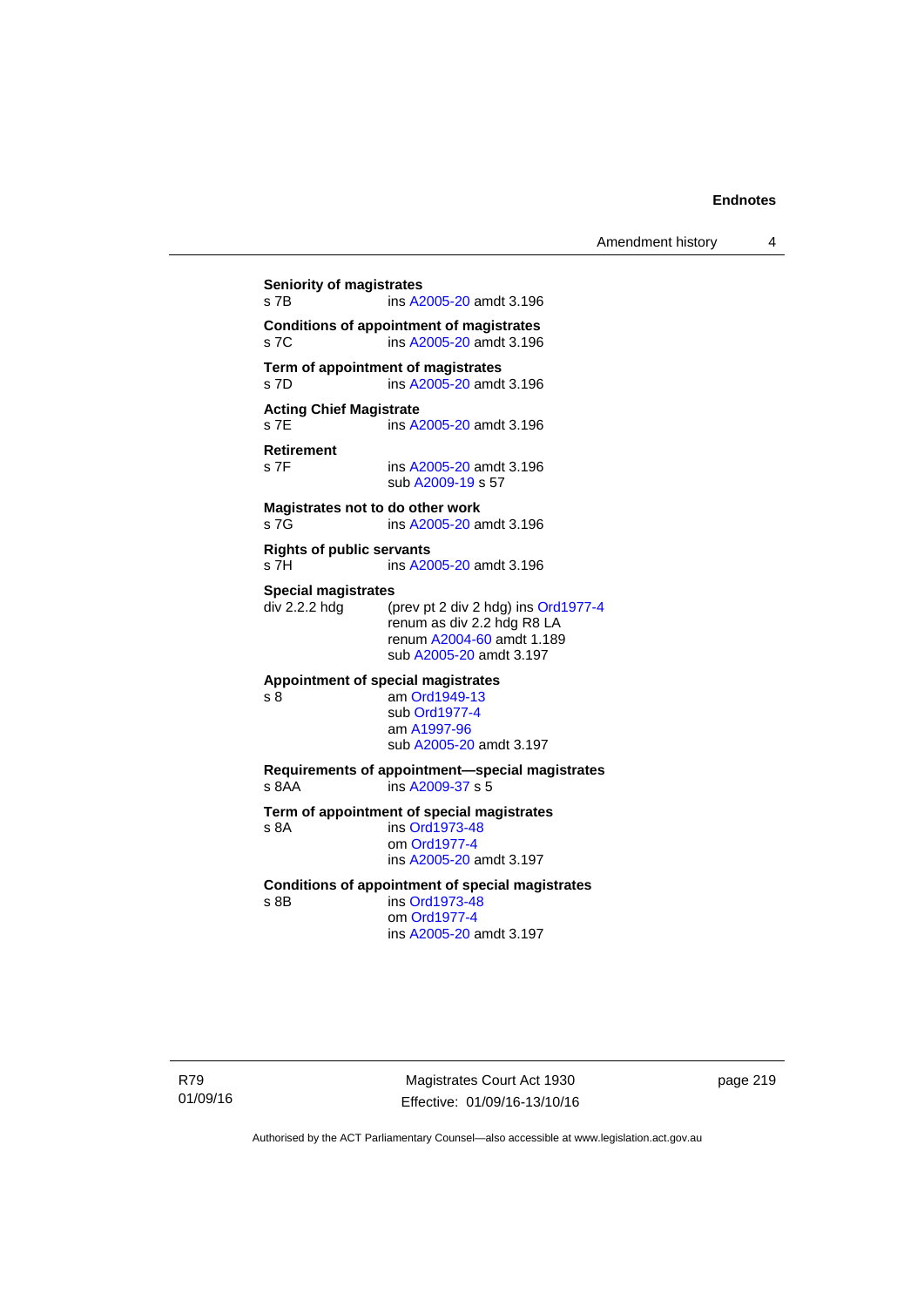4 Amendment history

| div 2.2.3 hdg                                | <b>Registrar and other court officers</b><br>(prev pt 2 div 3 hdg) ins Ord1977-4<br>am Ord1985-67; A1991-44<br>renum as div 2.3 hdg R8 LA<br>sub and renum A2004-60 amdt 1.190<br>sub A2005-20 amdt 3.198                                                                                                                                                                              |
|----------------------------------------------|----------------------------------------------------------------------------------------------------------------------------------------------------------------------------------------------------------------------------------------------------------------------------------------------------------------------------------------------------------------------------------------|
| Appointment of registrar etc<br>s 9          | sub Ord1977-4<br>am Ord1985-67<br>om A2005-20 amdt 3.196<br>ins A2005-20 amdt 3.198                                                                                                                                                                                                                                                                                                    |
| <b>Staff assisting registrar</b><br>s 9A     | ins A2005-20 amdt 3.198<br>om A2016-52 amdt 1.135                                                                                                                                                                                                                                                                                                                                      |
| s 9B                                         | Functions of registrar and deputy registrars<br>ins A2005-20 amdt 3.198<br>sub A2006-40 amdt 2.129 (as am A2006-55 s 10)                                                                                                                                                                                                                                                               |
| Judicial officers exchange<br>div 2.2.3A hdg | ins A2010-13 amdt 1.25                                                                                                                                                                                                                                                                                                                                                                 |
| Definitions-div 2.2.3A<br>s 9C               | ins A2010-13 amdt 1.25<br>def <b>ACT court</b> ins A2010-13 amdt 1.25<br>def corresponding court ins A2010-13 amdt 1.25<br>def <i>court</i> ins A2010-13 amdt 1.25<br>def judicial exchange arrangement ins A2010-13 amdt 1.25<br>def judicial officer ins A2010-13 amdt 1.25<br>def participating jurisdiction ins A2010-13 amdt 1.25<br>def this jurisdiction ins A2010-13 amdt 1.25 |
| s 9D                                         | Establishment of judicial exchange arrangements<br>ins A2010-13 amdt 1.25                                                                                                                                                                                                                                                                                                              |
|                                              | Transfer of judicial officer of another jurisdiction to ACT court<br>ins A2010-13 amdt 1.25                                                                                                                                                                                                                                                                                            |
| s 9E                                         |                                                                                                                                                                                                                                                                                                                                                                                        |
| s 9F                                         | Service in ACT court of judicial officer of another jurisdiction<br>ins A2010-13 amdt 1.25                                                                                                                                                                                                                                                                                             |
| s 9G                                         | Service of ACT judicial officer in corresponding court<br>ins A2010-13 amdt 1.25                                                                                                                                                                                                                                                                                                       |
| s 9H                                         | Judicial office not affected by appointment to another judicial office<br>ins A2010-13 amdt 1.25                                                                                                                                                                                                                                                                                       |

page 220 Magistrates Court Act 1930 Effective: 01/09/16-13/10/16

R79 01/09/16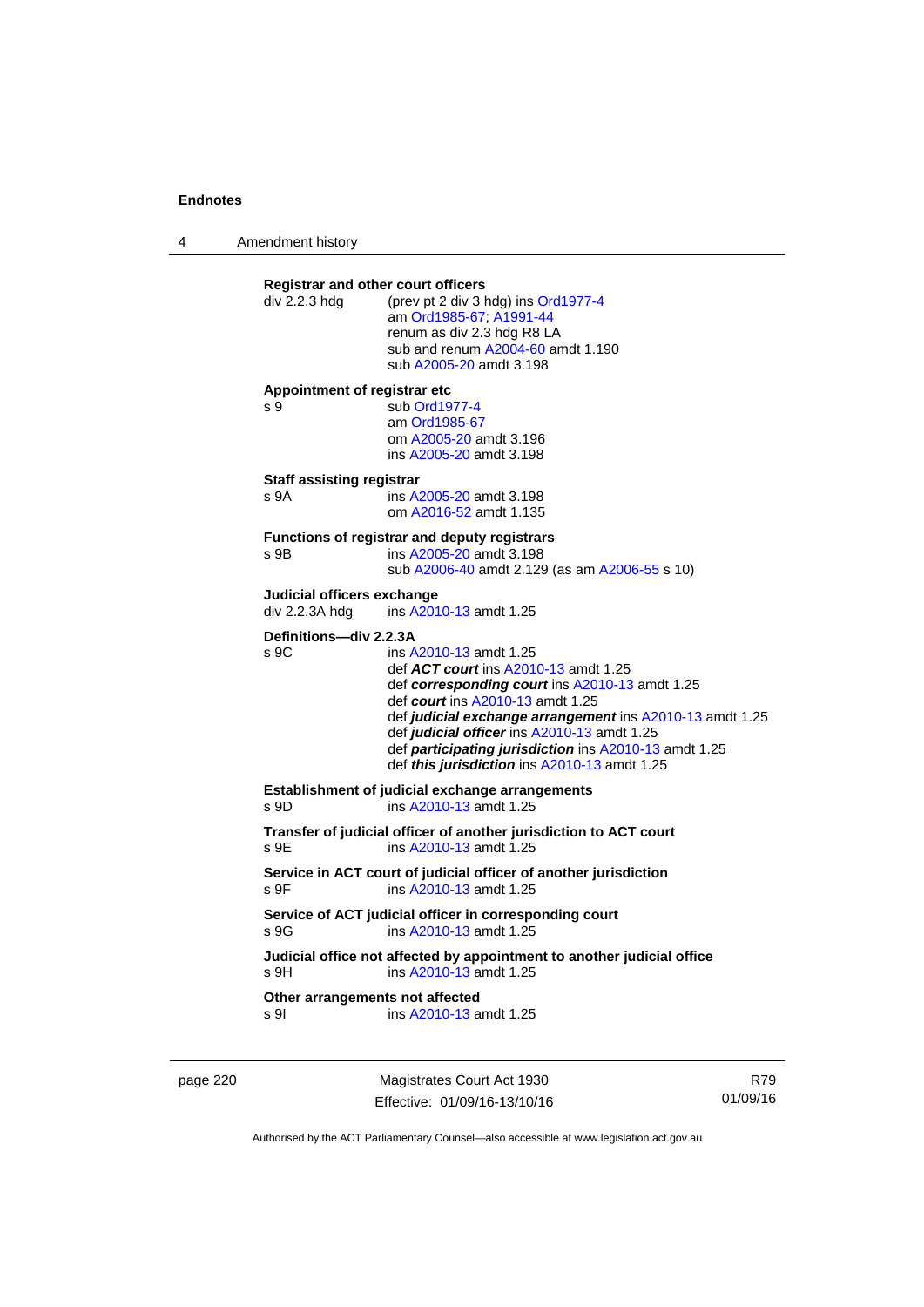## **Amendment of sch 2**  ins [A2010-13](http://www.legislation.act.gov.au/a/2010-13) amdt 1.25 **Terms and conditions of appointment**  s 10 am [Ord1938-35](http://www.legislation.act.gov.au/a/1938-35); [Ord1973-48](http://www.legislation.act.gov.au/a/1973-48) sub [Ord1977-4](http://www.legislation.act.gov.au/a/1977-4) am [Ord1990-5](http://www.legislation.act.gov.au/a/alt_ord1990-5) sub [A1997-41](http://www.legislation.act.gov.au/a/1997-41) om [A2005-20](http://www.legislation.act.gov.au/a/2005-20) amdt 3.196 **Tenure of office**  s 10A ins [Ord1977-4](http://www.legislation.act.gov.au/a/1977-4) om [A2005-20](http://www.legislation.act.gov.au/a/2005-20) amdt 3.196 **Resignation**  ins [Ord1977-4](http://www.legislation.act.gov.au/a/1977-4) am [Ord1990-5](http://www.legislation.act.gov.au/a/alt_ord1990-5) om [A2005-20](http://www.legislation.act.gov.au/a/2005-20) amdt 3.196 **Acting Chief Magistrate**  s 10C ins [Ord1977-4](http://www.legislation.act.gov.au/a/1977-4) am [Ord1985-67](http://www.legislation.act.gov.au/a/1985-67); [Ord1990-5](http://www.legislation.act.gov.au/a/alt_ord1990-5) om [A2005-20](http://www.legislation.act.gov.au/a/2005-20) amdt 3.196 **Retirement**  s 10D ins [Ord1977-4](http://www.legislation.act.gov.au/a/1977-4) sub [A1994-10](http://www.legislation.act.gov.au/a/1994-10) om [A2005-20](http://www.legislation.act.gov.au/a/2005-20) amdt 3.196 **Magistrates not to undertake other work**  ins [Ord1977-4](http://www.legislation.act.gov.au/a/1977-4) am [A1993-4;](http://www.legislation.act.gov.au/a/1993-4) [A1996-6](http://www.legislation.act.gov.au/a/1996-6) om [A2005-20](http://www.legislation.act.gov.au/a/2005-20) amdt 3.196 **Rights of public servants**  s 10F ins [Ord1977-4](http://www.legislation.act.gov.au/a/1977-4) sub [A1994-38](http://www.legislation.act.gov.au/a/1994-38) om [A2005-20](http://www.legislation.act.gov.au/a/2005-20) amdt 3.196 **Arrangement of business of courts**  ins [Ord1977-4](http://www.legislation.act.gov.au/a/1977-4) am [Ord1985-67](http://www.legislation.act.gov.au/a/1985-67); [Ord1986-74](http://www.legislation.act.gov.au/a/1986-74); [A1994-66](http://www.legislation.act.gov.au/a/1994-66) sub [A1999-12](http://www.legislation.act.gov.au/a/1999-12) am [A1999-61](http://www.legislation.act.gov.au/a/1999-61) s 6; [A1999-64](http://www.legislation.act.gov.au/a/1999-64) s 4 sch 2; [A2004-60](http://www.legislation.act.gov.au/a/2004-60) amdt 1.188 om [A2005-20](http://www.legislation.act.gov.au/a/2005-20) amdt 3.196 **Appointment of special magistrates**  s 10H ins [Ord1977-4](http://www.legislation.act.gov.au/a/1977-4) am [Ord1990-5](http://www.legislation.act.gov.au/a/alt_ord1990-5) om [A2005-20](http://www.legislation.act.gov.au/a/2005-20) amdt 3.197

R79 01/09/16

Magistrates Court Act 1930 Effective: 01/09/16-13/10/16 page 221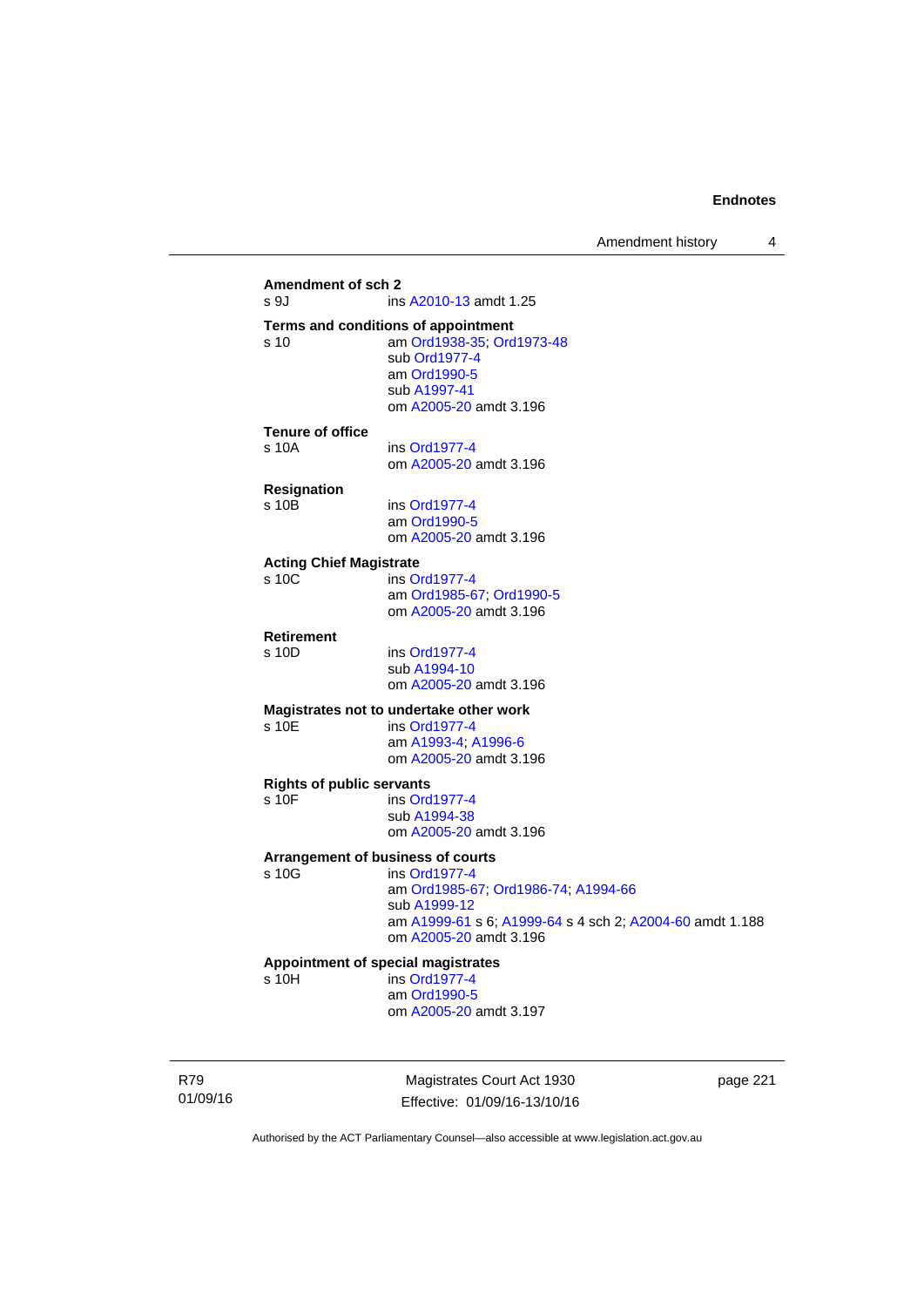4 Amendment history

| ins Ord1977-4                          |
|----------------------------------------|
|                                        |
| sub A1994-10<br>am A1996-6             |
| om A2005-20 amdt 3.197                 |
|                                        |
|                                        |
| ins Ord1977-4                          |
| am Ord1990-5<br>om A2005-20 amdt 3.197 |
|                                        |
| Terms and conditions of appointment    |
| ins Ord1977-4                          |
| am Ord1990-5                           |
| sub A1997-41                           |
| om A2005-20 amdt 3.197                 |
| Appointment of registrar etc           |
| am A1991-44                            |
| ins Ord1977-4                          |
| am Ord1985-67; A1991-44                |
| sub A1993-4<br>om A2005-20 amdt 3.198  |
|                                        |
| <b>Staff assisting registrar</b>       |
| ins A1994-38                           |
| om A2005-20 amdt 3.198                 |
| Duties of registrar                    |
| am A1991-44                            |
| ins Ord1977-4                          |
| am A1991-44                            |
| om A2005-20 amdt 3.198                 |
| <b>Jurisdiction of magistrates</b>     |
| (prev pt 2 div 4 hdg) ins Ord1977-4    |
| renum as div 2.4 hdg R8 LA             |
| renum A2004-60 amdt 1.191              |
|                                        |
| ins Ord1977-4                          |
| am Ord1990-5; A2001-44 amdt 1.2749     |
| sub A2005-20 amdt 3.199                |
| <b>Acts done beyond ACT</b>            |
|                                        |
| renum as s 11                          |
|                                        |

page 222 Magistrates Court Act 1930 Effective: 01/09/16-13/10/16

R79 01/09/16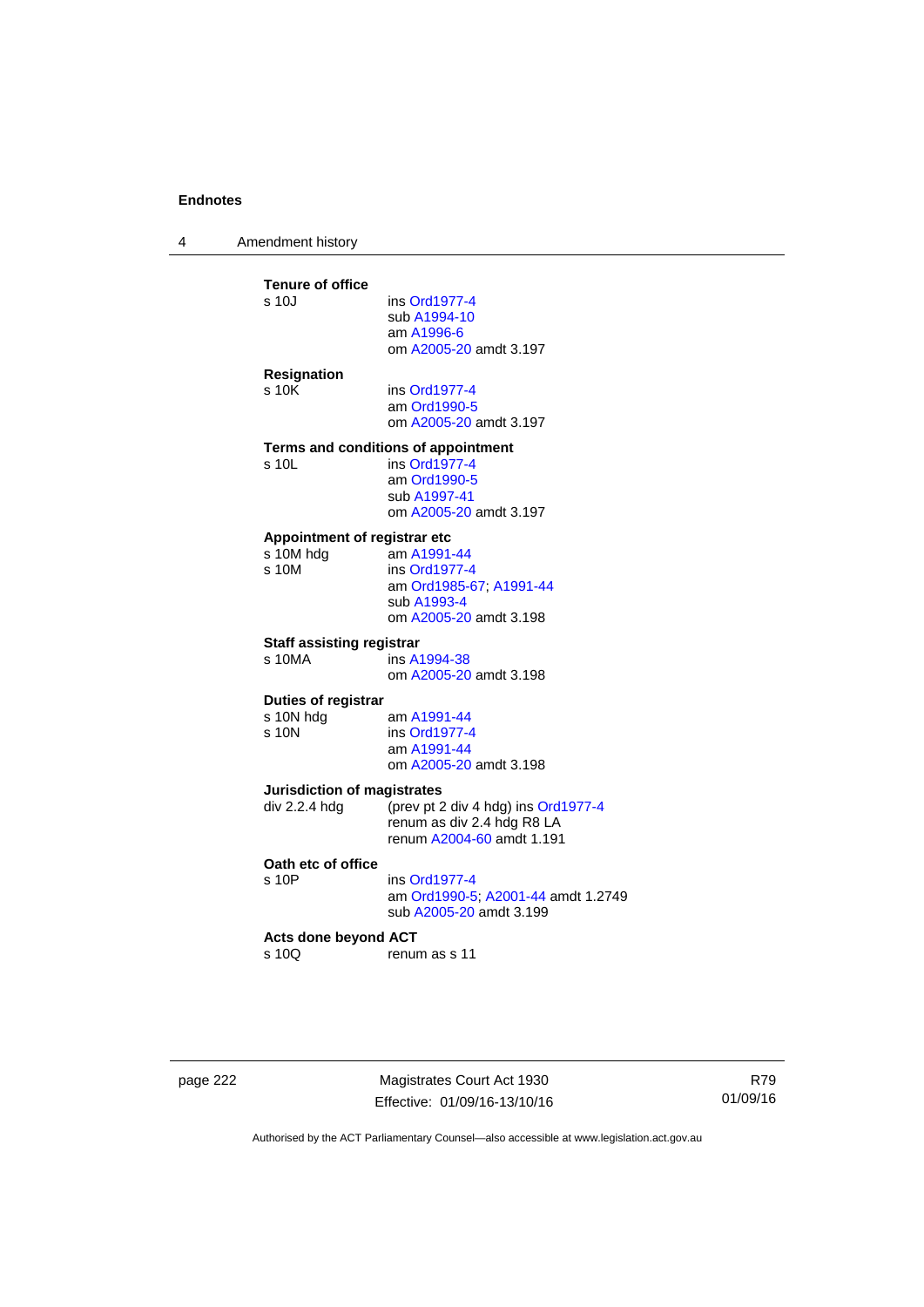#### **Acts done beyond ACT**

| Acts done beyond ACT                                    |                                                                                                                                                                                                                                   |
|---------------------------------------------------------|-----------------------------------------------------------------------------------------------------------------------------------------------------------------------------------------------------------------------------------|
| s 11 hdg<br>s 11                                        | am A1991-44<br>orig s 11 am A1991-44; A1994-61; A1996-6<br>reloc to Magistrates Court Rules 1932, pt 19 as rule 99 by<br>A2005-20 amdt 3.202<br>(prev s 10Q) ins Ord1977-4<br>am A2005-20 amdt 3.200<br>renum A2005-20 amdt 3.201 |
| Acts by magistrate out of court etc<br>s 12 hdg<br>s 12 | am A1991-44<br>am Ord1937-28; Ord1986-74; A1991-44; A1996-6                                                                                                                                                                       |
|                                                         | sub A2005-20 amdt 3.203<br>Making of enforcement order after case decided                                                                                                                                                         |
| s 13 hdg<br>s 13                                        | sub A2006-40 amdt 2.130<br>am A1991-44; A1994-61<br>sub A2005-20 amdt 3.203; A2006-23 amdt 1.220<br>am A2006-40 amdt 2.131                                                                                                        |
| Warrants of execution after appeal<br>s 14              | om Ord1972-37                                                                                                                                                                                                                     |
| s 15 hdg<br>s 15                                        | Process not invalid only because of death of magistrate etc<br>am A1991-44<br>am A1991-44; A1994-61<br>sub A2005-20 amdt 3.204<br>am A2006-40 amdt 2.132                                                                          |
| Order instead of mandamus order                         |                                                                                                                                                                                                                                   |
| s 16 hdg<br>s 16                                        | sub A2006-40 amdt 2.133<br>am Ord1937-28, Ord1977-4, A1991-44, A1996-6,<br>A2004-60 amdt 1.192; A2006-40 amdt 2.134, amdt 2.135                                                                                                   |
|                                                         | Magistrates may exercise functions of justices of peace                                                                                                                                                                           |
| s 17 hdg<br>s 17                                        | sub A2005-20 amdt 3.205<br>am Ord1937-28; Ord1990-5                                                                                                                                                                               |
| pt 2.3 hdg                                              | Protection of magistrates in execution of their office<br>ins A2004-60 amdt 1.193                                                                                                                                                 |
| s 17A                                                   | Magistrate sued for act not within jurisdiction<br>(prev s 231) am Ord1937-28; Ord1953-14; A1994-61<br>reloc by A2004-60 amdt 1.370<br>am A2005-20 amdt 3.206, amdt 3.207                                                         |
| s 17B                                                   | Magistrate sued for act not within jurisdiction<br>(prev s 232) reloc by A2004-60 amdt 1.370<br>om A2008-44 amdt 1.63                                                                                                             |

R79 01/09/16

Magistrates Court Act 1930 Effective: 01/09/16-13/10/16 page 223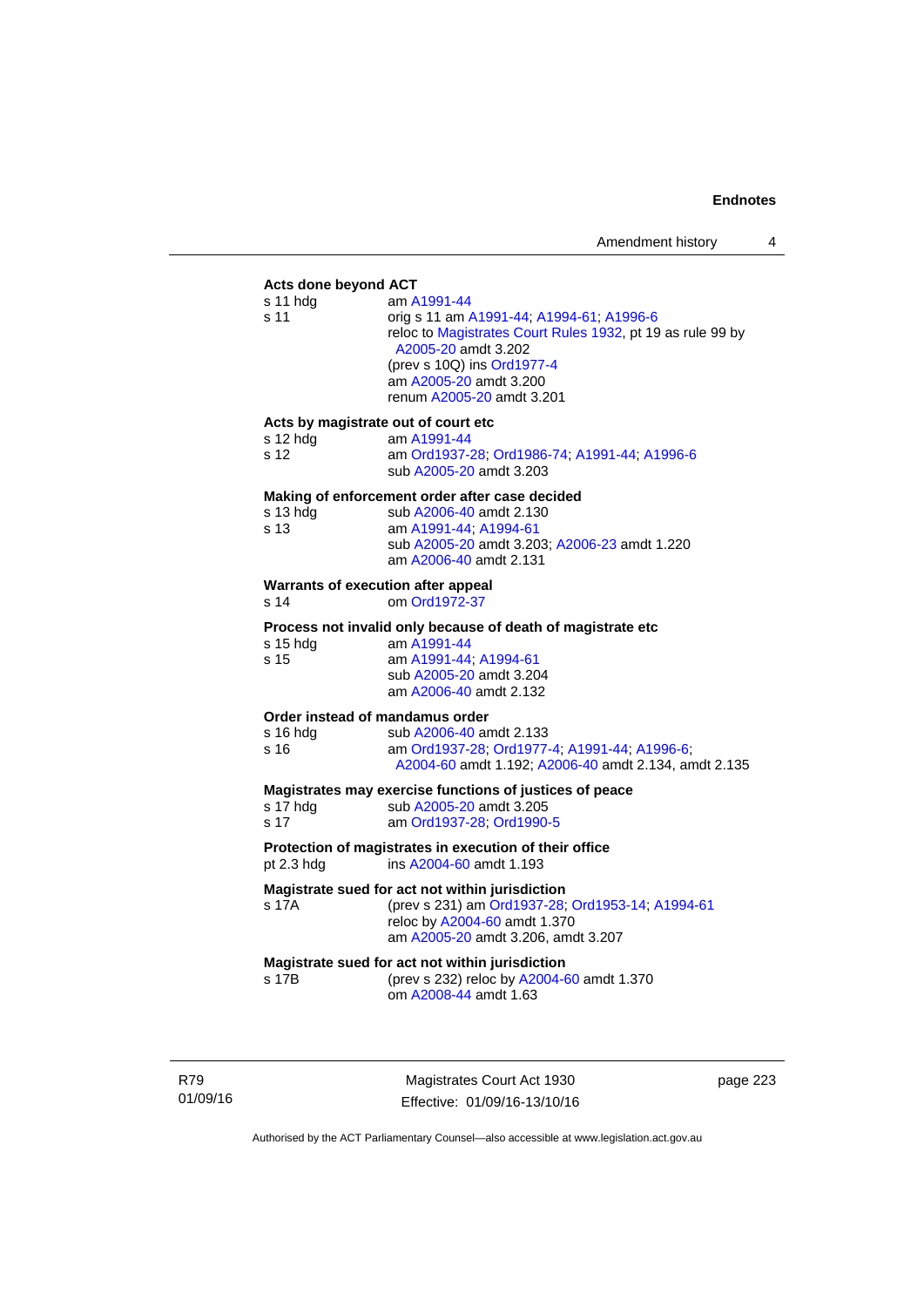4 Amendment history

|          | s 17C hdg<br>s 17C                      | Committal or enforcement order by magistrate on order of court<br>sub A2006-40 amdt 2.136<br>(prev s 233) am A1994-61<br>reloc by A2004-60 amdt 1.370<br>am A2006-23 amdt 1.221; A2006-40 amdt 2.137           |                 |
|----------|-----------------------------------------|----------------------------------------------------------------------------------------------------------------------------------------------------------------------------------------------------------------|-----------------|
|          | s 17D                                   | No action for acts done under Supreme Court order<br>(prev s 234) am Ord1937-28<br>reloc by A2004-60 amdt 1.370<br>sub A2005-20 amdt 3.208                                                                     |                 |
|          | s 17E                                   | No action if proceeding confirmed on appeal<br>(prev s 235) am A1994-61<br>reloc by A2004-60 amdt 1.370<br>am A2006-23 amdt 1.222, amdt 1.223; A2006-40<br>amdts 2.137-2.139                                   |                 |
|          | Actions in cases prohibited<br>s 17F    | (prev s 236) am Ord1937-28<br>reloc by A2004-60 amdt 1.370<br>am A2005-20 amdt 3.209                                                                                                                           |                 |
|          | <b>Payment into court</b><br>s 17G      | (prev s 239) am Ord1937-28; Ord1986-74<br>reloc by A2004-60 amdt 1.370<br>sub A2005-20 amdt 3.210                                                                                                              |                 |
|          | s 17H                                   | No action against magistrate for judicial acts in Magistrates Court<br>(prev s 240) am Ord1985-67<br>reloc by A2004-60 amdt 1.370                                                                              |                 |
|          | s 17I                                   | Magistrate sued for acts within magistrate's jurisdiction only liable in case of<br>malice and absence of reasonable and probable cause<br>(prev s 241) reloc by A2004-60 amdt 1.370<br>am A2005-20 amdt 3.211 |                 |
|          | <b>Verdict for defendant</b><br>s 17J   | (prev s 242) am Ord1937-28; Ord1986-74<br>sub A1996-6<br>reloc by A2004-60 amdt 1.370                                                                                                                          |                 |
|          | <b>Damages</b><br>s 17K                 | (prev s 243) am Ord1966-2<br>sub A1994-61<br>reloc by A2004-60 amdt 1.370                                                                                                                                      |                 |
|          | <b>Criminal proceedings</b><br>ch 3 hdg | ins A2004-60 amdt 1.198                                                                                                                                                                                        |                 |
|          | <b>Magistrates Court</b><br>pt 3 hdg    | sub Ord1985-67<br>om A2004-60 amdt 1.194                                                                                                                                                                       |                 |
| page 224 |                                         | Magistrates Court Act 1930<br>Effective: 01/09/16-13/10/16                                                                                                                                                     | R79<br>01/09/16 |

Authorised by the ACT Parliamentary Counsel—also accessible at www.legislation.act.gov.au

Effective: 01/09/16-13/10/16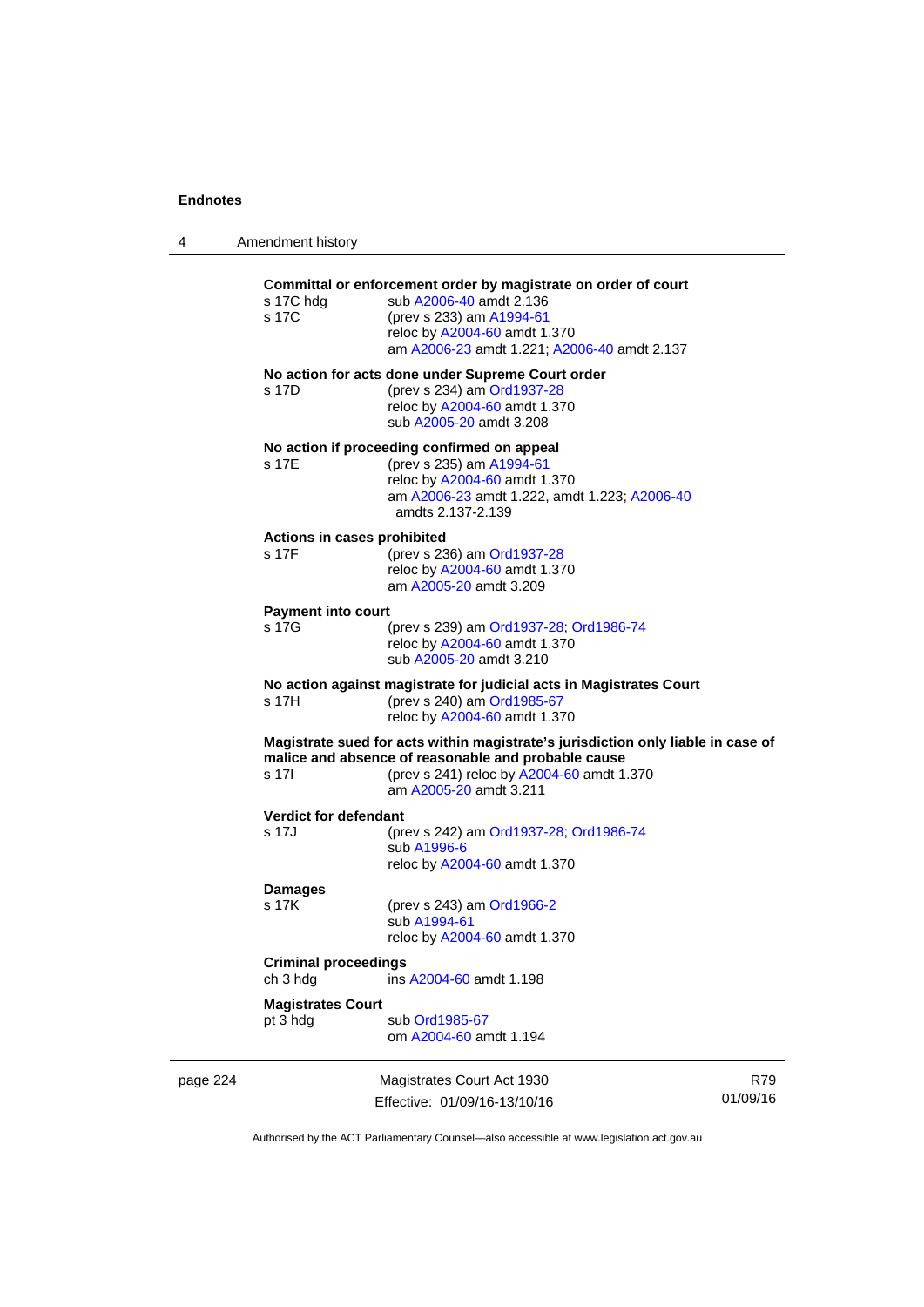Amendment history 4

```
Preliminary 
                 A2004-60 amdt 1.198
Establishment of Magistrates Court 
div 3.1 hdg (prev pt 3 div 1 hdg) am Ord1985-67
                 renum R8 LA 
                  om A2004-60 amdt 1.194
Constitution of court 
s 18 reloc as s 4
Jurisdiction of Magistrates Court 
div 3.2 hdg (prev pt 3 div 2 hdg) am Ord1985-67
                 renum R8 LA 
                  om A2004-60 amdt 1.199
Definitions for ch 3 
s 18A ins A2004-60 amdt 1.198 
                  def administrator ins A2004-60 amdt 1.198 
                      om A2006-23 amdt 1.224
                  def Crimes Act ins A2004-60 amdt 1.198
                  def decision ins A2004-60 amdt 1.198 
                  def defendant ins A2004-60 amdt 1.198 
                  def escort ins A2004-60 amdt 1.198 
                      om A2006-23 amdt 1.224
                  def superintendent ins A2004-60 amdt 1.198 
                     om A2006-23 amdt 1.224
Criminal jurisdiction 
pt 3.2 hdg ins A2004-60 amdt 1.199 
Jurisdiction of court 
s 19 am Ord1937-28; Ord1985-67; Ord1986-74; Ord1990-5; 
                  A1999-66 sch 3; A2001-44 amdt 1.2751; A2001-56
                  amdt 3.447, amdt 3.448; A2004-60 amdt 1.200; A2005-20
                  amdt 3.212
Civil jurisdiction of the court 
s 20 am Ord1936-13; Ord1967-1; Ord1969-12; Ord1977-4
                  om Ord1986-74
Civil jurisdiction of court in action for nuisance 
s 20A ins Ord1961-2
                  am Ord1967-1
                  om Ord1986-74
Jurisdiction of court if defendant absent from ACT 
s 21 am Ord1937-28; Ord1958-12; Ord1986-74; A1996-6
```
R79 01/09/16

Magistrates Court Act 1930 Effective: 01/09/16-13/10/16 page 225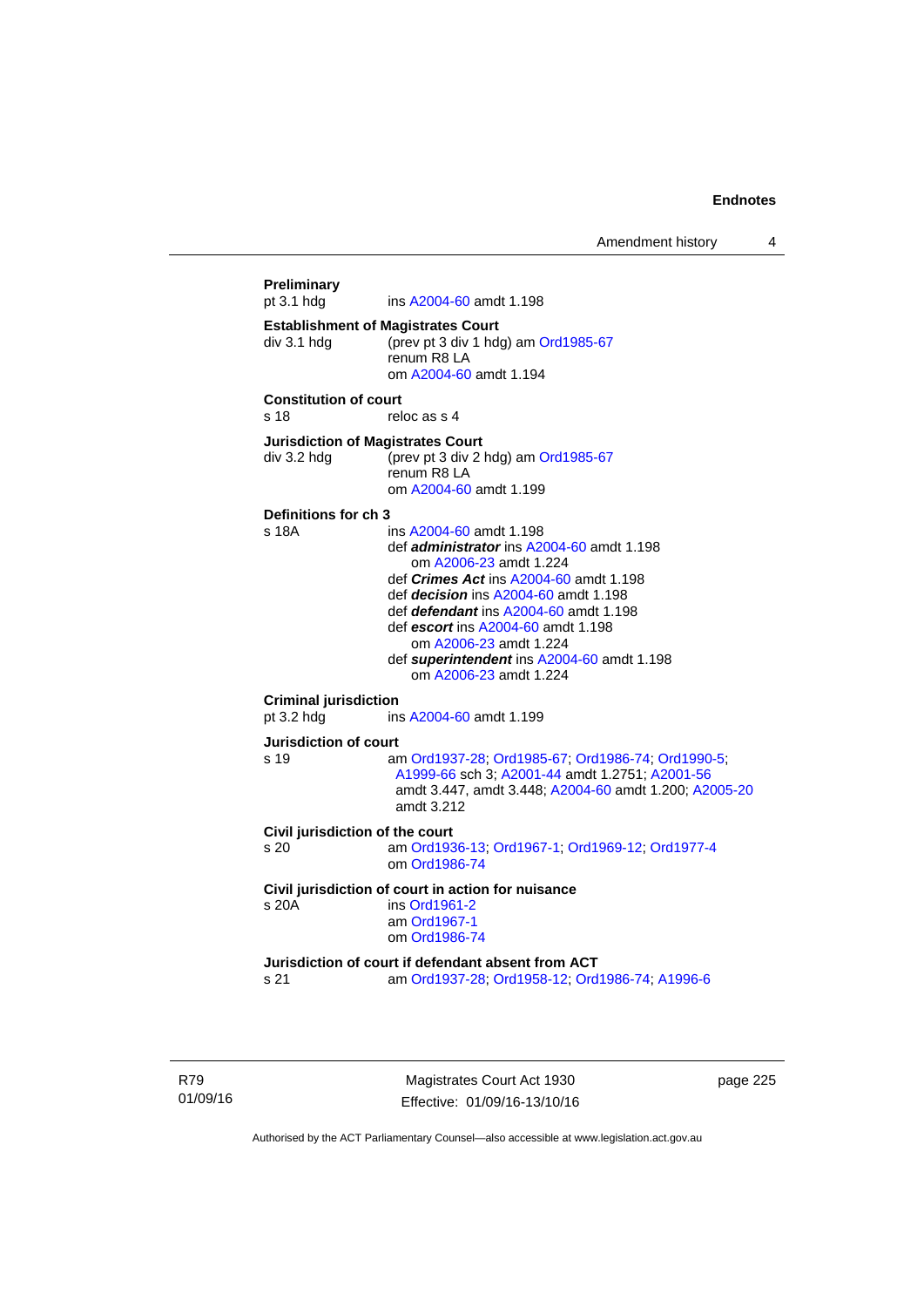4 Amendment history

**Ex parte order may be set aside**  s 23 am [Ord1970-15](http://www.legislation.act.gov.au/a/1970-15) sub [Ord1974-14](http://www.legislation.act.gov.au/a/1974-14) am [Ord1979-33](http://www.legislation.act.gov.au/a/1979-33); [Ord1986-74;](http://www.legislation.act.gov.au/a/1986-74) [Ord1989-60](http://www.legislation.act.gov.au/a/1989-60); [A1991-44](http://www.legislation.act.gov.au/a/1991-44); [A1991-112;](http://www.legislation.act.gov.au/a/1991-112) [A1993-4](http://www.legislation.act.gov.au/a/1993-4); [A1993-48](http://www.legislation.act.gov.au/a/1993-48); [A1998-25](http://www.legislation.act.gov.au/a/1998-25); [A2004-60](http://www.legislation.act.gov.au/a/2004-60) amdts 1.201-1.209 reloc to [Magistrates Court Rules 1932](http://www.legislation.act.gov.au/sl/1932-4/default.asp), pt 4 as rule 10 by [A2004-60](http://www.legislation.act.gov.au/a/2004-60) amdt 1.210 **Ex parte conviction may be set aside on application by informant**  s 23AA ins [Ord1982-3](http://www.legislation.act.gov.au/a/1982-3) am [A2004-60](http://www.legislation.act.gov.au/a/2004-60) amdts 1.211-1.215 reloc to [Magistrates Court Rules 1932](http://www.legislation.act.gov.au/sl/1932-4/default.asp), pt 4 as rule 11 by [A2004-60](http://www.legislation.act.gov.au/a/2004-60) amdt 1.216 **Requests under conventions regarding legal proceedings in civil and commercial matters**  s 23A ins [Ord1932-21](http://www.legislation.act.gov.au/a/1932-21) om [A2004-60](http://www.legislation.act.gov.au/a/2004-60) amdt 1.217 **Rectification of certain orders etc**  ins [Ord1985-18](http://www.legislation.act.gov.au/a/1985-18) am [A1991-44](http://www.legislation.act.gov.au/a/1991-44); [A2004-60](http://www.legislation.act.gov.au/a/2004-60) amdt 1.218; [A2005-20](http://www.legislation.act.gov.au/a/2005-20) amdt 3.213, amdt 3.214 om [A2006-23](http://www.legislation.act.gov.au/a/2006-23) amdt 1.225 **Beginning criminal proceedings**  pt 3.3 hdg (prev pt 4 hdg) sub and renum [A2004-60](http://www.legislation.act.gov.au/a/2004-60) amdt 1.219 **Beginning criminal proceedings—general**  div 3.3.1 hdg (prev pt 4 div 1 hdg) renum as div 4.1 hdg R8 LA sub and renum [A2004-60](http://www.legislation.act.gov.au/a/2004-60) amdt 1.220 **Cases excepted from court's jurisdiction**  s 24 om [Ord1986-74](http://www.legislation.act.gov.au/a/1986-74) **Removal of civil cases to the Supreme Court**  s 24A ins [Ord1937-28](http://www.legislation.act.gov.au/a/1937-28) om [Ord1986-74](http://www.legislation.act.gov.au/a/1986-74) **Procedure after removal of cases**  s 24B ins [Ord1937-28](http://www.legislation.act.gov.au/a/1937-28) am [Ord1953-14](http://www.legislation.act.gov.au/a/1953-14); [Ord1980-10;](http://www.legislation.act.gov.au/a/1980-10) [Ord1985-67](http://www.legislation.act.gov.au/a/1985-67) om [Ord1986-74](http://www.legislation.act.gov.au/a/1986-74) **Informations** sub [Ord1974-14](http://www.legislation.act.gov.au/a/1974-14) am [Ord1986-74](http://www.legislation.act.gov.au/a/1986-74); [A1996-6](http://www.legislation.act.gov.au/a/1996-6) sub [A2005-20](http://www.legislation.act.gov.au/a/2005-20) amdt 3.215

page 226 Magistrates Court Act 1930 Effective: 01/09/16-13/10/16

R79 01/09/16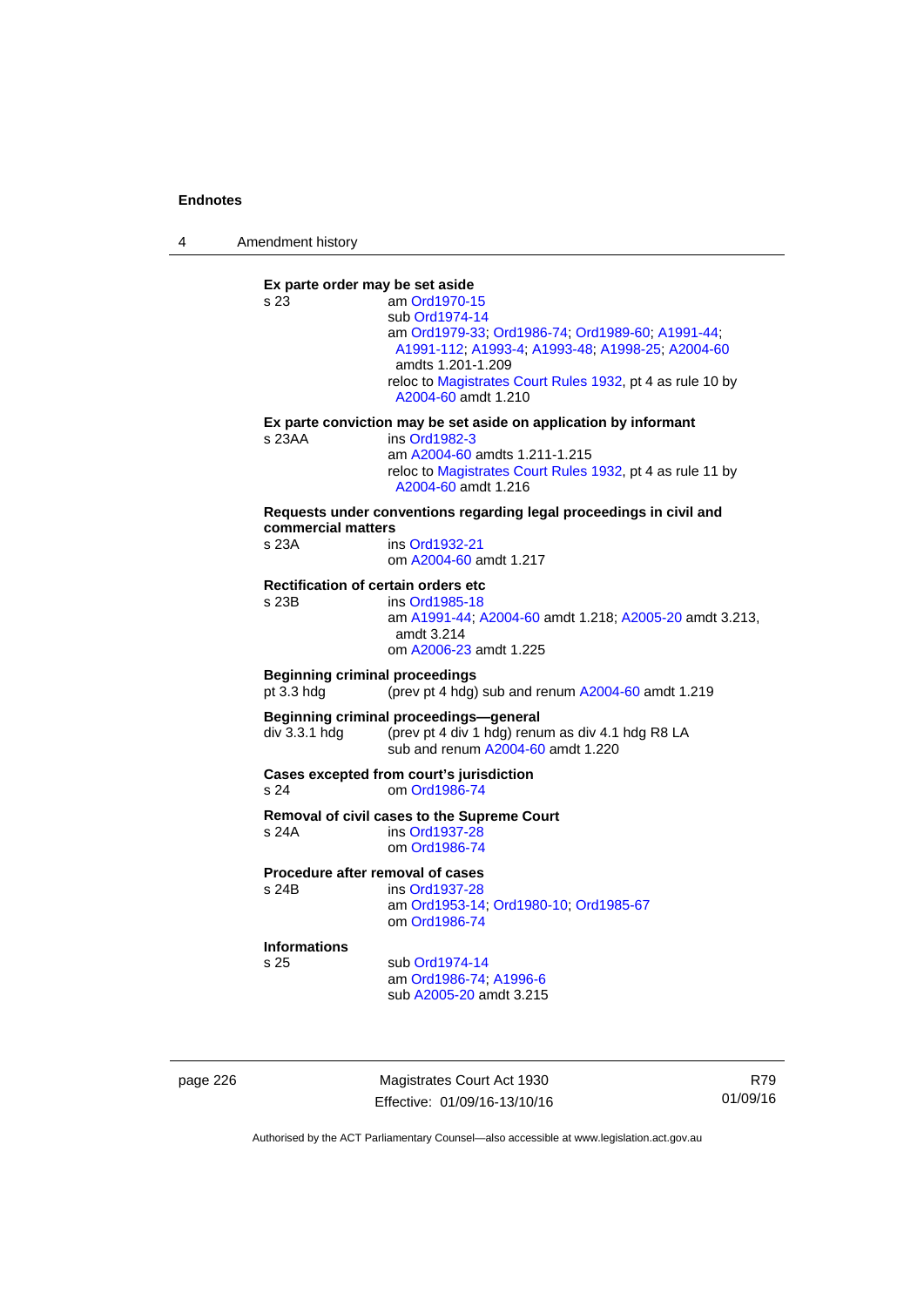Amendment history 4

|                                          | Manietratee Court Act 1030                                                                               | naga 227 |
|------------------------------------------|----------------------------------------------------------------------------------------------------------|----------|
| s 39                                     | om Ord1986-74                                                                                            |          |
| s 38<br>Ex parte proceedings             | am Ord1937-28; Ord1979-33; Ord1986-74; A1996-6                                                           |          |
| Form of summons                          |                                                                                                          |          |
| s 37                                     | When magistrate may issue summons<br>am Ord1986-74; Ord1989-55; Ord1990-5; A1991-38; A1993-4;<br>A1996-6 |          |
| Summonses<br>div 3.3.3 hdg               | (prev pt 4 div 4 hdg) renum as div 4.4 hdg R8 LA<br>renum A2004-60 amdt 1.221                            |          |
| Copy of information or complaint<br>s 36 | om Ord1986-74                                                                                            |          |
| Infant may sue<br>s 35                   | am Ord1974-47<br>om Ord1986-74                                                                           |          |
| s 34                                     | Demands not to be divided into 2 suits or complaints<br>om Ord1986-74                                    |          |
| s 33                                     | Complaint may be for 1 or more matters<br>am Ord1967-1; Ord1969-12; Ord1977-4<br>om Ord1986-74           |          |
| s 32                                     | Commencement of action by entry of complaint<br>am Ord1961-2<br>om Ord1986-74                            |          |
| <b>Limitation of proceedings</b><br>s 31 | am Ord1989-59; Ord1990-5; A1996-6; A1999-59 s 3<br>om A2001-63 s 58                                      |          |
| Form of information<br>s 30              | sub A2005-20 amdt 3.216                                                                                  |          |
| s 27A                                    | Authority to appear etc in place of informant<br>ins Ord1974-14<br>om Ord1985-17                         |          |
| s 27                                     | Description of people and property and of offences<br>am Ord1990-5                                       |          |
| Laying of informations<br>s 26           | am A1991-38, A1993-4, A1994-4                                                                            |          |
| <b>Informations</b><br>div 3.3.2 hdg     | (prev pt 4 div 2 hdg) renum as div 4.2 hdg R8 LA<br>renum A2004-60 amdt 1.221                            |          |
|                                          |                                                                                                          |          |

R79 01/09/16

Magistrates Court Act 1930 Effective: 01/09/16-13/10/16 page 227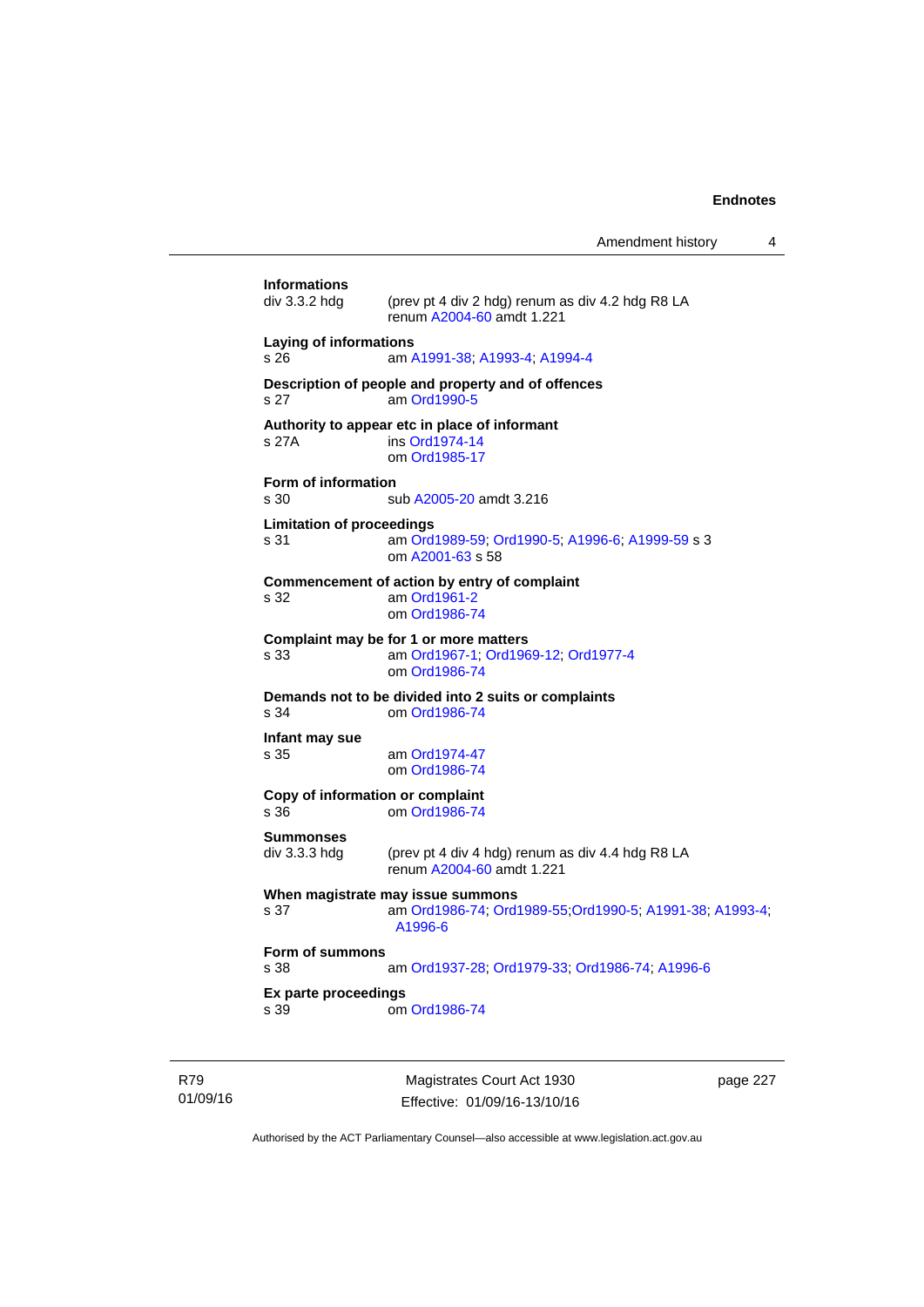4 Amendment history

**Signature and contents of summons**<br>s 40 am Ord1979-33 am [Ord1979-33](http://www.legislation.act.gov.au/a/1979-33) om [A1996-6](http://www.legislation.act.gov.au/a/1996-6) **Service of summons**  s 41 sub [Ord1937-28](http://www.legislation.act.gov.au/a/1937-28) am [Ord1953-14](http://www.legislation.act.gov.au/a/1953-14); [Ord1986-74](http://www.legislation.act.gov.au/a/1986-74); [A1991-44](http://www.legislation.act.gov.au/a/1991-44); ss renum R10 LA; [A2005-20](http://www.legislation.act.gov.au/a/2005-20) amdt 3.217 **Court attendance notices**<br>div 3.3.3A hdq ins A20 ins [A2008-42](http://www.legislation.act.gov.au/a/2008-42) s 10 **Definitions—div 3.3.3A**  s 41A ins [A2008-42](http://www.legislation.act.gov.au/a/2008-42) s 10 def *authorised person* ins [A2008-42](http://www.legislation.act.gov.au/a/2008-42) s 10 def *court attendance notice* ins [A2008-42](http://www.legislation.act.gov.au/a/2008-42) s 10 **Commencing criminal proceeding by court attendance notice**  s 41B ins [A2008-42](http://www.legislation.act.gov.au/a/2008-42) s 10 **Court attendance notice—service**<br>s 41C ins A2008-42 s ins [A2008-42](http://www.legislation.act.gov.au/a/2008-42) s 10 **Court attendance notice—filing**  s 41D ins [A2008-42](http://www.legislation.act.gov.au/a/2008-42) s 10 **Court attendance notice—relationship to information and summons**  ins [A2008-42](http://www.legislation.act.gov.au/a/2008-42) s 10 **Warrants**  div 3.3.4 hdg (prev pt 4 div 5 hdg) renum as div 4.5 hdg R8 LA renum [A2004-60](http://www.legislation.act.gov.au/a/2004-60) amdt 1.221 sub [A2005-20](http://www.legislation.act.gov.au/a/2005-20) amdt 3.218 **Issue of warrant and summons**  s 42 am [Ord1974-14](http://www.legislation.act.gov.au/a/1974-14), [Ord1979-33](http://www.legislation.act.gov.au/a/1979-33); ss renum R10 LA sub [A2005-20](http://www.legislation.act.gov.au/a/2005-20) amdt 3.219 **Procedure on filing indictment**  s 43 am [Ord1937-28](http://www.legislation.act.gov.au/a/1937-28); [Ord1990-5](http://www.legislation.act.gov.au/a/alt_ord1990-5); [A1992-9](http://www.legislation.act.gov.au/a/1992-9); [A1996-6](http://www.legislation.act.gov.au/a/1996-6); [A2006-23](http://www.legislation.act.gov.au/a/2006-23) amdt 1.226; [A2006-40](http://www.legislation.act.gov.au/a/2006-40) amdt 2.140 **Warrants to be signed and, where so required, sealed**  s 46 om [A1996-6](http://www.legislation.act.gov.au/a/1996-6) **Form of arrest warrant**<br>**s** 47 am / am [A1998-67](http://www.legislation.act.gov.au/a/1998-67) sub [A2005-20](http://www.legislation.act.gov.au/a/2005-20) amdt 3.220 **Sunday warrants**  s 49 am [A2005-20](http://www.legislation.act.gov.au/a/2005-20) amdt 3.221

page 228 Magistrates Court Act 1930 Effective: 01/09/16-13/10/16

R79 01/09/16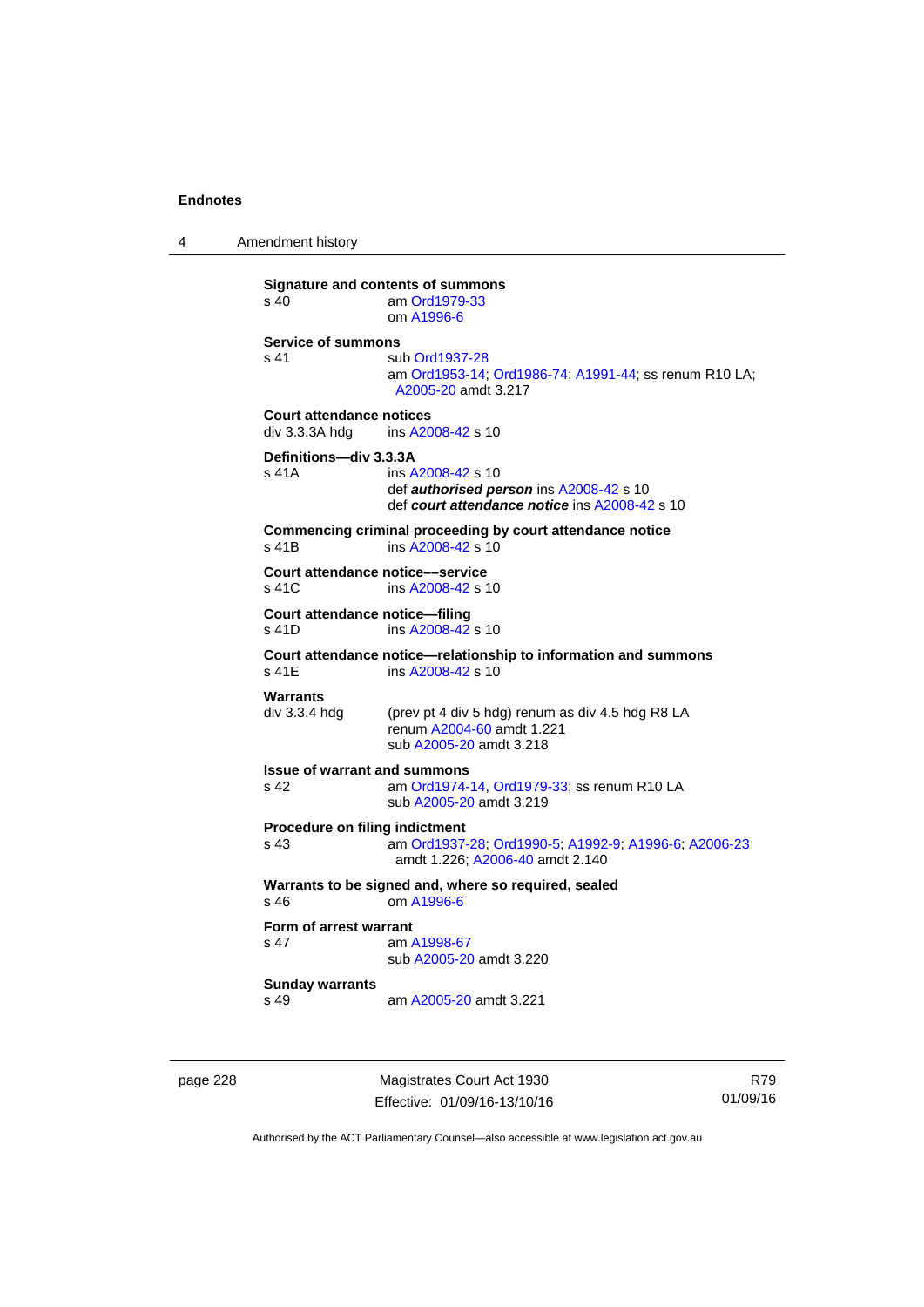**Bail of persons arrested without a warrant**  s 50 am [A1991-44](http://www.legislation.act.gov.au/a/1991-44) om [A1992-9](http://www.legislation.act.gov.au/a/1992-9) **Hearings generally to be in public**  s 51 reloc as s 310 **Exclusion of strangers**  s 52 om [A1996-6](http://www.legislation.act.gov.au/a/1996-6) **Hearing of criminal proceedings**  pt 3.4 hdg (prev pt 5 hdg) sub and renum [A2004-60](http://www.legislation.act.gov.au/a/2004-60) amdt 1.222 **Hearing of criminal proceedings—general**  div 3.4.1 hdg (prev pt 5 div 1 hdg) renum as div 5.1 hdg R8 LA sub and renum [A2004-60](http://www.legislation.act.gov.au/a/2004-60) amdt 1.223 **Conduct of case generally**  s 53 am [Ord1986-74](http://www.legislation.act.gov.au/a/1986-74); [A1996-6](http://www.legislation.act.gov.au/a/1996-6) sub [A2005-20](http://www.legislation.act.gov.au/a/2005-20) amdt 3.222 **If both parties present in court to hear case**  s 54 am [Ord1986-74](http://www.legislation.act.gov.au/a/1986-74); [A1991-79](http://www.legislation.act.gov.au/a/1991-79); [A1993-2](http://www.legislation.act.gov.au/a/1993-2); [A1996-6](http://www.legislation.act.gov.au/a/1996-6) sub [A2005-20](http://www.legislation.act.gov.au/a/2005-20) amdt 3.222 **Interpreter**  ins [A1991-79](http://www.legislation.act.gov.au/a/1991-79) om [A1993-2](http://www.legislation.act.gov.au/a/1993-2) **Record of proceedings**  s 54A reloc as s 316 **Warrants for witnesses**<br>div 3.4.2 hda (prev (prev pt 5 div 2 hdg) renum as div 5.2 hdg R8 LA sub and renum [A2004-60](http://www.legislation.act.gov.au/a/2004-60) amdt 1.232 sub [A2005-20](http://www.legislation.act.gov.au/a/2005-20) amdt 3.223 **Examination to be on oath**  s 55 om [A2005-20](http://www.legislation.act.gov.au/a/2005-20) amdt 3.224 **Power to order witnesses out of Court**  s 56 am [Ord1986-74](http://www.legislation.act.gov.au/a/1986-74) om [A1996-6](http://www.legislation.act.gov.au/a/1996-6) **Husband or wife of complainant or defandant to be competent witness**  s 57 om [Ord1986-74](http://www.legislation.act.gov.au/a/1986-74) **Defendant and husband or wife, when competent in criminal proceedings**  s 58 om [A2004-2](http://www.legislation.act.gov.au/a/2004-2) amdt 2.14 **Proof of negative etc**  s 59 am [Ord1990-5](http://www.legislation.act.gov.au/a/alt_ord1990-5) om [A2004-15](http://www.legislation.act.gov.au/a/2004-15) amdt 3.20

R79 01/09/16

Magistrates Court Act 1930 Effective: 01/09/16-13/10/16 page 229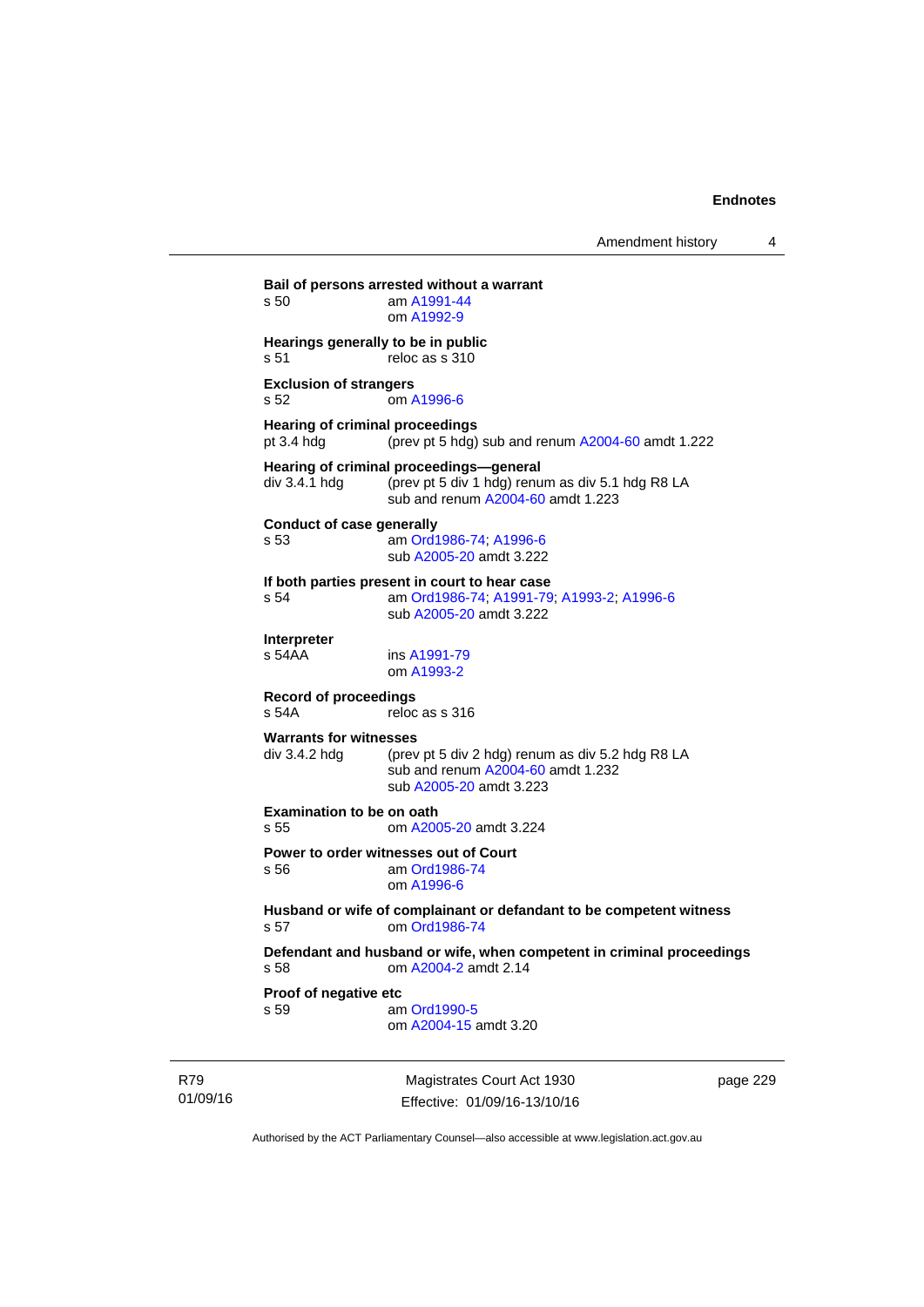| 4 | Amendment history |  |
|---|-------------------|--|
|   |                   |  |

### **Record of proceedings and transcript**  s 60 reloc as s 317 **Informant may request witnesses to attend**  s 60A ins [A1996-6](http://www.legislation.act.gov.au/a/1996-6) reloc to [Magistrates Court Rules 1932](http://www.legislation.act.gov.au/sl/1932-4/default.asp), pt 4 as rule 12 by [A2004-60](http://www.legislation.act.gov.au/a/2004-60) amdt 1.239 **Power of magistrate to summon witnesses**  s 61 hdg sub [A2004-60](http://www.legislation.act.gov.au/a/2004-60) amdt 1.240<br>s 61 am Ord1986-74 am [Ord1986-74](http://www.legislation.act.gov.au/a/1986-74) sub [A1996-6](http://www.legislation.act.gov.au/a/1996-6) am [A2004-60](http://www.legislation.act.gov.au/a/2004-60) amdt 1.241 reloc to [Magistrates Court Rules 1932](http://www.legislation.act.gov.au/sl/1932-4/default.asp), pt 4 as rule 13 by [A2004-60](http://www.legislation.act.gov.au/a/2004-60) amdt 1.242 **Warrants for witnesses**<br>div 3.4.2 hdg sub / sub [A2009-19](http://www.legislation.act.gov.au/a/2009-19) s 58 **Definitions—div 3.4.2**  s 62 hdg am [A2004-60](http://www.legislation.act.gov.au/a/2004-60) amdt 1.243 s 62 sub [Ord1937-28](http://www.legislation.act.gov.au/a/1937-28); [A1996-6](http://www.legislation.act.gov.au/a/1996-6) am [A2004-60](http://www.legislation.act.gov.au/a/2004-60) amdt 1.243, amdt 1.244 reloc to [Magistrates Court Rules 1932](http://www.legislation.act.gov.au/sl/1932-4/default.asp), pt 4 as rule 14 by [A2004-60](http://www.legislation.act.gov.au/a/2004-60) amdt 1.245 ins [A2009-19](http://www.legislation.act.gov.au/a/2009-19) s 58 def *prescribed period* ins [A2009-19](http://www.legislation.act.gov.au/a/2009-19) s 58 def *reporting officer* ins [A2009-19](http://www.legislation.act.gov.au/a/2009-19) s 58 def *warrant* ins [A2009-19](http://www.legislation.act.gov.au/a/2009-19) s 58 **Witnesses entitled to claim expenses**  s 62A ins [A1996-6](http://www.legislation.act.gov.au/a/1996-6) reloc to [Magistrates Court Rules 1932](http://www.legislation.act.gov.au/sl/1932-4/default.asp), pt 4 as rule 15 by [A2004-60](http://www.legislation.act.gov.au/a/2004-60) amdt 1.246 **Warrant to bring witness to court**  s 63 am [Ord1967-1](http://www.legislation.act.gov.au/a/1967-1) sub [A1996-6](http://www.legislation.act.gov.au/a/1996-6) am [A2004-60](http://www.legislation.act.gov.au/a/2004-60) amdts 1.247-1.249

(2), (3) exp 1 July 2006 (s 63 (3)) ss renum R34 LA sub [A2009-19](http://www.legislation.act.gov.au/a/2009-19) s 58

#### **First instance warrant**

s 64 am [A2004-60](http://www.legislation.act.gov.au/a/2004-60) amdt 1.250 sub [A2009-19](http://www.legislation.act.gov.au/a/2009-19) s 58

#### **Warrant remains in force until executed**

s 65 am [Ord1976-42](http://www.legislation.act.gov.au/a/1976-42); [Ord1986-74](http://www.legislation.act.gov.au/a/1986-74) om [A1994-61](http://www.legislation.act.gov.au/a/1994-61) ins [A2009-19](http://www.legislation.act.gov.au/a/2009-19) s 58

page 230 Magistrates Court Act 1930 Effective: 01/09/16-13/10/16

R79 01/09/16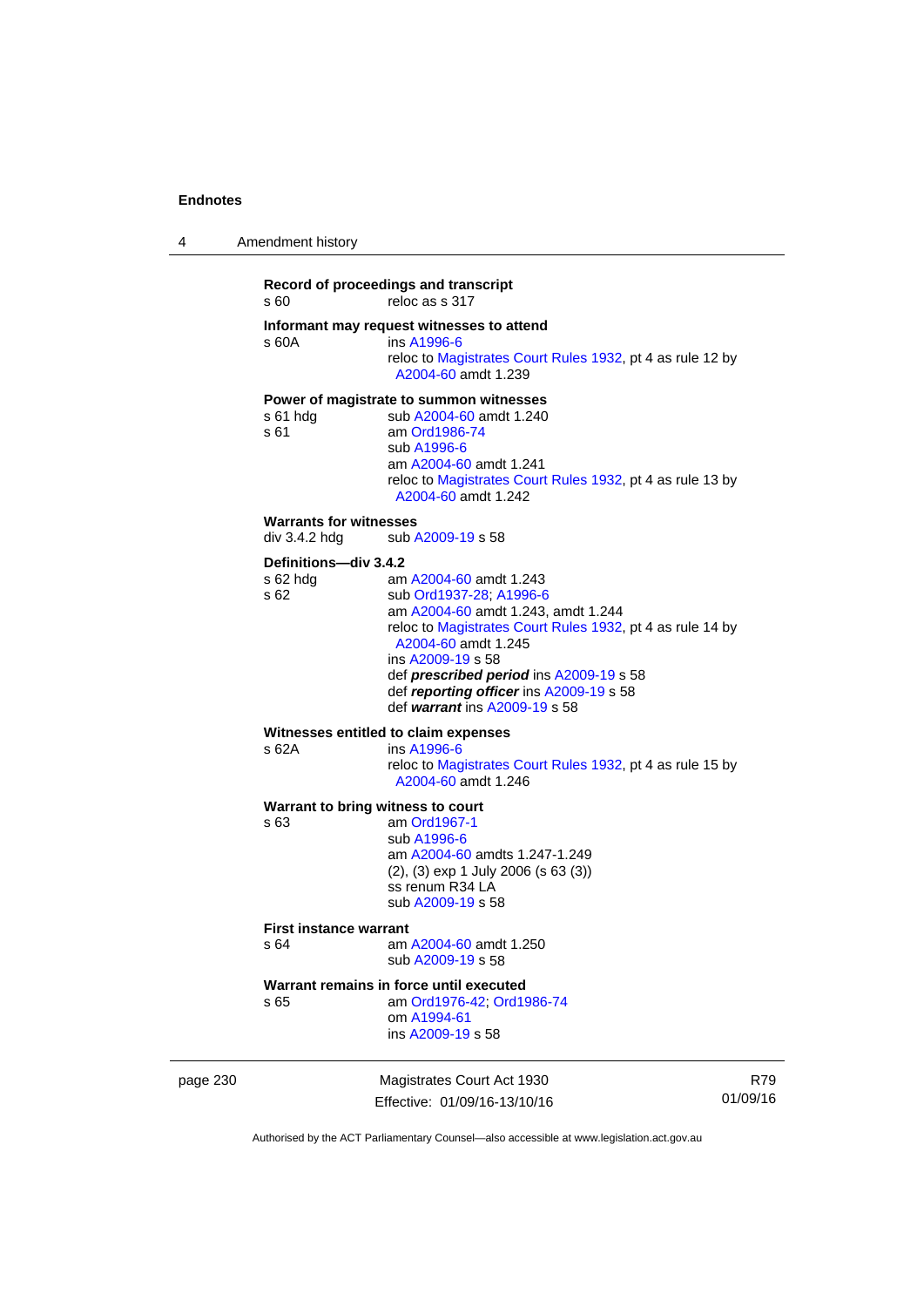| <b>Executing a warrant</b>    |                                                                                                                                                    |
|-------------------------------|----------------------------------------------------------------------------------------------------------------------------------------------------|
| s 66                          | am Ord1937-28; A2004-60 amdts 1.251-1.253<br>reloc to Magistrates Court Rules 1932, pt 4 as rule 16 by<br>A2004-60 amdt 1.254<br>ins A2009-19 s 58 |
| <b>Setting aside summons</b>  |                                                                                                                                                    |
| s 66A                         | ins Ord1987-56                                                                                                                                     |
|                               | am A2004-60 amdt 1.255, amdt 1.256<br>reloc to Magistrates Court Rules 1932, pt 4 as rule 17 by<br>A2004-60 amdt 1.257                             |
| <b>Procedure after arrest</b> |                                                                                                                                                    |
| s 67                          | reloc as s 318                                                                                                                                     |
|                               | ins A2009-19 s 58                                                                                                                                  |
| <b>Jurisdiction) Act</b>      | Examination of witnesses-application of Magistrates Court (Civil                                                                                   |
| s 67A                         | ins Ord1986-74                                                                                                                                     |
|                               | am Ord1990-5; A1995-46                                                                                                                             |
|                               | om A2004-60 amdt 1.262                                                                                                                             |
|                               | Affidavits-application of Magistrates Court (Civil Jurisdiction) Act                                                                               |
| s 67B                         | ins Ord1986-74                                                                                                                                     |
|                               | am Ord1990-5; A1995-46                                                                                                                             |
|                               | om A2004-60 amdt 1.262                                                                                                                             |
|                               | <b>Orders following executed warrant</b>                                                                                                           |
| s 68                          | reloc as s 319                                                                                                                                     |
|                               | ins A2009-19 s 58                                                                                                                                  |
|                               | Depositions to be delivered to registrar                                                                                                           |
| s 69                          | reloc as s 320                                                                                                                                     |
| Remand                        |                                                                                                                                                    |
| div 3.4.3 hdg                 | (prev pt 5 div 3 hdg) renum as div 5.3 hdg R8 LA<br>renum A2004-60 amdt 1.270                                                                      |
|                               | sub A2006-23 amdt 1.227                                                                                                                            |
|                               |                                                                                                                                                    |
| <b>Remand of defendant</b>    |                                                                                                                                                    |
| s 70                          | am Ord1977-61; A1996-6                                                                                                                             |
|                               | sub A1996-82                                                                                                                                       |
|                               | am A1998-67                                                                                                                                        |
|                               | sub A2004-14 amdt 2.4; A2006-23 amdt 1.227<br>am A2011-22 amdt 1.305, amdt 1.306, amdt 1.310                                                       |
| <b>Verbal remand</b>          |                                                                                                                                                    |
| s 71                          | am A1996-6                                                                                                                                         |
|                               | om A1996-82                                                                                                                                        |
|                               |                                                                                                                                                    |

R79 01/09/16

Magistrates Court Act 1930 Effective: 01/09/16-13/10/16 page 231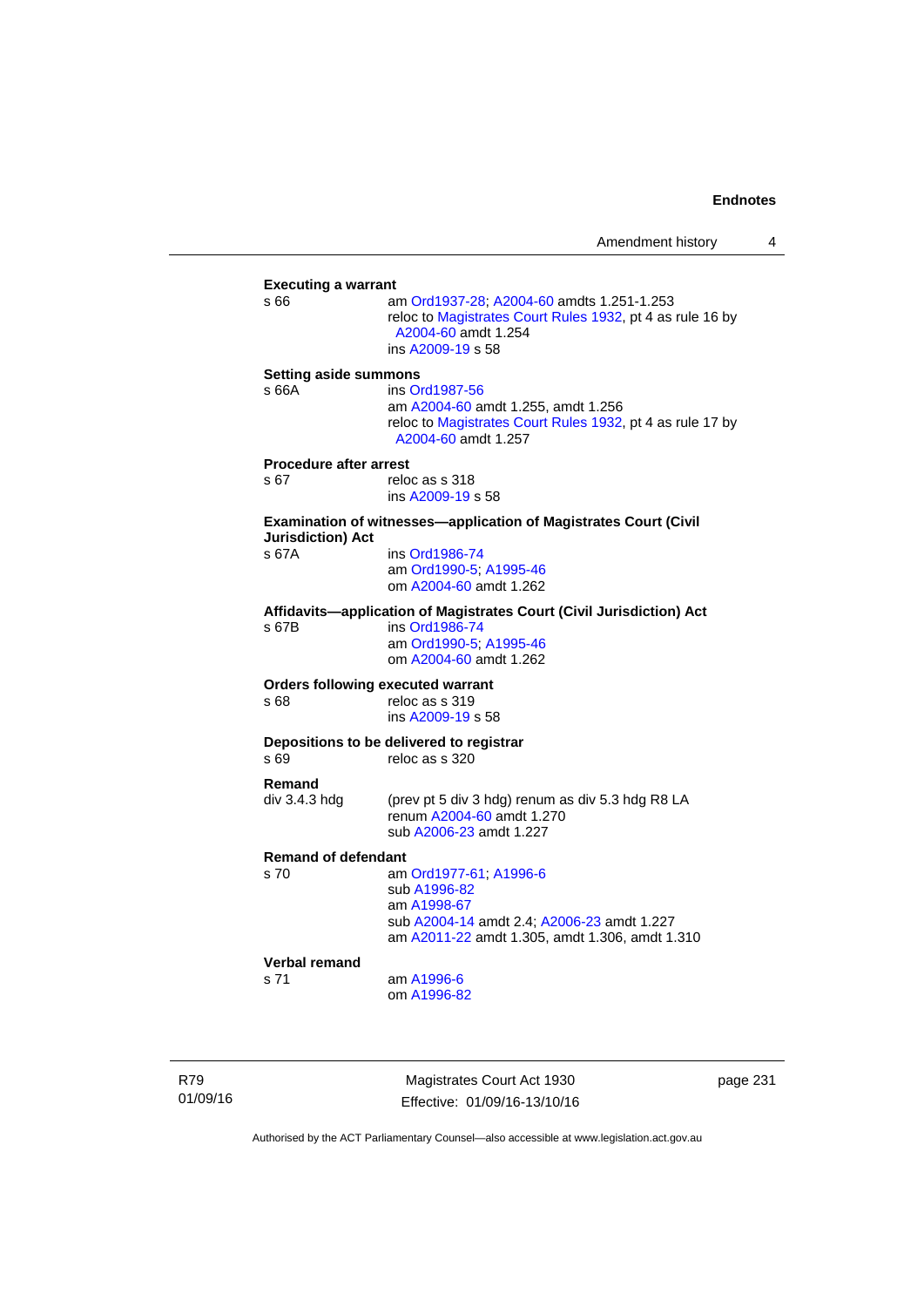4 Amendment history

**Bringing remanded defendant before court**  s 72 sub [A2006-23](http://www.legislation.act.gov.au/a/2006-23) amdt 1.227 am [A2011-22](http://www.legislation.act.gov.au/a/2011-22) amdt 1.310 **Bail application hearings—audiovisual links**  s 72A ins [A1999-22](http://www.legislation.act.gov.au/a/1999-22) s 21 am [A2000-17](http://www.legislation.act.gov.au/a/2000-17) s 3 sch 1; [A2003-48](http://www.legislation.act.gov.au/a/2003-48) amdt 2.10 sub [A2006-23](http://www.legislation.act.gov.au/a/2006-23) amdt 1.227 **Defendant's appearance in non-bail proceedings—audiovisual links**  s 72B ins [A1999-22](http://www.legislation.act.gov.au/a/1999-22) s 21 am [A2004-60](http://www.legislation.act.gov.au/a/2004-60) amdt 1.271 sub [A2006-23](http://www.legislation.act.gov.au/a/2006-23) amdt 1.227 am [A2010-40](http://www.legislation.act.gov.au/a/2010-40) amdt 2.16; [A2011-22](http://www.legislation.act.gov.au/a/2011-22) amdt 1.310 **Bail of defendant during examination**  s 73 am [A1992-9](http://www.legislation.act.gov.au/a/1992-9) **Committal and recognisance**  div 3.4.4 hdg (prev pt 5 div 4 hdg) renum as div 5.4 hdg R8 LA renum [A2004-60](http://www.legislation.act.gov.au/a/2004-60) amdt 1.272 **Extended application of div 3.4.4**  ins [Ord1986-74](http://www.legislation.act.gov.au/a/1986-74) am [A1995-46](http://www.legislation.act.gov.au/a/1995-46) sub [A2004-60](http://www.legislation.act.gov.au/a/2004-60) amdt 1.273 **Remand of defendant before decision**  s 74 am [A1996-6;](http://www.legislation.act.gov.au/a/1996-6) [A1996-82](http://www.legislation.act.gov.au/a/1996-82) sub [A2006-23](http://www.legislation.act.gov.au/a/2006-23) amdt 1.228 am [A2011-22](http://www.legislation.act.gov.au/a/2011-22) amdt 1.307 **Remand of witness or defendant after decision**  s 75 sub [Ord1976-42](http://www.legislation.act.gov.au/a/1976-42) am [A1996-82](http://www.legislation.act.gov.au/a/1996-82) sub [A2006-23](http://www.legislation.act.gov.au/a/2006-23) amdt 1.228 **Witnesses may be discharged on recognisance**<br>s 76 am Ord1986-74: A1994-61: A2 s 76 am [Ord1986-74](http://www.legislation.act.gov.au/a/1986-74); [A1994-61](http://www.legislation.act.gov.au/a/1994-61); [A2004-60](http://www.legislation.act.gov.au/a/2004-60) amdt 1.274 **Recognisances**  s 77 am [Ord1970-15](http://www.legislation.act.gov.au/a/1970-15); [A1992-9](http://www.legislation.act.gov.au/a/1992-9) **Issue of warrant for non-appearance**  s 78 am [A1992-9;](http://www.legislation.act.gov.au/a/1992-9) [A2004-60](http://www.legislation.act.gov.au/a/2004-60) amdt 1.275; [A2005-20](http://www.legislation.act.gov.au/a/2005-20) amdt 3.225 **Recognisances taken out of court**  s 79 am [Ord1974-14](http://www.legislation.act.gov.au/a/1974-14); [Ord1976-42](http://www.legislation.act.gov.au/a/1976-42); [A1991-44](http://www.legislation.act.gov.au/a/1991-44); [A1992-9](http://www.legislation.act.gov.au/a/1992-9); [A1996-6](http://www.legislation.act.gov.au/a/1996-6) sub [A2005-20](http://www.legislation.act.gov.au/a/2005-20) amdt 3.226 am [A2006-23](http://www.legislation.act.gov.au/a/2006-23) amdt 1.229

page 232 Magistrates Court Act 1930 Effective: 01/09/16-13/10/16

R79 01/09/16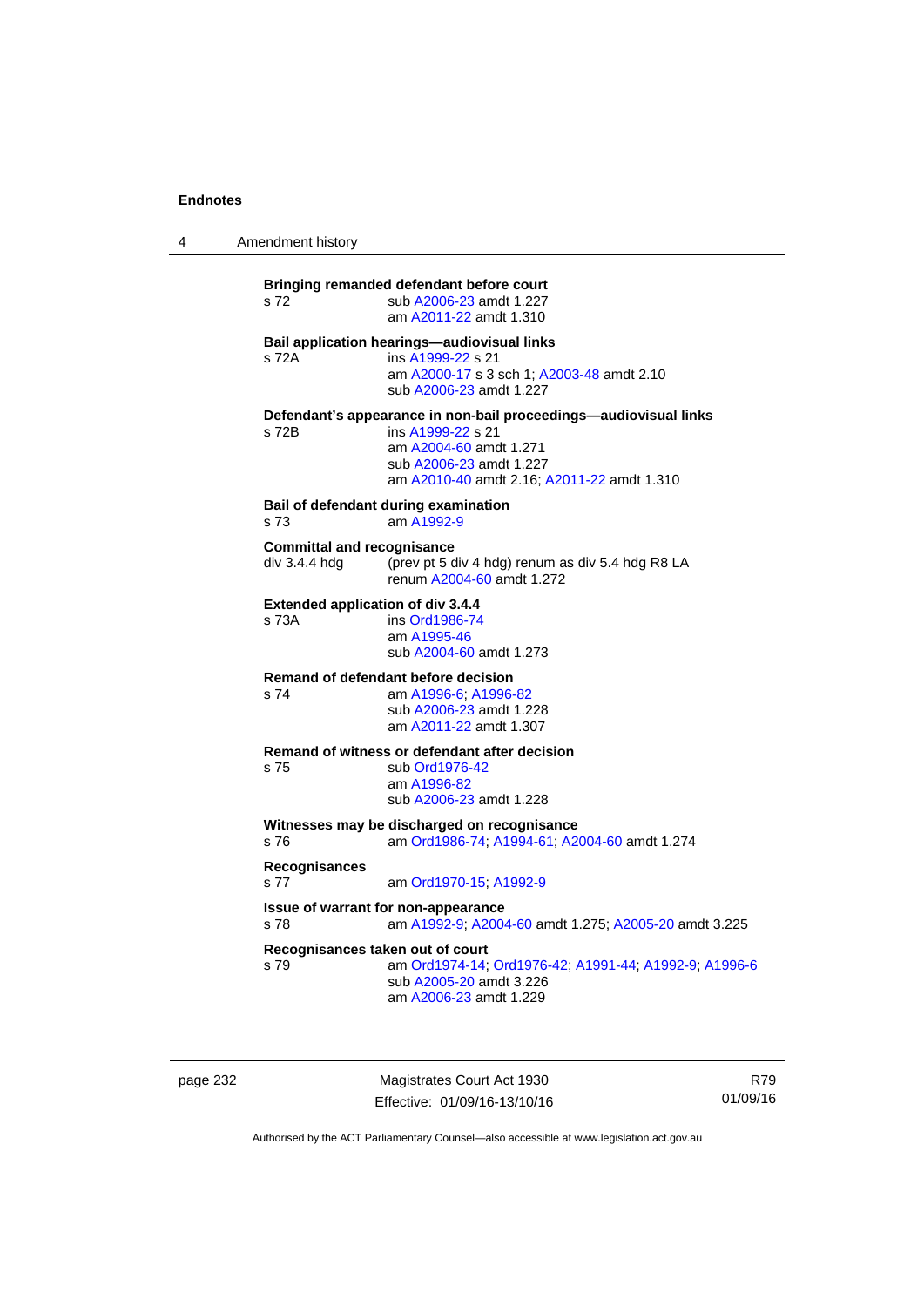| s 80                                    | am Ord1974-14; Ord1984-62; Ord1986-53; Ord1990-5;<br>A1992-9, A1996-6                                                                                                                  |
|-----------------------------------------|----------------------------------------------------------------------------------------------------------------------------------------------------------------------------------------|
| Arrest of principal by sureties<br>s 81 | am Ord1937-28; Ord1976-42<br>om A1992-9                                                                                                                                                |
| Conveying people to custody<br>S.82     | am Ord1976-42; A1996-82<br>om A2006-23 amdt 1.230                                                                                                                                      |
| div 3.4.5 hdg                           | Adjournment of criminal proceedings<br>(prev pt 5 div 5 hdg) renum as div 5.5 hdg R8 LA<br>sub and renum A2004-60 amdt 1.276                                                           |
| s 84                                    | Particular cases may be adjourned<br>am Ord1986-74, A1992-9, A1996-6, A2005-20 amdt 3.227<br>sub A2006-23 amdt 1.231<br>am A2011-22 amdt 1.308                                         |
| s 85                                    | Proceeding if either party not present at adjourned hearing<br>am Ord1986-74: A1996-6<br>sub A2005-20 amdt 3.228                                                                       |
| s 86                                    | Proceeding if both parties present at adjourned hearing<br>am A1996-6<br>sub A2005-20 amdt 3.228                                                                                       |
| s 87                                    | Witness to attend adjourned etc hearing<br>am Ord1977-61<br>sub A2005-20 amdt 3.228                                                                                                    |
| <b>Postponement of hearing</b><br>s 88  | am Ord1986-74; A1991-44                                                                                                                                                                |
| pt 3.5 hdg                              | Proceedings for indictable offences<br>(prev pt 6 hdg) sub and renum A2004-60 amdt 1.277                                                                                               |
| div 3.5.1 hdg                           | Dispensing with application of part<br>(prev pt 6 div 1A hdg) ins Ord1987-56<br>renum as div 6.1A hdg R8 LA<br>renum A2004-60 amdt 1.278<br>om A2011-28 amdt 3.176<br>ins A2014-1 s 22 |
| s 88A hdg<br>s 88A                      | Dispensing with application of part in interests of justice<br>sub A2004-60 amdt 1.279<br>ins Ord1987-56<br>om A2011-28 amdt 3.176<br>ins A2014-1 s 22                                 |

R79 01/09/16

Magistrates Court Act 1930 Effective: 01/09/16-13/10/16 page 233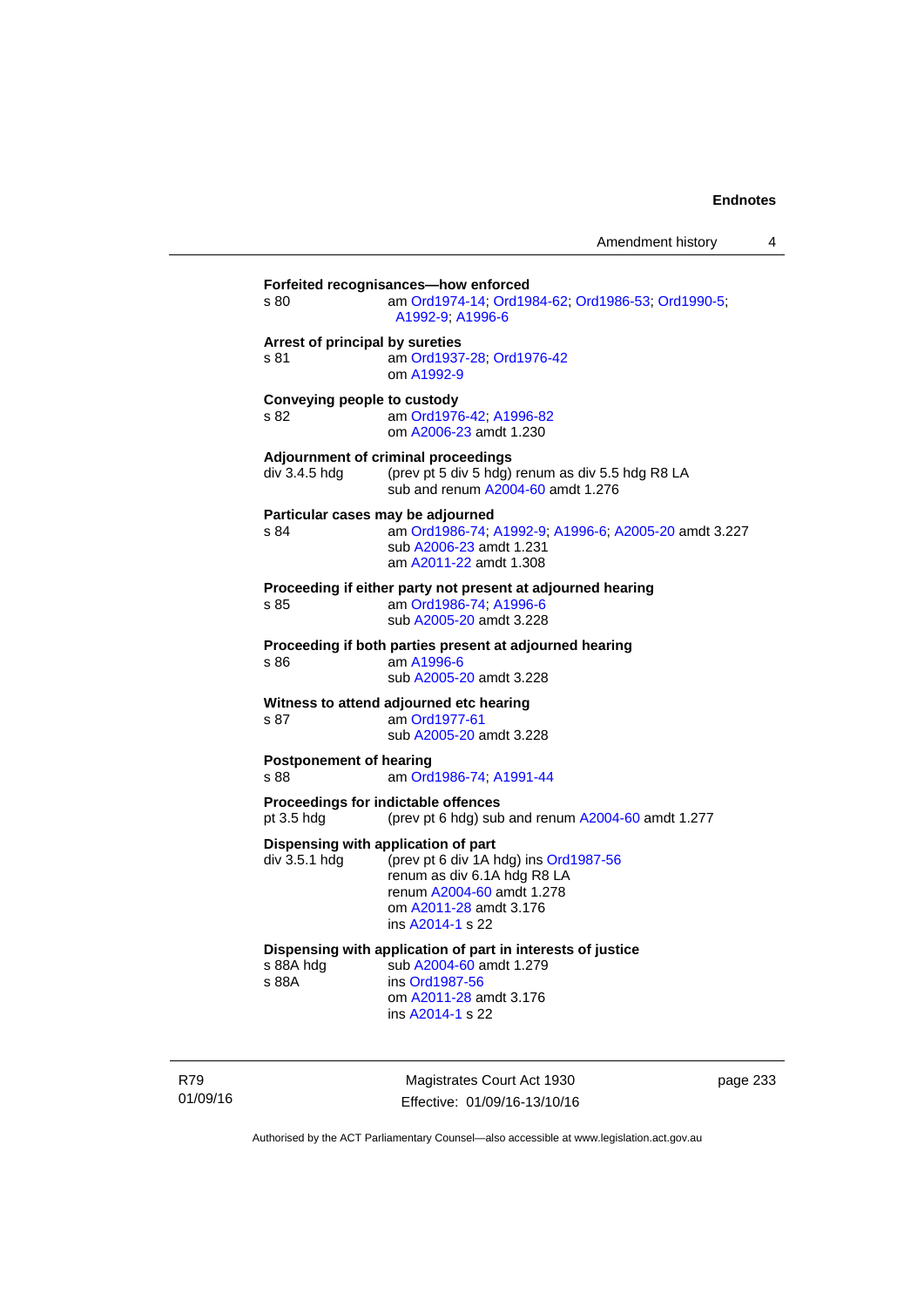| 4 | Amendment history                                        |                                                                                                                                                                                                                                                                                        |
|---|----------------------------------------------------------|----------------------------------------------------------------------------------------------------------------------------------------------------------------------------------------------------------------------------------------------------------------------------------------|
|   | <b>Waiver of committal proceedings</b><br>div 3.5.1A hdg | ins A2015-52 s 42                                                                                                                                                                                                                                                                      |
|   | s 88B                                                    | Court may waive committal proceedings<br>ins A2015-52 s 42                                                                                                                                                                                                                             |
|   | div 3.5.2 hdg                                            | Indictable offences-beginning of proceedings<br>(prev pt 6 div 1 hdg) renum as div 6.1 hdg R8 LA<br>sub and renum A2004-60 amdt 1.280                                                                                                                                                  |
|   | s 89 hda<br>s 89                                         | Indictable offences-issue of warrant for non-appearance<br>sub A2010-30 amdt 1.40<br>am Ord1977-61<br>sub A2005-20 amdt 3.229<br>am A2010-30 amdt 1.41; ss renum R58 LA                                                                                                                |
|   | s 89A                                                    | Accused person may be excused from attendance before court<br>ins Ord1977-61<br>am Ord1987-56; A1992-9; A1996-6; A2005-20 amdt 3.230,<br>amdt 3.231; A2008-44 amdt 1.64                                                                                                                |
|   | person                                                   | Committal proceedings--prosecution evidence to be given to accused                                                                                                                                                                                                                     |
|   | s 90                                                     | sub Ord1958-12<br>am Ord1967-1<br>sub Ord1974-14<br>am Ord1977-61, A1991-44, A1996-6; A2005-20 amdt 3.232;<br>A2008-41 s 31<br>sub A2008-44 amdt 1.65                                                                                                                                  |
|   |                                                          | Written statements may be admitted in evidence                                                                                                                                                                                                                                         |
|   | s 90AA                                                   | ins Ord1974-14<br>am A1991-44; A1996-6; A2005-20 amdt 3.233, amdt 3.234; ss<br>renum R29 LA (see A2005-20 amdt 3.235); A2008-42 s 11;<br>A2008-41 ss 32-34; A2008-44 amdts 1.66-1.69; A2009-7<br>amdts 1.32-1.35; ss renum R47 LA; A2009-24 amdt 1.34,<br>amdt 1.35; pars renum R48 LA |
|   | $s$ 90 $AB$                                              | Witnesses generally not to be cross-examined at committal hearing<br>ins Ord1974-14<br>am Ord1977-61; A1996-6<br>sub A2005-20 amdt 3.236; A2008-44 amdt 1.71                                                                                                                           |
|   | s 90ABA hdg<br>s 90ABA                                   | Attendance of accused not required if order made under s 89A<br>sub A2005-20 amdt 3.237<br>ins Ord1977-61<br>sub A2008-44 amdt 1.72                                                                                                                                                    |

page 234 Magistrates Court Act 1930 Effective: 01/09/16-13/10/16

R79 01/09/16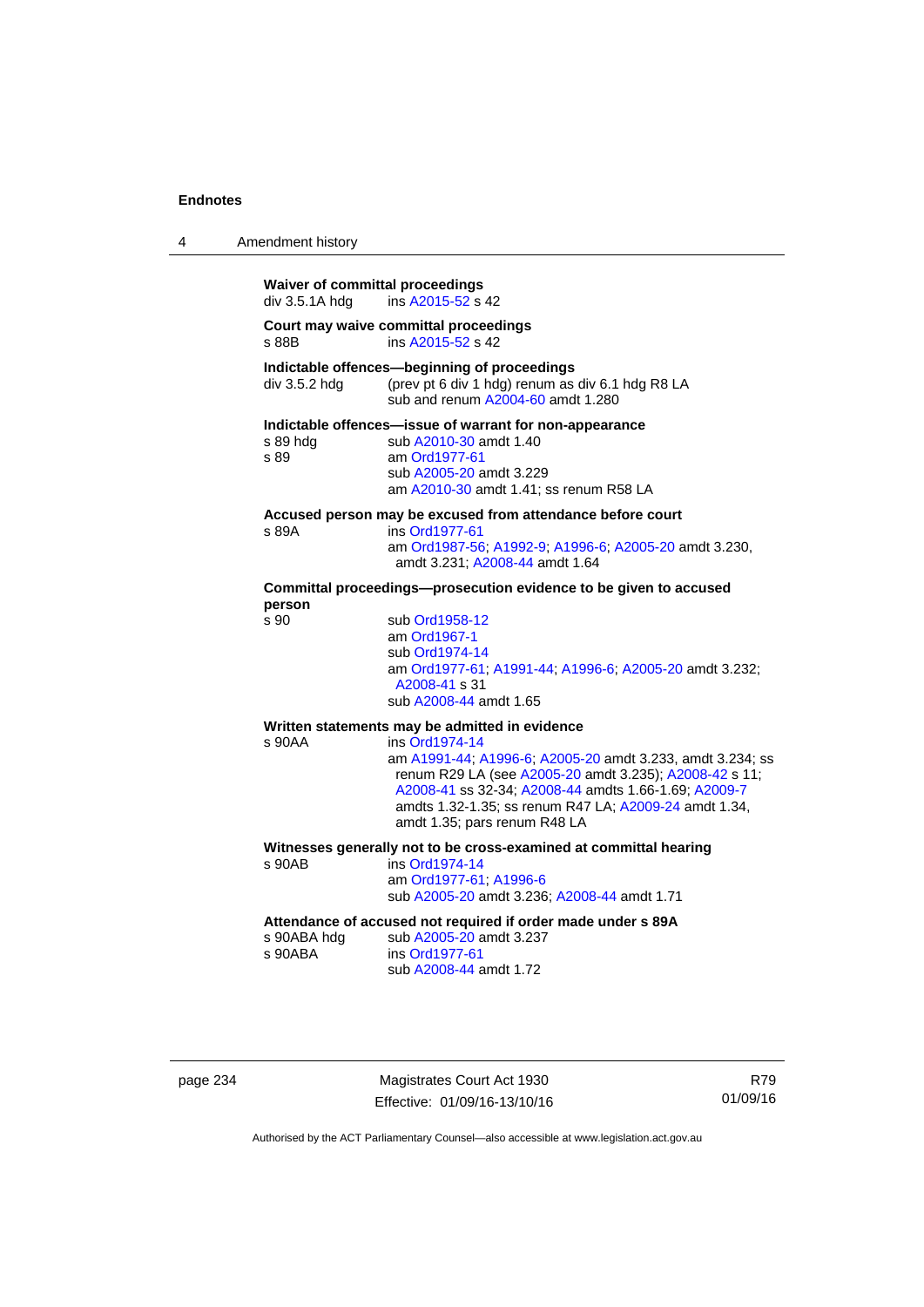## **Plea of guilty at committal hearing**  s 90A hdg sub [A2008-44](http://www.legislation.act.gov.au/a/2008-44) amdt 1.70 s 90A ins [Ord1958-12](http://www.legislation.act.gov.au/a/1958-12) am [Ord1985-41](http://www.legislation.act.gov.au/a/1985-41); [Ord1990-5](http://www.legislation.act.gov.au/a/alt_ord1990-5); [A1996-6](http://www.legislation.act.gov.au/a/1996-6); ss renum R10 LA; [A2004-60](http://www.legislation.act.gov.au/a/2004-60) amdt 1.281; [A2005-20](http://www.legislation.act.gov.au/a/2005-20) amdts 3.238-3.240; ss renum R29 LA (see [A2005-20](http://www.legislation.act.gov.au/a/2005-20) amdt 3.241); [A2011-13](http://www.legislation.act.gov.au/a/2011-13) amdt 1.10 **Back-up and related offences––transfer to Supreme Court**  s 90B ins [A2014-1](http://www.legislation.act.gov.au/a/2014-1) s 23 **Proceeding following prosecution evidence**  s 91 **orig s 91** am [Ord1974-14](http://www.legislation.act.gov.au/a/1974-14); [Ord1987-56](http://www.legislation.act.gov.au/a/1987-56) sub [A2005-20](http://www.legislation.act.gov.au/a/2005-20) amdt 3.242 om [A2008-44](http://www.legislation.act.gov.au/a/2008-44) amdt 1.73 **pres s 91** (prev s 92) am [Ord1951-12;](http://www.legislation.act.gov.au/a/1951-12) [Ord1958-12;](http://www.legislation.act.gov.au/a/1958-12) [Ord1967-1;](http://www.legislation.act.gov.au/a/1967-1) [Ord1974-14;](http://www.legislation.act.gov.au/a/1974-14) [Ord1977-61](http://www.legislation.act.gov.au/a/1977-61); [Ord1985-41](http://www.legislation.act.gov.au/a/1985-41); [Ord1986-74](http://www.legislation.act.gov.au/a/1986-74); [Ord1987-56;](http://www.legislation.act.gov.au/a/1987-56) [A2008-44](http://www.legislation.act.gov.au/a/2008-44) amdt 1.75 renum as s 91 [A2008-44](http://www.legislation.act.gov.au/a/2008-44) amdt 1.74 **Proceeding if evidence sufficient to put accused on trial**  s 92 renum as s 91 **Committal for sentence for indictable offence tried summarily**  s 92A ins [Ord1974-14](http://www.legislation.act.gov.au/a/1974-14) am [A2011-13](http://www.legislation.act.gov.au/a/2011-13) amdt 1.11; [A2014-1](http://www.legislation.act.gov.au/a/2014-1) s 24 **Depositions as evidence**  s 92B ins [Ord1985-41](http://www.legislation.act.gov.au/a/1985-41) **Admissions and confessions**  s 93 am [Ord1958-12](http://www.legislation.act.gov.au/a/1958-12); [Ord1967-1](http://www.legislation.act.gov.au/a/1967-1); [A1996-6](http://www.legislation.act.gov.au/a/1996-6); [A2005-20](http://www.legislation.act.gov.au/a/2005-20) amdt 3.243 **Indictable offences—proceedings after hearing of evidence**  div 3.5.3 hdg (prev pt 6 div 2 hdg) renum as div 6.2 hdg R8 LA sub and renum [A2004-60](http://www.legislation.act.gov.au/a/2004-60) amdt 1.282 **Discharge or committal for trial**  s 94 am [Ord1937-28](http://www.legislation.act.gov.au/a/1937-28); [Ord1976-42](http://www.legislation.act.gov.au/a/1976-42); [Ord1987-56](http://www.legislation.act.gov.au/a/1987-56); [A1996-6](http://www.legislation.act.gov.au/a/1996-6) sub [A2005-20](http://www.legislation.act.gov.au/a/2005-20) amdt 3.244 am [A2006-23](http://www.legislation.act.gov.au/a/2006-23) amdt 1.232; [A2008-44](http://www.legislation.act.gov.au/a/2008-44) amdt 1.76; [A2009-24](http://www.legislation.act.gov.au/a/2009-24) amdt 1.36; [A2011-22](http://www.legislation.act.gov.au/a/2011-22) amdt 1.311; [A2014-1](http://www.legislation.act.gov.au/a/2014-1) s 25 **Depositions of dead or absent people**  sub [Ord1958-12](http://www.legislation.act.gov.au/a/1958-12) am [Ord1967-1;](http://www.legislation.act.gov.au/a/1967-1) [Ord1989-59](http://www.legislation.act.gov.au/a/1989-59); [A1996-6](http://www.legislation.act.gov.au/a/1996-6); [A2004-60](http://www.legislation.act.gov.au/a/2004-60) amdt 1.283, amdt 1.284; [A2005-20](http://www.legislation.act.gov.au/a/2005-20) amdt 3.245

R79 01/09/16

Magistrates Court Act 1930 Effective: 01/09/16-13/10/16 page 235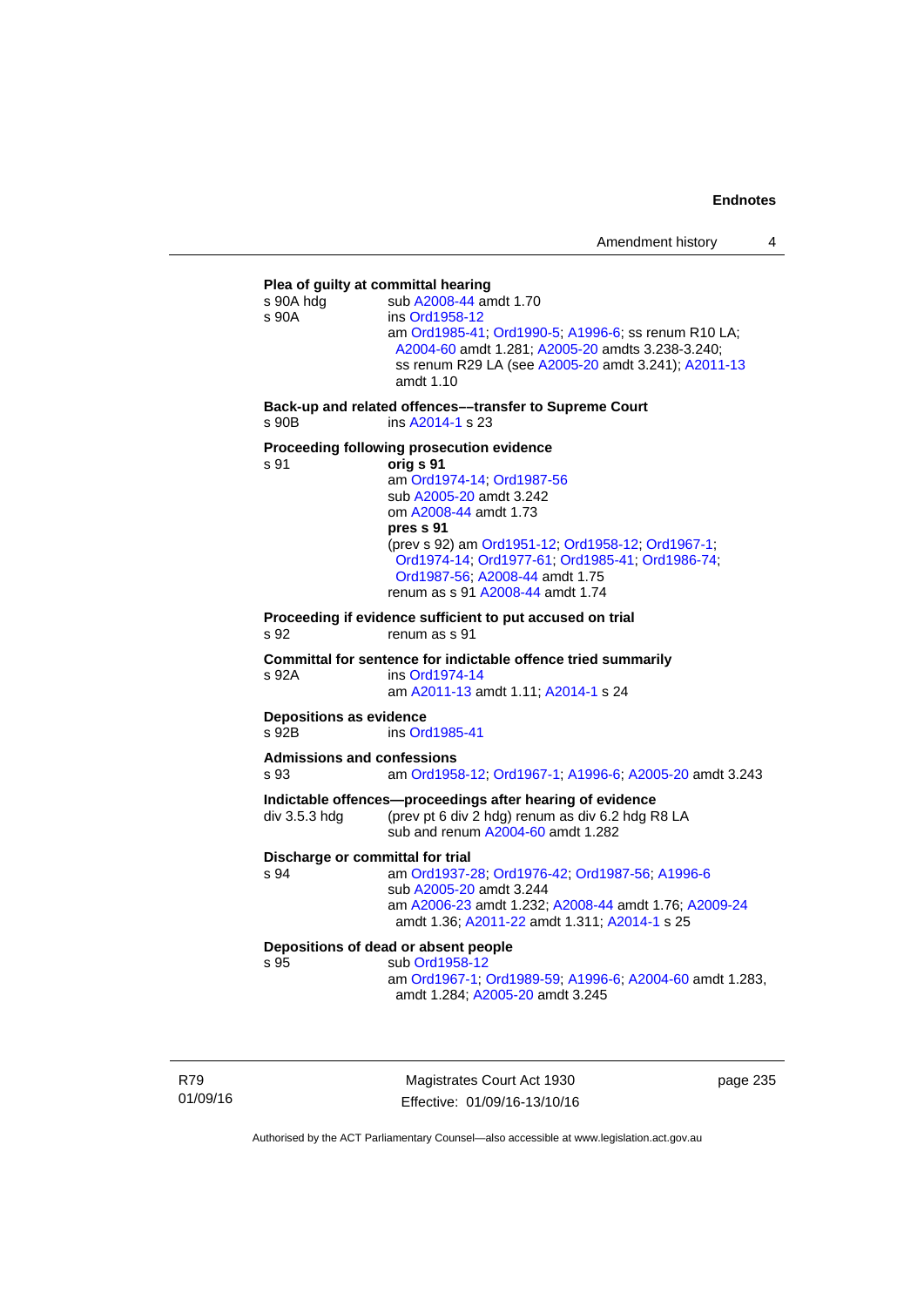4 Amendment history page 236 Magistrates Court Act 1930 01/09/16 **Indictable offences—costs**  div 3.5.4 hdg (prev pt 6 div 2A hdg) ins [Ord1984-9](http://www.legislation.act.gov.au/a/1984-9) renum as div 6.2A hdg R8 LA sub and renum [A2004-60](http://www.legislation.act.gov.au/a/2004-60) amdt 1.285 **Discontinued proceeding**  s 97 am [Ord1937-28](http://www.legislation.act.gov.au/a/1937-28) om [Ord1958-12](http://www.legislation.act.gov.au/a/1958-12) ins [Ord1984-9](http://www.legislation.act.gov.au/a/1984-9) am [Ord1987-56](http://www.legislation.act.gov.au/a/1987-56); [A2008-44](http://www.legislation.act.gov.au/a/2008-44) amdt 1.77; [A2009-24](http://www.legislation.act.gov.au/a/2009-24) amdt 1.37 **Indictable offences—witness recognisances**  div 3.5.5 hdg (prev pt 6 div 3 hdg) am [A1992-9](http://www.legislation.act.gov.au/a/1992-9) renum as div 6.3 hdg R8 LA sub and renum [A2004-60](http://www.legislation.act.gov.au/a/2004-60) amdt 1.286 **Bail in capital offences**  s 98 am [Ord1937-28](http://www.legislation.act.gov.au/a/1937-28) om [Ord1989-59](http://www.legislation.act.gov.au/a/1989-59) **Admission of persons committed for trial to bail**  s 99 am [Ord1937-28](http://www.legislation.act.gov.au/a/1937-28); [Ord1976-42](http://www.legislation.act.gov.au/a/1976-42); [Ord1989-59](http://www.legislation.act.gov.au/a/1989-59) om [A1992-9](http://www.legislation.act.gov.au/a/1992-9) **Admission of persons committed for trial and are in prison awaiting trial to bail**  am [Ord1937-28](http://www.legislation.act.gov.au/a/1937-28); [Ord1976-42;](http://www.legislation.act.gov.au/a/1976-42) [Ord1989-59](http://www.legislation.act.gov.au/a/1989-59) om [A1992-9](http://www.legislation.act.gov.au/a/1992-9) **Recognisances to be transmitted to Crown Solicitor**  s 101 am [Ord1967-1;](http://www.legislation.act.gov.au/a/1967-1) [Ord1976-42](http://www.legislation.act.gov.au/a/1976-42); [Ord1985-17](http://www.legislation.act.gov.au/a/1985-17) om [A1992-9](http://www.legislation.act.gov.au/a/1992-9) **Warrant of deliverance**  s 102 am [Ord1976-42](http://www.legislation.act.gov.au/a/1976-42) om [A1992-9](http://www.legislation.act.gov.au/a/1992-9) **Recognisance of witnesses etc**  am [Ord1974-14](http://www.legislation.act.gov.au/a/1974-14); [A1996-6](http://www.legislation.act.gov.au/a/1996-6) **Court may remand noncompliant witness**  s 105 am [Ord1976-42](http://www.legislation.act.gov.au/a/1976-42) sub [A2005-20](http://www.legislation.act.gov.au/a/2005-20) amdt 3.246; [A2006-23](http://www.legislation.act.gov.au/a/2006-23) amdt 1.233 am [A2011-22](http://www.legislation.act.gov.au/a/2011-22) amdt 1.310 **Indictable offences—other provisions**  div 3.5.6 hdg (prev pt 6 div 4 hdg) renum as div 6.4 hdg R8 LA sub and renum [A2004-60](http://www.legislation.act.gov.au/a/2004-60) amdt 1.287 **Meaning of** *certified copy* **of depositions in div 3.5.6**  s 105A ins [A2004-60](http://www.legislation.act.gov.au/a/2004-60) amdt 1.288 sub [A2005-20](http://www.legislation.act.gov.au/a/2005-20) amdt 3.247

Authorised by the ACT Parliamentary Counsel—also accessible at www.legislation.act.gov.au

R79

Effective: 01/09/16-13/10/16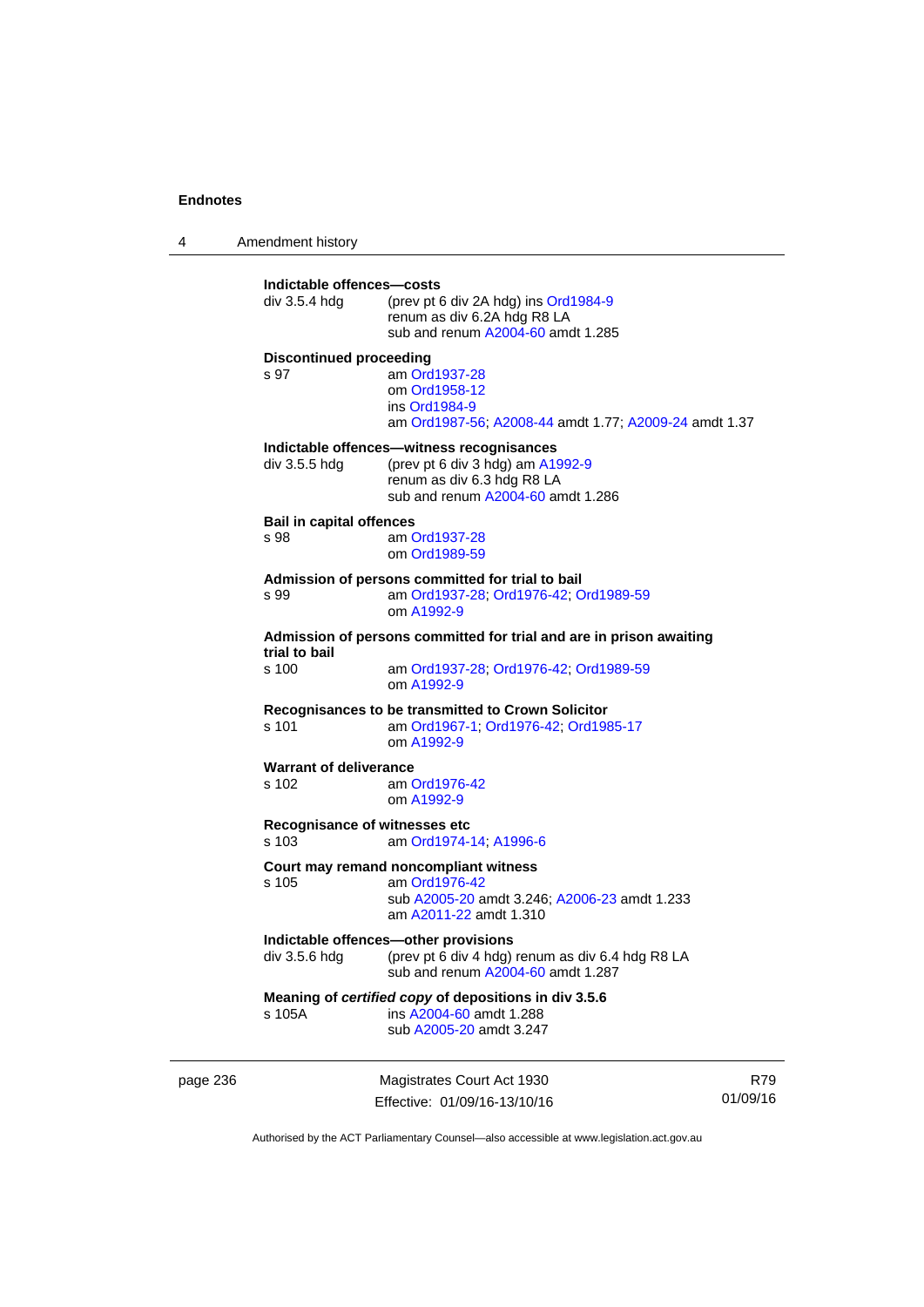| Amendment history |  |
|-------------------|--|
|                   |  |

| s 106              | Giving depositions etc to director of public prosecutions<br>am Ord1967-1; Ord1985-17; Ord1985-41; A1992-9; A2005-20<br>amdt 3.248                                                                                                  |
|--------------------|-------------------------------------------------------------------------------------------------------------------------------------------------------------------------------------------------------------------------------------|
| s 107              | Giving documents to proper officer of court<br>am Ord1967-1; Ord1985-17; A1996-6; A1999-66 sch 3;<br>A2005-20 amdt 3.249; A2006-40 amdt 2.141, amdt 2.142                                                                           |
| s 108              | Accused person may obtain copies of depositions etc<br>am Ord1967-1; A1999-66 sch 3<br>sub A2005-20 amdt 3.250                                                                                                                      |
| pt 3.6 hdg         | Proceedings for offences punishable summarily<br>(prev pt 7 hdg) renum A2004-60 amdt 1.289                                                                                                                                          |
| s 108A             | Indictable offences dealt with summarily<br>ins Ord1985-41<br>am A2004-60 amdt 1.290                                                                                                                                                |
| s 109              | Dismissal or adjournment in absence of informant<br>sub A1996-6<br>am A2005-20 amdt 3.251                                                                                                                                           |
| s 110 hdg<br>s 110 | Hearing in absence of defendant<br>sub A2005-20 amdt 3.252<br>am Ord1974-14; Ord1986-83; Ord1989-59; A1996-6;<br>A2005-20 amdts 3.253-3.256; A2008-44 amdt 1.78; ss renum<br>R47 LA; A2009-24 amdt 1.38, amdt 1.39; ss renum R48 LA |
| s 111              | Adjournment if defendant does not appear<br>sub A2005-20 amdt 3.257<br>am A2006-23 amdt 1.234                                                                                                                                       |
| postponed hearing  | Summary proceedings-issue of warrant for non-appearance at adjourned or                                                                                                                                                             |
| s 112              | am A1996-6<br>om A2005-20 amdt 3.258<br>ins A2010-30 amdt 1.42                                                                                                                                                                      |
| s 112A             | Court may direct defendant to appear<br>ins A2010-30 amdt 1.42                                                                                                                                                                      |
| s 114              | If defendant does not admit the case<br>am Ord1937-28<br>sub A2005-20 amdt 3.259                                                                                                                                                    |
| s 115              | <b>Conduct of summary proceeding</b><br>am A1996-6<br>sub A2005-20 amdt 3.259                                                                                                                                                       |

R79 01/09/16

Magistrates Court Act 1930 Effective: 01/09/16-13/10/16 page 237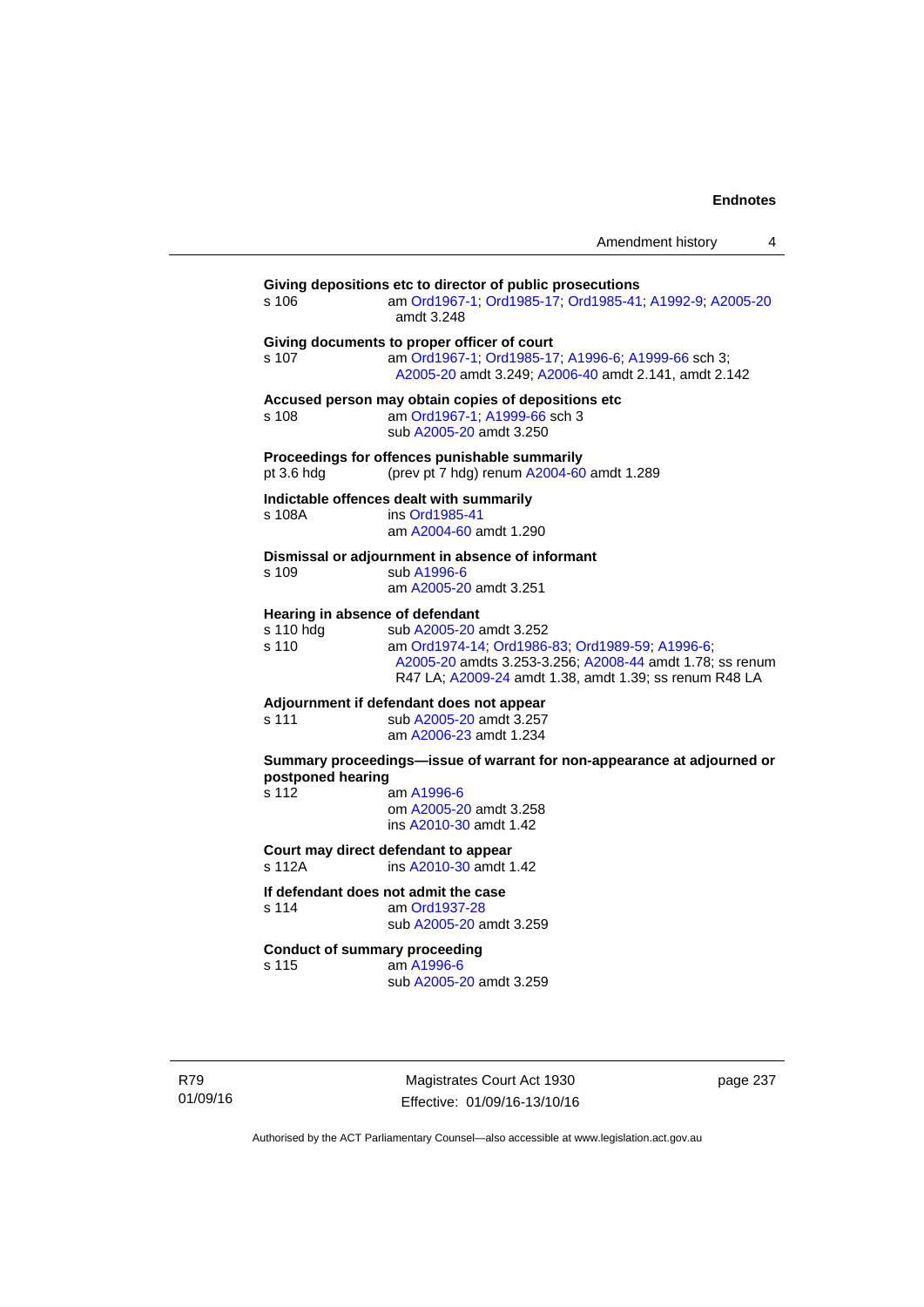4 Amendment history

# **Conduct of summary proceedings regulated**  s 116 am [A1996-6](http://www.legislation.act.gov.au/a/1996-6) om [A2005-20](http://www.legislation.act.gov.au/a/2005-20) amdt 3.259 **Service and pleading by post for certain offences**  pt 3.7 hdg (prev pt 7A hdg) ins [Ord1974-14](http://www.legislation.act.gov.au/a/1974-14) sub [Ord1979-33](http://www.legislation.act.gov.au/a/1979-33) renum [A2004-60](http://www.legislation.act.gov.au/a/2004-60) amdt 1.291 **Definitions for pt 3.7**  sub [A2004-60](http://www.legislation.act.gov.au/a/2004-60) amdt 1.292 s 116A ins [Ord1974-14](http://www.legislation.act.gov.au/a/1974-14) sub [Ord1979-33](http://www.legislation.act.gov.au/a/1979-33) am [Ord1990-5;](http://www.legislation.act.gov.au/a/alt_ord1990-5) [A1993-4](http://www.legislation.act.gov.au/a/1993-4); [A1996-6](http://www.legislation.act.gov.au/a/1996-6); [A1998-54](http://www.legislation.act.gov.au/a/1998-54); [A1999-79](http://www.legislation.act.gov.au/a/1999-79) sch 3; [A2004-60](http://www.legislation.act.gov.au/a/2004-60) amdt 1.294 sub [A2005-20](http://www.legislation.act.gov.au/a/2005-20) amdt 3.260 def *defendant* ins [A2005-20](http://www.legislation.act.gov.au/a/2005-20) amdt 3.260 def *law in force in the ACT* ins [A2004-60](http://www.legislation.act.gov.au/a/2004-60) amdt 1.293 sub [A2005-20](http://www.legislation.act.gov.au/a/2005-20) amdt 3.260 def *prescribed offence* am [A1984-10](http://www.legislation.act.gov.au/a/1984-10) s 2; [Ord1990-5](http://www.legislation.act.gov.au/a/alt_ord1990-5) sch 1 sub [A1993-4](http://www.legislation.act.gov.au/a/1993-4) s 10 om [A1999-79](http://www.legislation.act.gov.au/a/1999-79) sch 3 **Meaning of** *prescribed offence* **for pt 3.7**  s 116AA hdg sub [A2004-60](http://www.legislation.act.gov.au/a/2004-60) amdt 1.295 s 116AA ins [A1999-79](http://www.legislation.act.gov.au/a/1999-79) s 5 sch 3 am [A2001-62](http://www.legislation.act.gov.au/a/2001-62) amdts 1.1-1.3; [A2004-60](http://www.legislation.act.gov.au/a/2004-60) amdt 1.296; [A2005-20](http://www.legislation.act.gov.au/a/2005-20) amdt 3.261; [A2009-22](http://www.legislation.act.gov.au/a/2009-22) amdt 1.1; [A2013-52](http://www.legislation.act.gov.au/a/2013-52) s 7, s 8; pars renum R71 LA **Service of summons for prescribed offence**  s 116B hdg sub [A2004-60](http://www.legislation.act.gov.au/a/2004-60) amdt 1.297<br>s 116B ins Ord1974-14 ins [Ord1974-14](http://www.legislation.act.gov.au/a/1974-14) sub [Ord1979-33](http://www.legislation.act.gov.au/a/1979-33) am [A1993-4;](http://www.legislation.act.gov.au/a/1993-4) [A2004-60](http://www.legislation.act.gov.au/a/2004-60) amdt 1.298; [A2005-20](http://www.legislation.act.gov.au/a/2005-20) amdt 3.262, amdt 3.263 **Giving of notice by registrar**  s 116BA ins [A1993-4](http://www.legislation.act.gov.au/a/1993-4) sub [A2005-20](http://www.legislation.act.gov.au/a/2005-20) amdt 3.264

**Proof of service** 

s 116C ins [Ord1974-14](http://www.legislation.act.gov.au/a/1974-14) sub [Ord1979-33](http://www.legislation.act.gov.au/a/1979-33)

 am [A1991-44](http://www.legislation.act.gov.au/a/1991-44); [A1993-4](http://www.legislation.act.gov.au/a/1993-4); [A1996-6](http://www.legislation.act.gov.au/a/1996-6); [A2005-20](http://www.legislation.act.gov.au/a/2005-20) amdt 3.265, amdt 3.266

| page 238 |  |
|----------|--|
|----------|--|

page 238 Magistrates Court Act 1930 Effective: 01/09/16-13/10/16

R79 01/09/16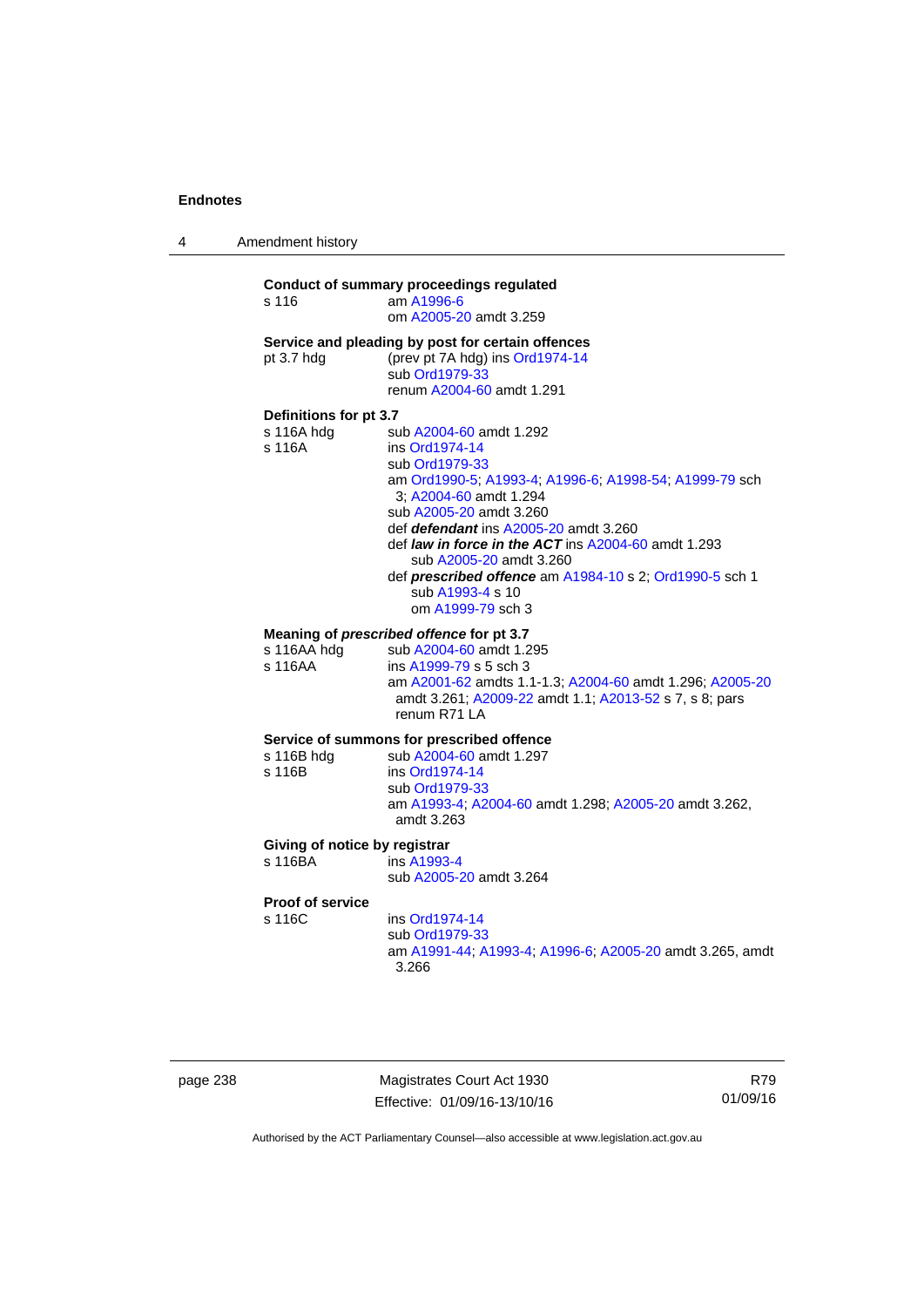| Pleas to prescribed offence<br>s 116D hdg<br>s 116D              | sub A2004-60 amdt 1.299<br>ins Ord1974-14<br>sub Ord1979-33<br>am A1991-44, A1993-4                                                                                                                 |
|------------------------------------------------------------------|-----------------------------------------------------------------------------------------------------------------------------------------------------------------------------------------------------|
| Procedure if plea of guilty entered<br>s 116E                    | ins Ord1974-14<br>sub Ord1979-33<br>am A1991-44; A1993-4; A2011-28 amdt 3.177                                                                                                                       |
| s 116F                                                           | Procedure if notice of intention to defend given<br>ins Ord1974-14<br>sub Ord1979-33<br>am A1991-44, A1993-4                                                                                        |
| s 116FA                                                          | Procedure if defendant pleads not guilty<br>ins Ord1989-59                                                                                                                                          |
| s 116G                                                           | Procedure if defendant does not plead<br>ins Ord1974-14<br>sub Ord1979-33<br>am Ord1989-59, A1991-44, A1993-4                                                                                       |
| <b>Restricted penalties under pt 3.7</b><br>s 116H hdg<br>s 116H | sub A2004-60 amdt 1.300<br>ins Ord1974-14<br>sub Ord1979-33, A1993-4<br>am A1996-6, A1998-25; A2003-56 amdt 3.162; A2005-20<br>amdt 3.267, amdt 3.268; ss renum R29 LA (see A2005-20<br>amdt 3.269) |
| s 116I hdg<br>s 116l                                             | Consequences of conviction in absence of defendant<br>sub A2005-20 amdt 3.270<br>ins Ord1974-14<br>sub Ord1979-33<br>am A1991-44; A1993-4; A1996-6; A2004-60 amdt 1.301;<br>A2010-21 amdt 1.9       |
| Date of conviction<br>s 116J                                     | ins Ord1974-14<br>om Ord1979-33                                                                                                                                                                     |
|                                                                  | Infringement notices for certain offences                                                                                                                                                           |

**Infringem**<br>pt 3.8 hdg (prev pt 8 hdg) om [Ord1986-74](http://www.legislation.act.gov.au/a/1986-74)

 ins [A2001-77](http://www.legislation.act.gov.au/a/2001-77) s 21 renum [A2004-60](http://www.legislation.act.gov.au/a/2004-60) amdt 1.302

# **Preliminary**

ins [A2001-77](http://www.legislation.act.gov.au/a/2001-77) s 21 renum [A2004-60](http://www.legislation.act.gov.au/a/2004-60) amdt 1.303

R79 01/09/16

Magistrates Court Act 1930 Effective: 01/09/16-13/10/16 page 239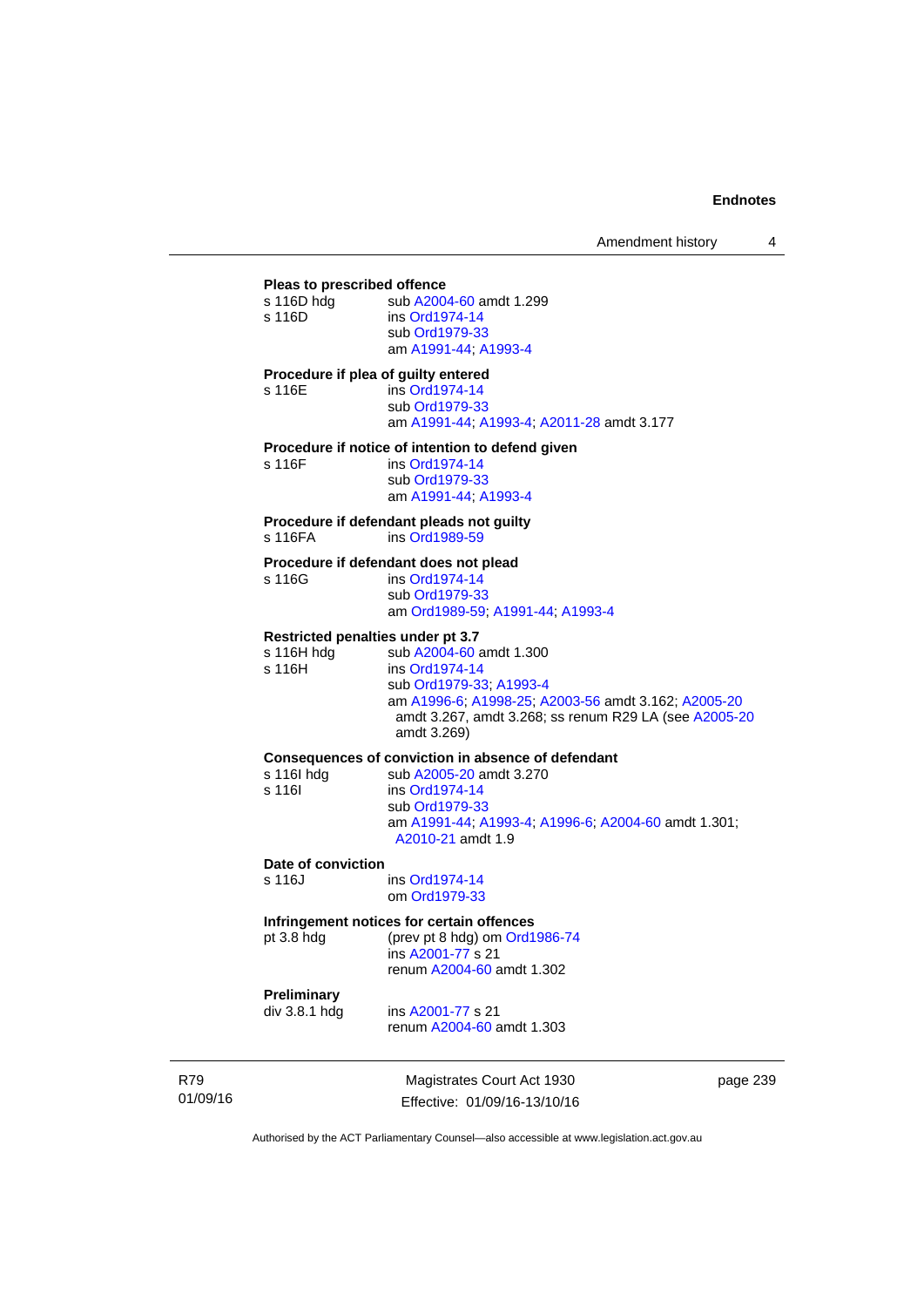4 Amendment history

# **Definitions for pt 3.8**  s 117 hdg sub [A2004-60](http://www.legislation.act.gov.au/a/2004-60) amdt 1.304 s 117 om [Ord1986-74](http://www.legislation.act.gov.au/a/1986-74) ins [A2001-77](http://www.legislation.act.gov.au/a/2001-77) s 21 def *another jurisdiction* ins [A2004-47](http://www.legislation.act.gov.au/a/2004-47) amdt 1.1 def *authorised person* sub [A2002-30](http://www.legislation.act.gov.au/a/2002-30) amdt 3.587; [A2004-60](http://www.legislation.act.gov.au/a/2004-60) amdt 1.305 def *driver* ins [A2004-47](http://www.legislation.act.gov.au/a/2004-47) amdt 1.1 def *home address* ins [A2004-47](http://www.legislation.act.gov.au/a/2004-47) amdt 1.1 om [A2009-49](http://www.legislation.act.gov.au/a/2009-49) amdt 3.113 def *illegal user declaration* ins [A2004-47](http://www.legislation.act.gov.au/a/2004-47) amdt 1.1 def *known offender declaration* ins [A2004-47](http://www.legislation.act.gov.au/a/2004-47) amdt 1.1 def *registered* ins [A2004-47](http://www.legislation.act.gov.au/a/2004-47) amdt 1.1 def *registered operator* ins [A2004-47](http://www.legislation.act.gov.au/a/2004-47) amdt 1.1 om [A2005-20](http://www.legislation.act.gov.au/a/2005-20) amdt 3.271 def *responsible person* ins [A2004-47](http://www.legislation.act.gov.au/a/2004-47) amdt 1.1 def *sold vehicle declaration* ins [A2004-47](http://www.legislation.act.gov.au/a/2004-47) amdt 1.1 def *trader's plate* ins [A2004-47](http://www.legislation.act.gov.au/a/2004-47) amdt 1.1 om [A2005-20](http://www.legislation.act.gov.au/a/2005-20) amdt 3.271 def *unknown offender declaration* ins [A2004-47](http://www.legislation.act.gov.au/a/2004-47) amdt 1.1 def *vehicle* ins [A2004-47](http://www.legislation.act.gov.au/a/2004-47) amdt 1.1 def *vehicle related offence* ins [A2004-47](http://www.legislation.act.gov.au/a/2004-47) amdt 1.1 **Purpose and effect of pt 3.8**<br>s 118 hdg sub A2004 sub [A2004-60](http://www.legislation.act.gov.au/a/2004-60) amdt 1.306 s 118 om [Ord1986-74](http://www.legislation.act.gov.au/a/1986-74) ins [A2001-77](http://www.legislation.act.gov.au/a/2001-77) s 21 **Regulations about infringement notice offences**  om [Ord1986-74](http://www.legislation.act.gov.au/a/1986-74) ins [A2001-77](http://www.legislation.act.gov.au/a/2001-77) s 21 am [A2003-2](http://www.legislation.act.gov.au/a/2003-2) s 70 **Infringement and reminder notices<br>
div 3.8.2 hdg (prev div 8.2 hdg)** (prev div 8.2 hdg) ins  $A2001-77$  s 21 renum [A2004-60](http://www.legislation.act.gov.au/a/2004-60) amdt 1.307 **Service of infringement notices**  s 120 om [Ord1986-74](http://www.legislation.act.gov.au/a/1986-74) ins [A2001-77](http://www.legislation.act.gov.au/a/2001-77) s 21 am [A2004-42](http://www.legislation.act.gov.au/a/2004-42) amdt 1.8, amdt 1.9 sub [A2004-47](http://www.legislation.act.gov.au/a/2004-47) amdt 1.2 am [A2008-6](http://www.legislation.act.gov.au/a/2008-6) s 18; ss renum R40 LA **Contents of infringement notices**  s 121 om [Ord1986-74](http://www.legislation.act.gov.au/a/1986-74) ins [A2001-77](http://www.legislation.act.gov.au/a/2001-77) s 21

page 240 Magistrates Court Act 1930 Effective: 01/09/16-13/10/16

R79 01/09/16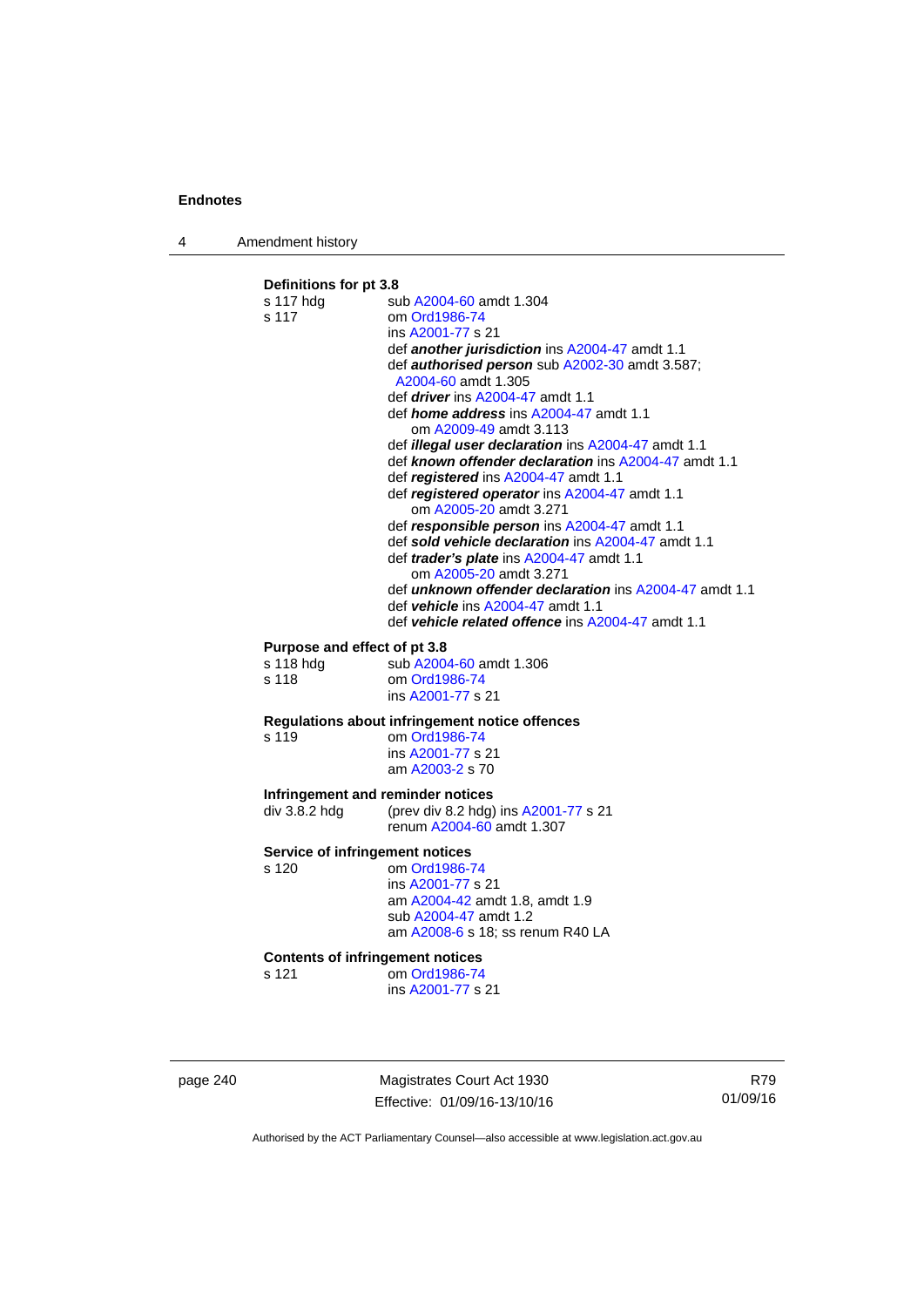# **Additional information in infringement notices**  om [Ord1986-74](http://www.legislation.act.gov.au/a/1986-74) ins [A2001-77](http://www.legislation.act.gov.au/a/2001-77) s 21 **Time for payment of infringement notice penalty**  s 123 sub [Ord1937-28](http://www.legislation.act.gov.au/a/1937-28) om [Ord1986-74](http://www.legislation.act.gov.au/a/1986-74) ins [A2001-77](http://www.legislation.act.gov.au/a/2001-77) s 21 **Extension of time to pay penalty**<br>s 124 om Ord1986-7 om [Ord1986-74](http://www.legislation.act.gov.au/a/1986-74) ins [A2001-77](http://www.legislation.act.gov.au/a/2001-77) s 21 **Effect of payment of infringement notice penalty**<br>s 125 am Ord1937-28 am [Ord1937-28](http://www.legislation.act.gov.au/a/1937-28) om [Ord1986-74](http://www.legislation.act.gov.au/a/1986-74) ins [A2001-77](http://www.legislation.act.gov.au/a/2001-77) s 21 **Application for withdrawal of infringement notice**  s 126 om [Ord1986-74](http://www.legislation.act.gov.au/a/1986-74) ins [A2001-77](http://www.legislation.act.gov.au/a/2001-77) s 21 **Withdrawal of infringement notice**<br>s 127 sub Ord1937-28 sub [Ord1937-28](http://www.legislation.act.gov.au/a/1937-28) om [Ord1986-74](http://www.legislation.act.gov.au/a/1986-74) ins [A2001-77](http://www.legislation.act.gov.au/a/2001-77) s 21 **Guidelines about withdrawal of infringement notices**  s 128 am [Ord1937-28](http://www.legislation.act.gov.au/a/1937-28) om [Ord1986-74](http://www.legislation.act.gov.au/a/1986-74) ins [A2001-77](http://www.legislation.act.gov.au/a/2001-77) s 21 am [A2011-28](http://www.legislation.act.gov.au/a/2011-28) amdt 3.178 **Reminder notices**  s 129 sub [Ord1967-1](http://www.legislation.act.gov.au/a/1967-1) am [Ord1980-4](http://www.legislation.act.gov.au/a/1980-4) om [Ord1986-74](http://www.legislation.act.gov.au/a/1986-74) ins [A2001-77](http://www.legislation.act.gov.au/a/2001-77) s 21 **Contents of reminder notices**  om [Ord1986-74](http://www.legislation.act.gov.au/a/1986-74) ins [A2001-77](http://www.legislation.act.gov.au/a/2001-77) s 21 **Additional information in reminder notices**  s 131 om [Ord1986-74](http://www.legislation.act.gov.au/a/1986-74) ins [A2001-77](http://www.legislation.act.gov.au/a/2001-77) s 21 **Additional provisions for vehicle-related offences**  div 3.8.3 hdg (prev div 8.2A hdg) ins [A2004-47](http://www.legislation.act.gov.au/a/2004-47) amdt 1.3 renum R26 LA

R79 01/09/16

Magistrates Court Act 1930 Effective: 01/09/16-13/10/16 page 241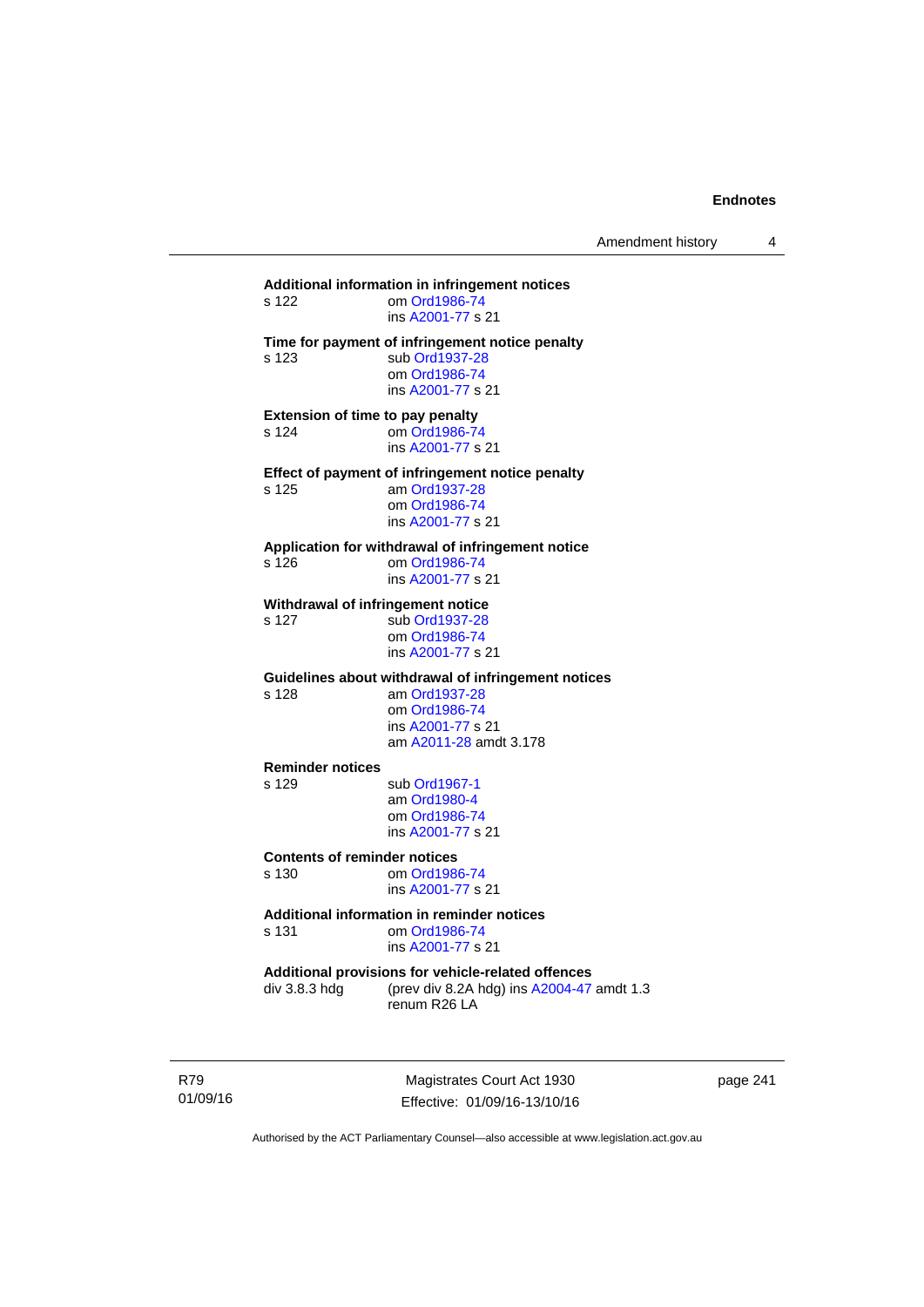4 Amendment history

**Meaning of** *infringement notice* s 131A ins [A2004-47](http://www.legislation.act.gov.au/a/2004-47) amdt 1.3 **Service of infringement notice on responsible person for vehicles**  ins [A2004-47](http://www.legislation.act.gov.au/a/2004-47) amdt 1.3 am [A2004-42](http://www.legislation.act.gov.au/a/2004-42) amdt 1.10; ss renum R25 LA (see [A2004-60](http://www.legislation.act.gov.au/a/2004-60) amdt 1.11) **Liability for vehicle-related offences**  s 131C ins [A2004-47](http://www.legislation.act.gov.au/a/2004-47) amdt 1.3 **Illegal user declarations**  s 131D ins [A2004-47](http://www.legislation.act.gov.au/a/2004-47) amdt 1.3 am [A2016-18](http://www.legislation.act.gov.au/a/2016-18/default.asp) amdt 3.139 **Known offender declarations**  s 131E ins [A2004-47](http://www.legislation.act.gov.au/a/2004-47) amdt 1.3 am [A2016-18](http://www.legislation.act.gov.au/a/2016-18/default.asp) amdt 3.140 **Sold vehicle declarations**  ins [A2004-47](http://www.legislation.act.gov.au/a/2004-47) amdt 1.3 am [A2016-18](http://www.legislation.act.gov.au/a/2016-18/default.asp) amdt 3.141 **Unknown offender declarations**  s 131G ins [A2004-47](http://www.legislation.act.gov.au/a/2004-47) amdt 1.3 am [A2016-18](http://www.legislation.act.gov.au/a/2016-18/default.asp) amdt 3.142 **Disputing liability for infringement notices**  div 3.8.4 hdg (prev div 8.3 hdg) ins [A2001-77](http://www.legislation.act.gov.au/a/2001-77) s 21 sub and renum [A2004-60](http://www.legislation.act.gov.au/a/2004-60) amdt 1.308 and R26 LA **Disputing liability for infringement notice offence**  s 132 am [Ord1967-1;](http://www.legislation.act.gov.au/a/1967-1) [Ord1969-12](http://www.legislation.act.gov.au/a/1969-12); [Ord1977-4](http://www.legislation.act.gov.au/a/1977-4) om [Ord1986-74](http://www.legislation.act.gov.au/a/1986-74) ins [A2001-77](http://www.legislation.act.gov.au/a/2001-77) s 21 **Extension of time to dispute liability**  s 133 am [Ord1937-28](http://www.legislation.act.gov.au/a/1937-28) om [Ord1986-74](http://www.legislation.act.gov.au/a/1986-74) ins [A2001-77](http://www.legislation.act.gov.au/a/2001-77) s 21 **Procedure if liability disputed**  s 134 ins [A2001-77](http://www.legislation.act.gov.au/a/2001-77) s 21 am [A2004-42](http://www.legislation.act.gov.au/a/2004-42) amdt 1.12 **Infringement notices—other provisions**  div 3.8.5 hdg (prev div 8.4 hdg) ins [A2001-77](http://www.legislation.act.gov.au/a/2001-77) s 21 sub and renum [A2004-60](http://www.legislation.act.gov.au/a/2004-60) amdt 1.309 and R26 LA

page 242 Magistrates Court Act 1930 Effective: 01/09/16-13/10/16

R79 01/09/16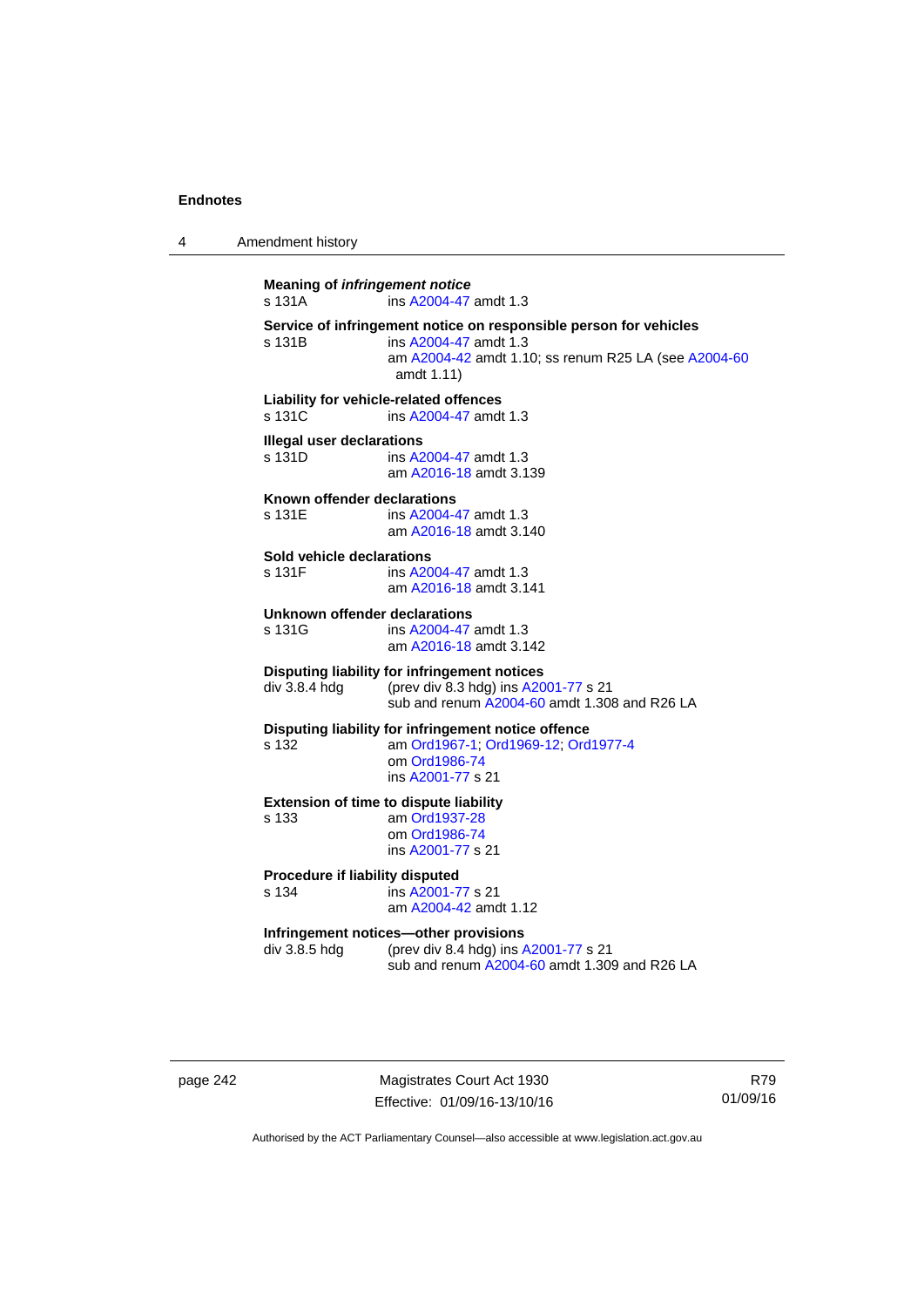# **Authorised people for infringement notice offences**

| s 134A | ins Ord1968-25          |
|--------|-------------------------|
|        | om Ord1986-74           |
|        | ins A2002-30 amdt 3.588 |
|        |                         |

#### **Money recovered by infant or person of unsound mind**

s 134B ins [Ord1968-25](http://www.legislation.act.gov.au/a/1968-25)

 am [Ord1978-46](http://www.legislation.act.gov.au/a/1978-46) om [Ord1986-74](http://www.legislation.act.gov.au/a/1986-74)

**Delegation of administering authority's functions** 

s 135 am [Ord1937-28](http://www.legislation.act.gov.au/a/1937-28) om [Ord1986-74](http://www.legislation.act.gov.au/a/1986-74) ins [A2001-77](http://www.legislation.act.gov.au/a/2001-77) s 21 sub [A2002-30](http://www.legislation.act.gov.au/a/2002-30) amdt 3.589

#### **Evidentiary certificates**

s 136 om [Ord1986-74](http://www.legislation.act.gov.au/a/1986-74) ins [A2001-77](http://www.legislation.act.gov.au/a/2001-77) s 21

#### **Default summons**

s 137 om [Ord1986-74](http://www.legislation.act.gov.au/a/1986-74)

#### **Service of default summons**

s 138 om [Ord1986-74](http://www.legislation.act.gov.au/a/1986-74)

#### **Ground of defence to be in writing lodged with the clerk**

s 139 am [Ord1937-28](http://www.legislation.act.gov.au/a/1937-28); [Ord1958-12;](http://www.legislation.act.gov.au/a/1958-12) [Ord1970-15](http://www.legislation.act.gov.au/a/1970-15) om [Ord1986-74](http://www.legislation.act.gov.au/a/1986-74)

# **Trial**

s 140 am [Ord1958-12](http://www.legislation.act.gov.au/a/1958-12); [Ord1970-15](http://www.legislation.act.gov.au/a/1970-15) om [Ord1986-74](http://www.legislation.act.gov.au/a/1986-74)

# **Enforcement of criminal decisions**

pt 3.9 hdg (prev pt 9 hdg) sub and renum [A2004-60](http://www.legislation.act.gov.au/a/2004-60) amdt 1.310

#### **Enforcement of criminal decisions—general**

div 3.9.1 hdg (prev pt 9 div 1 hdg) renum R8 LA sub and renum [A2004-60](http://www.legislation.act.gov.au/a/2004-60) amdt 1.311

## **Minute of decision and notice to defendant**

s 141 am [Ord1972-37](http://www.legislation.act.gov.au/a/1972-37); [Ord1990-5](http://www.legislation.act.gov.au/a/alt_ord1990-5); [A1991-44](http://www.legislation.act.gov.au/a/1991-44); [A1993-4](http://www.legislation.act.gov.au/a/1993-4); [A1996-6](http://www.legislation.act.gov.au/a/1996-6); [A1996-68;](http://www.legislation.act.gov.au/a/1996-68) [A1998-25](http://www.legislation.act.gov.au/a/1998-25); [A1999-91](http://www.legislation.act.gov.au/a/1999-91) sch 2; ss renum R10 LA; [A2006-23](http://www.legislation.act.gov.au/a/2006-23) amdts 1.235, 1.236; [A2006-40](http://www.legislation.act.gov.au/a/2006-40) amdt 2.143; [A2007-44](http://www.legislation.act.gov.au/a/2007-44) amdt 1.2; [A2010-21](http://www.legislation.act.gov.au/a/2010-21) amdt 1.10; [A2011-22](http://www.legislation.act.gov.au/a/2011-22) amdt 1.311; [A2011-48](http://www.legislation.act.gov.au/a/2011-48) amdt 1.38; [A2016-12](http://www.legislation.act.gov.au/a/2016-12/default.asp) amdt 3.5

# **Formal convictions and orders**

s 142 am [Ord1937-28](http://www.legislation.act.gov.au/a/1937-28); [A1991-44;](http://www.legislation.act.gov.au/a/1991-44) [A2005-20](http://www.legislation.act.gov.au/a/2005-20) amdt 3.272; [A2006-40](http://www.legislation.act.gov.au/a/2006-40) amdt 2.144

R79 01/09/16

Magistrates Court Act 1930 Effective: 01/09/16-13/10/16 page 243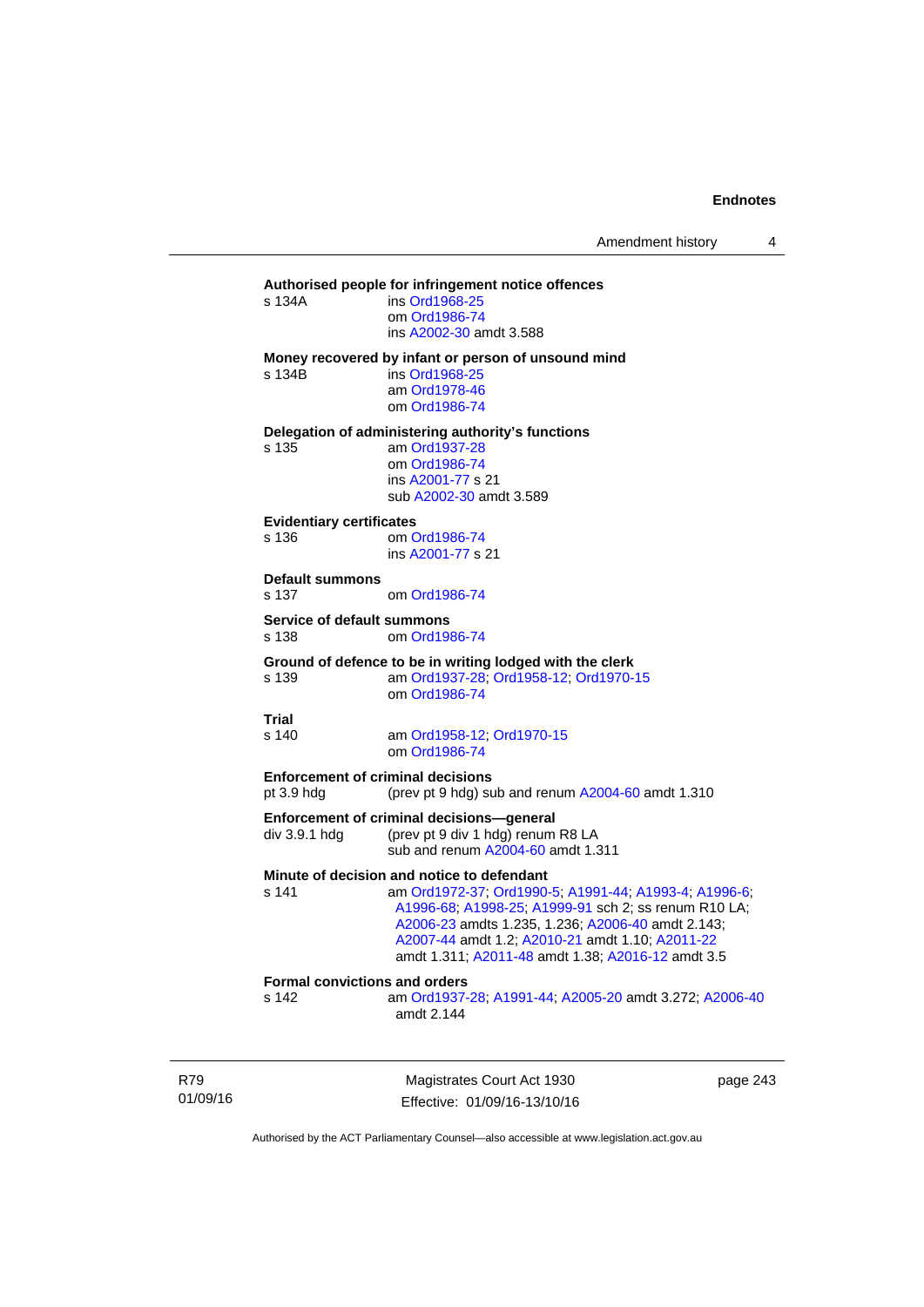4 Amendment history

| <b>Consequences if information dismissed</b><br>s 143<br>am Ord1986-74; A1991-44<br>sub A2005-20 amdt 3.273                                                                                                                                                                                                                                                                                                                                                                                                                                                                                                                                                                                                                                                  |                                                                                                           |
|--------------------------------------------------------------------------------------------------------------------------------------------------------------------------------------------------------------------------------------------------------------------------------------------------------------------------------------------------------------------------------------------------------------------------------------------------------------------------------------------------------------------------------------------------------------------------------------------------------------------------------------------------------------------------------------------------------------------------------------------------------------|-----------------------------------------------------------------------------------------------------------|
| Copies of informations and other documents<br>s 144<br>sub Ord1967-1<br>A2006-23 amdt 1.237                                                                                                                                                                                                                                                                                                                                                                                                                                                                                                                                                                                                                                                                  | am Ord1980-10; Ord1986-74; A1991-38; A1991-44; A1994-4;                                                   |
| Imprisonment in first instance<br>s 145<br>am A1996-6<br>om A2006-23 amdt 1.238                                                                                                                                                                                                                                                                                                                                                                                                                                                                                                                                                                                                                                                                              |                                                                                                           |
| <b>Enforcement of fines</b><br>(prev pt 9 div 2 hdg) sub A1994-61<br>div 3.9.2 hdg<br>am A1998-25<br>renum as div 9.2 hdg R8 LA<br>renum A2004-60 amdt 1.312<br>om A2010-21 amdt 1.11                                                                                                                                                                                                                                                                                                                                                                                                                                                                                                                                                                        |                                                                                                           |
| Definitions for div 3.9.2<br>s 146 hdg<br>sub A2004-60 amdt 1.313<br>s 146<br>om Ord1986-57<br>ins Ord1989-60<br>sub A1991-112<br>am A2006-23 amdt 1.239<br>om A2010-21 amdt 1.11<br>def chief police officer ins A1998-25 s 8<br>om A2004-60 amdt 1.314<br>def <i>default notice</i> ins A1998-25 s 8<br>om A2010-21 amdt 1.11<br>def <i>fine</i> ins A1998-25 s 8<br>R39 LA<br>om A2010-21 amdt 1.11<br>def <i>fine defaulter</i> ins A1998-25 s 8<br>om A2010-21 amdt 1.11<br>def government agency ins A1998-25 s 8<br>am A2005-20 amdt 3.275<br>om A2010-21 amdt 1.11<br>def outstanding fine ins A1998-25 s 8<br>sub A2005-20 amdt 3.276<br>om A2010-21 amdt 1.11<br>def <i>parking</i> offence om A1998-25 s 8<br>def penalty notice ins A1998-25 s 8 | am A1999-91 sch 2; A2005-20 amdt 3.274; A2006-23<br>amdt 1.240, amdt 1.241; A2007-44 amdt 1.3; pars renum |

page 244 Magistrates Court Act 1930 Effective: 01/09/16-13/10/16

R79 01/09/16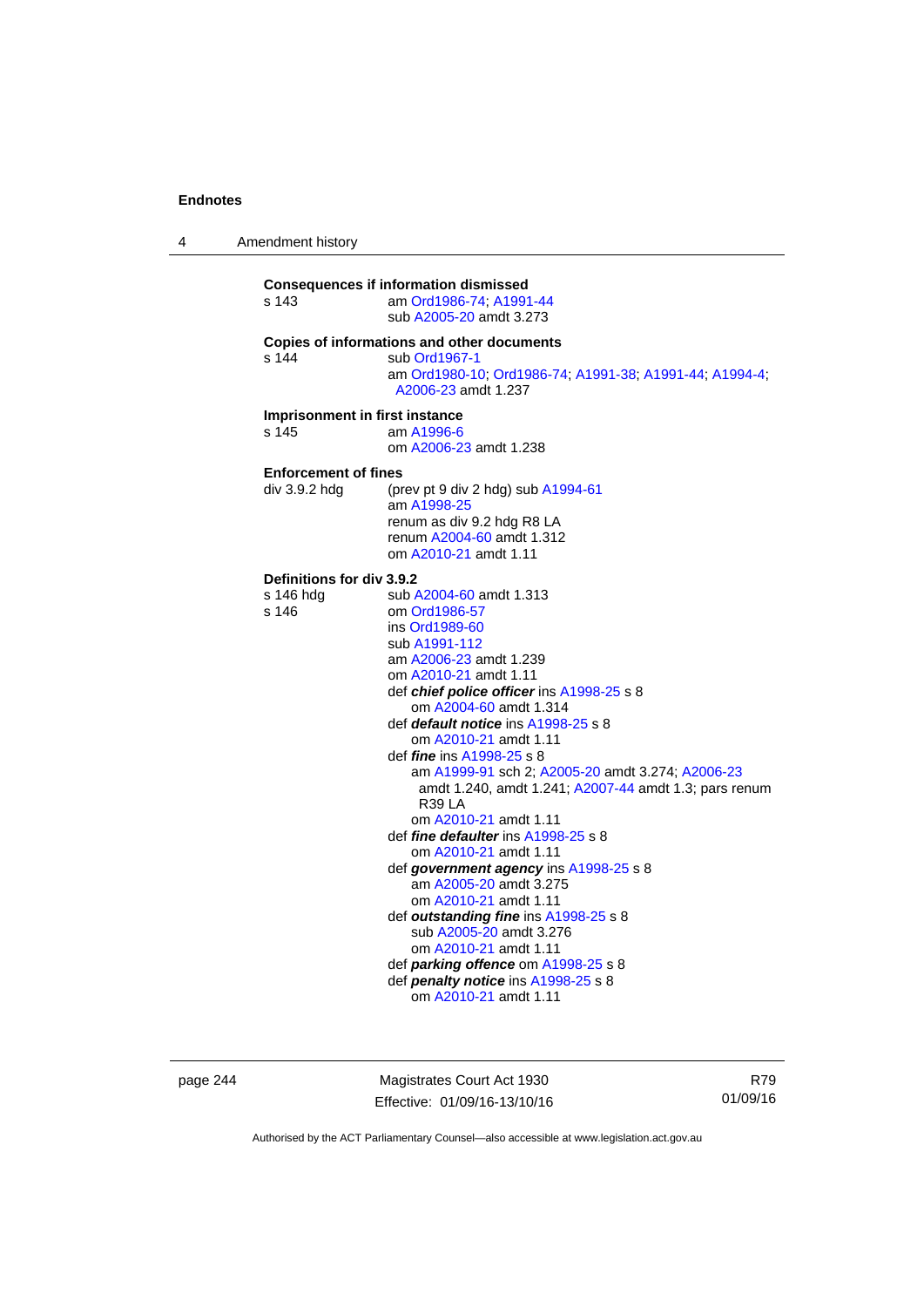| Amendment history |  |
|-------------------|--|
|-------------------|--|

 def *Territory entity* ins [A1998-25](http://www.legislation.act.gov.au/a/1998-25) s 8 sub [A2004-60](http://www.legislation.act.gov.au/a/2004-60) amdt 1.315 om [A2010-21](http://www.legislation.act.gov.au/a/2010-21) amdt 1.11 def *traffic offence* am [A1993-4](http://www.legislation.act.gov.au/a/1993-4) s 21 om [A1998-25](http://www.legislation.act.gov.au/a/1998-25) s 8 **No imprisonment for breach of reparation order**  s 146A ins ord [A1990-1](http://www.legislation.act.gov.au/a/alt_ord1990-1) am [A1996-6](http://www.legislation.act.gov.au/a/1996-6) om [A1998-25](http://www.legislation.act.gov.au/a/1998-25) **Payment of fine**  s 147 am [Ord1968-25](http://www.legislation.act.gov.au/a/1968-25); [Ord1977-34](http://www.legislation.act.gov.au/a/1977-34); [Ord1986-74](http://www.legislation.act.gov.au/a/1986-74); [Ord1989-60](http://www.legislation.act.gov.au/a/1989-60); [Ord1990-5;](http://www.legislation.act.gov.au/a/alt_ord1990-5) [A1991-112;](http://www.legislation.act.gov.au/a/1991-112) [A1992-23](http://www.legislation.act.gov.au/a/1992-23); [A1993-4](http://www.legislation.act.gov.au/a/1993-4); [A1994-4](http://www.legislation.act.gov.au/a/1994-4); [A1994-45;](http://www.legislation.act.gov.au/a/1994-45) [A1994-61](http://www.legislation.act.gov.au/a/1994-61); [A1995-46](http://www.legislation.act.gov.au/a/1995-46) sub [A1998-25](http://www.legislation.act.gov.au/a/1998-25) om [A2010-21](http://www.legislation.act.gov.au/a/2010-21) amdt 1.11 **Notice of address etc**  s 147A ins [Ord1989-60](http://www.legislation.act.gov.au/a/1989-60) am [A1991-44](http://www.legislation.act.gov.au/a/1991-44); [A1991-112](http://www.legislation.act.gov.au/a/1991-112); [A1993-48](http://www.legislation.act.gov.au/a/1993-48) sub [A1998-25](http://www.legislation.act.gov.au/a/1998-25) om [A2010-21](http://www.legislation.act.gov.au/a/2010-21) amdt 1.11 **Access to particulars of address**  ins [A1998-25](http://www.legislation.act.gov.au/a/1998-25) sub [A2007-8](http://www.legislation.act.gov.au/a/2007-8) amdt 1.14 om [A2010-21](http://www.legislation.act.gov.au/a/2010-21) amdt 1.11 **Doubtful service**  s 147C ins [A1998-25](http://www.legislation.act.gov.au/a/1998-25) om [A2010-21](http://www.legislation.act.gov.au/a/2010-21) amdt 1.11 **Court may allow time to pay**  s 148 am [Ord1974-14](http://www.legislation.act.gov.au/a/1974-14); [Ord1979-33](http://www.legislation.act.gov.au/a/1979-33); [A1991-44](http://www.legislation.act.gov.au/a/1991-44); [A1998-25](http://www.legislation.act.gov.au/a/1998-25); ss renum R10 LA; [A2005-20](http://www.legislation.act.gov.au/a/2005-20) amdt 3.277 om [A2010-21](http://www.legislation.act.gov.au/a/2010-21) amdt 1.11 **Penalty notice**  om [Ord1986-74](http://www.legislation.act.gov.au/a/1986-74) ins [A1998-25](http://www.legislation.act.gov.au/a/1998-25) om [A2010-21](http://www.legislation.act.gov.au/a/2010-21) amdt 1.11 **Default**  s 150 am [Ord1974-14](http://www.legislation.act.gov.au/a/1974-14); [Ord1977-34](http://www.legislation.act.gov.au/a/1977-34); [Ord1979-33](http://www.legislation.act.gov.au/a/1979-33); [Ord1986-74](http://www.legislation.act.gov.au/a/1986-74); [Ord1989-60](http://www.legislation.act.gov.au/a/1989-60); [A1991-112](http://www.legislation.act.gov.au/a/1991-112); [A1993-4](http://www.legislation.act.gov.au/a/1993-4); [A1999-79](http://www.legislation.act.gov.au/a/1999-79) s 5 sch 3 sub [A1998-25](http://www.legislation.act.gov.au/a/1998-25) am [A2004-60](http://www.legislation.act.gov.au/a/2004-60) amdt 1.316 om [A2010-21](http://www.legislation.act.gov.au/a/2010-21) amdt 1.11

R79 01/09/16

Magistrates Court Act 1930 Effective: 01/09/16-13/10/16 page 245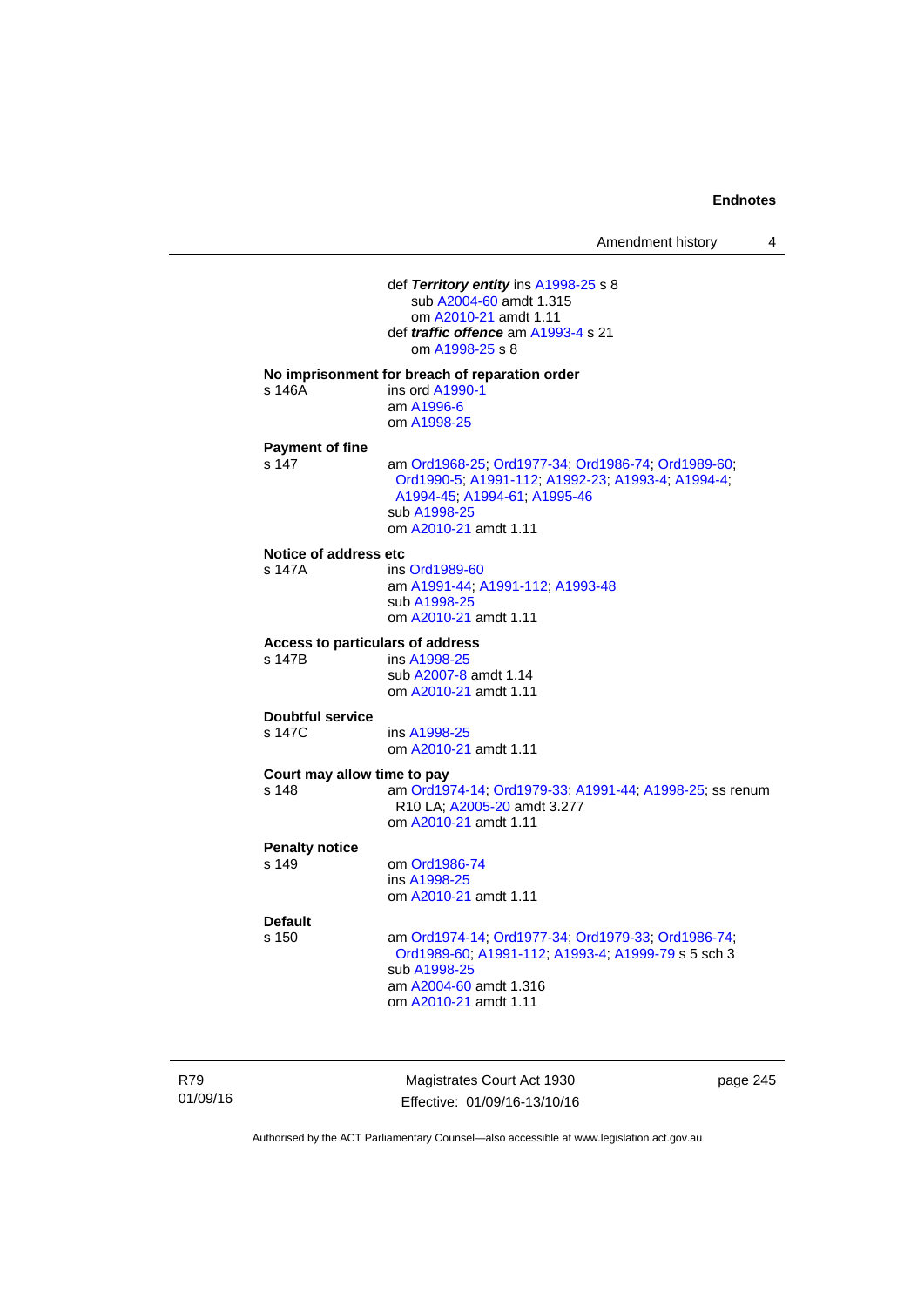4 Amendment history

**Parking offences—further orders in respect of natural persons**  s 150A ins [Ord1989-60](http://www.legislation.act.gov.au/a/1989-60) am [A1991-44](http://www.legislation.act.gov.au/a/1991-44); [A1991-112](http://www.legislation.act.gov.au/a/1991-112); [A1993-48](http://www.legislation.act.gov.au/a/1993-48) om [A1998-25](http://www.legislation.act.gov.au/a/1998-25) **Parking offences—further orders in respect of bodies corporate**  s 150B ins [Ord1989-60](http://www.legislation.act.gov.au/a/1989-60) am [A1991-44](http://www.legislation.act.gov.au/a/1991-44); [A1991-112](http://www.legislation.act.gov.au/a/1991-112); [A1993-48](http://www.legislation.act.gov.au/a/1993-48); [A1994-61](http://www.legislation.act.gov.au/a/1994-61) om [A1998-25](http://www.legislation.act.gov.au/a/1998-25) **Further orders—service**  s 150C ins [Ord1989-60](http://www.legislation.act.gov.au/a/1989-60) am [A1991-44](http://www.legislation.act.gov.au/a/1991-44) om [A1998-25](http://www.legislation.act.gov.au/a/1998-25) **Default notice**  s 151 orig s 151 renum as s 185 ins [A1998-25](http://www.legislation.act.gov.au/a/1998-25) om [A2010-21](http://www.legislation.act.gov.au/a/2010-21) amdt 1.11 **Special arrangements**  s 152 orig s 152 renum as s 186 ins [A1998-25](http://www.legislation.act.gov.au/a/1998-25) am [A2006-23](http://www.legislation.act.gov.au/a/2006-23) amdt 1.242; [A2008-19](http://www.legislation.act.gov.au/a/2008-19) amdt 1.86 om [A2010-21](http://www.legislation.act.gov.au/a/2010-21) amdt 1.11 **Notice for suspension of driver licence etc**  s 153 am [Ord1937-28](http://www.legislation.act.gov.au/a/1937-28); [Ord1940-22](http://www.legislation.act.gov.au/a/1940-22); [Ord1989-60](http://www.legislation.act.gov.au/a/1989-60); [A1991-44](http://www.legislation.act.gov.au/a/1991-44) om [A1998-25](http://www.legislation.act.gov.au/a/1998-25) sub [A1999-79](http://www.legislation.act.gov.au/a/1999-79) s 5 sch 3 am [A2006-23](http://www.legislation.act.gov.au/a/2006-23) amdt 1.243; [A2008-19](http://www.legislation.act.gov.au/a/2008-19) amdt 1.87 om [A2010-21](http://www.legislation.act.gov.au/a/2010-21) amdt 1.11 **Parking offences—instalment payments**<br>s 153A **ins Ord1989-60** ins [Ord1989-60](http://www.legislation.act.gov.au/a/1989-60) am [A1991-44](http://www.legislation.act.gov.au/a/1991-44) om [A1998-25](http://www.legislation.act.gov.au/a/1998-25) **Consequence of non-compliance with certain orders**  ins [Ord1989-60](http://www.legislation.act.gov.au/a/1989-60) am [A1991-44](http://www.legislation.act.gov.au/a/1991-44) om [A1998-25](http://www.legislation.act.gov.au/a/1998-25) **Part payments**  s 153C ins [Ord1989-60](http://www.legislation.act.gov.au/a/1989-60) am [A1991-44](http://www.legislation.act.gov.au/a/1991-44) om [A1998-25](http://www.legislation.act.gov.au/a/1998-25)

page 246 Magistrates Court Act 1930 Effective: 01/09/16-13/10/16

R79 01/09/16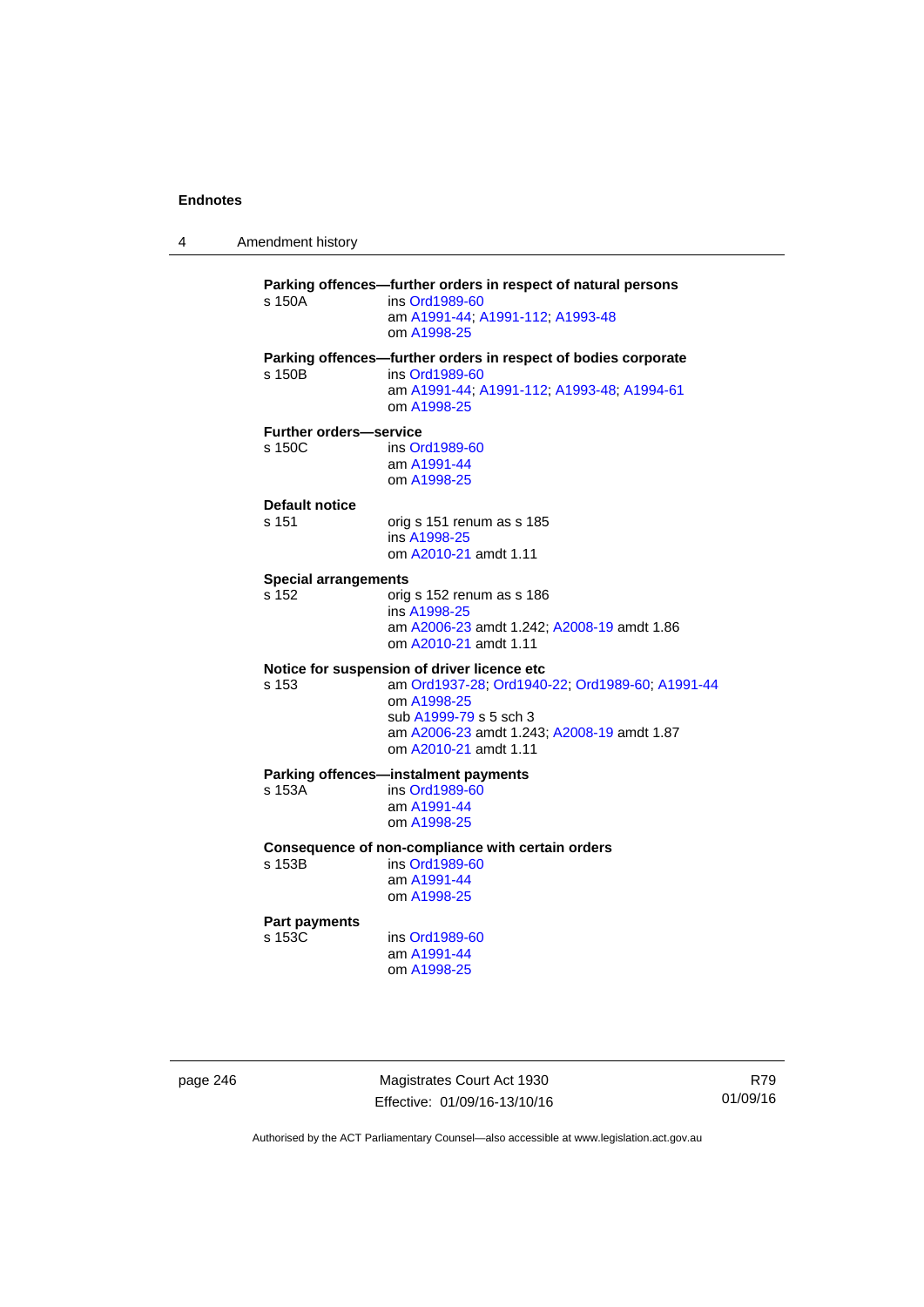# **Access to personal information**

orig s 154 renum as s 187 ins [A1998-25](http://www.legislation.act.gov.au/a/1998-25) sub [A2007-8](http://www.legislation.act.gov.au/a/2007-8) amdt 1.15 om [A2010-21](http://www.legislation.act.gov.au/a/2010-21) amdt 1.11

## **Ascertainment of capacity to pay fine**

s 154A ins [A1998-25](http://www.legislation.act.gov.au/a/1998-25) am [A2004-60](http://www.legislation.act.gov.au/a/2004-60) amdts 1.317-1.320 reloc to [Magistrates Court Rules 1932](http://www.legislation.act.gov.au/sl/1932-4/default.asp), pt 4 as rule 18 by [A2004-60](http://www.legislation.act.gov.au/a/2004-60) amdt 1.321

#### **Garnishee orders and writs of execution**

| s 154B | ins A1998-25                                                                     |
|--------|----------------------------------------------------------------------------------|
|        | am A2004-60 amdt 1.322, amdt 1.323                                               |
|        | reloc to Magistrates Court Rules 1932, pt 4 as rule 19 by<br>A2004-60 amdt 1.324 |

# **Application of Magistrates Court (Civil Jurisdiction) Rules, pt 19**

| s 154C hdg | sub A2004-60 amdt 1.325                                                          |
|------------|----------------------------------------------------------------------------------|
| s 154C     | ins A1998-25                                                                     |
|            | am A2004-60 amdts 1.326-1.334                                                    |
|            | reloc to Magistrates Court Rules 1932, pt 4 as rule 20 by<br>A2004-60 amdt 1.335 |
|            |                                                                                  |

# **Fine defaulters—imprisonment**<br>s 154D **ins A1998-25**

ins [A1998-25](http://www.legislation.act.gov.au/a/1998-25) sub [A2006-23](http://www.legislation.act.gov.au/a/2006-23) amdt 1.244 am [A2007-15](http://www.legislation.act.gov.au/a/2007-15) amdt 1.27; [A2007-44](http://www.legislation.act.gov.au/a/2007-44) amdt 1.4; [A2008-19](http://www.legislation.act.gov.au/a/2008-19) amdt 1.88 om [A2010-21](http://www.legislation.act.gov.au/a/2010-21) amdt 1.11

#### **Young fine defaulters**

s 154E **ins [A2008-19](http://www.legislation.act.gov.au/a/2008-19)** amdt 1.89 om [A2010-21](http://www.legislation.act.gov.au/a/2010-21) amdt 1.11

# **Young fine defaulters—no capacity to pay**<br>s 154F **ins A2008-19** amdt 1.89

ins [A2008-19](http://www.legislation.act.gov.au/a/2008-19) amdt 1.89 om [A2010-21](http://www.legislation.act.gov.au/a/2010-21) amdt 1.11

# **Fine amounts to be paid to registrar**

| s 155 hdg | am A1991-44             |
|-----------|-------------------------|
| s 155     | am A1991-44             |
|           | sub A2005-20 amdt 3.278 |
|           | om A2006-23 amdt 1.244  |
|           |                         |

# **Costs to be paid to clerk by registrar of motor vehicles**

am [A1991-44](http://www.legislation.act.gov.au/a/1991-44) s 155A ins [Ord1989-60](http://www.legislation.act.gov.au/a/1989-60)

am [A1991-44](http://www.legislation.act.gov.au/a/1991-44); [A1991-112](http://www.legislation.act.gov.au/a/1991-112)

om [A1998-25](http://www.legislation.act.gov.au/a/1998-25)

R79 01/09/16

Magistrates Court Act 1930 Effective: 01/09/16-13/10/16 page 247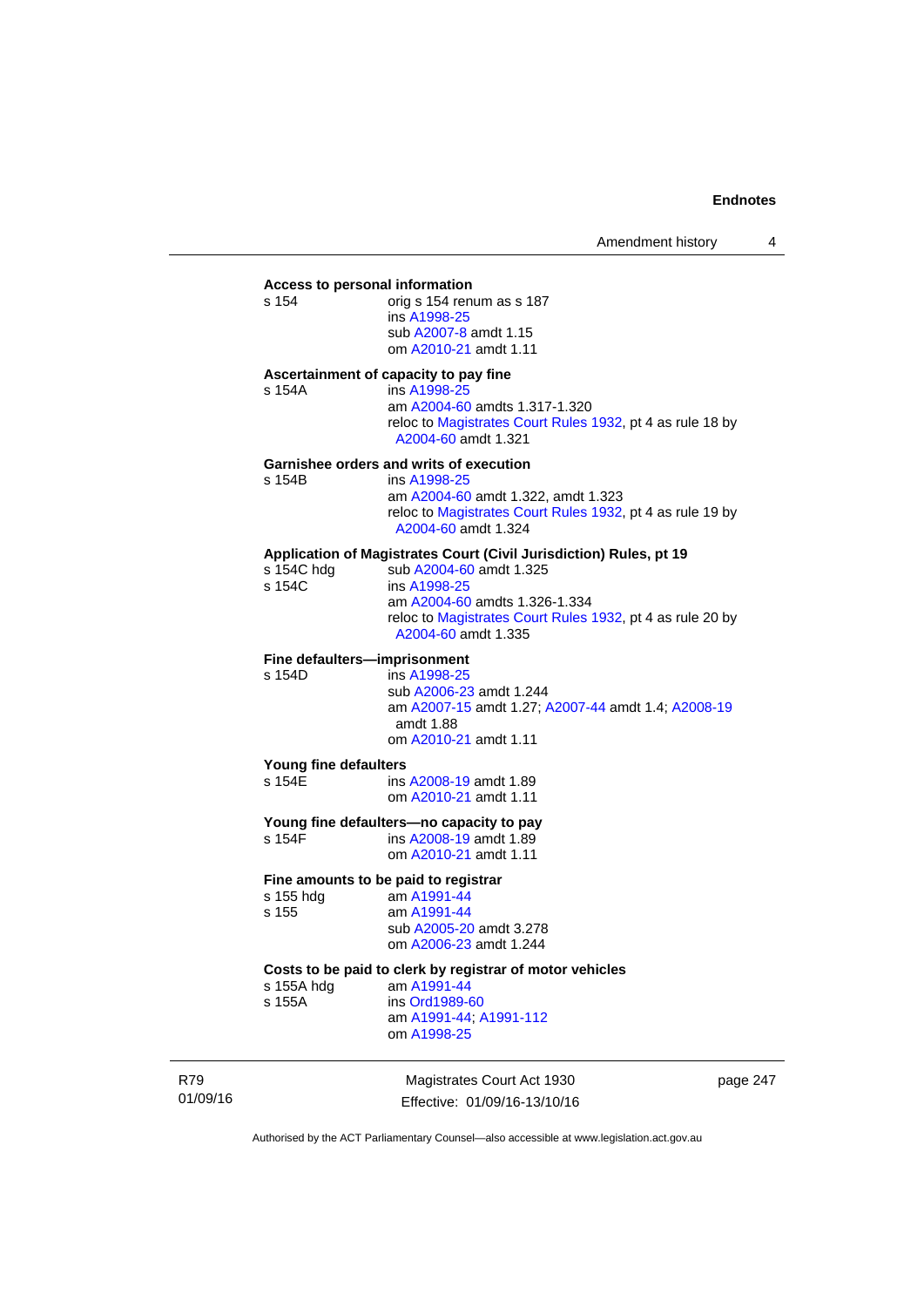4 Amendment history

## **Execution to stop on payment**

| s 156 | am Ord1977-34           |
|-------|-------------------------|
|       | sub A2005-20 amdt 3.278 |
|       | om A2006-23 amdt 1.244  |

# **Outstanding fine discharged by payment**

s 157 am [Ord1976-42](http://www.legislation.act.gov.au/a/1976-42); [Ord1977-34](http://www.legislation.act.gov.au/a/1977-34); [A1991-44](http://www.legislation.act.gov.au/a/1991-44); [A1998-25](http://www.legislation.act.gov.au/a/1998-25); [A2004-60](http://www.legislation.act.gov.au/a/2004-60) amdt 1.336 sub [A2006-23](http://www.legislation.act.gov.au/a/2006-23) amdt 1.244 am [A2008-19](http://www.legislation.act.gov.au/a/2008-19) amdt 1.90 om [A2010-21](http://www.legislation.act.gov.au/a/2010-21) amdt 1.11

## **Outstanding fine satisfied by imprisonment**

s 158 am [Ord1986-74](http://www.legislation.act.gov.au/a/1986-74); [A1991-44](http://www.legislation.act.gov.au/a/1991-44)

 om [A1994-61](http://www.legislation.act.gov.au/a/1994-61) ins [A1998-25](http://www.legislation.act.gov.au/a/1998-25) sub [A2006-23](http://www.legislation.act.gov.au/a/2006-23) amdt 1.244 am [A2007-15](http://www.legislation.act.gov.au/a/2007-15) amdt 1.28 om [A2010-21](http://www.legislation.act.gov.au/a/2010-21) amdt 1.11

# **Outstanding fine satisfied by imprisonment—young fine defaulter**

ins [A2008-19](http://www.legislation.act.gov.au/a/2008-19) amdt 1.91 om [A2010-21](http://www.legislation.act.gov.au/a/2010-21) amdt 1.11

# **Remission**

s 159 hdg am [A1991-44](http://www.legislation.act.gov.au/a/1991-44)<br>s 159 am A1991-44 am [A1991-44](http://www.legislation.act.gov.au/a/1991-44) om [A1994-61](http://www.legislation.act.gov.au/a/1994-61) ins [A1998-25](http://www.legislation.act.gov.au/a/1998-25) om [A2006-23](http://www.legislation.act.gov.au/a/2006-23) amdt 1.245

#### **Conviction or order quashed or set aside**

s 160 om [A1994-61](http://www.legislation.act.gov.au/a/1994-61) ins [A1998-25](http://www.legislation.act.gov.au/a/1998-25) am [A1999-79](http://www.legislation.act.gov.au/a/1999-79) s 5 sch 3 om [A2010-21](http://www.legislation.act.gov.au/a/2010-21) amdt 1.11

## **Other enforcement provisions not affected**

s 161 am [Ord1986-74](http://www.legislation.act.gov.au/a/1986-74) om [A1994-61](http://www.legislation.act.gov.au/a/1994-61) ins [A1998-25](http://www.legislation.act.gov.au/a/1998-25) om [A2010-21](http://www.legislation.act.gov.au/a/2010-21) amdt 1.11

### **Procedure on execution**

s 162 am [Ord1953-14](http://www.legislation.act.gov.au/a/1953-14); [Ord1967-1](http://www.legislation.act.gov.au/a/1967-1); [A1991-44](http://www.legislation.act.gov.au/a/1991-44); [A1994-81](http://www.legislation.act.gov.au/a/1994-81) om [A1994-61](http://www.legislation.act.gov.au/a/1994-61)

# **Warrant of distress after appeal**

s 163 om [Ord1972-37](http://www.legislation.act.gov.au/a/1972-37)

page 248 Magistrates Court Act 1930 Effective: 01/09/16-13/10/16

R79 01/09/16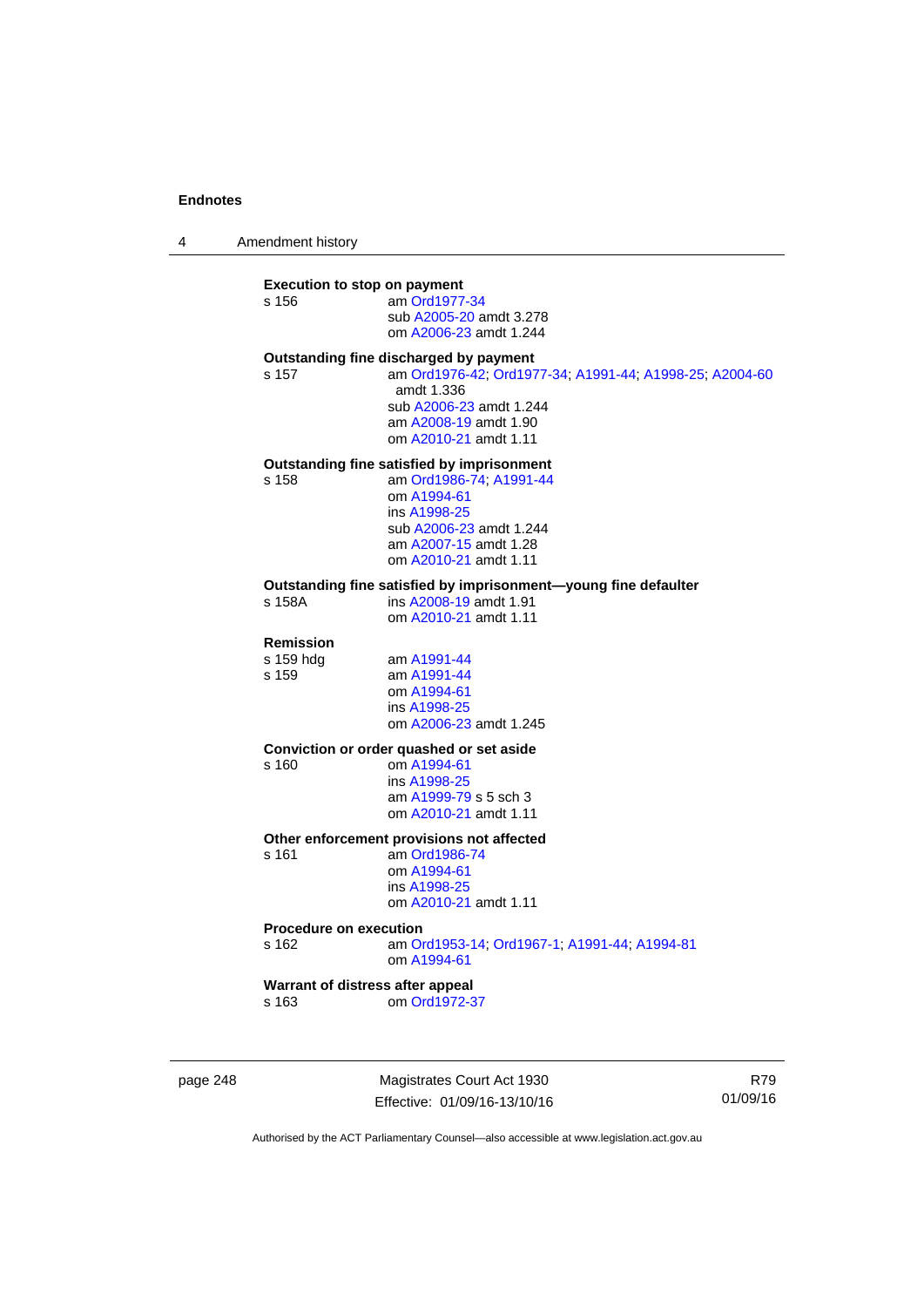Amendment history 4

|                 | s 164                                             | Money, Australian notes and bank notes may be seized and choses in action<br>may be seized, sued on and sold<br>am Ord1990-5<br>om A1994-61                                                                                 |
|-----------------|---------------------------------------------------|-----------------------------------------------------------------------------------------------------------------------------------------------------------------------------------------------------------------------------|
|                 | s 165                                             | Time of application to be recorded<br>am Ord1953-14; A1991-44<br>om A1994-61                                                                                                                                                |
|                 | s 166                                             | Warrant of execution, when to be executed<br>am Ord1967-1; A1994-81<br>om A1994-61                                                                                                                                          |
|                 | div 3.9.3 hdg                                     | Reciprocal enforcement of fines against bodies corporate<br>(prev pt 9 div 2A hdg) ins Ord1982-2<br>renum as div 9.2A hdg R8 LA<br>renum A2004-60 amdt 1.337                                                                |
|                 | Definitions for div 3.9.3<br>s 166A hdg<br>s 166A | sub A2004-60 amdt 1.338<br>ins Ord1982-2<br>def <i>fine</i> am A2005-20 amdt 3.279<br>def reciprocating court sub A2005-20 amdt 3.280<br>def relevant officer am A1991-44 s 7 and sch 1<br>def State am A2004-60 amdt 1.339 |
|                 | s 166B                                            | Declarations relating to reciprocating courts<br>ins Ord1982-2<br>am A2001-44 amdts 1.2752-1.2754; A2005-20 amdt 3.281;<br>A2011-28 amdt 3.178                                                                              |
|                 | <b>Enforcement of fine</b><br>s 166C              | ins Ord1982-2<br>am A1991-44; A1994-61; A2004-60 amdt 1.340, amdt 1.341;<br>A2005-20 amdts 3.282-3.284; ss renum R29 LA (see<br>A2005-20 amdt 3.285); A2006-40 amdts 2.145-2.147                                            |
|                 | s 166D                                            | Effect of enforcement by reciprocating court<br>ins Ord1982-2<br>am A1991-44                                                                                                                                                |
|                 | s 166E hdg<br>s 166E                              | Registrar to notify payment of territory fine<br>am A1991-44<br>ins Ord1982-2<br>am A1991-44                                                                                                                                |
|                 | Adverse claim to goods seized<br>s 167            | am Ord1953-14<br>om Ord1986-74                                                                                                                                                                                              |
|                 | Rules in Interpleader summons<br>s 168            | om Ord1986-74                                                                                                                                                                                                               |
| R79<br>01/09/16 |                                                   | Magistrates Court Act 1930<br>page 249<br>Effective: 01/09/16-13/10/16                                                                                                                                                      |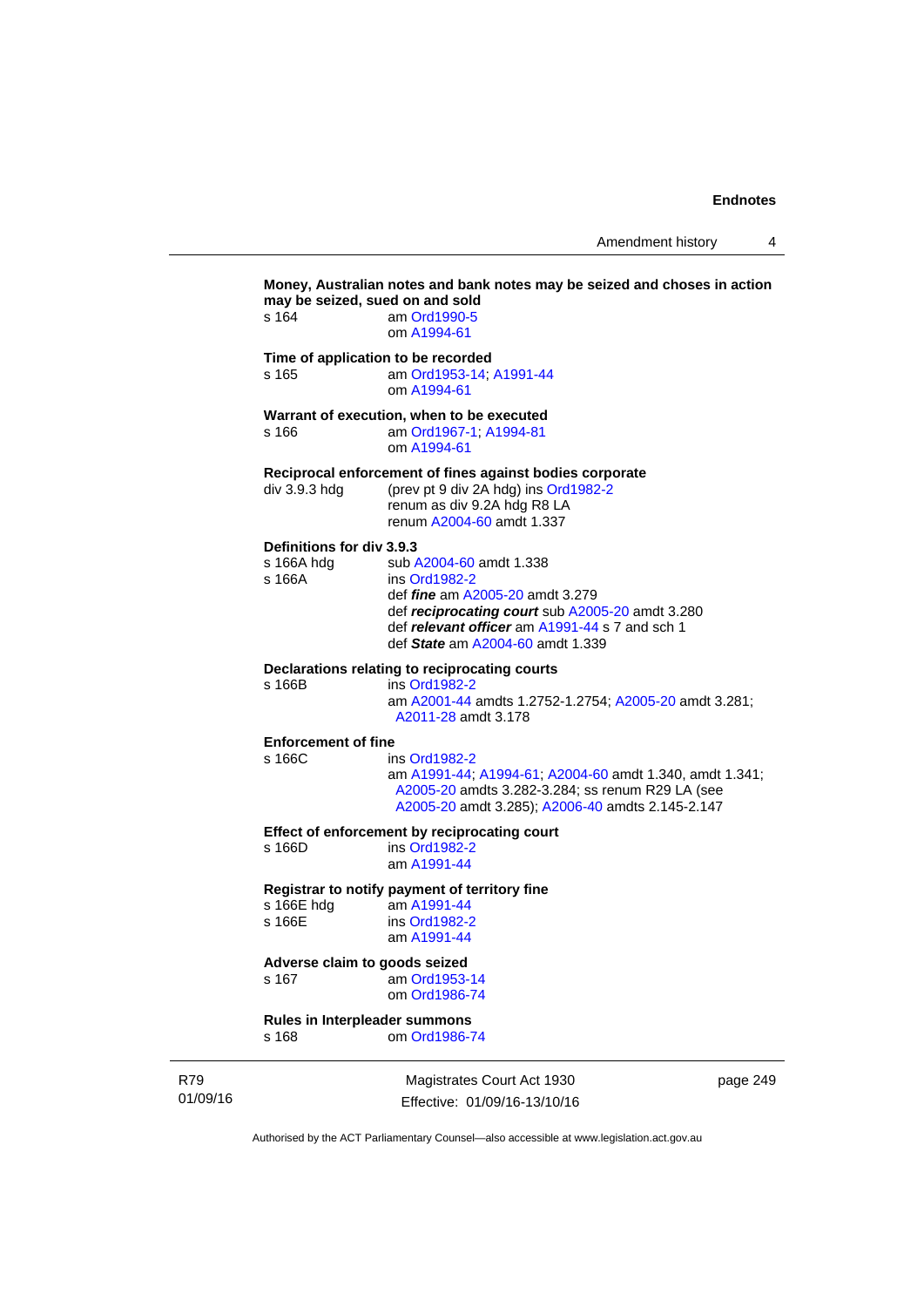4 Amendment history

**Right of landlord not affected**  s 169 om [Ord1986-74](http://www.legislation.act.gov.au/a/1986-74) **Oral examination of debtor as to debts owing to him**  s 170 am [Ord1968-25](http://www.legislation.act.gov.au/a/1968-25); [A1991-44](http://www.legislation.act.gov.au/a/1991-44) om [A1994-61](http://www.legislation.act.gov.au/a/1994-61) **Order nisi for attachment of debt**  s 171 am [Ord1937-28](http://www.legislation.act.gov.au/a/1937-28); [A1991-44](http://www.legislation.act.gov.au/a/1991-44) om [A1994-61](http://www.legislation.act.gov.au/a/1994-61) **Service of order nisi to bind debts**  s 172 am [A1993-4](http://www.legislation.act.gov.au/a/1993-4) om [A1994-61](http://www.legislation.act.gov.au/a/1994-61) **Where garnishee does not dispute debt**  s 173 sub [Ord1968-25](http://www.legislation.act.gov.au/a/1968-25) am [Ord1970-15](http://www.legislation.act.gov.au/a/1970-15); [A1991-44](http://www.legislation.act.gov.au/a/1991-44) om [A1994-61](http://www.legislation.act.gov.au/a/1994-61) **Where garnishee disputes debt**  s 174 am [Ord1986-74](http://www.legislation.act.gov.au/a/1986-74) om [A1994-61](http://www.legislation.act.gov.au/a/1994-61) **Issue may be filed**  s 175 om [A1994-61](http://www.legislation.act.gov.au/a/1994-61) **Where third party claims lien or charge on debt**  s 176 om [A1994-61](http://www.legislation.act.gov.au/a/1994-61) **Court may order warrant to levy amount or issue to be tried**  s 177 om [A1994-61](http://www.legislation.act.gov.au/a/1994-61) **Payment by debtor under order to be valid discharge**  s 178 am [Ord1937-28](http://www.legislation.act.gov.au/a/1937-28) om [A1994-61](http://www.legislation.act.gov.au/a/1994-61) **Debt attachment book**  s 179 am [A1991-44](http://www.legislation.act.gov.au/a/1991-44) om [A1994-61](http://www.legislation.act.gov.au/a/1994-61) **Costs of attachment**  s 180 om [A1994-61](http://www.legislation.act.gov.au/a/1994-61) **Defendants in civil cases not to be imprisoned except under certain circumstances**  am [Ord1937-28](http://www.legislation.act.gov.au/a/1937-28); [A1991-44](http://www.legislation.act.gov.au/a/1991-44) om [A1994-61](http://www.legislation.act.gov.au/a/1994-61) **Warrant in default of compliance**  s 182 am [A1991-44](http://www.legislation.act.gov.au/a/1991-44) om [A1994-61](http://www.legislation.act.gov.au/a/1994-61)

page 250 Magistrates Court Act 1930 Effective: 01/09/16-13/10/16

R79 01/09/16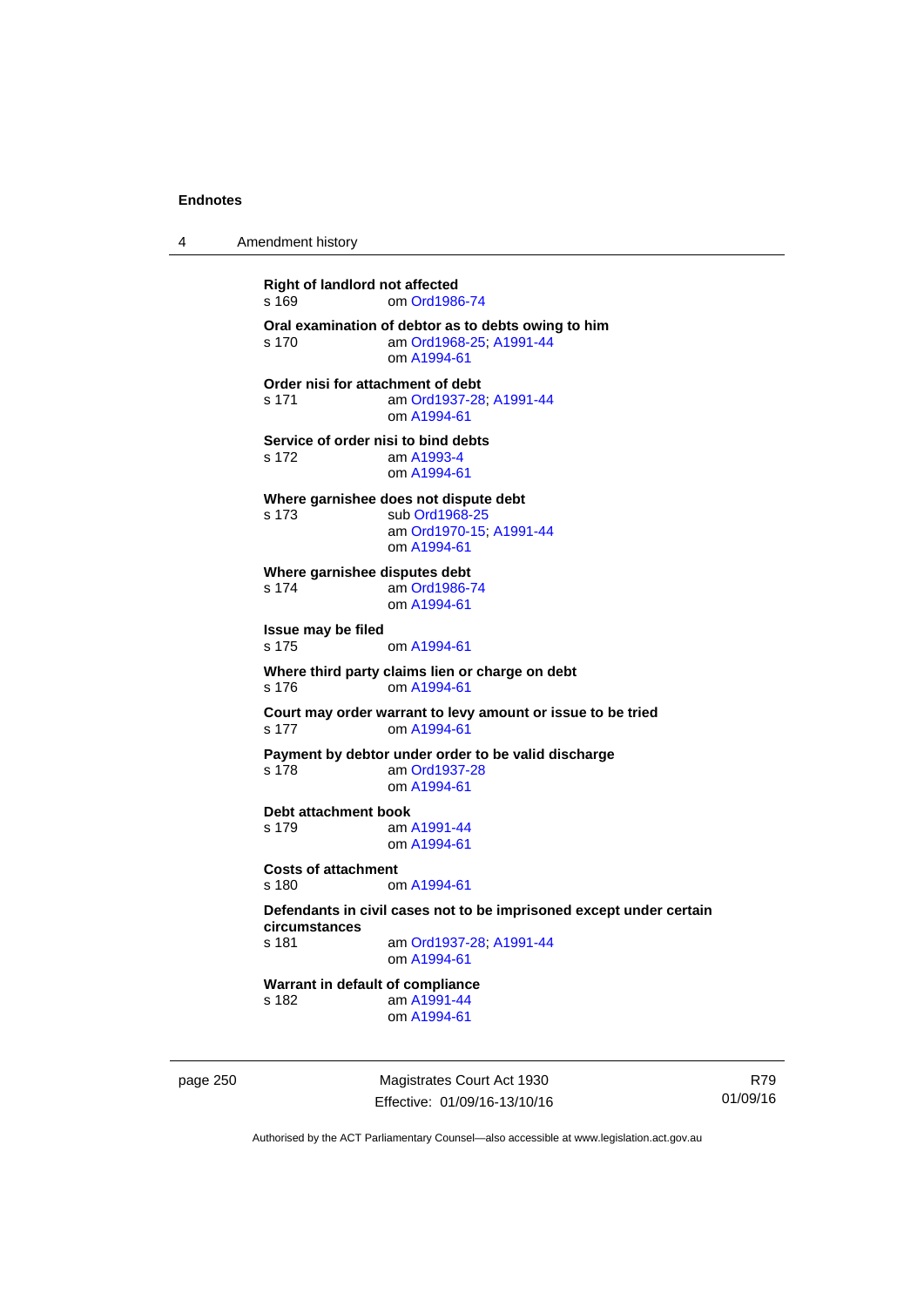|               | Magistrates Court Act 1930                                                                    |  |
|---------------|-----------------------------------------------------------------------------------------------|--|
|               | am Ord1990-5; A1991-44<br>om A1994-61                                                         |  |
| s 190         | Proceeds of warrants of execution<br>sub Ord1986-74                                           |  |
|               | om A1998-25                                                                                   |  |
|               | am A1994-61                                                                                   |  |
| s 189         | am Ord1967-1, Ord1977-34, Ord1978-46<br>sub A1993-4                                           |  |
|               | Scale of imprisonment for nonpayment of money                                                 |  |
|               | om A2006-23 amdt 1.246                                                                        |  |
| s 188         | Mitigation of payment by court<br>am Ord1967-1; Ord1982-3; Ord1985-41; Ord1990-5;<br>A1994-81 |  |
|               | om A2006-23 amdt 1.246                                                                        |  |
|               | am A2005-20 amdt 3.289                                                                        |  |
|               | orig s 187 om A1994-61<br>(prev s 154) renum A1998-25                                         |  |
| s 187         | Warrant of commitment if defendant already in prison                                          |  |
|               | om A2006-23 amdt 1.246                                                                        |  |
|               | am A1998-67; ss renum R10 LA                                                                  |  |
|               | renum A1998-25                                                                                |  |
| s 186         | orig s 186 om A1994-61<br>(prev s 152) sub A1996-6                                            |  |
|               | Warrant of commitment to prison                                                               |  |
|               | om A2006-23 amdt 1.246                                                                        |  |
|               | am A2005-20 amdts 3.286-3.288                                                                 |  |
|               | renum A1998-25                                                                                |  |
|               | om Ord1972-37<br>(prev s 151) am Ord1977-34; A1996-6                                          |  |
| s 185         | orig s 185 sub Ord1967-1                                                                      |  |
|               | Committal to prison-orders not involving payment of amount                                    |  |
|               | ins A1998-25 s 17                                                                             |  |
| s 184         | orig s 184 am A1991-44<br>om A1994-61                                                         |  |
|               | Enforcement of costs against informant                                                        |  |
|               | sub and renum A2004-60 amdt 1.342                                                             |  |
| div 3.9.4 hdg | (prev pt 9 div 6 hdg) renum as div 9.6 hdg R8 LA                                              |  |
|               | Enforcement of criminal decisions-other provisions                                            |  |
|               | om A1994-61                                                                                   |  |
| s 183         | am A1991-44                                                                                   |  |

Authorised by the ACT Parliamentary Counsel—also accessible at www.legislation.act.gov.au

Effective: 01/09/16-13/10/16

R79 01/09/16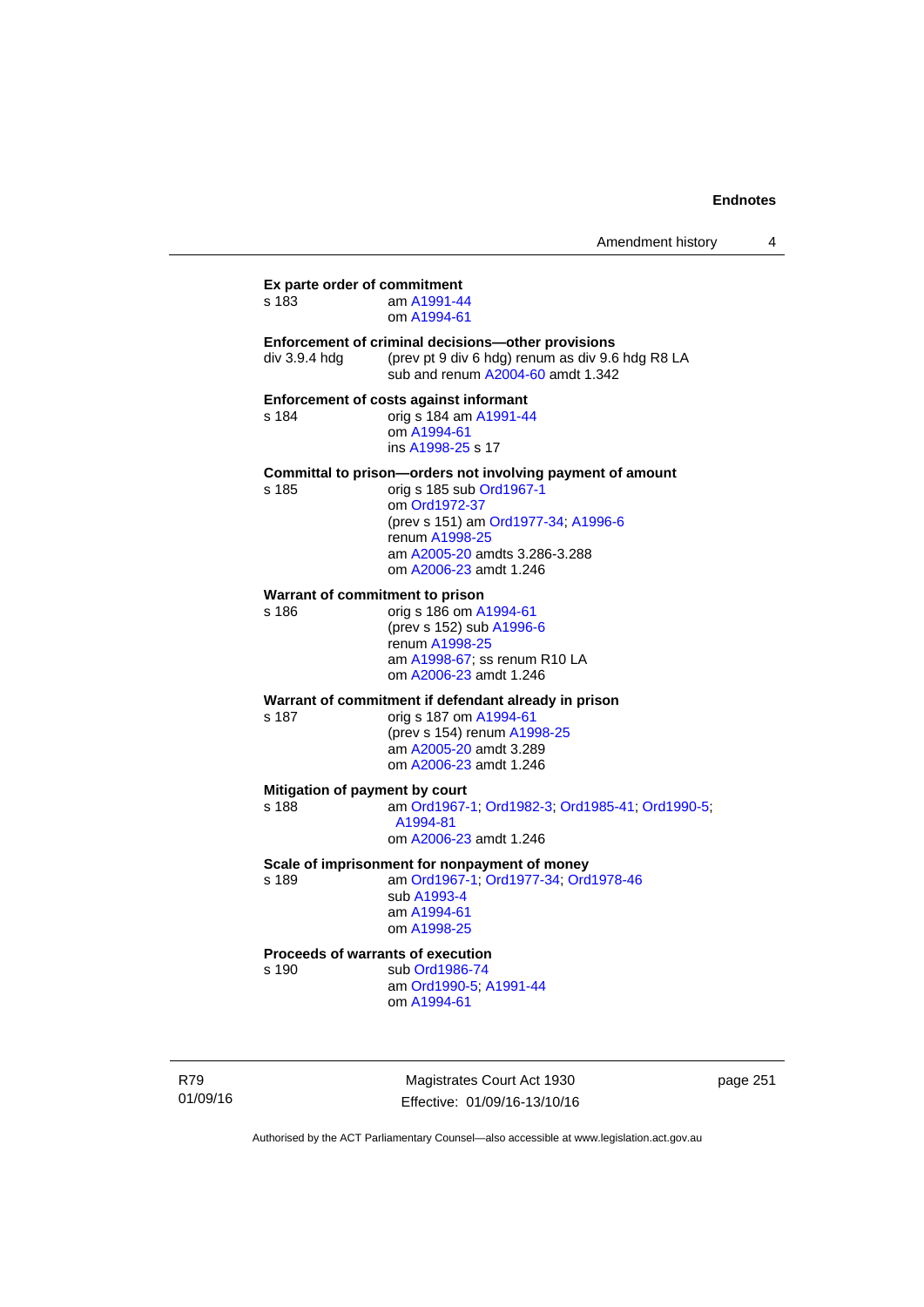| 4        | Amendment history                    |                                                                                                                                                         |                 |
|----------|--------------------------------------|---------------------------------------------------------------------------------------------------------------------------------------------------------|-----------------|
|          | s 191 hdg<br>s 191                   | Accounts to be kept of amounts received<br>am A2001-44 amdt 1.2755<br>sub A2004-60 amdt 1.343<br>am Ord1967-1, Ord1979-33, A1991-44, A1994-81, A2001-44 |                 |
|          |                                      | amdt 1.2756; A2004-60 amdt 1.344, amdt 1.345; A2006-23<br>amdt 1.247                                                                                    |                 |
|          | s 192                                | Executors and administrators may enforce orders in civil matters<br>am A1991-44<br>om A1994-61                                                          |                 |
|          | Forfeited goods may be sold<br>s 193 | am Ord1990-5; A2005-20 amdt 3.290                                                                                                                       |                 |
|          | s 194 hdg<br>s 194                   | Enforcement order not void for form only<br>sub A2006-40 amdt 2.148<br>am A1994-61<br>sub A2006-23 amdt 1.248<br>am A2006-40 amdt 2.149                 |                 |
|          | s 195                                | Convictions etc to be given to Supreme Court registrar<br>am Ord1937-28; A1992-23<br>sub A2005-20 amdt 3.291                                            |                 |
|          | Definitions for pt 10<br>s 196       | am Ord1937-28                                                                                                                                           |                 |
|          |                                      | sub A1990-65<br>am A1992-37, A2000-60 s 4<br>om A2001-90 amdt 1.79                                                                                      |                 |
|          | Power to make<br>s 197               | sub A1990-65<br>om A2001-90 amdt 1.79                                                                                                                   |                 |
|          | <b>Entitlement to apply</b><br>s 198 | sub A1990-65<br>am A1998-38, A2000-60 s 5<br>om A2001-90 amdt 1.79                                                                                      |                 |
|          | s 198A                               | Powers exercisable in care and protection proceedings<br>ins A1999-64 s 4 sch 2<br>om A2001-90 amdt 1.79                                                |                 |
|          | s 198B                               | Special requirements-applications by community advocate or employer<br>ins A2000-60 s 6<br>om A2001-90 amdt 1.79                                        |                 |
|          | <b>Hearing dates</b><br>s 199        | am Ord1937-28<br>sub A1990-65<br>am A1991-44<br>om A2001-90 amdt 1.79                                                                                   |                 |
| page 252 |                                      | Magistrates Court Act 1930<br>Effective: 01/09/16-13/10/16                                                                                              | R79<br>01/09/16 |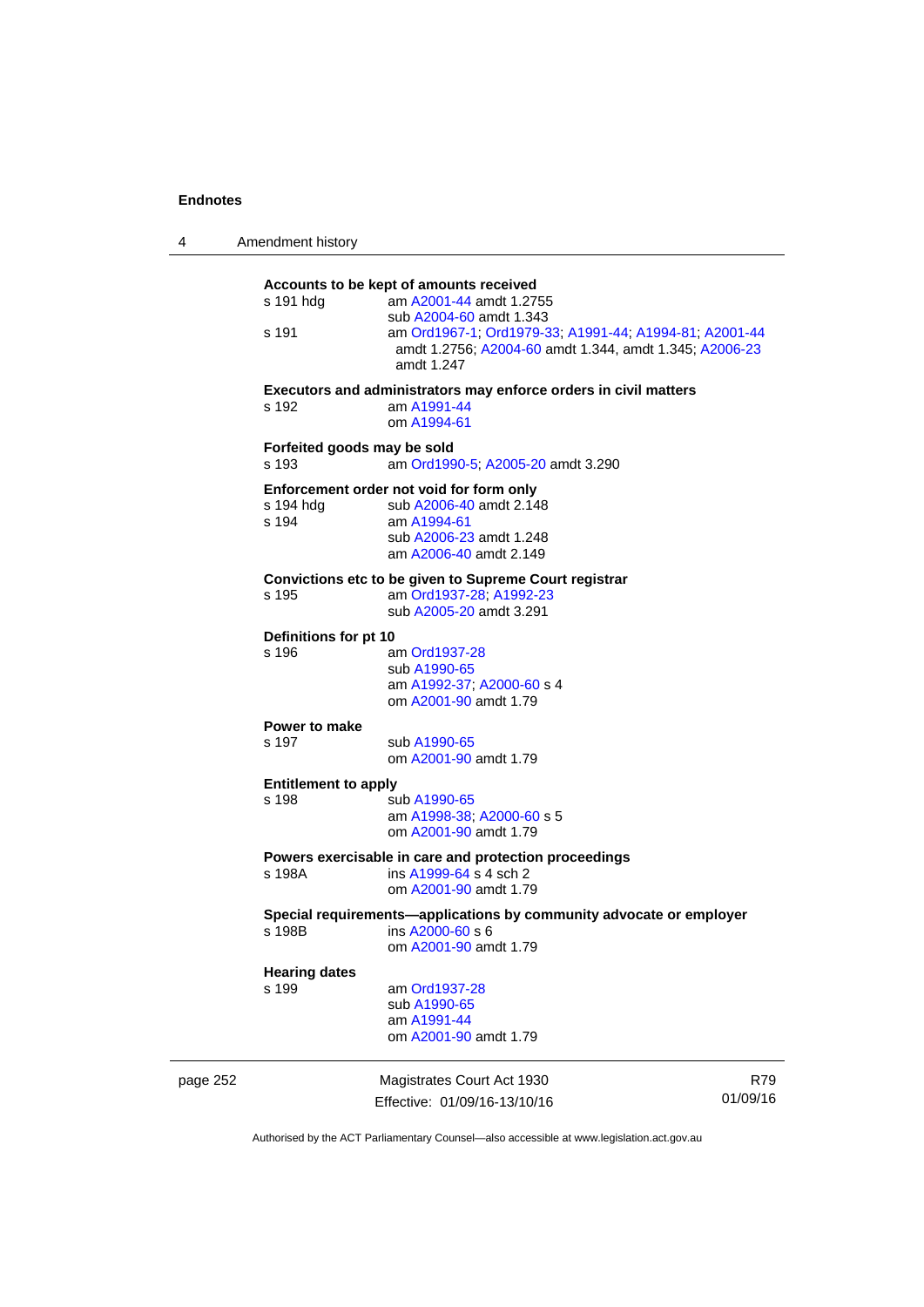Amendment history 4

**Parties—applications by persons other than aggrieved persons <br>s 200 am Ord1937-28** am [Ord1937-28](http://www.legislation.act.gov.au/a/1937-28) sub [A1990-65](http://www.legislation.act.gov.au/a/1990-65) am [A1998-38](http://www.legislation.act.gov.au/a/1998-38); [A2000-60](http://www.legislation.act.gov.au/a/2000-60) s 7 om [A2001-90](http://www.legislation.act.gov.au/a/2001-90) amdt 1.79 **Parties—applications involving children**  s 201 sub [A1990-65](http://www.legislation.act.gov.au/a/1990-65) am [A1991-44](http://www.legislation.act.gov.au/a/1991-44) om [A2001-90](http://www.legislation.act.gov.au/a/2001-90) amdt 1.79 **Representation of children**  s 202 sub [A1990-65](http://www.legislation.act.gov.au/a/1990-65) om [A2001-90](http://www.legislation.act.gov.au/a/2001-90) amdt 1.79 **Hearing of applications**  s 203 sub [A1990-65](http://www.legislation.act.gov.au/a/1990-65) am [A1995-46](http://www.legislation.act.gov.au/a/1995-46); [A1999-34](http://www.legislation.act.gov.au/a/1999-34) om [A2001-90](http://www.legislation.act.gov.au/a/2001-90) amdt 1.79 **Matters to be taken into account**  s 204 sub [A1990-65](http://www.legislation.act.gov.au/a/1990-65) om [A2001-90](http://www.legislation.act.gov.au/a/2001-90) amdt 1.79 **Restrictions in orders**  s 205 am [Ord1986-74](http://www.legislation.act.gov.au/a/1986-74) sub [A1990-65](http://www.legislation.act.gov.au/a/1990-65) om [A2001-90](http://www.legislation.act.gov.au/a/2001-90) amdt 1.79 **Consent orders**  s 206 sub [A1990-65](http://www.legislation.act.gov.au/a/1990-65) om [A2001-90](http://www.legislation.act.gov.au/a/2001-90) amdt 1.79 **Jurisdiction under s 206**  s 206AA ins [A1999-34](http://www.legislation.act.gov.au/a/1999-34) om [A2001-90](http://www.legislation.act.gov.au/a/2001-90) amdt 1.79 **Service of applications**<br> **s** 206A **ins A** ins [A1990-65](http://www.legislation.act.gov.au/a/1990-65) am [A1991-44](http://www.legislation.act.gov.au/a/1991-44); [A2000-60](http://www.legislation.act.gov.au/a/2000-60) s 8; [A2001-44](http://www.legislation.act.gov.au/a/2001-44) amdt 1.2757 om [A2001-90](http://www.legislation.act.gov.au/a/2001-90) amdt 1.79 **Procedure in absence of respondent**  s 206B ins [A1990-65](http://www.legislation.act.gov.au/a/1990-65) om [A2001-90](http://www.legislation.act.gov.au/a/2001-90) amdt 1.79 **Interim restraining orders**  s 206C ins [A1990-65](http://www.legislation.act.gov.au/a/1990-65) om [A2001-90](http://www.legislation.act.gov.au/a/2001-90) amdt 1.79

R79 01/09/16

Magistrates Court Act 1930 Effective: 01/09/16-13/10/16 page 253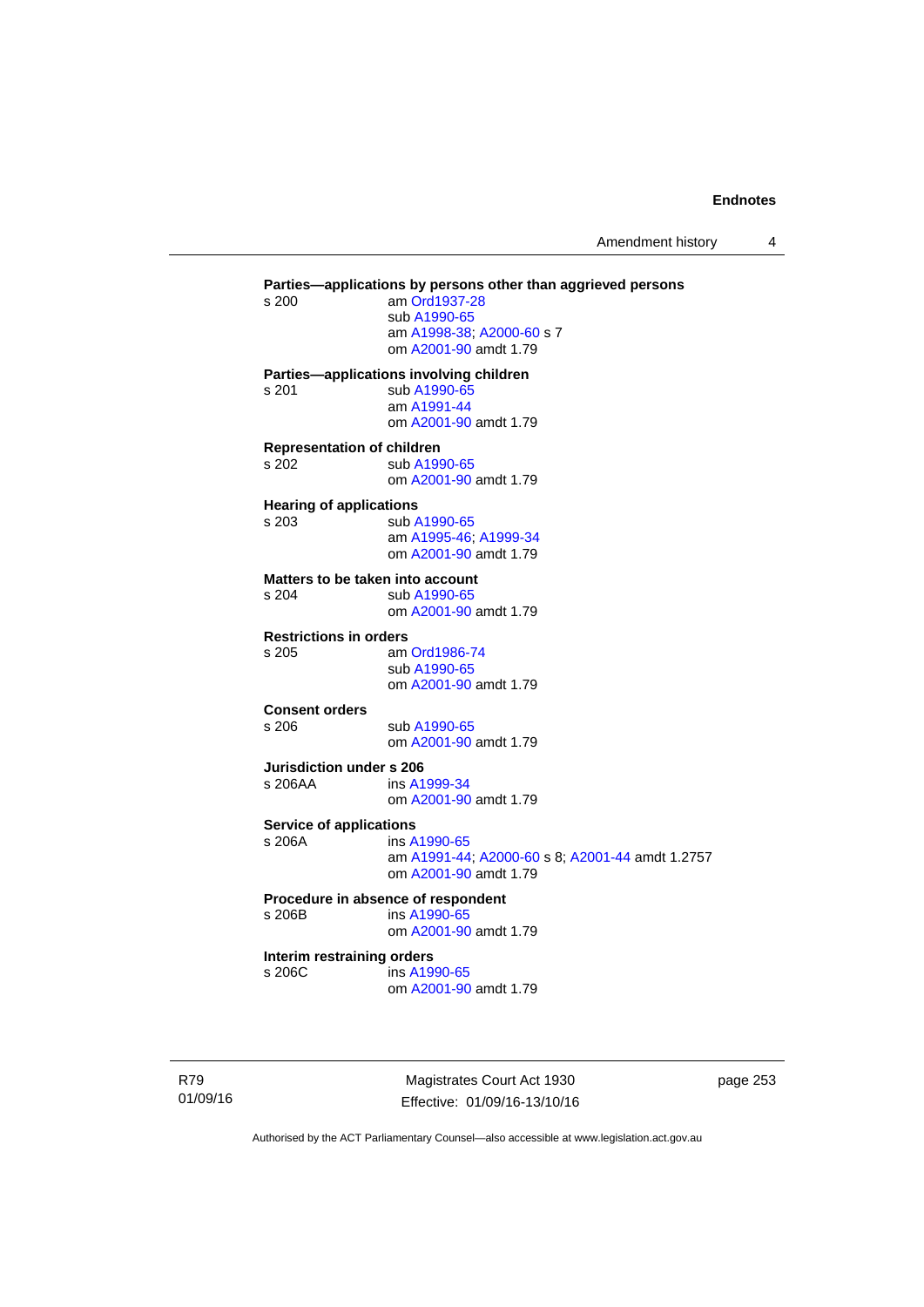4 Amendment history

**Seizure of firearms**  ins [A1990-65](http://www.legislation.act.gov.au/a/1990-65) am [A1991-9;](http://www.legislation.act.gov.au/a/1991-9) [A1996-74](http://www.legislation.act.gov.au/a/1996-74); [A1997-25](http://www.legislation.act.gov.au/a/1997-25) om [A2001-90](http://www.legislation.act.gov.au/a/2001-90) amdt 1.79 **Explaining proposed orders**  s 206E ins [A1990-65](http://www.legislation.act.gov.au/a/1990-65) am [A1992-37](http://www.legislation.act.gov.au/a/1992-37) om [A2001-90](http://www.legislation.act.gov.au/a/2001-90) amdt 1.79 **Counselling**  s 206F ins [A1990-65](http://www.legislation.act.gov.au/a/1990-65) om [A2001-90](http://www.legislation.act.gov.au/a/2001-90) amdt 1.79 **Power of court to make orders where person charged**  s 206G ins [A1990-65](http://www.legislation.act.gov.au/a/1990-65) om [A2001-90](http://www.legislation.act.gov.au/a/2001-90) amdt 1.79 **Duration of orders**  ins [A1990-65](http://www.legislation.act.gov.au/a/1990-65) om [A2001-90](http://www.legislation.act.gov.au/a/2001-90) amdt 1.79 **Exercise of certain powers by registrar**<br>s 206l **ins A2001-70** amdt 1.6 s 206I ins [A2001-70](http://www.legislation.act.gov.au/a/2001-70) amdt 1.67 om [A2001-90](http://www.legislation.act.gov.au/a/2001-90) amdt 1.79 **Variation and revocation of orders**  s 206J ins [A1990-65](http://www.legislation.act.gov.au/a/1990-65) am [A1991-44](http://www.legislation.act.gov.au/a/1991-44); [A1999-64](http://www.legislation.act.gov.au/a/1999-64) s 4 sch 2 om [A2001-90](http://www.legislation.act.gov.au/a/2001-90) amdt 1.79 **Service etc of orders**<br>s 206K ins ins [A1990-65](http://www.legislation.act.gov.au/a/1990-65) am [A1991-44](http://www.legislation.act.gov.au/a/1991-44); [A1996-51](http://www.legislation.act.gov.au/a/1996-51); [A2001-44](http://www.legislation.act.gov.au/a/2001-44) amdt 1.2758, amdt 1.2759 om [A2001-90](http://www.legislation.act.gov.au/a/2001-90) amdt 1.79 Offence<br>s 206L ins [A1990-65](http://www.legislation.act.gov.au/a/1990-65) am [A1992-37](http://www.legislation.act.gov.au/a/1992-37); [A1994-81](http://www.legislation.act.gov.au/a/1994-81); [A1997-25](http://www.legislation.act.gov.au/a/1997-25) om [A2001-90](http://www.legislation.act.gov.au/a/2001-90) amdt 1.79 **Service other than personal service**<br>s 206M ins A1990-65  $ins A1990-65$  $ins A1990-65$  om [A2001-90](http://www.legislation.act.gov.au/a/2001-90) amdt 1.79 **Service by police officers**  s 206N ins [A1990-65](http://www.legislation.act.gov.au/a/1990-65) am [A1991-44](http://www.legislation.act.gov.au/a/1991-44) om [A2001-90](http://www.legislation.act.gov.au/a/2001-90) amdt 1.79

page 254 Magistrates Court Act 1930 Effective: 01/09/16-13/10/16

R79 01/09/16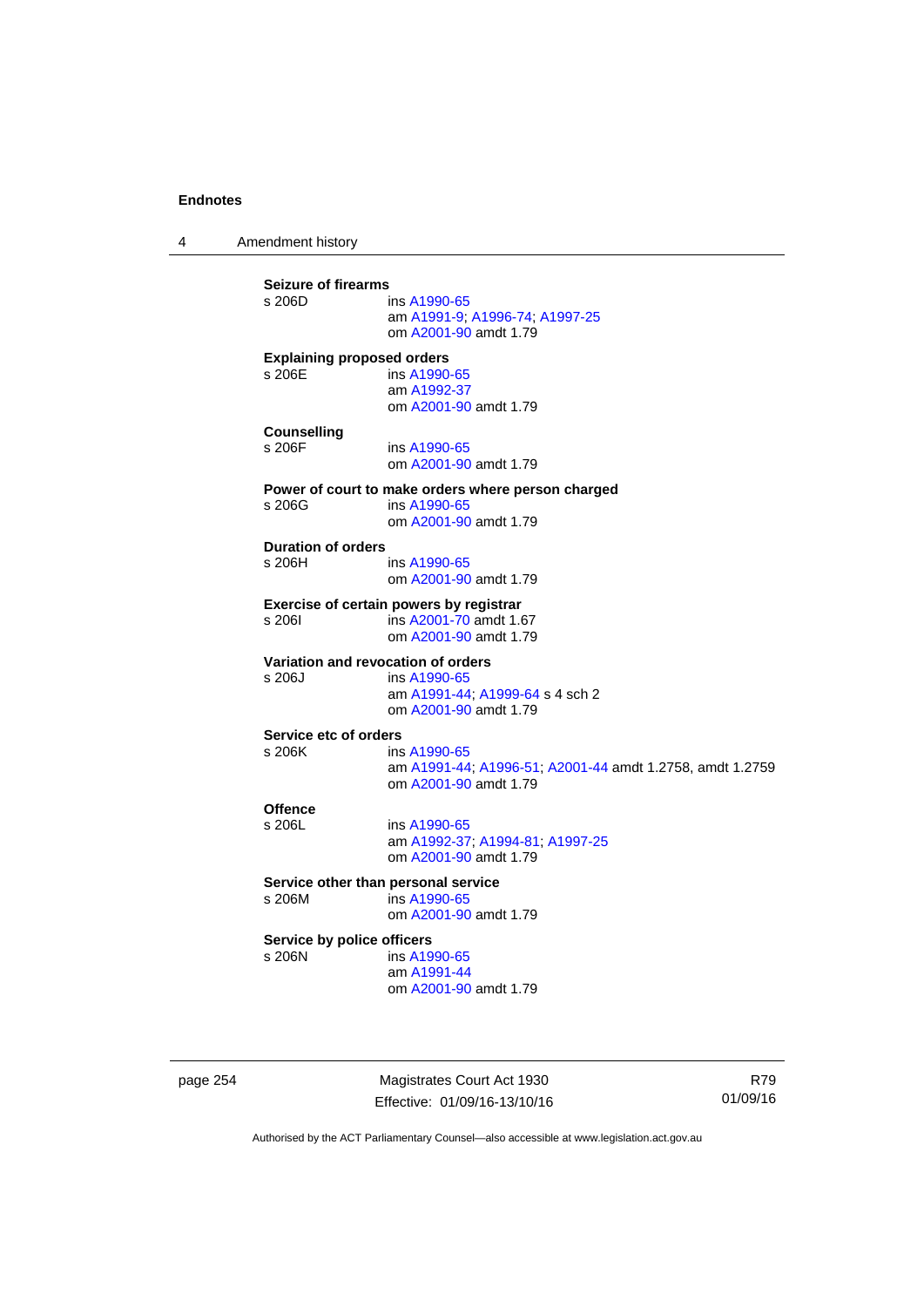# **Restriction on publication of reports of proceedings**  ins [A1990-65](http://www.legislation.act.gov.au/a/1990-65) am [A1994-81](http://www.legislation.act.gov.au/a/1994-81); [A1998-38](http://www.legislation.act.gov.au/a/1998-38) om [A2001-90](http://www.legislation.act.gov.au/a/2001-90) amdt 1.79 **Limits of restriction on publication**  s 206PA ins [A1998-38](http://www.legislation.act.gov.au/a/1998-38) om [A2001-90](http://www.legislation.act.gov.au/a/2001-90) amdt 1.79 **Application not invalid only because made under wrong Act**  ins [A1998-38](http://www.legislation.act.gov.au/a/1998-38) om [A2001-90](http://www.legislation.act.gov.au/a/2001-90) amdt 1.79 **Appeals**  ins [A1990-65](http://www.legislation.act.gov.au/a/1990-65) am [A1995-46](http://www.legislation.act.gov.au/a/1995-46) om [A2001-90](http://www.legislation.act.gov.au/a/2001-90) amdt 1.79 **Application of Crimes Act**  ins [A1990-65](http://www.legislation.act.gov.au/a/1990-65) om [A2001-90](http://www.legislation.act.gov.au/a/2001-90) amdt 1.79 **Criminal appeals**  (prev pt 11 hdg) sub [Ord1972-37](http://www.legislation.act.gov.au/a/1972-37) sub and renum [A2004-60](http://www.legislation.act.gov.au/a/2004-60) amdt 1.346 **Criminal appeals—jurisdiction of Supreme Court**  div 3.10.1 hdg (prev pt 11 div 1 hdg) ins [Ord1972-37](http://www.legislation.act.gov.au/a/1972-37) renum as div 11.1 hdg R8 LA sub and renum [A2004-60](http://www.legislation.act.gov.au/a/2004-60) amdt 1.347 **Jurisdiction of Supreme Court**  s 207 sub [Ord1937-28](http://www.legislation.act.gov.au/a/1937-28) am [Ord1967-1;](http://www.legislation.act.gov.au/a/1967-1) [Ord1968-25](http://www.legislation.act.gov.au/a/1968-25) sub [Ord1972-37](http://www.legislation.act.gov.au/a/1972-37) am [Ord1985-67](http://www.legislation.act.gov.au/a/1985-67); [A1990-65;](http://www.legislation.act.gov.au/a/1990-65) [A2001-90](http://www.legislation.act.gov.au/a/2001-90) amdt 1.80; [A2004-60](http://www.legislation.act.gov.au/a/2004-60) amdts 1.348-1.350; [A2005-5](http://www.legislation.act.gov.au/a/2005-5) s 30; [A2008-44](http://www.legislation.act.gov.au/a/2008-44) amdt 1.79 **Appeals in criminal matters**  div 3.10.2 hdg (prev pt 11 div 2 hdg) ins [Ord1972-37](http://www.legislation.act.gov.au/a/1972-37) renum as div 11.2 hdg R8 LA sub and renum [A2004-60](http://www.legislation.act.gov.au/a/2004-60) amdt 1.351

R79 01/09/16

Magistrates Court Act 1930 Effective: 01/09/16-13/10/16 page 255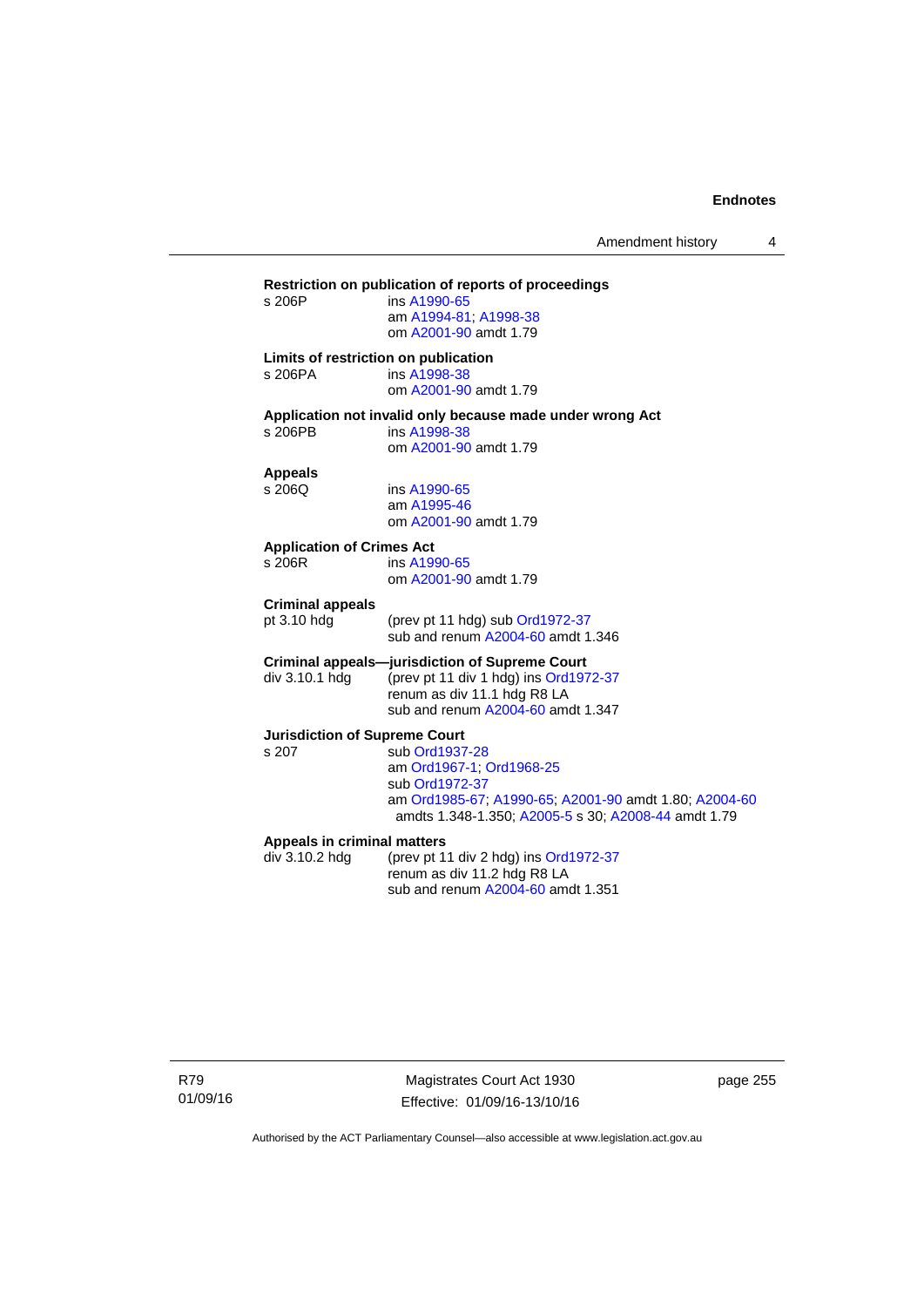| 4 | Amendment history |
|---|-------------------|
|---|-------------------|



page 256 Magistrates Court Act 1930 Effective: 01/09/16-13/10/16

R79 01/09/16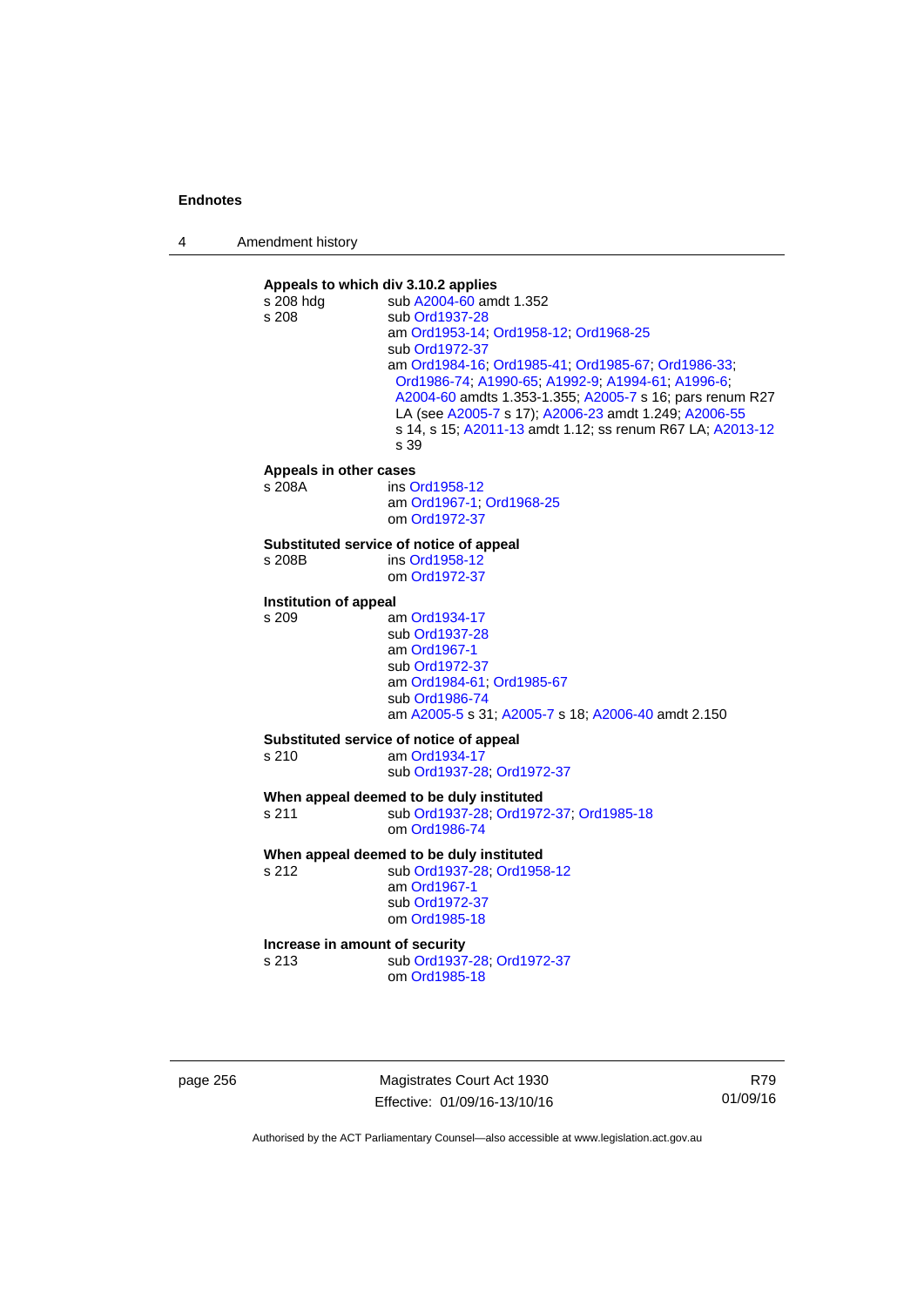# **Appeals in cases other than civil cases**

sub [Ord1937-28](http://www.legislation.act.gov.au/a/1937-28) am [Ord1967-1](http://www.legislation.act.gov.au/a/1967-1) sub [Ord1972-37](http://www.legislation.act.gov.au/a/1972-37) am [Ord1984-61](http://www.legislation.act.gov.au/a/1984-61); [A1990-65;](http://www.legislation.act.gov.au/a/1990-65) [A2004-60](http://www.legislation.act.gov.au/a/2004-60) amdt 1.356; [A2005-20](http://www.legislation.act.gov.au/a/2005-20) amdt 3.292

**Appeals in relation to grant of bail** 

s 214A ins [Ord1986-33](http://www.legislation.act.gov.au/a/1986-33) om [A1992-9](http://www.legislation.act.gov.au/a/1992-9)

# **Appeals in civil cases**

om [Ord1937-28](http://www.legislation.act.gov.au/a/1937-28) ins [Ord1972-37](http://www.legislation.act.gov.au/a/1972-37) am [Ord1985-67](http://www.legislation.act.gov.au/a/1985-67) om [Ord1986-74](http://www.legislation.act.gov.au/a/1986-74)

# **Stay of execution pending appeal in certain cases**

om [Ord1937-28](http://www.legislation.act.gov.au/a/1937-28) ins [Ord1972-37](http://www.legislation.act.gov.au/a/1972-37) am [Ord1984-62](http://www.legislation.act.gov.au/a/1984-62); [Ord1986-74;](http://www.legislation.act.gov.au/a/1986-74) [A1992-9](http://www.legislation.act.gov.au/a/1992-9); [A1995-41](http://www.legislation.act.gov.au/a/1995-41); [A2005-7](http://www.legislation.act.gov.au/a/2005-7) s 19; [A2006-23](http://www.legislation.act.gov.au/a/2006-23) amdt 1.250, amdt 1.251; [A2008-29](http://www.legislation.act.gov.au/a/2008-29) amdt 1.32; [A2011-22](http://www.legislation.act.gov.au/a/2011-22) amdt 1.311 sub [A2012-13](http://www.legislation.act.gov.au/a/2012-13) amdt 1.40

**Execution not to be stayed in other cases except by order of Supreme Court** 

s 217 om [Ord1937-28](http://www.legislation.act.gov.au/a/1937-28) ins [Ord1972-37](http://www.legislation.act.gov.au/a/1972-37) om [Ord1986-74](http://www.legislation.act.gov.au/a/1986-74)

## **Orders by Supreme Court on appeals**

s 218 om [Ord1937-28](http://www.legislation.act.gov.au/a/1937-28)

 ins [Ord1972-37](http://www.legislation.act.gov.au/a/1972-37) sub [Ord1984-61](http://www.legislation.act.gov.au/a/1984-61) am [Ord1985-67](http://www.legislation.act.gov.au/a/1985-67); [A2004-60](http://www.legislation.act.gov.au/a/2004-60) amdt 1.357, amdt 1.358

# **No right of appeal under div 3.10.2 if review appeal**

s 219 hdg sub [A2004-60](http://www.legislation.act.gov.au/a/2004-60) amdt 1.359 s 219 om [Ord1937-28](http://www.legislation.act.gov.au/a/1937-28) ins [Ord1972-37](http://www.legislation.act.gov.au/a/1972-37) am [Ord1985-67;](http://www.legislation.act.gov.au/a/1985-67) [Ord1986-74;](http://www.legislation.act.gov.au/a/1986-74) [A2004-60](http://www.legislation.act.gov.au/a/2004-60) amdt 1.360, amdt 1.361 sub [A2008-44](http://www.legislation.act.gov.au/a/2008-44) amdt 1.80

# **Reference appeals in criminal matters**

div 3.10.2A ins [A2005-5](http://www.legislation.act.gov.au/a/2005-5) s 32

# **What is a reference appeal?**

s 219A ins [A2005-5](http://www.legislation.act.gov.au/a/2005-5) s 32

R79 01/09/16

Magistrates Court Act 1930 Effective: 01/09/16-13/10/16 page 257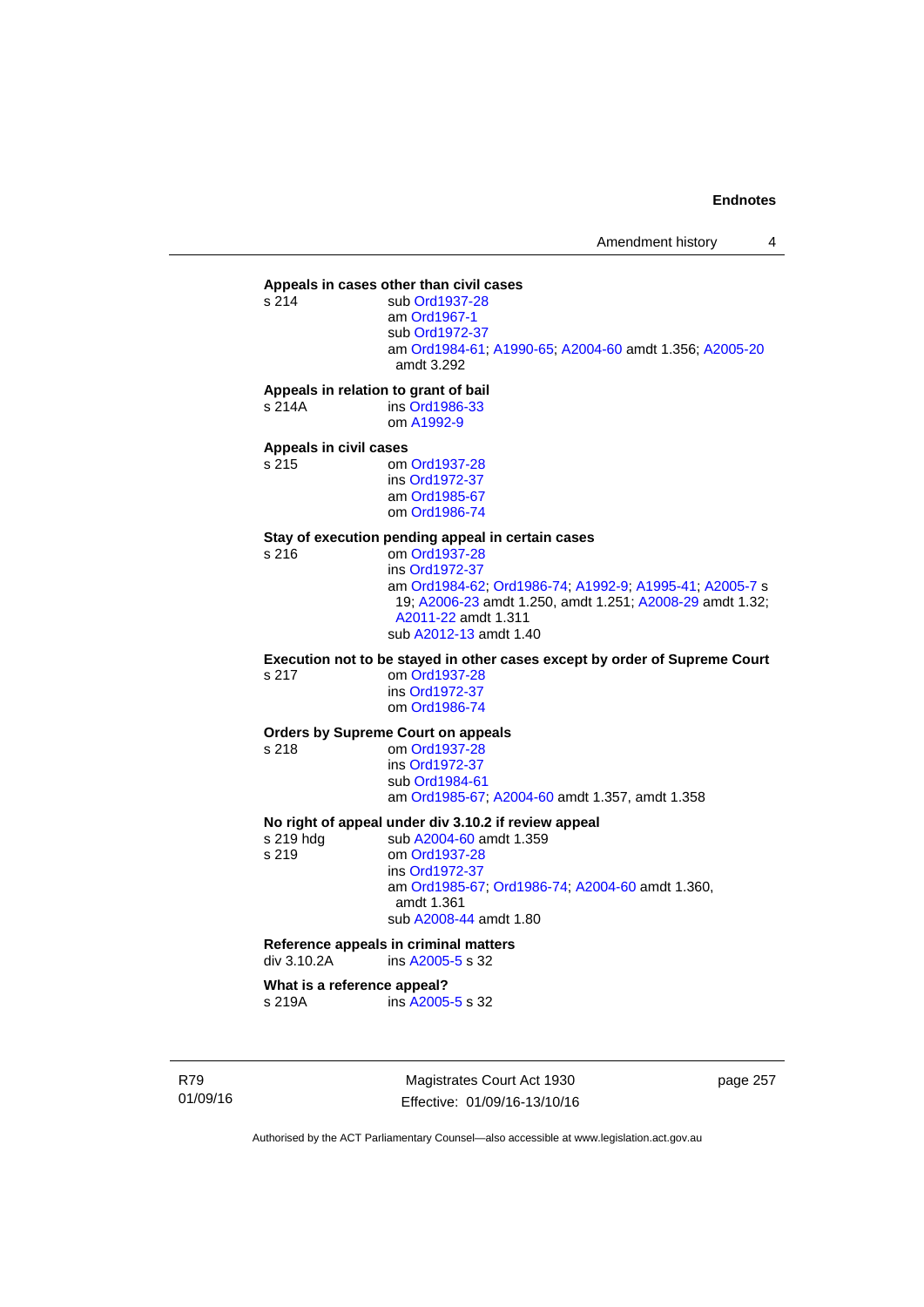# **Reference appeal in relation to proceeding**

| s 219AB                                   | s 219AB hdg sub A2008-42 s 12<br>ins A2005-5 s 32<br>am A2006-55 s 15; A2006-40 amdt 2.151; A2008-42 s 13,<br>s 14; A2011-30 amdt 1.11                                                                                                                                                                                                    |
|-------------------------------------------|-------------------------------------------------------------------------------------------------------------------------------------------------------------------------------------------------------------------------------------------------------------------------------------------------------------------------------------------|
| s 219AC                                   | Who may be heard at reference appeal<br>ins A2005-5 s 32<br>am A2008-42 s 15                                                                                                                                                                                                                                                              |
| s 219AD                                   | Reference appeal decision does not affect verdict<br>ins A2005-5 s 32<br>sub A2008-42 s 16                                                                                                                                                                                                                                                |
| div 3.10.3 hdg                            | Review appeals in criminal matters<br>(prev pt 11 div 3 hdg) ins Ord1972-37<br>renum as div 11.3 hdg R8 LA<br>sub and renum A2004-60 amdt 1.362<br>sub A2008-44 amdt 1.81                                                                                                                                                                 |
| Interpretation<br>s 219A                  | ins Ord1972-37<br>om A1994-61                                                                                                                                                                                                                                                                                                             |
| s 219B hdg<br>s 219B                      | Decisions subject to review appeal<br>sub A2008-44 amdt 1.82<br>ins Ord1972-37<br>am Ord1974-14; Ord1979-41; Ord1984-16; Ord1985-41;<br>Ord1985-67; Ord1990-9; A1994-61; A1996-6; pars renum<br>R10 LA; A2004-60 amdts 1.363-1.366; A2005-20<br>amdt 3.293; A2006-23 amdt 1.252; A2006-55 s 16; A2008-44<br>amdt 1.83; A2011-13 amdt 1.13 |
| How review appeal is instituted<br>s 219C | ins Ord1972-37<br>am Ord1974-14; Ord1979-41; Ord1984-61; Ord1985-41;<br>Ord1985-67; Ord1990-9; A1996-6; pars renum R10 LA;<br>A2005-5 s 33; A2005-20 amdts 3.294-3.296; pars and<br>ss renum R29 LA (see A2005-20 amdt 3.297)                                                                                                             |

sub [A2008-44](http://www.legislation.act.gov.au/a/2008-44) amdt 1.84

# **Grounds for review**

ins [Ord1972-37](http://www.legislation.act.gov.au/a/1972-37) am [Ord1985-41](http://www.legislation.act.gov.au/a/1985-41); [Ord1985-67;](http://www.legislation.act.gov.au/a/1985-67) [Ord1990-9](http://www.legislation.act.gov.au/a/alt_ord1990-9); [A1992-9](http://www.legislation.act.gov.au/a/1992-9); [A1996-6](http://www.legislation.act.gov.au/a/1996-6); ss renum R10 LA om [A2006-40](http://www.legislation.act.gov.au/a/2006-40) amdt 2.152 ins [A2008-44](http://www.legislation.act.gov.au/a/2008-44) amdt 1.84

page 258 Magistrates Court Act 1930 Effective: 01/09/16-13/10/16

R79 01/09/16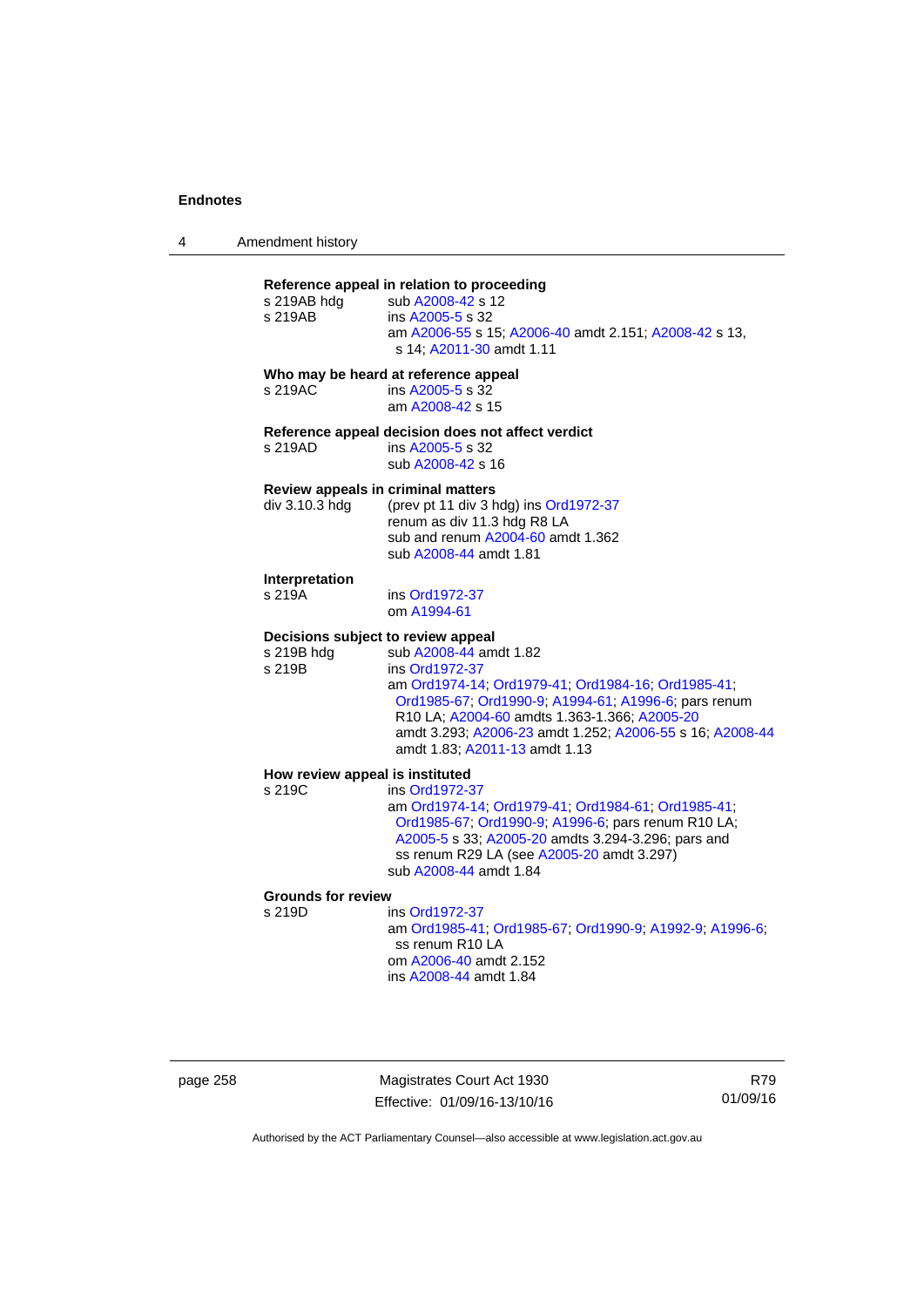| <b>Report by Magistrate</b>    |                                                                            |
|--------------------------------|----------------------------------------------------------------------------|
| s 219F                         | ins Ord1972-37                                                             |
|                                | am A1996-6                                                                 |
|                                | om A2006-40 amdt 2.152                                                     |
|                                | ins A2008-44 amdt 1.84                                                     |
| <b>Powers of Supreme Court</b> |                                                                            |
| s 219F                         | ins Ord1972-37                                                             |
|                                | am Ord1974-14; Ord1979-41; Ord1985-41; Ord1985-67;                         |
|                                | Ord1990-9; ss and pars renum R10 LA; A2004-60                              |
|                                | amdt 1.367; A2006-40 amdt 2.153; A2008-44                                  |
|                                | amdts 1.85-1.88                                                            |
|                                |                                                                            |
| Interpretation                 |                                                                            |
| s 219G                         | ins Ord1984-62                                                             |
|                                | am Ord1986-74                                                              |
|                                | om A1992-9                                                                 |
|                                | Warrant of apprehension of appellant                                       |
| s 219H                         | ins Ord1984-62                                                             |
|                                | om A1992-9                                                                 |
|                                |                                                                            |
| s 219J                         | Power of Court where person apprehended<br>ins Ord1984-62                  |
|                                | om A1992-9                                                                 |
|                                |                                                                            |
|                                | <b>Effect of apprehension of appellant</b>                                 |
| s 219K                         | ins Ord1984-62                                                             |
|                                | om A1992-9                                                                 |
| Stay of execution not affected |                                                                            |
| s 219L                         | ins Ord1984-62                                                             |
|                                | om A1992-9                                                                 |
|                                |                                                                            |
| div 3.10.4 hdg                 | Criminal appeals—other provisions<br>(prev pt 11 div 4 hdg) ins Ord1972-37 |
|                                | renum as div 11.4 hdg R8 LA                                                |
|                                | sub and renum A2004-60 amdt 1.368                                          |
|                                |                                                                            |
| Forfeiture of recognisance     |                                                                            |
| s 220                          | am Ord1937-28; Ord1972-37                                                  |
|                                | sub Ord1984-62                                                             |
|                                | om A1992-9                                                                 |
|                                | Magistrate may order appellant to be liberated                             |
| s 221                          | om Ord1937-28                                                              |
|                                |                                                                            |
|                                | <b>Control of Supreme Court over summary convictions</b>                   |
| s 222                          | am Ord1937-28; Ord1985-67; Ord1986-74; A2005-20                            |
|                                | amdts 3.298-3.300; A2006-23 amdts 1.253-1.255; A2006-40                    |
|                                | amdt 2.154                                                                 |
|                                |                                                                            |
|                                |                                                                            |

R79 01/09/16

Magistrates Court Act 1930 Effective: 01/09/16-13/10/16 page 259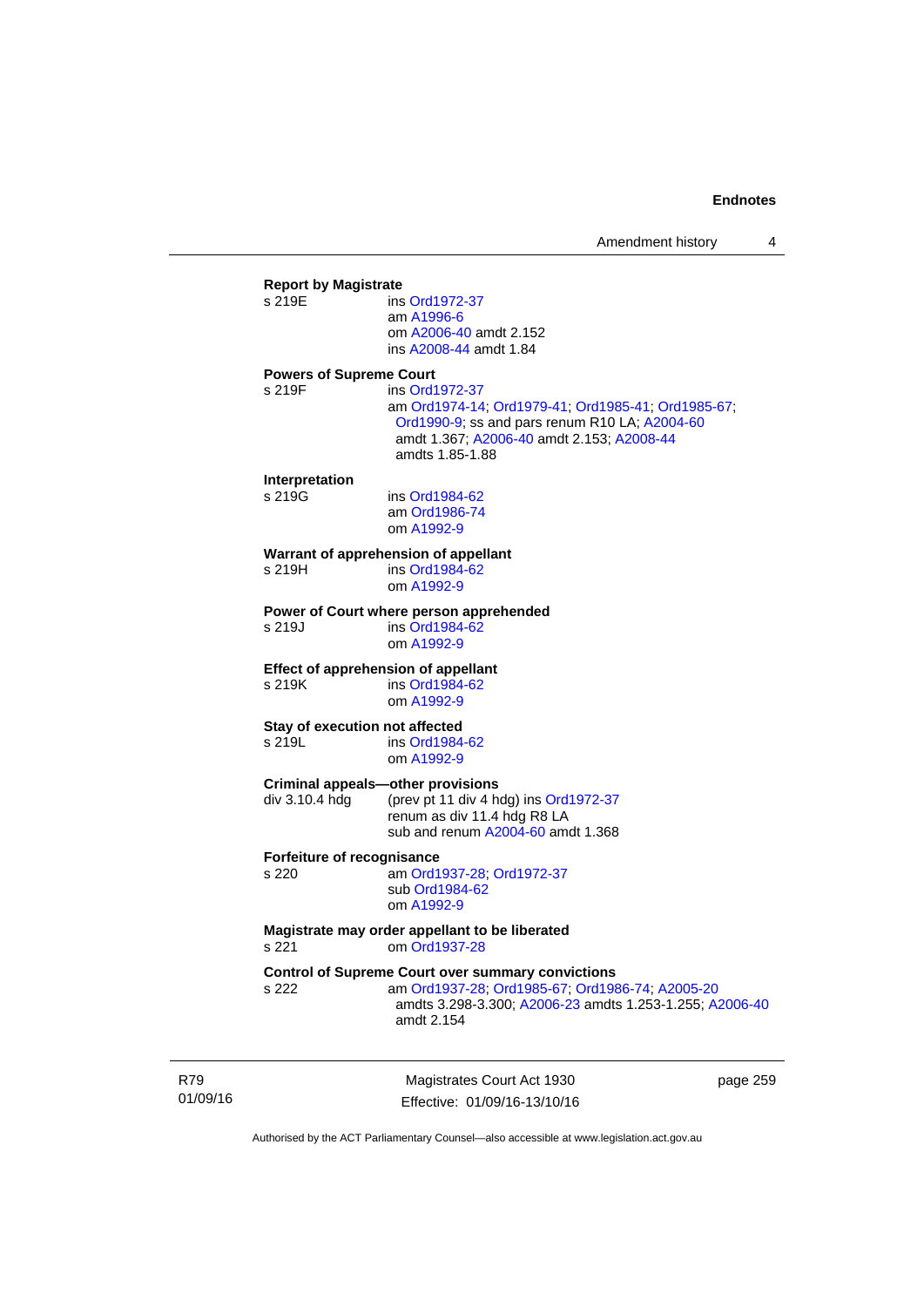4 Amendment history **Amendment of documents**  s 223 am [Ord1937-28](http://www.legislation.act.gov.au/a/1937-28); [Ord1985-67](http://www.legislation.act.gov.au/a/1985-67); [Ord1986-74](http://www.legislation.act.gov.au/a/1986-74) sub [A2005-20](http://www.legislation.act.gov.au/a/2005-20) amdt 3.301 am [A2006-23](http://www.legislation.act.gov.au/a/2006-23) amdt 1.256 **In cases of certiorari order**  s 224 hdg sub [A2006-40](http://www.legislation.act.gov.au/a/2006-40) amdt 2.155<br>s 224 am Ord1937-28: A2005-20 am [Ord1937-28](http://www.legislation.act.gov.au/a/1937-28); [A2005-20](http://www.legislation.act.gov.au/a/2005-20) amdt 3.302; [A2006-40](http://www.legislation.act.gov.au/a/2006-40) amdt 2.156 **Notice dispensed with**  s 225 am [Ord1937-28](http://www.legislation.act.gov.au/a/1937-28); [Ord1967-1](http://www.legislation.act.gov.au/a/1967-1); [Ord1985-17](http://www.legislation.act.gov.au/a/1985-17); [A2005-20](http://www.legislation.act.gov.au/a/2005-20) amdt 3.302; [A2006-40](http://www.legislation.act.gov.au/a/2006-40) amdt 2.157, amdt 2.158 **Power of court to admit to bail**  s 226 am [Ord1937-28](http://www.legislation.act.gov.au/a/1937-28); [A1992-9](http://www.legislation.act.gov.au/a/1992-9); [A2005-20](http://www.legislation.act.gov.au/a/2005-20) amdt 3.302; [A2006-23](http://www.legislation.act.gov.au/a/2006-23) amdt 1.257; [A2006-40](http://www.legislation.act.gov.au/a/2006-40) amdt 2.159 **Respecting the amendment of convictions etc**  s 227 am [Ord1937-28](http://www.legislation.act.gov.au/a/1937-28); [Ord1985-67;](http://www.legislation.act.gov.au/a/1985-67) [A1996-6](http://www.legislation.act.gov.au/a/1996-6); [A2005-20](http://www.legislation.act.gov.au/a/2005-20) amdt 3.302 **No summons or information**  s 228 am [Ord1986-74](http://www.legislation.act.gov.au/a/1986-74) sub [A2005-20](http://www.legislation.act.gov.au/a/2005-20) amdt 3.303 **Provisions applicable in relation to security given for costs of appeal**  s 230 am [Ord1937-28](http://www.legislation.act.gov.au/a/1937-28) sub [Ord1972-37](http://www.legislation.act.gov.au/a/1972-37) am [Ord1985-18;](http://www.legislation.act.gov.au/a/1985-18) [A1991-44](http://www.legislation.act.gov.au/a/1991-44) om [A2006-40](http://www.legislation.act.gov.au/a/2006-40) amdt 2.160 **Magistrate sued for act not within jurisdiction**  s 231 reloc as s 17A **No action against magistrate after order nisi to quash conviction has been granted**  reloc as s 17B **Warrant or writ by magistrate on order of court**  s 233 reloc as s 17C **No action for acts done under order of Supreme Court**<br>s 234 reloc as s 17D reloc as s 17D **No action where proceedings confirmed on appeal**  s 235 reloc as s 17E **Actions in cases prohibited**  s 236 reloc as s 17F **Limitation of actions**  s 237 om [Ord1985-66](http://www.legislation.act.gov.au/a/1985-66)

page 260 Magistrates Court Act 1930 Effective: 01/09/16-13/10/16

R79 01/09/16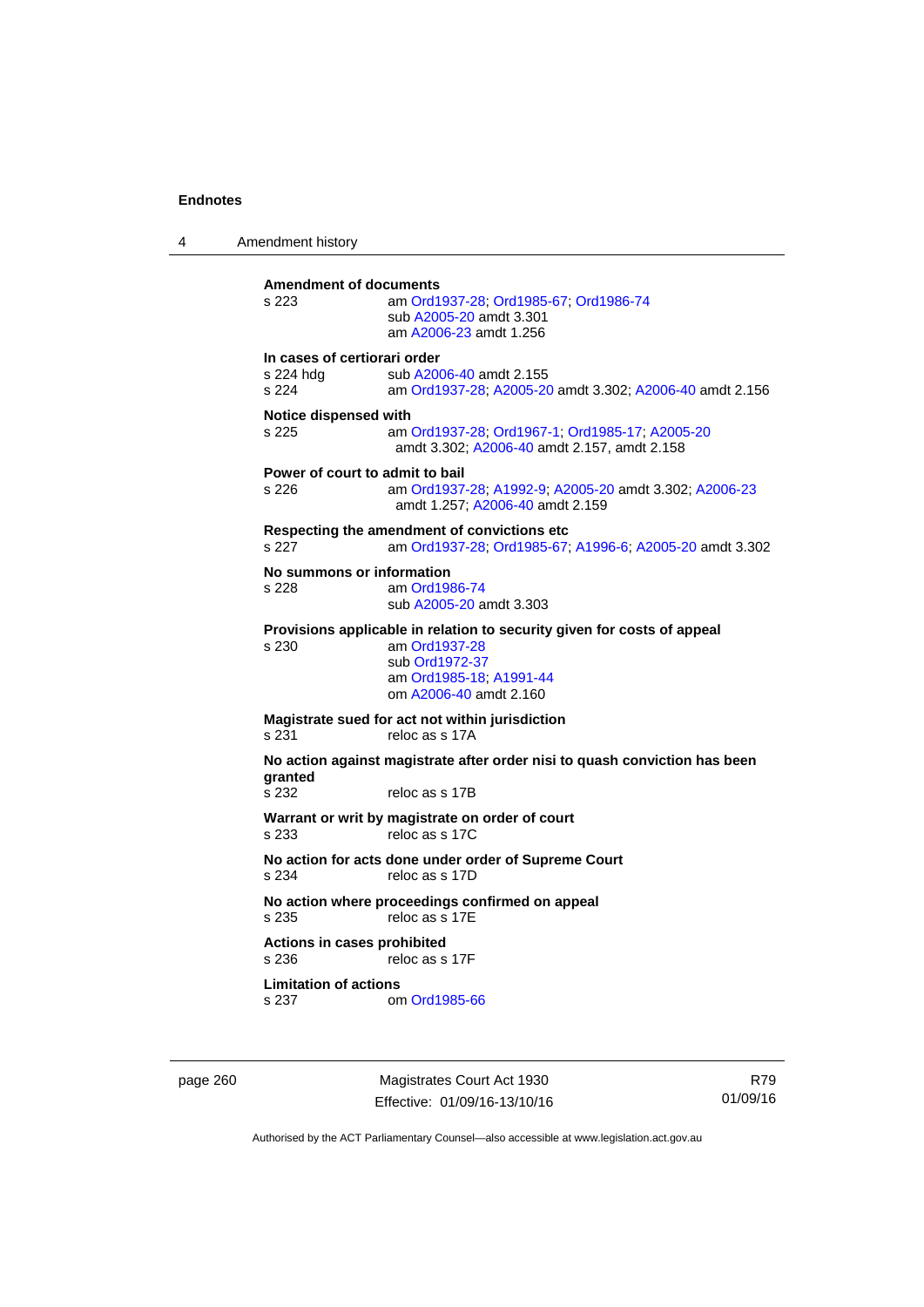**Notice of actions**  om [Ord1985-66](http://www.legislation.act.gov.au/a/1985-66) **Payment of amounts into court**  s 239 reloc as s 17G **No action against magistrate for judicial acts in Magistrates Court**  s 240 reloc as s 17H **Magistrate sued for acts within his or her jurisdiction only liable in case of malice and absence of reasonable and probable cause**  s 241 reloc as s 17I **Verdict for defendant**  s 242 reloc as s 17J **Damages**  s 243 reloc as s 17K **Costs in criminal matters**  pt 3.11 hdg (prev pt 13 hdg) sub [Ord1953-14](http://www.legislation.act.gov.au/a/1953-14) am [A1994-4](http://www.legislation.act.gov.au/a/1994-4) sub and renum [A2004-60](http://www.legislation.act.gov.au/a/2004-60) amdt 1.371 **Costs in criminal matters**  s 244 hdg sub [A2004-60](http://www.legislation.act.gov.au/a/2004-60) amdt 1.372<br>s 244 am Ord1937-28: Ord1953 s 244 am [Ord1937-28](http://www.legislation.act.gov.au/a/1937-28); [Ord1953-14;](http://www.legislation.act.gov.au/a/1953-14) [Ord1986-74](http://www.legislation.act.gov.au/a/1986-74); [A1994-61](http://www.legislation.act.gov.au/a/1994-61); [A2004-60](http://www.legislation.act.gov.au/a/2004-60) amdts 1.373-1.375 sub [A2008-44](http://www.legislation.act.gov.au/a/2008-44) amdt 1.89 **Court fees**  s 245 sub [Ord1953-14](http://www.legislation.act.gov.au/a/1953-14); [Ord1980-10](http://www.legislation.act.gov.au/a/1980-10) am [A1991-38;](http://www.legislation.act.gov.au/a/1991-38) [A1991-44](http://www.legislation.act.gov.au/a/1991-44) om [A1994-4](http://www.legislation.act.gov.au/a/1994-4) **Remission of fees**  s 245A ins [Ord1937-28](http://www.legislation.act.gov.au/a/1937-28) sub [Ord1986-83](http://www.legislation.act.gov.au/a/1986-83) am [Ord1989-55](http://www.legislation.act.gov.au/a/1989-55); [Ord1990-5](http://www.legislation.act.gov.au/a/alt_ord1990-5); [A1991-44](http://www.legislation.act.gov.au/a/1991-44); [A1993-4](http://www.legislation.act.gov.au/a/1993-4) om [A1994-4](http://www.legislation.act.gov.au/a/1994-4) **Solicitor's costs**  s 246 sub [Ord1937-28](http://www.legislation.act.gov.au/a/1937-28) om [Ord1986-74](http://www.legislation.act.gov.au/a/1986-74) **Witnesses expenses**  s 247 sub [Ord1953-14](http://www.legislation.act.gov.au/a/1953-14); [Ord1967-1](http://www.legislation.act.gov.au/a/1967-1) am [A1996-6;](http://www.legislation.act.gov.au/a/1996-6) [A2004-60](http://www.legislation.act.gov.au/a/2004-60) amdt 1.376 reloc to [Magistrates Court Rules 1932](http://www.legislation.act.gov.au/sl/1932-4/default.asp), pt 4 as rule 21 by [A2004-60](http://www.legislation.act.gov.au/a/2004-60) amdt 1.377

R79 01/09/16

Magistrates Court Act 1930 Effective: 01/09/16-13/10/16 page 261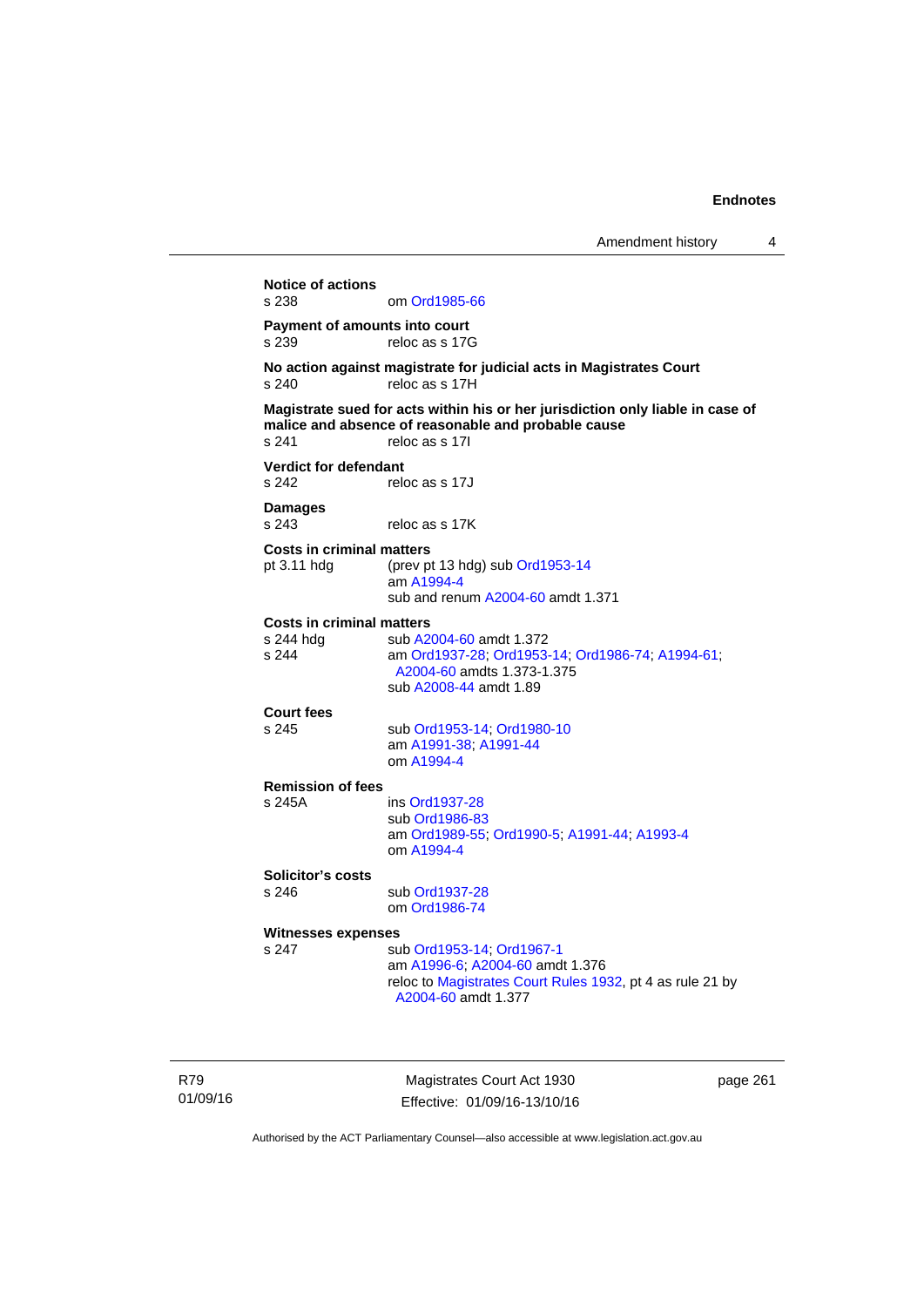4 Amendment history

**Meaning of** *security***—pt 3.12**<br>s 248 **com A1994** om [A1994-61](http://www.legislation.act.gov.au/a/1994-61) s 49 ins [A2001-1](http://www.legislation.act.gov.au/a/2001-1) s 3 sch am [A2001-18](http://www.legislation.act.gov.au/a/2001-18) s 174 om [A2004-60](http://www.legislation.act.gov.au/a/2004-60) amdt 1.378 ins [A2010-21](http://www.legislation.act.gov.au/a/2010-21) amdt 1.12 **Determination of fees**  s 248A ins [Ord1974-14](http://www.legislation.act.gov.au/a/1974-14) am [Ord1986-53](http://www.legislation.act.gov.au/a/1986-53); [Ord1990-5](http://www.legislation.act.gov.au/a/alt_ord1990-5) om [A1992-9](http://www.legislation.act.gov.au/a/1992-9) ins [A1994-4](http://www.legislation.act.gov.au/a/1994-4) am [A1997-94](http://www.legislation.act.gov.au/a/1997-94); [A1998-25](http://www.legislation.act.gov.au/a/1998-25) sub [A2000-1](http://www.legislation.act.gov.au/a/2000-1) s 3 sch am [A2001-44](http://www.legislation.act.gov.au/a/2001-44) amdt 1.2760 om [A2004-60](http://www.legislation.act.gov.au/a/2004-60) amdt 1.378 **Payment of fees**  s 248B ins [Ord1974-14](http://www.legislation.act.gov.au/a/1974-14) am [Ord1986-53](http://www.legislation.act.gov.au/a/1986-53); [Ord1990-5](http://www.legislation.act.gov.au/a/alt_ord1990-5) om [A1992-9](http://www.legislation.act.gov.au/a/1992-9) ins [A1994-4](http://www.legislation.act.gov.au/a/1994-4) sub [A2000-1](http://www.legislation.act.gov.au/a/2000-1) s 3 sch am [A2001-44](http://www.legislation.act.gov.au/a/2001-44) amdt 1.2761 om [A2004-60](http://www.legislation.act.gov.au/a/2004-60) amdt 1.378 **Remission, refund, deferral, waiver and exemption of fees**   $ins$  [Ord1974-14](http://www.legislation.act.gov.au/a/1974-14) om [A1992-9](http://www.legislation.act.gov.au/a/1992-9) ins [A1994-4](http://www.legislation.act.gov.au/a/1994-4) am [A1994-45](http://www.legislation.act.gov.au/a/1994-45); No. [A1995-46;](http://www.legislation.act.gov.au/a/1995-46) [A1997-96;](http://www.legislation.act.gov.au/a/1997-96) [A1999-66](http://www.legislation.act.gov.au/a/1999-66) sch 3; [A1999-64](http://www.legislation.act.gov.au/a/1999-64) s 4 sch 2 sub [A2000-1](http://www.legislation.act.gov.au/a/2000-1) s 3 sch am [A2002-36](http://www.legislation.act.gov.au/a/2002-36) s 4 (4), (5) exp 11 October 2003 (s 248C (5)) om [A2004-60](http://www.legislation.act.gov.au/a/2004-60) amdt 1.378 **Recovery of fees in non-criminal proceedings if fees otherwise not payable**  s 248D ins [Ord1974-14](http://www.legislation.act.gov.au/a/1974-14) am [Ord1986-53](http://www.legislation.act.gov.au/a/1986-53) om [A1992-9](http://www.legislation.act.gov.au/a/1992-9) ins [A1994-4](http://www.legislation.act.gov.au/a/1994-4) sub [A2000-1](http://www.legislation.act.gov.au/a/2000-1) s 3 sch om [A2004-60](http://www.legislation.act.gov.au/a/2004-60) amdt 1.378 **Recovery of fees in criminal proceedings if fees not otherwise payable**  s 248E ins [A1994-4](http://www.legislation.act.gov.au/a/1994-4) sub [A2000-1](http://www.legislation.act.gov.au/a/2000-1) s 3 sch om [A2004-60](http://www.legislation.act.gov.au/a/2004-60) amdt 1.378

page 262 Magistrates Court Act 1930 Effective: 01/09/16-13/10/16

R79 01/09/16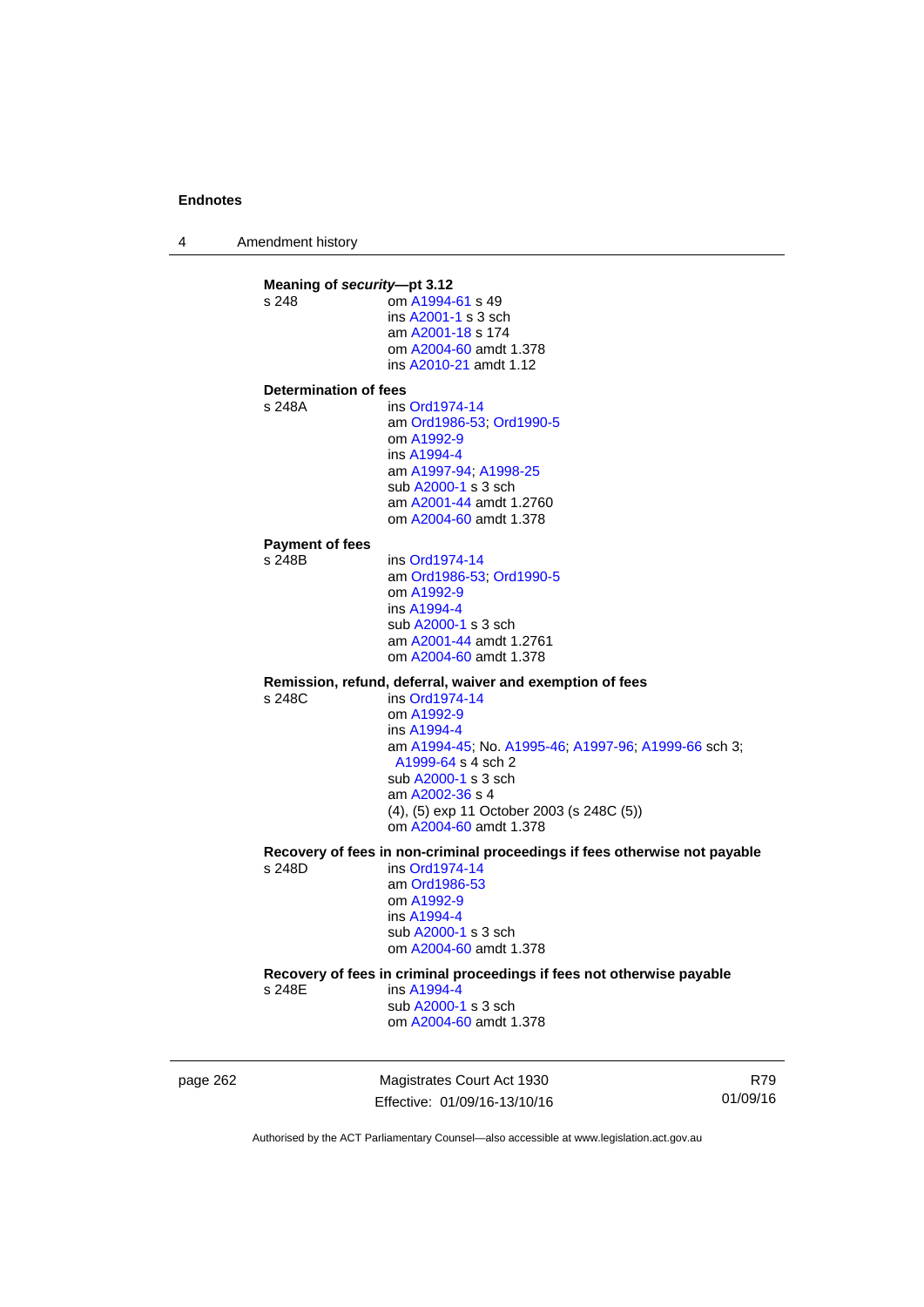|                                               |                                                                                                                                                              | Amendment history | 4 |
|-----------------------------------------------|--------------------------------------------------------------------------------------------------------------------------------------------------------------|-------------------|---|
| <b>Review of decisions</b><br>s 248F          | ins A1994-4<br>am A1996-6<br>sub A2000-1 s 3 sch<br>om A2004-60 amdt 1.378                                                                                   |                   |   |
| Securities in criminal matters<br>pt 3.12 hdg | (prev pt 14 hdg) sub and renum A2004-60 amdt 1.379                                                                                                           |                   |   |
| Securities taken under Act<br>s 249           | am A1991-44, A2004-60 amdts 1.380-1.383; A2005-20<br>amdt 3.304; A2010-21 amdt 1.13                                                                          |                   |   |
| s 250                                         | Recovery of amount due under security<br>ins Ord1937-28<br>am Ord1986-74; A1991-44; A1992-9; A2004-60 amdt 1.384;<br>A2006-23 amdt 1.258; A2010-21 amdt 1.13 |                   |   |
| s 251                                         | Enforcement of payment of sum due by principal<br>om Ord1937-28<br>am A2006-23 amdt 1.258; A2010-21 amdt 1.13                                                |                   |   |
| s 252                                         | Sums paid by surety may be recovered from principal<br>am Ord1937-28, Ord1986-74, A1992-9, A2004-60 amdt 1.384;<br>A2006-23 amdt 1.258; A2010-21 amdt 1.13   |                   |   |
| <b>Payment enforced by security</b><br>s 253  | am A1992-9; A2004-60 amdt 1.384; A2006-23 amdt 1.258;<br>A2010-21 amdt 1.13                                                                                  |                   |   |
| <b>Enforcement of recognisance</b><br>s 254   | sub Ord1974-14<br>am Ord1986-53, Ord1986-74, Ord1990-5, A1991-44, A1992-9;<br>A1994-61; A2006-23 amdt 1.259; A2006-40 amdt 2.161,<br>amdt 2.162              |                   |   |
| Directions about procedure<br>s 254A          | reloc as s 309                                                                                                                                               |                   |   |
| s 254B                                        | Appearance by audiovisual or audio links<br>reloc as s 311                                                                                                   |                   |   |
| <b>Contempt in face of court</b><br>s 255     | reloc as s 290                                                                                                                                               |                   |   |
| Failure to give evidence-offence<br>s 255AA   | reloc as s 291                                                                                                                                               |                   |   |
| s 255AB                                       | Failure to give evidence-committal<br>reloc as s 312                                                                                                         |                   |   |
| <b>Commitment to remand centre</b><br>s 255A  | reloc as s 313                                                                                                                                               |                   |   |

R79 01/09/16

Magistrates Court Act 1930 Effective: 01/09/16-13/10/16 page 263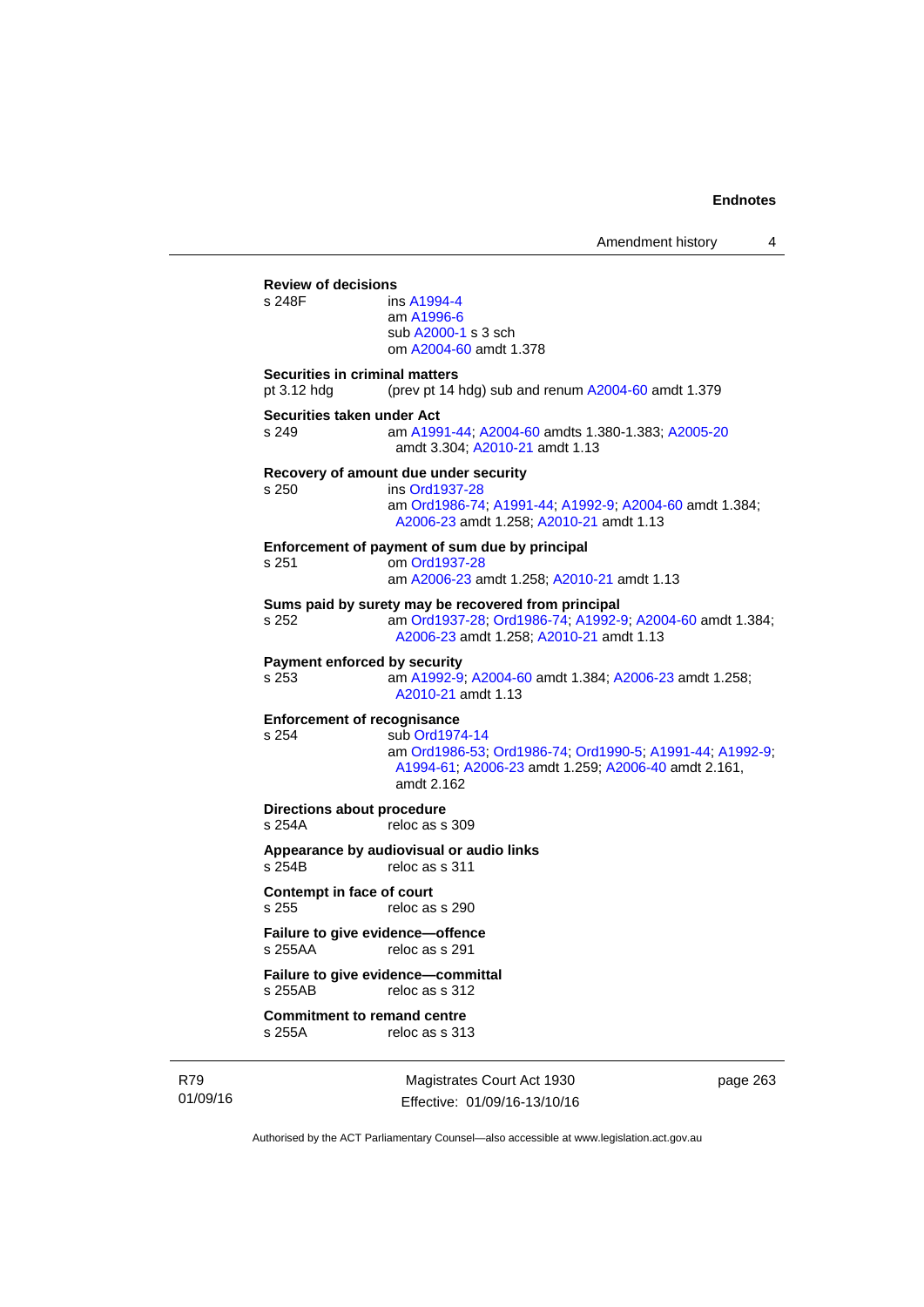| 4 | Amendment history |
|---|-------------------|
|---|-------------------|

```
Registrar to give directions for preparation of transcript 
                  reloc as s 314Applications for transcripts 
                  reloc as s 315
Civil proceedings 
ch 4 hdg ins A2004-60 amdt 1.386 
Commencement of proceedings 
pt 4 hdg renum as pt 3.3 hdg 
Preliminary 
                  A2004-60 amdt 1.386
General 
div 4.1 hdg renum as div 3.3.1 hdg 
Application of ch 4 
                  bracketed note exp 10 January 2006 (s 3 (3))
s 256 am Ord1967-1; Ord1970-15; Ord1974-14; Ord1979-33; 
                   A1993-4; A2001-44 amdts 1.2762-1.2764 
                  (8)-(11) exp 12 September 2002 (s 256 (11)) 
                   om A2004-60 amdt 1.412
                   ins A2004-60 amdt 1.386 
                   am A2005-13 amdt 1.43; A2008-46 amdt 3.40 
Civil jurisdiction 
A2004-60 amdt 1.386
Informations 
div 4.2 hdg renum as pt 3.3.2 hdg 
Personal actions at law—amount or value 
s 257 hdg bracketed note exp 10 January 2006 (s 3 (3))
s 257 am Ord1937-28
                   om Ord1986-74
                   ins A1991-38
                   om A1994-4
                   ins A2004-60 amdt 1.386 
                   am A2011-13 amdt 1.14
Power of court to grant relief<br>s 258 hdg bracketed r
s 258 hdg bracketed note exp 10 January 2006 (s 3 (3)) 
                  s 258 am Ord1932-21; Ord1937-28; Ord1953-14; Ord1986-74; 
                   Ord1990-5; A1991-44; A2001-44 
                   amdts 1.2765-1.2768 
                   om A2004-60 amdt 1.412
                   ins A2004-60 amdt 1.386
```
page 264 Magistrates Court Act 1930 Effective: 01/09/16-13/10/16

R79 01/09/16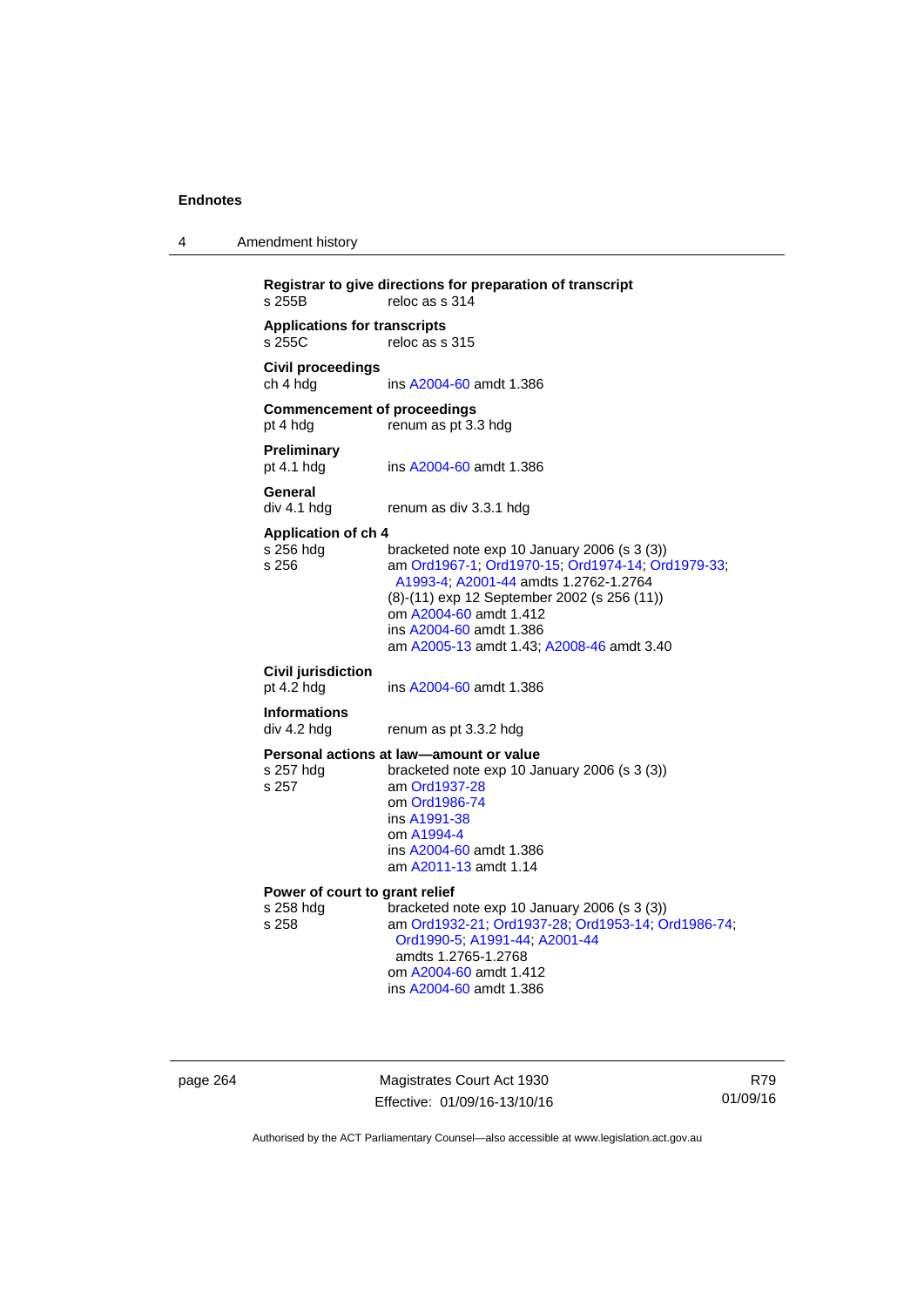#### **Rules of equity to prevail**

| $\frac{1}{2}$<br>s 259 hdg<br>s 259                       | bracketed note exp 10 January 2006 (s 3 (3))<br>ins A1999-34<br>om A2001-90 amdt 1.81<br>ins A2004-60 amdt 1.386                                                                                                                         |
|-----------------------------------------------------------|------------------------------------------------------------------------------------------------------------------------------------------------------------------------------------------------------------------------------------------|
| <b>Nuisance</b><br>s 260 hda<br>s 260                     | bracketed note exp 10 January 2006 (s 3 (3))<br>ins A2004-60 amdt 1.386                                                                                                                                                                  |
| <b>Disputed debts</b><br>s 261 hdg<br>s 261               | bracketed note exp 10 January 2006 (s 3 (3))<br>ins A2004-60 amdt 1.386<br>am A2011-13 amdt 1.15                                                                                                                                         |
| s 262 hdg<br>s 262                                        | Cause of action arising, or defendant resident, outside ACT<br>bracketed note exp 10 January 2006 (s 3 (3))<br>ins A2004-60 amdt 1.386                                                                                                   |
| commercial matters<br>s 263                               | Requests under conventions relating to legal proceedings in civil and<br>ins A2004-60 amdt 1.386                                                                                                                                         |
| Proceedings affecting title to land<br>s 264 hdg<br>s 264 | bracketed note exp 10 January 2006 (s 3 (3))<br>ins A2004-60 amdt 1.386                                                                                                                                                                  |
| s 265 hdg — — — —<br>s 265                                | <b>Disputes under Residential Tenancies Act</b><br>bracketed note exp 10 January 2006 (s 3 (3))<br>ins A2004-60 amdt 1.386                                                                                                               |
| s 266 hda<br>s 266                                        | <b>Complaints under Utilities Act, pt 12</b><br>bracketed note exp 10 January 2006 (s 3 (3))<br>ins A2004-60 amdt 1.386<br>am A2008-22 amdt 1.36<br>sub A2008-36 amdt 1.480                                                              |
| s 266A                                                    | Civil disputes under ACT Civil and Administrative Tribunal Act<br>ins A2008-37 amdt 1.322                                                                                                                                                |
| s 266B                                                    | Enforcement of ACT Civil and Administrative Tribunal order-representation<br>ins as mod SL2009-2 mod 4.1 (as ins by SL2009-51 s 8)<br>mod lapsed 22 December 2009 (SL2009-2 mod 4.1 om by<br>A2009-54 amdt 1.5)<br>ins A2009-54 amdt 1.8 |

**Case stated for Supreme Court** pt 4.3 hdg (prev pt 4 div pt 4.3 hdg (prev pt 4 div 3 hdg) om [A1986-74](http://www.legislation.act.gov.au/a/1986-74) ins [A2004-60](http://www.legislation.act.gov.au/a/2004-60) amdt 1.386

R79 01/09/16

Magistrates Court Act 1930 Effective: 01/09/16-13/10/16 page 265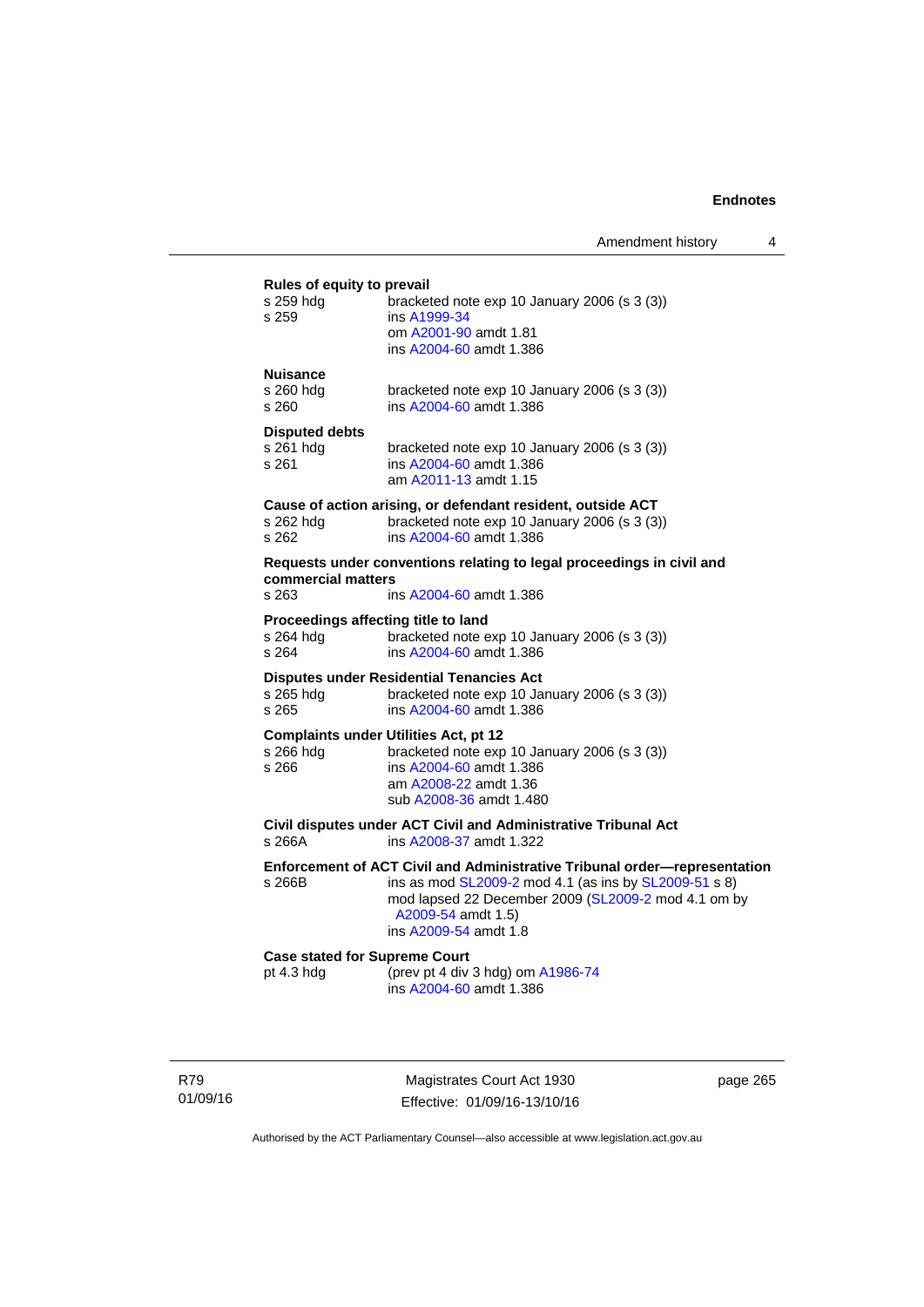| 4 | Amendment history |
|---|-------------------|
|---|-------------------|

| <b>Case stated</b><br>s 267 hdg<br>s 267         | bracketed note exp 10 January 2006 (s 3 (3))<br>ins A2004-60 amdt 1.386<br>am A2008-36 amdt 1.481                                                                                                    |
|--------------------------------------------------|------------------------------------------------------------------------------------------------------------------------------------------------------------------------------------------------------|
| pt 4.4 hdg                                       | Transfer of proceedings from or to Supreme Court<br>ins A2004-60 amdt 1.386                                                                                                                          |
| <b>Summonses</b><br>div 4.4 hdg                  | renum as div 3.3.3 hdg                                                                                                                                                                               |
| s 268 hdq<br>s 268                               | <b>Transfer of action from Supreme Court</b><br>bracketed note exp 10 January 2006 (s 3 (3))<br>ins A2004-60 amdt 1.386<br>am A2014-1 s 26; ss renum R72 LA; A2015-10 s 34, s 35;<br>ss renum R73 LA |
| s 269 hdg<br>s 269                               | Procedure on transfer of action from Supreme Court<br>bracketed note exp 10 January 2006 (s 3 (3))<br>ins A2004-60 amdt 1.386<br>am A2006-40 amdt 2.163                                              |
| s 270 hdg<br>s 270                               | Removal of proceedings into Supreme Court<br>bracketed note exp 10 January 2006 (s 3 (3))<br>ins A2004-60 amdt 1.386                                                                                 |
| <b>Stay of proceedings</b><br>s 271 hdg<br>s 271 | bracketed note exp 10 January 2006 (s 3 (3))<br>ins A2004-60 amdt 1.386                                                                                                                              |
| <b>Civil appeals</b><br>pt 4.5 hdg               | ins A2004-60 amdt 1.386                                                                                                                                                                              |
| <b>Warrants of arrest</b><br>div 4.5 hdg         | renum as div 3.3.4 hdg                                                                                                                                                                               |
| Meaning of appeal-pt 4.5<br>s 272 hdg<br>s 272   | bracketed note exp 10 January 2006 (s 3 (3))<br>ins A2004-60 amdt 1.386<br>sub A2008-36 amdt 1.482                                                                                                   |
| <b>Jurisdiction</b><br>s 273 hdg<br>s 273        | bracketed note exp 10 January 2006 (s 3 (3))<br>ins A2004-60 amdt 1.386                                                                                                                              |
| s 274 hdg<br>s 274                               | Cases in which appeal may be brought<br>bracketed note exp 10 January 2006 (s 3 (3))<br>ins A2004-60 amdt 1.386<br>am A2008-36 amdt 1.483                                                            |

page 266 Magistrates Court Act 1930 Effective: 01/09/16-13/10/16

R79 01/09/16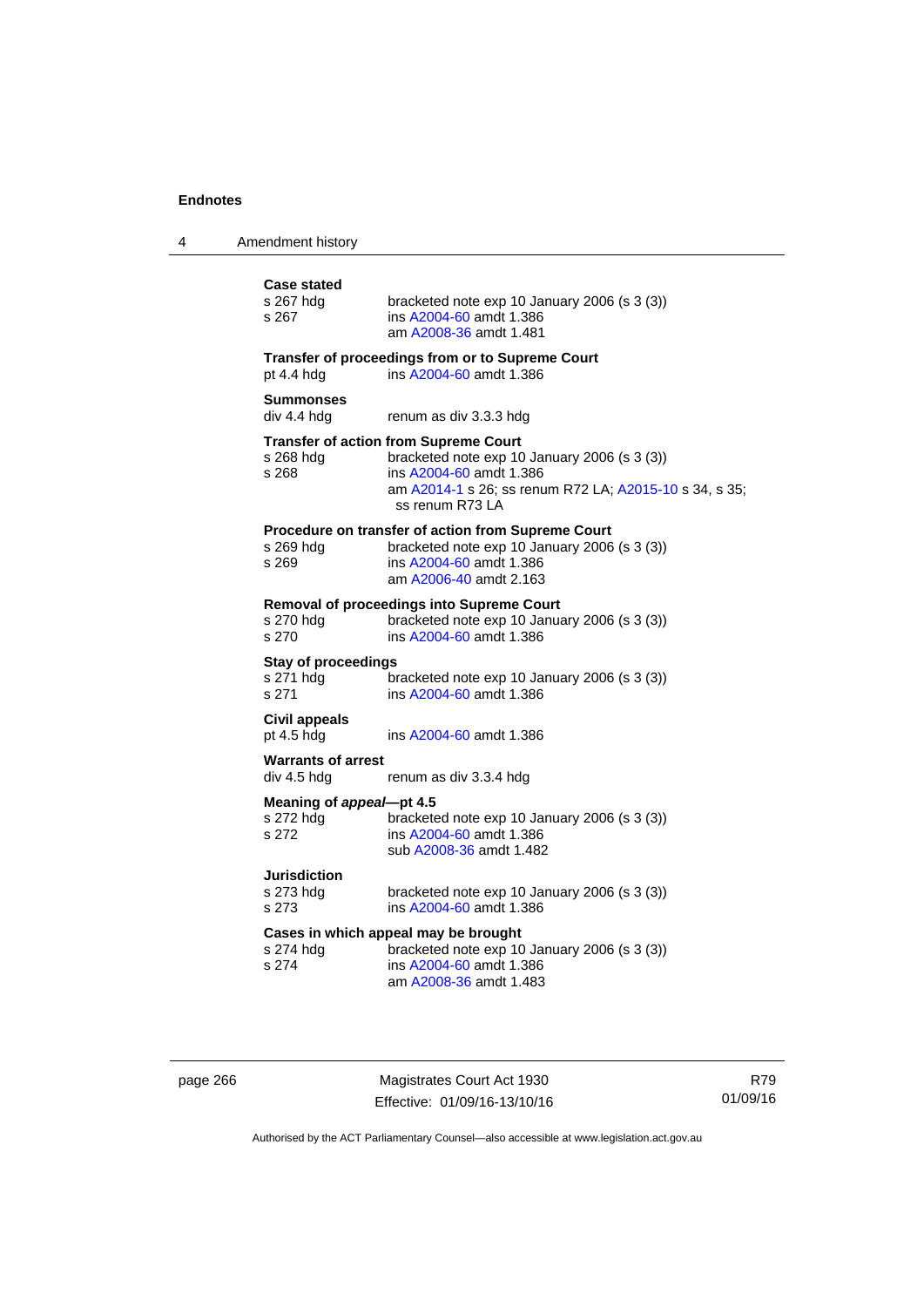|                                        | <b>Appeals-Small Claims Court</b>              |
|----------------------------------------|------------------------------------------------|
| s 275 hdg                              | bracketed note exp 10 January 2006 (s 3 (3))   |
| s 275                                  | ins A2004-60 amdt 1.386                        |
|                                        | om A2008-36 amdt 1.484                         |
|                                        |                                                |
| <b>Evidence on appeal</b><br>s 276 hdg |                                                |
|                                        | bracketed note $exp 10$ January 2006 (s 3 (3)) |
| s 276                                  | ins A2004-60 amdt 1.386                        |
|                                        | <b>Powers of Supreme Court on appeal</b>       |
| s 277 hdg                              | bracketed note exp 10 January 2006 (s 3 (3))   |
| s 277                                  | ins A2004-60 amdt 1.386                        |
|                                        | om A2006-40 amdt 2.164                         |
|                                        |                                                |
| <b>Small Claims Court</b>              |                                                |
| pt 4.6 hdg                             | ins A2004-60 amdt 1.386                        |
|                                        | om A2008-36 amdt 1.485                         |
| Definitions for pt 4.6                 |                                                |
| s 278 hdg                              | bracketed note exp 10 January 2006 (s 3 (3))   |
| s 278                                  | ins A2004-60 amdt 1.386                        |
|                                        | om A2008-36 amdt 1.485                         |
|                                        |                                                |
| <b>Small Claims Court</b>              |                                                |
| s 279 hdg                              | bracketed note $exp 10$ January 2006 (s 3 (3)) |
| s 279                                  | ins A2004-60 amdt 1.386                        |
|                                        | om A2008-36 amdt 1.485                         |
| Referees-appointment                   |                                                |
| s 280 hdg                              | bracketed note $exp 10$ January 2006 (s 3 (3)) |
| s 280                                  | ins A2004-60 amdt 1.386                        |
|                                        | om A2008-36 amdt 1.485                         |
| <b>Referees-functions</b>              |                                                |
| s 281 hdg                              | bracketed note $exp 10$ January 2006 (s 3 (3)) |
| s 281                                  | ins A2004-60 amdt 1.386                        |
|                                        | om A2008-36 amdt 1.485                         |
|                                        |                                                |
|                                        | Referees-oath or affirmation of office         |
| s 282 hdg                              | bracketed note exp 10 January 2006 (s 3 (3))   |
| s 282                                  | ins A2004-60 amdt 1.386                        |
|                                        | om A2008-36 amdt 1.485                         |
| Jurisdiction                           |                                                |
| s 283 hdg                              | bracketed note exp 10 January 2006 (s 3 (3))   |
| s 283                                  | ins A2004-60 amdt 1.386                        |
|                                        | om A2008-36 amdt 1.485                         |
|                                        |                                                |
| \$10 000 limit                         |                                                |
| s 284 hdg                              | bracketed note exp 10 January 2006 (s 3 (3))   |
| s 284                                  | ins A2004-60 amdt 1.386                        |
|                                        | om A2008-36 amdt 1.485                         |
|                                        |                                                |
|                                        |                                                |
|                                        | Magistrates Court Act 1930                     |
|                                        | Effective: 01/09/16-13/10/16                   |

page 267

Authorised by the ACT Parliamentary Counsel—also accessible at www.legislation.act.gov.au

R79 01/09/16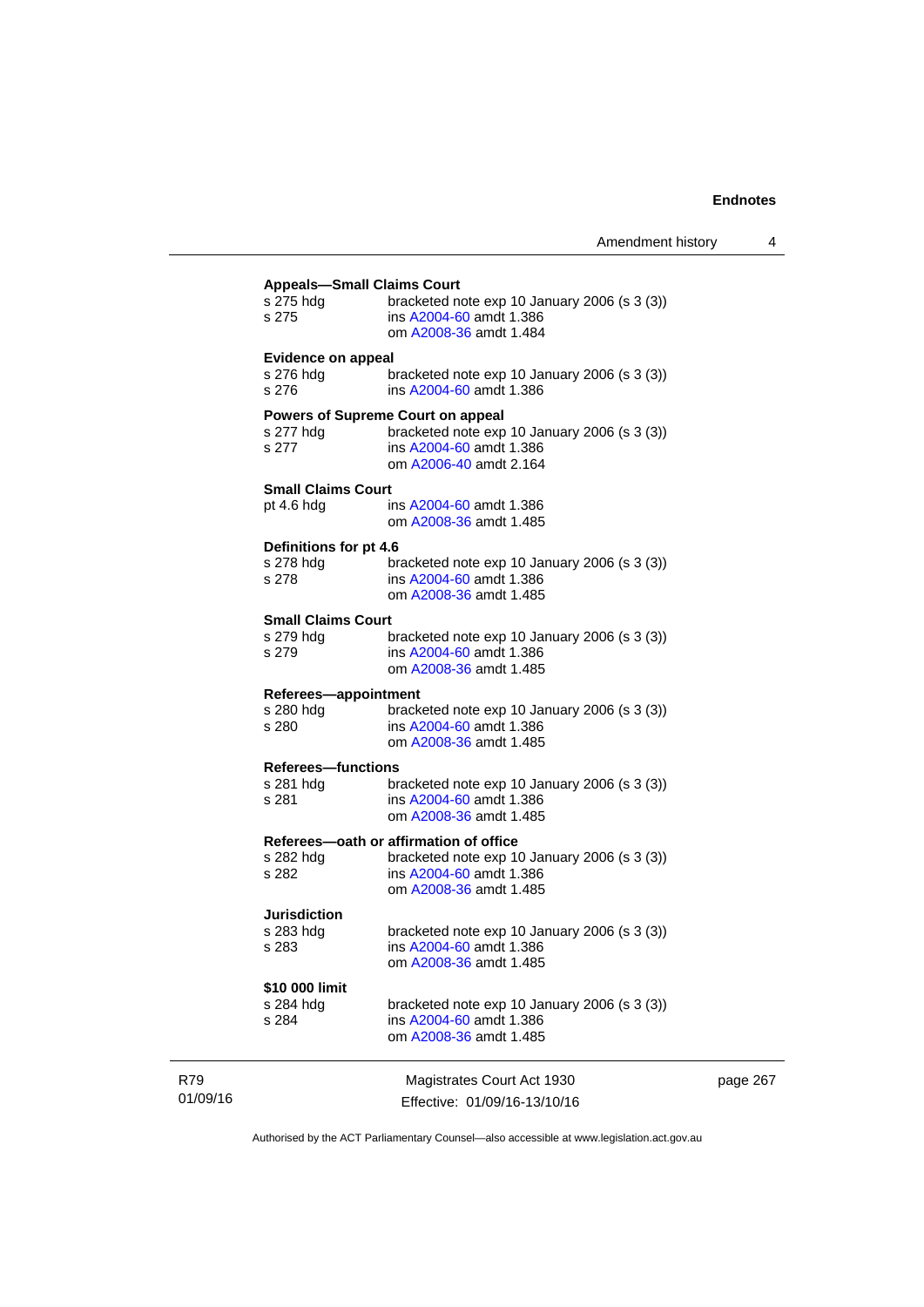4 Amendment history

**Admissibility of conference proceedings in inquiries**  bracketed note exp 10 January 2006 (s  $3$  (3)) s 285 ins [A2004-60](http://www.legislation.act.gov.au/a/2004-60) amdt 1.386 om [A2008-36](http://www.legislation.act.gov.au/a/2008-36) amdt 1.485 **Small Claims Court's seal**  s 286 ins [A2005-60](http://www.legislation.act.gov.au/a/2005-60) amdt 1.108 om [A2008-36](http://www.legislation.act.gov.au/a/2008-36) amdt 1.485 **The Childrens Court**  ch 4A hdg ins [A2008-19](http://www.legislation.act.gov.au/a/2008-19) amdt 1.92 **The Childrens Court**  pt 4A.1 hdg ins [A2008-19](http://www.legislation.act.gov.au/a/2008-19) amdt 1.92 **Childrens Court**  s 287 ins [A2008-19](http://www.legislation.act.gov.au/a/2008-19) amdt 1.92 **Jurisdiction of Childrens Court**  s 288 ins [A2008-19](http://www.legislation.act.gov.au/a/2008-19) amdt 1.92 am [A2011-13](http://www.legislation.act.gov.au/a/2011-13) amdt 1.16; [A2013-12](http://www.legislation.act.gov.au/a/2013-12) s 40 **Procedure for proceedings where children jointly charged with adults**  s 289 hdg sub [A2013-12](http://www.legislation.act.gov.au/a/2013-12) s 41 s 289 ins [A2008-19](http://www.legislation.act.gov.au/a/2008-19) amdt 1.92 am [A2008-44](http://www.legislation.act.gov.au/a/2008-44) amdt 1.90; [A2013-12](http://www.legislation.act.gov.au/a/2013-12) s 42 **Chief Magistrate to arrange business of Childrens Court**  s 290 (prev s 255) am [Ord1967-1](http://www.legislation.act.gov.au/a/1967-1); [Ord1972-37;](http://www.legislation.act.gov.au/a/1972-37) [Ord1990-5](http://www.legislation.act.gov.au/a/alt_ord1990-5) sub [A1993-4](http://www.legislation.act.gov.au/a/1993-4) am [A1994-66](http://www.legislation.act.gov.au/a/1994-66); [A1994-81](http://www.legislation.act.gov.au/a/1994-81); [A1999-22](http://www.legislation.act.gov.au/a/1999-22) s 23; ss renum R10 LA; [A2004-60](http://www.legislation.act.gov.au/a/2004-60) amdt 1.391 renum [A2004-60](http://www.legislation.act.gov.au/a/2004-60) amdt 1.392 am [A2005-53](http://www.legislation.act.gov.au/a/2005-53) amdt 1.108; ss renum R30 LA (see [A2005-53](http://www.legislation.act.gov.au/a/2005-53) amdt 1.109) om [A2006-55](http://www.legislation.act.gov.au/a/2006-55) s 17 ins [A2008-19](http://www.legislation.act.gov.au/a/2008-19) amdt 1.92 **Childrens Court Magistrate to hear all matters**  s 291 hdg (prev s 255AA hdg) sub [A2004-60](http://www.legislation.act.gov.au/a/2004-60) amdt 1.393<br>s 291 (prev s 255AA) ins A1994-61 (prev s 255AA) ins [A1994-61](http://www.legislation.act.gov.au/a/1994-61) am [A1995-46](http://www.legislation.act.gov.au/a/1995-46); [A1996-6;](http://www.legislation.act.gov.au/a/1996-6) [A1998-25](http://www.legislation.act.gov.au/a/1998-25); [A1998-54](http://www.legislation.act.gov.au/a/1998-54); [A2004-60](http://www.legislation.act.gov.au/a/2004-60) amdt 1.394, amdt 1.395 reloc from s 255AA by [A2004-60](http://www.legislation.act.gov.au/a/2004-60) amdt 1.396 om [A2005-53](http://www.legislation.act.gov.au/a/2005-53) amdt 1.110 ins [A2008-19](http://www.legislation.act.gov.au/a/2008-19) amdt 1.92 **Childrens Court Magistrate**<br>
ot 4A.2 hdg ins A200 ins [A2008-19](http://www.legislation.act.gov.au/a/2008-19) amdt 1.92

page 268 Magistrates Court Act 1930 Effective: 01/09/16-13/10/16

R79 01/09/16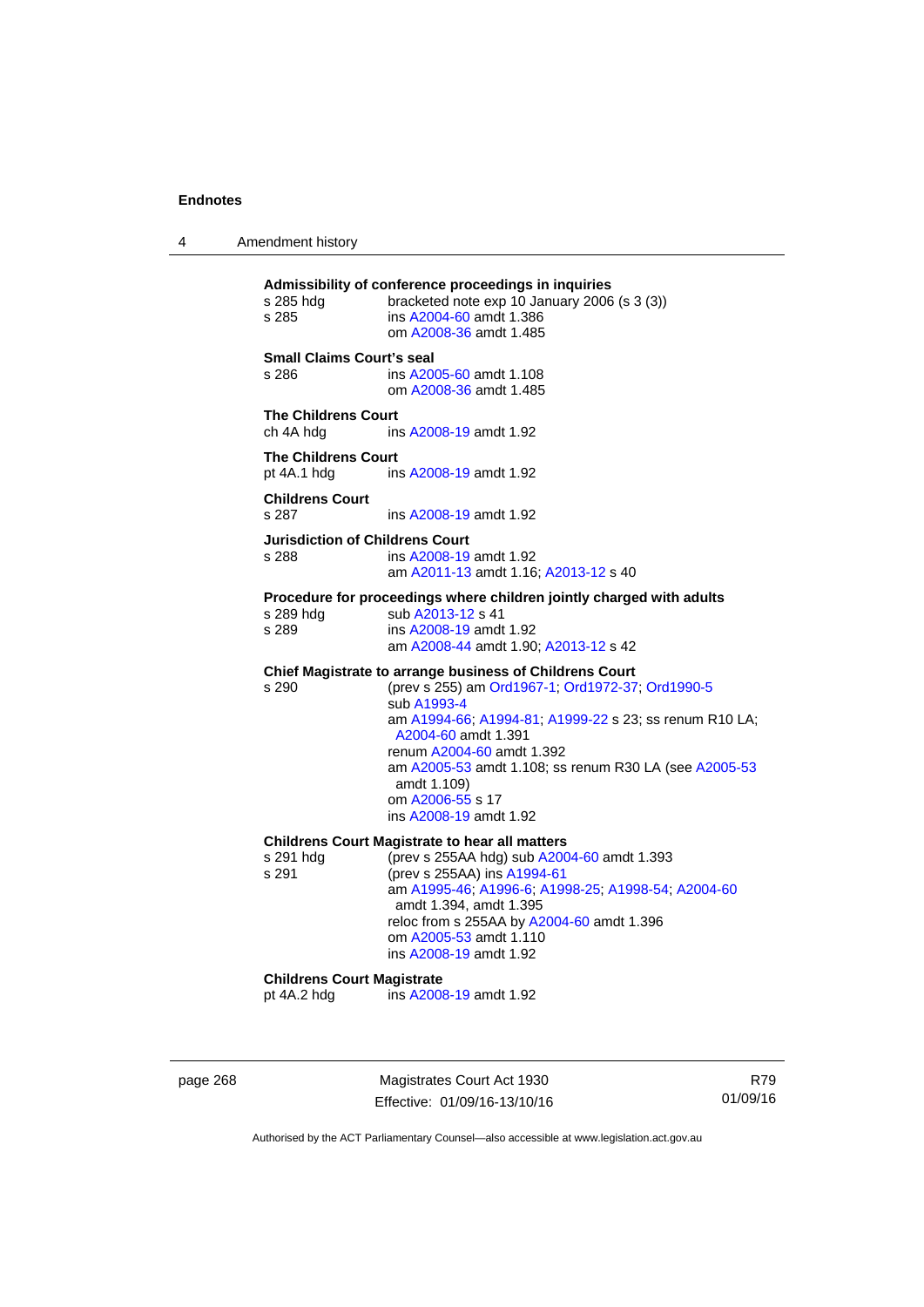# **Childrens Court Magistrate**  ins [A2008-19](http://www.legislation.act.gov.au/a/2008-19) amdt 1.92 am [A2011-28](http://www.legislation.act.gov.au/a/2011-28) amdt 3.178 **Acting Childrens Court Magistrate**  s 291B ins [A2008-19](http://www.legislation.act.gov.au/a/2008-19) amdt 1.92 **Assignment of other magistrates for Childrens Court matters**  s 291C ins [A2008-19](http://www.legislation.act.gov.au/a/2008-19) amdt 1.92 am [A2014-1](http://www.legislation.act.gov.au/a/2014-1) s 27; ss renum R72 LA **Completion of part-heard matters**  s 291D ins [A2008-19](http://www.legislation.act.gov.au/a/2008-19) amdt 1.92 **Criminal proceedings**  pt 4A.3 hdg ins [A2008-19](http://www.legislation.act.gov.au/a/2008-19) amdt 1.92 **Procedures for hearing indictable offences**  s 291E ins [A2008-19](http://www.legislation.act.gov.au/a/2008-19) amdt 1.92 **Childrens Court may adjourn hearings to allow access to legal advice**  ins [A2008-19](http://www.legislation.act.gov.au/a/2008-19) amdt 1.92 **Childrens Court may send cases to Supreme Court for sentencing**  ins [A2008-19](http://www.legislation.act.gov.au/a/2008-19) amdt 1.92 am [A2014-1](http://www.legislation.act.gov.au/a/2014-1) s 28 **The Family Violence Court**  ch 4B hdg ins [A2011-13](http://www.legislation.act.gov.au/a/2011-13) amdt 1.17 **Preliminary**  pt 4B.1 hdg ins [A2011-13](http://www.legislation.act.gov.au/a/2011-13) amdt 1.17 **Meaning of** *domestic violence offence* s 291H ins [A2011-13](http://www.legislation.act.gov.au/a/2011-13) amdt 1.17 **Purpose—ch 4B**  s 291I **ins [A2011-13](http://www.legislation.act.gov.au/a/2011-13) amdt 1.17 The Family Violence Court**  pt 4B.2 hdg ins [A2011-13](http://www.legislation.act.gov.au/a/2011-13) amdt 1.17 **Family Violence Court**  s 291J ins [A2011-13](http://www.legislation.act.gov.au/a/2011-13) amdt 1.17 **Jurisdiction of Family Violence Court**  ins [A2011-13](http://www.legislation.act.gov.au/a/2011-13) amdt 1.17 **Galambany Court**  ch 4C hdg ins [A2011-13](http://www.legislation.act.gov.au/a/2011-13) amdt 1.17

R79 01/09/16

Magistrates Court Act 1930 Effective: 01/09/16-13/10/16 page 269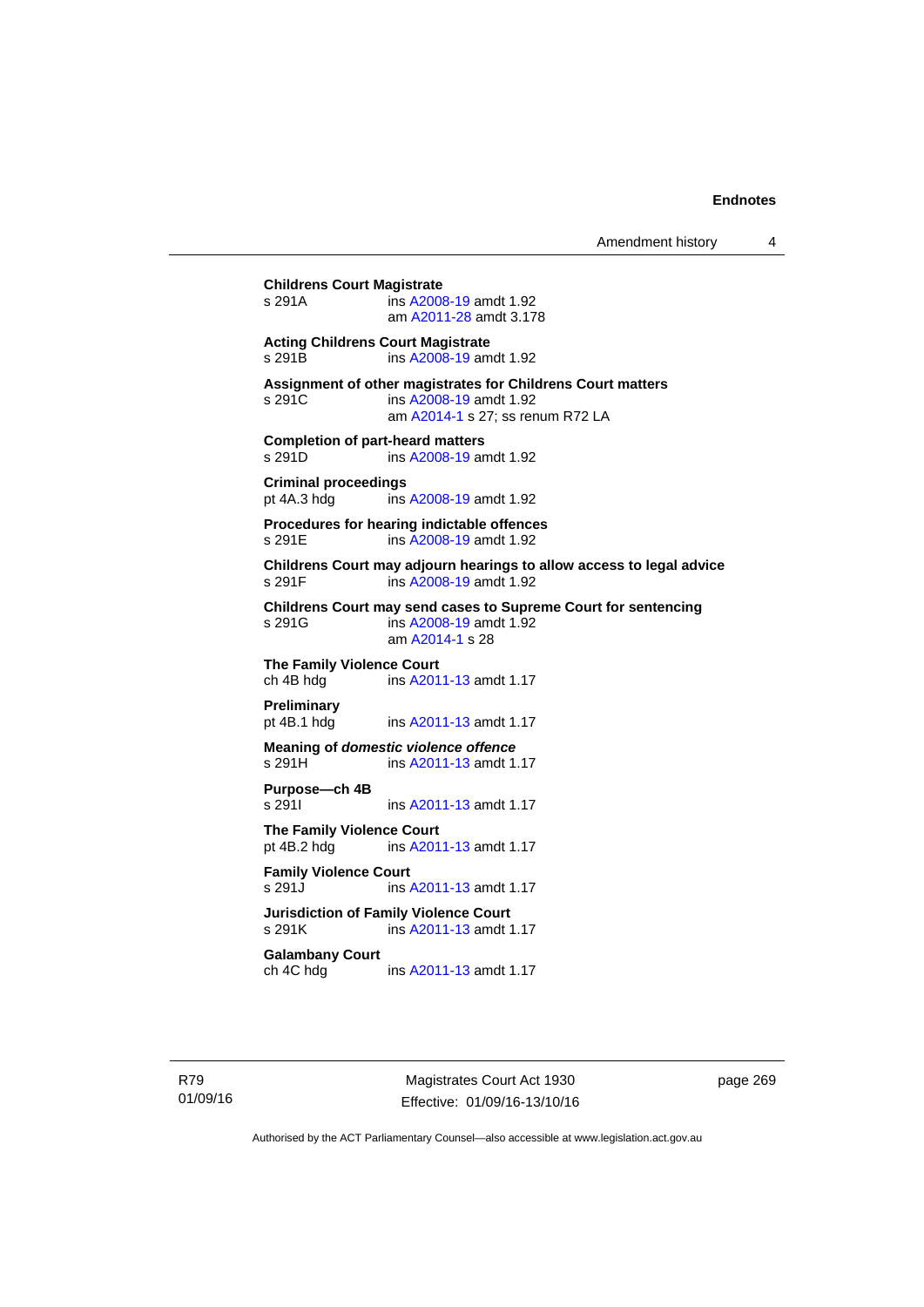4 Amendment history

**Definitions—ch 4C**  ins [A2011-13](http://www.legislation.act.gov.au/a/2011-13) amdt 1.17 def *Aboriginal or Torres Strait Islander offender* ins [A2011-13](http://www.legislation.act.gov.au/a/2011-13) amdt 1.17 am [A2011-52](http://www.legislation.act.gov.au/a/2011-52) amdt 3.137 def *circle sentencing* ins [A2011-13](http://www.legislation.act.gov.au/a/2011-13) amdt 1.17 **Galambany Court**  s 291M ins [A2011-13](http://www.legislation.act.gov.au/a/2011-13) amdt 1.17 **Directions about procedure for Galambany Court**  s 291N ins [A2011-13](http://www.legislation.act.gov.au/a/2011-13) amdt 1.17 **The Industrial Court**  ch 4D hdg ins [A2013-43](http://www.legislation.act.gov.au/a/2013-43) s 4 **Preliminary**  pt 4D.1 hdg ins [A2013-43](http://www.legislation.act.gov.au/a/2013-43) s 4 **Definitions—ch 4D**   $ins A2013-43 s 4$  $ins A2013-43 s 4$  $ins A2013-43 s 4$  def *industrial or work safety matter* ins [A2013-43](http://www.legislation.act.gov.au/a/2013-43) s 4 def *industrial or work safety offence* ins [A2013-43](http://www.legislation.act.gov.au/a/2013-43) s 4 **The Industrial Court** pt 4D.2 hdg in ins  $A2013-43 s 4$ **Industrial Court**  s 291P ins [A2013-43](http://www.legislation.act.gov.au/a/2013-43) s 4 **Jurisdiction of Industrial Court**  s 291Q ins [A2013-43](http://www.legislation.act.gov.au/a/2013-43) s 4 **Chief Magistrate to arrange business of Industrial Court**  s 291R ins [A2013-43](http://www.legislation.act.gov.au/a/2013-43) s 4 **Industrial Court Magistrate to hear all matters**  s 291S ins [A2013-43](http://www.legislation.act.gov.au/a/2013-43) s 4 **Transfer of industrial or work safety matter to Supreme Court**  s 291T ins [A2013-43](http://www.legislation.act.gov.au/a/2013-43) s 4 **Industrial Court Magistrate**<br>
pt 4D.3 hdq ins A201  $ins$  [A2013-43](http://www.legislation.act.gov.au/a/2013-43) s 4 **Industrial Court Magistrate**  s 291U ins [A2013-43](http://www.legislation.act.gov.au/a/2013-43) s 4 **Acting Industrial Court Magistrate**  s 291V ins [A2013-43](http://www.legislation.act.gov.au/a/2013-43) s 4 **Assignment of other magistrates for Industrial Court matters**  s 291W ins [A2013-43](http://www.legislation.act.gov.au/a/2013-43) s 4

page 270 Magistrates Court Act 1930 Effective: 01/09/16-13/10/16

R79 01/09/16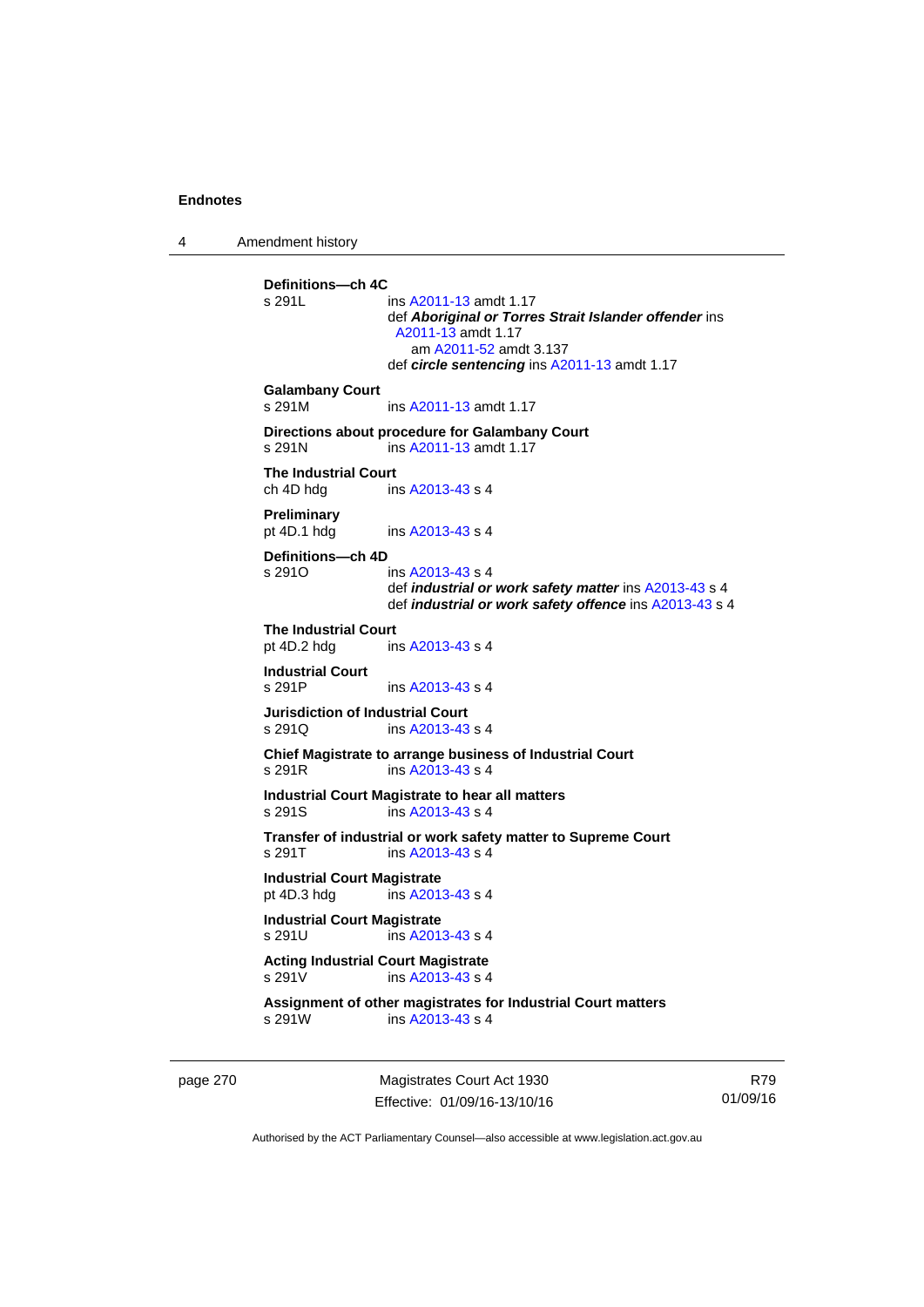Amendment history 4

| s 291X                                           | Industrial Court-completion of part-heard matters<br>ins A2013-43 s 4                                                                                                                                                                                                        |
|--------------------------------------------------|------------------------------------------------------------------------------------------------------------------------------------------------------------------------------------------------------------------------------------------------------------------------------|
| <b>Miscellaneous</b><br>ch 5 hdg                 | (prev pt 15 hdg) sub and renum A2004-60 amdt 1.387                                                                                                                                                                                                                           |
| Hearing<br>pt 5 hdg                              | renum as pt 3.4 hdg                                                                                                                                                                                                                                                          |
| <b>Offences</b><br>pt $5.1$ hdg                  | ins A2004-60 amdt 1.387                                                                                                                                                                                                                                                      |
| General<br>div 5.1 hdg                           | renum as div 3.4.1 hdg                                                                                                                                                                                                                                                       |
| <b>Evidence</b><br>div 5.2 hdg                   | renum as div 3.4.2 hdg                                                                                                                                                                                                                                                       |
| Remand<br>div 5.3 hdg                            | renum as div 3.4.3 hdg                                                                                                                                                                                                                                                       |
| <b>Committal and recognisance</b><br>div 5.4 hdg | renum as div 3.4.4 hdg                                                                                                                                                                                                                                                       |
| <b>Adjournment of proceedings</b><br>div 5.5 hdg | renum as div 3.4.5 hdg                                                                                                                                                                                                                                                       |
| s 292 hdg<br>s 292                               | Failure to comply with order in nuisance action<br>ins A2004-60 amdt 1.412<br>bracketed note exp 10 January 2006 (s 3 (3))<br>reloc from Magistrates Court (Civil Jurisdiction) Act 1982<br>s 8 (2) by A2004-60 amdt 1.450                                                   |
| s 293 hdg<br>s 293                               | <b>Failure to comply with Magistrates Court subpoena</b><br>bracketed note exp 10 January 2006 (s 3 (3))<br>(1) reloc from Magistrates Court (Civil Jurisdiction) Act 1982<br>s 187 (7) by A2004-60 amdt 1.488<br>(2), (3) ins A2004-60 amdt 1.412<br>om A2005-53 amdt 1.111 |
| s 294 hdg<br>s 294                               | Failure to comply with judgment for delivery of detained goods<br>ins A2004-60 amdt 1.412<br>bracketed note exp 10 January 2006 (s 3 (3))<br>reloc from Magistrates Court (Civil Jurisdiction) Act 1982<br>s 217 (4) by A2004-60 amdt 1.502<br>om A2006-40 amdt 2.164        |
|                                                  |                                                                                                                                                                                                                                                                              |

Magistrates Court Act 1930 Effective: 01/09/16-13/10/16 page 271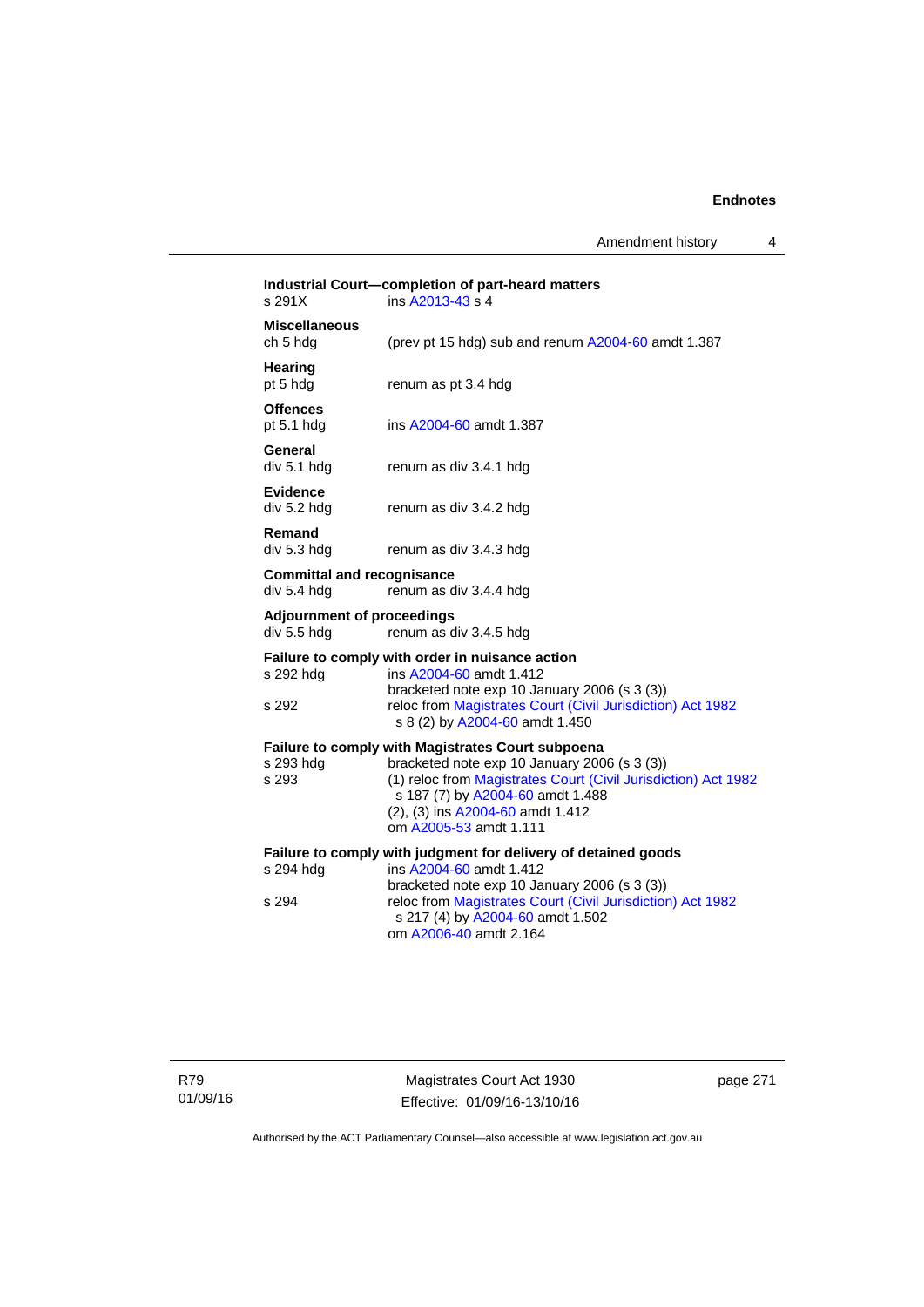4 Amendment history

|          |                                                                  | False or misleading statement by garnishee                                                                 |  |
|----------|------------------------------------------------------------------|------------------------------------------------------------------------------------------------------------|--|
|          | s 295 hdg                                                        | ins A2004-60 amdt 1.412                                                                                    |  |
|          |                                                                  | bracketed note exp 10 January 2006 (s 3 (3))                                                               |  |
|          | s 295                                                            | reloc from Magistrates Court (Civil Jurisdiction) Act 1982                                                 |  |
|          |                                                                  | s 329 (2) by A2004-60 amdt 1.524                                                                           |  |
|          |                                                                  | om A2006-40 amdt 2.164                                                                                     |  |
|          |                                                                  |                                                                                                            |  |
|          |                                                                  | Obligations of judgment creditor if garnishee pays too much                                                |  |
|          | s 296 hdg                                                        | ins A2004-60 amdt 1.412                                                                                    |  |
|          | s 296                                                            | bracketed note exp 10 January 2006 (s 3 (3))<br>reloc from Magistrates Court (Civil Jurisdiction) Act 1982 |  |
|          |                                                                  |                                                                                                            |  |
|          |                                                                  | s 337 (1) by A2004-60 amdt 1.527                                                                           |  |
|          |                                                                  | om A2006-40 amdt 2.164                                                                                     |  |
|          |                                                                  | Notice to be given if judgment debtor ceases employment                                                    |  |
|          | s 297 hdg                                                        | ins A2004-60 amdt 1.412                                                                                    |  |
|          |                                                                  | bracketed note exp 10 January 2006 (s 3 (3))                                                               |  |
|          | s 297                                                            | reloc from Magistrates Court (Civil Jurisdiction) Act 1982                                                 |  |
|          |                                                                  | s 340 (1) by A2004-60 amdt 1.531                                                                           |  |
|          |                                                                  | om A2006-40 amdt 2.164                                                                                     |  |
|          |                                                                  |                                                                                                            |  |
|          | Prejudice to employee                                            |                                                                                                            |  |
|          | s 298                                                            | reloc from Magistrates Court (Civil Jurisdiction) Act 1982 s 341                                           |  |
|          |                                                                  | by A2004-60 amdt 1.535                                                                                     |  |
|          |                                                                  | Interference with seized property etc                                                                      |  |
|          | s 299                                                            | reloc from Magistrates Court (Civil Jurisdiction) Act 1982 s 379                                           |  |
|          |                                                                  | by A2004-60 amdt 1.537                                                                                     |  |
|          |                                                                  | om A2006-40 amdt 2.164                                                                                     |  |
|          |                                                                  |                                                                                                            |  |
|          |                                                                  | Failure to comply with Small Claims Court subpoena                                                         |  |
|          | s 300 hdg                                                        | bracketed note exp 10 January 2006 (s 3 (3))                                                               |  |
|          | s 300                                                            | (1) reloc from Magistrates Court (Civil Jurisdiction) Act 1982                                             |  |
|          |                                                                  | s 448 (1) by A2004-60 amdt 1.563                                                                           |  |
|          |                                                                  | (2), (3) ins A2004-60 amdt 1.412                                                                           |  |
|          |                                                                  | om A2005-53 amdt 1.112                                                                                     |  |
|          |                                                                  | Witness before Small Claims Court to answer questions                                                      |  |
|          | s 301                                                            | reloc from Magistrates Court (Civil Jurisdiction) Act 1982 s 449                                           |  |
|          |                                                                  | by A2004-60 amdt 1.568                                                                                     |  |
|          |                                                                  | om A2005-53 amdt 1.112                                                                                     |  |
|          |                                                                  |                                                                                                            |  |
|          | Contravention of Small Claims Court order in trespass proceeding |                                                                                                            |  |
|          | s 302 hdg                                                        | ins A2004-60 amdt 1.412                                                                                    |  |
|          |                                                                  | bracketed note exp 10 January 2006 (s 3 (3))                                                               |  |
|          | s 302                                                            | reloc from Magistrates Court (Civil Jurisdiction) Act 1982                                                 |  |
|          |                                                                  | s 460 (2) by A2004-60 amdt 1.574                                                                           |  |
|          |                                                                  | om A2008-36 amdt 1.486                                                                                     |  |
|          | Other                                                            |                                                                                                            |  |
|          | pt $5.2$ hdg                                                     | ins A2004-60 amdt 1.412                                                                                    |  |
|          |                                                                  |                                                                                                            |  |
| page 272 |                                                                  | Magistrates Court Act 1930<br>R79                                                                          |  |
|          |                                                                  | 01/09/16<br>Effective: 01/09/16-13/10/16                                                                   |  |
|          |                                                                  |                                                                                                            |  |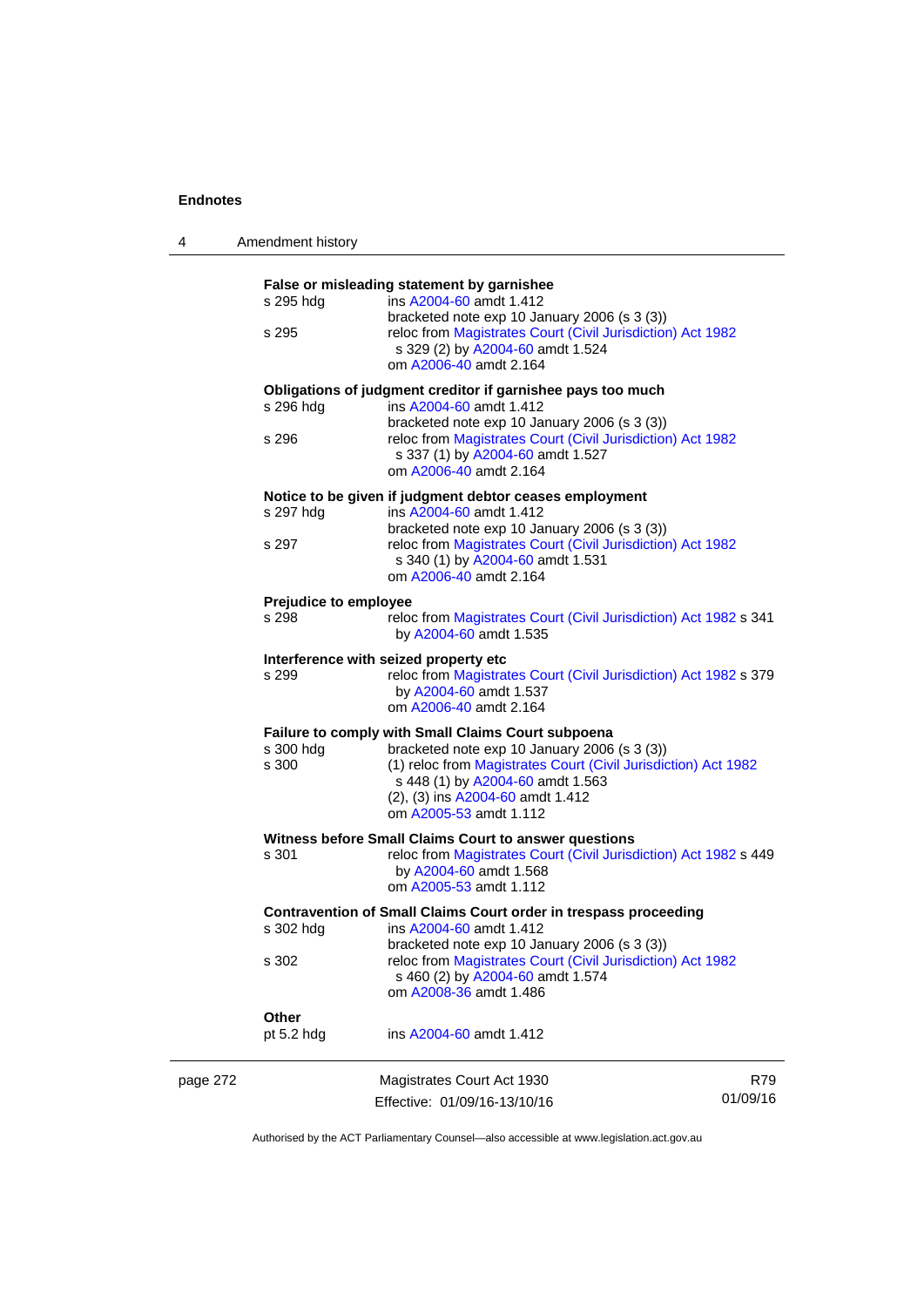### **Contempt of court**  s 307 ins [A2006-55](http://www.legislation.act.gov.au/a/2006-55) s 18 **Magistrates Court's seal**  s 308 ins [A2005-60](http://www.legislation.act.gov.au/a/2005-60) amdt 1.109 **Directions about procedure**<br>s 309 (prev s 25) (prev s 254A) ins [Ord1989-59](http://www.legislation.act.gov.au/a/1989-59) reloc by [A2004-60](http://www.legislation.act.gov.au/a/2004-60) amdt 1.385 sub [A2006-55](http://www.legislation.act.gov.au/a/2006-55) s 19; [A2011-13](http://www.legislation.act.gov.au/a/2011-13) amdt 1.18 **Hearings generally to be in public**  s 310 hdg (prev s 51 hdg) sub [A2004-60](http://www.legislation.act.gov.au/a/2004-60) amdt 1.224 s 310 (prev s 51) am [Ord1986-74](http://www.legislation.act.gov.au/a/1986-74) sub [A1996-6](http://www.legislation.act.gov.au/a/1996-6) am [A2004-60](http://www.legislation.act.gov.au/a/2004-60) amdts 1.225-1.227 reloc by [A2004-60](http://www.legislation.act.gov.au/a/2004-60) amdt 1.228 am [A2008-36](http://www.legislation.act.gov.au/a/2008-36) amdt 1.487 **Appearance by audiovisual or audio links etc**  s 311 (prev s 254B) ins [A1999-22](http://www.legislation.act.gov.au/a/1999-22) s 22 am [A2000-17](http://www.legislation.act.gov.au/a/2000-17) s 3 sch 1; [A2003-48](http://www.legislation.act.gov.au/a/2003-48) amdt 2.11; [A2004-60](http://www.legislation.act.gov.au/a/2004-60) amdt 1.388; ss renum R26 LA (see [A2004-60](http://www.legislation.act.gov.au/a/2004-60) amdt 1.389) reloc by [A2004-60](http://www.legislation.act.gov.au/a/2004-60) amdt 1.390 am [A2005-20](http://www.legislation.act.gov.au/a/2005-20) amdt 3.305 sub [A2006-55](http://www.legislation.act.gov.au/a/2006-55) s 20 am [A2010-40](http://www.legislation.act.gov.au/a/2010-40) amdt 2.17 **Failure to give evidence—committal**  s 312 hdg (prev s 255AB hdg) sub [A2004-60](http://www.legislation.act.gov.au/a/2004-60) amdt 1.397 s 312 (prev s 255AB) ins [A1994-61](http://www.legislation.act.gov.au/a/1994-61) am [A1995-46](http://www.legislation.act.gov.au/a/1995-46); [A2004-60](http://www.legislation.act.gov.au/a/2004-60) amdts 1.398-1.400 reloc by [A2004-60](http://www.legislation.act.gov.au/a/2004-60) amdt 1.401 sub [A2005-53](http://www.legislation.act.gov.au/a/2005-53) amdt 1.113 am [A2006-23](http://www.legislation.act.gov.au/a/2006-23) amdts 1.260-1.262; [A2011-22](http://www.legislation.act.gov.au/a/2011-22) amdt 1.311 **Commitment to remand centre**  s 313 (prev s 255A) ins [Ord1976-42](http://www.legislation.act.gov.au/a/1976-42) am [A1995-41](http://www.legislation.act.gov.au/a/1995-41); [A1996-6](http://www.legislation.act.gov.au/a/1996-6); [A1998-25](http://www.legislation.act.gov.au/a/1998-25) reloc by [A2004-60](http://www.legislation.act.gov.au/a/2004-60) amdt 1.402 om [A2006-23](http://www.legislation.act.gov.au/a/2006-23) amdt 1.263 **Registrar to give directions for preparation of transcript**<br>s 314 hdd (prev s 255B hdd) am A1991-44 (prev s 255B hdg) am [A1991-44](http://www.legislation.act.gov.au/a/1991-44) s 314 (prev s 255B) ins [Ord1980-4](http://www.legislation.act.gov.au/a/1980-4) am [Ord1986-71](http://www.legislation.act.gov.au/a/1986-71); [A1991-44](http://www.legislation.act.gov.au/a/1991-44); [A2004-60](http://www.legislation.act.gov.au/a/2004-60) amdt 1.403 reloc by [A2004-60](http://www.legislation.act.gov.au/a/2004-60) amdt 1.404

Magistrates Court Act 1930 Effective: 01/09/16-13/10/16 page 273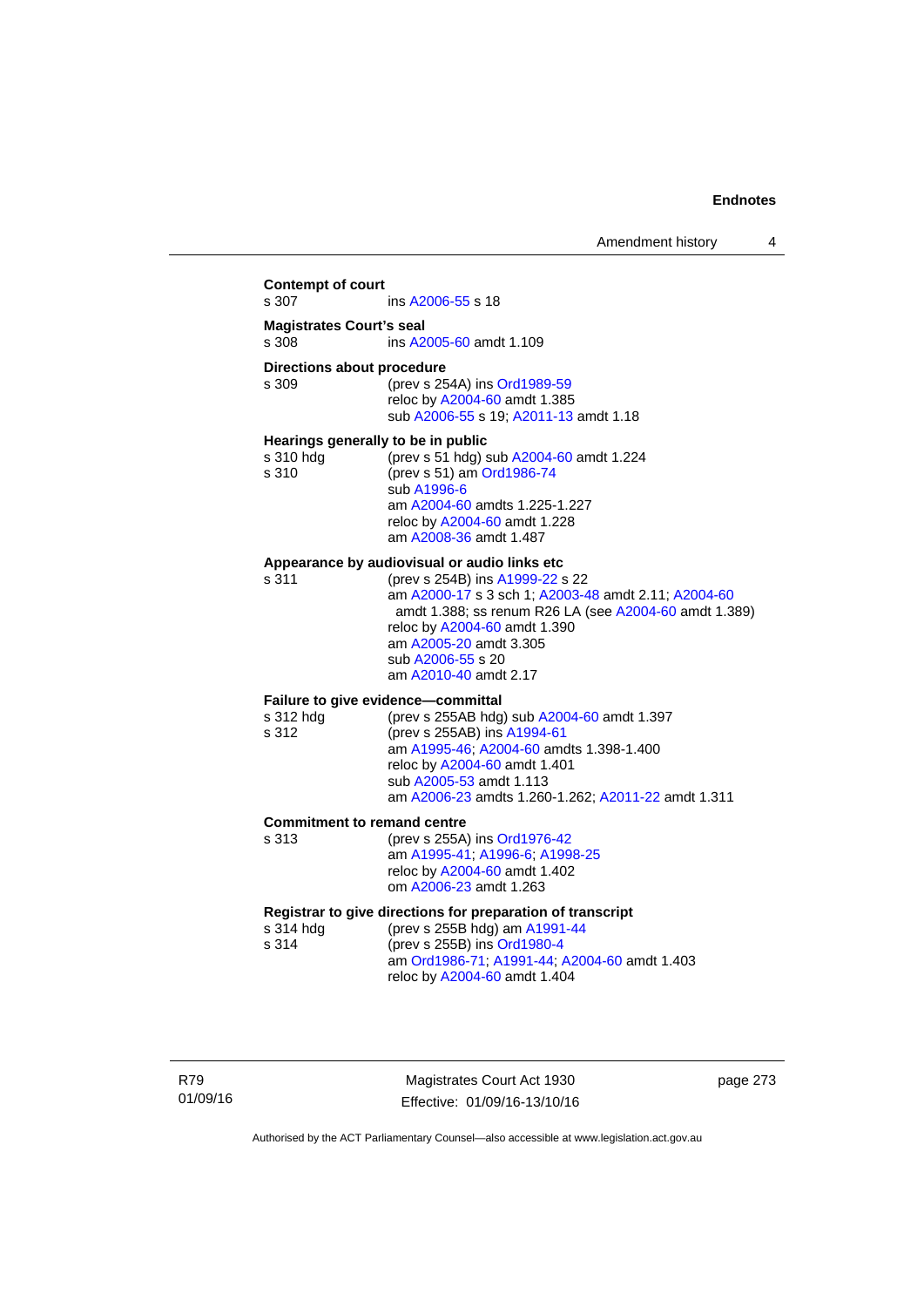4 Amendment history

# **Applications for transcripts**

s 315 (prev s 255C) ins [Ord1980-4](http://www.legislation.act.gov.au/a/1980-4) am [Ord1986-71](http://www.legislation.act.gov.au/a/1986-71); [Ord1986-83;](http://www.legislation.act.gov.au/a/1986-83) [Ord1988-45](http://www.legislation.act.gov.au/a/1988-45); [A1991-38](http://www.legislation.act.gov.au/a/1991-38); [A1991-44;](http://www.legislation.act.gov.au/a/1991-44) [A1993-4;](http://www.legislation.act.gov.au/a/1993-4) [A1994-4](http://www.legislation.act.gov.au/a/1994-4); [A1999-22](http://www.legislation.act.gov.au/a/1999-22) s 24; [A2004-60](http://www.legislation.act.gov.au/a/2004-60) amdts 1.405-1.409; ss renum R26 LA (see [A2004-60](http://www.legislation.act.gov.au/a/2004-60) amdt 1.410) reloc by [A2004-60](http://www.legislation.act.gov.au/a/2004-60) amdt 1.411

#### **Record of proceedings**

| s 316 hda | (prev s 54A hdg) sub A2004-60 amdt 1.229                |
|-----------|---------------------------------------------------------|
| s 316     | (prev s 54A) ins Ord1980-4                              |
|           | am Ord1985-41, Ord1986-71, Ord1986-74, Ord1986-83,      |
|           | Ord1990-5; A1991-44; A1991-106; A1999-22 s 19; A1999-66 |
|           | sch 3; A2000-17 s 3 sch 1; ss renum R10 LA; A2003-48    |
|           | amdt 2.9: A2004-60 amdt 1.230                           |
|           | reloc by A2004-60 amdt 1.231                            |
|           | pars renum R26 LA                                       |
|           | am A2005-20 amdt 3.306; A2010-40 amdt 2.18; A2013-45    |
|           | amdt 1.10                                               |

#### **Record of proceedings and transcript**

s 317 (prev s 60) sub [Ord1958-12](http://www.legislation.act.gov.au/a/1958-12); [Ord1967-1](http://www.legislation.act.gov.au/a/1967-1) am [Ord1972-37](http://www.legislation.act.gov.au/a/1972-37) sub [Ord1974-14](http://www.legislation.act.gov.au/a/1974-14); [Ord1980-4](http://www.legislation.act.gov.au/a/1980-4) am [A1991-44](http://www.legislation.act.gov.au/a/1991-44); [A1999-22](http://www.legislation.act.gov.au/a/1999-22) s 20; [A2004-60](http://www.legislation.act.gov.au/a/2004-60) amdts 1.233-1.237 reloc as s 317 [A2004-60](http://www.legislation.act.gov.au/a/2004-60) amdt 1.238 am [A2011-48](http://www.legislation.act.gov.au/a/2011-48) amdt 1.139

#### **Person about to leave ACT may be ordered to be examined or produce documents**

| s 318 hda | (prev s 67 hdg) am A2004-60 amdt 1.258                  |
|-----------|---------------------------------------------------------|
| s 318     | (prev s 67) am Ord1980-4; Ord1986-74; A1996-6; ss renum |
|           | R10 LA: A2004-60 amdt 1.259, amdt 1.260                 |
|           | reloc by A2004-60 amdt 1.261                            |

#### **Witnesses' rights and liabilities**

| s 319 | (prev s 68) am A1996-6, A2004-60 amdt 1.263, amdt 1.264 |
|-------|---------------------------------------------------------|
|       | reloc by A2004-60 amdt 1.265                            |

### **Depositions to be given to registrar**

| s 320 hdg | (prev s 69 hdg) am $A1991-44$                    |
|-----------|--------------------------------------------------|
| s 320     | (prev s 69) am Ord1958-12, Ord1967-1, Ord1980-4, |
|           | A1991-44: A2004-60 amdts 1.266-1.268             |
|           | reloc by A2004-60 amdt 1.269                     |

# **Domestic violence offence information**<br>s 320A **ins A2011-13** amdt 1.

ins [A2011-13](http://www.legislation.act.gov.au/a/2011-13) amdt 1.19

### **Regulation-making power**

s 321 ins [A2004-60](http://www.legislation.act.gov.au/a/2004-60) amdt 1.412

page 274 Magistrates Court Act 1930 Effective: 01/09/16-13/10/16

R79 01/09/16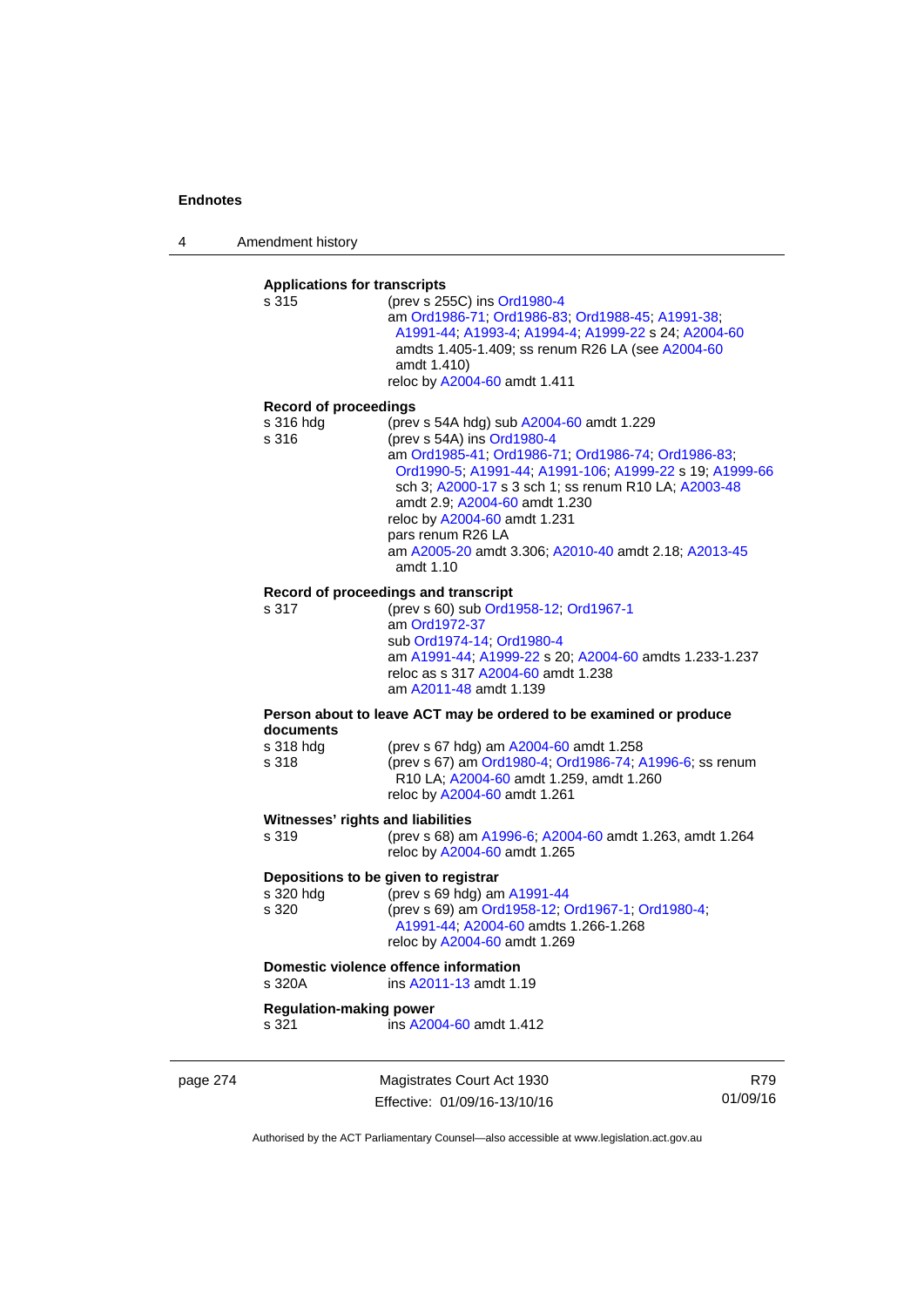## **Proceedings in case of indictable offences**  pt 6 hdg renum as pt 3.5 hdg **Preliminary**  div 6.1A hdg renum as div 3.5.1 hdg **Institution of proceedings**   $div 6.1$  hdg renum as div  $3.5.2$  hdg **Proceedings subsequent to hearing of evidence**  div 6.2 hdg renum as div 3.5.3 hdg **Costs**  renum as div 3.5.4 hdg **Recognisances of witnesses**  div 6.3 hdg renum as div 3.5.5 hdg **Miscellaneous**  div 6.4 hdg renum as div 3.5.6 hdg **Proceedings for offences punishable summarily**  pt 7 hdg renum as pt 3.6 hdg **Service and pleading by post for certain offences**  pt 7A hdg renum as pt 3.7 hdg **Infringement notices for certain offences**  pt 8 hdg renum as pt 3.8 hdg **Preliminary**  div 8.1 hdg renum as div 3.8.1 hdg **Infringement and reminder notices**  div 8.2 hdg renum as div 3.8.2 hdg **Additional provisions for vehicle-related offences**  div 8.2A hdg renum as div 3.8.3 hdg **Disputing liability**  div 8.3 hdg renum as div 3.8.4 hdg **Miscellaneous**  renum as div 3.8.5 hdg **Enforcement of decisions**  pt 9 hdg renum as pt 3.9 hdg **General**  div 9.1 hdg renum as div 3.9.1 hdg **Enforcement of fines**  div 9.2 hdg renum as div 3.9.2 hdg

R79 01/09/16

Magistrates Court Act 1930 Effective: 01/09/16-13/10/16 page 275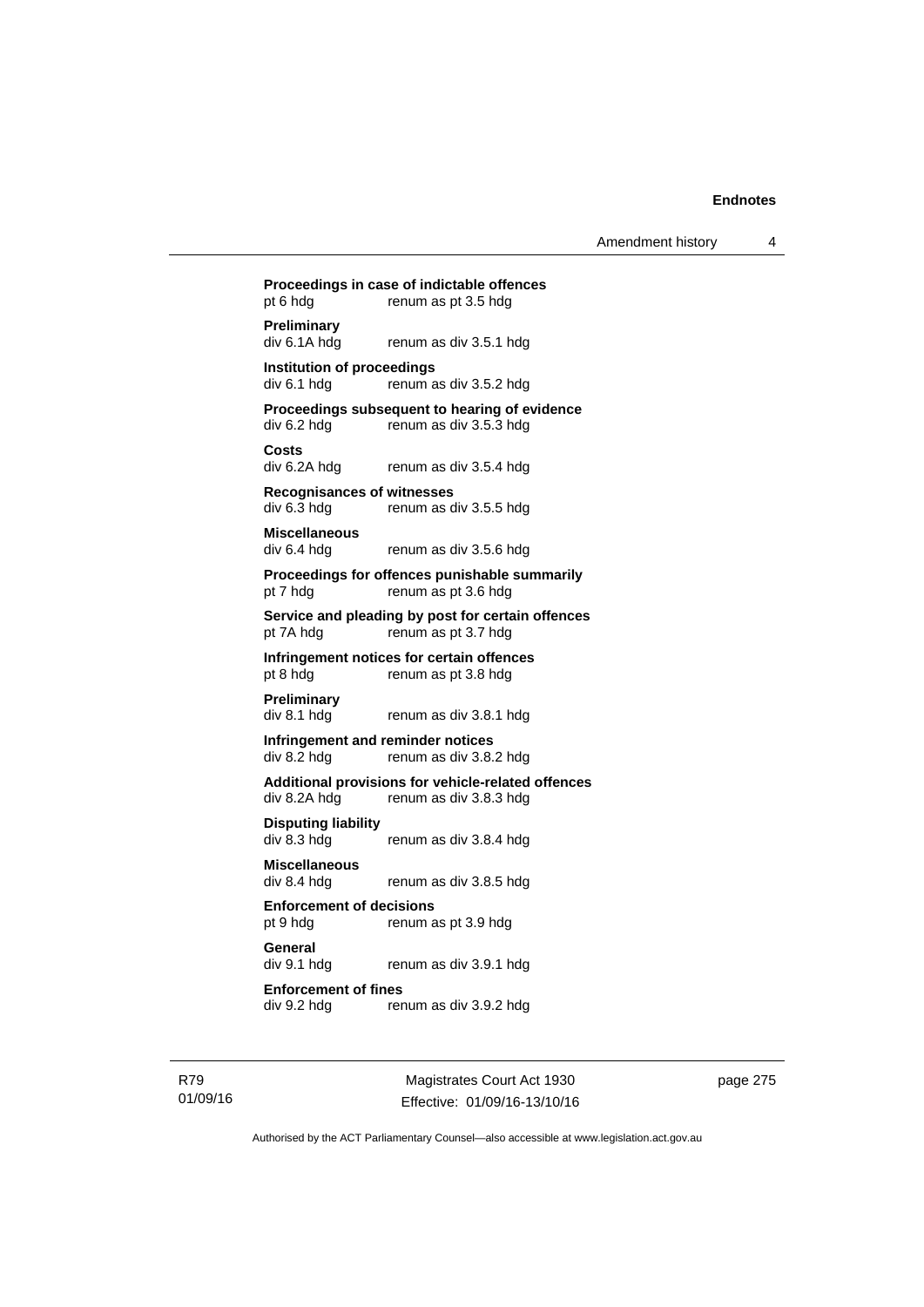| 4 | Amendment history |  |
|---|-------------------|--|
|---|-------------------|--|

**Reciprocal enforcement of fines against bodies corporate**<br>div 9.2A hdg renum as div 3.9.3 hdg renum as div 3.9.3 hdg **Adverse claims** 

pt 9 div 3 hdg om [Ord1986-74](http://www.legislation.act.gov.au/a/1986-74)

**Attachment of debts**<br>
pt 9 div 4 hdg om A1994-61 pt 9 div 4 hdg

**Imprisonment of fraudulent debtors**  pt 9 div 5 hdg om [A1994-61](http://www.legislation.act.gov.au/a/1994-61)

**Miscellaneous**  renum as div 3.9.4 hdg

**Restraining orders**  pt 10 hdg sub [A1990-65](http://www.legislation.act.gov.au/a/1990-65) om [A2001-90](http://www.legislation.act.gov.au/a/2001-90) amdt 1.79

**Appeals to Supreme Court**  pt 11 hdg renum as pt 3.10 hdg

# **Appellate jurisdiction of Supreme Court**

renum as div 3.10.1 hdg

**Appeals** 

div 11.2 hdg renum as div 3.10.2 hdg

**Orders to review** 

renum as div 3.10.3 hdg

**Absconding appellants** 

pt 11 div 3A hdg ins [Ord1984-62](http://www.legislation.act.gov.au/a/1984-62) om [A1992-9](http://www.legislation.act.gov.au/a/1992-9)

**General provisions**  renum as div 3.10.4 hdg

**Protection of magistrates in the execution of their office**  pt 12 hdg om [A2004-60](http://www.legislation.act.gov.au/a/2004-60) amdt 1.369

**Costs** 

pt 13 hdg renum as pt 3.11 hdg

**Court and tribunal fees** 

pt 13A hdg orig pt 13A hdg ins [Ord1974-14](http://www.legislation.act.gov.au/a/1974-14) om [A1992-9](http://www.legislation.act.gov.au/a/1992-9) ins [A1994-4](http://www.legislation.act.gov.au/a/1994-4) sub [A2000-1](http://www.legislation.act.gov.au/a/2000-1) s 3 sch om [A2004-60](http://www.legislation.act.gov.au/a/2004-60) amdt 1.378

## **Securities**

pt 14 hdg renum as pt 3.12 hdg

page 276 Magistrates Court Act 1930 Effective: 01/09/16-13/10/16

R79 01/09/16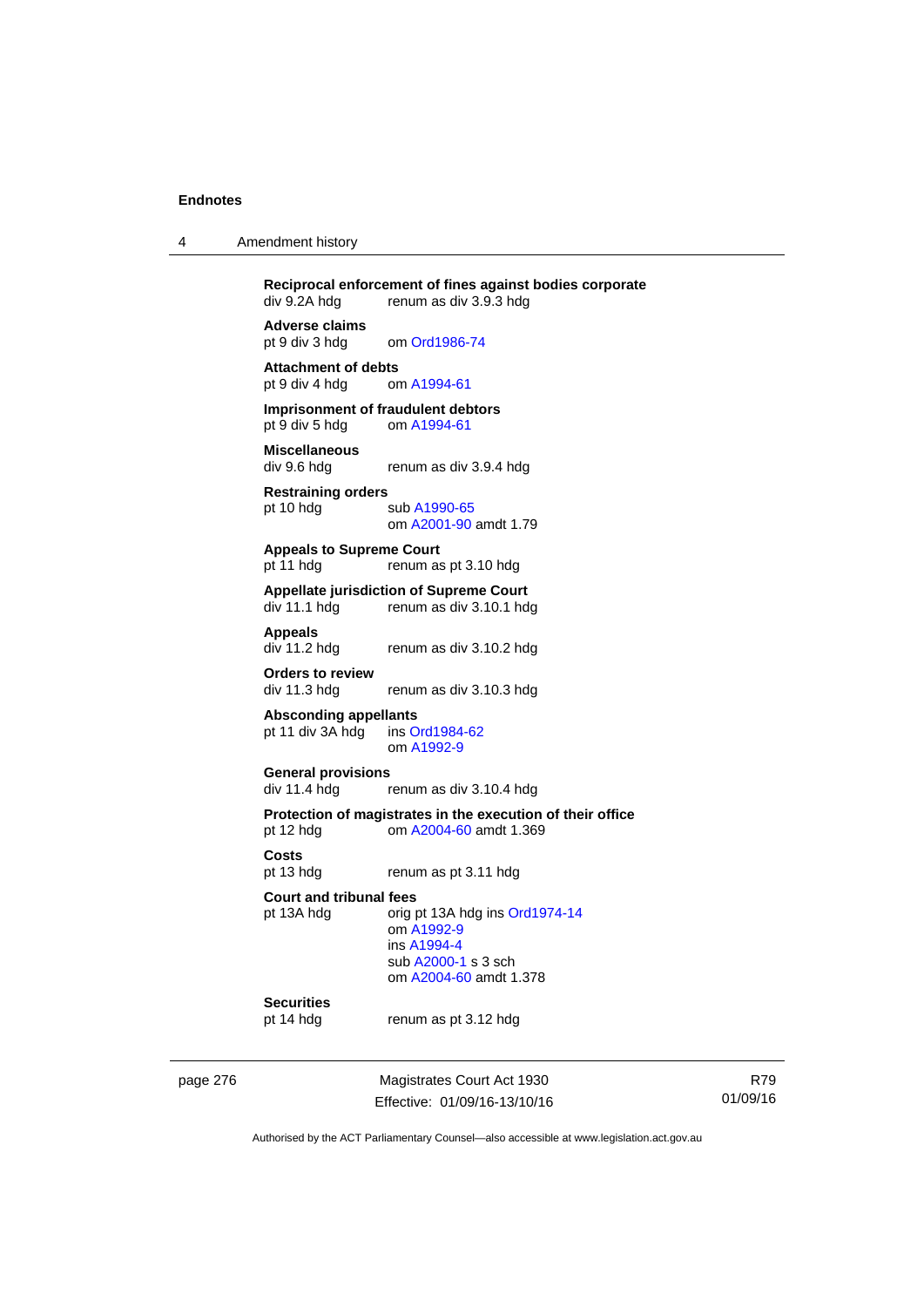## **Miscellaneous**  pt 15 hdg renum as ch 5 hdg **Transitional**  pt 16 hdg ins [A1999-34](http://www.legislation.act.gov.au/a/1999-34) om [A2001-90](http://www.legislation.act.gov.au/a/2001-90) amdt 1.81 **Transitional—Children and Young People Act 2008**  pt 17 hdg renum as ch 10 hdg **Transitional—Children and Young People Act 2008**  ch 10 hdg (prev pt 17 hdg) ins [A2008-20](http://www.legislation.act.gov.au/a/2008-20) amdt 1.5 renum as ch 10 hdg R41 LA exp 27 February 2011 (s 404 (1) (LA s 88 declaration applies)) **Childrens Court Magistrate**  s 400 ins [A2008-20](http://www.legislation.act.gov.au/a/2008-20) amdt 1.5 exp 27 February 2011 (s 404 (1) (LA s 88 declaration applies)) **Existing proceedings in Childrens Court**  s 401 ins [A2008-20](http://www.legislation.act.gov.au/a/2008-20) amdt 1.5 exp 27 February 2011 (s 404 (1) (LA s 88 declaration applies)) **Completion of part-heard matters if magistrate no longer Childrens Court magistrate etc**  s 402 ins [A2008-20](http://www.legislation.act.gov.au/a/2008-20) amdt 1.5 exp 27 February 2011 (s 404 (1) (LA s 88 declaration applies)) **Transitional regulations**  s 403 ins [A2008-20](http://www.legislation.act.gov.au/a/2008-20) amdt 1.5 exp 27 February 2011 (s 404 (1)) **Expiry—ch 10**  s 404 ins [A2008-20](http://www.legislation.act.gov.au/a/2008-20) amdt 1.5 exp 27 February 2011 (s 404 (1) (LA s 88 declaration applies)) **Transitional—Crimes Legislation Amendment Act 2008**  ch 11 hdg ins [A2008-44](http://www.legislation.act.gov.au/a/2008-44) amdt 1.91 exp 30 May 2010 (s 453) **Application of amendments—indictable offences**  s 450 ins [A2008-44](http://www.legislation.act.gov.au/a/2008-44) amdt 1.91 exp 30 May 2010 (s 453) **Application of certain other amendments**  s 451 ins [A2008-44](http://www.legislation.act.gov.au/a/2008-44) amdt 1.91 sub as mod [SL2009-20](http://www.legislation.act.gov.au/sl/2009-20) s 3 (mod lapsed on rep of [SL2009-21](http://www.legislation.act.gov.au/sl/2009-21) (4 September 2009)) sub [A2009-24](http://www.legislation.act.gov.au/a/2009-24) amdt 1.40 exp 30 May 2010 (s 453)

R79 01/09/16

Magistrates Court Act 1930 Effective: 01/09/16-13/10/16 page 277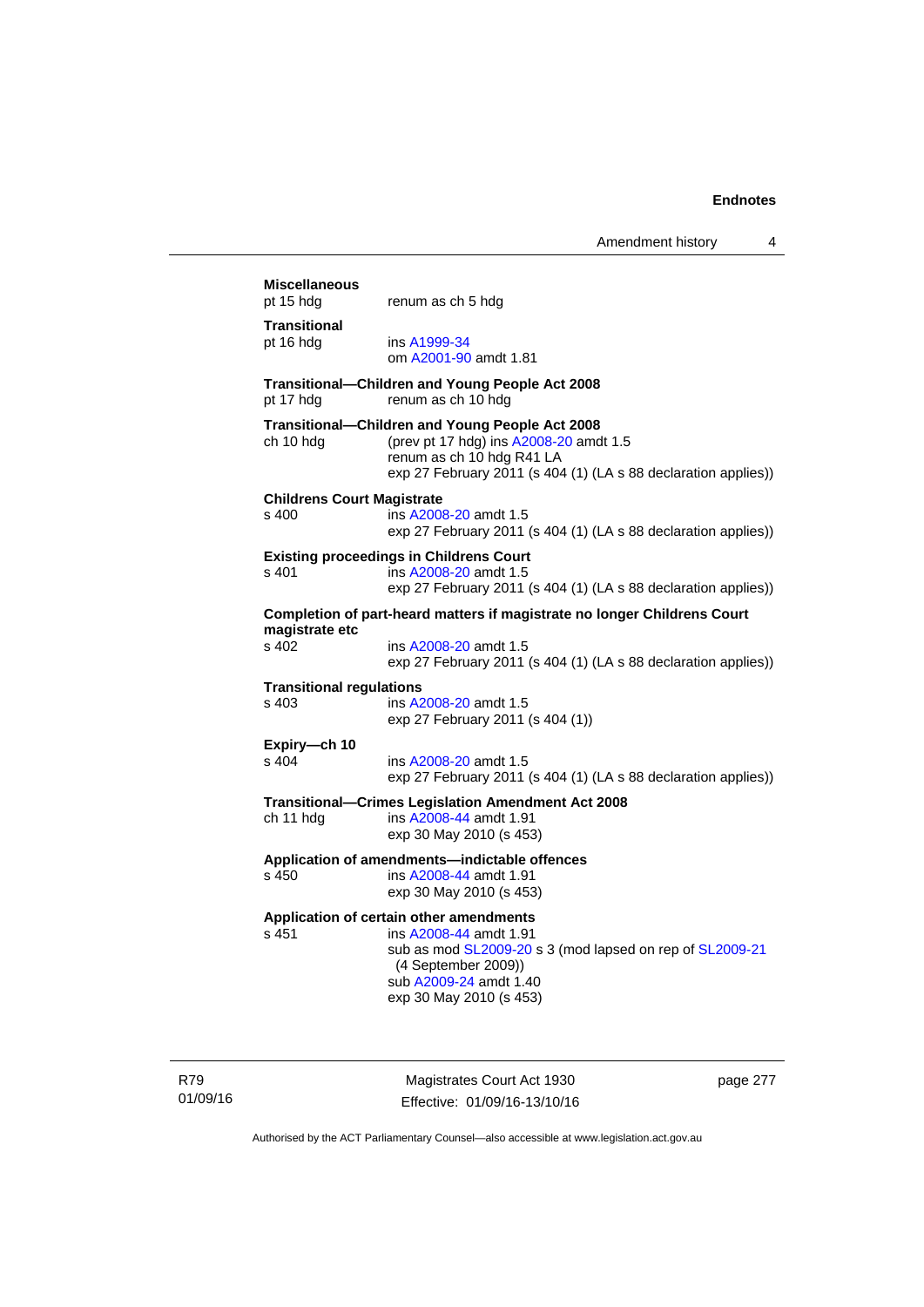4 Amendment history

| s 451A                           | Admissibility of certain written statements made before commencement day<br>ins as mod SL2009-20 s 3 (mod lapsed on rep of SL2009-21<br>(4 September 2009))<br>sub A2009-24 amdt 1.40<br>exp 30 May 2010 (s 453 (LA s 88 declaration applies)) |
|----------------------------------|------------------------------------------------------------------------------------------------------------------------------------------------------------------------------------------------------------------------------------------------|
| <b>Transitional regulations</b>  |                                                                                                                                                                                                                                                |
| s, 452                           | ins A2008-44 amdt 1.91<br>exp 30 May 2010 (s 453)                                                                                                                                                                                              |
| Expiry-ch 11                     |                                                                                                                                                                                                                                                |
| s 453                            | ins A2008-44 amdt 1.91<br>exp 30 May 2010 (s 453)                                                                                                                                                                                              |
|                                  | Transitional-Sexual and Violent Offences Legislation Amendment Act 2008                                                                                                                                                                        |
| ch 12 hdg                        | ins A2008-41 s 35<br>om A2009-24 amdt 1.41                                                                                                                                                                                                     |
| <b>Application of amendments</b> |                                                                                                                                                                                                                                                |
| s 460                            | ins A2008-41 s 35<br>om A2009-24 amdt 1.41                                                                                                                                                                                                     |
| Expiry-ch 12                     |                                                                                                                                                                                                                                                |
| $s$ 461                          | ins A2008-41 s 35<br>om A2009-24 amdt 1.41                                                                                                                                                                                                     |
| Declaration and validation       |                                                                                                                                                                                                                                                |
| ch 13 hdg                        | ins A2016-37 amdt 1.30<br>exp 29 June 2016 (s 472)                                                                                                                                                                                             |
| <b>Declaration</b>               |                                                                                                                                                                                                                                                |
| s 470                            | ins A2016-37 amdt 1.30<br>exp 29 June 2016 (s 472)                                                                                                                                                                                             |
| Validation                       |                                                                                                                                                                                                                                                |
| s 471                            | ins A2016-37 amdt 1.30                                                                                                                                                                                                                         |
|                                  | exp 29 June 2016 (s 472)                                                                                                                                                                                                                       |
|                                  |                                                                                                                                                                                                                                                |
| Expiry-ch 13                     |                                                                                                                                                                                                                                                |
| s 472                            | ins A2016-37 amdt 1.30<br>exp 29 June 2016 (s 472)                                                                                                                                                                                             |

page 278 Magistrates Court Act 1930 Effective: 01/09/16-13/10/16

R79 01/09/16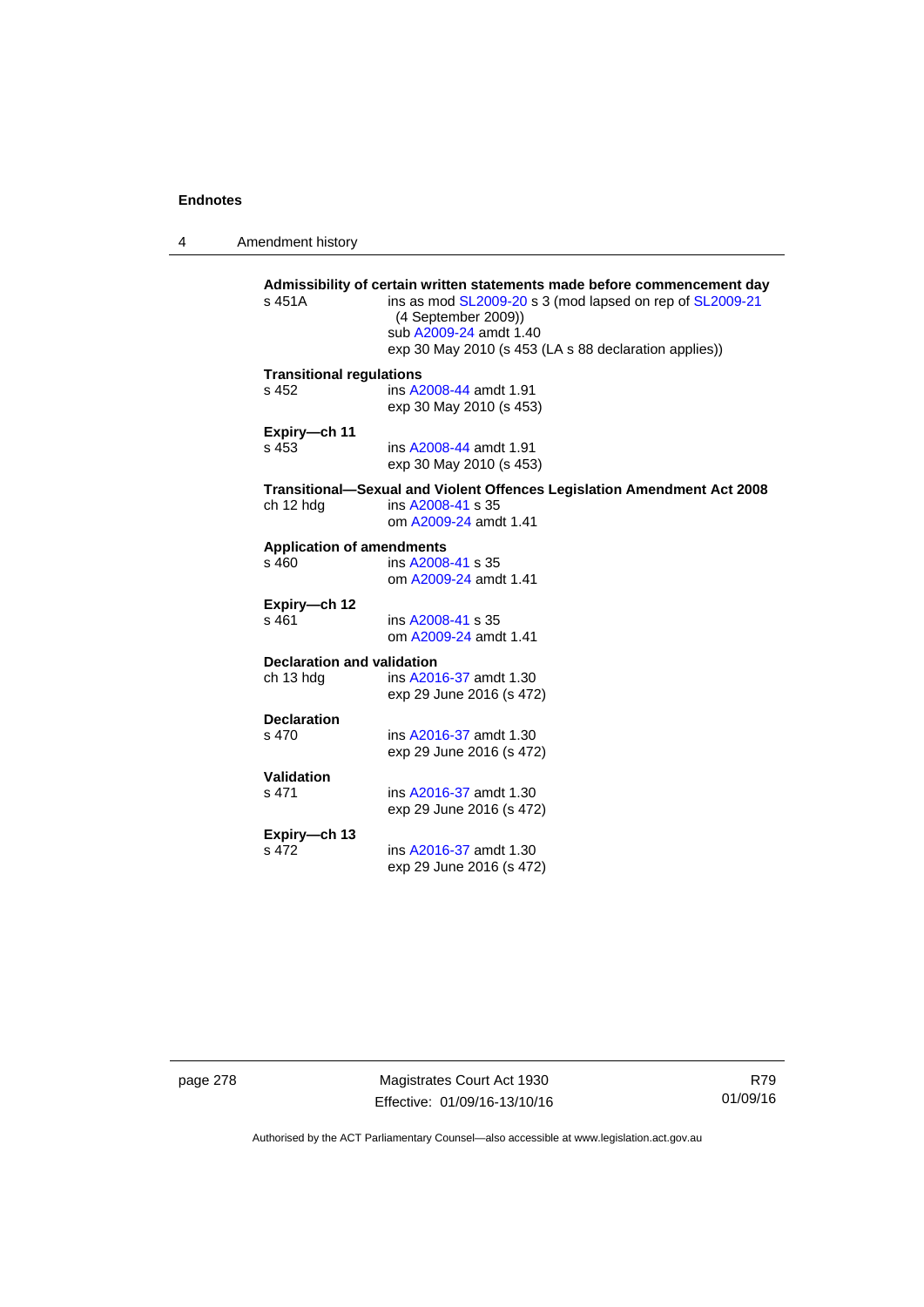|                 |                              | Oath and affirmation of office                                                                                                                                                                                                                                                                                                                                                                                                                                                                                                       |  |
|-----------------|------------------------------|--------------------------------------------------------------------------------------------------------------------------------------------------------------------------------------------------------------------------------------------------------------------------------------------------------------------------------------------------------------------------------------------------------------------------------------------------------------------------------------------------------------------------------------|--|
|                 | sch 1                        | orig sch 1<br>am Ord1937-28; Ord1938-25 (as am Ord1938-35);<br>Ord1938-35; Ord1953-14; Ord1958-12; Ord1966-2;<br>Ord1967-1; Ord1968-25; Ord1972-37; Ord1974-14;<br>Ord1976-42; Ord1977-34; Ord1977-61; Ord1978-46;<br>Ord1979-33; Ord1984-62; Ord1985-67; Ord1986-74;<br>Ord1989-59; A1990-65; A1991-44; A1992-9; A1992-37;<br>A1993-4; A1994-61; A1996-6; A1996-82; A1998-67<br>om A2001-44 amdt 1.2769<br>pres sch 1<br>(prev sch 2) ins Ord1977-4<br>am A1997-94<br>renum as sch 1 A2001-44 amdt 1.2770<br>am A2005-20 amdt 3.307 |  |
|                 | sch 2                        | <b>ACT and corresponding courts</b><br>orig sch 2<br>am Ord1938-25 (as am Ord1938-35)<br>om Ord1977-4<br>prev sch 2<br>renum as sch 1<br>pres sch 2                                                                                                                                                                                                                                                                                                                                                                                  |  |
|                 | sch <sub>3</sub>             | ins A2010-13 amdt 1.26<br>am A2013-43 s 5; A2015-52 s 43, s 44<br>am Ord1938-25 (as am Ord1938-35); Ord1976-42;                                                                                                                                                                                                                                                                                                                                                                                                                      |  |
|                 |                              | Ord1985-67, A1991-44<br>om A2001-44 amdt 1.2771                                                                                                                                                                                                                                                                                                                                                                                                                                                                                      |  |
|                 | <b>Fees</b><br>sch 4         | am Ord1937-5; Ord1937-28<br>om Ord1953-14                                                                                                                                                                                                                                                                                                                                                                                                                                                                                            |  |
|                 | sch <sub>5</sub>             | om Ord1953-14                                                                                                                                                                                                                                                                                                                                                                                                                                                                                                                        |  |
|                 | Witnesses' expenses<br>sch 6 | om Ord1953-14                                                                                                                                                                                                                                                                                                                                                                                                                                                                                                                        |  |
|                 | <b>Dictionary</b><br>dict    | ins A2004-60 amdt 1.413<br>am A2006-23 amdt 1.264, amdt 1.265; A2008-42 s 17;<br>A2009-49 amdt 3.114; A2011-22 amdt 1.309; A2011-28<br>amdt 3.179; A2016-18 amdt 3.143<br>def Aboriginal or Torres Strait Islander offender ins<br>A2011-13 amdt 1.20<br>def ACT court ins A2011-28 amdt 3.180<br>def administering authority ins A2004-60 amdt 1.413                                                                                                                                                                                |  |
| R79<br>01/09/16 |                              | Magistrates Court Act 1930<br>page 279<br>Effective: 01/09/16-13/10/16                                                                                                                                                                                                                                                                                                                                                                                                                                                               |  |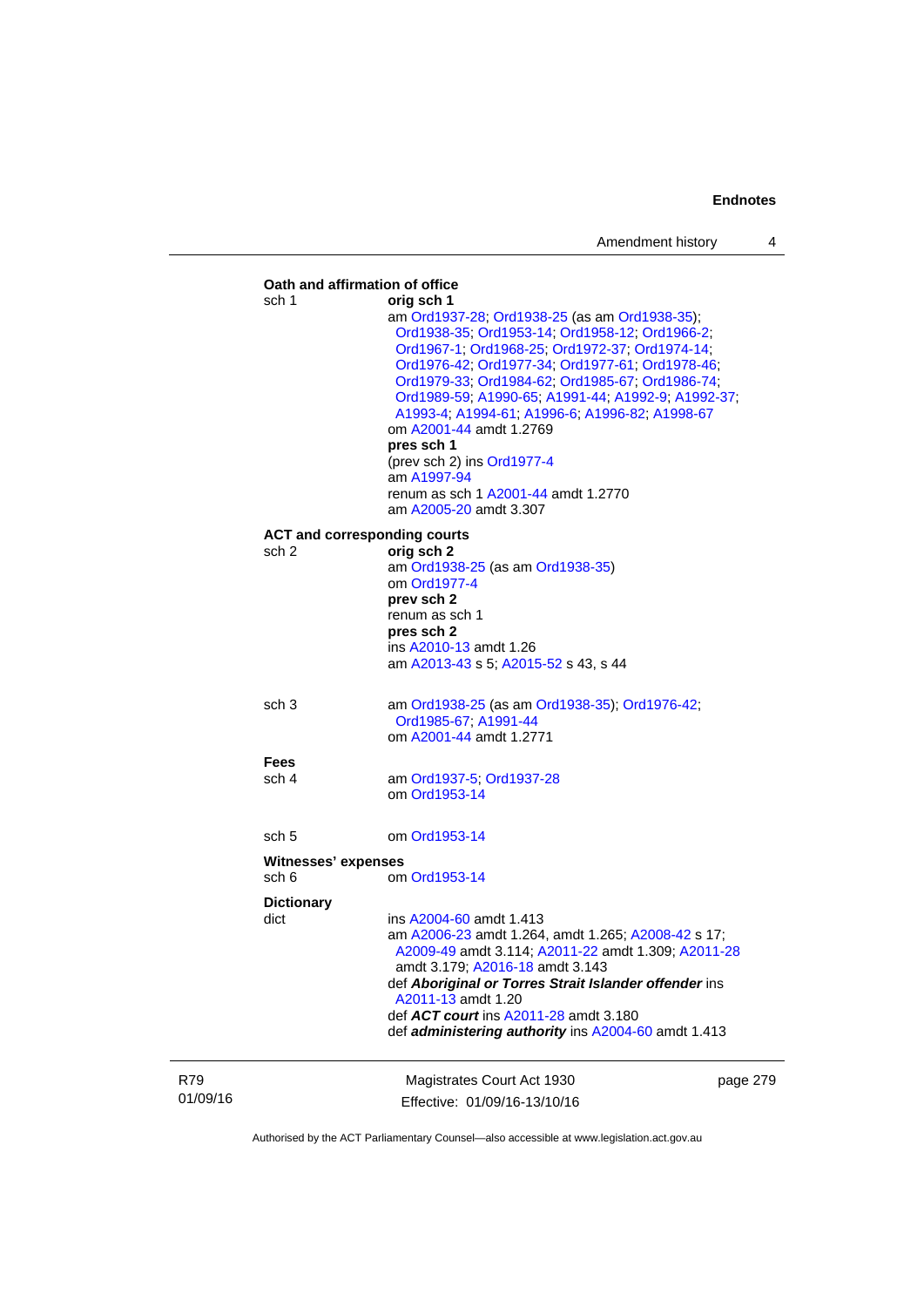4 Amendment history

 def *administrator* ins [A2004-60](http://www.legislation.act.gov.au/a/2004-60) amdt 1.413 om [A2006-23](http://www.legislation.act.gov.au/a/2006-23) amdt 1.266 def *another jurisdiction* ins [A2004-60](http://www.legislation.act.gov.au/a/2004-60) amdt 1.413 def *appeal* ins [A2004-60](http://www.legislation.act.gov.au/a/2004-60) amdt 1.413 def *appearance* ins [A2004-60](http://www.legislation.act.gov.au/a/2004-60) amdt 1.413 def *applicant* ins [A2004-60](http://www.legislation.act.gov.au/a/2004-60) amdt 1.413 om [A2008-36](http://www.legislation.act.gov.au/a/2008-36) amdt 1.488 def *application* ins [A2004-60](http://www.legislation.act.gov.au/a/2004-60) amdt 1.413 om [A2008-36](http://www.legislation.act.gov.au/a/2008-36) amdt 1.488 def *authorised person* ins [A2004-60](http://www.legislation.act.gov.au/a/2004-60) amdt 1.413 sub [A2008-42](http://www.legislation.act.gov.au/a/2008-42) s 18 def *back-up offence* ins [A2014-1](http://www.legislation.act.gov.au/a/2014-1) s 29 def *bailiff* ins [A2004-60](http://www.legislation.act.gov.au/a/2004-60) amdt 1.413 def *certified copy* ins [A2011-28](http://www.legislation.act.gov.au/a/2011-28) amdt 3.181 def *certified copies* ins [A2004-60](http://www.legislation.act.gov.au/a/2004-60) amdt 1.413 om [A2011-28](http://www.legislation.act.gov.au/a/2011-28) amdt 3.181 def *circle sentencing* ins [A2011-13](http://www.legislation.act.gov.au/a/2011-13) amdt 1.20 def *claim* ins [A2004-60](http://www.legislation.act.gov.au/a/2004-60) amdt 1.413 def *committal order* ins [A2006-23](http://www.legislation.act.gov.au/a/2006-23) amdt 1.267 def *common boundaries determination* ins [A2004-60](http://www.legislation.act.gov.au/a/2004-60) amdt 1.413 om [A2008-36](http://www.legislation.act.gov.au/a/2008-36) amdt 1.488 def *corresponding court* ins [A2011-28](http://www.legislation.act.gov.au/a/2011-28) amdt 3.182 def *contract application* ins [A2004-60](http://www.legislation.act.gov.au/a/2004-60) amdt 1.413 om [A2008-36](http://www.legislation.act.gov.au/a/2008-36) amdt 1.488 def *conviction* ins [A2004-60](http://www.legislation.act.gov.au/a/2004-60) amdt 1.413 def *court* ins [A2004-60](http://www.legislation.act.gov.au/a/2004-60) amdt 1.413 def *court*, for division 2.2.3A ins [A2011-28](http://www.legislation.act.gov.au/a/2011-28) amdt 3.182 def *court attendance notice* ins [A2008-42](http://www.legislation.act.gov.au/a/2008-42) s 19 def *Crimes Act* ins [A2004-60](http://www.legislation.act.gov.au/a/2004-60) amdt 1.413 def *damages application* ins [A2004-60](http://www.legislation.act.gov.au/a/2004-60) amdt 1.413 om [A2008-36](http://www.legislation.act.gov.au/a/2008-36) amdt 1.488 def *date of service* ins [A2004-60](http://www.legislation.act.gov.au/a/2004-60) amdt 1.413 def *debt application* ins [A2004-60](http://www.legislation.act.gov.au/a/2004-60) amdt 1.413 om [A2008-36](http://www.legislation.act.gov.au/a/2008-36) amdt 1.488 def *debt declaration* ins [A2004-60](http://www.legislation.act.gov.au/a/2004-60) amdt 1.413 om [A2008-36](http://www.legislation.act.gov.au/a/2008-36) amdt 1.488 def *decision* ins [A2004-60](http://www.legislation.act.gov.au/a/2004-60) amdt 1.413 def *default notice* ins [A2004-60](http://www.legislation.act.gov.au/a/2004-60) amdt 1.413 om [A2010-21](http://www.legislation.act.gov.au/a/2010-21) amdt 1.14 def *defendant* ins [A2004-60](http://www.legislation.act.gov.au/a/2004-60) amdt 1.413 def *domestic violence offence* ins [A2011-13](http://www.legislation.act.gov.au/a/2011-13) amdt 1.20 def *driver* ins [A2004-60](http://www.legislation.act.gov.au/a/2004-60) amdt 1.413 def *escort* ins [A2004-60](http://www.legislation.act.gov.au/a/2004-60) amdt 1.413 om [A2006-23](http://www.legislation.act.gov.au/a/2006-23) amdt 1.268 def *fine* ins [A2004-60](http://www.legislation.act.gov.au/a/2004-60) amdt 1.413 sub [A2010-21](http://www.legislation.act.gov.au/a/2010-21) amdt 1.15

page 280 Magistrates Court Act 1930 Effective: 01/09/16-13/10/16

R79 01/09/16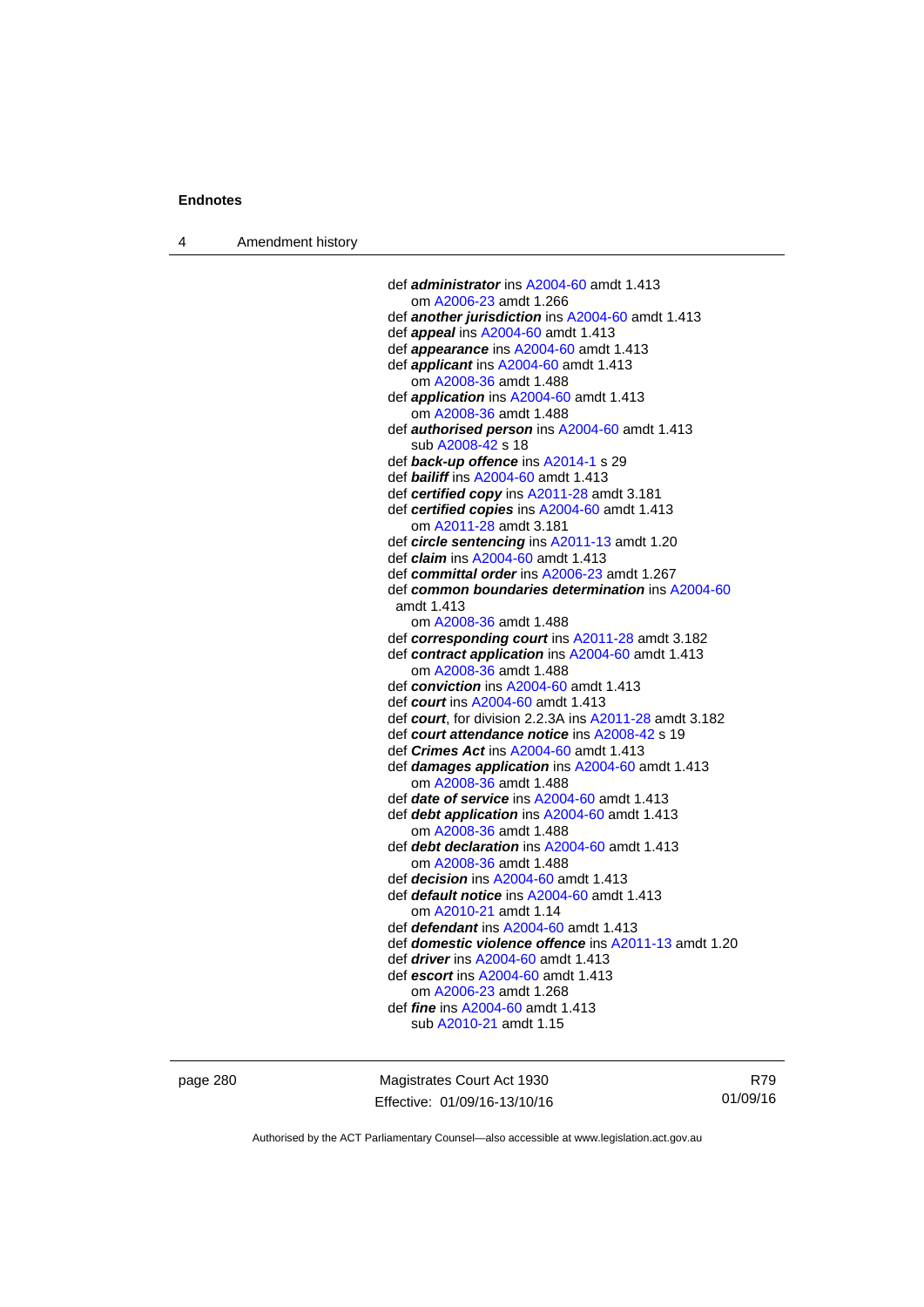def *fine defaulter* ins [A2004-60](http://www.legislation.act.gov.au/a/2004-60) amdt 1.413 om [A2010-21](http://www.legislation.act.gov.au/a/2010-21) amdt 1.16 def *goods application* ins [A2004-60](http://www.legislation.act.gov.au/a/2004-60) amdt 1.413 om [A2008-36](http://www.legislation.act.gov.au/a/2008-36) amdt 1.488 def *government agency* ins [A2004-60](http://www.legislation.act.gov.au/a/2004-60) amdt 1.413 om [A2010-21](http://www.legislation.act.gov.au/a/2010-21) amdt 1.16 def *hearing* ins [A2004-60](http://www.legislation.act.gov.au/a/2004-60) amdt 1.413 def *home address* ins [A2004-60](http://www.legislation.act.gov.au/a/2004-60) amdt 1.413 om [A2009-49](http://www.legislation.act.gov.au/a/2009-49) amdt 3.115 def *illegal user declaration* ins [A2004-60](http://www.legislation.act.gov.au/a/2004-60) amdt 1.413 def *indictable offence* ins [A2004-60](http://www.legislation.act.gov.au/a/2004-60) amdt 1.413 def *indictment* ins [A2004-60](http://www.legislation.act.gov.au/a/2004-60) amdt 1.413 def *industrial or work safety matter* ins [A2013-43](http://www.legislation.act.gov.au/a/2013-43) s 6 def *industrial or work safety offence* ins [A2013-43](http://www.legislation.act.gov.au/a/2013-43) s 6 def *information* ins [A2004-60](http://www.legislation.act.gov.au/a/2004-60) amdt 1.413 def *infringement notice* ins [A2004-60](http://www.legislation.act.gov.au/a/2004-60) amdt 1.413 sub [A2011-28](http://www.legislation.act.gov.au/a/2011-28) amdt 3.183 def *infringement notice offence* ins [A2004-60](http://www.legislation.act.gov.au/a/2004-60) amdt 1.413 def *infringement notice penalty* ins [A2004-60](http://www.legislation.act.gov.au/a/2004-60) amdt 1.413 def *inquiry* ins [A2004-60](http://www.legislation.act.gov.au/a/2004-60) amdt 1.413 om [A2008-36](http://www.legislation.act.gov.au/a/2008-36) amdt 1.488 def *judgment* ins [A2004-60](http://www.legislation.act.gov.au/a/2004-60) amdt 1.413 om [A2008-36](http://www.legislation.act.gov.au/a/2008-36) amdt 1.488 def *judicial exchange arrangement* ins [A2011-28](http://www.legislation.act.gov.au/a/2011-28) amdt 3.184 def *judicial offer* ins [A2011-28](http://www.legislation.act.gov.au/a/2011-28) amdt 3.184 def *jury* ins [A2004-60](http://www.legislation.act.gov.au/a/2004-60) amdt 1.413 om [A2011-28](http://www.legislation.act.gov.au/a/2011-28) amdt 3.185 def *known offender declaration* ins [A2004-60](http://www.legislation.act.gov.au/a/2004-60) amdt 1.413 def *law in force in the ACT* ins [A2004-60](http://www.legislation.act.gov.au/a/2004-60) amdt 1.413 def *magistrate* ins [A2004-60](http://www.legislation.act.gov.au/a/2004-60) amdt 1.413 am [A2005-20](http://www.legislation.act.gov.au/a/2005-20) amdt 3.308 def *notice of intention to defend form* ins [A2005-20](http://www.legislation.act.gov.au/a/2005-20) amdt 3.309 def *notice to defendant form* ins [A2005-20](http://www.legislation.act.gov.au/a/2005-20) amdt 3.309 def *nuisance application* ins [A2004-60](http://www.legislation.act.gov.au/a/2004-60) amdt 1.413 om [A2008-36](http://www.legislation.act.gov.au/a/2008-36) amdt 1.488 def *outstanding fine* ins [A2004-60](http://www.legislation.act.gov.au/a/2004-60) amdt 1.413 om [A2010-21](http://www.legislation.act.gov.au/a/2010-21) amdt 1.16 def *participating jurisdiction* ins [A2011-28](http://www.legislation.act.gov.au/a/2011-28) amdt 3.186 def *penalty notice* ins [A2004-60](http://www.legislation.act.gov.au/a/2004-60) amdt 1.413 om [A2010-21](http://www.legislation.act.gov.au/a/2010-21) amdt 1.16 def *plea of guilty form* ins [A2005-20](http://www.legislation.act.gov.au/a/2005-20) amdt 3.309 def *prescribed offence* ins [A2004-60](http://www.legislation.act.gov.au/a/2004-60) amdt 1.413 def *prescribed period* ins [A2011-28](http://www.legislation.act.gov.au/a/2011-28) amdt 3.187 def *proceeding* ins [A2004-60](http://www.legislation.act.gov.au/a/2004-60) amdt 1.413 om [A2008-36](http://www.legislation.act.gov.au/a/2008-36) amdt 1.488 def *reciprocating court* ins [A2004-60](http://www.legislation.act.gov.au/a/2004-60) amdt 1.413

R79 01/09/16

Magistrates Court Act 1930 Effective: 01/09/16-13/10/16 page 281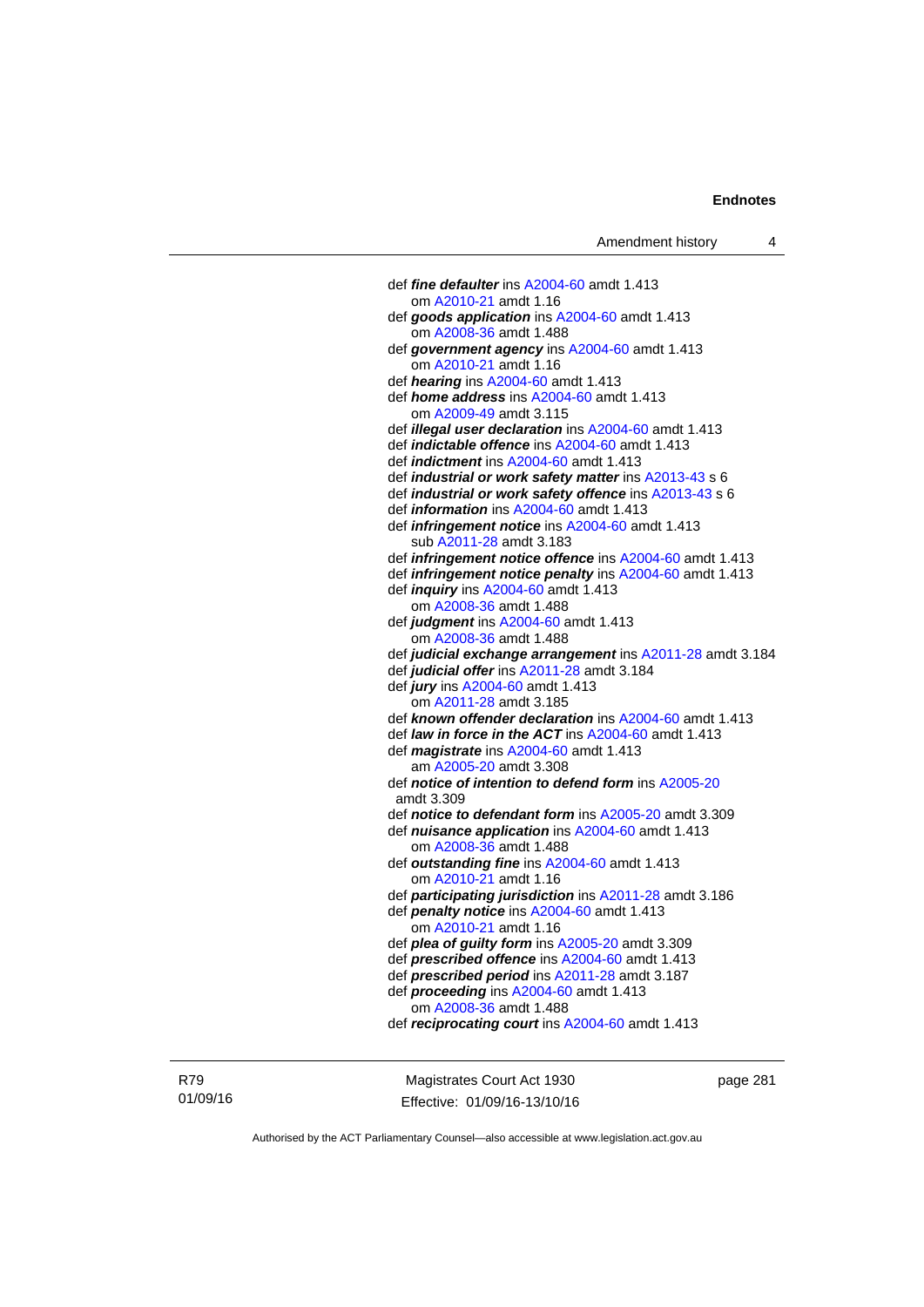4 Amendment history

 def *referee* ins [A2004-60](http://www.legislation.act.gov.au/a/2004-60) amdt 1.413 om [A2008-36](http://www.legislation.act.gov.au/a/2008-36) amdt 1.488 def *reference appeal* ins [A2005-5](http://www.legislation.act.gov.au/a/2005-5) s 34 def *registered* ins [A2004-60](http://www.legislation.act.gov.au/a/2004-60) amdt 1.413 def *registered operator* ins [A2004-60](http://www.legislation.act.gov.au/a/2004-60) amdt 1.413 om [A2005-20](http://www.legislation.act.gov.au/a/2005-20) amdt 3.310 def *registrar* ins [A2004-60](http://www.legislation.act.gov.au/a/2004-60) amdt 1.413 def *related offence* ins [A2014-1](http://www.legislation.act.gov.au/a/2014-1) s 29 def *relevant officer* ins [A2004-60](http://www.legislation.act.gov.au/a/2004-60) amdt 1.413 def *reminder notice* ins [A2004-60](http://www.legislation.act.gov.au/a/2004-60) amdt 1.413 def *reporting officer* ins [A2011-28](http://www.legislation.act.gov.au/a/2011-28) amdt 3.187 def *respondent* ins [A2004-60](http://www.legislation.act.gov.au/a/2004-60) amdt 1.413 om [A2008-36](http://www.legislation.act.gov.au/a/2008-36) amdt 1.488 def *responsible person* ins [A2004-60](http://www.legislation.act.gov.au/a/2004-60) amdt 1.413 def *review appeal* ins [A2008-44](http://www.legislation.act.gov.au/a/2008-44) amdt 1.92 am [A2011-28](http://www.legislation.act.gov.au/a/2011-28) amdt 3.188 def *rules* ins [A2004-60](http://www.legislation.act.gov.au/a/2004-60) amdt 1.413 sub [A2008-36](http://www.legislation.act.gov.au/a/2008-36) amdt 1.489 def *security* ins [A2010-21](http://www.legislation.act.gov.au/a/2010-21) amdt 1.17 def *Small Claims Court* ins [A2004-60](http://www.legislation.act.gov.au/a/2004-60) amdt 1.413 om [A2008-36](http://www.legislation.act.gov.au/a/2008-36) amdt 1.490 def *sold vehicle declaration* ins [A2004-60](http://www.legislation.act.gov.au/a/2004-60) amdt 1.413 def *State* ins [A2004-60](http://www.legislation.act.gov.au/a/2004-60) amdt 1.413 def *summary conviction* ins [A2004-60](http://www.legislation.act.gov.au/a/2004-60) amdt 1.413 def *superintendent* ins [A2004-60](http://www.legislation.act.gov.au/a/2004-60) amdt 1.413 om [A2006-23](http://www.legislation.act.gov.au/a/2006-23) amdt 1.268 def *Territory entity* ins [A2004-60](http://www.legislation.act.gov.au/a/2004-60) amdt 1.413 om [A2010-21](http://www.legislation.act.gov.au/a/2010-21) amdt 1.18 def *Territory fine* ins [A2004-60](http://www.legislation.act.gov.au/a/2004-60) amdt 1.413 def *this jurisdiction* ins [A2011-28](http://www.legislation.act.gov.au/a/2011-28) amdt 3.189 def *trader's plate* ins [A2004-60](http://www.legislation.act.gov.au/a/2004-60) amdt 1.413 om [A2005-20](http://www.legislation.act.gov.au/a/2005-20) amdt 3.310 def *trespass application* ins [A2004-60](http://www.legislation.act.gov.au/a/2004-60) amdt 1.413 om [A2008-36](http://www.legislation.act.gov.au/a/2008-36) amdt 1.490 def *unknown offender declaration* ins [A2004-60](http://www.legislation.act.gov.au/a/2004-60) amdt 1.413 def *vehicle* ins [A2004-60](http://www.legislation.act.gov.au/a/2004-60) amdt 1.413 def *vehicle-related offence* ins [A2005-20](http://www.legislation.act.gov.au/a/2005-20) amdt 3.311

- 
- def *warrant* ins [A2011-28](http://www.legislation.act.gov.au/a/2011-28) amdt 3.190

page 282 Magistrates Court Act 1930 Effective: 01/09/16-13/10/16

R79 01/09/16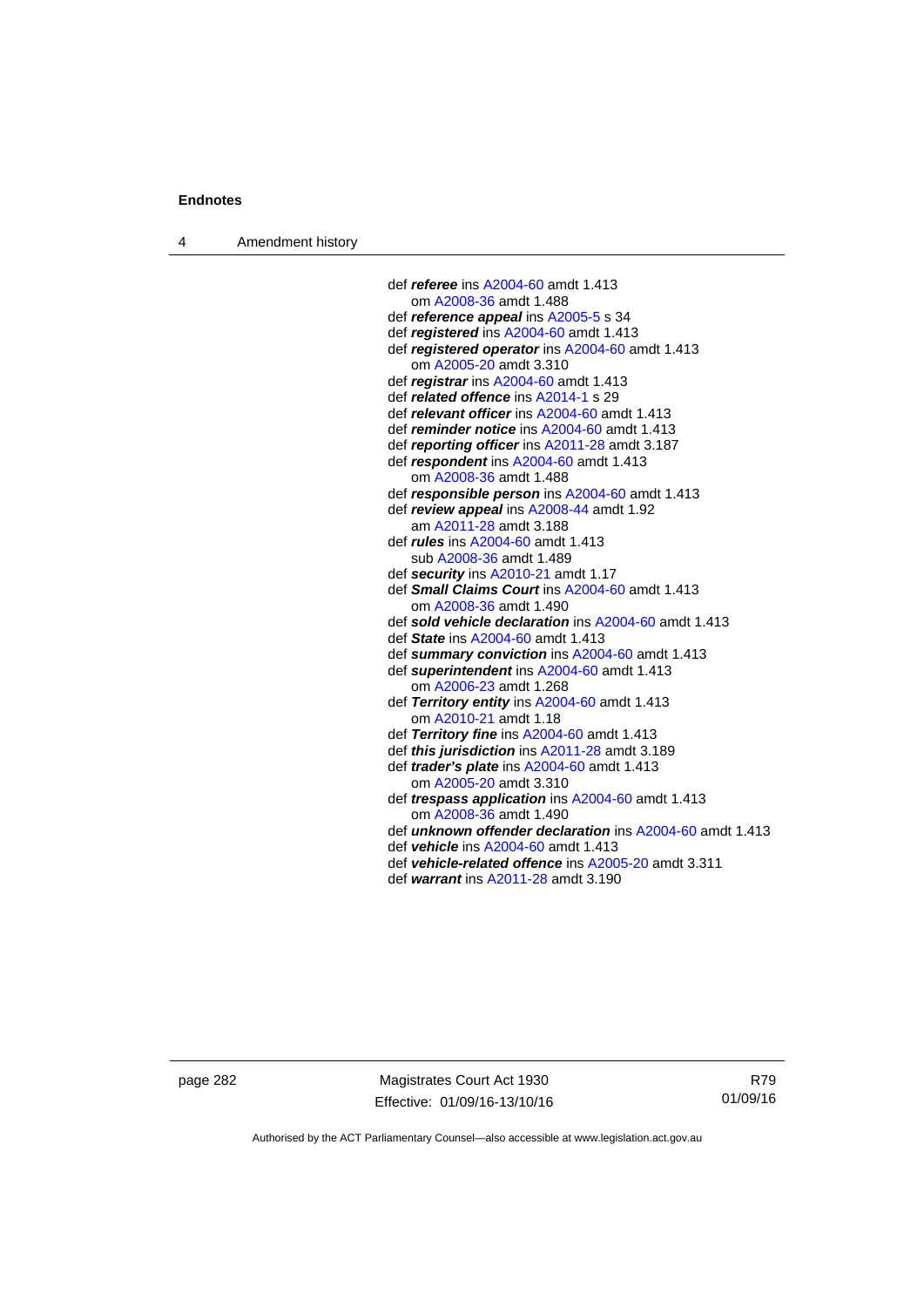## **5 Earlier republications**

Some earlier republications were not numbered. The number in column 1 refers to the publication order.

Since 12 September 2001 every authorised republication has been published in electronic pdf format on the ACT legislation register. A selection of authorised republications have also been published in printed format. These republications are marked with an asterisk (\*) in column 1. Electronic and printed versions of an authorised republication are identical.

| <b>Republication</b><br>No and date | <b>Effective</b>            | Last<br>amendment<br>made by | <b>Republication</b><br>for                                                                |
|-------------------------------------|-----------------------------|------------------------------|--------------------------------------------------------------------------------------------|
| R <sub>1</sub><br>3 Aug 1992        | 3 Aug 1992-<br>27 Nov 1992  | A1992-37                     | initial republication<br>since self-<br>government                                         |
| R1 (RI)<br>23 Feb 2006              | 3 Aug 1992-<br>27 Nov 1992  | A1992-37                     | reissue of printed<br>version and<br>includes<br>retrospective<br>amendments by<br>A1996-6 |
| R <sub>1</sub> A<br>23 Feb 2006     | 23 Nov 1992-<br>28 Feb 1993 | A1992-37                     | amendments by<br>A1992-9 and<br>includes<br>retrospective<br>amendments by<br>A1996-6      |
| R <sub>1</sub> B<br>23 Feb 2006     | 1 Mar 1993-<br>7 Mar 1993   | A1993-2                      | amendments by<br>A1993-2 and<br>includes<br>retrospective<br>amendments by<br>A1996-6      |
| R <sub>1</sub> C<br>23 Feb 2006     | 8 Mar 1993-<br>31 Aug 1993  | A1993-4                      | amendments by<br>A1993-4 and<br>includes<br>retrospective<br>amendments by<br>A1996-6      |

Magistrates Court Act 1930 Effective: 01/09/16-13/10/16 page 283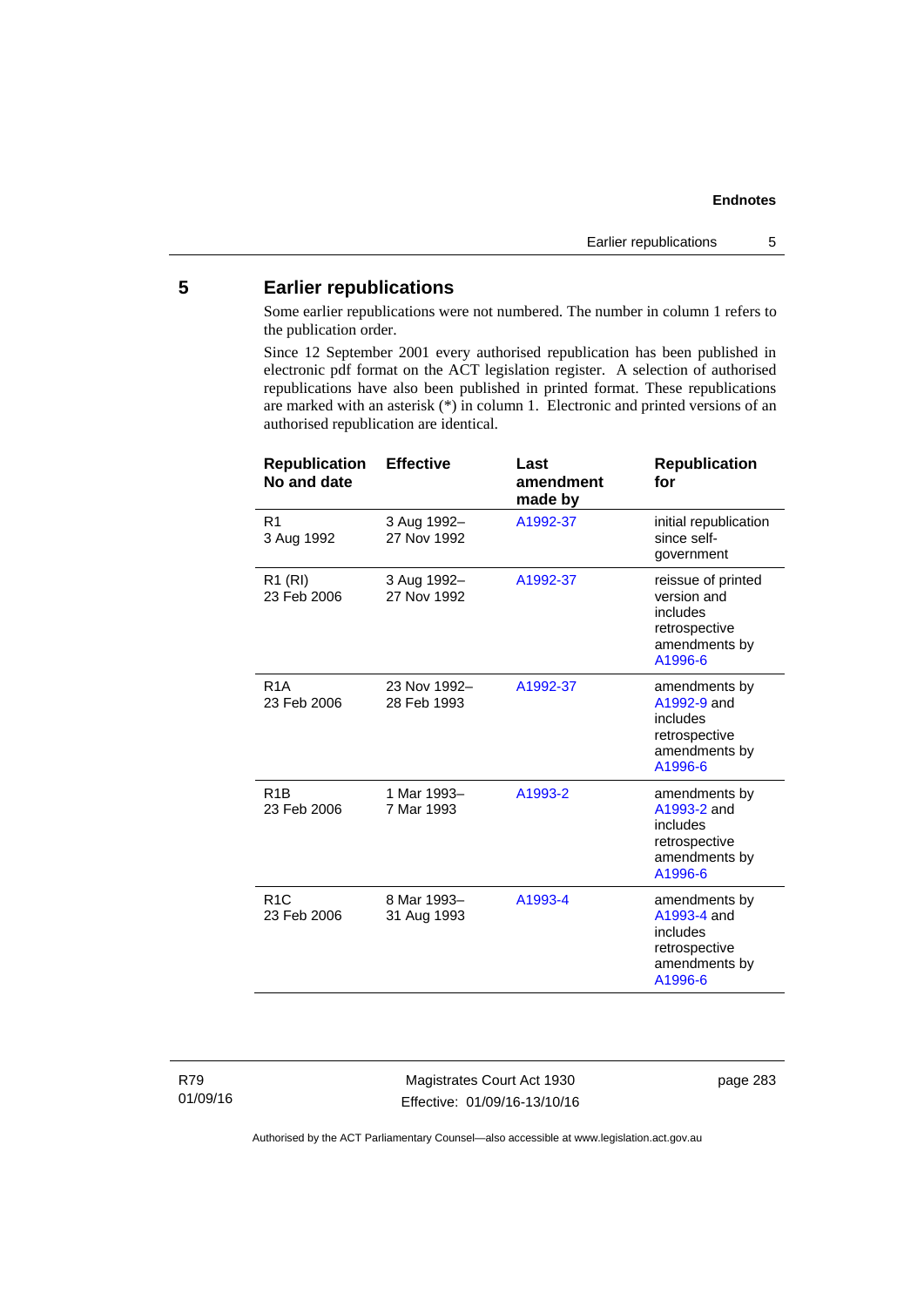5 Earlier republications

#### **Republication No and date Effective Last amendment made by Republication for**  R1D 23 Feb 2006 1 Sept 1993– 26 Sept 1993 [A1993-4](http://www.legislation.act.gov.au/a/1993-4) amendments by [A1993-4](http://www.legislation.act.gov.au/a/1993-4) and includes retrospective amendments by [A1996-6](http://www.legislation.act.gov.au/a/1996-6) R1E 23 Feb 2006 27 Sept 1993– 16 Dec 1993 [A1993-48](http://www.legislation.act.gov.au/a/1993-48) amendments by [A1993-48](http://www.legislation.act.gov.au/a/1993-48) and includes retrospective amendments by [A1996-6](http://www.legislation.act.gov.au/a/1996-6) R2 31 Dec 1993 17 Dec 1993– 13 Mar 1994 [A1993-91](http://www.legislation.act.gov.au/a/1993-91) amendments by [A1993-91](http://www.legislation.act.gov.au/a/1993-91) and includes retrospective amendments by [A1996-6](http://www.legislation.act.gov.au/a/1996-6) R2 (RI) 23 Feb 2006 17 Dec 1993– 13 Mar 1994 [A1993-91](http://www.legislation.act.gov.au/a/1993-91) reissue of printed version R2A 23 Feb 2006 1 July 1994– 10 Oct 1994 [A1994-45](http://www.legislation.act.gov.au/a/1994-45) amendments by [A1994-4,](http://www.legislation.act.gov.au/a/1994-4) [A1994-10](http://www.legislation.act.gov.au/a/1994-10) and [A1994-38](http://www.legislation.act.gov.au/a/1994-38) and includes retrospective amendments by [A1996-6](http://www.legislation.act.gov.au/a/1996-6) R2B 23 Feb 2006 11 Oct 1994– 28 Nov 1994 [A1994-66](http://www.legislation.act.gov.au/a/1994-66) amendments by [A1994-66](http://www.legislation.act.gov.au/a/1994-66) and includes retrospective amendments by [A1996-6](http://www.legislation.act.gov.au/a/1996-6)

page 284 Magistrates Court Act 1930 Effective: 01/09/16-13/10/16

R79 01/09/16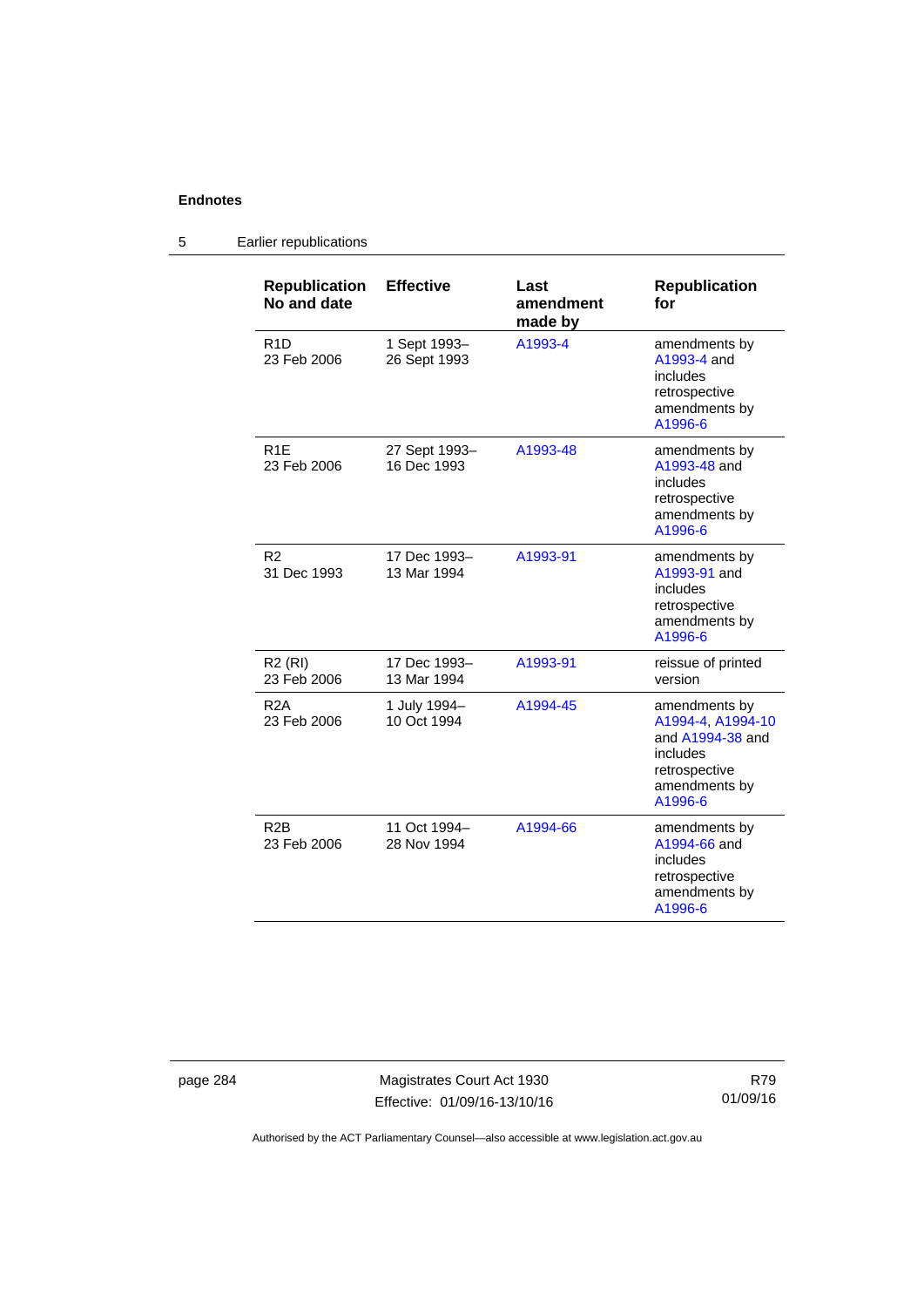Earlier republications 5

| <b>Republication</b><br>No and date | <b>Effective</b>             | Last<br>amendment<br>made by | <b>Republication</b><br>for                                                                                         |
|-------------------------------------|------------------------------|------------------------------|---------------------------------------------------------------------------------------------------------------------|
| R3<br>10 Apr 1995                   | 10 Apr 1995-<br>17 Dec 1995  | A1994-81                     | amendments by<br>A1994-45,<br>A1994-61 and<br>A1994-81 and<br>includes<br>retrospective<br>amendments by<br>A1996-6 |
| <b>R3 (RI)</b><br>23 Feb 2006       | 10 Apr 1995-<br>17 Dec 1995  | A1994-81                     | reissue of printed<br>version                                                                                       |
| R <sub>3</sub> A<br>23 Feb 2006     | 18 Dec 1995-<br>6 May 1996   | A1995-46                     | amendments by<br>A1995-46 and<br>includes<br>retrospective<br>amendments by<br>A1996-6                              |
| R3B<br>23 Feb 2006                  | 12 Sept 1996-<br>31 Dec 1996 | A1996-6                      | amendments by<br>A1995-41 and<br>A1996-6                                                                            |
| R <sub>3</sub> C<br>23 Feb 2006     | 17 May 1997-<br>29 May 1997  | A1996-82                     | amendments by<br>A1996-68.<br>A1996-74 and<br>A1996-82                                                              |
| R4<br>30 May 1997                   | 30 May 1997-<br>22 Sept 1997 | A1997-25                     | amendments by<br>A1997-25                                                                                           |
| R4 (RI)<br>23 Feb 2006              | 30 May 1997-<br>22 Sept 1997 | A1997-25                     | reissue of printed<br>version                                                                                       |
| R4A<br>23 Feb 2006                  | 23 Sept 1997-<br>24 May 1998 | A1997-41                     | amendments by<br>A1997-41                                                                                           |
| R <sub>5</sub><br>1 June 1998       | 1 June 1998-<br>18 Oct 1998  | A1997-96                     | amendments by<br>A1997-94 and<br>A1997-96                                                                           |
| <b>R5 (RI)</b><br>23 Feb 2006       | 1 June 1998-<br>18 Oct 1998  | A1997-96                     | reissue of printed<br>version                                                                                       |

Magistrates Court Act 1930 Effective: 01/09/16-13/10/16 page 285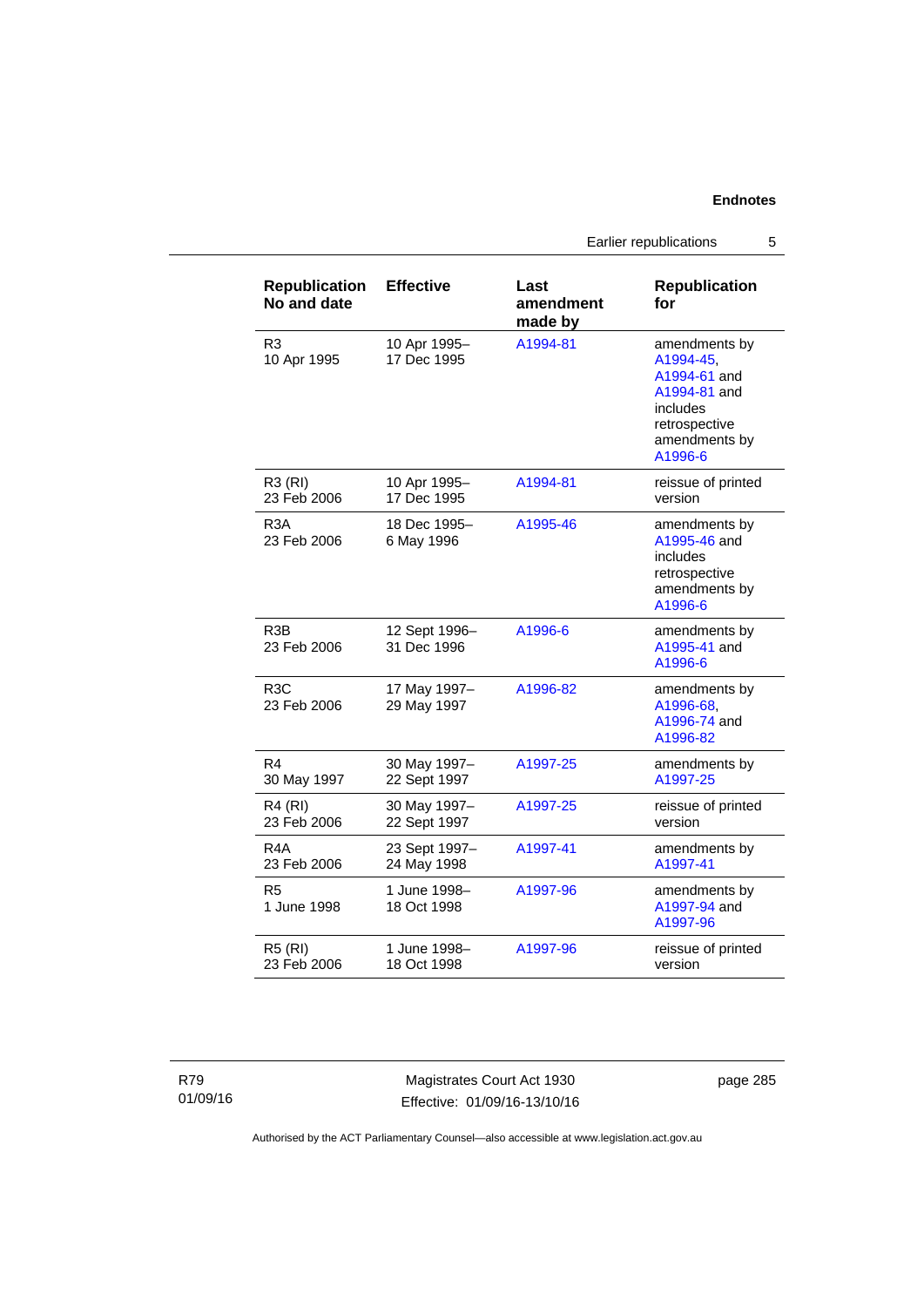page 286

## 5 Earlier republications

| <b>Republication</b><br>No and date | <b>Effective</b>             | Last<br>amendment<br>made by | <b>Republication</b><br>for                                         |
|-------------------------------------|------------------------------|------------------------------|---------------------------------------------------------------------|
| R <sub>6</sub><br>31 Mar 1999       | 31 Mar 1999-<br>30 Apr 1999  | A1999-12                     | amendments by<br>A1998-25,<br>A1998-38.<br>A1998-54 and<br>A1998-67 |
| R6 (RI)<br>23 Feb 2006              | 31 Mar 1999-<br>30 Apr 1999  | A1999-12                     | reissue of printed<br>version                                       |
| R6A<br>23 Feb 2006                  | 1 Sept 1999-<br>9 Nov 1999   | A1999-34                     | amendments by<br>A1999-12,<br>A1999-22 and<br>A1999-34              |
| R6B<br>23 Feb 2006                  | 24 Dec 1999-<br>29 Feb 2000  | A1999-91                     | amendments by<br>A1999-59,<br>A1999-61.<br>A1999-66 and<br>A1999-91 |
| R <sub>6</sub> C<br>23 Feb 2006     | 10 May 2000-<br>31 May 2000  | A2000-1                      | amendments by<br>A1999-64.<br>A1999-79 and<br>A2000-1               |
| R <sub>6</sub> D<br>23 Feb 2006     | 1 June 2000-<br>8 Sept 2000  | A2000-17                     | amendments by<br>A2000-17                                           |
| R7<br>20 Nov 2000                   | 5 Oct 2000-<br>4 Sept 2001   | A2000-60                     | amendments by<br>A2000-1 and<br>A2000-60                            |
| <b>R7 (RI)</b><br>23 Feb 2006       | 5 Oct 2000-<br>4 Sept 2001   | A2000-60                     | reissue of printed<br>version                                       |
| R8<br>12 Sept 2001                  | 27 Sept 2001-<br>30 Nov 2001 | A2001-90                     | amendments by<br>A2001-44,<br>A2001-56,<br>A2001-63 and<br>A2001-70 |
| R9<br>3 Dec 2001                    | 1 Dec 2001–<br>13 Mar 2002   | A2001-90                     | amendments by<br>A2001-62                                           |
| R <sub>10</sub><br>14 Mar 2002      | 14 Mar 2002–<br>26 Mar 2002  | A2002-2                      | amendments by<br>A2001-77 and<br>A2002-2                            |
|                                     | Magistrates Court Act 1930   |                              | R79                                                                 |

Effective: 01/09/16-13/10/16

01/09/16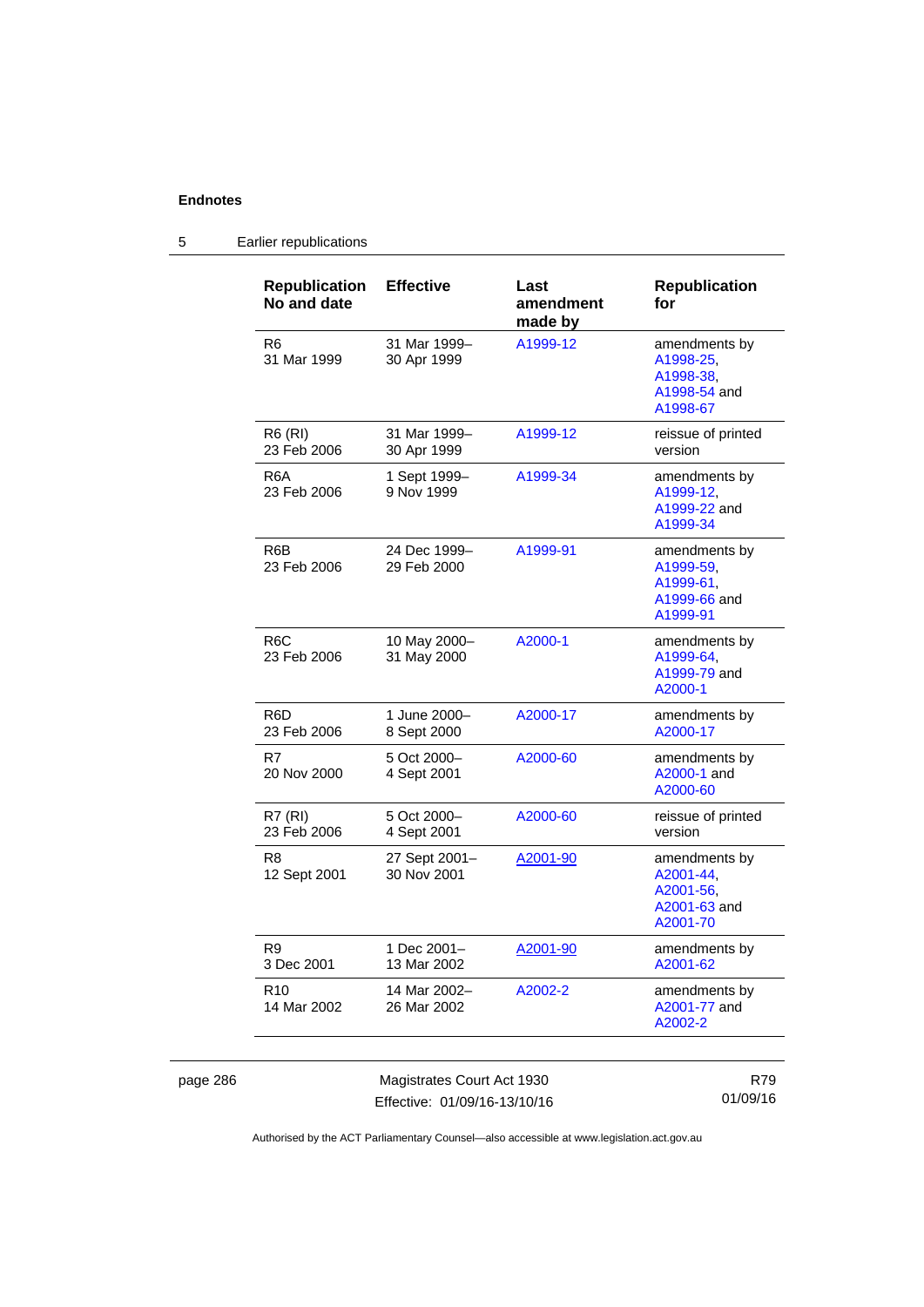| <b>Republication</b><br>No and date | <b>Effective</b>              | Last<br>amendment<br>made by | Republication<br>for                                             |
|-------------------------------------|-------------------------------|------------------------------|------------------------------------------------------------------|
| R <sub>11</sub> *                   | 27 Mar 2002-                  | A2002-2                      | amendments by                                                    |
| 27 Mar 2002                         | 30 June 2002                  |                              | A2001-90                                                         |
| R <sub>12</sub>                     | 1 July 2002-                  | A2002-2                      | amendments by                                                    |
| 1 July 2002                         | 12 Sept 2002                  |                              | A2001-18                                                         |
| R <sub>13</sub><br>13 Sept 2002     | 13 Sept 2002-<br>16 Sept 2002 | A2002-2                      | commenced expiry                                                 |
| R <sub>14</sub>                     | 17 Sept 2002-                 | A2002-30                     | amendments by                                                    |
| 17 Sept 2002                        | 10 Oct 2002                   |                              | A2002-30                                                         |
| R <sub>15</sub>                     | 11 Oct 2002-                  | A2002-36                     | amendments by                                                    |
| 11 Oct 2002                         | 31 Dec 2002                   |                              | A2002-36                                                         |
| R <sub>16</sub><br>1 Jan 2003       | 1 Jan 2003-<br>30 Mar 2003    | A2002-36                     | repealed<br>amendments by<br>A2001-64                            |
| R <sub>16</sub> (RI)<br>12 Feb 2003 | 1 Jan 2003-<br>30 Mar 2003    | A2002-36                     | reissue to include<br>retrospective<br>amendments by<br>A2002-49 |
| R <sub>17</sub> *                   | 31 Mar 2003-                  | A2003-2                      | amendments by                                                    |
| 31 Mar 2003                         | 11 Oct 2003                   |                              | A2003-2                                                          |
| R <sub>18</sub><br>12 Oct 2003      | 12 Oct 2003-<br>18 Dec 2003   | A2003-2                      | commenced expiry                                                 |
| R <sub>19</sub>                     | 19 Dec 2003-                  | A2003-56                     | amendments by                                                    |
| 19 Dec 2003                         | 21 Mar 2004                   |                              | A2003-56                                                         |
| R <sub>20</sub>                     | 22 Mar 2004-                  | A2004-2                      | amendments by                                                    |
| 22 Mar 2004                         | 8 Apr 2004                    |                              | A2004-2                                                          |
| R <sub>21</sub>                     | 9 Apr 2004-                   | A2004-15                     | amendments by                                                    |
| 9 Apr 2004                          | 29 Apr 2004                   |                              | A2004-15                                                         |
| R <sub>22</sub>                     | 30 Apr 2004-                  | A2004-15                     | amendments by                                                    |
| 30 Apr 2004                         | 25 June 2004                  |                              | A2003-48                                                         |
| R <sub>23</sub>                     | 26 June 2004-                 | A2004-15                     | amendments by                                                    |
| 26 June 2004                        | 24 Aug 2004                   |                              | A2004-14                                                         |
| R <sub>24</sub>                     | 25 Aug 2004-                  | A2004-47                     | amendments by                                                    |
| 25 Aug 2004                         | 29 Sept 2004                  |                              | A2004-42                                                         |

## R79 01/09/16

Magistrates Court Act 1930 Effective: 01/09/16-13/10/16 page 287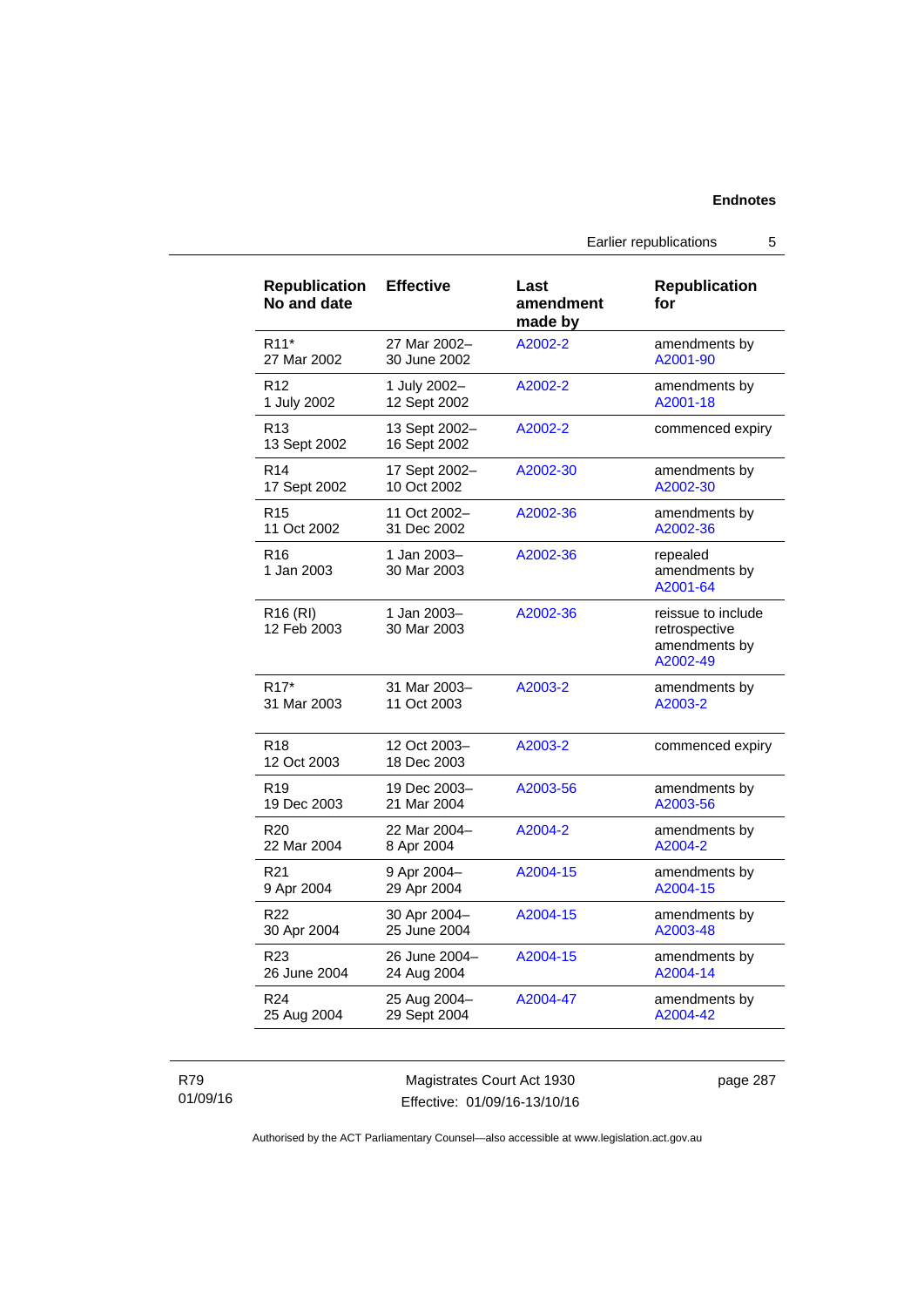| <b>Republication</b><br>No and date | <b>Effective</b>            | Last<br>amendment<br>made by | <b>Republication</b><br>for                                                            |
|-------------------------------------|-----------------------------|------------------------------|----------------------------------------------------------------------------------------|
| R <sub>25</sub><br>30 Sept 2004     | 30 Sept 2004-<br>9 Jan 2005 | A2004-47                     | amendments by<br>A2004-42 and<br>A2004-47                                              |
| R <sub>26</sub> (RI)<br>8 June 2005 | 10 Jan 2005-<br>23 Feb 2005 | A2004-60                     | amendments by<br>A2004-60 and<br>includes textual<br>correction in s 312               |
| R27 (RI)<br>8 June 2005             | 24 Feb 2005-<br>24 Mar 2005 | A2005-7                      | amendments by<br>A2005-5 and<br>A2005-7 and<br>includes textual<br>correction in s 312 |
| R28 (RI)<br>8 June 2005             | 25 Mar 2005-<br>1 June 2005 | A2005-13                     | amendments by<br>A2005-13 and<br>includes textual<br>correction in s 312               |
| R29 (RI)<br>8 June 2005             | 2 June 2005-<br>22 Nov 2005 | A2005-20                     | amendments by<br>A2005-20 and<br>includes textual<br>correction in s 312               |
| R <sub>30</sub><br>23 Nov 2005      | 23 Nov 2005-<br>21 Dec 2005 | A2005-53                     | amendments by<br>A2005-53                                                              |
| R31<br>22 Dec 2005                  | 22 Dec 2005-<br>10 Jan 2006 | A2005-60                     | amendments by<br>A2005-60                                                              |
| R32*<br>11 Jan 2006                 | 11 Jan 2006-<br>1 June 2006 | A2005-60                     | commenced expiry                                                                       |
| R33<br>2 June 2006                  | 2 June 2006-<br>1 July 2006 | A2006-23                     | amendments by<br>A2006-23                                                              |
| R34<br>2 July 2006                  | 2 July 2006-<br>18 Dec 2006 | A2006-23                     | commenced expiry                                                                       |
| R35<br>19 Dec 2006                  | 19 Dec 2006-<br>31 Dec 2006 | A2006-55                     | amendments by<br>A2006-55                                                              |
| R36<br>1 Jan 2007                   | 1 Jan 2007-<br>9 Nov 2007   | A2006-55                     | amendments by<br>A2006-40 as<br>amended by<br>A2006-55                                 |

## 5 Earlier republications

page 288 Magistrates Court Act 1930 Effective: 01/09/16-13/10/16

R79 01/09/16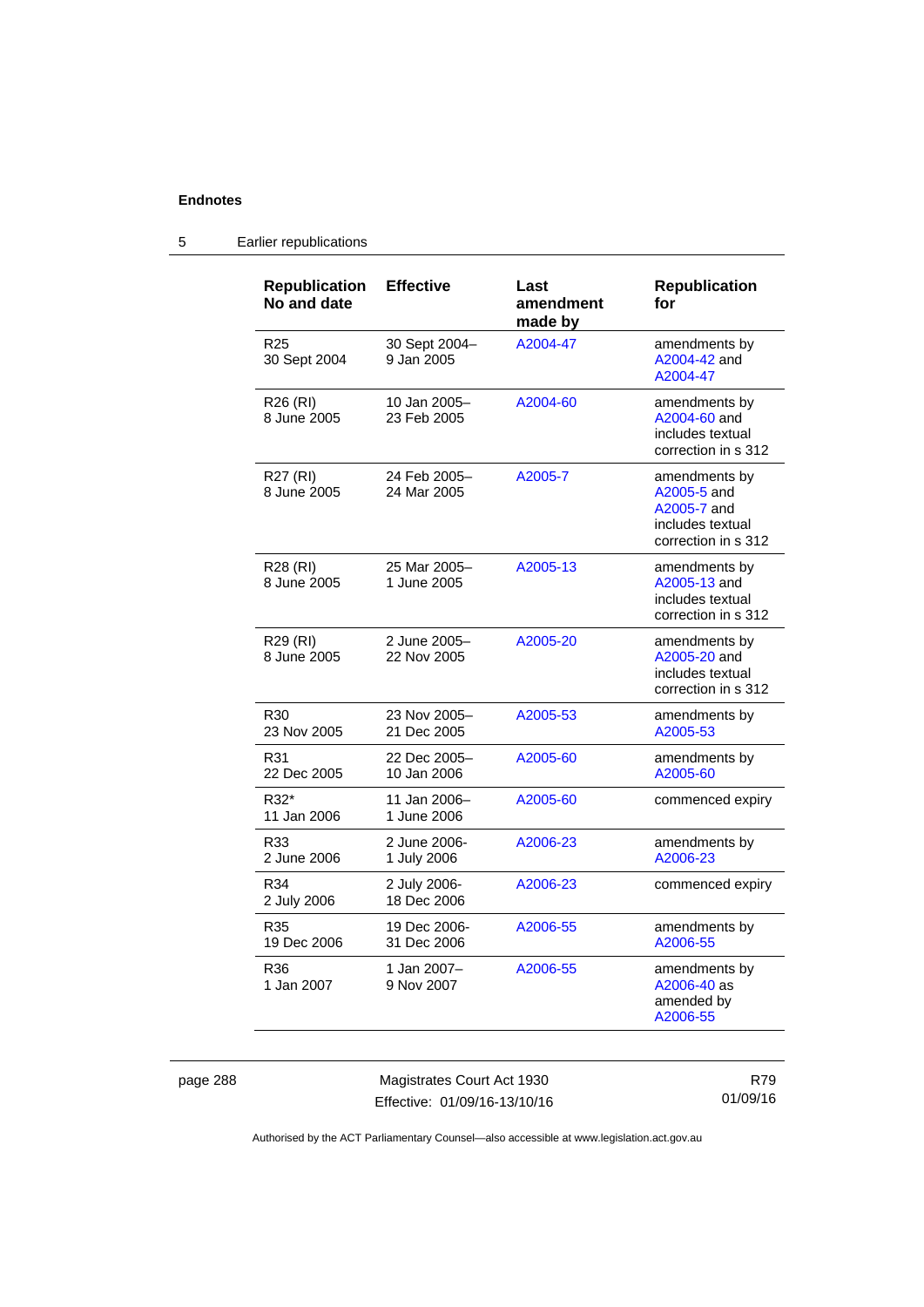Earlier republications 5

| <b>Republication</b><br>No and date | <b>Effective</b>            | Last<br>amendment<br>made by | <b>Republication</b><br>for                                                                |
|-------------------------------------|-----------------------------|------------------------------|--------------------------------------------------------------------------------------------|
| R37                                 | 10 Nov 2007-                | A2007-15                     | amendments by                                                                              |
| 10 Nov 2007                         | 17 Dec 2007                 |                              | A2007-8                                                                                    |
| R38                                 | 18 Dec 2007-                | A2007-44                     | amendments by                                                                              |
| 18 Dec 2007                         | 19 Dec 2007                 |                              | A2007-15                                                                                   |
| R39                                 | 20 Dec 2007-                | A2007-44                     | amendments by                                                                              |
| 20 Dec 2007                         | 15 Apr 2008                 |                              | A2007-44                                                                                   |
| R40                                 | 16 Apr 2008-                | A2008-6                      | amendments by                                                                              |
| 16 Apr 2008                         | 28 July 2008                |                              | A2008-6                                                                                    |
| R41                                 | 29 July 2008-               | A2008-22                     | amendments by                                                                              |
| 29 July 2008                        | 26 Aug 2008                 |                              | A2008-22                                                                                   |
| R42                                 | 27 Aug 2008-                | A2008-29                     | amendments by                                                                              |
| 27 Aug 2008                         | 1 Feb 2009                  |                              | A2008-29                                                                                   |
| R43<br>2 Feb 2009                   | 2 Feb 2009-<br>26 Feb 2009  | A2008-46                     | amendments by<br>A2008-36 and<br>A2008-37                                                  |
| R44<br>27 Feb 2009                  | 27 Feb 2009-<br>7 Mar 2009  | A2008-46                     | amendments by<br>A2008-19 and<br>A2008-20                                                  |
| R45                                 | 8 Mar 2009-                 | A2009-7                      | amendments by                                                                              |
| 8 Mar 2009                          | 29 Mar 2009                 |                              | A2008-42                                                                                   |
| R46                                 | 30 Mar 2009-                | A2009-7                      | amendments by                                                                              |
| 30 Mar 2009                         | 29 May 2009                 |                              | A2008-46                                                                                   |
| R47<br>30 May 2009                  | 30 May 2009-<br>3 Sept 2009 | SL2009-20                    | amendments by<br>A2008-41,<br>A2008-44 and<br>A2009-7 and<br>modifications by<br>SL2009-20 |
| R48                                 | 4 Sept 2009-                | A2009-24                     | amendments by                                                                              |
| 4 Sept 2009                         | 28 Sept 2009                |                              | A2009-24                                                                                   |
| R49                                 | 29 Sept 2009-               | A2009-24                     | amendments by                                                                              |
| 29 Sept 2009                        | 21 Oct 2009                 |                              | A2009-19                                                                                   |
| R50                                 | 22 Oct 2009-                | A2009-37                     | amendments by                                                                              |
| 22 Oct 2009                         | 30 Oct 2009                 |                              | A2009-37                                                                                   |

R79 01/09/16

Magistrates Court Act 1930 Effective: 01/09/16-13/10/16 page 289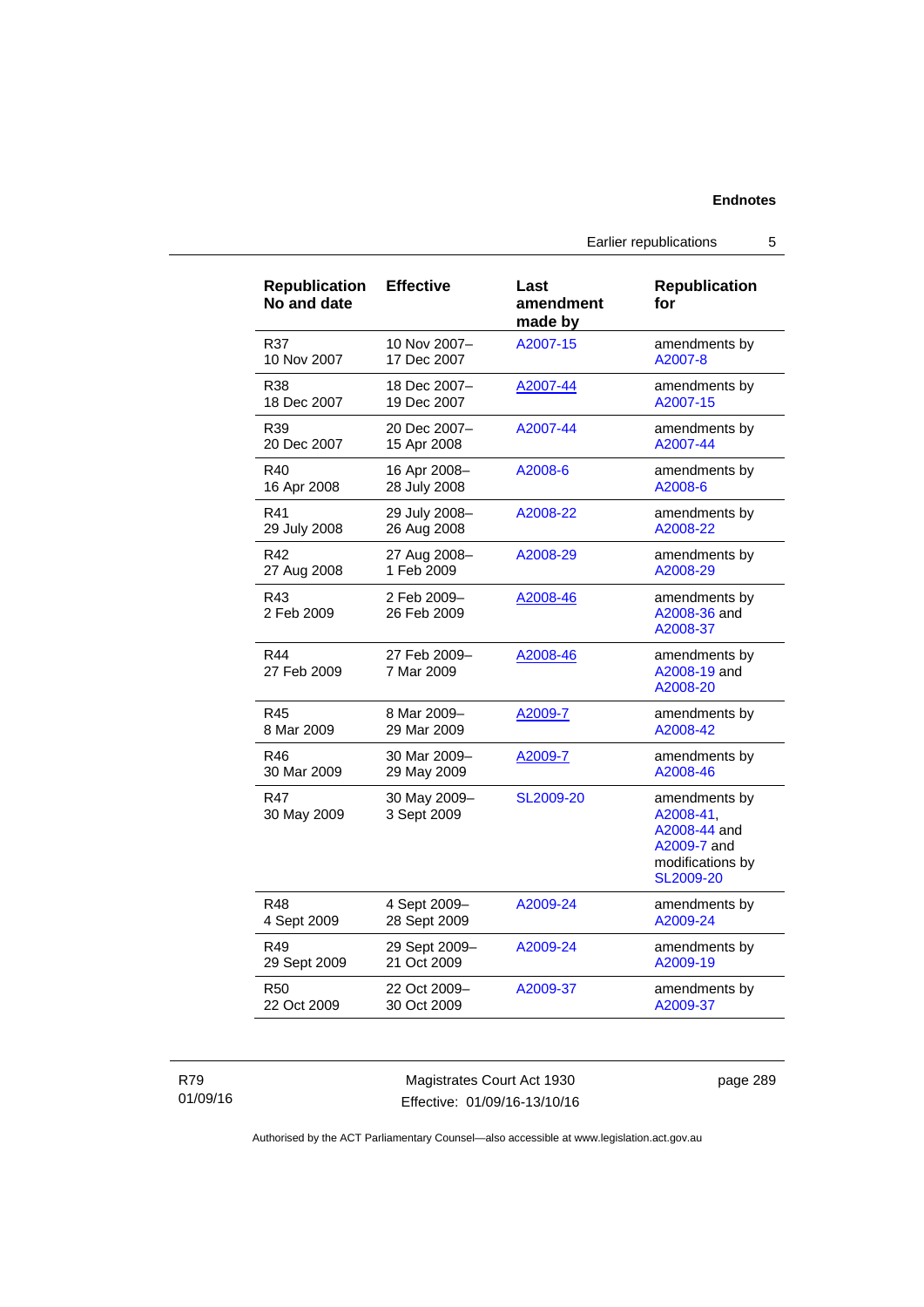#### **Republication No and date Effective Last amendment made by Republication for**  R51 31 Oct 2009 31 Oct 2009– 16 Dec 2009 [SL2009-51](http://www.legislation.act.gov.au/sl/2009-51) modifications by [SL2009-2](http://www.legislation.act.gov.au/sl/2009-2) as amended by [SL2009-51](http://www.legislation.act.gov.au/sl/2009-51) R52 17 Dec 2009 17 Dec 2009– 21 Dec 2009 [A2009-49](http://www.legislation.act.gov.au/a/2009-49) amendments by [A2009-49](http://www.legislation.act.gov.au/a/2009-49) R53 22 Dec 2009 22 Dec 2009– 2 Mar 2010 [A2009-54](http://www.legislation.act.gov.au/a/2009-54) amendments by [A2009-54](http://www.legislation.act.gov.au/a/2009-54) R54 3 Mar 2010 3 Mar 2010– 27 Apr 2010 [A2009-54](http://www.legislation.act.gov.au/a/2009-54) amendments by [A2009-22](http://www.legislation.act.gov.au/a/2009-22) R55\* 28 Apr 2010 28 Apr 2010– 30 May 2010 [A2010-13](http://www.legislation.act.gov.au/a/2010-13) amendments by [A2010-13](http://www.legislation.act.gov.au/a/2010-13) R56 31 May 2010 31 May 2010– 30 June 2010 [A2010-13](http://www.legislation.act.gov.au/a/2010-13) commenced expiry R57 1 July 2010 1 July 2010– 27 Sept 2010 [A2010-21](http://www.legislation.act.gov.au/a/2010-21) amendments by [A2010-21](http://www.legislation.act.gov.au/a/2010-21) R58 28 Sept 2010 28 Sept 2010– 1 Nov 2010 [A2010-30](http://www.legislation.act.gov.au/a/2010-30) amendments by [A2010-30](http://www.legislation.act.gov.au/a/2010-30) R59 2 Nov 2010 2 Nov 2010– 27 Feb 2011 [A2010-40](http://www.legislation.act.gov.au/a/2010-40) amendments by [A2010-40](http://www.legislation.act.gov.au/a/2010-40) R60 28 Feb 2011 28 Feb 2011– 30 June 2011 [A2010-40](http://www.legislation.act.gov.au/a/2010-40) expiry of transitional provisions (ch 10) R61 1 July 2011 1 July 2011– 24 July 2011 [A2011-22](http://www.legislation.act.gov.au/a/2011-22) amendments by [A2011-22](http://www.legislation.act.gov.au/a/2011-22) R62 25 July 2011 25 July 2011– 30 Aug 2011 [A2011-22](http://www.legislation.act.gov.au/a/2011-22) amendments by [A2011-13](http://www.legislation.act.gov.au/a/2011-13) R63 31 Aug 2011 31 Aug 2011– 20 Sept 2011 [A2011-30](http://www.legislation.act.gov.au/a/2011-30) amendments by [A2011-30](http://www.legislation.act.gov.au/a/2011-30) R64 21 Sept 2011 21 Sept 2011– 11 Dec 2011 [A2011-30](http://www.legislation.act.gov.au/a/2011-30) amendments by [A2011-28](http://www.legislation.act.gov.au/a/2011-28)

#### 5 Earlier republications

R65

12 Dec 2012

page 290 Magistrates Court Act 1930 Effective: 01/09/16-13/10/16

12 Dec 2012– 29 Feb 2012

> R79 01/09/16

[A2011-52](http://www.legislation.act.gov.au/a/2011-52) amendments by

[A2011-52](http://www.legislation.act.gov.au/a/2011-52)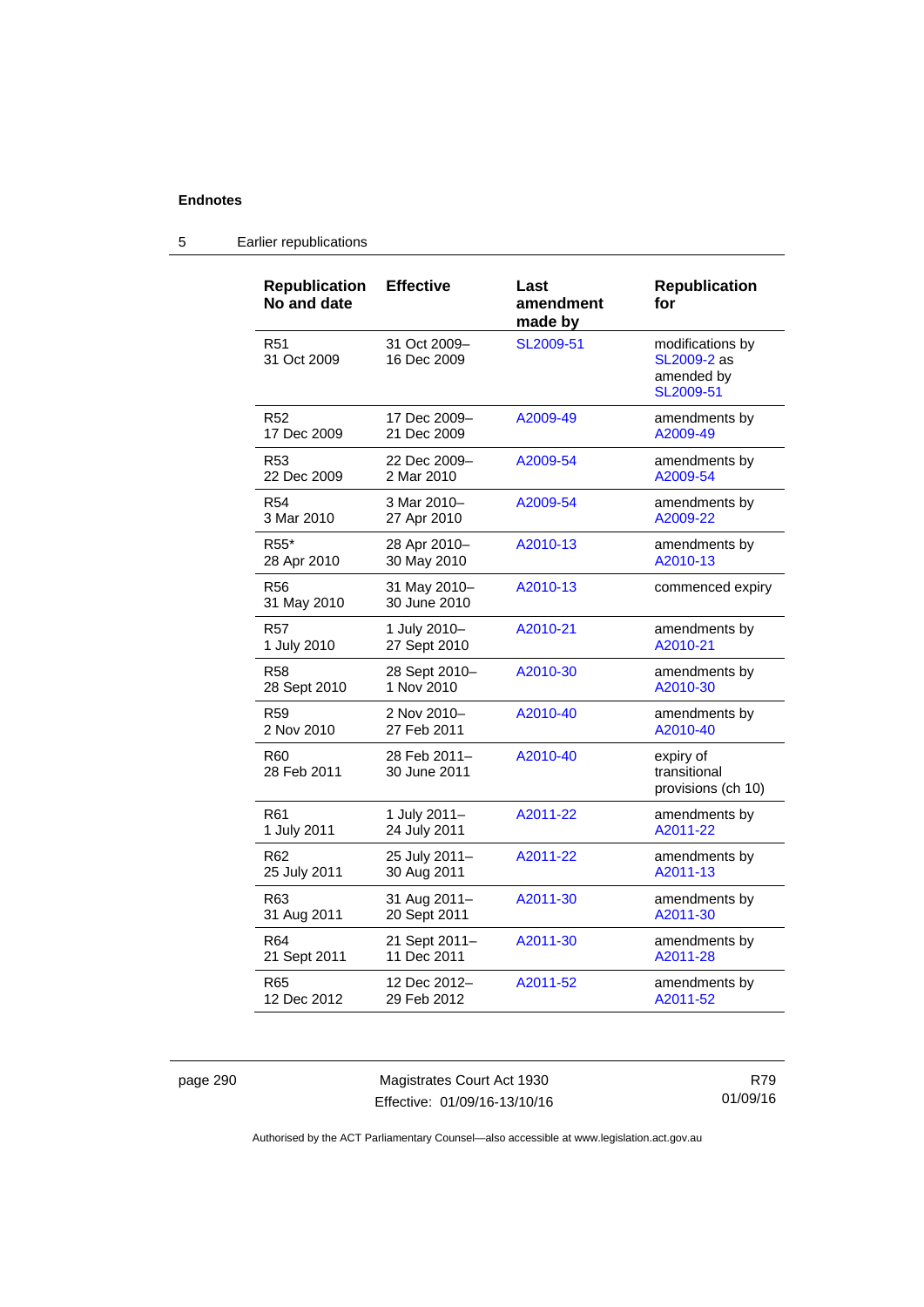Earlier republications 5

| <b>Republication</b><br>No and date | <b>Effective</b> | Last<br>amendment<br>made by | <b>Republication</b><br>for |
|-------------------------------------|------------------|------------------------------|-----------------------------|
| R66                                 | 1 Mar 2012-      | A2011-52                     | amendments by               |
| 1 Mar 2012                          | 11 Apr 2012      |                              | A2011-48                    |
| R <sub>67</sub>                     | 12 Apr 2012-     | A2012-13                     | amendments by               |
| 12 Apr 2012                         | 23 Apr 2013      |                              | A2012-13                    |
| R68*                                | 24 Apr 2013-     | A2013-12                     | amendments by               |
| 24 Apr 2013                         | 7 Nov 2013       |                              | A2013-12                    |
| R69                                 | 8 Nov 2013-      | A2013-43                     | amendments by               |
| 8 Nov 2013                          | 11 Nov 2013      |                              | A2013-43                    |
| <b>R70</b>                          | 12 Nov 2013-     | A2013-45                     | amendments by               |
| 12 Nov 2013                         | 9 Feb 2014       |                              | A2013-45                    |
| R71                                 | 10 Feb 2014-     | A2013-52                     | amendments by               |
| 10 Feb 2014                         | 1 Apr 2014       |                              | A2013-52                    |
| R72                                 | 2 Apr 2014-      | A2014-1                      | amendments by               |
| 2 Apr 2014                          | 20 Apr 2015      |                              | A2014-1                     |
| R73                                 | 21 Apr 2015-     | A2015-10                     | amendments by               |
| 21 Apr 2015                         | 9 Dec 2015       |                              | A2015-10                    |
| <b>R74</b>                          | 10 Dec 2015-     | A2015-52                     | amendments by               |
| 10 Dec 2015                         | 26 Apr 2016      |                              | A2015-52                    |
| <b>R75</b>                          | 27 Apr 2016-     | A2016-18                     | amendments by               |
| 27 Apr 2016                         | 28 June 2016     |                              | A2016-18                    |
| R76                                 | 29 June 2016-    | A2016-37                     | amendments by               |
| 29 June 2016                        | 29 June 2016     |                              | A2016-37                    |
| <b>R77</b>                          | 30 June 2016-    | A2016-37                     | expiry of validation        |
| 30 June 2016                        | 30 June 2016     |                              | provisions (ch 13)          |
| R78                                 | 1 July 2016-     | A2016-37                     | amendments by               |
| 1 July 2016                         | 31 Aug 2016      |                              | A2016-12                    |

R79 01/09/16

Magistrates Court Act 1930 Effective: 01/09/16-13/10/16 page 291